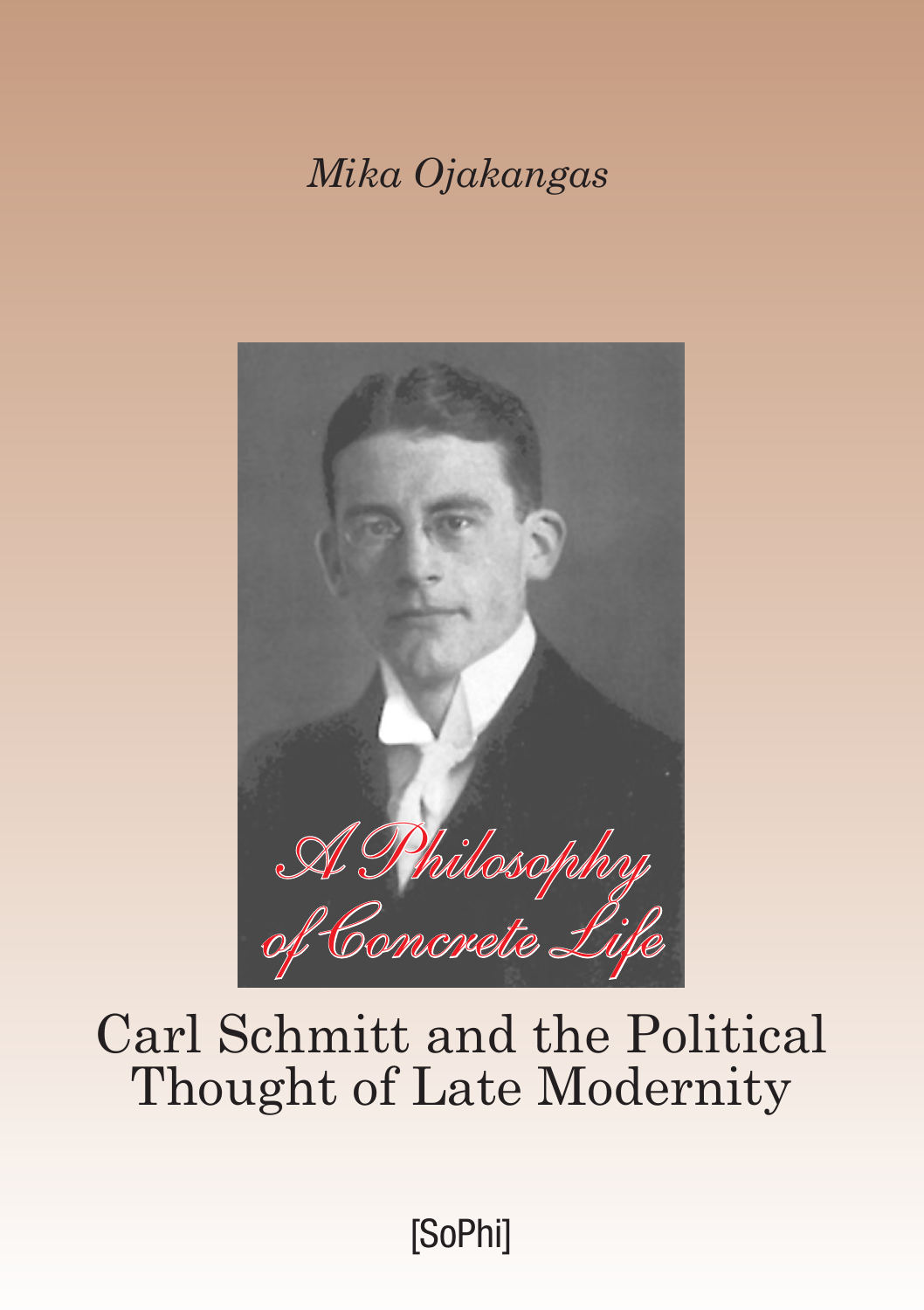A Philosophy of Concrete Life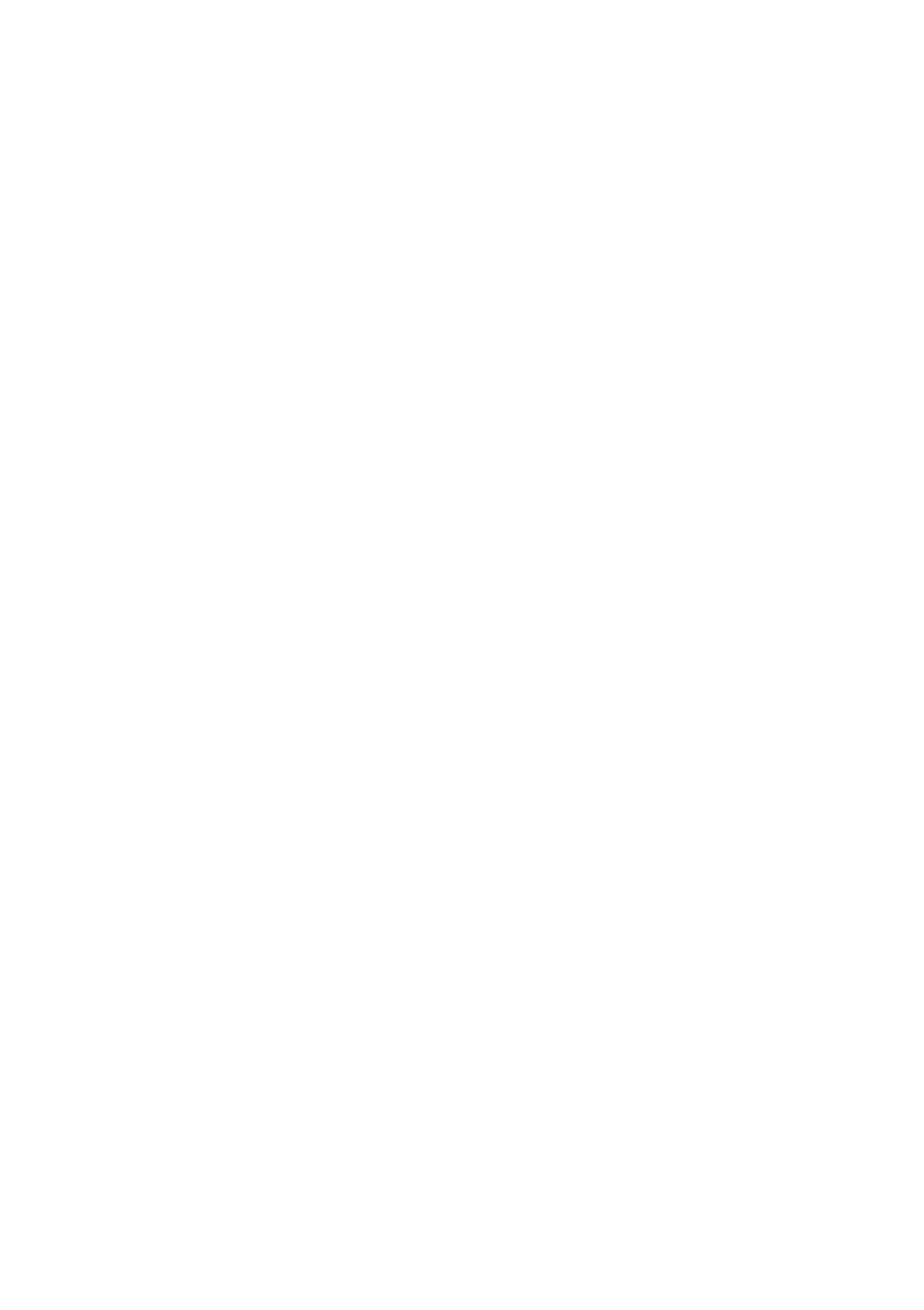Mika Ojakangas

# A Philosophy of Concrete Life

# CARL SCHMITT AND THE POLITICAL THOUGHT OF LATE MODERNITY

Woe to him who has no *friend*, for his enemy will bring him up for trial. Woe to him who has no *enemy*, for *I* shall be his enemy on Judgment Day.

Carl Schmitt, *Ex Captivitate salus*

# SoPhi 77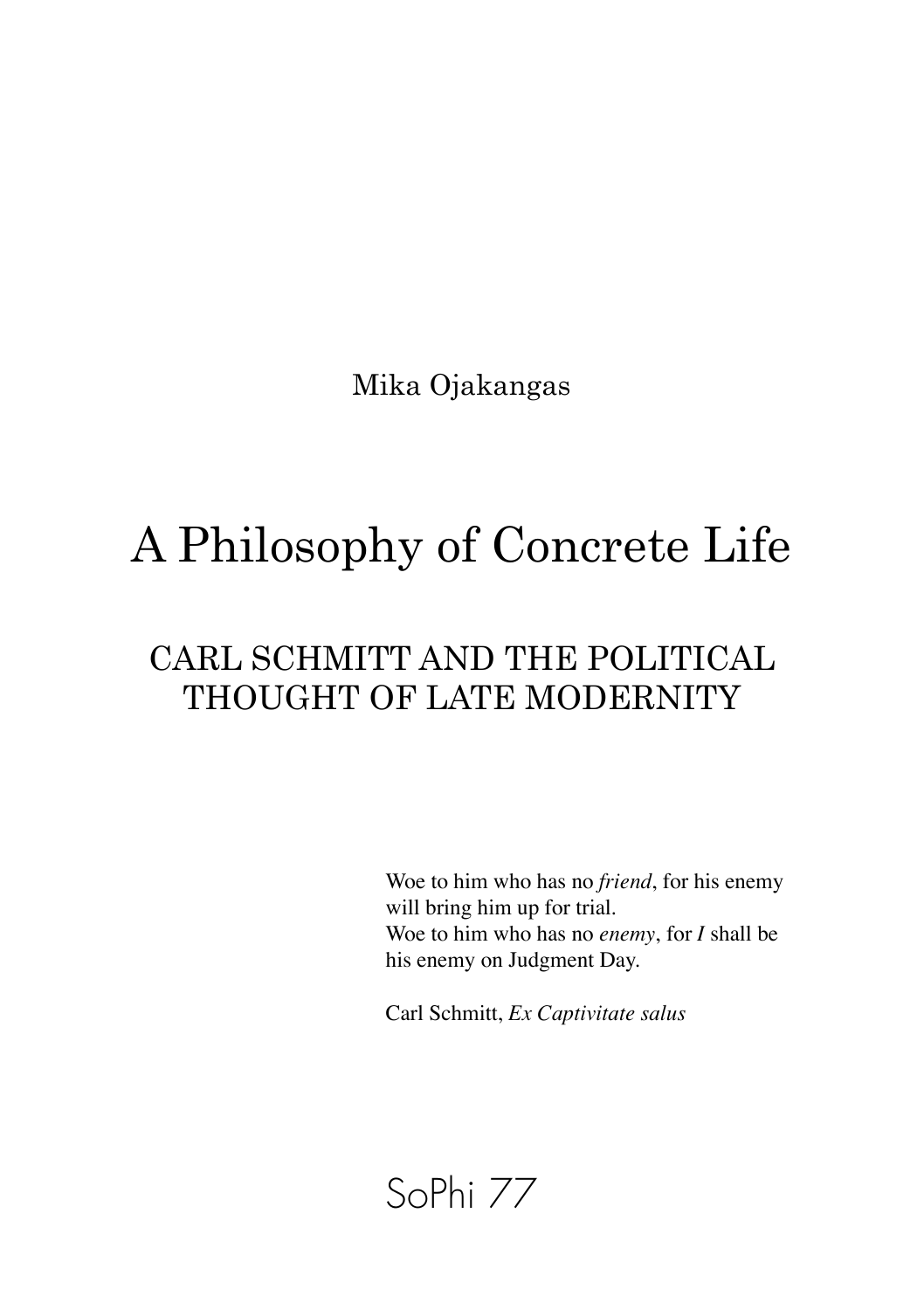SoPhi 77

#### Toimitus: Yhteiskuntatieteiden ja filosofian laitos PL 35 (MaB) 40014 Jyväskylän yliopisto

http://www.minervakustannus.fi/sophi

Kustantaja ja myynti: Minerva Kustannus Oy Kuokkalan kartano Riihimäentie 3, 40520 Jyväskylä Puh. (014) 3386 845, 3382 800, fax (014) 3386 812 kustannus@minervakustannus.fi

© Kirjoittaja

Kansi ja taitto: Kalevi Nurmela

ISBN 952-5092-90-9

Paino: Kopijyvä Oy, Jyväskylä 2004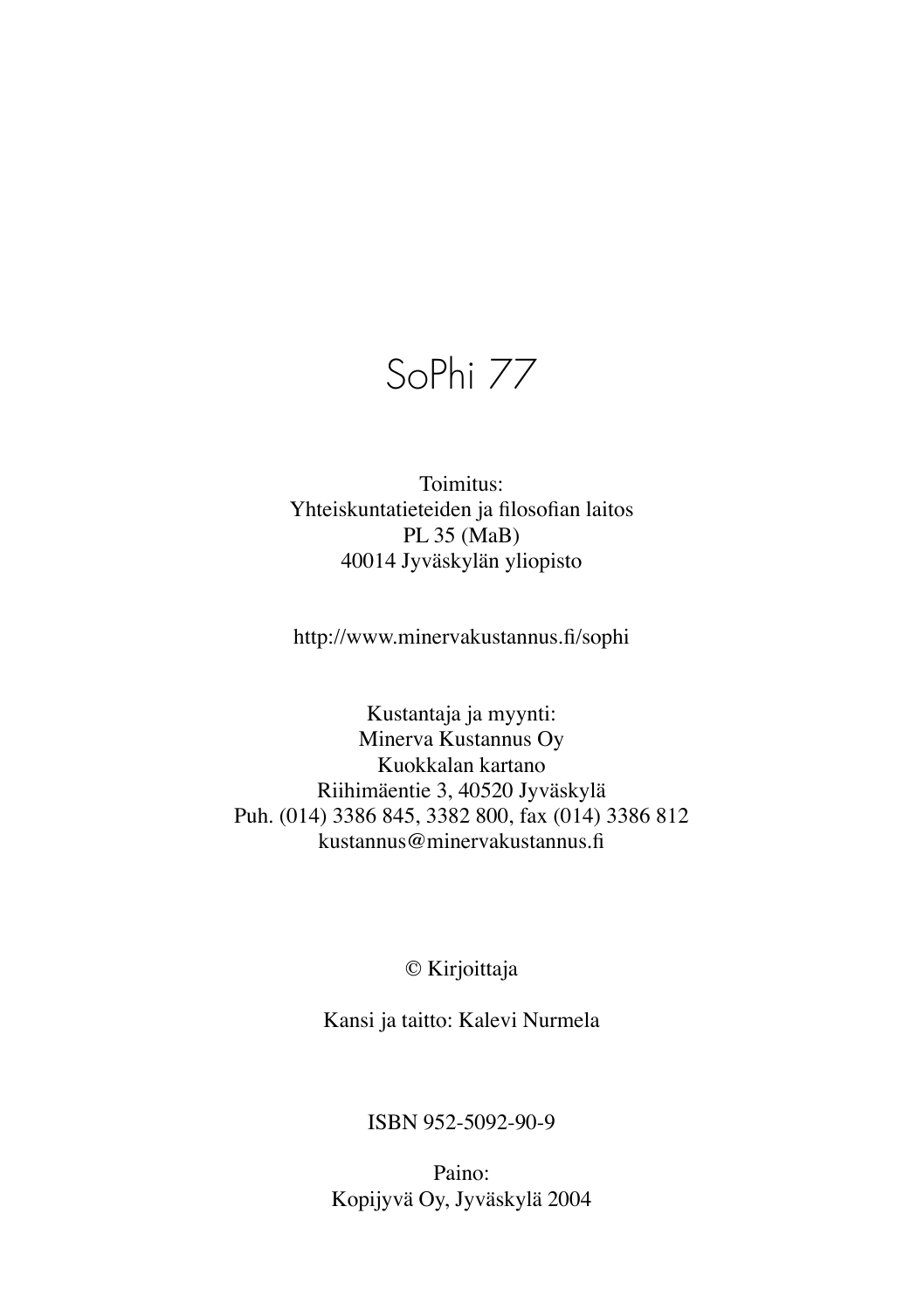# Index

| 1.               |                                   |                                          |  |
|------------------|-----------------------------------|------------------------------------------|--|
| 2.               |                                   |                                          |  |
|                  |                                   |                                          |  |
|                  | 2.1                               |                                          |  |
| 3.               |                                   |                                          |  |
|                  |                                   |                                          |  |
|                  |                                   | Panopticon and the "founding rupture" 47 |  |
|                  |                                   |                                          |  |
| $\overline{4}$ . |                                   |                                          |  |
|                  |                                   |                                          |  |
|                  |                                   |                                          |  |
|                  |                                   |                                          |  |
| 5.               |                                   |                                          |  |
|                  | 5.1                               |                                          |  |
|                  | 5.2                               |                                          |  |
|                  |                                   |                                          |  |
|                  |                                   |                                          |  |
|                  | 5.3                               |                                          |  |
| 6.               |                                   |                                          |  |
|                  |                                   |                                          |  |
|                  | 6.1                               |                                          |  |
|                  |                                   |                                          |  |
| 7.               |                                   |                                          |  |
|                  |                                   |                                          |  |
| 8.               | A PHILOSOPHY OF CONCRETE LIFE 151 |                                          |  |
|                  |                                   |                                          |  |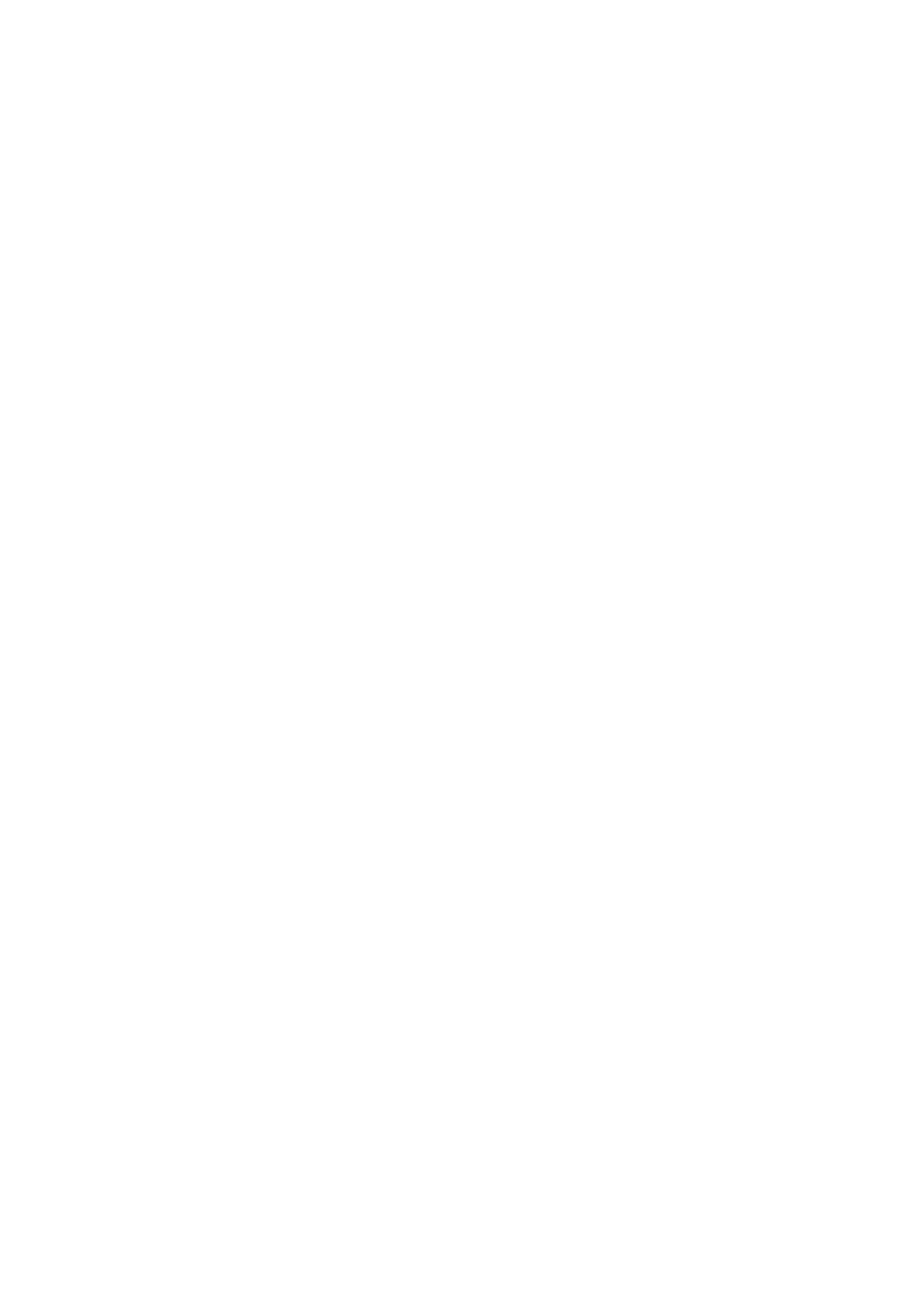# Preface

The initial manuscript for this book was based on the introductory lectures<br>on Schmitt which I held at the University of Jyväskylä in the autumn of<br>1008 Si 1998. Since then, however, both the form and the content of the text have changed quite a lot. Besides of introducing Schmitt's ideas, I have tried to disclose the common "metaphysical core" of Schmitt's central ideas and concepts. Moreover, I have extended the work to include a comparison of Schmitt's thought with the thought of some of the prominent political theorists in late modernity, including Hannah Arendt, Michel Foucault and Gilles Deleuze. What comes to the technical details of the work, I have made use of all the available translations of Schmitt's texts in English. Therefore, all the references are to translations. Insofar as an English translation has not been available, translations are mine. Sometimes, however, I have also slightly altered the available translation, neither for the reasons of style nor for those of accuracy but rather because of the logic of my own argument.

I owe special thanks to Soili Petäjäniemi-Brown who not only corrected my English but gave me a lot of stimulating comments. I also want to thank Alessandro Dal Lago who invited me at the University of Genoa in the spring of 1998 and thereby made it possible to start the work, and Sakari Hänninen whose project "Displacement of Politics" (1999-2001) enabled me to continue the research. However, without a possibility to work as a fellow at the Helsinki Collegium for Advanced Studies during 2003 I could not have completed the work. Finally, I want to thank my colleagues Elisa Heinämäki, Markku Koivusalo, Panu Minkkinen, and Henri Vogt for the highly valued comments.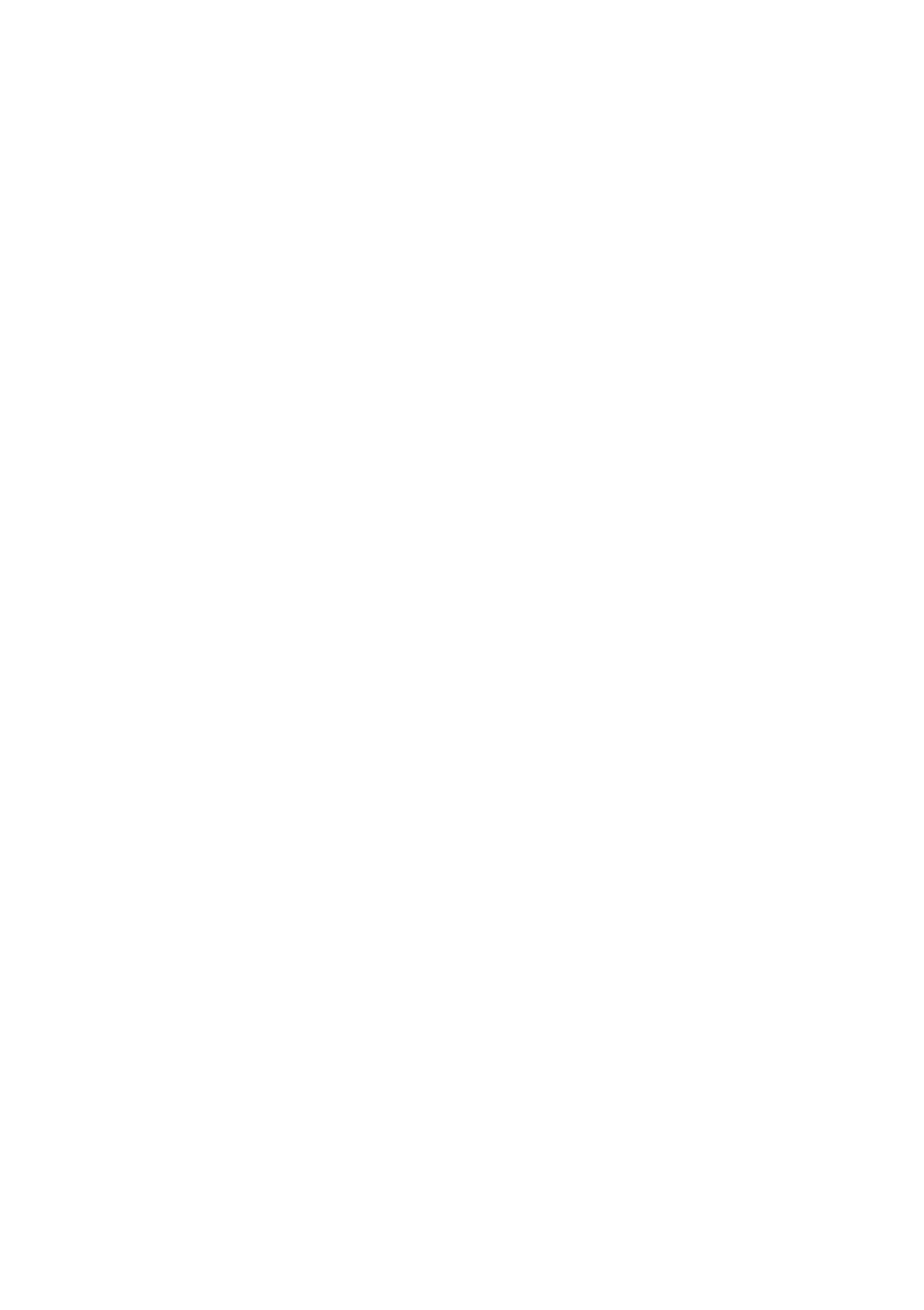# 1. INTRODUCTION

We are all navigators on an endless journey and no book is more than a logbook

#### Carl Schmitt, *Völkerrechtiche Grossraumordnung*

 $\Gamma$  ver since political thought declined into a mere calculation and classifica- $\Gamma$ tion of empirical phenomena under the auspices of scientific positivism, an obvious vacuum has existed in the conceptualization of modern politics. It is true that a kind of renaissance of political thought is occurring at present. However, it seems at times that this rebirth amounts only to a return to the past. Politics is practice – speech and action – and it should not be framed in terms of those abstract rationalistic models that have recently been proposed as a foundation for political thought. John Rawls sums up the point of departure for these models when he delineates the foundations of his theory of justice. He suggests a model that "generalizes and carries to a higher level of abstraction the traditional conception of the social contract",<sup>1</sup> which in itself has traditionally been one of the most abstract of all political abstractions.

Of course, in addition to the abstract individualism of liberal contract theory, there exists a communitarian theory whose point of departure is not the individual but the community. And at least part of the communitarian critique against liberalism is justified insofar as liberal contract theory dismisses the fact that man is primarily a social being. The individual cannot provide the point of departure for political theory, because he is merely the outcome of the social interactions taking place in a concrete community. However, the "community" of communitarianism remains often as unhistorical as the "individual" in liberal theory. It rarely corresponds to the historical state of things, in particular because communitarianism tends to ignore the question of "violence" and power inherent in every real existing community.

The critique of abstractions in political theory does not entail, however, that the only alternative left would be the empirical study of politics. Neither does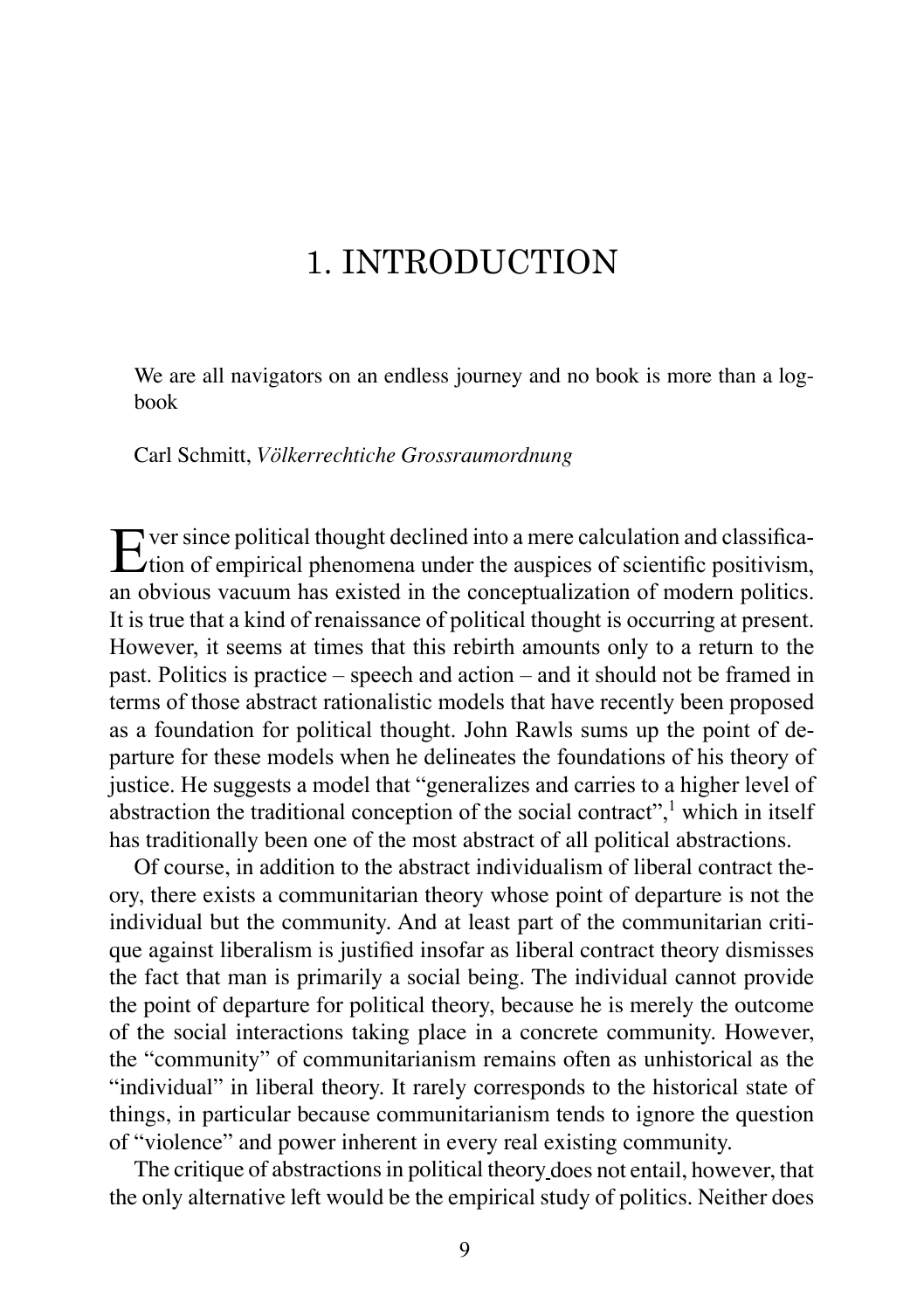it mean that we should merely resort to the kind of historical analysis, which explores the political events and concepts of the past step by step. In fact, the assault of conceptual historians on political theory – and on the history of ideas – resembles in some respects the assault which the positivists launched on political theory after the Second World War. Nevertheless, a theory which is not somehow related to concrete historical conditions and events is necessarily empty – as for instance in the case of contemporary social theory. In it, society is often depicted as an automatically functioning abstract system within which different subsystems, the so-called political system included, form relatively independent entities with their own trajectories. The critique of such systems is important but not essential for political theory. This also applies to the theories in which human existence is assessed by the increasingly more obscure measure of "democracy", the panacea of our time. In my opinion, what is essential for political theory is to reveal the common and concrete foundations of these systems, whether democratic or not. Instead of resorting to easy empiricism, self-sufficient political philosophy or the empty concepts of social theory, political theory should turn its attention to those basic theoretical concepts which could reveal the concrete essence of politics and thereby the "order of human things".

In this respect, the work done by the German constitutional jurist Carl Schmitt (1888–1985) is among the most promising of the last century. On the one hand, the acuity of Schmitt's thought lies in his ability to avoid universals and abstractions, which have no reference to a concrete instance or to the concrete state of things. On the other hand, it lies in his capacity to make immediately comprehensible conceptual distinctions, yet without forgetting the demands of generality posed to theoretical thinking. This dual intention becomes manifest already in the name of his approach: "A philosophy of concrete life."2 Despite the name, however, we should not identify Schmitt's philosophy of concrete life with the philosophy of life that was in vogue in Germany and especially in France at the turn of the  $20<sup>th</sup>$  century. Schmitt's thought does not display a tendency towards organic thinking or metaphysics of life. Admittedly, he argues that there exists a metaphysical core in the work of an author: "The thought and feeling of every person always retain a certain metaphysical character." <sup>3</sup> In Schmitt's case, however, this core is not life as such "in its complete spiritual emptiness and mere dynamic",<sup>4</sup> but what he calls the concrete (*das Konkret*). The aim of this book is to examine the nature and meaning of this concreteness and its philosophy.

Providing a systematic treatment of Schmitt's work is not the purpose of this text. Neither do I wish to locate Schmitt's thought in its exact historical or conceptual context.5 This context is, without doubt, interesting and perhaps it is impossible to understand Schmitt's real intentions without a good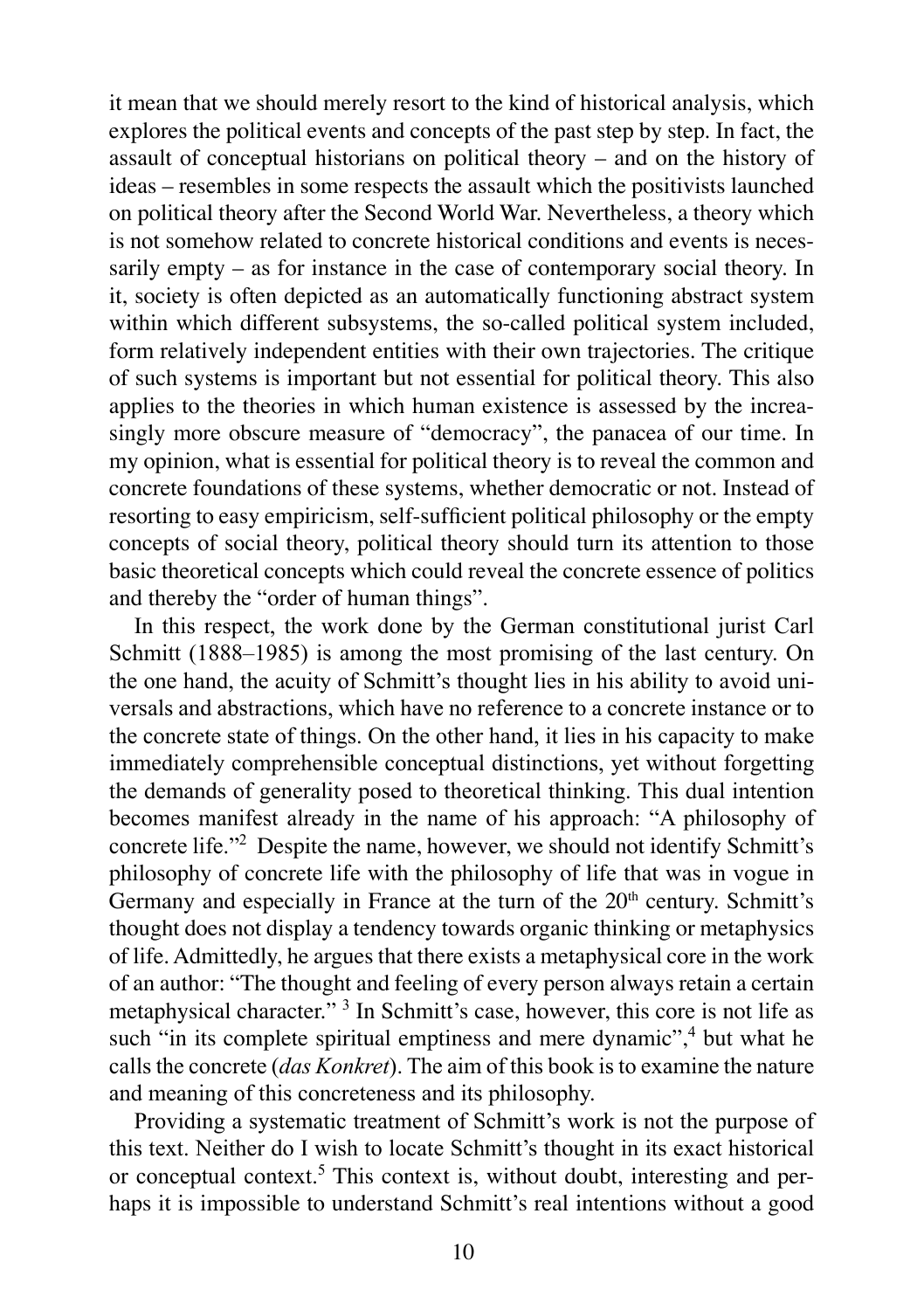understanding of it. However, I am not a historian but a political theorist and the task of a theorist is not to reduce ideas to time and place or to reveal the true intentions of writers of times past. Rather, his task is to free ideas from their historical and psychological circumstances and in so doing to actualize them.<sup>6</sup> According to Julien Freund, there are indeed two ways of approaching Schmitt's work:

Either taking into account the context in which they were written, the author's personal positions, his vacillations and sympathies, which themselves changed; or by focusing on the strong points in his thought without reference to particular circumstances.<sup>7</sup>

Of course, even the "strong points" are strong only in a given historical situation. Therefore, a total neglect of the context would lead to misinterpreting the strong points as well. In this book the context is not, however, limited to the exact juridical or political discourse of Schmitt's time. It spans, instead, late modernity – from the turbulent year of 1848 onwards – in general, concentrating in particular on what Schmitt calls the conceptual articulation (*begrifflichen Verarbeitung*) of the social structure of the epoch. My intention is, in fact, to utilize Schmitt's own method of the "sociology of concepts". According to Schmitt, the sociology of concepts attempts – starting from juridical conceptualizations oriented towards immediate practical interests but transcending them – to "discover the basic, radically systematic structure and to compare this conceptual structure with the conceptually articulated social structure of a certain epoch".8 In the case of a given literary work, the radically systematic conceptual structure constitutes its metaphysical core, whilst simultaneously revealing the "metaphysical character" of an author. According to Schmitt, as already mentioned, the "thought and feeling" of every person indeed always retain a certain metaphysical character. The task of the sociology of concepts is to reveal this character and to compare it with the conceptually articulated social structure of that person's epoch. Insofar as metaphysics also represents, in Schmitt's view, the "most intensive and clearest expression of an epoch", the approach culminates in a comparison of a certain "metaphysical character" of the author's thought with the "metaphysical image" (*metaphysische Bild*) of the world of his epoch.<sup>9</sup>

This is, in other words, the method of the work at hand. It aims at grasping the metaphysical core of Schmitt's political thought by juxtaposing it with the metaphysical image of the world in late modernity. I admit that this approach can appear partially illegitimate given that Schmitt himself emphasized that all political concepts, images, and terms have a polemical meaning: "They are focused on a specific conflict and are bound to a concrete situation."10 The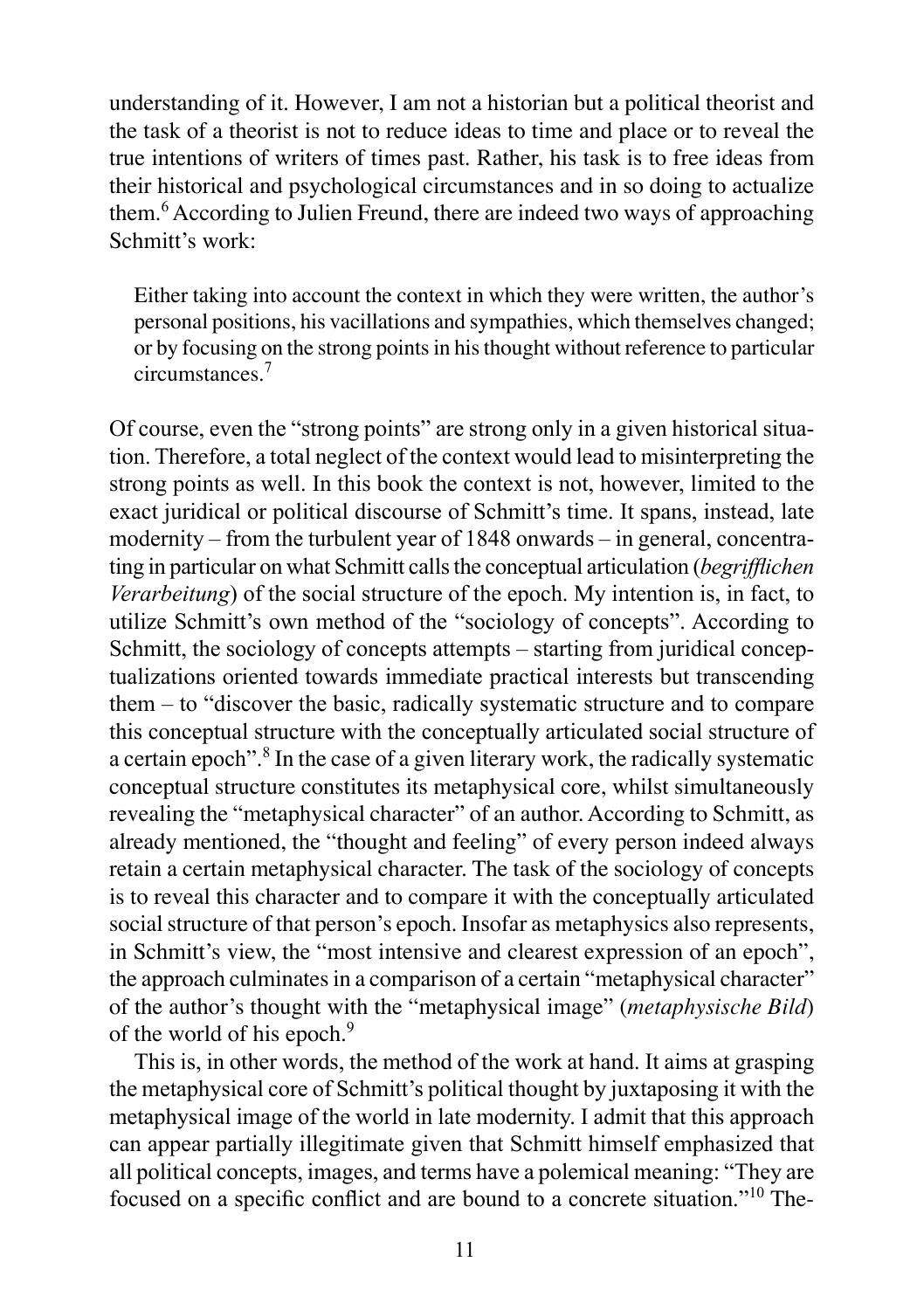refore they remain incomprehensible if one does not know exactly who is to be affected, combated, refuted or negated by these terms.<sup>11</sup> Also in Schmitt's case, however, there exists a concept – or rather an image of thought – which is not merely focused on a specific conflict in a concrete situation but transcends it. There exists a certain metaphysical character, which corresponds to the metaphysical image of the world of late modernity. Primarily, this character pertains to Schmitt's conception according to which the foundation of collective human existence is constituted by *conflict*. This is not only a polemical formulation, but also a metaphysical claim. Yet, it does not suffice to say that conflict constitutes the metaphysical core of Schmitt's thought – he does not claim, for instance, that humankind would be in the middle of a war of all against all. Instead, one has to examine the role of conflict in the general structure of Schmitt's thought. Contrary to what is sometimes claimed, such a structure does exist. We can call this structure metaphysical because it is axiomatic, in other words, there exists an axis which is relatively stable and which orients his thought.

Initially, we can state that the axis which orients Schmitt's thought is the juxtaposition *inside versus outside*. In his view, there is no inside without outside, no order without disorder, no cosmos without chaos. There is no delimited space without a space that remains outside the limits, because life, the movement of living history, presupposes a space of the outside, an "empty space":

There is no movement without an empty space. There is no law [*Recht*] without a free space either. All normative comprehension and delimitation of space presuppose a free space which rests outside, beyond the law. Freedom is freedom of movement, nothing else. What would be terrifying is a world in which there no longer existed an exterior [*Ausland*] but only a homeland [*Inland*], no longer space [*Spielraum*] for measuring and testing one's strength freely.<sup>12</sup>

In this structure, the space of the outside – the space of conflict – is primary. Hence, Schmitt turns inside out the structuring hierarchy of classical modern political theory, characterized by the exclusion of disorder from order, war from peace, and the state of nature from political order. This is not to say that Schmitt simply affirms disorder and war. On the contrary, throughout his work, he emphasizes the necessity of tranquility, security and order. However, there is no tranquility, security and order without the recognition that disorder and war are the ever-present possibilities of every order and peace – or better still, that every order is based on and created out of disorder.

For Schmitt, the decisive place in this configuration, the place of the political, is the borderline between inside and outside, between order and disorder. The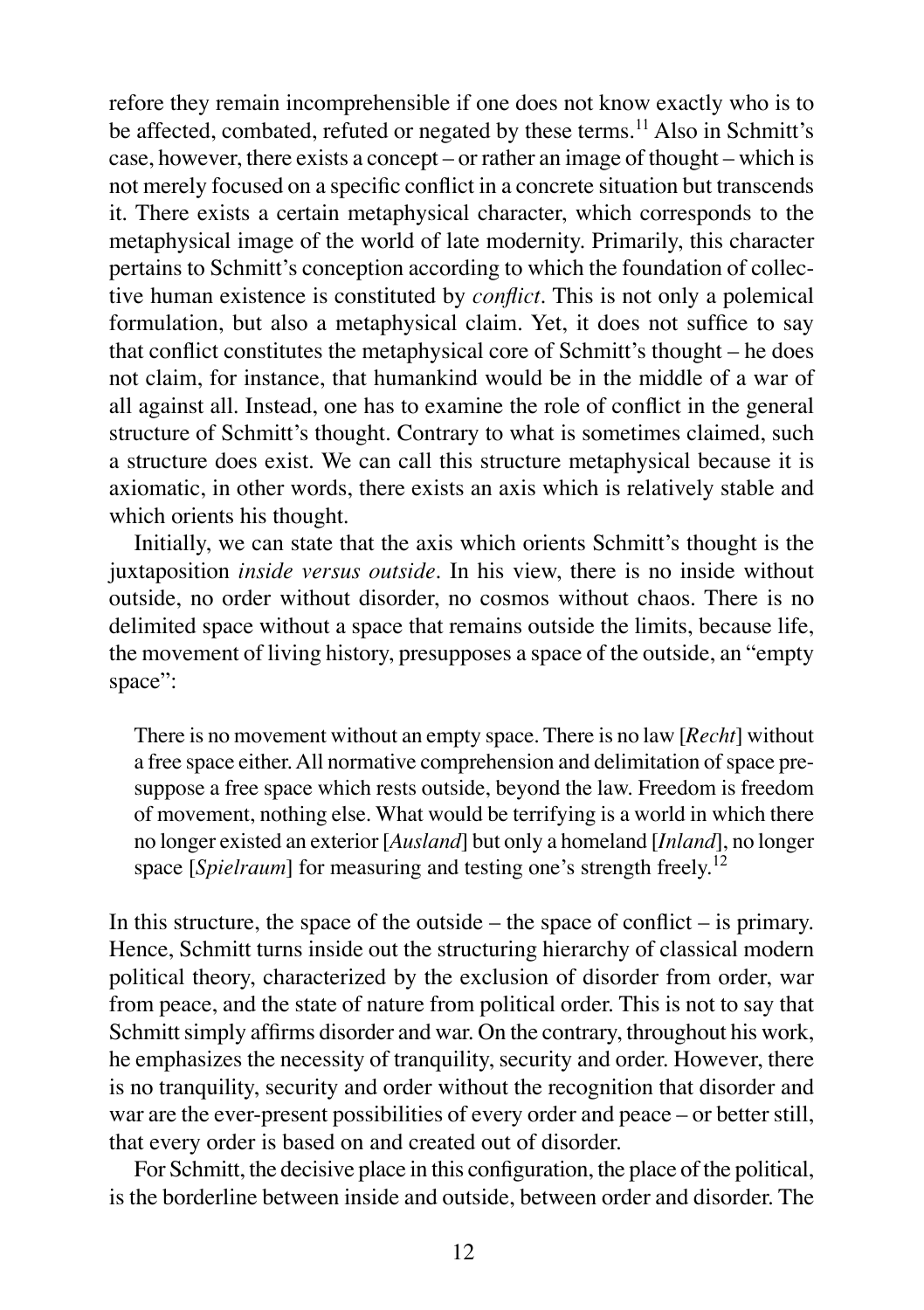instance which occupies this boundary possesses the decisive political authority. It has the monopoly on the political. However, there exists no predetermined general norm which would authorize an instance to occupy the boundary. Everything depends on the act of decision, on the concrete act of drawing the borderline between order and disorder. It is the decision – the event of the political – which determines the instance. Whoever decides on the borderline is the instance of the political. However, the instance is not necessarily actualized in a person. It can also be realized in a state or a people. The essential point is that it must be situated on the borderline between the spaces of order and disorder. Only this position of in-between guarantees that the inside remains open to the outside and the movement of living history continues. Only the one who occupies this position is the concrete historical subject of a concrete political act – of "the event which founds an order".<sup>13</sup>

\* \* \*

What makes the study of Carl Schmitt's theoretical work complicated is his decision to join the National-Socialistic Party (NSDP) in February 1933. Joining the Party in Germany was not unusual at that time but among the intellectuals it was rare. Only one other intellectual of major importance had actually joined, namely Martin Heidegger. However, in 1936 Schmitt was relieved from all of his positions of trust by the Party. He was accused of opportunism and ideological impurity, for instance of Catholicism, Hegelianism, of reluctance to think in purely racial terms and even of anti-Nazism.14 However, he was allowed to keep his position as a professor of jurisprudence in Berlin and, like Heidegger, he remained a member of the Party until the end of the Second World War. After the war he was arrested on suspicion of being involved in the politics of expansion but his prosecution was waived. After that he did not regain a position at a university or in any other institution in the Federal Republic of Germany.

Without going into the details of this sad but in many respects consistent political adventure,<sup>15</sup> I want to point out that Schmitt's relation to Heidegger is not only political but also intellectual. Both of them criticized the individualization and technologization of the West. Both of them also emphasized the primacy of exception in relation to the ordinary, the necessity of decision-making and the importance of human rootedness in soil. And finally, both had a strong desire to overcome abstract philosophical speculation and to proceed toward a philosophy of concrete life – of facticity as Heidegger put it. This does not mean, however, that Schmitt would have wanted to surpass metaphysics. For him, metaphysics was always "something unavoidable".<sup>16</sup>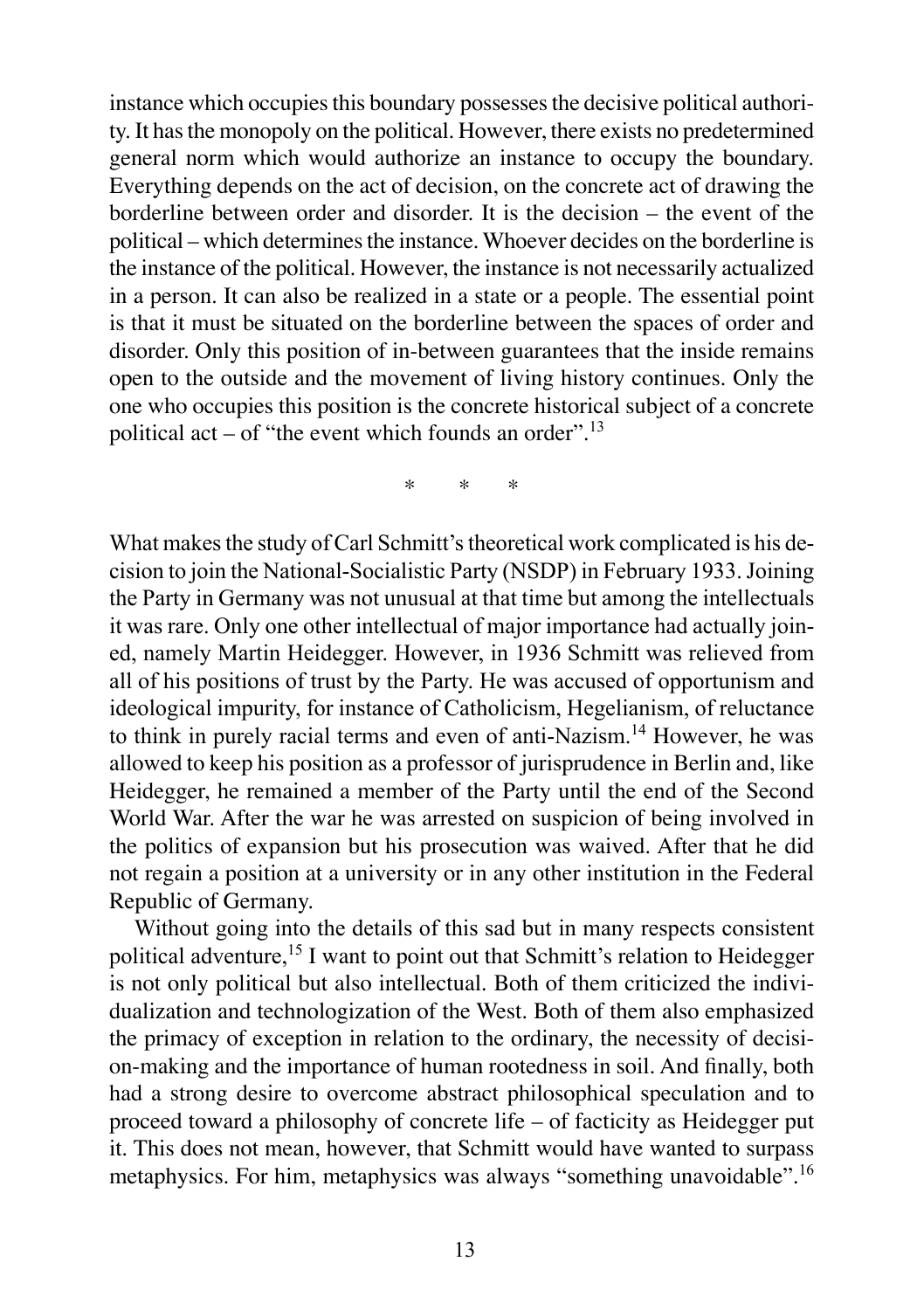The proximity of metaphysics to life, as well as the resemblance of theology to politics, were issues he never ceased to emphasize.

Despite this thematic continuity in his thinking, it is possible to outline two important, although still relative, shifts of emphasis in Schmitt's work. The first one is related to the subject matter of his research, the second one to his approach. In the beginning, approximately until 1936, the subjects of Schmitt's research were mainly constitutional law and the foundations of state order. After 1936 his writings concerned increasingly the topics of international law and world politics. It is usually thought that Schmitt moved away from the issues of domestic politics because of their generally delicate and, as far as his person was concerned, dangerous nature. Schmitt himself has even claimed that the SS kept watch on his activities, publications, mail, and friends in 1936-37.<sup>17</sup> On the other hand, one must remember that this turn took place at a time when the focus of political life in Germany moved towards international arenas, in other words, when Hitler's ideology of *Lebensraum* was transformed from an ideology into Nazi-Germany's concrete politics of expansion.

This change in subject matter was preceded by a shift in approach. The early phase of Schmitt's work can be called decisionist or, more precisely, a phase of decisionist formalism. The approach is decisionist insofar as the core of analysis is not a valid norm or legal order but a decision which imposes a norm and an order. On the other hand, the approach is formalist to the extent that the content of the decision-making is radically separated from the act of decision itself, and the act receives an autonomous juristic value. After the shift, around 1933, it is precisely this content-element, "the political, social and economic meaning of concrete orders and institutions",<sup>18</sup> which becomes Schmitt's focal point. However, even at this stage the question is not whether a norm or legal order is valid or universally just, for Schmitt's emphasis is on the historical continuity and a total concept of law: Law *(Recht)* is identified with spatial order and localization (*nomos*). (In fact, also this late phase can be further divided into a phase which emphasizes the national origins of law  $-$  "all law [*Recht*] is the law of a certain  $Volk^{19}$  – and into one which emphasizes the European origin of law and especially its relation to the tradition of Roman law. It is possible to date this shift, surprisingly enough, to the battle of Stalingrad!) If decisionist formalism can be considered a conservative thinker's radical solution to the problem of modern nihilism, then the thinking of concrete order (*nomos*) can be considered a more traditional type of conservatism, with the reservation that even this approach includes one radical decisionist element, namely the non-anticipated act of appropriation.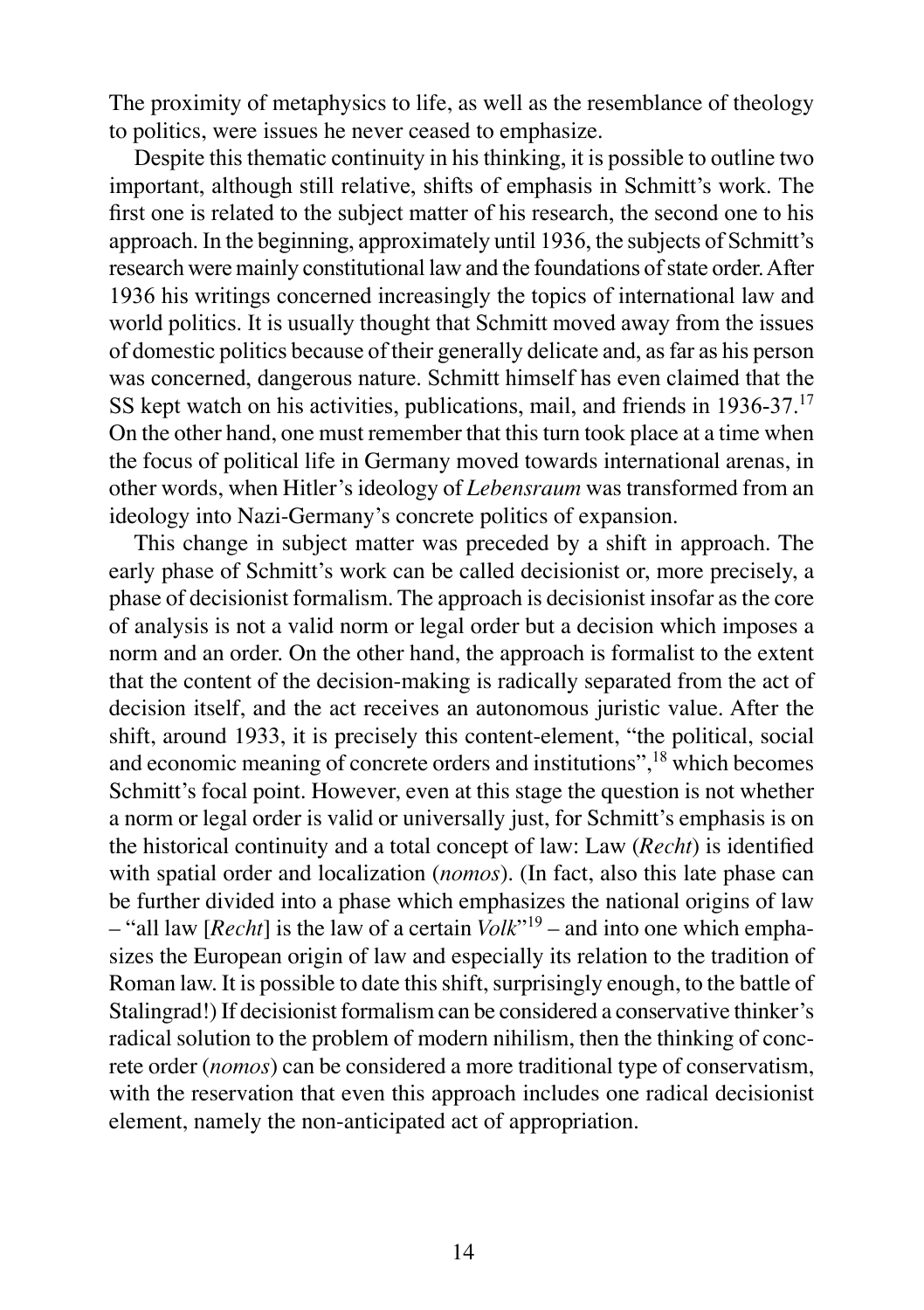## Footnotes

- 1 John Rawls, *Theory of Justice*. Cambridge: The Belknap Press of Harvard University Press 1972, p. 15.
- 2 Carl Schmitt, *Political Theology* (1922). The MIT Press 1985, p. 15.
- 3 Carl Schmitt, *Political Romanticism* (1919). The MIT Press 1986, p. 18.
- 4 Schmitt, *Political Romanticism*, pp. 17–18.
- 5 An excellent recent example of a systematic and contextualizing study is Gopal Balakrishnan's *The Enemy: An Intellectual Portrait of Carl Schmitt*. Verso 2000.
- 6 By actualization I do not mean that Schmitt's ideas should be actualized in today's politics. In this sense, his ideas are already actual – for instance in the neoconservative thought of American republicanism. For example, when the neoconservative Irving Kristol summarized the neoconservative beliefs concerning foreign policy, he came to summarize some of Schmitt's central beliefs: "First, patriotism is a natural and healthy sentiment and should be encouraged by both private and public institutions. Second, world government is a terrible idea since it can lead to world tyranny. International institutions that point to an ultimate world government should be regarded with the deepest suspicion. Third, statesmen should, above all, have the ability to distinguish friends from enemies." Irving Kristol, "The Neoconservative Persuasion." *The Weekly Standard* 25 august 2003. For me, actualization signifies bringing to light the metaphysical foundations of Schmitt's political thought in order to develop intellectual weapons not only for the battle against the neoconservative beliefs but also for the critique of Schmitt and of the political thought of late modernity in general.
- 7 Julien Freund: "Schmitt's Political Thought." *Telos* No 102, Winter 1995, p. 40. A good example of a commentary in English in which both the context and the "strong points" are considered is John P. McCormick, *Carl Schmitt's Critique of Liberalism*. Cambridge University Press 1997.
- 8 Schmitt, *Political Theology*, p. 45.
- 9 Schmitt, *Political Theology*, p. 46.
- <sup>10</sup> Carl Schmitt, *The Concept of the Political* (1932). The University of Chicago Press, p. 30.
- <sup>11</sup> Schmitt, *The Concept of the Political*, p. 30.
- <sup>12</sup> Carl Schmitt, *Glossarium Aufzeichnungen der Jahre 1947-1951*. Duncker & Humblot 1988, p. 37.
- <sup>13</sup> Carl Schmitt, *Der Nomos der Erde Völkerrecht des Jus Publicum Europaeum*  (1950). Duncker & Humblot 1988, p. 51.
- <sup>14</sup> Before the elections on 31 July 1932 Schmitt in fact wrote: "Anyone who allows the National Socialists to obtain the majority on 31 July, even if he is not a National Socialist and sees in this party only the lesser of evils, is acting foolishly." Cited in Balakrishnan, *The Enemy*, p. 156.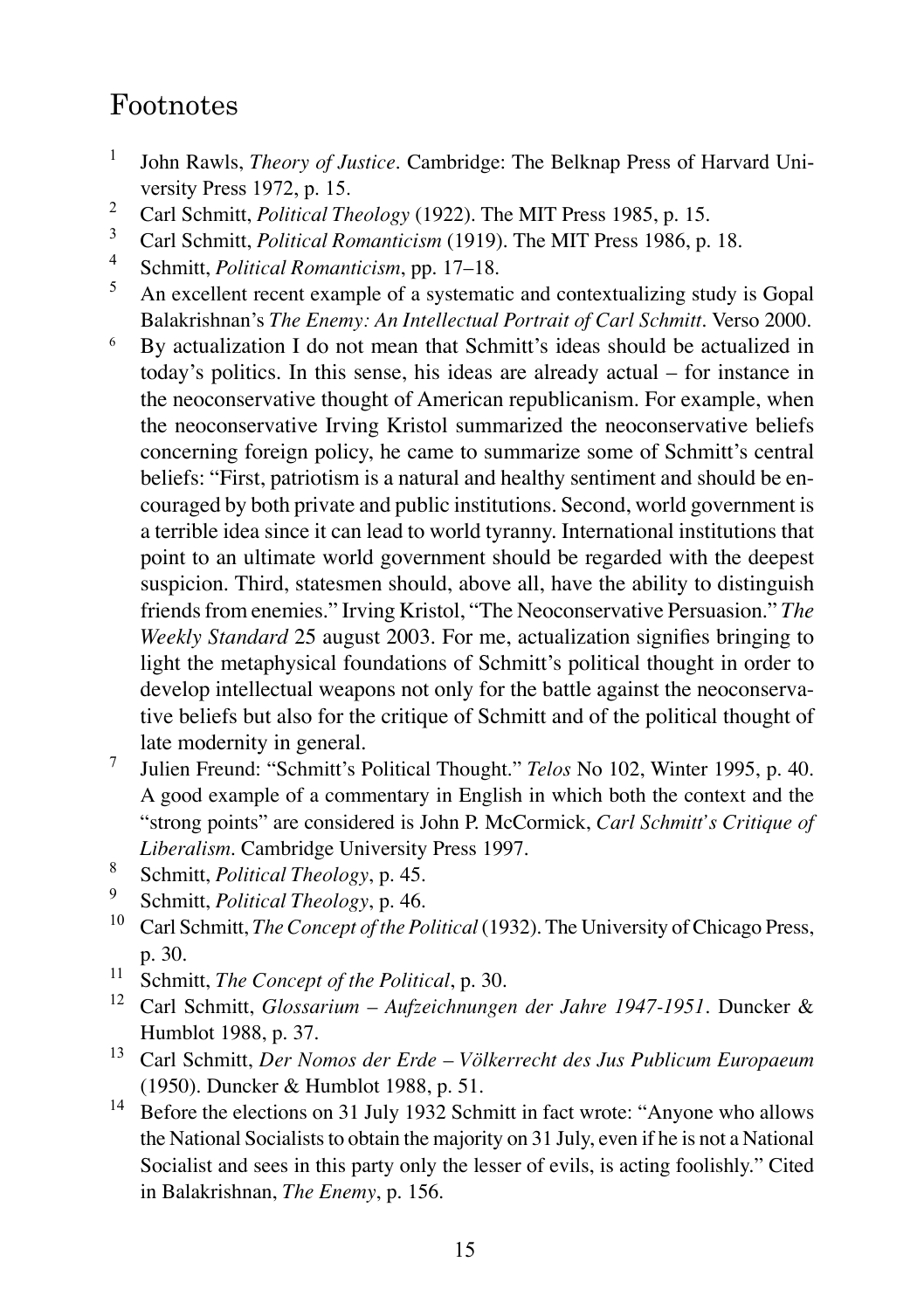- <sup>15</sup> "I am an intellectual adventurer", says Schmitt. See "Interrogation of Carl Schmitt by Robert Kempner." *Telos* No 72, Summer 1987, p. 103. However, every adventurer's route has some consistency and Schmitt's adventure includes, as far as I can see, the following landmarks: Schmitt's antipathy to atheistic socialism and agnostic liberalism but especially his anti-Semitism, which was not based on the Nazi concept of race, but on a conviction according to which Judaism and Christianity are mutually exclusive truths. Moreover, one can approach Schmitt's commitment from the perspective of his obsession with order and stability, unity of a people and the necessity of the figure of an enemy for the creation and maintenance of that unity. Also his opportunist view according to which a jurist must adjust to any situation which "permits recognition of an authority" should be taken into consideration. On Schmitt's anti-Semitism, see Raphael Gross, *Carl Schmitt und die Juden*. Suhrkamp 2000. Gross argues that anti-Semitism forms the real substratum of Schmitt's theoretical system as a whole.
- <sup>16</sup> See Schmitt, *Political Romanticism*, p. 17.
- See "Interrogation", p. 106.
- <sup>18</sup> Carl Schmitt, "The Plight of European Jurisprudence" (1944). *Telos* No 83, Spring 90, p. 37.
- <sup>19</sup> Carl Schmitt, *State, Movement, People* (1933). Plutarch Press 2001, p. 51. Translation altered.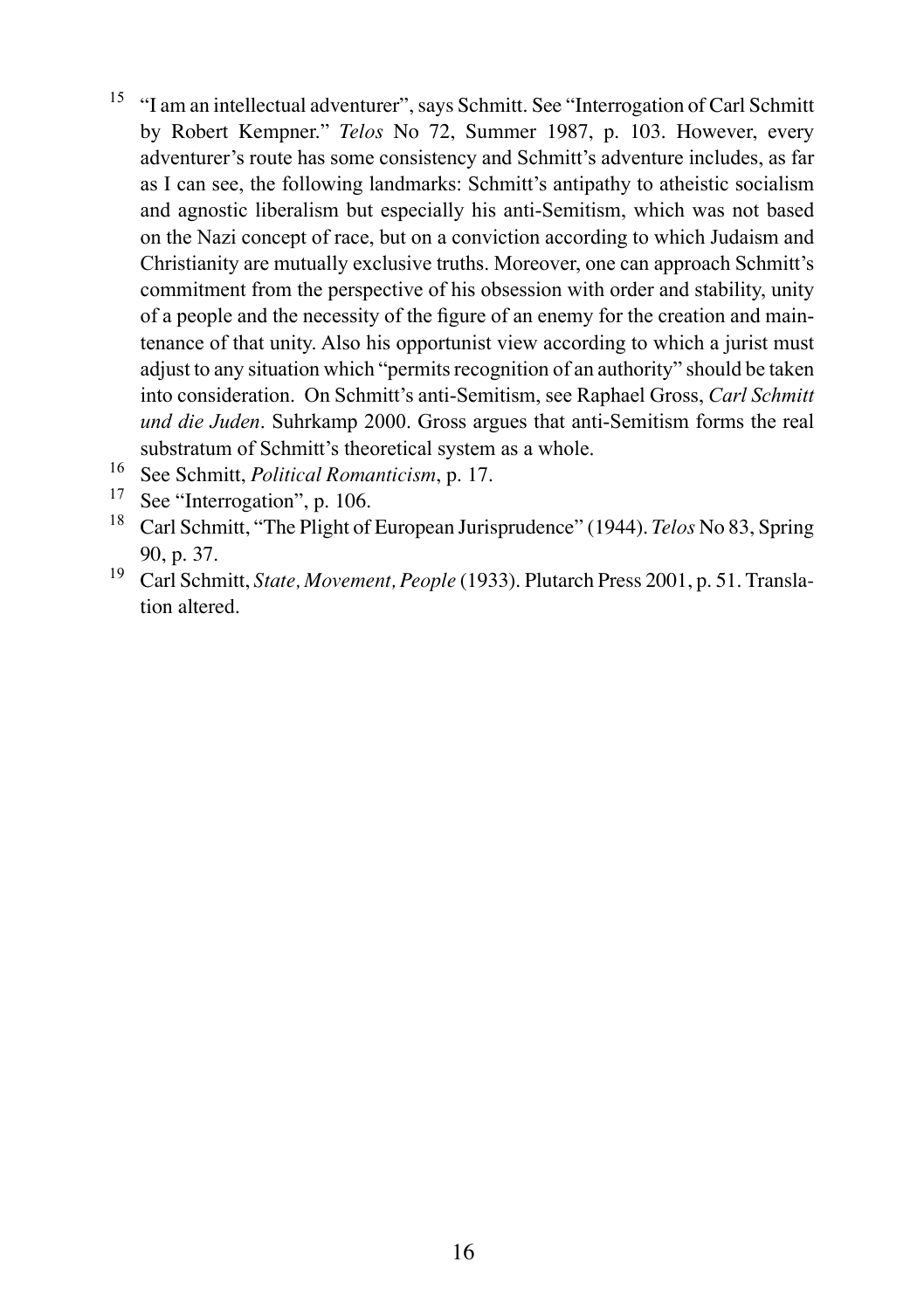# 2. METAPHYSICAL CHARACTER

Everything must be forced to the extreme

Carl Schmitt, *The Crisis of Parliamentary Democracy*

 $M/\sqrt{M}$  hat constitutes the metaphysical character of Schmitt's work? As already mentioned, the metaphysical character of a work can be revealed only if the conceptually articulated social structure, and thereby the metaphysical image of the world in a particular epoch, are properly apprehended. What, then, is the metaphysical image of the world in late modernity? Inasmuch as it is probable that an author has at least an implicit idea of the metaphysical image of his epoch and that this idea has a bearing on his conceptualizations, it provides a natural point of departure for an analysis. In Schmitt's case, this is all the more essential, not only because he considers political concepts to function as weapons in concrete political and intellectual confrontations, but first and foremost because the task of the philosophy of concrete life is to create concepts "out of the immanence of a concrete legal and social order".<sup>1</sup> To create concepts out of the immanence of a concrete order presupposes that the author has some conception of the character of that immanence, that is, of the metaphysical image that a particular epoch forms of the world. What then is Schmitt's conception of the metaphysical image of the world in late modernity? In order to answer this question, we have to consider Schmitt's concept of an epoch (*Epoche*) briefly.

Schmitt's clearest presentation of the concept of an epoch can be found in an article from 1929, "The Age of Neutralizations and Depoliticizations". In this article, he argues that the "European mind" has traversed four different epochs and thereby four conceptually articulated social structures and metaphysical images since the  $16<sup>th</sup>$  century. Here, he calls these successive epochs historical stages (*Stufe*):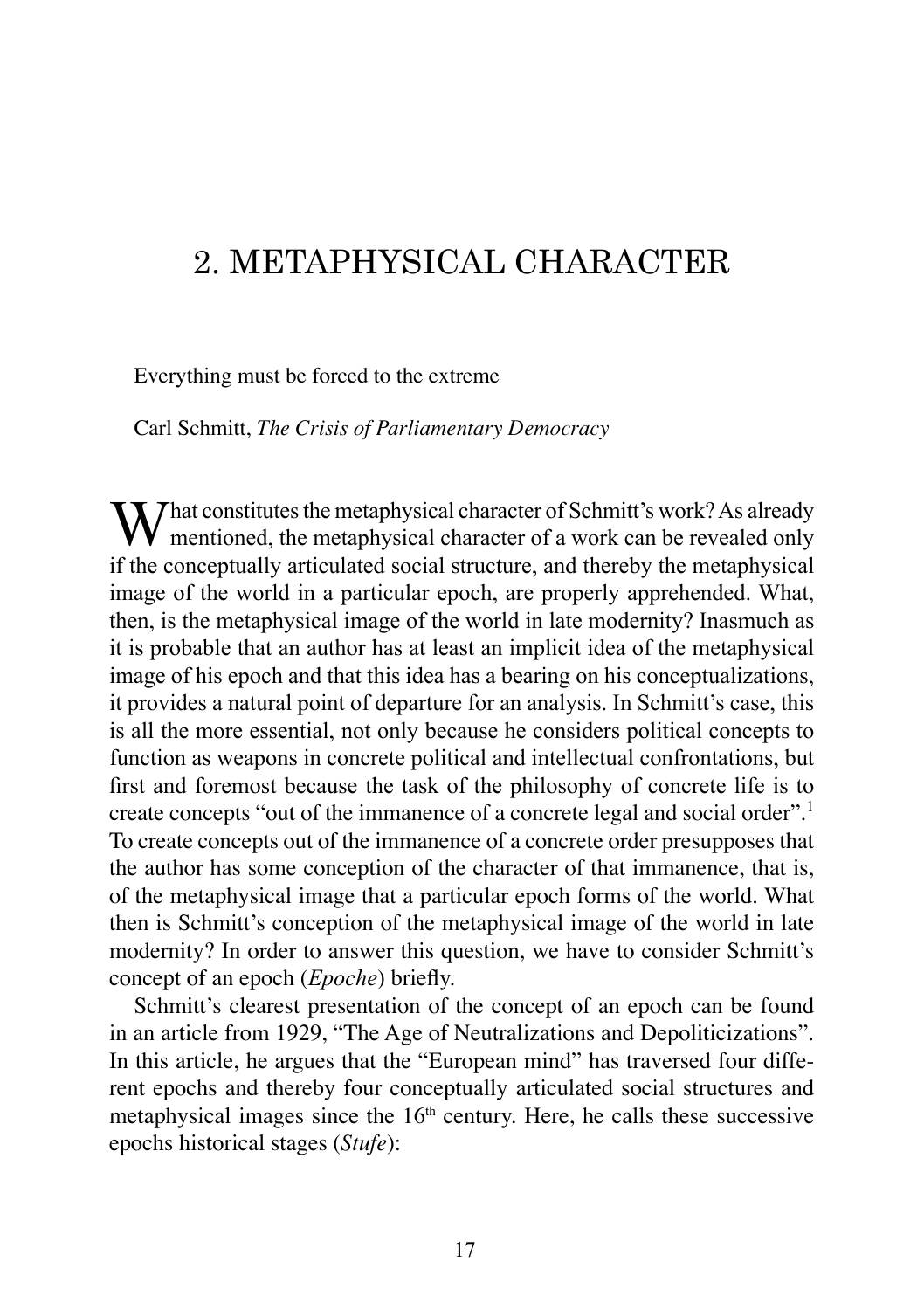There are four great, simple, secular stages corresponding to the four centuries and proceeding from the theological to the metaphysical sphere, from there to the humanitarian-moral and finally to the economic sphere.<sup>2</sup>

In Schmitt's view, at issue is neither a historical-philosophical law nor a continuous line of progress or decline. In fact, the various stages are not even mutually exclusive insofar as Schmitt argues that there is "always a plurality of diverse, already spent stages coexisting". The changing stages concern only the concrete fact that

in these four centuries of European history (1500-1800) the intellectual vanguard changed, that its convictions and arguments continued to change, as did the content of its intellectual interests, the basis of its actions, the secret of its political success and the willingness of the great masses to be impressed by certain suggestions.3

Of course, this does not yet explain why a particular stage and thereby a certain metaphysical image of the world should prevail. In Schmitt's view, a stage stabilizes itself and becomes prevailing because of an "elemental impulse" that has been decisive for European history: "The striving for a neutral sphere."<sup>4</sup> For instance, following the theological struggles of the  $16<sup>th</sup>$  century, Europeans sought a neutral sphere – Schmitt calls this sphere the central sphere (*Zentralgebiet*) – in which there would be no conflict and they would reach a "common agreement through debates and exchanges of opinion".<sup>5</sup> In the  $17<sup>th</sup>$ century the common agreement and thereby, the neutralization of theological struggles was supposed to be reached by constructing a natural system of metaphysics and law. Nevertheless, the new sphere, at first considered neutral, soon appears to become another arena of struggle in which the "antithesis of men and interests unfold with a new intensity".<sup>6</sup> In other words, the Europeans have always wandered, in Schmitt's view,

from a conflicting sphere [*Kampfgebiet*] to a neutral sphere [*neutrales Gebiet*], and always the newly won neutral sphere has become immediately another arena of struggle, once again necessitating the search for a new neutral sphere.<sup>7</sup>

Hence, if the central sphere of the  $16<sup>th</sup>$  century was religion, insofar as all significant political struggles were theological, it was precisely theology, which was first neutralized by the emergence of the rationalist metaphysics, materialized in the absolute state of the  $17<sup>th</sup>$  century. Subsequently, the humanitarian-moral sphere which arose as the central sphere in the  $18<sup>th</sup>$  century sought to depoliticize and neutralize metaphysics and the state. In turn, the liberal economic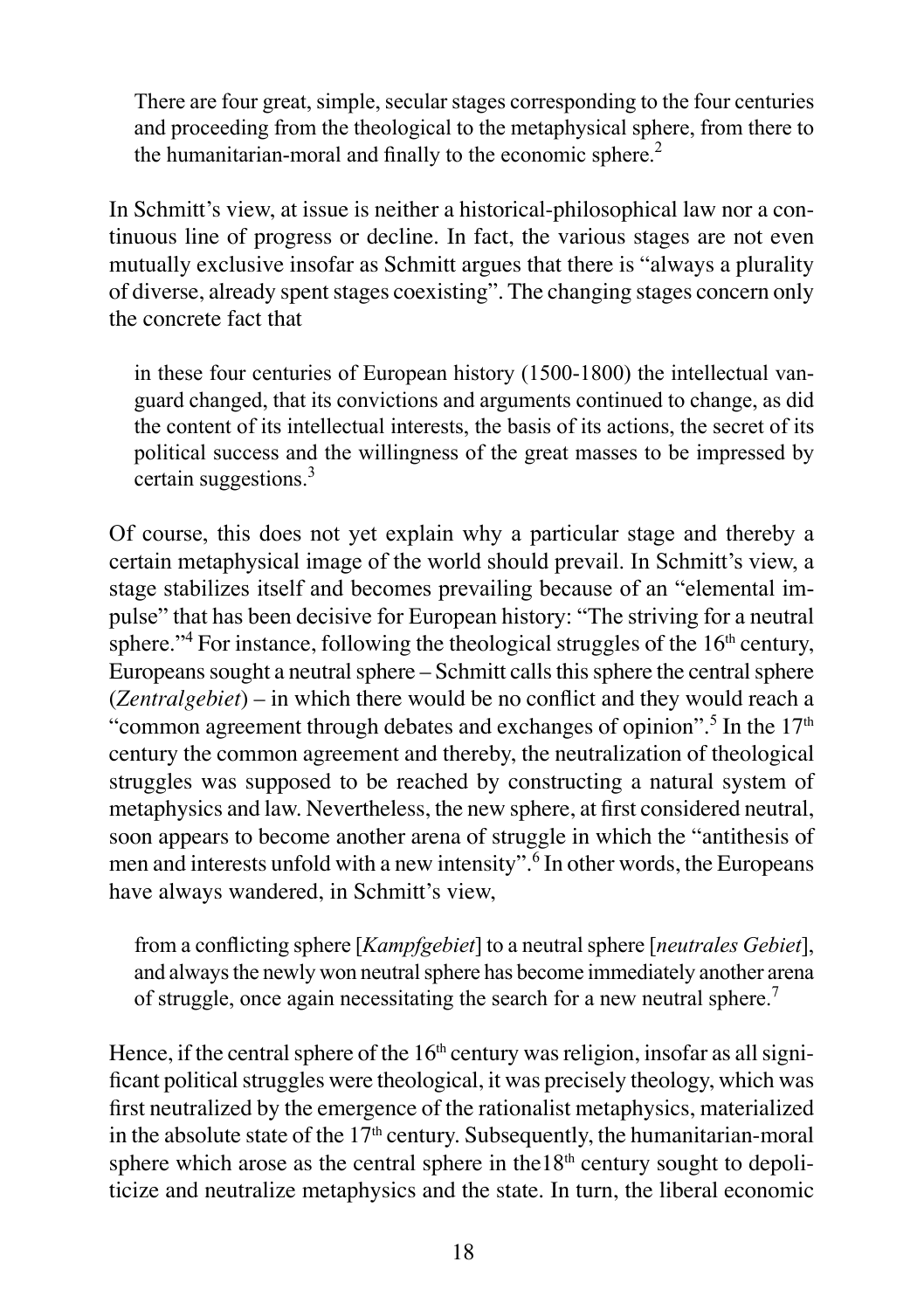thinking and praxis of the  $19<sup>th</sup>$  century transformed the politicized morals of the previous century into private ethics and aesthetics. Ultimately, technology – the fifth and, in Schmitt's view, the most neutral and apolitical sphere by essence – comes to occupy the core of the spheres in the  $20<sup>th</sup>$  century:

Here all struggles and confusions of religious, national and social conflicts were leveled into a neutral sphere. Technology appeared to be a sphere of peace, understanding and reconciliation.8

Without taking a stand on the correctness of Schmitt's history of European epochs, of importance here is, from the perspective of the sociology of concepts, that the central sphere is the determining *factum* of the metaphysical image of the world in an epoch: "All concepts derive their concrete historical content from the situation of the central spheres and can only be grasped there from."9 Hence, to the extent that one takes seriously Schmitt's sociology of concepts and applies it to himself, Schmitt's concepts and thereupon the metaphysical character of his thought can only be grasped from within the central sphere of his own epoch, that is to say, from within the technological stage of the late modern European spirit. What does this entail? Does it entail that Schmitt's concepts correspond to the metaphysics of neutrality which recognizes only peace, understanding and reconciliation? Not necessarily, because there always coexists, as already mentioned, a plurality of diverse, already subsided stages. In other words, even if economy and especially technology occupy the central sphere of our historical stage, the previous stages and their central spheres still have a role in this epoch as well. Hence, when one examines Schmitt's own thought, it is not necessary to link it with the conceptually articulated social structure of our own time. On the contrary, it seems reasonable, at least if we take seriously Schmitt's idea of the unavoidability of metaphysics, that his work should be examined precisely in the light of the metaphysical  $17<sup>th</sup>$ century, the "heroic age of occidental rationalism".10 Or perhaps we should find our point of reference even further back in history, in the medieval world and in the juristic rationality of the Roman Church?

## *Psychology of a pessimist*

This last interpretation is supported by the fact that Schmitt does not cease to praise the Catholic counterrevolutionaries, Joseph de Maistre and Juan Donoso Cortés, whose religious and medieval mindset stubbornly opposed modernity in all its manifestations. He praises these counterrevolutionaries for their style and their thoroughly theologico-juridical way of thinking. He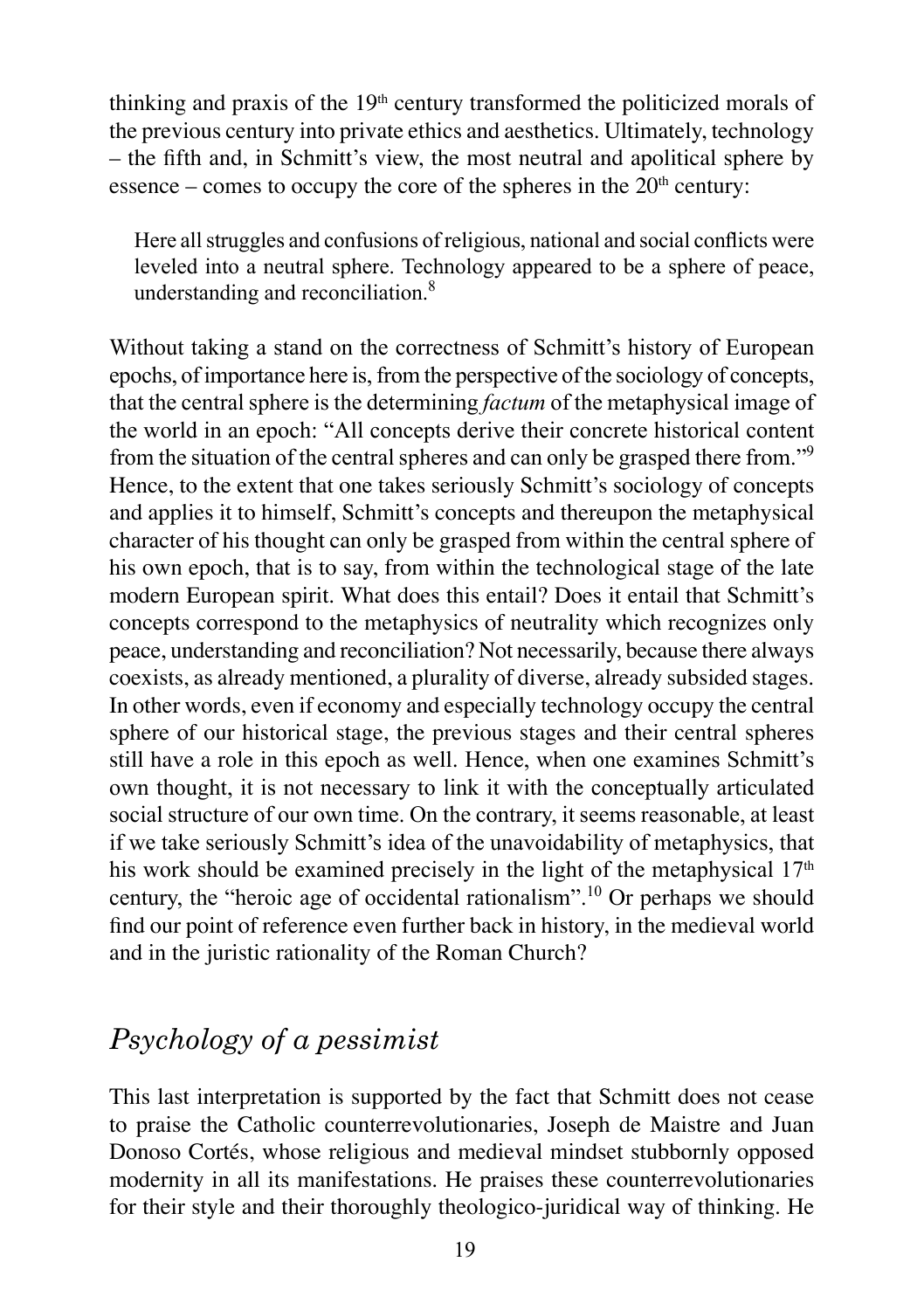is also enthusiastic about their historical and psychological insightfulness, in particular about their conception according to which man is an inherently dangerous and corrupted being.

In turn of the century Germany, de Maistre and Donoso Cortés were called romantics in Germany on account of their conservatism and reactionism. Schmitt wants to save them from this suspicion. According to him, the most peculiar feature of romanticism, regardless of its traditionalism, is the conception of an "everlasting conversation" in which such authentic romantics as Novalis and Adam Müller experienced the "true realization of their spirits".<sup>11</sup> Schmitt accepts that romanticism had its own political form of expression. However, the political activism of political romantics is characterized, on the one hand, by a continuous oscillation between contradictory attitudes and principles. On the other hand, it is characterized by a factual indifference concerning concrete political issues. The real and only achievement of political romanticism is, concludes Schmitt, the aestheticization of politics. All political issues are considered merely as occasions for self-expression and exercises in aesthetic imagination.<sup>12</sup>

According to Schmitt, de Maistre and Donoso could not understand moral oscillation and considered the everlasting conversation as a product of a "gruesomely comic fantasy".<sup>13</sup> Instead of oscillation and conversation, they thrust the decision at the heart of their philosophy. Schmitt concedes that they may have been conservatives, but not extreme traditionalists, since they held that traditionalism leads to an irrational rejection of conscious decision. De Maistre valued the act of decision as such, and believed that regarding the most fundamental issues, making a decision is more important than how the decision is actually made. This conviction prompted him to suggest that every government is absolute, but while an anarchist would state it in order to reproach authority, de Maistre declares authority to be good as such.<sup>14</sup>

Schmitt interprets the development from de Maistre to Donoso as a development from legitimacy to dictatorship. Simultaneously, it represents a turn towards a more pessimistic conception of man. Already de Maistre had wanted to demonstrate the danger inherent the nature of humankind by opposing the optimism of the Enlightenment with the factual and bloody side of the European history:

If you go back to the birth of nations, if you come down to our own day, if you examine peoples in all possible conditions from the state of barbarism to the most advanced civilization, you always find war. From this primary cause, and from all the other connected causes, the effusion of human blood has never ceased in the world. Sometimes blood flows less abundantly over some larger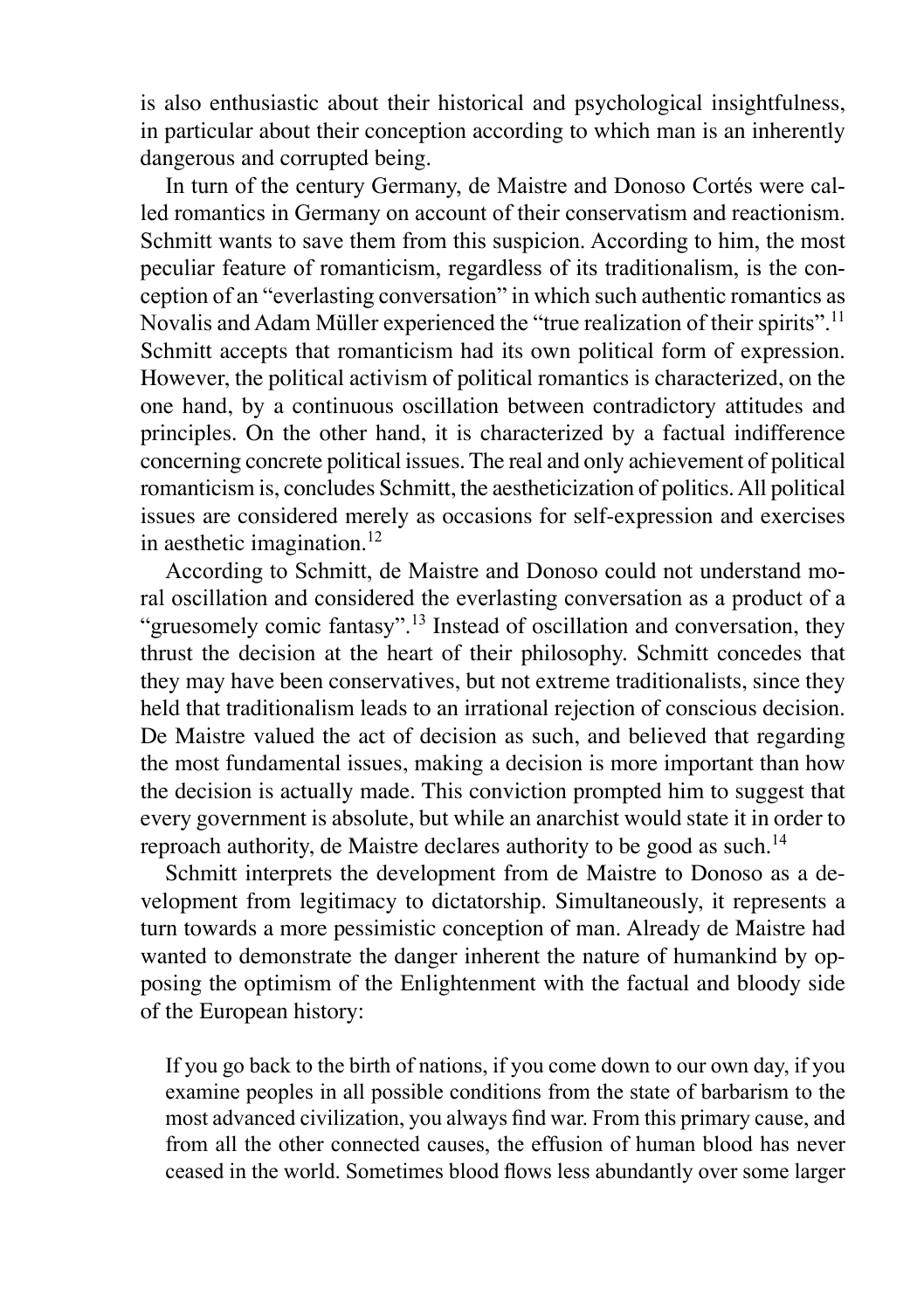area, sometimes it flows more abundantly in a more restricted are, but the flow remains nearly constant.<sup>15</sup>

However, Donoso's contempt for man knew no limits. Had God not become man, Schmitt quotes Donoso, "the reptile that my foot tramples would have been less contemptible than a human being".16 In the rationalist view of the Enlightenment, man was conceived as ignorant and rough by nature, but educable. In Schmitt's view, this belief justified the possibility and necessity of an educational dictatorship. It prompted Rousseau to demand that a legislator must change the nature of man and Fichte to outline the state as an "educational factory".<sup>17</sup> Marxist socialists, for their part, believed that changes in economic and social conditions would change man as well. But Donoso does not believe in the metamorphosis of man, either by education or by altering the relations of production. In this sense, he is in line with the anarchists, but whilst the latter claim that man is good by nature and that all evil derives from theology and its implications – from authority, state, or government – Donoso objects that not even the dogma of the original sin is radical enough. He writes about the absolute sinfulness and depravity of human nature. In his philosophy of history, the victory of evil is obvious and natural. Only God's miracle can prevent it – a miracle that in political life finds its parallel in the notion of decision. For Donoso, as Schmitt demonstrates, a metaphysics which does not take into consideration the necessity of moral decision leads to mere confusion. Therefore, Hegelianism, in its commitment to a higher term of reconciliation, is in Donoso's view nothing but liberal lack of consistency. Such a theory of compromise can exist only in the short interim period in which it is possible to answer the question "Christ or Barabbas?" with a proposal to appoint a commission of investigation. To suspend the decision at the crucial moment, by denying that there was anything to be decided, appears to him as the sign of ultimate irresponsibility. As a remedy for this irresponsibility and in opposition to the practice of everlasting conversation, Donoso proposes dictatorship.<sup>18</sup> According to him, only a dictator can resist the radical evil, which culminated in his view in the 1848 revolution. Like Hegel, the whole epoch had trusted that all oppositions and antitheses would be merged in the compromise of a higher third, but according to Schmitt, Donoso Cortés was gripped by horror at the thought of Hegelianism.

Even though Schmitt did not count on the possibility of a reconciliating higher third either, his relation to Hegel was not as simple as Donoso's. In fact, if we examine Schmitt's political views, we discover neither a French royalist, nor a fanatic Spaniard compared to whom even Friedrich Nietzsche's fury would look like childish defiance. Rather, Schmitt's stated objections aside, one finds there the shadow of G.W.F. Hegel. It is true that Schmitt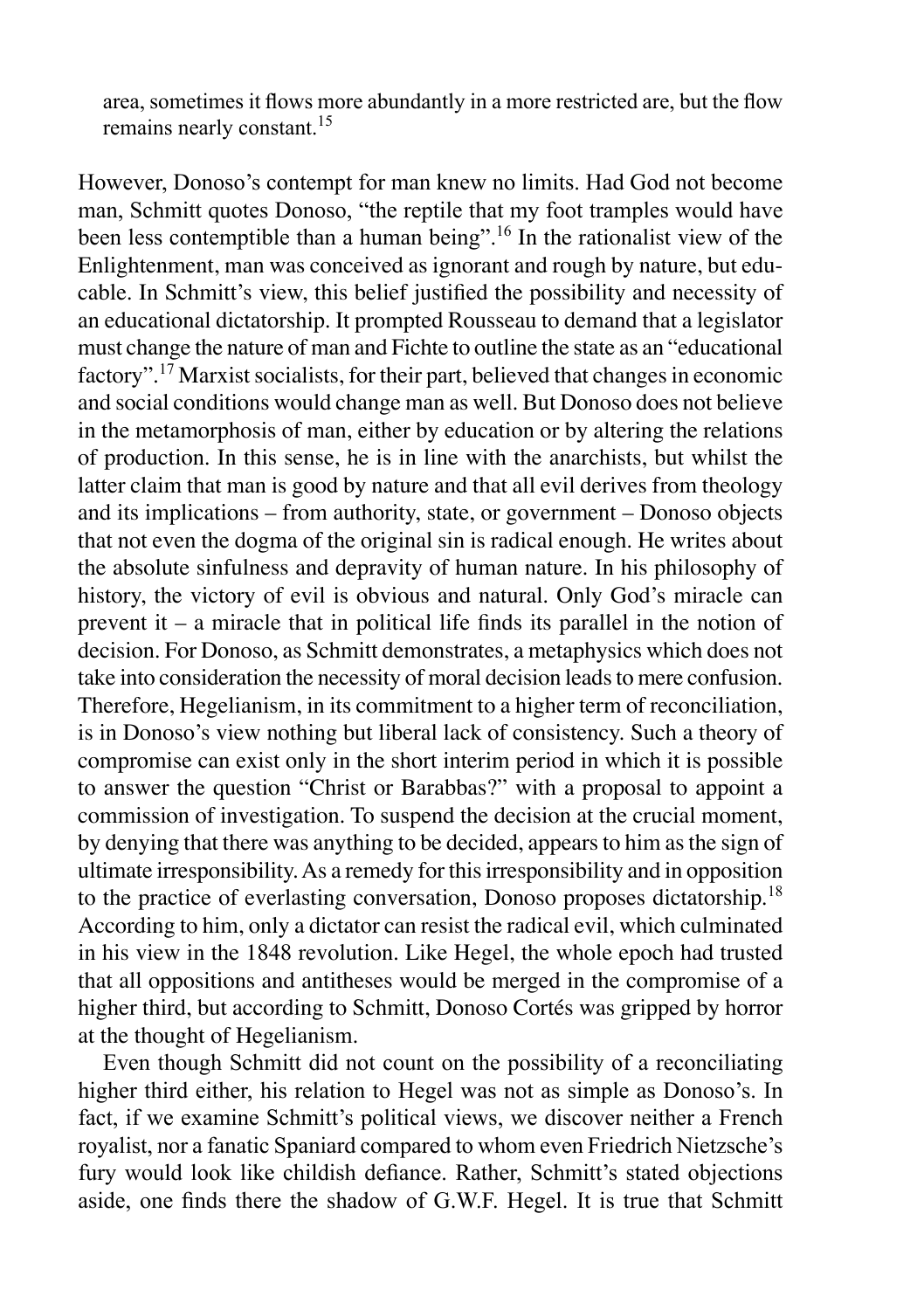could not comprehend the ultimate rationality and dialectical development of history in which even the interruptions serve as negations subjected to this development. In Hegel's philosophy, "an exception never comes from outside into the immanence of development",19 and thereby it is a process without a "definitive, disjunctive judgment": "Hegel's philosophy contains no ethic that would provide a foundation for the absolute distinction of good and evil."<sup>20</sup> In it, good is what is real, evil what is unreal. Nevertheless, Schmitt relies more than once on Hegel's idea of quantity transforming into quality. And he repeatedly quotes Hegel's definition of a bourgeois as the antithesis of a citizen, that is to say, as an individual who is unwilling to leave the apolitical, risk-free private sphere: "He wants to be spared bravery and exempted from the danger of a violent death."<sup>21</sup> Besides, Schmitt accredits Hegel with being the first to formulate the definition of concrete enemy: "The enemy is a negated otherness."<sup>22</sup> Furthermore, Hegel's dialectics does not, in Schmitt's interpretation, merely affirm the higher third term since it also focuses on the concrete battle ("mutual negation") between the opposing terms. In Schmitt's view this reveals, together with the philosophical truth that all spirit is present spirit, the political character of Hegel's philosophy.<sup>23</sup> Finally, Schmitt's own thinking seems to proceed through a specific third term all the time. Even though he repeatedly emphasizes the insuperability of decisive dualisms, for instance in arguing that the sphere of the political presupposes the non-mediated antithesis of friend and enemy, we can detect a specific moment of reconciliation. Yet, at issue is not a preserving reconciliation, *Aufhebung*, but an instance expressing the ceaseless but ultimately insurmountable togetherness of a pair of terms: the state of exception and normal situation, constituent power and constituted power, war and peace. It is not a question of a higher third, in which the opposites become merged, but of a concrete *borderline case* – the sovereign, people, enemy – which exposes the insurmountable togetherness of the two terms. The sovereign decision, which cannot be "deduced from a preceding norm or from a preexisting order",  $^{24}$  but which nevertheless founds the norm and the order; the "non-organized power" of the people,<sup>25</sup> which nevertheless decides on the form of organization of a political entity; the "other and strange" enemy<sup>26</sup> who is, nevertheless, constitutive for the sphere of the political and therefore, as Schmitt would claim, for stable peace.

\* \* \*

Despite Schmitt's admiration for Donoso Cortés and despite his esteem for the metaphysics of the  $17<sup>th</sup>$  century, the metaphysical character of Schmitt's thought lies precisely in the conceptually articulated social structure of the technological stage of late modernity. Admittedly, he took on the project of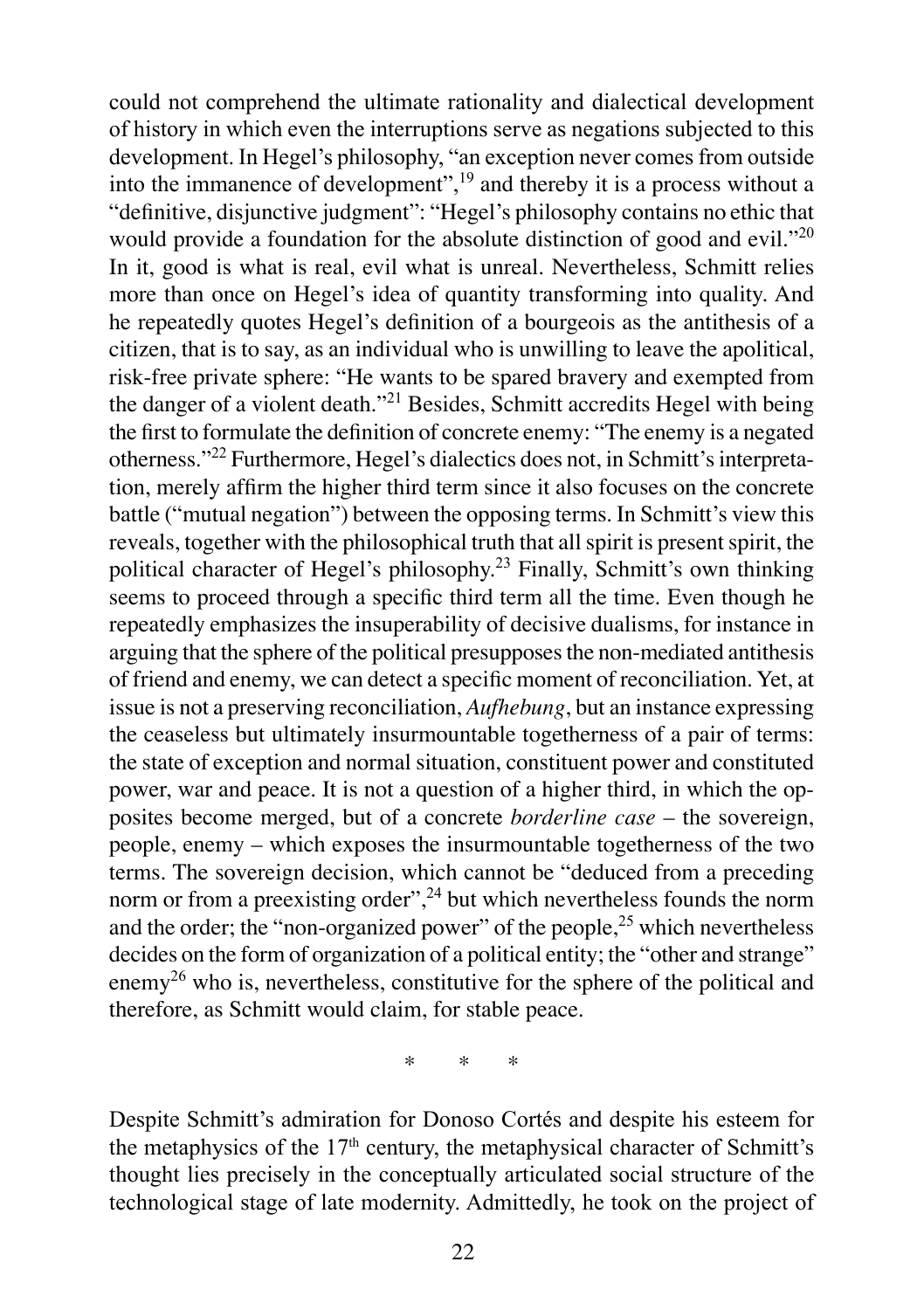revitalizing concepts such as sovereignty in the sphere of the state and constitutional law. However, his concept of sovereignty does not correspond to the conceptually articulated social structure and the metaphysical image of the  $17<sup>th</sup>$  century, in which the undivided and permanent power of a temporal ruler in a temporal kingdom was structurally identical with the power of God in the Kingdom of Heaven. Instead it corresponds to the conceptually articulated social structure of late modernity in which God has become an "objectively obscure being"27 and everything is "increasingly governed by conceptions of immanence".<sup>28</sup> But before we can grasp the implications of this for Schmitt's political concepts, we need to take a closer look at Schmitt's understanding of the conceptual structure and the metaphysical image of late modernity.

### 2.1 PHILOSOPHY OF THE EXTREME

What then, in contrast to the earlier epochs, is characteristic of late modernity? In Schmitt's view, as already mentioned, an outstanding characteristic of this epoch is the dissolution of political struggles and social conflicts into a neutral sphere, above all into the sphere of the technical. To the extent that neutrality is the antithesis of the political, the essential characteristic of late modernity is *the negation of the political*: "Today nothing is more modern than the onslaught against the political."29 In late modernity, politics is substituted with technics – with "organizational-technical tasks"<sup>30</sup> – and the political community with the idea of society as a "self-propelling machine" in which everything "functions automatically" and things "administer themselves".<sup>31</sup> Schmitt sees manifestations of this tendency everywhere. He finds it in modern jurisprudence and especially in the formalism and normativism of legal positivism, which confuses legitimacy and thereby political authority with legality, and which identifies law (*Recht*) with "objectively valid" legal rules and norms  $(Gesetz)$ .<sup>32</sup> He discovers it in the juristic life of the liberal bourgeois "constitutional state" (*Rechtsstaat*), which subjects the power of the state to the rule of law and dismisses the immediate and revolutionary constituent power of the people, reducing it to a mere concept. Moreover, Schmitt finds the tendency to negate the political in the modern liberal administrative state, which resembles more a technical bureaucratic machine – "a huge industrial plant"<sup>33</sup> – than a representative instance of legitimate power. The tendency is manifested as well in the modern parliamentary system, which replaces the necessary either/or decisions ("either Christ or Barabbas") with the romantic idea of eternal conversation, and, instead of representing publicly the people as a whole, represents mechanically the manifold interests of an electorate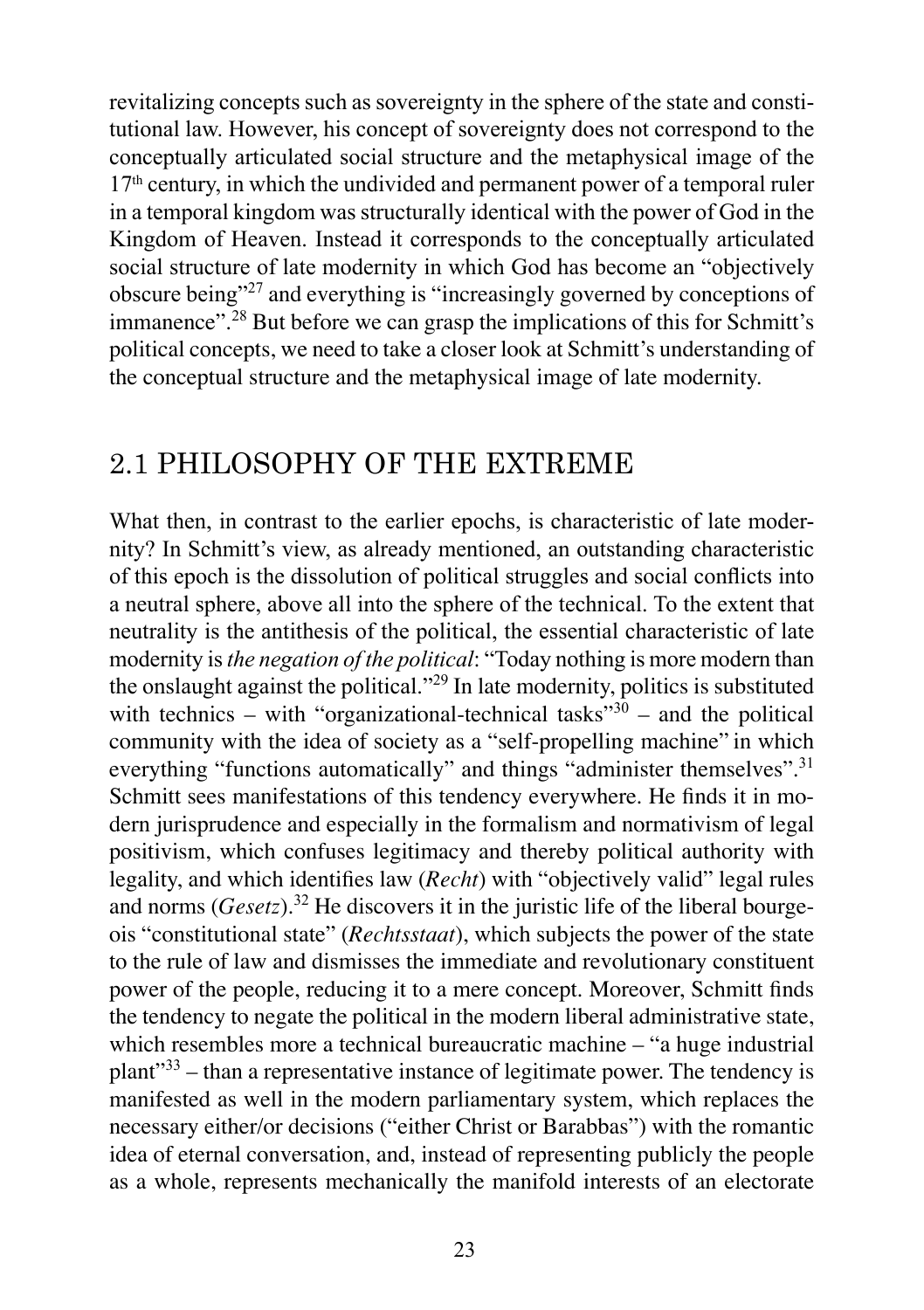consisting of private individuals. Furthermore, in Schmitt's view, the tendency to negate the political finds expression in modern economic rationalism, according to which every government and political authority is but a necessary evil, replaceable by the freedom of production and consumption in the course of progress made possible by following the mechanical laws of free markets. This tendency is apparent even in the socialist theory which, for Schmitt, is not the opposite of capitalist economic thinking but, on the contrary, its complement.<sup>34</sup>

Schmitt finds the negation of the political also taking place at the level of international order. There the precondition for the political, namely a plurality of political peoples and states, has been challenged by the idea of a "universal-society" populated by a unanimous and apolitical humanity – an idea which, despite the unanimity it evokes, seems to function in reality as a means of "a most awful expansion and a murderous imperialism".35 In the same vein, Schmitt finds this tendency surfacing in the aftermath of the dominant natural-scientific dogma. This thinking has forced human existence into "rationalist schemes",  $36$  which are seen as an absolutely neutral, objective and value-free ground devoid of moral and political problems. In the background of this utopian, and therefore, nihilistic *Weltanschauung*, Schmitt perceives the modern metaphysics in which all decisive dualisms at the foundation of moral and political decision-making are replaced with a monistic metaphysics. According to Schmitt, the victory of monistic metaphysics in late modernity signifies, first and foremost, that transcendence is reduced into immanence. This reduction does not entail only the disappearance of transcendence but also an *absolutization* of immanence – an absolute closure of immanence – and thus, in Schmitt's view, an absolute rationalization and neutralization of human existence.<sup>37</sup>

If this is the metaphysical image of the world in late modernity, how do Schmitt's political concepts accord with it? In my interpretation, they accord with it in the form of negation. To the extent that Schmitt considered the modern worldview to be precarious, not only because its aims are utopian, but also because one cannot confront real political problems in its absolutely rationalized and neutralized framework, he developed his central political concepts, including the concept of the political, in order to oppose this worldview. Therefore, Schmitt's concepts must be seen, firstly, as counter-concepts (*Gegenbegriff*) – counter-concepts to the self-propelling machine, based on the idea of absolute immanence. However, although these concepts are posed as antipodes to absolute immanence, they do not oppose it from the perspective of transcendence, but from the perspective of an act (*Akt*) or an instance (*Instanz*) that Schmitt calls the *concrete*. In other words, these concepts refer to a concrete act or an instance that perturbs the universe of the automatically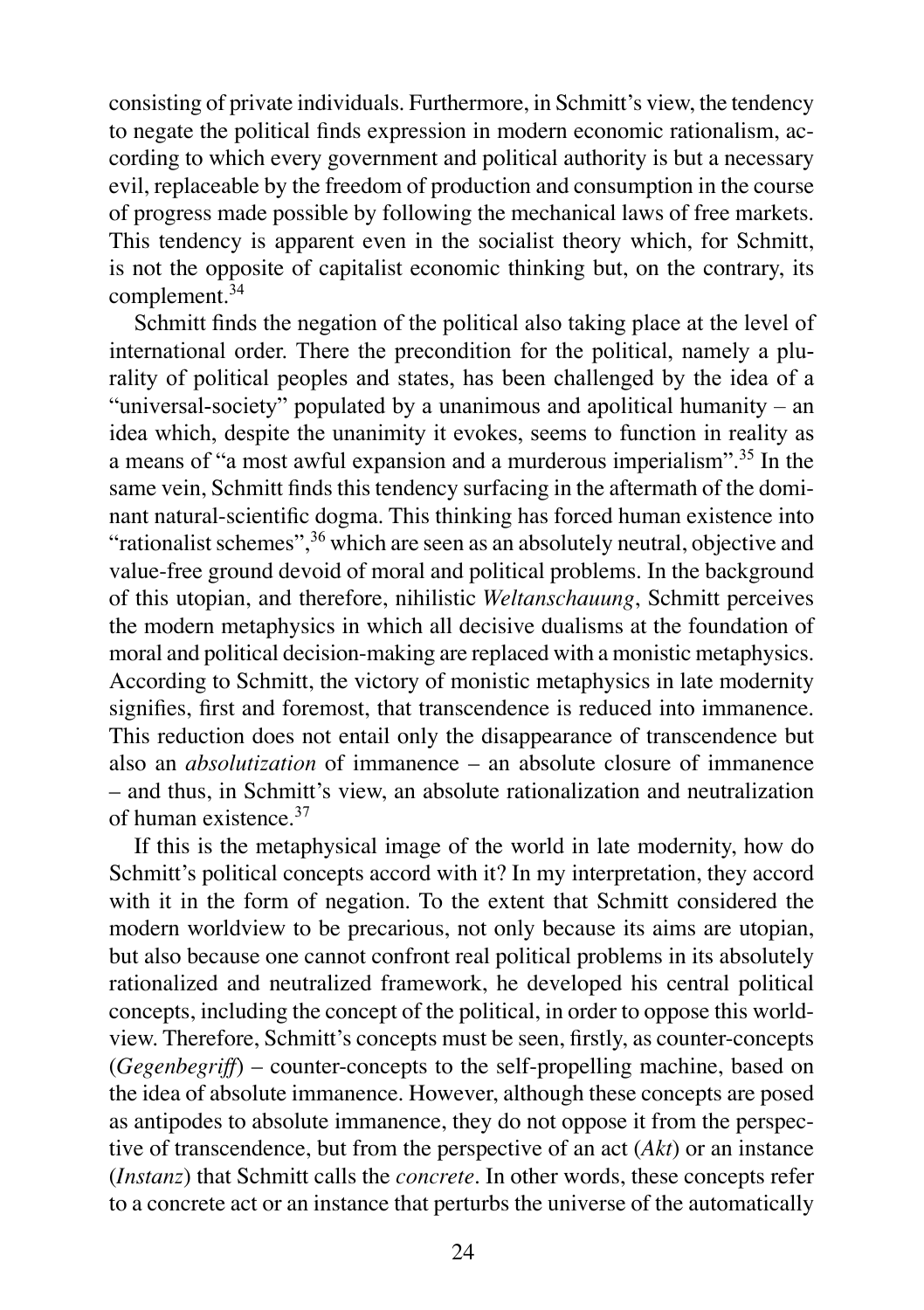functioning machines, that is to say, that introduces a *rupture* in the absolute closure of immanence. The sovereign and his decision concerning the state of exception (*Political Theology* 1921); the people and the "existential decision" concerning constitution (*pouvoir constituant*) (*Verfassungslehre* 1928); the enemy and the real possibility of killing in war (*The Concept of the Political* 1932); the act of land-appropriation (*Der Nomos der Erde* 1950) – all these concepts indicate resistance to the absolutization of immanence. The sovereign's decision ("new and alien") and the will of a people ("outside and above"), as well as the real existence of an enemy ("other and strange") and the concrete act of land-appropriation ("territorial mutation") act as antidotes to the "self-propelling machine". They are the ever-present stumbling blocks for the "rationalist schemes", ruptures in absolute immanence.

However, the decision does not merely resist the valid legal order or interrupt the eternal conversation, nor does the existential will of the people merely perturb constitution. The real possibility of the enemy does not necessarily destroy the possibility of peace, and land-appropriation does not immediately lead to the collapse of what Schmitt pejoratively calls the system of "mere production". As a matter of fact, these acts and instances exist as the *foundation* of every real order, of all fruitful discussion, of stable peace and of authentic, that is, meaningful production. In other words, Schmitt's political concepts, including the concept of the political, are not only instances of resistance but also constitutive figures. They denote the "historical event" of a constitutive act and a founding instance of order. This is why Schmitt's central political concepts are not only counter-concepts, representing the intrusion of pure contingency, but also fundamental concepts, that is, original words (*Urwort*) and ground concepts (*Grundbegriff*). It is a question of foundations, the basic and *tragic* foundations of any human order whatsoever, tragic insofar as a real order necessarily includes a serious (*ernst*) and a violent dimension in contrast, for instance, to the play (*Spiel*) of mere conversation. Yet, according to the logic of Schmitt's thought, this foundation manifests itself necessarily as an instance of resistance or rupture in absolute immanence, to the extent that absolute immanence implies either a pure non-order (anarchy) or an order without meaning or orientation (nihilism). Reciprocally, every real and meaningful order presupposes a founding act or a constitutive instance, which nevertheless cannot be included in that order. Although the sovereign "stands outside the normally valid legal system, he nevertheless belongs to it".<sup>38</sup> He belongs to it as its borderline case – resisting its enclosure, constituting its life.<sup>39</sup>

From the perspective of the modern self-enclosed systems immanent to themselves, for instance that of the uniform system of norms, the decision "emanates from nothingness" (*aus einem Nichts*).40 For these systems, systems without an outside, without an other, this nothingness would manifest itself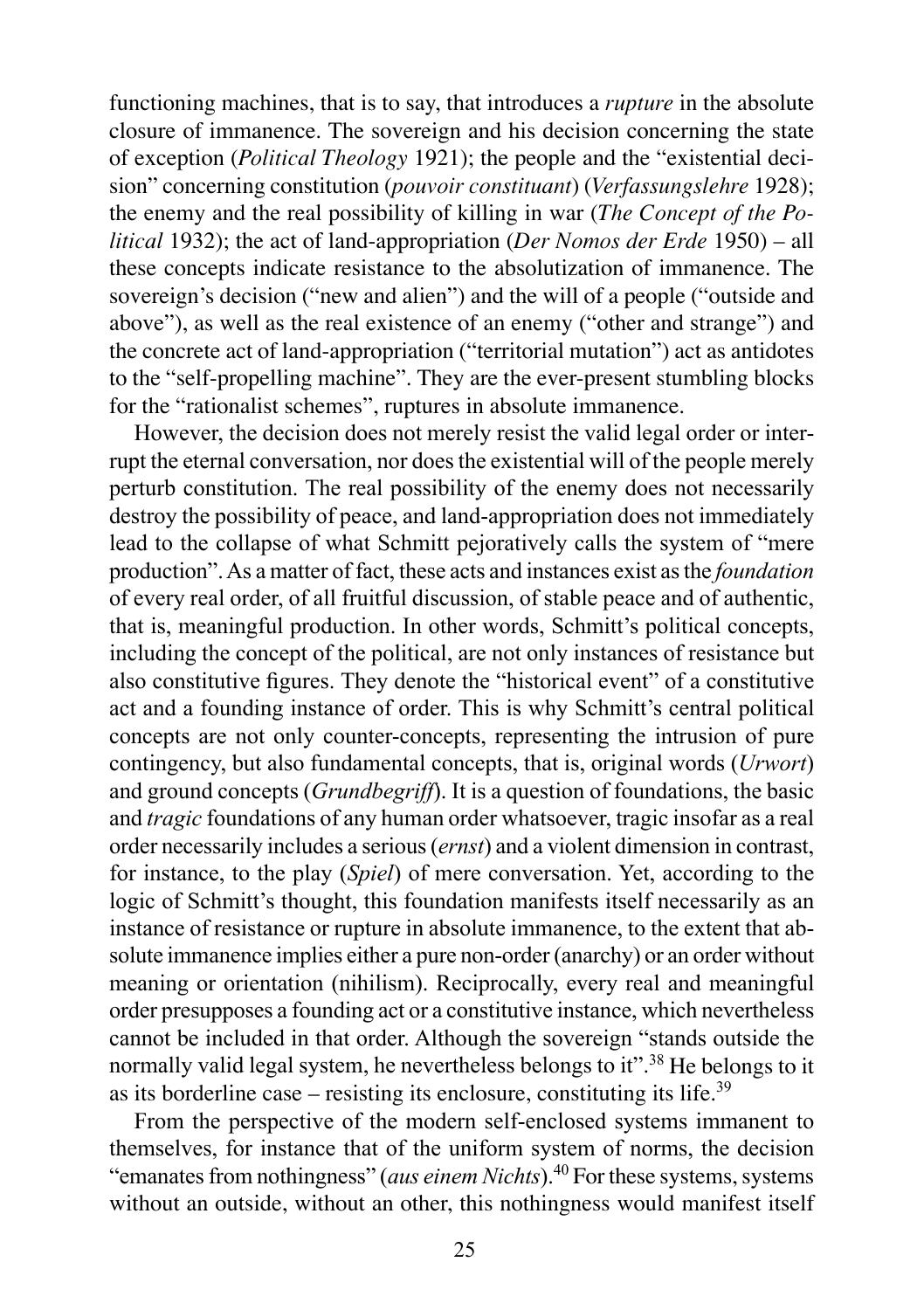as irrationality, insofar as the decision is an absolutely non-anticipated event, a contingent exception in the sense of *ex-cipio*, "to take out".<sup>41</sup> Nonetheless, for Schmitt, the non-anticipated exception, that is to say, the unexpected other that he calls the concrete, signifies the concrete condition of possibility of all rationalities. For this reason, Schmitt's concrete cannot be in the final analysis defined as irrational, but rather as extremely rational, insofar as the emphasis is on the word extreme, and the extreme (extremitas) is understood in its original sense, that is, as an edge, limit, boundary, and borderline. It is precisely the "extreme case", the borderline case, between abstract rationalism and absolute irrationality, which constitutes the "rational" in Schmitt's philosophy of concrete life:

A philosophy of concrete life must not withdraw from the exception and the extreme case, but must be interested in it to the highest degree. The exception can be more important to it than the rule, not because of a romantic irony for the paradox, but because the seriousness of an insight goes deeper than the clear generalizations inferred from what ordinarily repeats itself. The exception is more interesting than the rule. The rule proves nothing; the exception proves everything: It confirms not only the rule but also its existence, which derives only from the exception.<sup>42</sup>

It has been said that Schmitt is a representative of the political irrationalism of the  $20<sup>th</sup>$  century but this is true only if irrationality signifies rationality of the extreme. It is precisely the extreme case that "exposes the core of the matter [*den Kern der Dinge*]".<sup>43</sup> In fact, the extreme case *is* the core of the thing, the *topos* of the concrete. It is not only an instance of contingency and conflict in the automatically functioning rationalist machine based on the idea of absolute immanence (*Gegenbegriff*). Neither is it a mere foundational act of order (*Grundbegriff*). It is simultaneously both: a contingent and conflictual foundation and a foundational contingence, a founding conflict. In *Political Theology*, Schmitt expresses this double meaning of the political instance – the instance of the political – in one concept: *Grenzbegriff*, a borderline concept. Although this concept signifies an openness of order towards transcendence, as Schmitt described it in the sixties, $44$  the transcendence in question, as Carlo Galli points out, should not be considered as a substantial foundation of order. It signifies the very *openness* itself.<sup>45</sup> Every order is merely a transient order and every foundation is merely a provisory order. Only the openness itself, that is, the conflict devoid of substance at the foundation of every order is as permanent as man, this essentially "open question".<sup>46</sup>

\* \* \*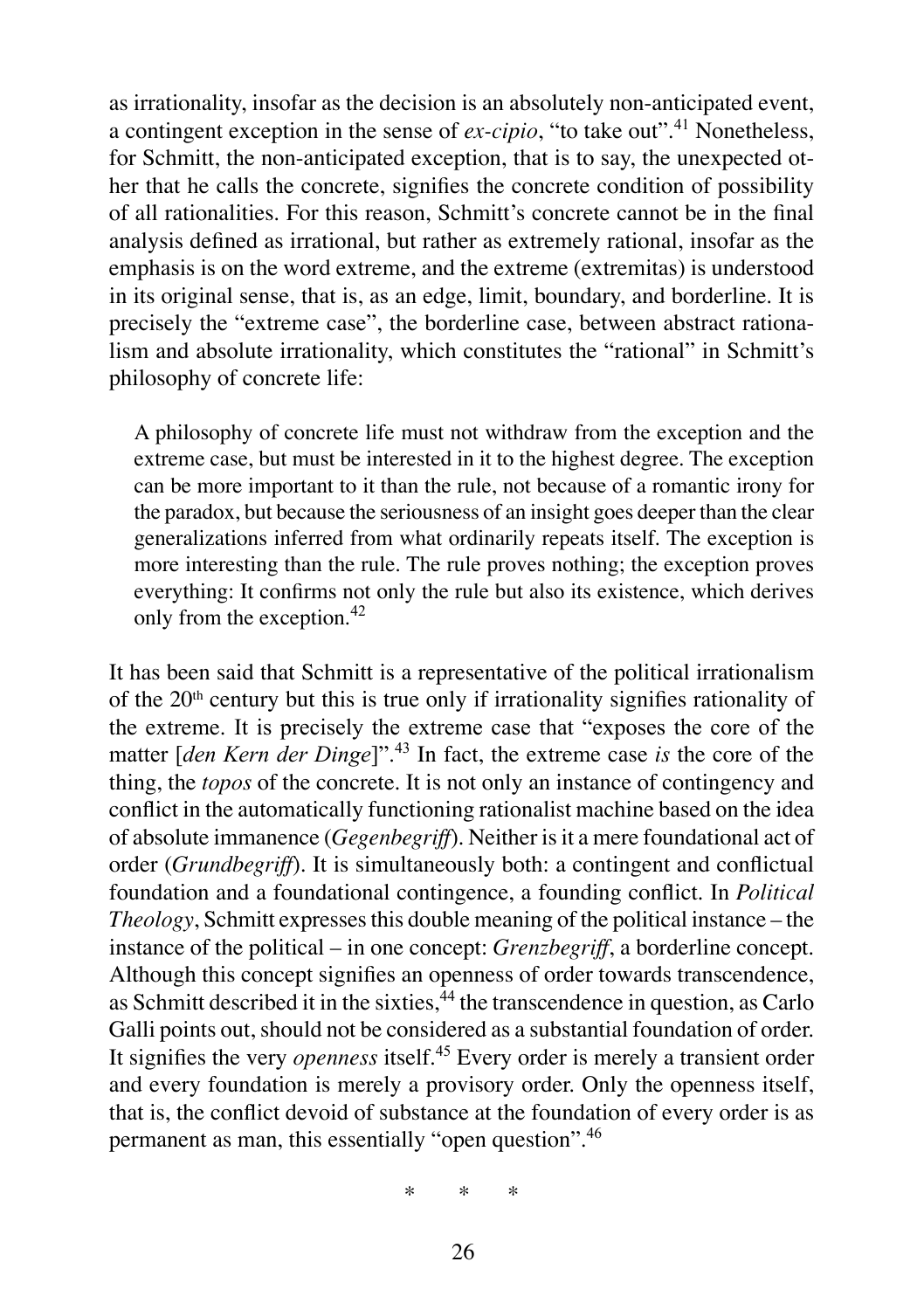Although the modern representations of social structure are increasingly governed by conceptions of self-propelling machines and self-enclosed systems, Schmitt is not alone with his conviction according to which the existence of these machines and systems must be subjected to the primacy of exception. In fact, Schmitt's thinking fits perfectly within the radical political thought and reality of late modernity for which *the state of exception* (contingency) *has more and more become the rule* (machine). Already Nietzsche had stated that "from the highest biological standpoint, legal states can only be states of exception".47 However, the metaphysician to whom Schmitt in this context refers is not Nietzsche, whose metaphorical biologism is incomprehensible to him but Sören Kierkegaard, one of the first deconstructionists of mediating dialectical reason and thereby one of the first to crystallize the late modern philosophy of immediacy. On the whole, Kierkegaard's diagnosis concerning the nature of modern pathologies resembles Schmitt's diagnosis insofar as also Kierkegaard conceived the "present age" as the age which substitutes decisions, visible authorities, and concrete differences for reflection, secret agents, and different degrees of excitement and lethargy.<sup>48</sup> For Schmitt, however, the pivotal element in Kierkegaard's work is his insight into the role of exception:

The exception explains the general and itself. And if one wants to study the general correctly, one only needs to look around for a true exception. It reveals everything more clearly than does the general.<sup>49</sup>

In the epoch of "God's deaths", that is, in the epoch in which all transcendent and substantial foundations of meaning and order from theistic Revelation to deistic Nature and from Enlightenment Reason to romantic Tradition have fallen apart, the exception is in a sense the only path available for anyone who, like Kierkegaard, Nietzsche and Schmitt, wants to avoid the paradoxes of selfpropelling machines and abstract rules. In the epoch of absolute immanence, every meaning and order purporting to be something other than a mechanical and lifeless abstraction has to find for itself an irregular foundation, that is, an exception: "Everything must be forced to the extreme."50 In the context of late modern thought, however, this solution is in no way irregular or exceptional. In fact, it accords with it very well, although it only constitutes the other side of late modernity, the "heroic" and the "dark" side of late modern thought, for which life is hard and hazardous to the extent that ultimately it is death which is supposed to crystallize life: "It is by dying, without possible evasion, that I will perceive the rupture which constitutes my nature and in which I have transcended 'what exists',"<sup>51</sup> wrote Georges Bataille, this eminent philosopher of the extreme. "Behind every exit, marked with the symbols of happiness,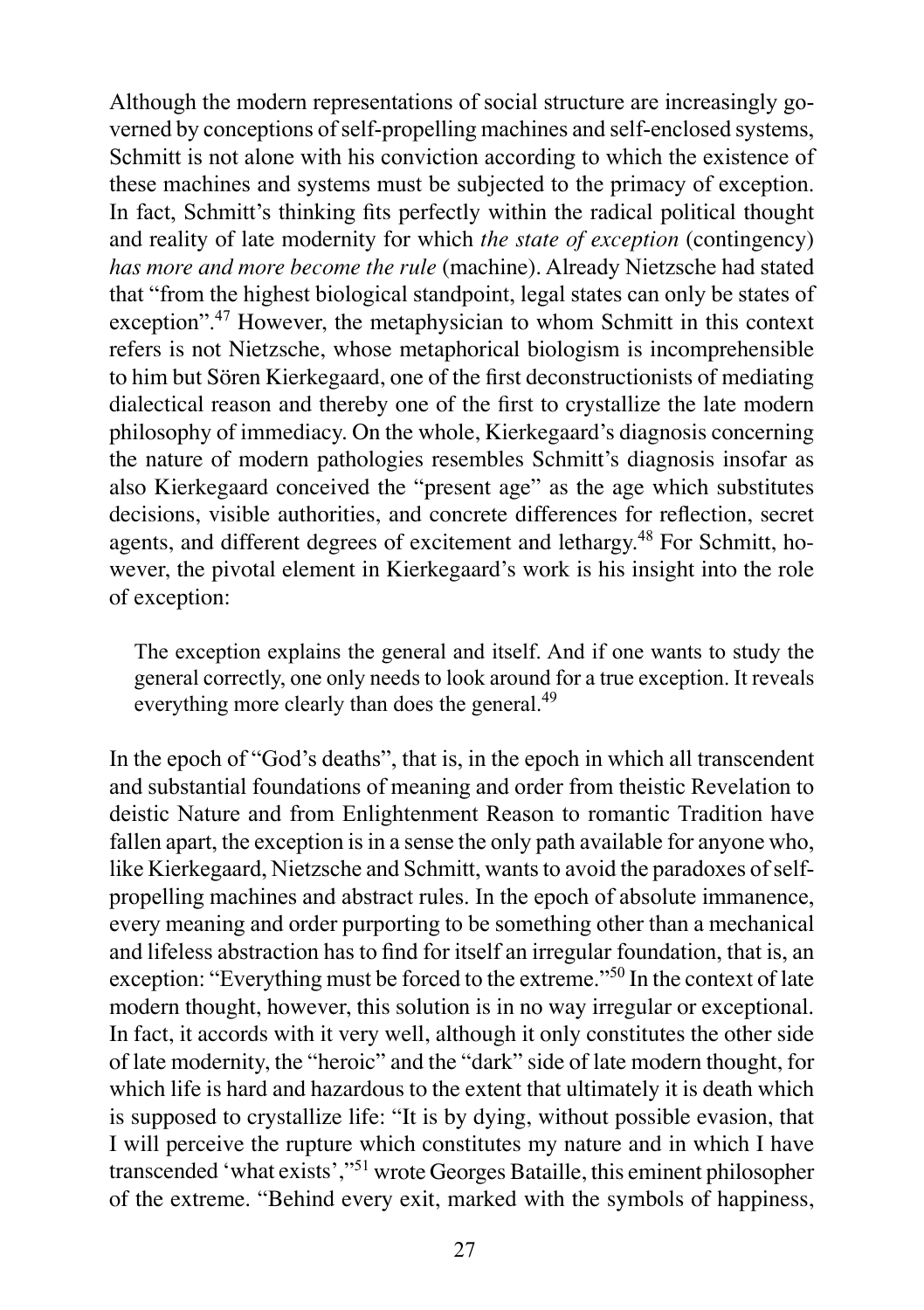lurk pain and death. Happy is he alone who steps armed into these spaces",  $52$ declared in turn Schmitt's friend Ernst Jünger, an apologist for war and the warrior. "When it comes to the most extreme, as for many of our young friends at the front, then what alone remains essential comes into view almost of itself", 53 stated finally Martin Heidegger, the paradigmatic philosopher of death. For him the "essential" was not the young friends' need to survive. Rather, it was their "being-free for death".<sup>54</sup> It is only when confronted with the "real possibility of physical killing", with "this most extreme possibility", as Schmitt describes it, that man approaches the real seriousness of life, that is, the tragic and political essence of his existence, presumably the most meaningful existence that he has: "The core of the matter lies in warfare."<sup>55</sup>

My intention is not to argue that Schmitt's basically "classical" style of thought could be identified with Jünger's and Bataille's romanticism of violence, quite the contrary. Above all, unlike Jünger and Bataille, Schmitt has no tendency to glorify violence or the will to aggression. All aesthetics of horror horrified him. Moreover, his conception of rupture diverges considerably from those of Jünger and Bataille. In Schmitt's case, the event of rupture has nothing to do with the "inner experience" (*innere Erlebnis* or *expérience intérieur*) of an individual. Instead of taking place in a subject's consciousness and imagination – even if the subject is defined in terms of its annihilation and consciousness in terms of unconsciousness – Schmitt's event has an *objective* existence. Although the objectivity of event is something else than the objectivity of knowledge, there is no reason to confuse it with the moods of an individual. The event may become an event *for* an individual's imagination, in the same vein as the First World War became a source for Jünger's imagination and the endless forms of violence and perversion became a source for Bataille's imagination. In this case, however, a serious understanding of the event has become impossible. Everything is overshadowed by the subject's private experience, his ephemeral moods. For such a person – Schmitt calls him a romantic – the intercourse with the concrete event becomes "actually the intercourse with himself". 56

The above notwithstanding, it is precisely because the foundation of collective human existence is constituted by a rupture, that Schmitt's "metaphysical character" is to be found in the exception, and that his objects of analysis are the extreme cases: the state of exception, revolution, war, and land appropriation. Admittedly, Schmitt speaks about sovereignty and even about such obscure entities as a people as if they were manifestations of the concrete, but one has to take into consideration that he defines sovereignty in terms of an existential decision concerning the state of exception, and the people in terms of revolution. In the same vein, the enemy does not signify a random adversary for him, but the one who constitutes a concrete and existential threat to the way of life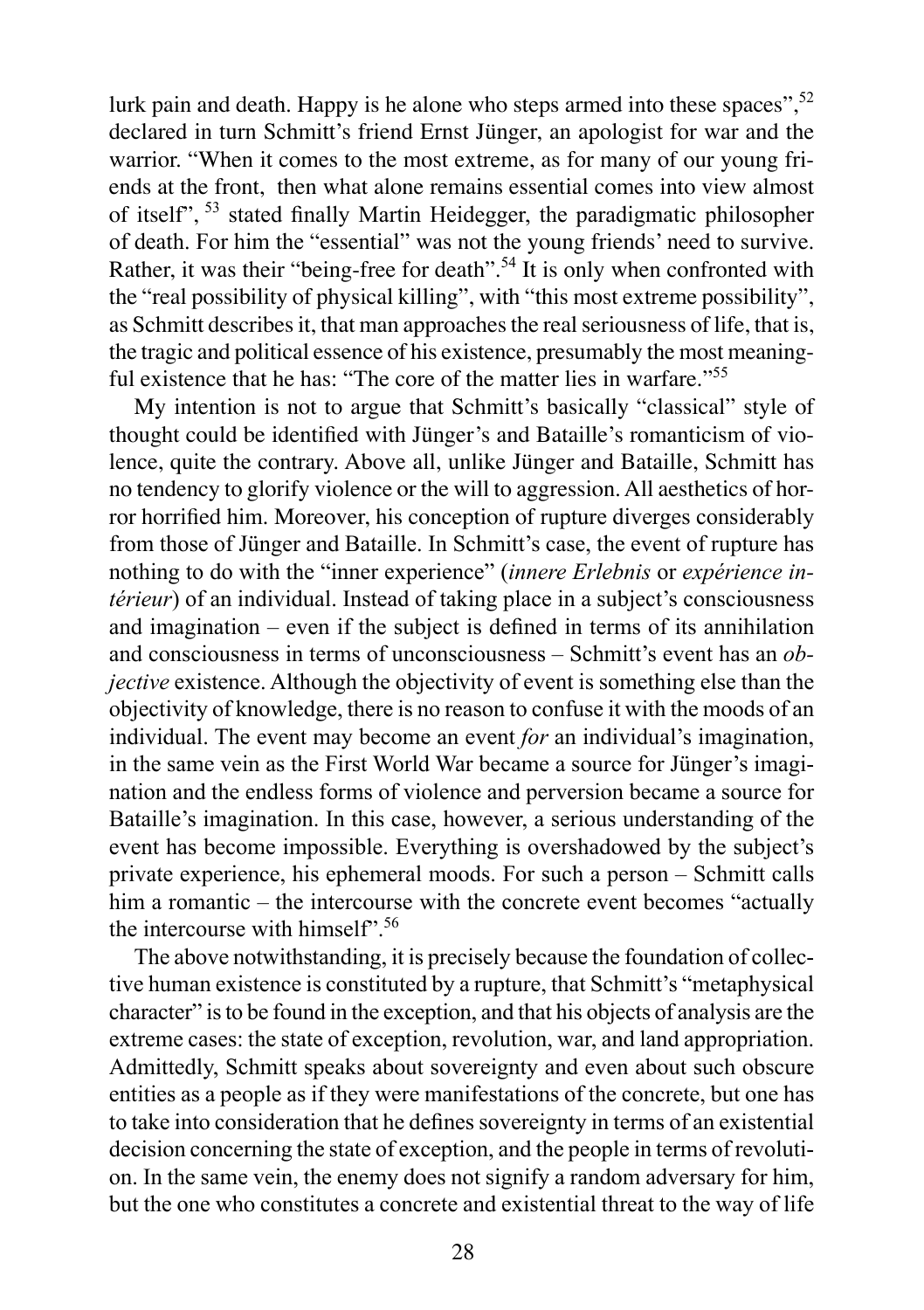of a people, thereby exposing the real possibility of physical death, killing and war. For, it is only in war that the tragic, and thus meaningful, political foundation of human existence is revealed. It is this foundation which modernity tries to efface and to substitute with the meaningless economic-technical administering of things. From Schmitt's perspective, however, this project is ultimately doomed to failure since life itself seems to become an exception, and thereby the source of meaning in the late modern epoch of technology: "In the exception the power of real life breaks through the shell of a mechanism that has become torpid by repetition."57

### Footnotes

- 1 Carl Schmitt, "Die Lage der europäischen Rechtswissenschaft" (1944). In *Verfassungsrechtliche Aufsätze aus den Jahren 1924-1954*. Duncker & Humblot 1958, p. 427
- 2 Carl Schmitt: "The Age of Neutralizations and Depoliticizations" (1929). *Telos*  No 96, Summer 1993, p. 131.
- 3 Schmitt, "The Age of Neutralizations", p. 132.
- 4 Schmitt, "The Age of Neutralizations", p. 137.
- 5 Schmitt, "The Age of Neutralizations", p. 137.
- 6 Schmitt, "The Age of Neutralizations", p. 138.
- 7 Schmitt, "The Age of Neutralizations", p. 138.
- 8 Schmitt, "The Age of Neutralizations", p. 139.
- 9 Schmitt, "The Age of Neutralizations", p. 136
- <sup>10</sup> Schmitt, "The Age of Neutralizations", p. 132.<br><sup>11</sup> Schmitt, *Political Theoleon p.* 53.
- <sup>11</sup> Schmitt, *Political Theology*, p. 53.<br><sup>12</sup> See Schmitt, *Political Pomartiain*
- <sup>12</sup> See Schmitt*, Political Romanticism,* pp. 1-21.
- <sup>13</sup> Schmitt, *Political Theology*, p. 53.<br><sup>14</sup> Schmitt, *Political Theology*, p. 55.
- <sup>14</sup> Schmitt, *Political Theology*, p. 55. See also Joseph de Maistre, *Du Pape*. Garnier Frères 1928, p. 21-23.
- <sup>15</sup> Joseph de Maistre, *Considerations on France*. Cambridge University Press 1994, pp. 27-28.
- <sup>16</sup> Juan Donoso Cortés, "Ensayo sobre el catolicismo, el liberalismo y el socialismo." In *Obras Completas III*. Editorial Católica 1946, p. 532.
- <sup>17</sup> Schmitt, *Political Theology*, p. 56. "Whoever ventures on the enterprise of setting up a people must be ready, shall we say, to change human nature." Jean-Jacques Rousseau, *The Social Contract*. Penguin Books 1980, p. 84.
- <sup>18</sup> Schmitt, *Political Theology*, pp. 61-63. See also Juan Donoso Cortés, "Discurso sobre la dictatura." In *Obras Completas II*. Editorial Católica 1946, pp. 187- 204.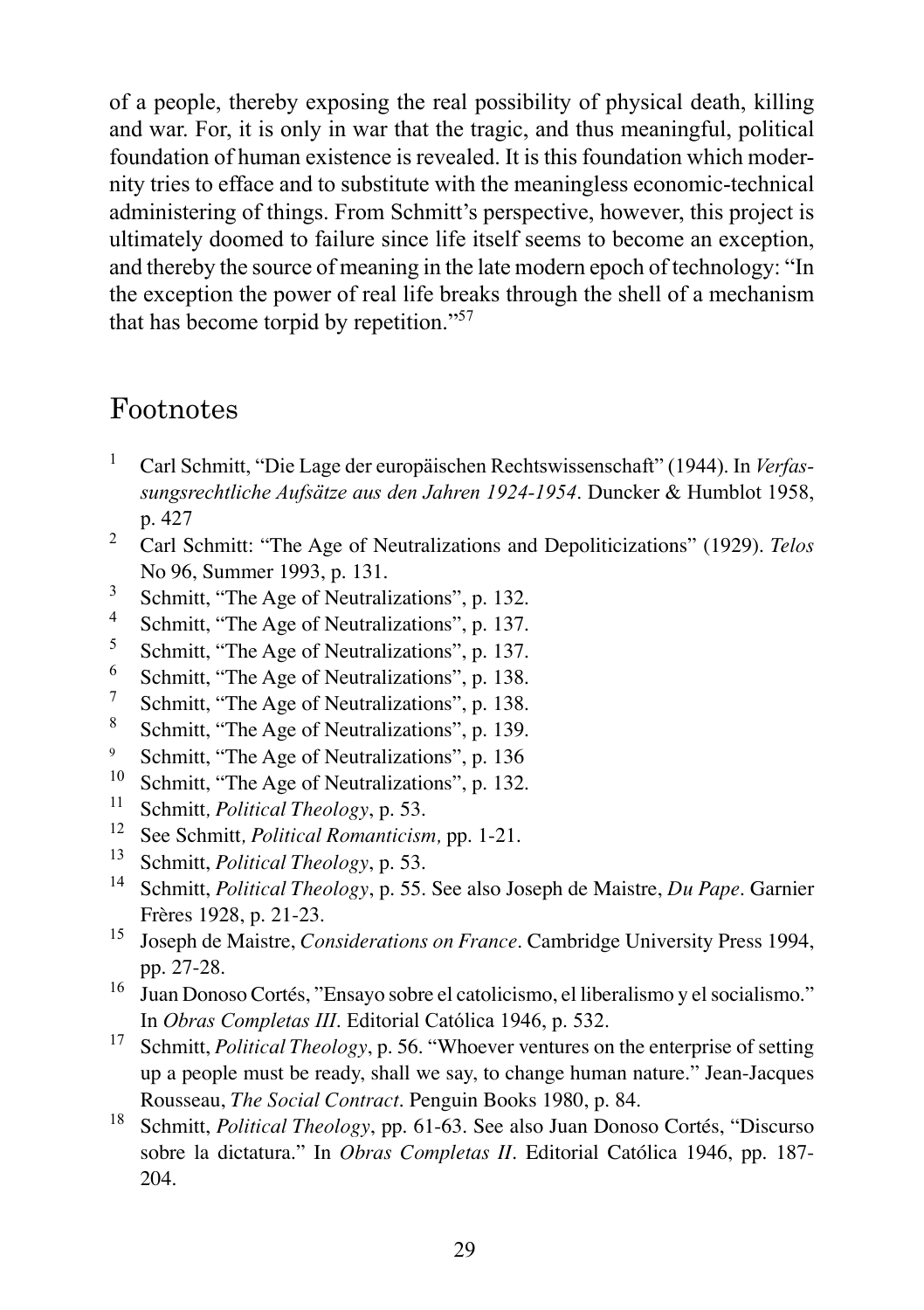- <sup>19</sup> Carl Schmitt, *The Crisis of Parliamentary Democracy* (1924). The MIT Press 1994, p. 56.
- <sup>20</sup> Schmitt, *The Crisis*, p. 56.
- <sup>21</sup> Schmitt, *The Concept of the Political*, p. 63.
- <sup>22</sup> See for instance Schmitt, *The Concept of the Political*, p. 63.
- <sup>23</sup> Schmitt, *The Concept of the Political*, pp. 62-63.<br><sup>24</sup> Carl Schmitt, *Üben die Dusi Auton des neghtanisse*
- <sup>24</sup> Carl Schmitt, *Über die Drei Arten des rechtswissenschaftlichen Denkens* (1934). Duncker & Humblot 1993, p. 23.
- <sup>25</sup> Carl Schmitt, *Verfassungslehre* (1928). Duncker & Humblot 1993, p. 83.<br><sup>26</sup> Schmitt, *The Concent of the Political*, p. 27
- <sup>26</sup> Schmitt, *The Concept of the Political*, p. 27.
- <sup>27</sup> Carl Schmitt, *Die Diktatur*. *Von den Anfängen des modernen Souveränitätsgedankens bis zum proletarischen Klassenkampf* (1921). Duncker & Humblot 1928, p. 148.
- <sup>28</sup> Schmitt, *Political Theology*, p. 49.
- <sup>29</sup> Schmitt*, Political Theology*, p. 65.
- <sup>30</sup> Schmitt, *Political Theology*, p. 65.
- <sup>31</sup> Schmitt, *The Concept of the Political*, p. 57.
- <sup>32</sup> German *Recht* and *Gesetz* are sometimes expressed in English by the words "right" and "law". However, inasmuch as *Recht* signifies the "system of law" rather than subjective rights which are usually denoted by the English word "right", I have translated both *Recht* and *Gesetz* as law. If needed, I have added the German word in parenthesis.
- <sup>33</sup> Schmitt, *Political Theology*, p. 65.
- <sup>34</sup> "The materiality of economic-thinking capitalists is very close to that of radical communism. Neither persons nor things require a 'government' if the economictechnical mechanism is allowed its own immanent regularity." Carl Schmitt, *Roman Catholicism and Political Form* (1923). Greenwood Press 1996, pp. 35-36.
- <sup>35</sup> Carl Schmitt, "Ethic of State and Pluralistic State" (1930). In Chantal Mouffe (ed.), *The Challenge of Carl Schmitt*. Verso 1999, p. 205.
- <sup>36</sup> Schmitt, *Political Theology*, p. 14.
- Schmitt does not use the notion of absolute immanence, but to the extent that his conception of immanence implies the dissolution of all moral and political dualisms (good/evil, right/wrong, friend/enemy), it can be considered absolute. And although Schmitt does not refer to Baruch Spinoza in this context, in his view it is precisely Spinoza's idea of God as the immanent cause of all things ("Deus sive Nature") which first paves the way for the dissolution of moral and political dualisms: "If men were born free they would form no conception of good and bad as long as they were free." Baruch Spinoza, *Ethics*. Everyman 1989, p. 186. On the "horrible dictum" Deus sive Natura, see Schmitt, *Glossarium*, pp. 84-85, 275.
- <sup>38</sup> Schmitt, *Political Theology*, p. 7.
- <sup>39</sup> Slavoj Žižek, who comments on Schmitt from a Lacanian perspective, says that Schmitt's "notion of exception" stands simultaneously for the "intrusion of the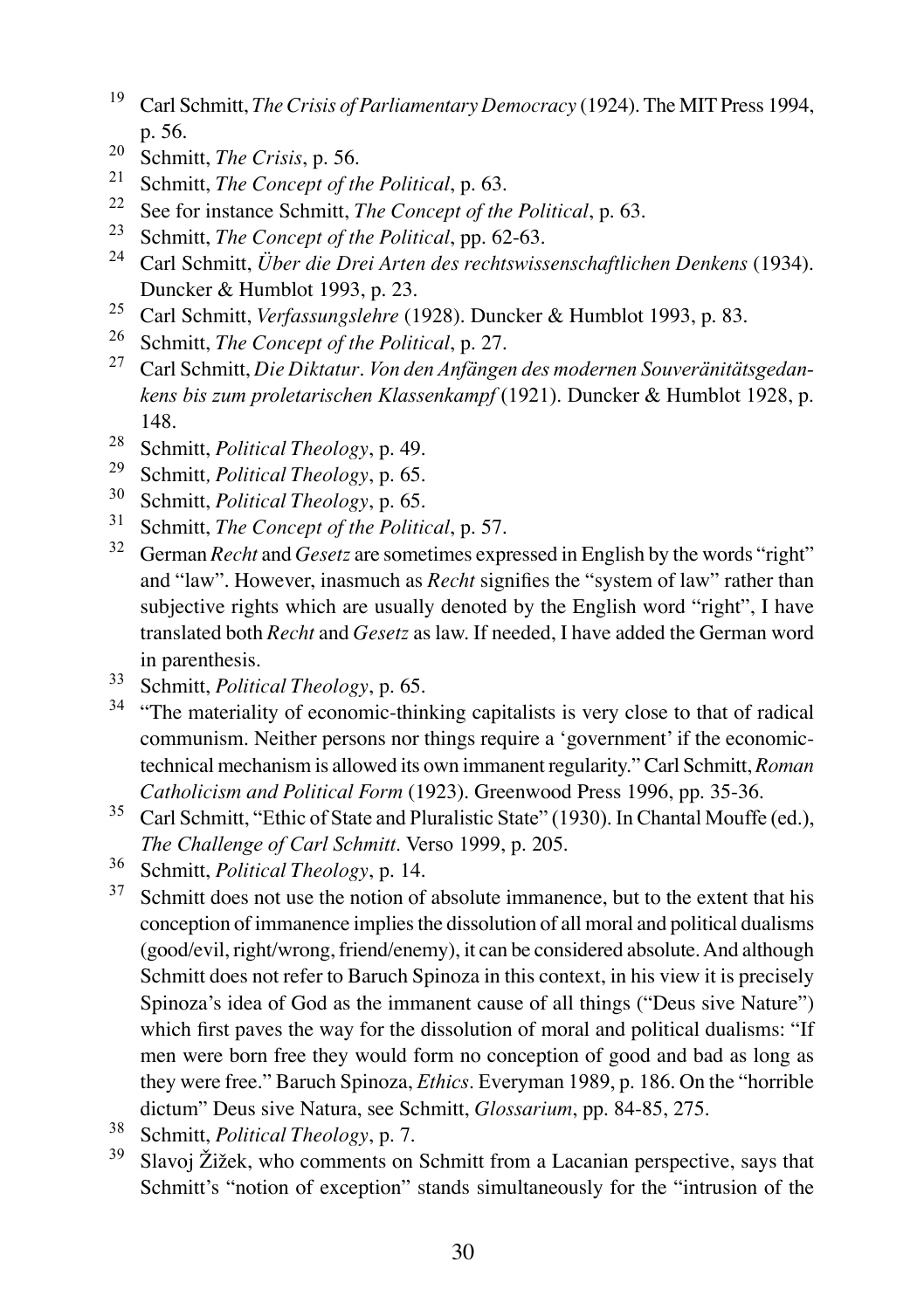Real" and for the "gesture of the sovereign who imposes a symbolic normative order". Slavoj Žižek, *The Ticklish Subject: The Absent Centre of Political Ontology*. Verso 1999, p. 114.

- <sup>40</sup> Schmitt, *Political Theology*, pp. 31-32.
- <sup>41</sup> See Giorgio Agamben, *Homo Sacer: Sovereign Power and Bare Life*. Stanford University Press 1998, p. 18.
- 42 Schmitt, *Political Theology*, p. 15.<br>43 Schmitt, *The Concent of the Politic*
- <sup>43</sup> Schmitt, *The Concept of the Political*, p. 35.
- <sup>44</sup> See Carl Schmitt, *Der Begriff des Politischen* (fourth edition). Duncker & Humblot 1963, pp. 121-123.
- <sup>45</sup> For Schmitt, "transcendence means contingency". Carlo Galli, "Carl Schmitt's Anti-liberalism: Its Theoretical and Historical Sources and Its Philosophical and Political Meaning." *Cardozo Law Review*. Vol. 21:1597, 2000, p. 1607.
- <sup>46</sup> Schmitt, *The Concept of the Political*, p. 60.
- <sup>47</sup> Friedrich Nietzsche, *On the Genealogy of Morals*. In *On the Genelogy of Morals and Ecce Homo*. Vintage Books 1989, II, § 11. Translation altered.
- <sup>48</sup> See Sören Kierkegaard, *Two Ages. The Age of Revolution and The Present Age*. Princeton University Press 1978, pp. 69-112.
- <sup>49</sup> Sören Kierkegaard, *Repetition*. In *Fear and Trembling Repetition*. Princeton University Press 1983, p. 227.
- <sup>50</sup> Schmitt, *The Crisis*, p. 59. Schmitt refers here to Marx, but this methodological rule is valid in Schmitt's case as well. Contrary to Marx, however, Schmitt does not force the elements to the extreme for the reason that they could thus be historically overturned by dialectical necessity, but because the extreme exposes the core of the matter.
- <sup>51</sup> Georges Bataille, *Inner Experience*. State University of New York Press 1988, p. 71.
- <sup>52</sup> Ernst Jünger, "Total Mobilization". In Richard Wolin (ed.), *The Heidegger Controversy*. The MIT Press 1993, p. 138.
- <sup>53</sup> Martin Heidegger, *Basic Concepts*. Indiana University Press 1988, p. 14. The text is based on Heidegger's lectures conducted during the winter semester of 1941.
- <sup>54</sup> Martin Heidegger, *Being and Time*. Basil Blackwell 1962, p. 435.
- <sup>55</sup> Carl Schmitt, "Total war, Total Enemy and Total State" (1937). In Simona Draghici (ed.), *Four Articles*. Plutarch Press 1999, p. 31.
- <sup>56</sup> "Neither the cosmos, nor the state, nor the people, nor the historical development has any intrinsic interest for him. Everything can be made into an easily managed figuration of the subject that is occupied with itself." Schmitt, *Political Romanticism*, p. 75.
- <sup>57</sup> Schmitt, *Political Theology*, p. 13.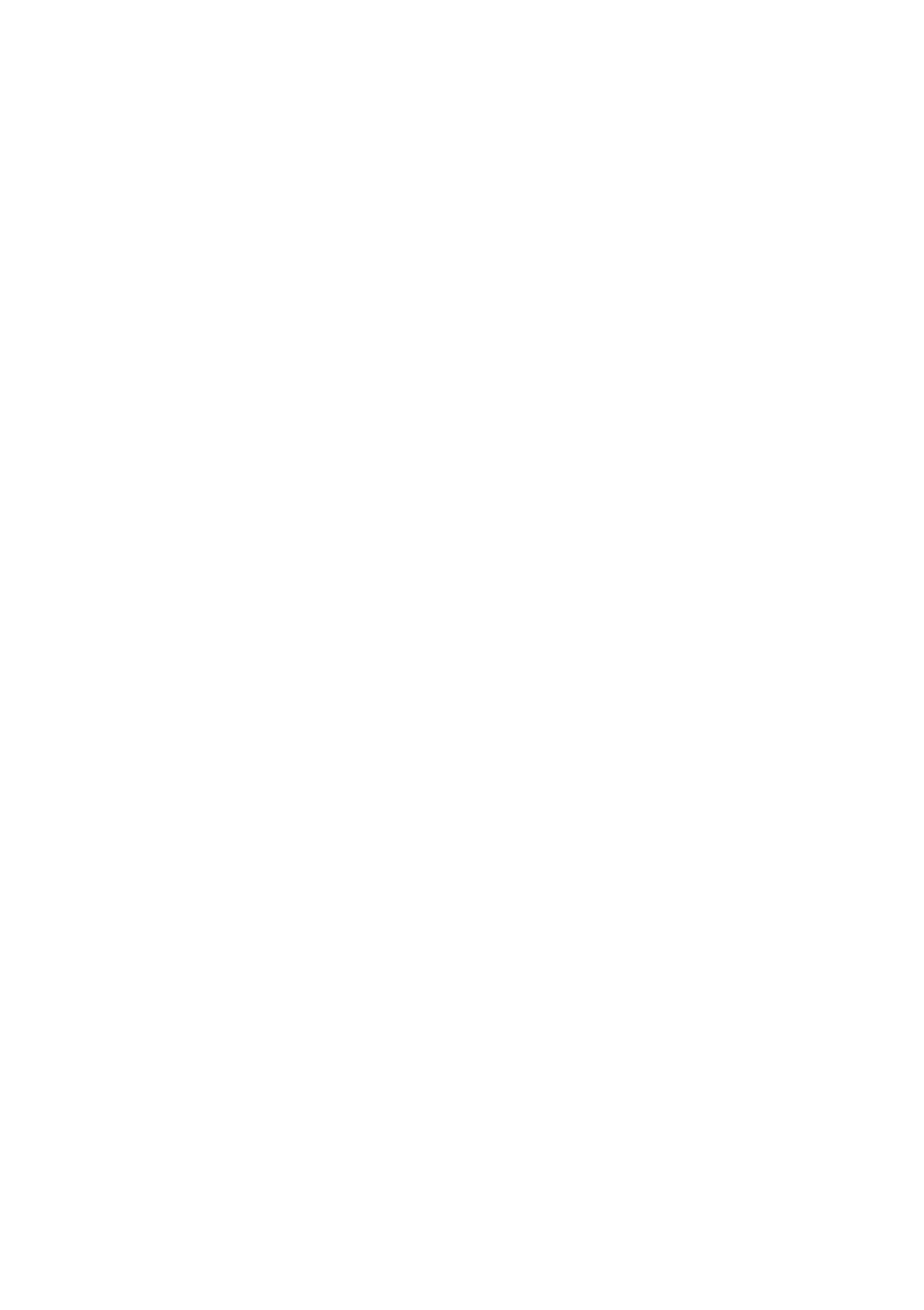# 3. SOVEREIGN AND LAW

In the moment of danger, the life of all depends on it that everybody, immediately and unconditionally, submits to a particular will.

Friedrich Engles, *On Authority*

For Schmitt, the torpid mechanism is the symbol for the Enlightenment  $\Gamma$  rationalism and the economic-technical way of thinking. According to Max Weber's famous formulation, the origin of the victorious rationalism and modern economic-technical thinking lies in the ascetic ideal of Protestantism. But today they no longer need an ideal footing. They rest "on mechanical foundations".1 Schmitt does not believe, however, in the victory of the mechanical. Like Heidegger, he believes that man, a non-mechanical being by nature, is capable of mastering technology – or binging himself "into the right relation to technology", as Heidegger put it.<sup>2</sup> In Schmitt's view, however, this is not possible as long as people believe in the neutrality of technology, that is to say, as long as they have not reached a political understanding of technology.<sup>3</sup>What, then, does the political understanding of technology entail? In Schmitt's view, it entails a non-neutral – a spiritual-moral – *decision* concerning technology. Although technology is only "an instrument and weapon", it does not follow that it does not need to be decided on, because even neutrality presupposes a non-neutral decision: "No single decision can be derived from the immanence of technology, least of all for neutrality."<sup>4</sup> According to Schmitt, technology is not neutral, precisely because it is subservient to anyone: "Every strong politics will make use of it."<sup>5</sup>

In Schmitt's view, however, the Western intelligentsia has not yet reached a political understanding of technology. Unlike the Soviet Russia, one of Schmitt's pivotal enemies, it has not undergone a Hegelian transformation from quantity to quality. Whilst the Russians have already sublated the mechanical image of technology (*Technik*) in the "spirit of technicity [*Technizität*]",<sup>6</sup> and have thereby succeeded in politicizing technology, the Western intelligent-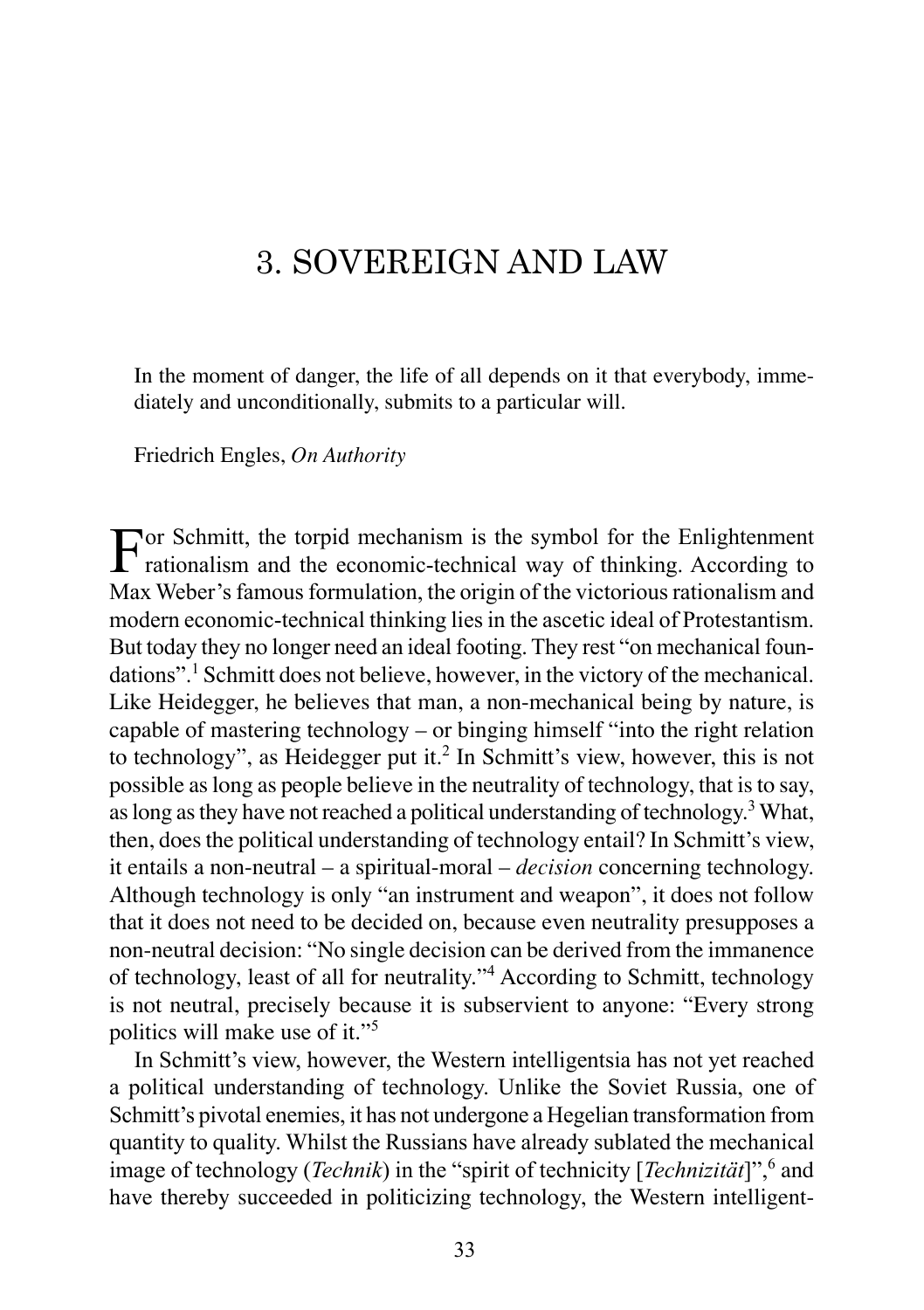sia still believes that an absolute and ultimate ground of neutrality has been discovered in it. Whilst the Russians have the spiritual energy to command technology, the European elites see in it a mere refuge, when faced with the inextricable problems of all the other spheres:

With respect to theological, metaphysical, moral and even economic questions, which are debatable, purely technical problems have something refreshingly factual about them. They are easy to solve.<sup>7</sup>

For Schmitt, however, people who rely on easiness are not going to survive in the battle of competing spirits and cultures. They will be subjected by those who reject this easiness in the name of a new morality and a new asceticism, in the name of a hardening of spirit.

\* \* \*

According to Schmitt, in the field of jurisprudence the tendency to take refuge in neutrality and technical thinking manifests itself above all in legal and constitutional positivism, which had been a general doctrine and a method in the German science of law since 1848. Legal positivism arose as a critical reply to the tradition of natural law, which was conceived as "a weed that has to be uprooted without mercy", as the German jurist Karl Bergbohm phrased it at the end of the century. For the positivists, it was a question of "a great step forward from illusion to reality",<sup>8</sup> because the philosophical speculation on law was replaced by the scientific research on objective legal rules and norms.<sup>9</sup> However, Schmitt sees here not only a step forward but also a step back, because in moving into a sphere of propositions and postulates jurisprudence becomes alienated from the concrete reality of men and institutions. In Schmitt's opinion, the transition to legal positivism paves the way for juridical nihilism, because it dismisses concrete origins and foundations, and thereby the concrete sources of the legitimacy of law. Law (*Recht*) is simply identified with legal rules and norms whereupon the mere objective existence of a norm becomes the criterion of its own validity and legality becomes the only form of legitimacy. According to the doctrine of positivism, argues Schmitt, "something is valid if it is valid and because it is valid".<sup>10</sup>

Although Schmitt conceived it as his task to outline an alternative to the method of legal positivism, which had became the dominant doctrine of law in the bourgeois "constitutional state" (*Rechtsstaat*), he did not want to return to natural law either. Whilst he repeatedly criticized legal positivism, he also considered the era of natural law to be over. As a solution, he outlined a decisionist doctrine and method, which had some similarities with respect to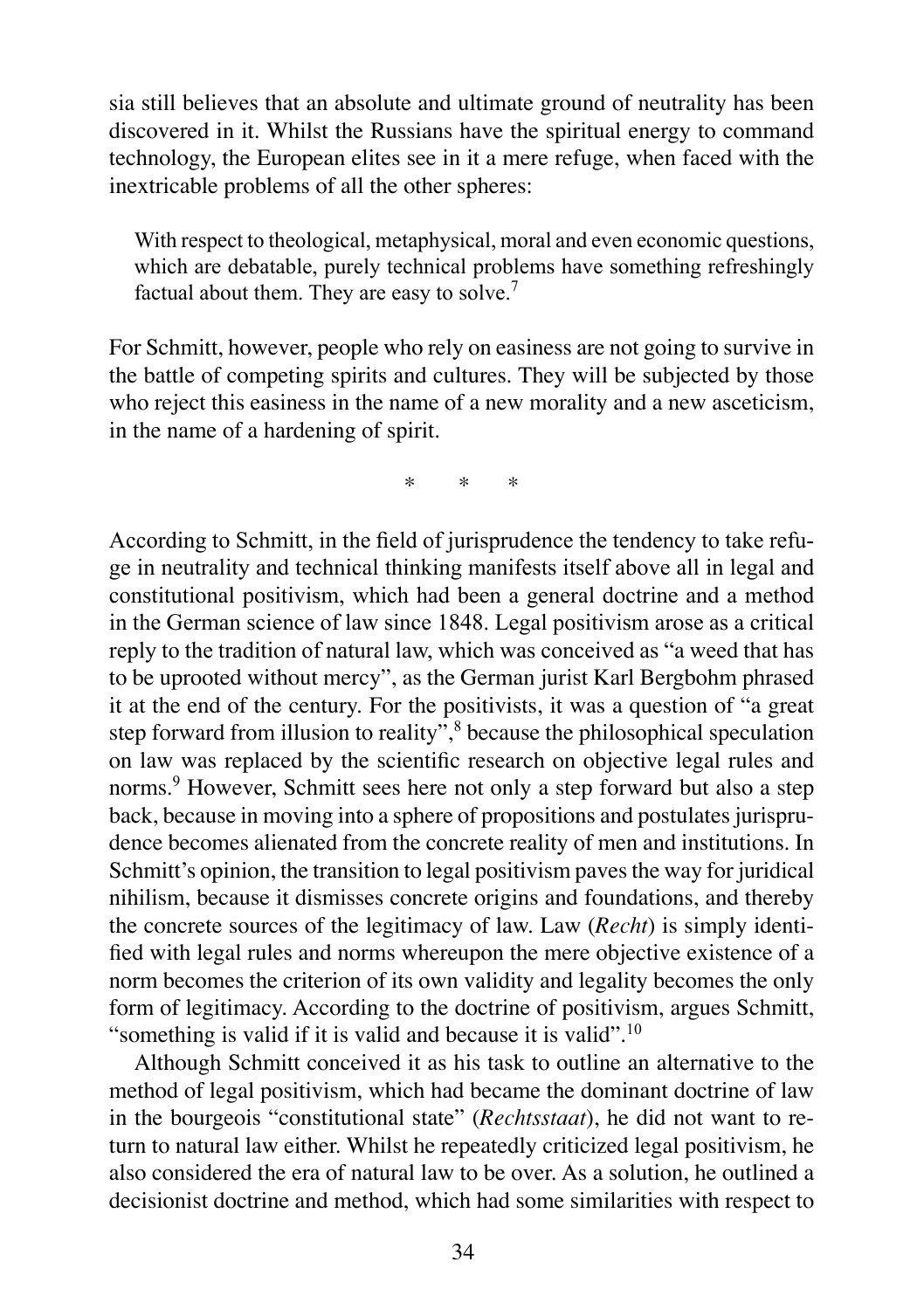positivism, but which focused on the concrete origins and foundations of law instead of systematization and interpretation of legal rules and norms. He did not discover these origins in human nature but in the concrete figure of the executor of law, in the personal decision of the judge and the sovereign.<sup>11</sup> For Schmitt, a decision is necessarily positive inasmuch as it is always a concrete act. But, like natural law, it is also transcendent as regards the legal norm and the normally valid legal order. When a judge adjudicates he does not apply legal norms mechanically but rather, he *concretizes* law: "Law is concretized only in a judgment, not in a norm."<sup>12</sup>And, more importantly when a sovereign decides, the whole legal order is at stake. Although the sovereign transcends ("stands outside") the normally valid legal order, he nevertheless "belongs to it". He belongs to it as its constitutive instance – and thereby the sovereign decision becomes the concrete original act (*Ur-akt*) of the whole legal order as such.

Because Schmitt outlined his decisionist theory in relation to Hans Kelsen's (1881-1973) normative approach, it is appropriate to examine briefly Kelsen's ideas and Schmitt's responses to them.13 Kelsen's purpose was, in short, to create a pure science of law which would be purified of all extra-juristic elements. The primary reason for this project lay in Kelsen'n conviction that jurisprudence should attain the status of an objective science. However, it could not be attained if jurisprudence was not capable of defining a specific subject and a methodology of its own. In the same vein as almost all other neo-Kantians, Kelsen begins this search with Immanuel Kant's distinction between the worlds of is (*Sein*) and ought (*Sollen*). For Kant, the world of *Sein* is the world of causal relations and thereby the object of natural sciences. The world of *Sollen* is, instead, the world of reason. Also reason is capable of causing effects, but it is free from natural causality. This other causality manifests itself in Kant's view especially when man sets normative obligations for himself. To the extent that normative obligations were the issue, it seemed natural for the neo-Kantians to include the science of law in this latter world. For Kant, this would have been illegitimate inasmuch as he held that the world of *Sollen* cannot become an object of scientific cognition. But this did not prevent the neo-Kantians from moving precisely in that direction.

This was also the point of departure for Kelsen's analysis in which the distinction between the worlds of *Sein* and *Sollen* became absolute: "The two worlds stand opposite each other, separated by an unbridgeable rift."<sup>14</sup> Contrary to Kant, however, Kelsen argues that the world of *Sollen* can indeed become an object of scientific cognition, but only insofar as this world is understood in terms of objective legal rules and norms – and not, for instance, in terms of concrete persons or institutions. Legal rules and norms alone inhabit the world of *Sollen* autonomously, whereas concrete persons and institutions are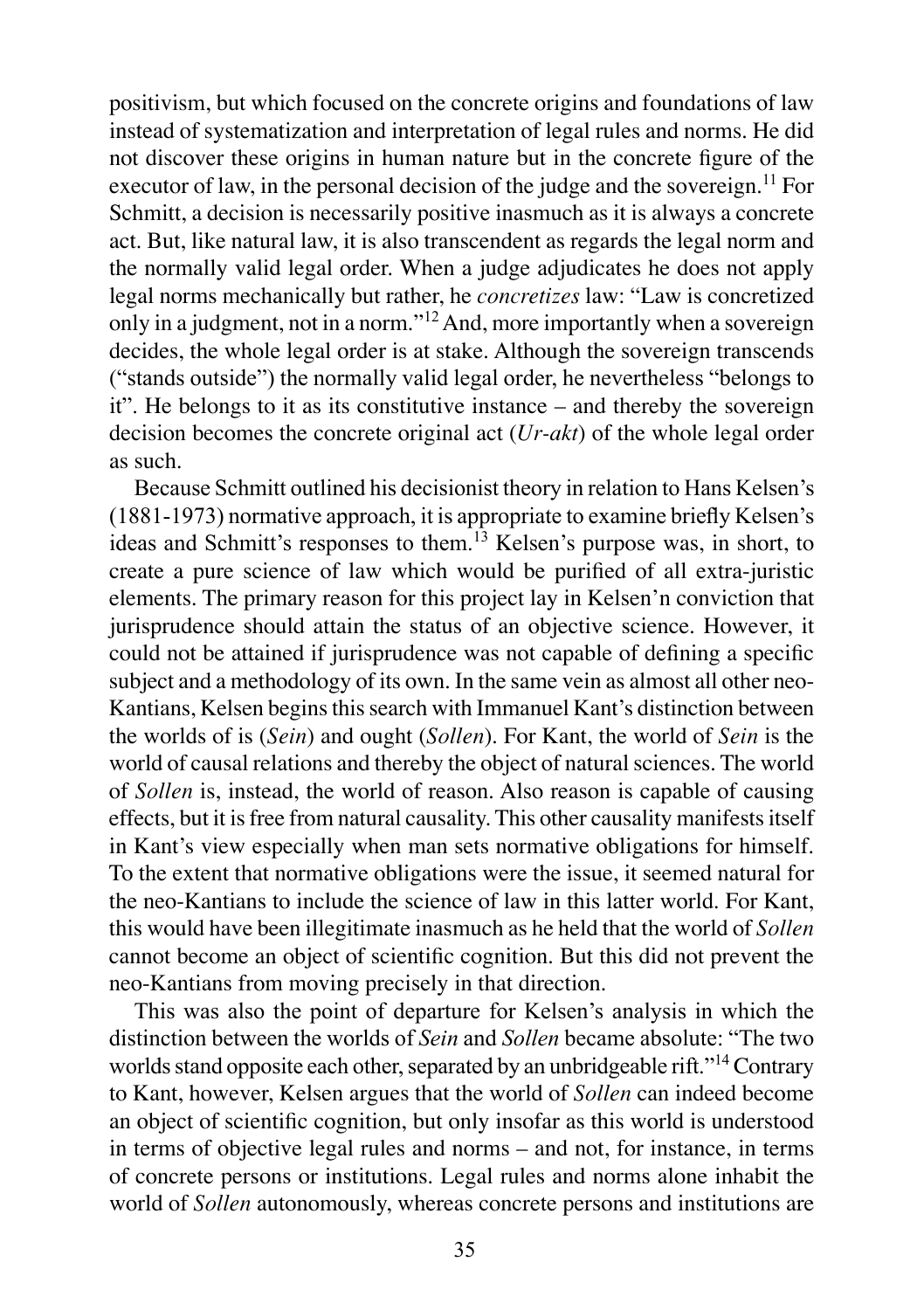subjected to the causal relations of the world of *Sein*: "The behavior of the individuals as it actually is, is determined by laws of nature according to the principle of causality."<sup>15</sup> For this reason Kelsen argues that the human will cannot be regarded either as the origin of a legal norm or the basis for its validity. In order for the world of *Sollen* to remain pure, a legal norm cannot originate in anything non-normative. This does not imply that norms have no effect on the world of *Sein*. A norm can effectively regulate human behavior in space and time, but the norm itself does not have a concrete spatiotemporal existence. It belongs to another universe, namely that of the normative, in which the relationships between states of things are not defined in terms of causal explanation (if A, then B is), but in terms of what Kelsen calls imputation (*Zurechnung*) (if A, then B should be). However, the statement "should be" should not be understood here as an ethical demand. In the same way as Kelsen excludes the non-normative sciences – including sociology – from jurisprudence, he also excludes all such normative elements which belong to politics and ideology, to metaphysics and the philosophy of law: "The specific subject of legal science is positive or real law in contradiction to an ideal law, the goal of politics."<sup>16</sup> In a word, he wants to exclude all value judgments from the sphere of jurisprudence. For this reason, the statement "should be" should be understood merely as a neutral statement about "the existence and the contents" of a legal norm.<sup>17</sup> The legal rules and norms alone constitute the objective basis of scientific analysis of law in jurisprudence: "It is precisely by its anti-ideological character that the pure theory of law proves itself a true science of law."<sup>18</sup>

According to Kelsen, the task of a pure science of law consists of analyzing and systemizing the comprehensive structure of legal rules and norms. This is not to say that jurisprudence should cease to speak about entities such as the state, for instance. However, from the normative perspective the state can no longer be defined as a non-normative entity, as an actual fact. For Kelsen, the state is nothing but the legal order itself understood as the unity of a system of legal norms and prescriptions: "The state as a social order must necessarily be identical with the law."19 On the whole, all non-normative concepts and conceptions, all considerations concerning, for instance, the concrete sources of law, have to be set aside – including the existential concept of a people and the personified concept of the sovereign. In this sense, Kelsen argues, "the concept of sovereignty must be radically repressed".<sup>20</sup> A concept of sovereignty can be retained, but again only on the condition that it refers solely to the unity of a system of legal norms and prescriptions. For, according to Kelsen, personification leads merely to useless anthropomorphism. As pantheism, which identified God with the world, made possible the true knowledge of nature, the knowledge that the state is a system of legal rules and norms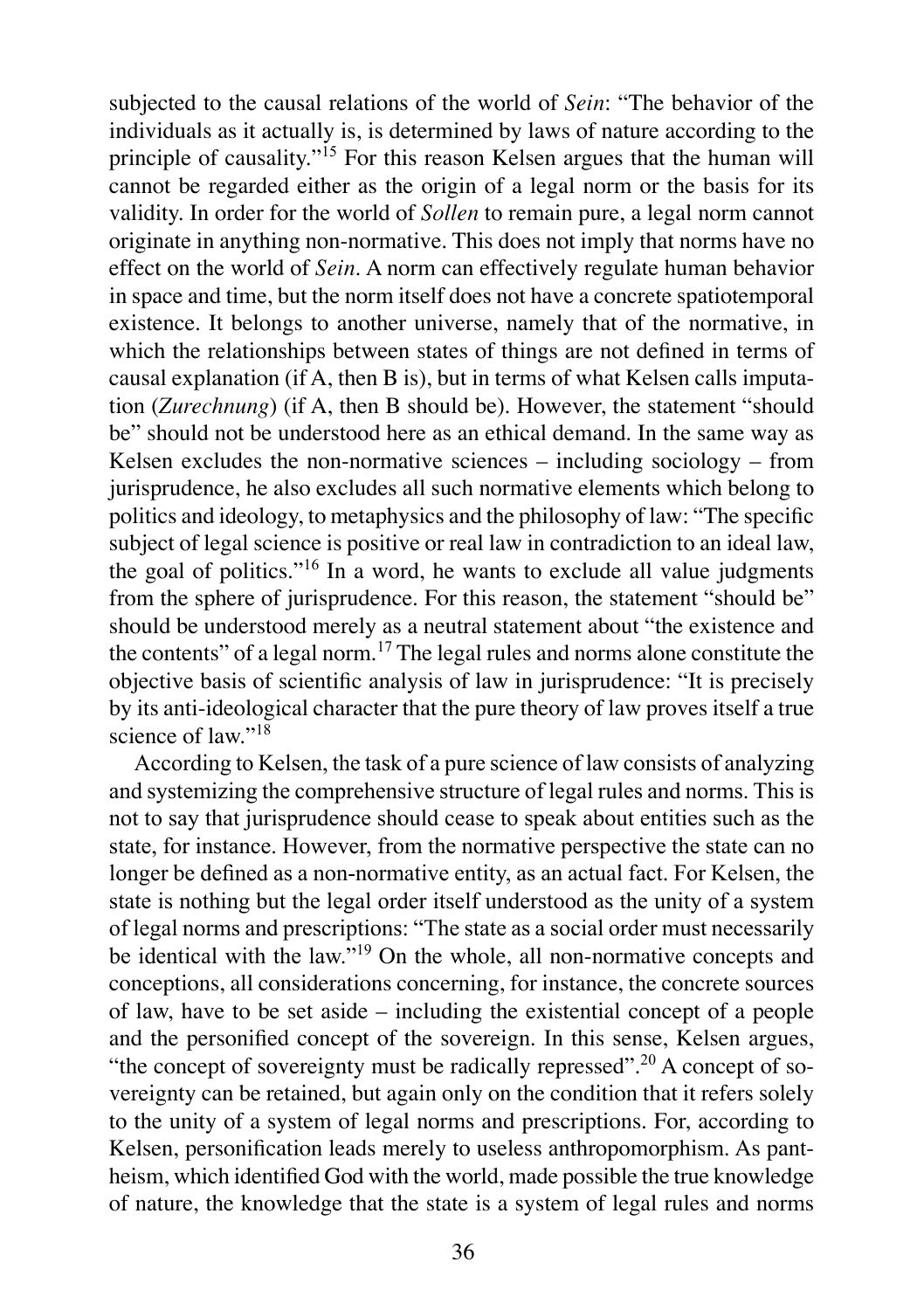makes possible the true science of law.<sup>21</sup> This is not to say that in Kelsen's view the legal order has no foundation whatsoever. There is a foundation, but this foundation, the "reason of the validity of legal order", is also a norm, the transcendental "basic norm" (*Ursprungsnorm* or *Grundnorm*). According to Kelsen, the whole – hierarchical – system of norms should be, if not derived from, at least understood by means of this transcendental norm. Contrary to all other norms, this norm is not imposed but presupposed. Nevertheless, it should not be considered as the natural foundation of positive law. Although Kelsen calls his approach normative, it is normative only to the extent that it is concerned with positive legal rules and norms. As we already saw, it has nothing to do with the moral and ethical value of norms. The basic norm is neither a natural law nor any other kind of ethical foundation but an epistemologically necessary transcendental-logical presupposition. It is merely a regulative principle of jurisprudence, a hypothetical formulation, but as such, nevertheless, "the highest rule of production" of legal norms.<sup>22</sup>

Schmitt does not agree with Kelsen's reasoning. He sees in it, like in the bourgeois constitutional state in general, merely a variant of the modern tendency towards the nihilistic self-propelling machine, for which every question concerning the concrete source and foundation of a system refers back to the system itself. Schmitt admits that Kelsen's basic norm in a sense transcends the system insofar as it exists prior to the legal order. However, its existence is not existential but epistemological. It is nothing factual but a mere construction – the construction of an "independent juristic perception".23 Even as a construction it is only a hypothetical presupposition, which exists in the "juristic consciousness".<sup>24</sup> According to Schmitt, the validity of the system of norms presupposes a completely different kind of "rule of production", another kind of transcending moment than the pure "a priori emptiness of the transcendental form".<sup>25</sup> It presupposes a concrete moment and the existential form of a personal decision: "Properly speaking, only something that exists concretely can be sovereign."<sup>26</sup> At first sight, it seems to be precisely the impersonality and anonymity of Kelsen's system which troubles Schmitt most:

The objectivity that Kelsen claimed for himself amounted to no more than avoiding everything personalistic and tracing the legal order back to the impersonal validity of an impersonal norm.<sup>27</sup>

It is obvious that Schmitt neglects Kelsen's neo-Kantian epistemological starting point, thereby failing to construct an immanent critique of his system. However, he does not criticize Kelsen from the perspective of epistemology but rather that of existential ontology. From Schmitt's point of view, the world of *Sollen* is subordinated to the world of *Sein*, and jurisprudence which neglects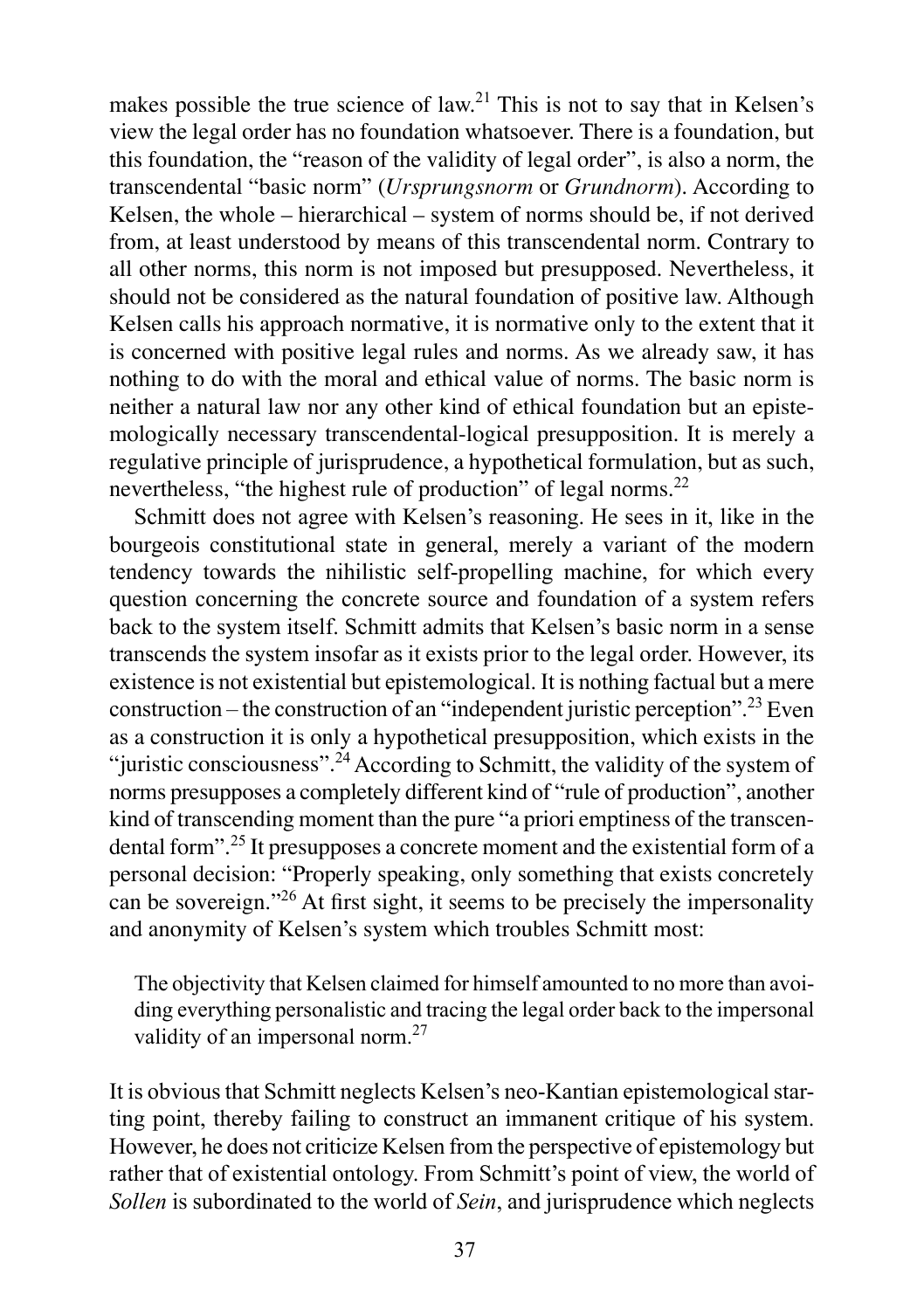this fact cannot address the most important juridical problems at all. Unlike Kelsen, however, Schmitt does not subject the world of *Sein* to natural-scientific causal relations. In his view, "there is a juristic reality and life that need not be reality in the sense of the natural sciences".28 In the same vein as the neo-Kantians, Schmitt claims that this reality transcends the natural-scientific reality. However, it does not transcend the latter on the point of normative reason but rather that of an *existential will*. Moreover, also the basic question turns out to be different. Whilst in Kelsen's normative reality of reason the natural scientific question of "what" addressed to the world of *Sein* is replaced with that of "how" addressed to the world of *Sollen*, in Schmitt's existential reality of will they both are substituted with the question of "*who*".<sup>29</sup> Instead of asking "how" the system of norms operates, Schmitt asks: Who "wills" the system? And although this existential "who" presumably belongs more to the world of *Sein* than to the world of mere postulates, it is not completely alien to the world of *Sollen*. In fact, Schmitt's "who" is situated precisely at the *threshold* between *Sein* and *Sollen*. <sup>30</sup> This is not to say that Schmitt transgresses the philosophical view according to which it is impossible to derive norms from facts. There is no higher third here to bridge the unbridgeable rift between *Sein* and *Sollen*, but an existential borderline case which *exposes* the insurmountable interrelation of the two terms. For Schmitt, this does not necessarily entail anthropomorphism. It derives from a methodical and systematic precondition peculiar to juristic thinking. It is only from the perspective of an existential "who" that distinctions such as that between *Sein* and *Sollen* are imaginable in the first place. This being the case, it would be untenable to exclude it from scientific consideration. Admittedly, from the perspective of natural-scientific objectivity, it introduces a non-objective element in the analysis, but this does not imply that the question would concern only subjectivity. It implies, instead, a rupture in the world of scientific objectivity, a concrete contingency at the foundation of the consistent worlds of natural scientific facts and objective system of norms – an "undetermined and unfathomable"<sup>31</sup> element which nevertheless determines and fathoms everything that man is capable of determining and fathoming, including natural scientific facts and legal norms.<sup>32</sup>

Although Schmitt continuously emphasized the limited potency of man, the most important juridical question for him throughout his career was *quis judicabit*: "What matters for the reality of legal life is who decides."<sup>33</sup> For the reality of that life the most central issue cannot be the norm itself, not even the basic norm, insofar as a norm is not an agent. It neither speaks nor acts. As such, it is totally mute and passive: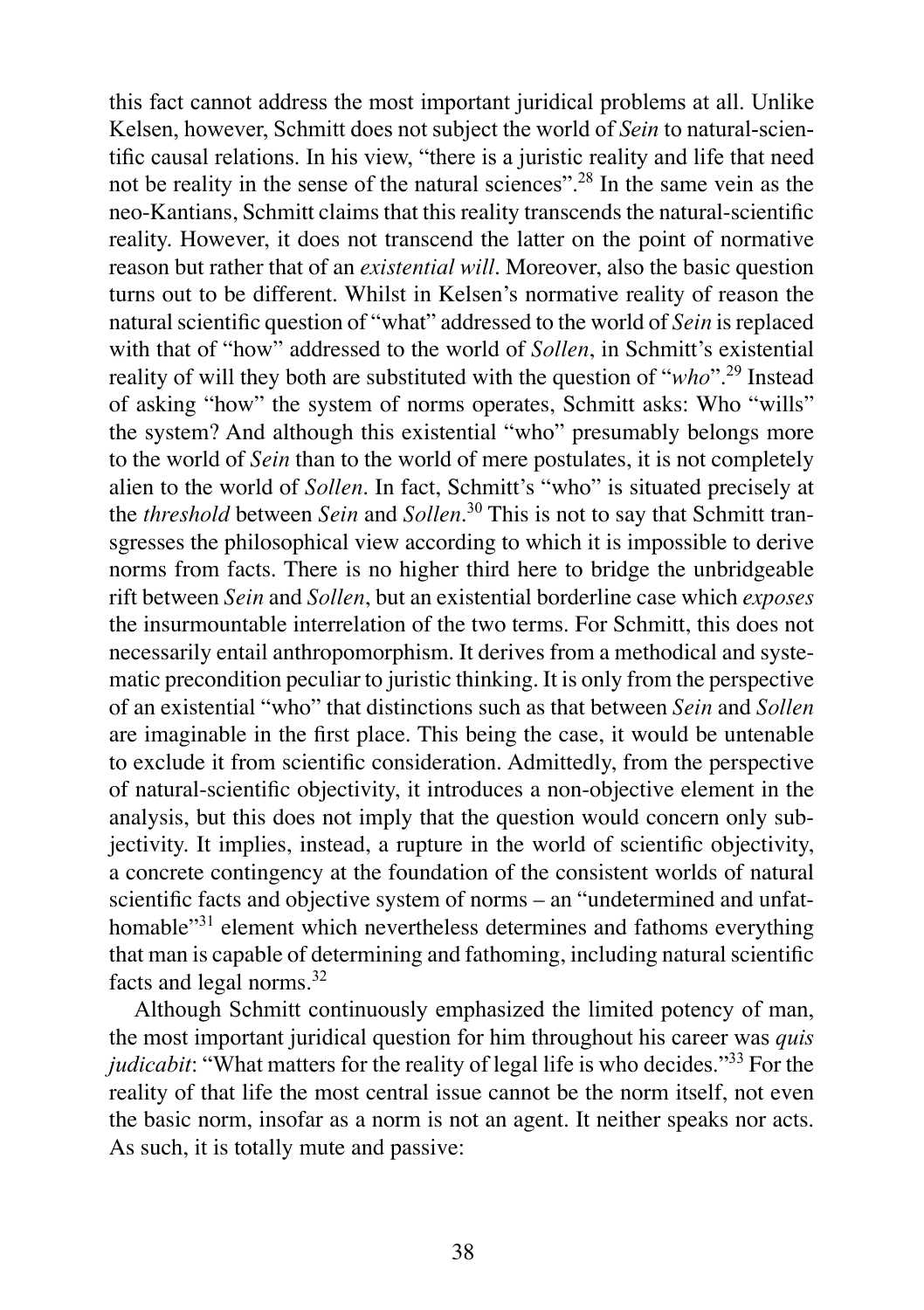A law (*Gesetz*) cannot use, apply or enact itself; it cannot itself interpret, define or sanction: moreover, it cannot – without ceasing to be a norm – designate or nominate those concrete persons who are supposed to interpret or to use the  $law<sup>34</sup>$ 

According to Schmitt, only concrete persons can carry out these tasks. Only a concrete "who" decides on the validity of a norm: "There is no norm, high or low, which either interprets or governs, either protects or preserves itself. There is no normative validity that makes itself valid." In the political life of the state, what is significant is not a hierarchy of norms but that of persons and instances.35 Regarding the entire legal order, this personal instance is the sovereign. No system of norms can validate itself but, instead, it presupposes the sovereign, who decides whether a system is in force. Schmitt, in other words, sets the concrete person of the sovereign against the impersonal and objective system of norms. However, he does not view sovereignty in the traditional manner, first defined by Jean Bodin and repeated almost identically throughout the history of juristic concepts: "Sovereignty is the absolute and perpetual power of a republic."<sup>36</sup> According to Schmitt, even the well-known formulation in which sovereignty is defined as the highest power, legally independent and underived, does not have much practical meaning since such an abstract definition can be applied to the most different political-sociological configurations: "It is infinitely pliable, and therefore in practice, depending on the situation, either extremely useful or completely useless."<sup>37</sup> Therefore, Schmitt does not define sovereignty in terms of abstract principles but in terms of a concrete situation, that is, in terms of a *state of exception* (*Ausnahmezustand*).<sup>38</sup>

For Schmitt, as the well-known formulation goes, the sovereign is he who decides in a state of exception, that is to say, when the "everyday frame of life" is radically disturbed. Given that it is not possible to determine the exception beforehand – insofar as "it cannot be anticipated" $39^9$  and "it defies general codification<sup> $n40$ </sup> – the sovereign is, at the same time, he who decides *on* a state of exception. Moreover, insofar as the sovereign decides whether a state counts as a state of exception, he decides on the "normal situation" as well. He decides "whether the normal situation actually exists".<sup>41</sup> In Schmitt's view, an instance which makes a decision on the normalcy must exist, because this state is not a natural given. It must be produced. The sovereign is the one whose decision produces this situation. Moreover, the situation must be understood as concrete and not as a mere "superficial presupposition" in the neo-Kantian sense. This is the case because the validity of legal prescriptions presupposes a concrete normal situation. It presupposes an everyday frame of life to which norms can factually be applied. A legal theory which considers this situation to be extra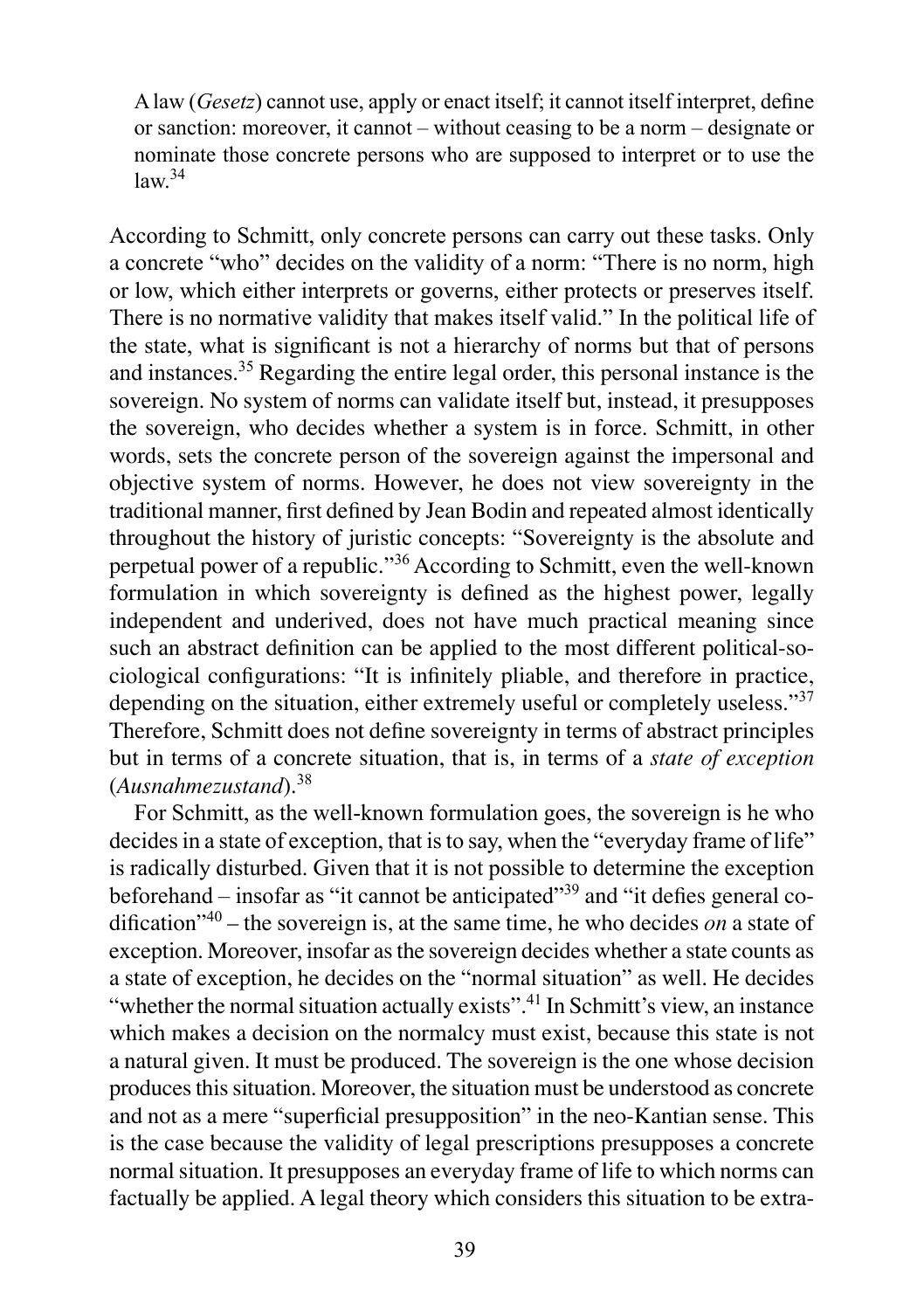juristic fails to realize that a legal order does not have any sense without such a situation: "There exists no norm that is applicable to chaos."<sup>42</sup>

In Schmitt's view, the sovereign is in other words the one whose decision "produces and guarantees the situation in its totality".<sup>43</sup> He has the "monopoly over this last decision"<sup>44</sup> – and thereupon the monopoly on order as such. Schmitt holds that every order rests thus on a decision: "It is the decision that grounds both the norm and the order."<sup>45</sup> The decision (*Entscheidung*) is the "absolute beginning", the "first cause" and the "ultimate origin", the *arkhe* of any political entity. $^{46}$  However, this does not explain why Schmitt's definition of sovereignty culminates in the concept of the state of exception. What exactly is the status of the state of exception in Schmitt's theory of the public law and the state? In the first place, it should not be confused with chaos and anarchy. In Schmitt's view, the state of exception remains within the framework of order, not only in the political sense ("the state remains, whereas law recedes")<sup>47</sup> but also in the juristic sense. This follows from the fact that Schmitt's concept of legal order includes two basic form-elements, the legal norm and the decision. The state of exception suspends the normative element of legal order and reveals the element of decision in its "absolute purity":

The two elements of the concept of legal order are then dissolved into independent notions and thereby testify to their conceptual independence. Unlike the normal situation, when the autonomous moment of the decision recedes to a minimum, the norm is destroyed in the exception. The exception remains, nevertheless, accessible to jurisprudence because both elements, the norm as well as the decision, remain within the framework of the juristic.<sup>48</sup>

However, as a juristic form-element the decision is not equal to the normative element. It is the constitutive form of law as such. This is the cornerstone of Schmitt's decisionism. The state of exception reveals the original non-normative ("free from any normative ties"<sup>49</sup>) character of law. It is not law as such (*Recht*) which recedes in the state of exception but the normative element of law (*Gesetz*). The state of exception reveals the *existential* character of law. It reveals that, in the final analysis, the decision *is* the law: "*Recht* is *Gesetz* and *Gesetz* is a command which decides on *Recht* in a conflict."<sup>50</sup> It is precisely for this reason that Schmitt is able to state that "every order is a legal order".<sup>51</sup> In the normative vacuum of the state of exception the legal order exposes its original existential and, thus, political character.<sup>52</sup>

\* \* \*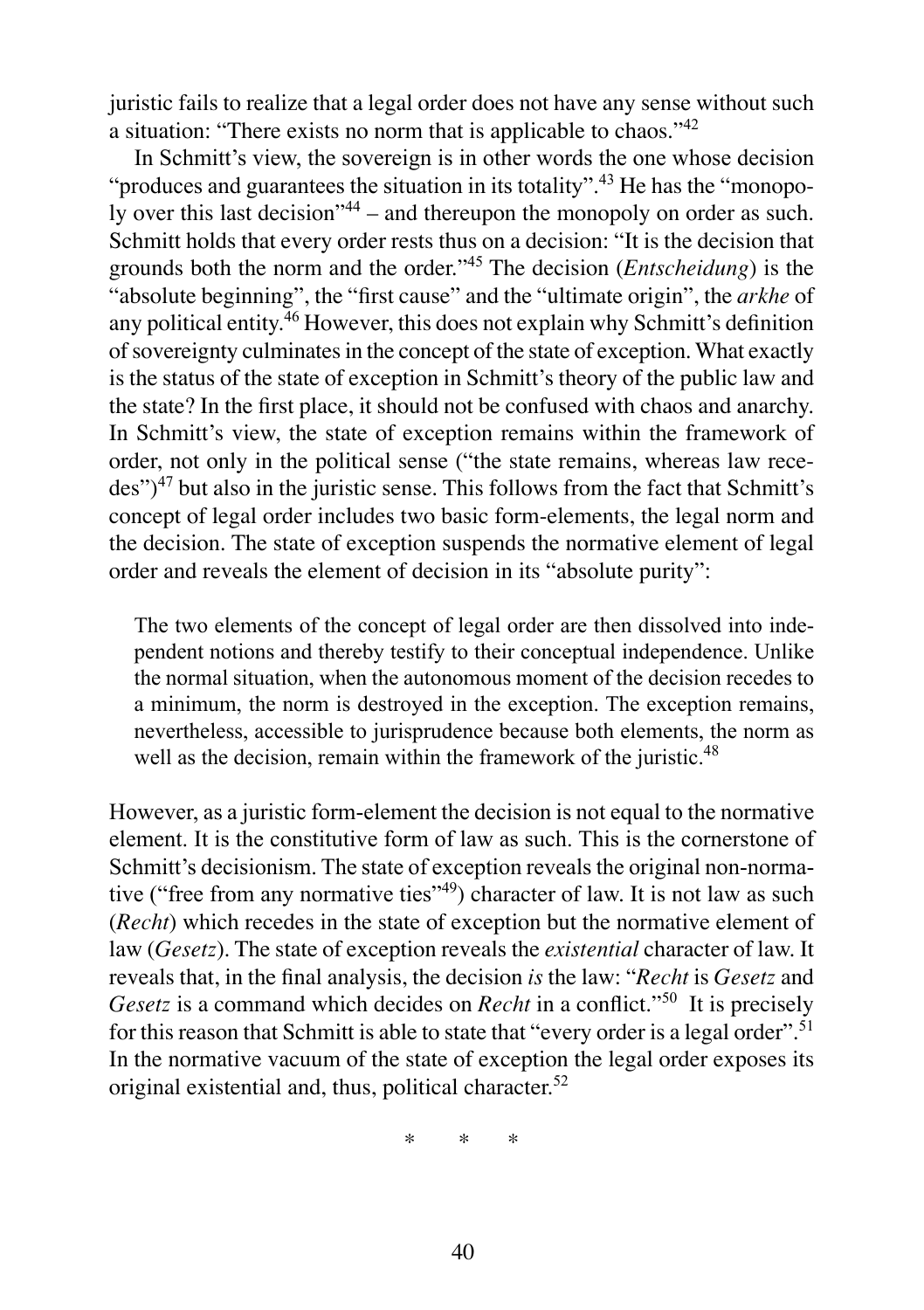In Schmitt's view, no order "establishes itself" and no machine "runs by itself", since every order and every machine is built on the ultimate origin of decision. However, the decision itself seems to have no basis. The decision, Schmitt argues, "emanates from nothingness".53 Therefore, it is conceivable that in his sociological analysis of political and juridical concepts Schmitt identifies the concept of decision with a miracle, with the divine interruption of theology. However, the fact that the decision is identical with the theological notion of miracle does not necessarily make Schmitt's thinking theological as such. Admittedly, he identifies as his opponents those atheistic and agnostic political thinkers who spoke, like the Russian anarchist Mikhail Bakunin, on behalf of immanence-pantheism or who tried to abandon, like Kelsen, all metaphysics in the name of scientific positivism. Without doubt, he favored Bakunin's idea of immanence over that of Kelsen, but what matters here is the fact that Schmitt wanted to confront his intellectual opponents – whether enthusiastic or indifferent – on their own ground, on the ground of immanence. A decision is indeed immanent to the human order of things, but it is transcendent – a miracle – with respect to the "rationalist schemes" of these things, whose rationalistic order it necessarily confounds: "Looked at *normatively*, the decision emanates from nothingness."<sup>54</sup>These schemes do not comprehend the decision since their purpose is a gapless representation of the "system in general". The decision cannot be included in such a representation, because from the perspective of the system the decision is precisely a gap: "The constitutive, specific element of a decision is", from the perspective of the norm, "new and alien".<sup>55</sup>A way of thinking which concentrates on generalizations conceives of everything new as a miracle. Schmitt's thinking, on the contrary, takes exactly this "miracle", the new and the alien, as its point of departure thereby conceiving of the general only in the light of the former, in the light of the concrete.

 In *Political Theology* Schmitt locates the origin of the rationalist schemes in the ideas of the  $18<sup>th</sup>$  century. Although it is true that thirty years later Schmitt traces their history back to the Sophists,<sup>56</sup> in this work it is exactly the era of Enlightenment that produces the rationalistic political idea which prevents the immediate intervention ("outside interference") of the sovereign in the valid legal order. This idea, as Schmitt writes in his sociological study of the concept, first emerges with deism, in other words, with the kind of theology and metaphysics which "banished the miracle from the world" and rejected "the transgression of the laws of nature through an exception brought about by direct intervention, as is found in the concept of miracle".<sup>57</sup> Yet, deism is nothing but a preliminary stage in this development. In the deistic view of the world there still exists a sovereign although not as an instance of immediate intervention but as an original engineer of the great machine, identical with the figure of the omnipotent legislator in the  $18<sup>th</sup>$  century political thought.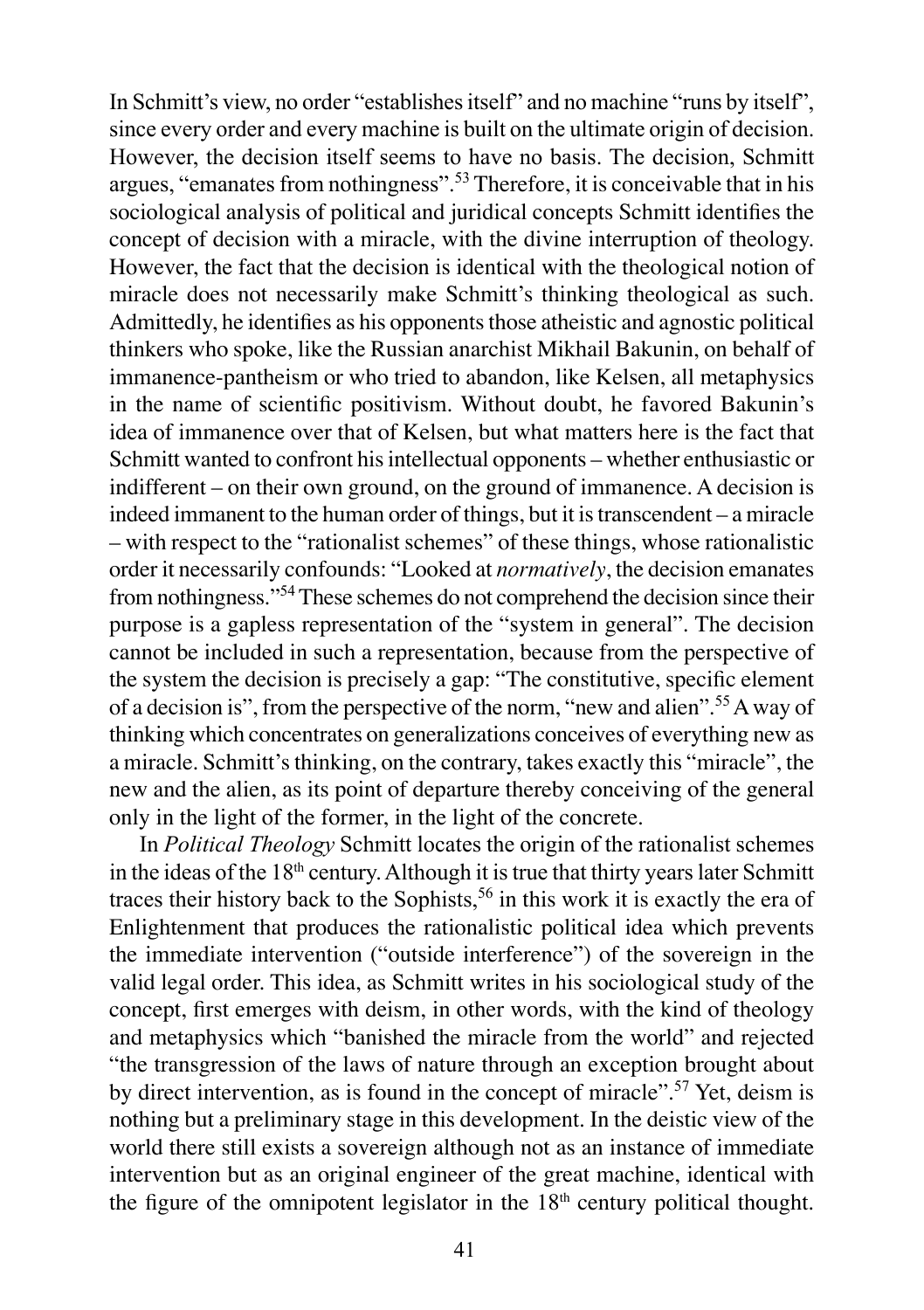However, in the course of the expansion of natural-scientific thinking into all spheres of human life, also the "original engineer" has been pushed aside. The general validity of a legal prescription has become identified with the lawfulness of nature, which applies without exception: "The machine now runs by itself."<sup>58</sup>

#### *Miracle of the real*

Despite the fact that Hannah Arendt can be considered in some respects as an anti-Schmittian thinker, her political thought has significant similarities with that of Schmitt. In their respective critiques of modern mass-society this resemblance becomes obvious. They both lament the dissolution of the sense of place and thereby, of the world and worldliness, which ails modernity. They also grumble over the loss of the public sphere and consequently, of politics. For both of them, modernity represents an unhappy epoch where anonymous production and consumption have replaced heroic and excellent action. Likewise, both of them consider the power to produce stories – representations and myths, as Schmitt would say – as a precondition for the meaningfulness of life. They both emphasize the visibility of power and authority. They both speak about the sacredness of the *nomos*. They both view cosmopolitanism as a contradiction in terms – and so on. My aim here is not, however, to demonstrate the common content in these critiques of modernity, which is, after all, shared by many of the  $20<sup>th</sup>$  century critical minds. My aim is, instead, to show that the *structure and logic* of Arendt's thought follow the coordinates of Schmitt's decisionism. It is true that certain differences exist: Arendt emphasizes, for instance, the essential plurality of political action whilst the Schmittian decision seems to presuppose a single agent. Nevertheless, from the point of view of the sociology of concepts, Arendt's notion of action occupies the same structural place and has the same function regarding her system of thought in general as the notion of decision in Schmitt's thought.

Like the decision for Schmitt, action for Arendt is a counter-concept opposing the machine-like modern society in which everything functions automatically and things administer themselves. In fact, for Arendt the society as such is a modern phenomenon and therefore the term "modern society" is a tautology. Society is, by definition, an entity in which everything functions automatically and things administer themselves. According to Arendt, the reason for this is that in a society, the everyday life with its automatic "life process" has been channeled in one way or another "into the public realm".59 This channeling blurs the distinction between private and public, between households and po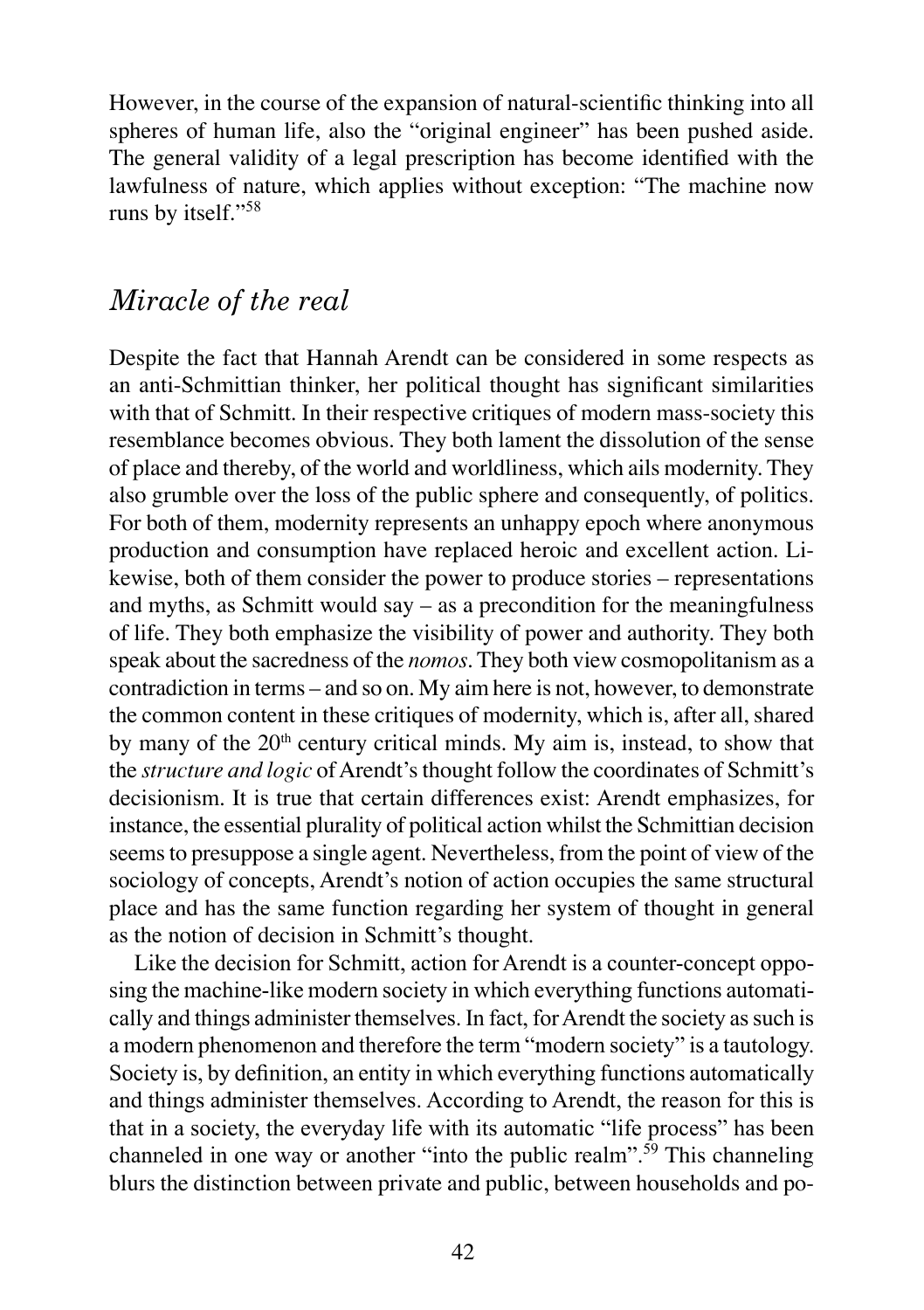litics, bringing about the decline of both in the end. In Arendt's view, however, the possibility of politics does not completely disappear even in this self-propelling society, this social automaton. But the resulting politics is meaningless, because it is politics without a name, without a "who" attached to it.<sup>60</sup> It only amounts to an anonymous administration characterized by the "no-man rule", the "rule of nobody"61 – corresponding to Schmitt's "administrative state" in which neither men nor norms rule, but "things administer themselves".<sup>62</sup> In Arendt's view, however, a rule by nobody is not necessarily the same as a no-rule: "It may indeed, under certain circumstances, even turn out to be of its cruelest and most tyrannical versions."<sup>63</sup> The rule of nobody is possibly the most tyrannical rule, because it excludes the possibility of genuine action. This possibility is excluded, in turn, because the anonymous administration of society imposes innumerable and various rules aimed at normalizing its members: "Society equalizes under all circumstances."<sup>64</sup> In society, man as a public and therefore as a political animal, capable of action, is reduced to a "conditioned and behaving animal".<sup>65</sup>

Action – action with a name – is, for Arendt, that which disrupts the "smooth functioning<sup>"66</sup> of this anonymous and tyrannically normalizing social automaton. It is, like Schmitt's decision, an outside interference through which something "new and alien" enters in the automaton insofar as action signifies above all beginning, "to begin new".<sup>67</sup> It interrupts the system of the immanent "life processes", and thus it does not come as a surprise that in the final analysis, Arendt considers action as a *miracle*:

Every act, seen from the perspective not of the agent but of the process in whose framework it occurs and whose automatism it interrupts, is a 'miracle' – that is, something which could not be expected. If it is true that action and beginning are essentially the same, it follows that a capacity for performing miracles must likewise be within the range of human faculties.<sup>68</sup>

However, despite the fact that action – or the decision in Schmitt's case – interrupts the automatism of the life processes of society, action is not only a counter-concept to these processes. Action is also, like Schmitt's decision, a constitutive concept, a ground concept. Action is the *topos* of the real, that which constitutes the real:

It is in the very nature of every new beginning that it breaks into the world as an 'infinite improbability', and yet it is precisely this infinitely improbable which actually constitutes the very texture of everything we call real. Our whole existence rests, after all, on a chain of miracles. $69$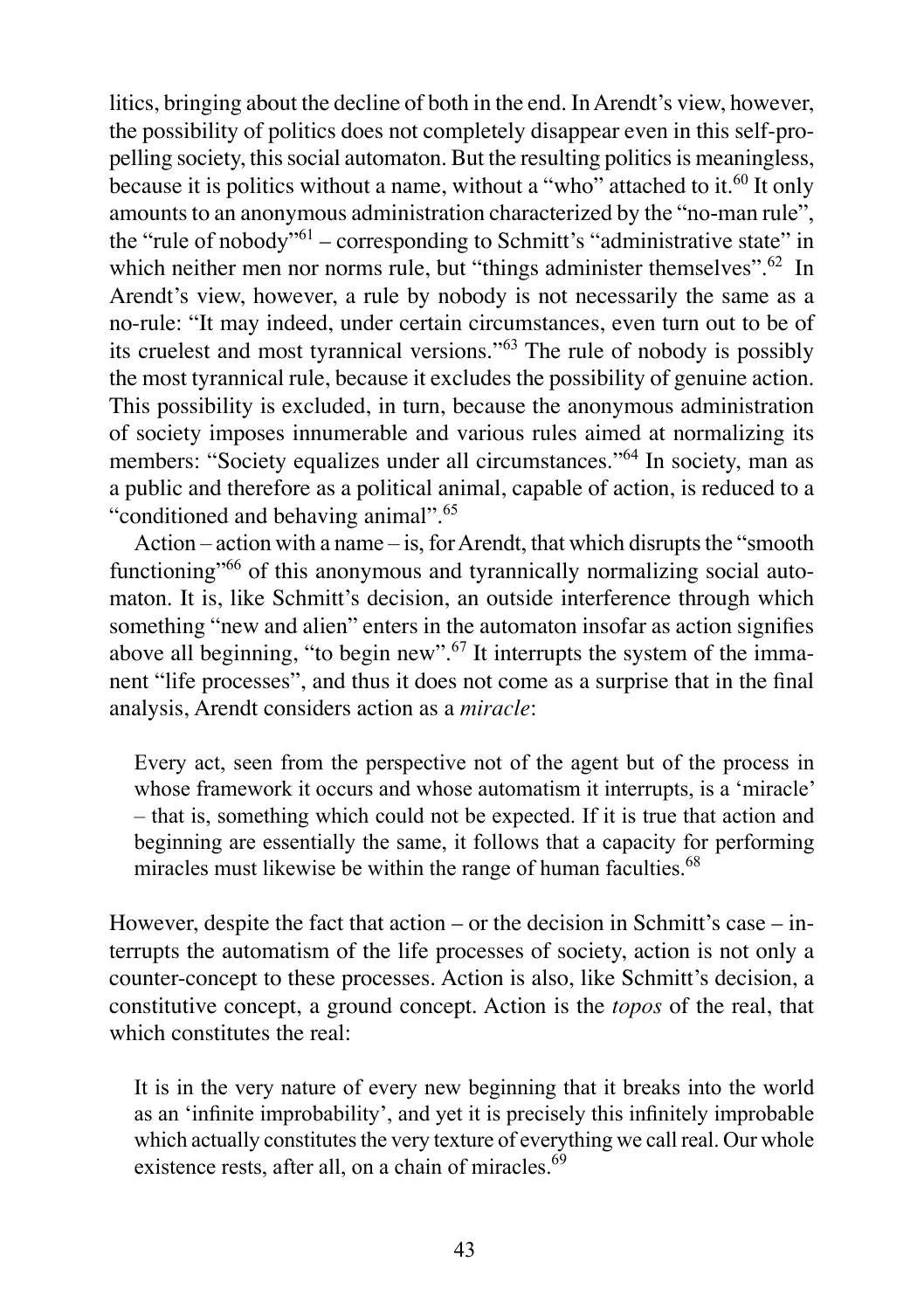Hence, society itself with its automatic life processes is revealed as an abstraction whilst action, which was supposed to be an exception, appears to be – from the most human point of view, from the point of view of the agent – the rule: "The fact that man is capable of action means that the unexpected can be expected from him", that it is highly probable that he perform what is "infinitely improbable".<sup>70</sup> This does not mean that the rule, the probable, has become an exception but that the exception, the infinitely improbable, has become a rule – the rule of existence. Our whole existence is constituted by a "shock of surprise".<sup>71</sup> Existence without this shock, without the exceptional, is no existence at all. What could be more Schmittian?

These similarities notwithstanding, and although Arendt knew Schmitt's work – in *The Origins of Totalitarianism* she quotes him several times, but mainly in order to grasp the essence of National Socialism<sup>72</sup> – it is obvious that her analysis is more indebted to her teacher Martin Heidegger than to Schmitt. It was precisely Heidegger who, in *Being and Time*, had charged at the domination and the real dictatorship of an anonymous *das Man*. *Das Man* dominates although – or precisely because – he is not a definite someone but an indefinite anybody and finally, a nobody. First and foremost, it dominates in the sphere of everydayness, because it maintains itself in an averageness: "In this averageness with which it prescribes what can and may be ventured, it keeps watch over everything exceptional that thrusts itself to the for."<sup>73</sup> In other words, the real dictatorship of the anonymous *das Man* normalizes. Like Arendt's society, it "levels down". It was also Heidegger who, in contrast to the society of *das Man* constituted by the noisy and mediocre "motley mass",<sup>74</sup> outlined time and again alternative ways of being, great and grandiose ways of being of exceptional men capable of action and decision, that is, "capable of ruling".<sup>75</sup> Admittedly, these men, "authentic Selves", "historical men", "creators" and so on, bear more resemblance to Schmitt's struggling men than Arendt's discussing men insofar as, for Heidegger, a struggle – sustained, for instance, by statesmen – is the situation in which the "world comes to be".<sup>76</sup> However, this world, like Arendt's real, comes to be solely in exceptions, in unexpected and unrepeatable events – in the rare and unique events of decision: "The event [*Ereignis*] of a decision", Heidegger writes, "is exceptional".<sup>77</sup> This event is not exceptional only because of its rarity but also because the event is not calculable beforehand: "How the decision is made, and if it is made, no one can establish immediately from any kind of mark or certitude."<sup>78</sup> However, two things can be established with certainty. One the one hand, this event has nothing to do with "multiplicity of the ordinary", because everything decisive is *despite* the ordinary – "for the ordinary and usual recognizes and wants only its own kind".<sup>79</sup> On the other hand, the event of the decision is that which constitutes the true reality of man to the extent that those who remain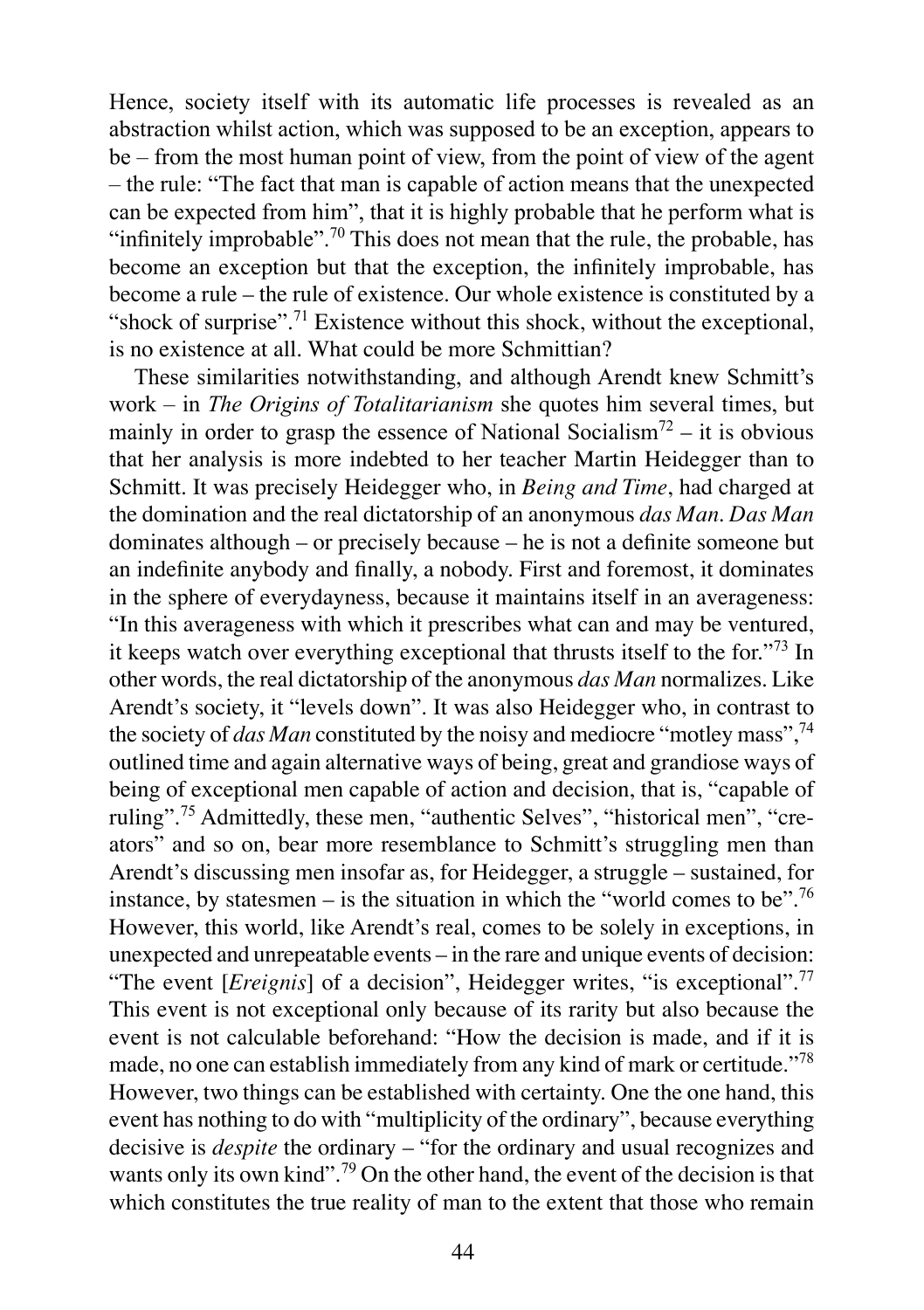within the framework of the ordinary, and who therefore cannot decide, live in an illusion. Instead, the one who liberates himself from this framework determined by the "compulsion of utility" and the "unrest of consumption" reaches the true reality, because he thereby gains the power to decide and deciding signifies, for Heidegger, deciding about the essential – about the meaning of being and the essence of truth.

However, in contrast to Heidegger to whom that "what alone remains essential<sup> $380$ </sup> – in the last analysis the decision itself – is revealed in Being-toward-death, that is, "at the front", Arendt introduces the natality of man at the center of her analysis: "Natality, and not mortality, is the political activity par excellence."<sup>81</sup> Moreover, Arendt repeatedly emphasizes human togetherness, whilst Heidegger – and even Schmitt – was obsessed with the loneliness of man. But despite these and other differences,  $82$  the structure and the logic of their thought remains the same. Only the exceptional can be conceived as essential, as real. For all of them, the event is a real event if it is a "shock of surprise" – and existence without this shock, without the exceptional, is no existence at all. It is a mere abstraction, an illusion of the average man and a source of meaningless tyranny.

\* \* \*

It is not primarily tyranny which is at stake in the philosophy of the extreme but rather, meaninglessness. The no-man's rule is a problem for Arendt, not so much because of the evilness of its action but because action without a name, "a 'who' attached to it, is meaningless".<sup>83</sup> It is precisely meaning which most often seems to constitute the measure of the rational in the philosophy of the extreme:

It is a hopeless enterprise to search for meaning in politics or significance in history when everything that is not everyday behaviour or automatic trends has been ruled out as immaterial <sup>84</sup>

Likewise, Schmitt does not criticize "rationalist schemes" because they are too rational, but because their rationality is meaningless and thereby ultimately irrational: "A marvellously rational mechanism" of a totally rationalized production "serves one or another demand, always with the same earnestness and precision, be it for a silk blouse or poison gas or anything whatsoever."<sup>85</sup> If a rational mechanism is not capable of distinguishing a silk blouse from poison gas, should it be considered rational? According to Schmitt it should not, and therefore the instrumental rationality of the rational mechanism has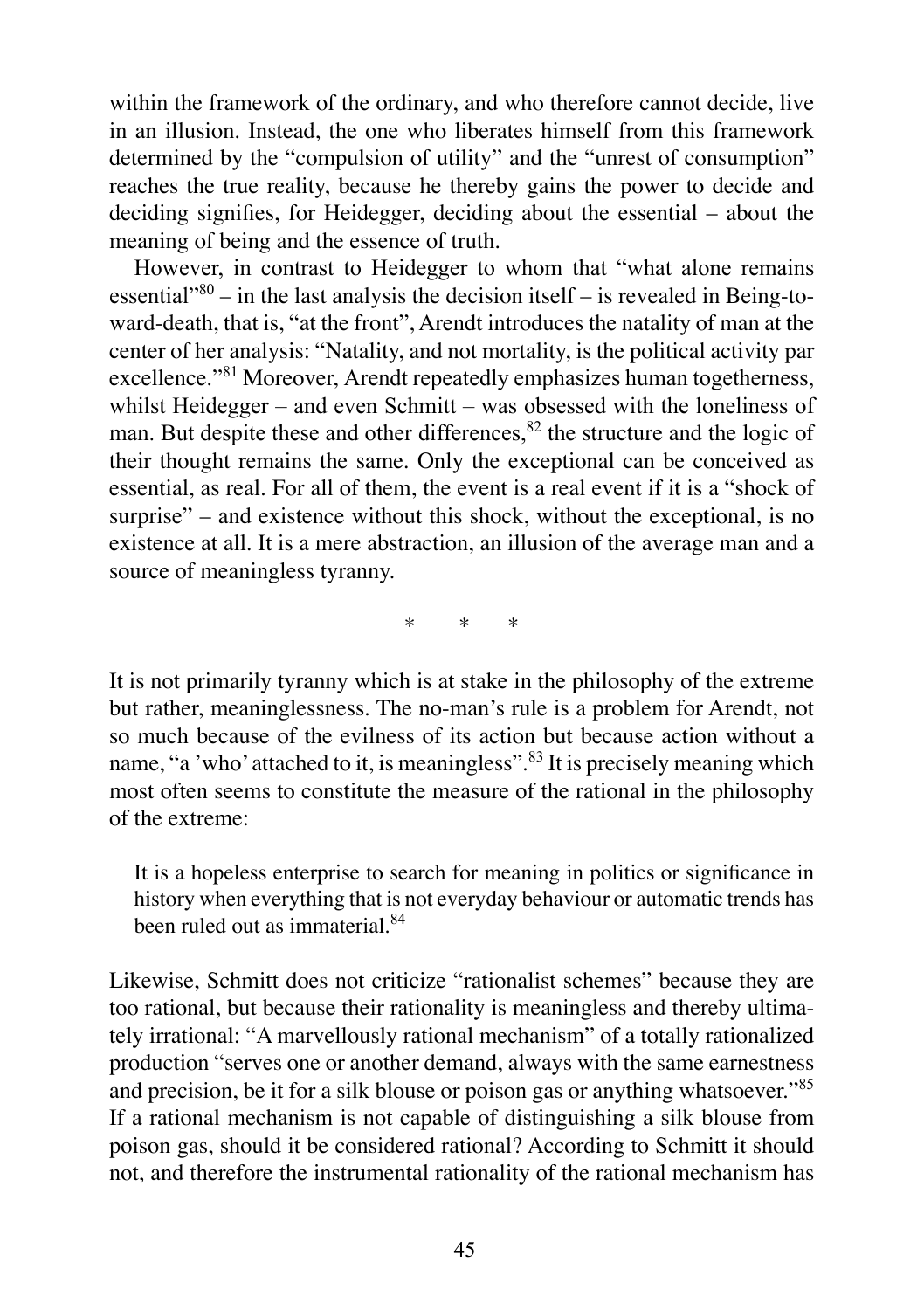to be subjected to a "rationality of the purpose".<sup>86</sup> No mechanism can decide on this purpose – it can be decided only by a concrete person.

Schmitt does not apply this argument only to economic rationalism, but also to political thinking and jurisprudence. He claims that ever since Aristotle impersonal law has stood for the faculty of reason, whilst a concrete person has been seen as determined by irrational desires and passions.<sup>87</sup> According to this tradition – Schmitt calls it liberal – the law is not the will of one or several men, but a universal being of reason: "Not a *voluntas*, but a *ratio*."<sup>88</sup> Yet in Schmitt's view, personal authority does not bring an irrational element into an otherwise rational order – even though tradition, which sets the rational norm and irrational person in opposition to each other, does not apprehend this. Every human law presupposes a personal decision and it is only from the point of view of a bee that a person, a proper name, would represent something incomprehensible and irrational. Schmitt admits, however, that the rationality of law before the 19<sup>th</sup> century has completely another meaning than the rationality of modern positivism. In the former case, the law was valid and thereby rational because it was just and reasonable – because it was *natural*. And it was natural because people had the energy to declare it as such. In positivism, on the contrary, the law is valid because it is positive. In Schmitt's view, however, the law is valid and thereby rational because someone wills it. Therefore, the liberal concept of law – that of the Enlightenment as well as the positivist – has to be substituted with a political one: "The law in the sense of the political notion of law is a concrete *will* and a *command* and an act of sovereignty."<sup>89</sup>

From this perspective it is understandable that Schmitt time after time quotes Hobbes' phrase according to which authority rather than truth makes the law: *Autoritas, non veritas facit legem*. <sup>90</sup> It is true that Hobbes is often considered as the real originator of the rationalistic and mechanistic concept of politics. Even Schmitt himself admits that Hobbes was the first political philosopher for whom there existed a necessary and determinate interconnection between the political reality and the natural-scientific reality. According to Schmitt, however, the nature of this connection remained unclear to Hobbes: "Despite his nominalism and natural-scientific approach and his reduction of the individual to the atom", he postulated a concrete instance of decision. Hobbes described his sovereign state not only as an animal and a machine, but also as a person and a myth, as a personality transcribed "straight to mythology".<sup>91</sup> In Schmitt's view, it was not until the 18<sup>th</sup> century that a rationalistic political idea was developed which rejected the sovereign's direct intervention in a valid legal order. This did not lead to the total disappearance of sovereignty, because the people became the sovereign. Yet the unity of a people is not decisionist but organic in character, argues Schmitt in *Political Theology* (1922).<sup>92</sup> In other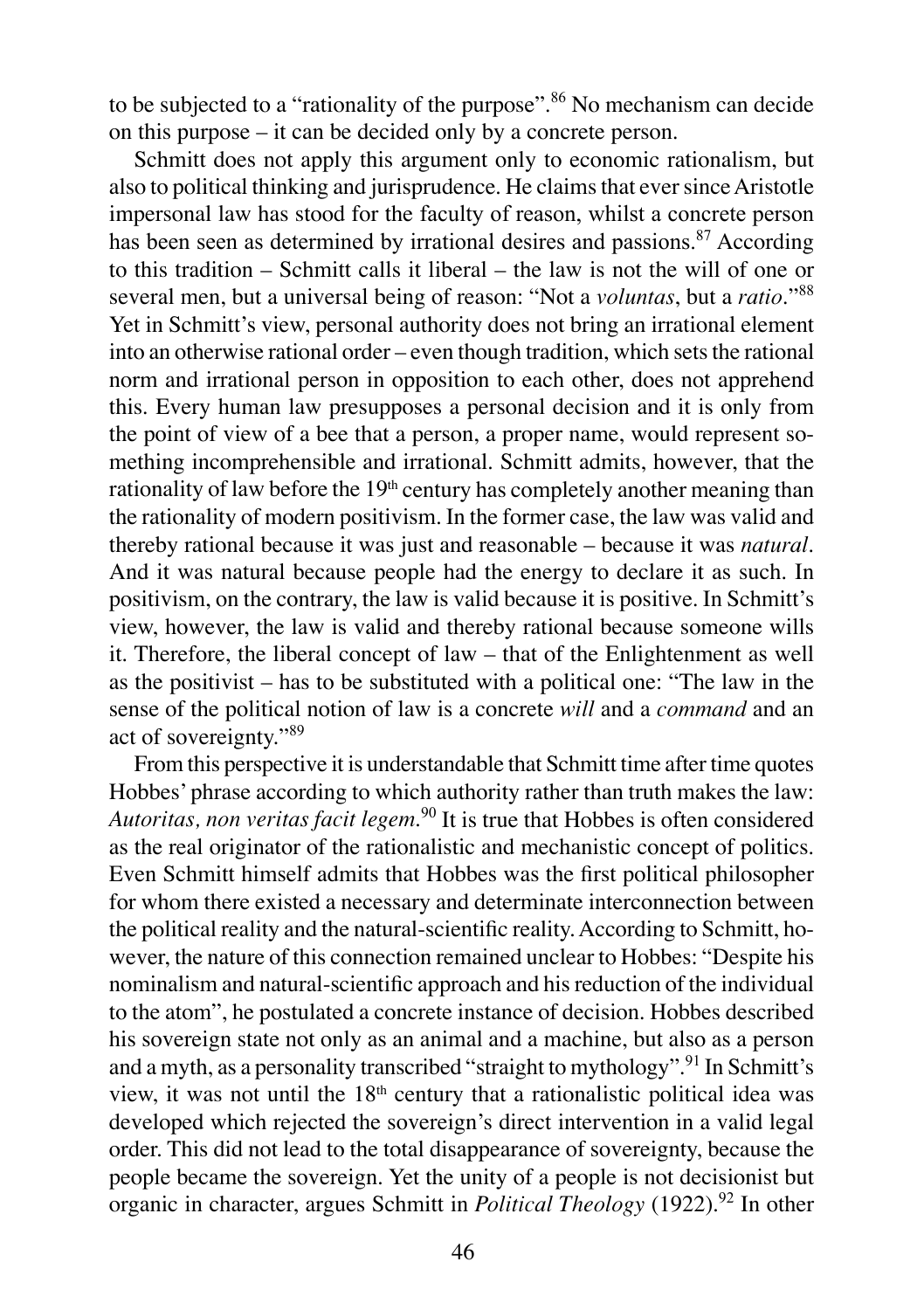words, Schmitt does not identify a people with a concrete will but rather with a universal – organic – reason. A people is not *voluntas* but *ratio*. Admittedly, in *Verfassungslehre* (1928) Schmitt outlines also a decisionist theory of the people. In the same vein as the sovereign, who "stands outside the normally valid legal system", the people (*Volk*) now "precedes the constitution and is above  $\mathrm{it}^{9}$ .<sup>93</sup> In the same vein as the sovereign who produces and guarantees a situation in its totality, every democratic constitution rests on an existential total-decision (*Totalentscheidung*) of the people. Arguing again against Kelsen, Schmitt writes:

The will of the German people – an existential element – founds the political unity and the public law beyond all the logical contradictions, incoherence and obscurities of particular constitutional laws.<sup>94</sup>

However, in *Political Theology* Schmitt does not yet regard the people, the existential will of the people, as the transcendent origin of constitution but argues that the people is identical with it. From his perspective, this identity corresponds again to the modern tendency for everything to be governed by conceptions of self-propelling machines and self-enclosed systems, by conceptions of absolute immanence.

## *Panopticon and the "founding rupture"*

Despite the fact that the point of departure of Michel Foucault's genealogical analysis of disciplinary power is the radical exclusion of sovereignty from political theory, his analysis nevertheless resembles that of Schmitt. For both of them, modern politics is a politics which replaces the visible and personal power of the sovereign with the invisible and impersonal power of the mechanical administration of persons as things. They both share the view that in the conceptually articulated structure of modernity  $-$  in the modern episteme as Foucault would put it – transcendence is replaced with immanence. Moreover, the structure of Foucault's genealogical thought, its "metaphysical core", resembles that of Schmitt. Also Foucault the genealogist is a philosopher of the extreme, whose metaphysics has the idea of a "founding rupture" at its core.<sup>95</sup>

The reason why Foucault demands that sovereignty should be excluded from political theory can be derived from his view that power in modern societies is no longer exercised in the form of sovereignty but in the form of discipline. Disciplinary power is neither a matter of bringing death into play in the field of sovereignty, as in the case of the traditional theory of sovereignty, nor is it a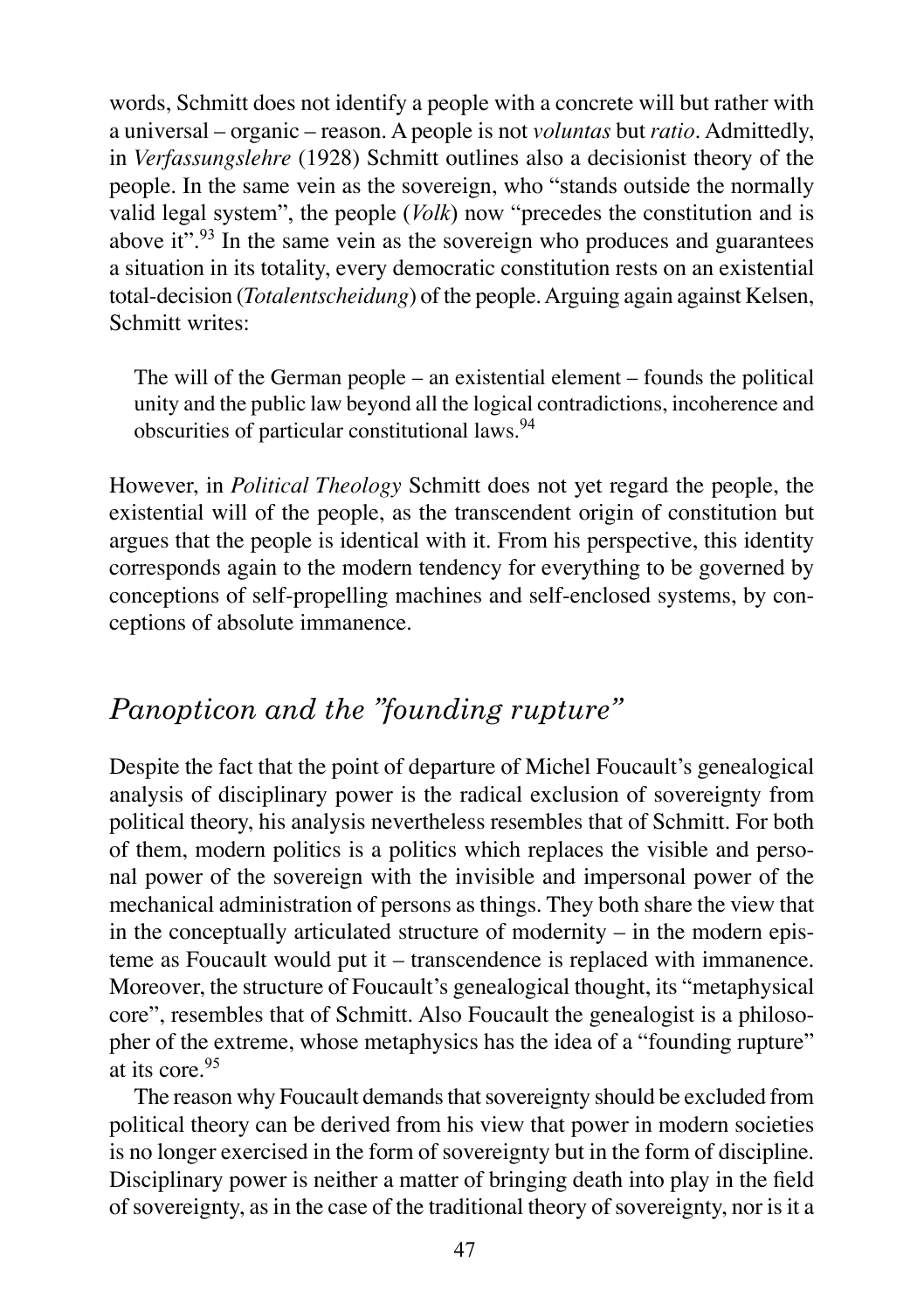matter of deciding on the state of exception as Schmitt's theory suggests. It is a matter of distributing the living within a domain of value and utility. Its task is to take charge of life that is supposed to need a continuous regulatory and corrective mechanism. Contrary to sovereign power, the logic of disciplinary power is not prohibitive but affirmative, not that of deduction but production: "It exerts a positive influence on life, endeavours to administer, optimize, and multiply it."<sup>96</sup> Disciplinary power replaces the sovereign's right to "take life and let live" with that of a power to foster life – or disallow it to the point of death. Instead of being exercised by means of law and violence, disciplinary power is exercised through the normalising biological, psychological and social technologies – through the "methods of power capable of optimizing forces, aptitudes, and life in general".<sup>97</sup> Moreover, contrary to sovereign power, disciplinary power is not personal but impersonal, not spectacular but selfconcealing: "It is exercised by surveillance rather than ceremony."98 Instead of focusing on the spectacular figure of the sovereign, disciplinary power renders its subjects visible. The objective of this visibility is not to celebrate the subject, but to make him docile. Disciplinary power aims at transforming its subjects into useful components of a smoothly functioning machine. In fact, for Foucault, the paradigm for disciplinary power is precisely a machine, namely Jeremy Bentham's prison-machine, Panopticon.<sup>99</sup> Foucault describes the structure of Bentham's machine as follows:

At the periphery, an annular building; at the center, a tower; this tower is pierced with wide windows that open onto the inner side of the ring; the peripheral building is divided into cells, each of which extends the whole width of the building; they have two windows, one on the inside, corresponding to the windows of the tower; the other, on the outside, allows the light to cross the cell from one end to the other. All that is needed, then, is to place a supervisor in a central tower and to shut up in each cell a madman, a patient, a condemned man, a worker or a schoolboy.<sup>100</sup>

No great imagination is required in order for one to recognize the similarity between Foucault's Panopticon and Schmitt's description of Kelsen's theory of law. Firstly, just as Kelsen's legal order, defined as an "uninterrupted system of orders",101 Panopticon is also a gapless ("enclosed") system.<sup>102</sup> Secondly, just as in Kelsen's legal order in which the sovereign must be radically repressed, Panopticon dispenses with "the need for the prince".<sup>103</sup> Like Kelsen's order, which is based on "the rejection of all 'arbitrariness'",  $^{104}$  it aims at repressing those "sudden, violent, discontinuous forms that are bound up with the exercise of sovereignty".<sup>105</sup> Thirdly, just as in Kelsen's order, in which there are no real or fictitious persons but only the "impersonal validity of an impersonal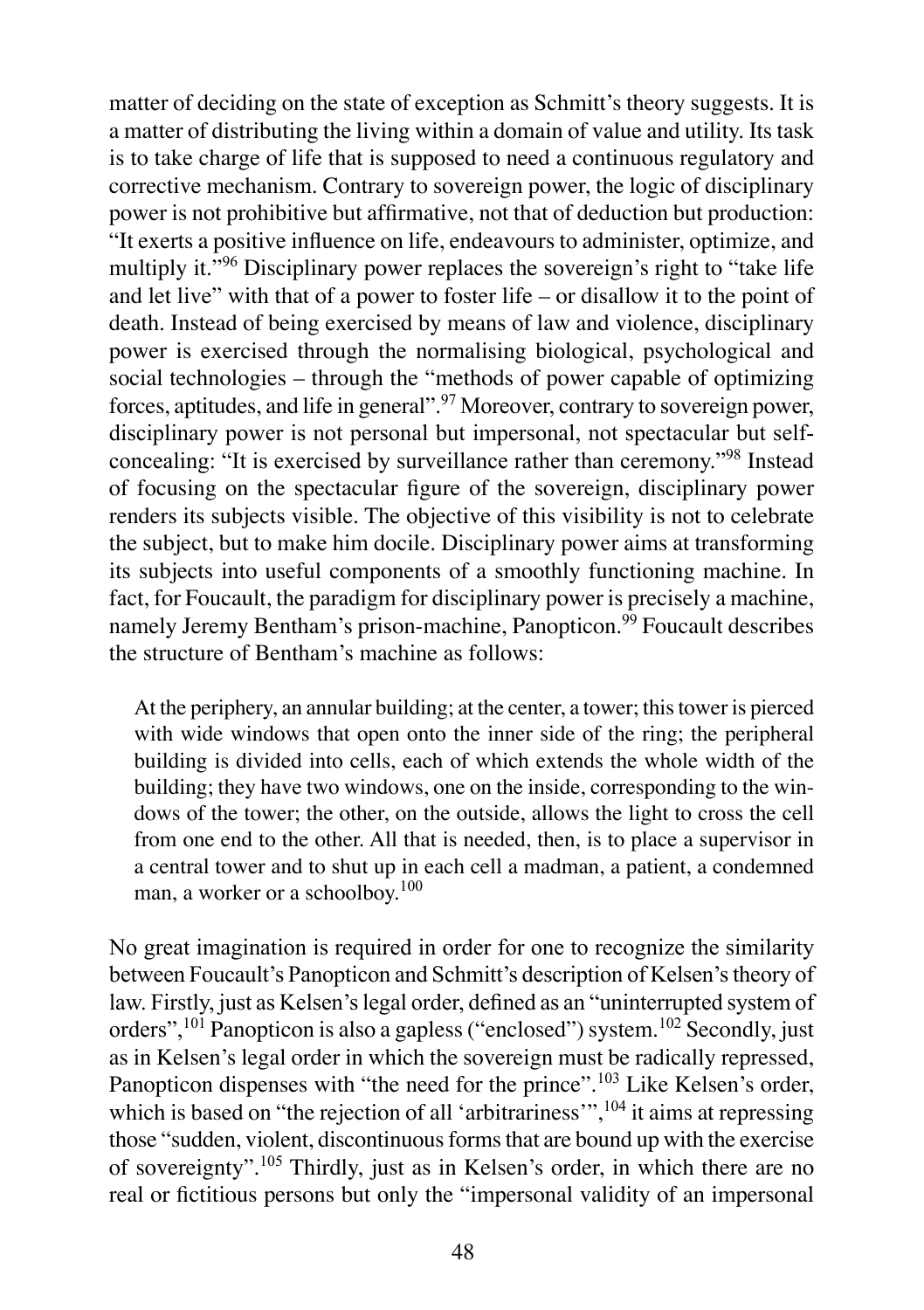norm",<sup>106</sup> Panopticon functions anonymously. It neutralizes, automatizes and depersonalizes power: "Power has its principle not so much in a person as in an arrangement whose internal mechanisms produce the relation in which individuals are caught up."<sup>107</sup> Undoubtedly, there must be someone to operate the machine but it does not matter who. "Any individual, taken almost at random, can operate the machine."<sup>108</sup> The reason for this is not that the machine would be arbitrary in itself but on the contrary, that the reliability and predictability of power require that its user be irrelevant. Fourthly, just as Kelsen's legal order, Panopticon aims at transparency, which is generally seen as an essential prerequisite for liberal democracy. It is a machine which controls not only those who lack power but also those who have it: "This Panopticon enables everyone to come and observe any of the observers."<sup>109</sup> And lastly, to the extent that in Foucault's analysis Panopticon turns out to be an "ideal form"<sup>110</sup> and a "generalizable model of functioning"<sup>111</sup> rather than a particular institution, it comes to resemble Kelsen's presupposed, transcendental-logical "basic norm". Like the basic norm, Panopticon is merely a regulative principle, in the final analysis a fiction, which nevertheless has factual effects: "A real subjection is born mechanically from a fictitious relation."<sup>112</sup> Gapless unity, anonymity, neutrality, predictability, transparency, liberal democracy and effective fiction – at every point these two descriptions of the modern social order converge.

However, the solutions that Schmitt and Foucault offer to the problem of the anonymous power of modern society are almost diametrically opposed. Foucault takes for granted the fate of the modern society as an anonymous society, in which the death of the decision-maker concurs with the death of the author.<sup>113</sup> One cannot analyze power in personal terms since what appears as personal is in fact no more than an effect of the impersonal technologies of power. For the same reason one should abandon the sovereign, not just as a historical figure but also as a figure in political theory where it functions merely as an ideological disguise of the real disciplinary power: "What we need is a political philosophy that is not erected around the problem of sovereignty, not therefore around the problem of law and prohibition."<sup>114</sup> Schmitt, however, continued to "erect around" the problem of sovereignty, not because he could thus preserve the theme of law and prohibition – for Schmitt sovereignty had no necessary connection to the problem of prohibition – but because of his manner of posing questions. In the face of modern power, Foucault's response was, in fact, quite Kelsenian: to identify its forms and strategies, to reveal how power operates.<sup>115</sup> The question concerning the "who" – who operates the Panopticon – did not deserve more attention than the above-mentioned reply: anyone. For Foucault, it was enough to identify the technological forms of power since, according to him, modern power functions very well without an operator. From Schmitt's point of view, however, he "anyone" is paramount: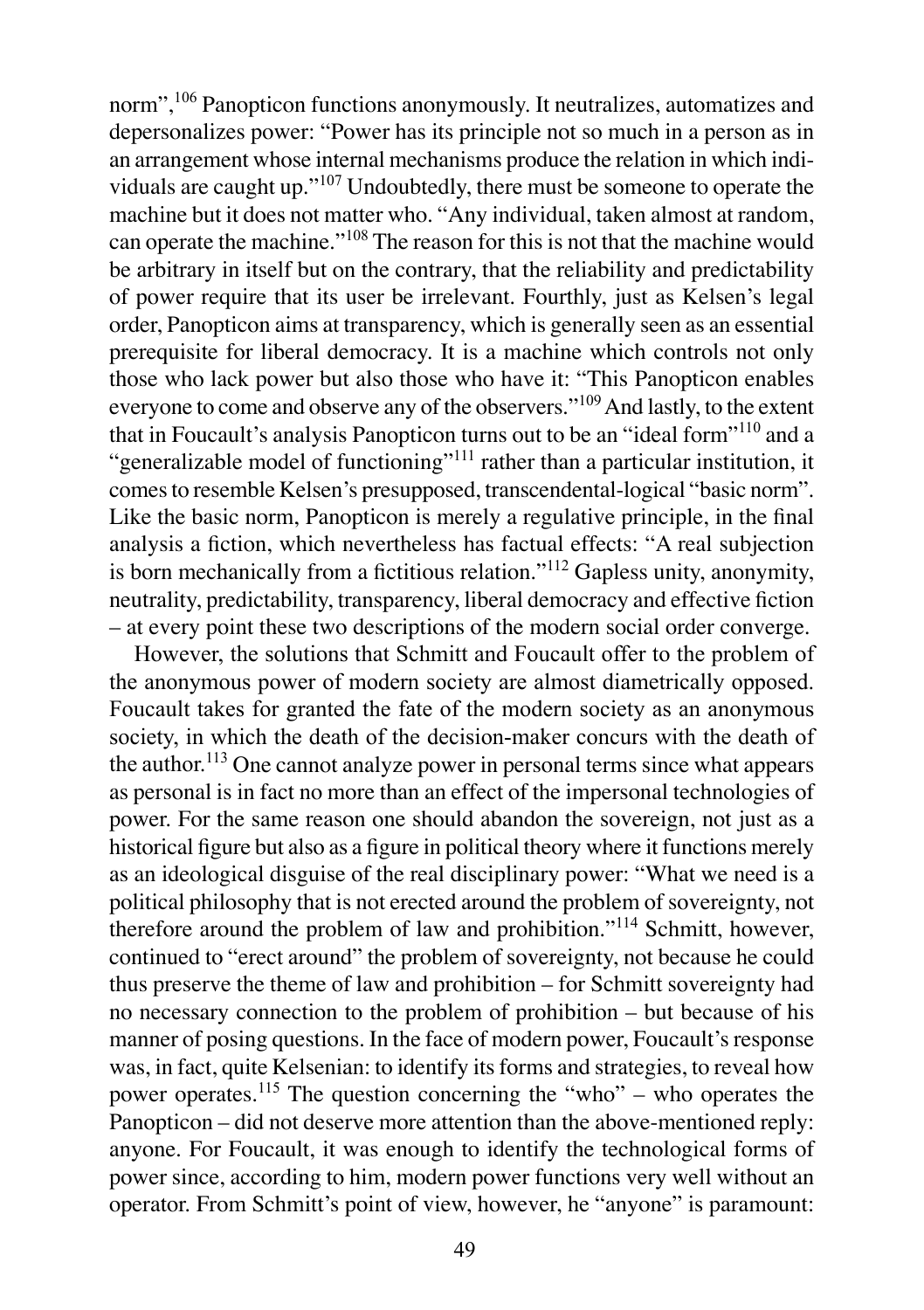"What matters for the reality of legal life is who decides."<sup>116</sup> The anonymity of power does not imply the displacement of the question of "who" and its substitution with the question of "how", but it does presuppose careful analyses and radical conclusions. It points towards an analysis of politics represented – although it does not seem to have any representative function – by the obscure figure of the "sovereign whoever".

Besides, unlike Schmitt, to whom "authority emanates from the top, trust from the bottom",<sup>117</sup> Foucault approaches politics from the bottom up, not from the perspective of a prince but from the perspective of *resistance*. For this reason, he does not speak on behalf of the sovereign person whose political decision would disrupt the self-propelling panoptic machine, but on behalf of something which "in some sense" always escapes the machine, namely on behalf of a "certain plebeian quality" (*"de la" blèbe*). The question concerns a quality to the extent that for Foucault the plebs refers neither to a real sociological entity, nor to "reactive primal matter". Rather, it refers to a certain "centrifugal movement", an "inverse energy", a "discharge":

There is plebs in bodies, in souls, in individuals, in the proletariat, in the bourgeoisie, but everywhere in a diversity of forms and extensions, of energies and irreducibilities. This measure of plebs is not so much what stands outside relations of power as their limit, their underside, their counter-stroke, that which responds to every advance of power by a movement of disengagement.<sup>118</sup>

However, the plebeian points of resistance are not only the underside or internal limit of power. They are also the motivation "for every new development of networks of power".119 Because of this, the plebeian resistance is important and even indispensable, not only for an analysis of the apparatuses of power, as Foucault suggests, but also for power itself. It is, as the Schmittian sovereign, constitutive ("a chemical catalyst") for the networks of power.<sup>120</sup> Foucault's plebs is situated exactly in the same place as the Schmittian sovereign who is "outside the normally valid legal order", but "nevertheless belongs to it" as its constitutive instance. It is outside the networks of power, but it nevertheless belongs to them, not as a part but in relation to their totality: "Where there is power, there is resistance."<sup>121</sup> The plebs founds the networks of power *in toto*, not by deciding on them but by resisting them. In this sense, the plebs has the same function as Schmitt's sovereign decision. It is "located in the break"<sup>122</sup> of the panoptic power in the same way as the Schmittian sovereign – as well as the people in *Verfassungslehre* – is located in the break of the legal order. In both cases the break is decisive. Therefore, the plebs and the sovereign, the point of resistance and that of decision are concepts of the same sphere, namely the "extreme sphere", which sustains every rule.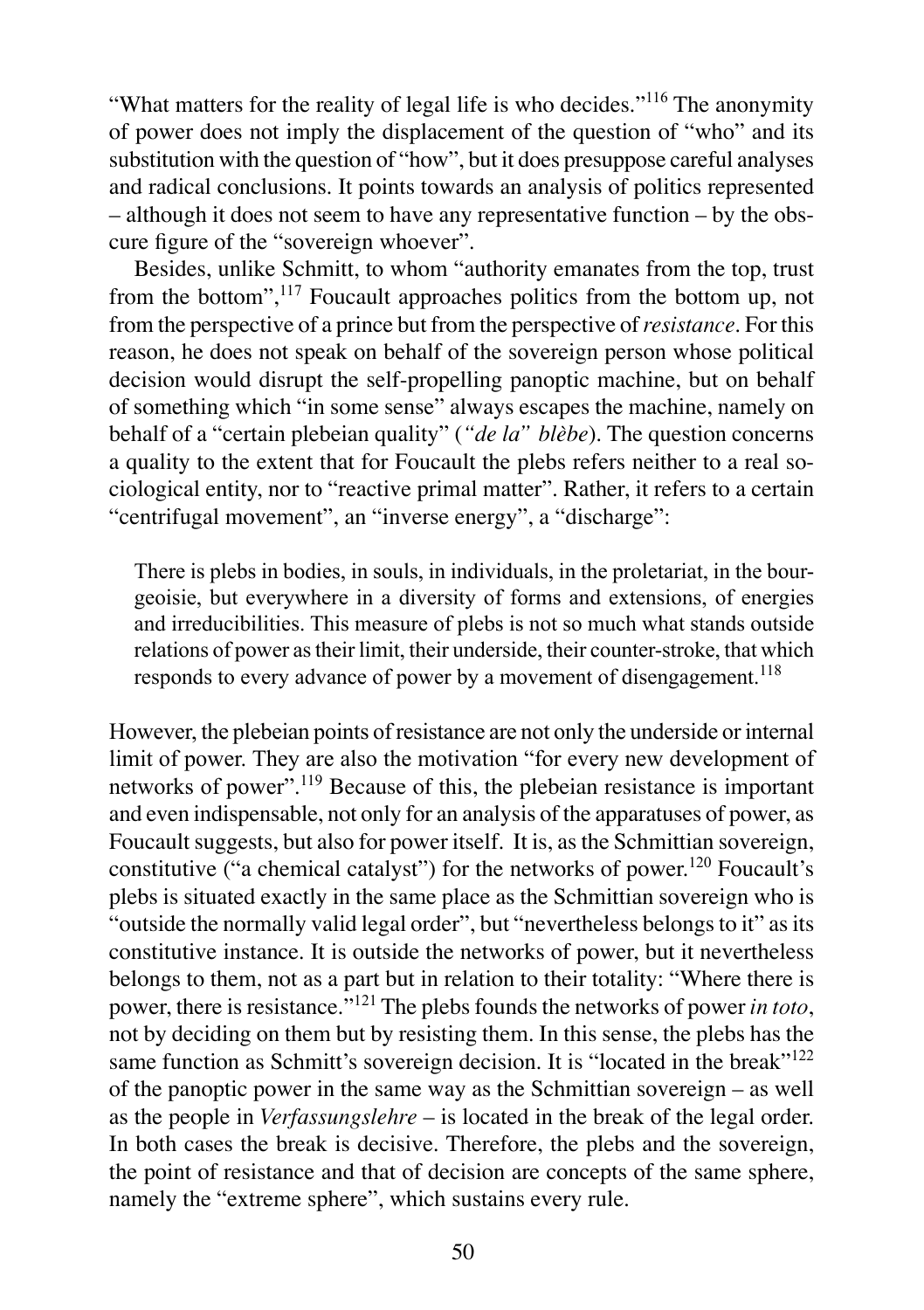Like Foucault, also Schmitt has been accused of vitalism and not without cause. For instance, Schmitt's concept of the constituent people in *Verfassungslehre*  seems to fulfill all the criteria for vitalism. According to Schmitt, a people belongs to a sphere of living immediacy, which resists all representation and organization. A people is the constituent entity which cannot be constituted, the organizing entity which cannot be organized. A people is

the source of all power, which manifests itself always in new forms, and produces always new forms and organizations out of itself, but which never submits its political existence to a final form.<sup>123</sup>

Also Schmitt's concept of decision, especially in *Political Theology*, can be considered as a vitalistic response to the abstractions of normative juridical thinking. In the decision, the "power of real life" breaks through the "shell of a mechanism that has become torpid by repetition". However, we should not confuse Schmitt's vitalism with that of the romantic *Lebensphilosophie*  of the 19<sup>th</sup> century. Schmitt's concept of life does not denote life as such "in its complete spiritual emptiness and mere dynamic",<sup>124</sup> but that which he calls the concrete, that is, concrete acts and instances. As a matter of fact, Schmitt identifies the romantic *Lebensphilosophie* as his intellectual enemy. Even though *Lebensphilosophie* claims to oppose the Enlightenment belief in reason, Schmitt sees these two as complementing each other. Admittedly, unlike in the rational scientific-technical world-view which emphasizes the general and the objective, the romantic *Lebensphilosophie* focuses on the singular and the subjective. According to Schmitt, their relation to concrete reality is nevertheless the same. From their point of view, every thing, object, and person is commensurable and interchangeable. In the scientific-technical vision this commensurability – indifference – is the point of departure. In the romantic *Lebensphilosophie* the indifference is instead caused by the attitude of the romantic who views every object as a source of his aesthetic creativity and subjective enjoyment:

The individual subject treats the world as the *occasio* of his activity and productivity. For him, even the greatest external event – a revolution or a world war – is intrinsically indifferent. The incident becomes significant only when it has become the occasion for a great experience, a genial apprehension, or some other romantic creation.<sup>125</sup>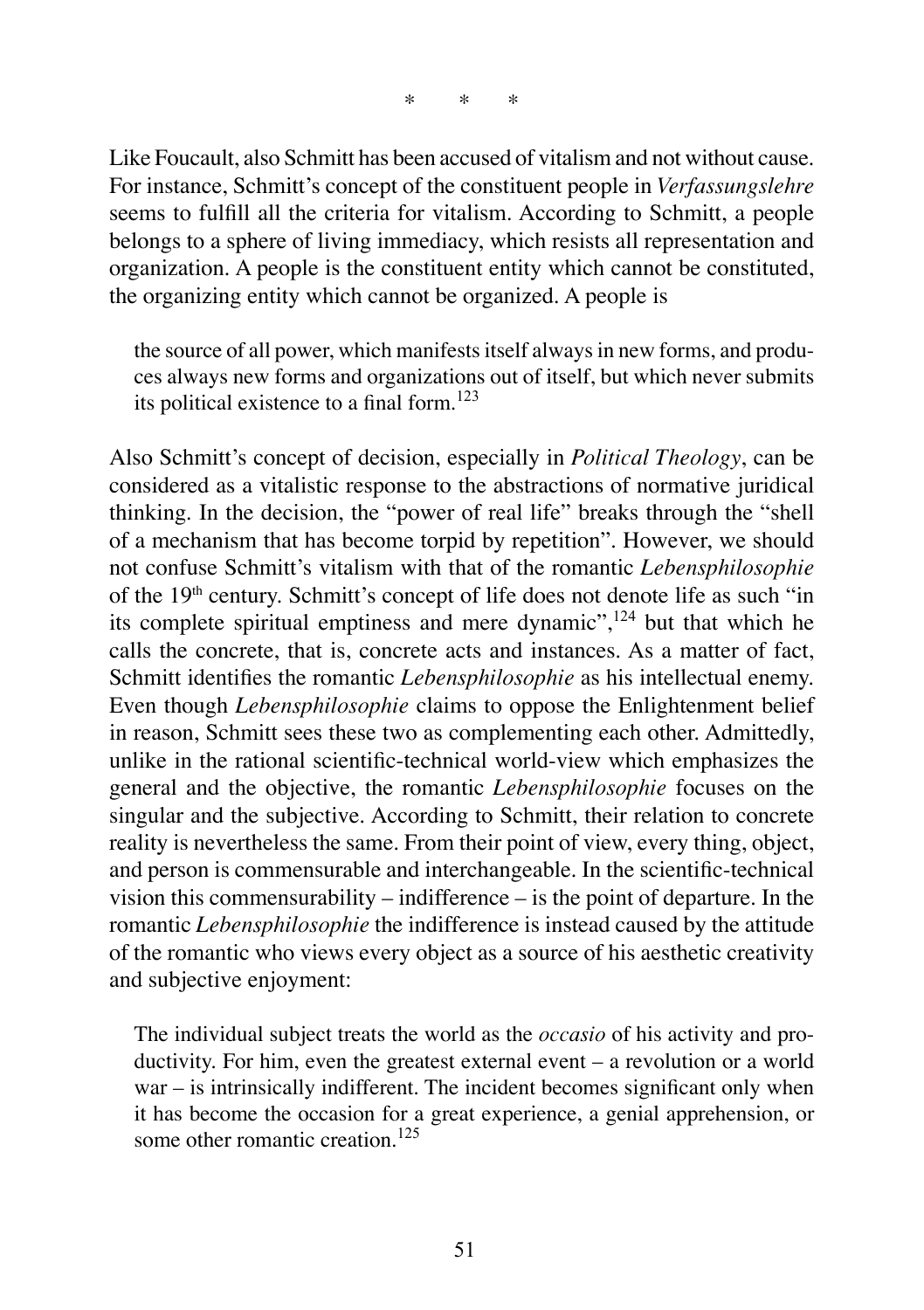Consequently, the satisfaction of the romantic's thirst for experience feeds the progress based on scientific-technical development. In the totally rationalized machinery of production, it functions as its irrational and consumptive pole. In Schmitt's view, however, consumption itself does not amount to a true activity, but merely to a kind of emotive responsiveness: "He has no other activity except that of mood."<sup>126</sup> Insofar as Schmitt regards this mood as purely passive, romantic activity becomes "a contradiction in terms".<sup>127</sup> Ultimately, Schmitt prefers even Don Quixote's absurd activity to the aesthetically meaningful passivity of the romantic. Unlike the latter, who overcomes all antitheses in higher synthesis and who therefore cannot hold fast "to an important political idea on the basis of a free decision",<sup>128</sup> Don Quixote was still "capable of seeing the difference between right and wrong" and of making a "definitive, disjunctive judgment" in favor of what seemed right to  $\lim^{129}$ 

Perhaps it is not just a coincidence that Schmitt takes a stand on behalf of Don Quixote's absurd activity, since the concept of sovereignty that he formulates in the battle against his own windmills, against the "self-propelling machines" and their "satanic spirit", is itself quite absurd. For the authority – and thereby the legitimacy – of Schmitt's sovereign decision does not derive from any substantial concept of justice, either that of positive or that of natural law, but from the decision itself, from the decision in its absolute purity: "The decision becomes instantly independent of argumentative substantiation and receives an autonomous value."130 The foundation of the legitimacy of the decision is the decision itself: "Every concrete juristic decision contains a moment of indifference from the perspective of content."<sup>131</sup> Schmitt's indifference for the content shows that he does not criticize the positivists' normative formalism from the point of view of content but from the point of view of form. At issue is not, however, the form of law but the form of decision, not normative formalism but, as Slavoj Žižek correctly suggests, *decisionist formalism*. <sup>132</sup> But why should one affirm the concrete form of the act instead of the concrete content of law? The explanation can be found, again, in Schmitt's diagnosis of late modernity. Schmitt sees late modernity as an epoch in which all traditional values and thereby all conditional authority – legitimacy that depends on a substantial concept of justice – face a fundamental crisis. For this reason, as Žižek points out, "there is no way of escaping formalism within the horizon of modernity".<sup>133</sup> Nevertheless, normative formalism cannot respond to this crisis because of its neglect of the concrete order. Decisionist formalism, on the contrary, can address it, not because it could offer a new substantial concept of justice, but because it is able to provide a concrete remedy for the decline of authority. Instead of conditional authority, decisionist formalism outlines a theoretical foundation for *unconditional* authority, for the sovereign decision in "absolute purity".<sup>134</sup> If "God is dead", as Nietzsche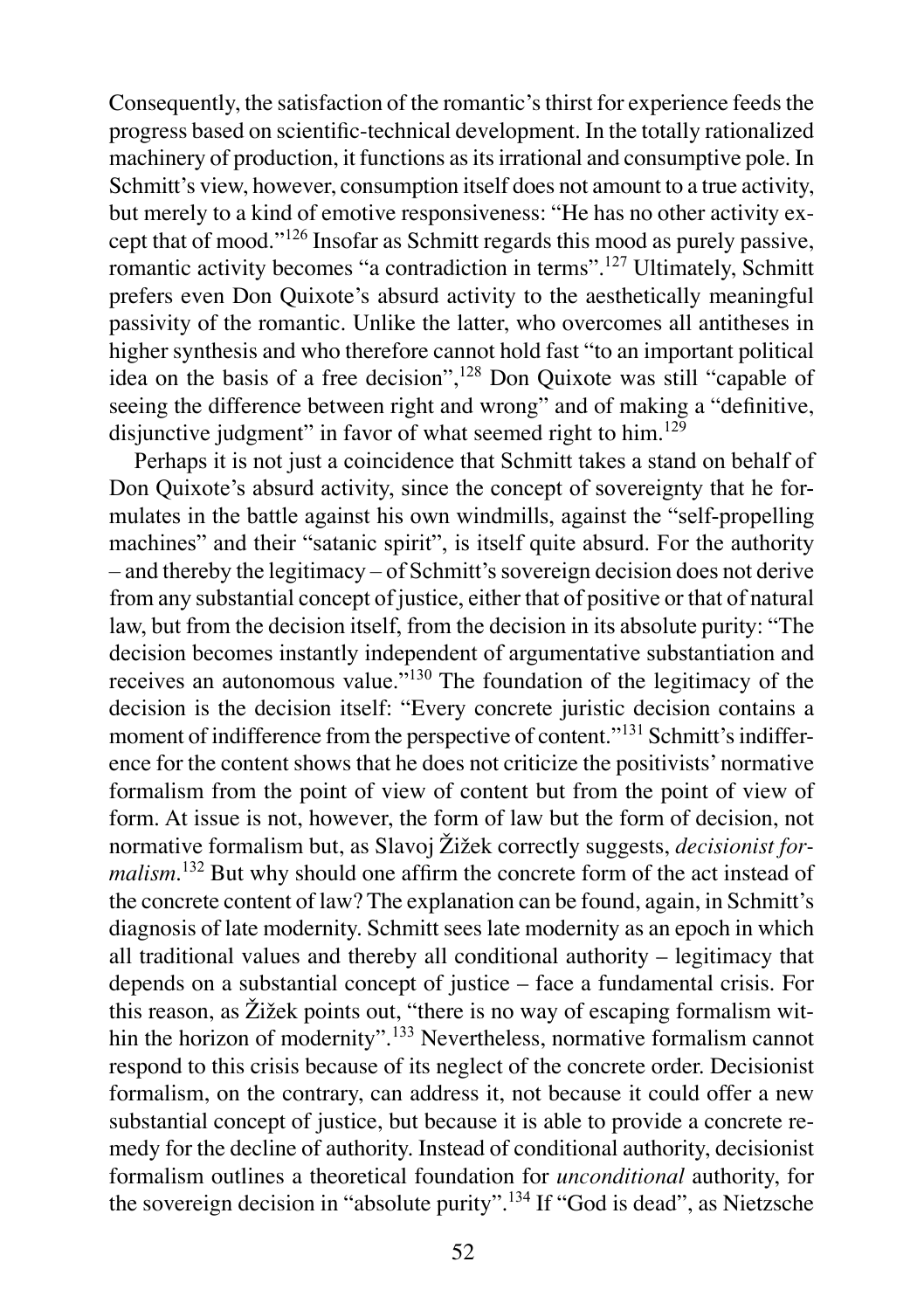had witnessed, we need an authority that is not dependent on God, in other words on Revelation, Nature, Reason, or Tradition. Schmitt's sovereign is such an authority, an absolutely independent authority: "Authority proves that to produce law it need not be based on law."<sup>135</sup> Like his Spanish fellow Donoso Cortés, Schmitt idealizes the moment of decision to such an extent that the notion of legitimacy finally dissolves.

Yet it is not only the notion of legitimacy, which becomes dissolved in Schmitt's case, but also the sovereign's person. In the last analysis, the decision has an independent and autonomous value also with respect to the sovereign himself. The decision creates, to the extent that it precedes all actual instances, the sovereign as sovereign. This is why the sovereign is not in fact anything but a name for the taking place of the absolute decision. In other words, the sovereign is never a given instance, a prince or a dictator, who decides on the state of exception but, on the contrary, the one who decides on the state of exception *is* the sovereign.<sup>136</sup> Therefore, it is not possible to identify Schmitt's sovereign with the person of the sovereign. It is not the sovereign as a person who is sovereign, but the sovereign decision: "The sovereign decision is an absolute beginning and the beginning is nothing else than a sovereign decision."<sup>137</sup> From this perspective, Schmitt's personalism appears to be a mere façade. The sovereign is *anyone* who is capable of deciding on the state of exception: "The sovereign is whoever decides what constitutes an exception."<sup>138</sup> Here the nihilism of normative formalism finally meets its Schmittian counterpart, the nihilism of the decision that "emanates from nothingness".

#### *German stock*

It could be claimed that in National-Socialist Germany the place of the "sovereign nothingness" was occupied by Adolf Hitler. In Schmitt's view, however, this was not the case, because for him Hitler's decisions were acts which realized the German essence. And as we have seen, Schmitt's decisionist theory of sovereignty excludes all essentialism. A legal order is not valid because of some substantive criteria of legitimacy but because the sovereign decides on its validity: *Autoritas, non veritas facit legem*. Therefore, Schmitt could not regard Hitler as sovereign. Unlike sovereign decisions, his decisions did not spring out of "a normative nothingness and from a concrete disorder".<sup>139</sup> They were inseparable from the essence of the German people, an essence which could not be described as "concrete disorder". Besides, although Schmitt admitted that Hitler was the leader (*Führer*) of the German people, to lead in this case does not signify "to command, to dictate, to govern bureaucratically from the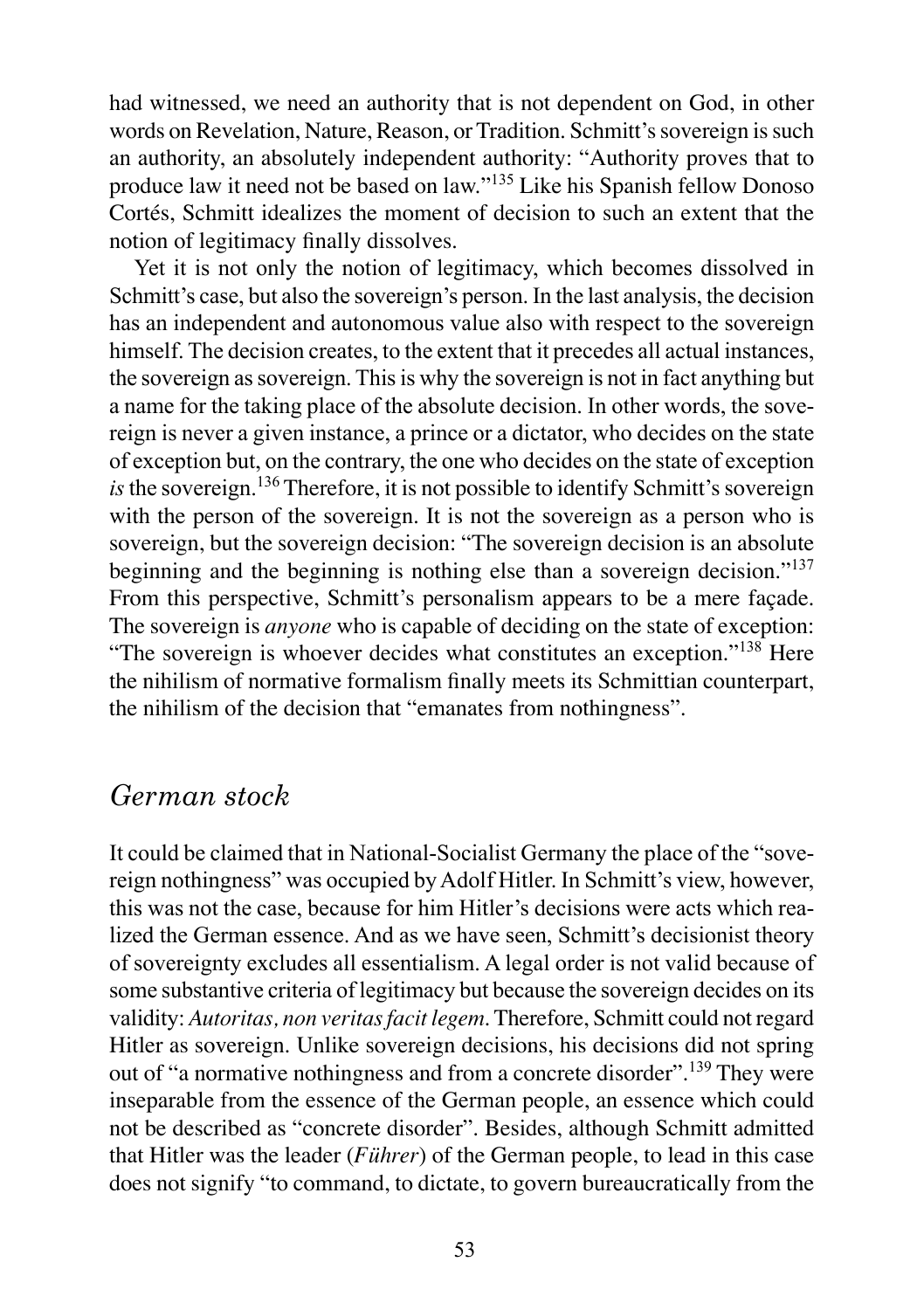center or any other kind of rule".<sup>140</sup> *Führer* did not lead the Germans like a Platonic steersman steering his ship or a Christian shepherd leading his flock. The steersman and the shepherd transcend the crew and the flock, whilst the National-Socialist leader neither commands nor transcends the German people but immanently realizes its essence. For these reasons, Schmitt was forced to rethink the premises of his theory of law.

Schmitt was forced to rethink these premises also because in National-Socialist Germany, insofar as the Weimar Constitution was merely suspended but never formally abrogated, *the state of exception became the rule*. Although he used to criticize the normative bias of legal positivism, the concept of legal norm remained nevertheless a basic form-element of jurisprudence for him. To the extent that this element was permanently suspended in National-Socialist Germany, also the decision became unmoored, floating "freely in the air".<sup>141</sup> Admittedly, the National-Socialist state continued to impose laws, but the "reliability and calculability" of laws presuppose a normal situation. Given that the state of exception had become the rule, also reliability and calculability vanished:

The fiction of the normativist commitment of the judge to a law has nowadays become theoretically and practically unsustainable in many essential spheres of the life of legal practice. On the whole, the law cannot any more find the calculability and reliability which were part of the definition of the law in the doctrine of the constitutional State (*Rechtsstaat*).<sup>142</sup>

"Nowadays", Schmitt continues, "general clauses and vague concepts" have invaded all spheres of legal life.<sup>143</sup> However, all "legal life" presupposes a set of relatively stable rules to follow, a set of relatively firm signposts relying on which a jurist can orient himself. In National-Socialist Germany, Schmitt discovered such a signpost in the substantial concept of "German stock". Throughout his life, he had sought for substance in jurisprudence, but his efforts had more or less failed, because the only alternatives had been legal positivism and natural law – and natural law was out of the question insofar as it was outmoded, that is, excluded from the "conceptually articulated social structure" of late modernity. In the era of absolute immanence, all efforts to erect new transcendent foundations would have been futile. Therefore, Schmitt was forced to remain within the framework of legal positivism – although his thought focused on the frames themselves, that is, on the very borders of this framework. However, the National-Socialist revolution did not hesitate to bring forth the substantial concept of "German stock", which opened the way for substantial notions and thereby, concrete signposts also in jurisprudence.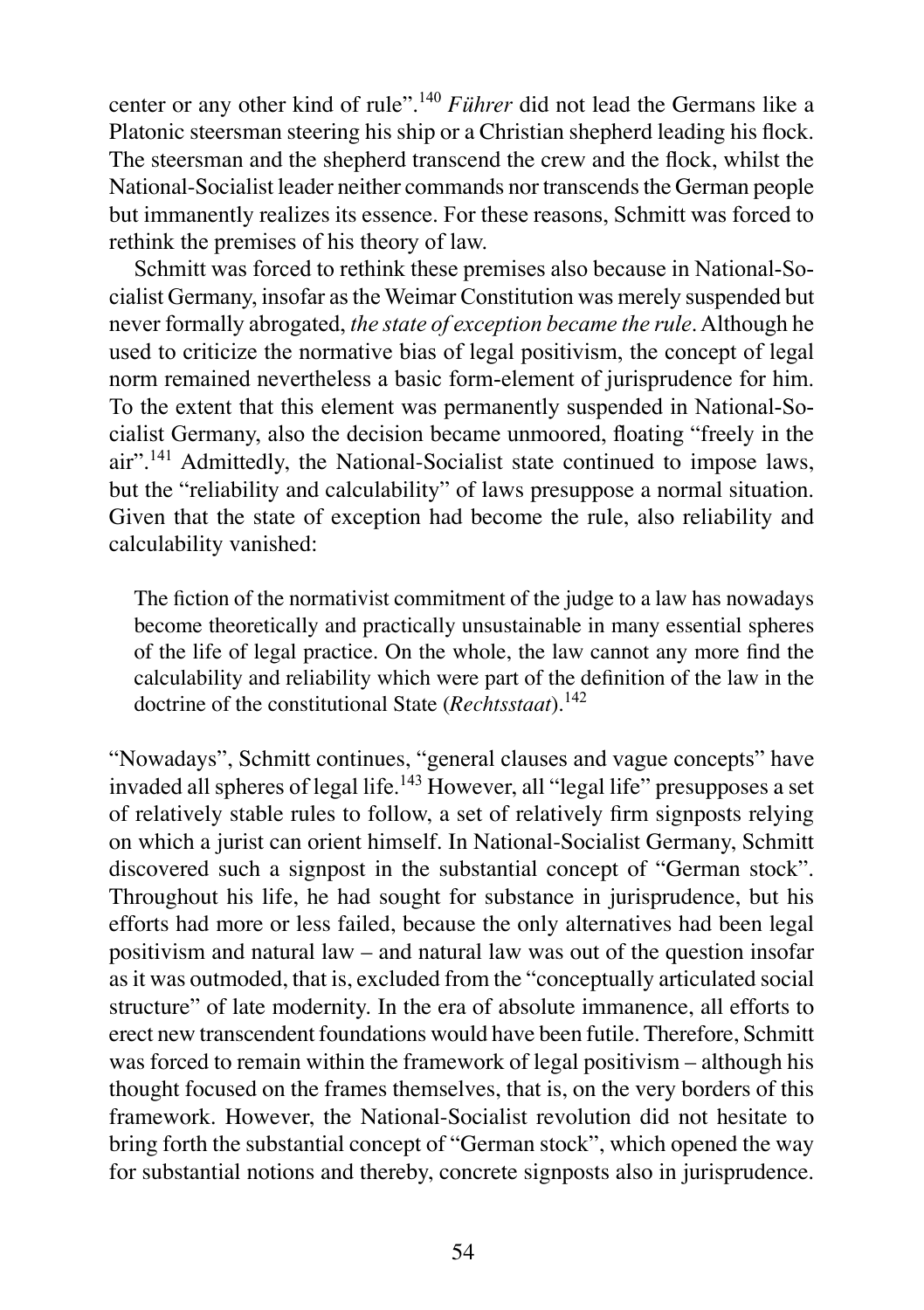Because of their substantiality, these signposts were, in fact, overwhelmingly superior to the formal signposts of legal positivism:

We seek a commitment which is deeper, more reliable and more imbued with life than the deceptive attachment to the distorted letter of thousands of paragraphs of the law. Where else can it rest but in ourselves, and in our kin.<sup>144</sup>

In Schmitt's view, it is the kin, and more specifically, the substantial notion of "an absolute ethnic identity between leader and following" that must "pervade all the judicial deliberations" and "dominate all public law" in National-Socialist Germany. Every legal scientist of "the new German jurisprudence" needed to become aware of the systematic force of this notion of ethnic identity, for without it "the National-Socialist state cannot exist, and its legal life would be unimaginable".<sup>145</sup> According to Montesquieu, the judge is only the mouth that pronounces the words of the law, but Schmitt points out that he failed to take into account the "diversity of mouths": "We hear how these same words are 'pronounced' very differently" depending on one's "people and race". An alien may read the same texts but he would understand them differently because "he is differently disposed, and remains, in every crucial train of thought, in the existential condition of his own kind".<sup>146</sup> For the Nazis this alien was first and foremost incarnated in the Jew. In 1935 also Schmitt came to this conclusion proclaiming that the Nuremberg Laws form the constitution of freedom. However, these laws did not form the constitution of freedom because they were enacted by the sovereign, but because the essence of the German people was realized in them.

The theory of "ethnic identity" in *State, Movement, People* (1933) was the first expression of a transformation in Schmitt's thought towards the thinking of "concrete order". According to this thinking, law is no longer understood as a decision and a command, but as emanating from the preexisting order of community.147 In this book, however, this direction of his thought had not yet found its firm ground in the total concept of *nomos*, which started to dominate Schmitt's legal theorization from 1934 onwards, when he published a book titled *Über die drei Arten des rechtswissenschaftlichen Denkens*. And although it is impossible to understand the transformation in Schmitt's thought without the historical context of the National-Socialist revolution, Schmitt never totally abandoned the project of "concrete order thinking". On the contrary, a great deal of his post Second World War work is devoted to elaborating the thinking of concrete order and the organization (*Gestaltung*) of a particular community. However, before a more comprehensive analysis of the thinking of concrete order, we must return to Schmitt's decisionist phase and especially to his concept of the political.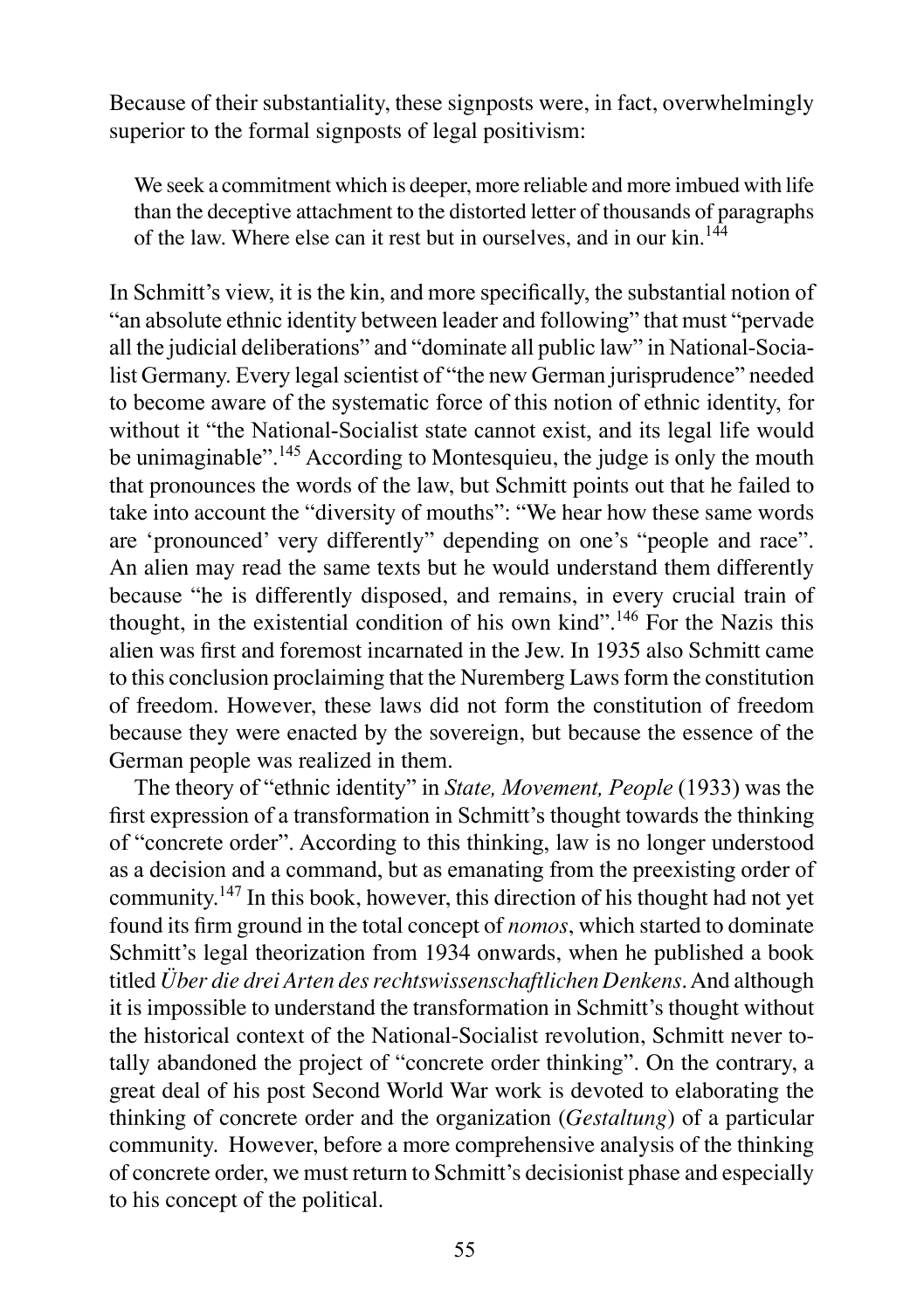### Footnotes

- 1 Max Weber, *The Protestant Ethic and the Spirit of Capitalism*. Unvin University Press 1970, p 181-182.
- 2 Martin Heidegger, "The Question Concerning Technology." In David Farrell Krell (ed.), *Basic Writings*. Routledge 1994, pp. 312-313.
- 3 Schmitt, "The Age of Neutralizations", p. 141.
- 4 Schmitt, "The Age of Neutralizations", p. 139.
- 5 Schmitt, "The Age of Neutralizations", p. 141.
- 6 Schmitt, "The Age of Neutralizations", p. 141.
- 7 Schmitt, "The Age of Neutralizations", p. 138.
- 8 Schmitt, "The Plight", p. 44.
- 9 Max Weber sums up the fundamental principles of this positivism in five postulates: "Firstly, every concrete legal decision is the 'application' of an abstract legal proposition to a concrete 'fact situation'; secondly, it must be possible in every concrete case to derive the decision from abstract legal propositions by means of legal logic; thirdly, the law must actually or virtually constitute a 'gapless' system of legal propositions or must at least be treated as if it were such a gapless system; fourthly, whatever cannot be 'construed' rationally in legal terms is also legally irrelevant; and fifthly, every social action of human beings must also be visualized as an 'application' or 'execution' of legal propositions or as an infringement thereof, since the 'gaplessness' of the legal system must result in a gapless legal ordering of all social action." Max Weber, *Economy and Society*. University of California Press 1978, p. 657. Quoted in Balakrishnan, *The Enemy*, p. 45.
- <sup>10</sup> Schmitt, *Verfassungslehre*, p. 9.
- $11$  As Schmitt explains the difference: "Whereas the pure normativist thinks in terms of impersonal rules, the decisionist implements the good law of the correctly recognized political situation by means of a personal decision." Schmitt, *Political Theology*, p. 3.
- <sup>12</sup> Carl Schmitt, *Der Wert des Staates und die Bedeutung des Einzelnen*. C. H. Beck 1914, p. 79. Quoted and translated in McCormick, *Carl Schmitt's Critique*, p. 220.
- <sup>13</sup> Kelsen was a leading neo-Kantian constitutional lawyer in the Weimar Republic and according to Schmitt the most logical representative of legal positivism and especially of its normative branch.
- <sup>14</sup> Hans Kelsen, *Hauptprobleme der Staatsrechtslehre entwickelt aus der Lehre vom Rechtssatze*. J.C.B. Mohr 1911, p. 8.
- <sup>15</sup> Hans Kelsen: *General Theory of Law and State*. Harvard University Press 1949, xiv
- <sup>16</sup> Kelsen, *General Theory of Law*, xiv.<br><sup>17</sup> Kelsen, *General Theory of Law*, p. 3
- <sup>17</sup> Kelsen, *General Theory of Law*, p. 37.
- <sup>18</sup> Kelsen, *General Theory of Law*, xvi.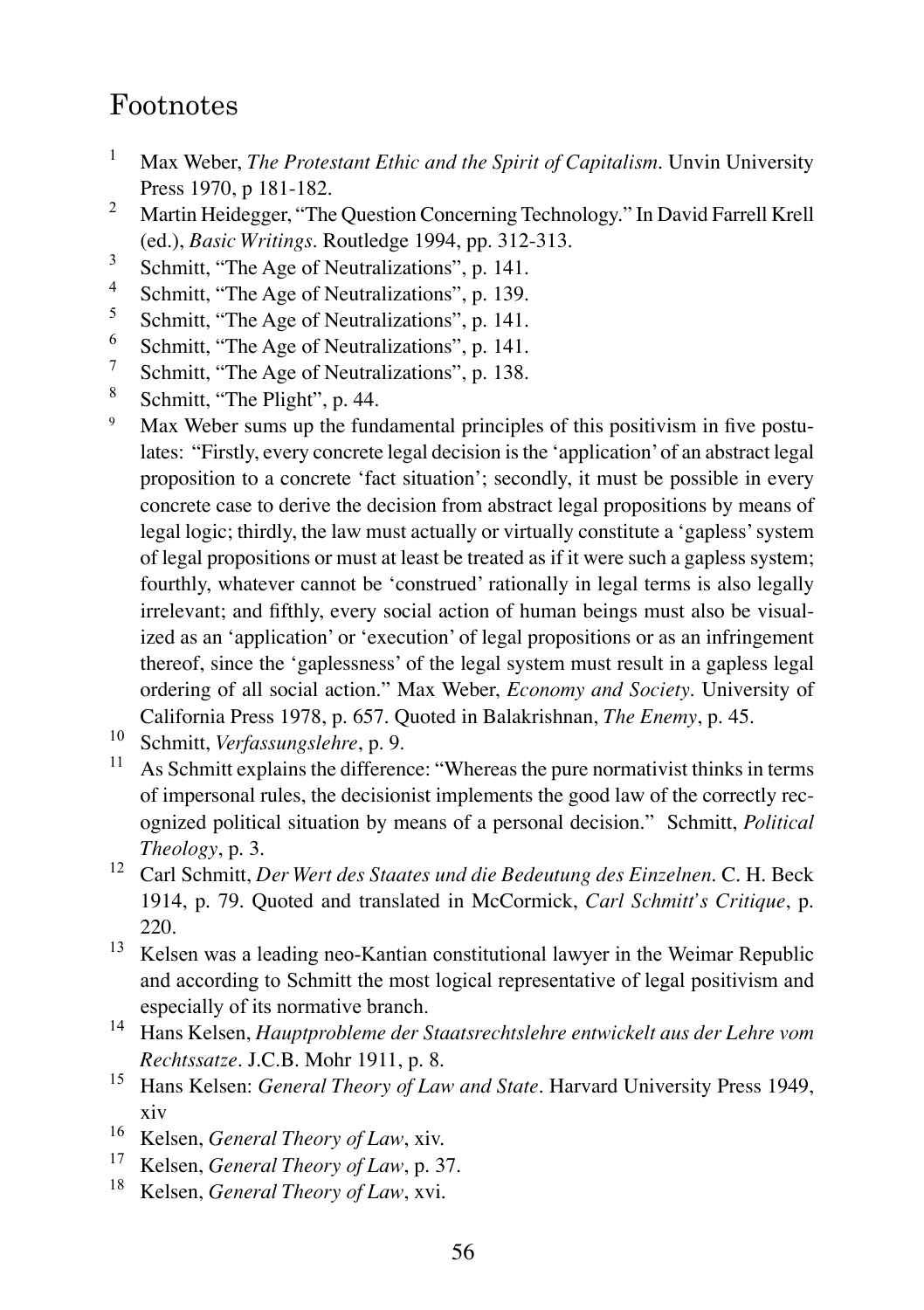- <sup>19</sup> Kelsen, *General Theory of Law*, xvi.
- <sup>20</sup> Hans Kelsen, *Problem der Souveränität und die Theorie des Völkerrecht*. J.C.B. Mohr 1920, p. 330.
- <sup>21</sup> See for instance Kelsen, *General Theory of Law*, pp. 189-191.
- <sup>22</sup> Kelsen, *Problem der Souveränität*, p. 98.
- <sup>23</sup> Schmitt, *Political Theology*, p. 20.
- <sup>24</sup> Kelsen, *General Theory of Law*, p. 116.<br><sup>25</sup> Selective *Political Theory of 25*
- <sup>25</sup> Schmitt, *Political Theology*, p. 35.<br><sup>26</sup> Schmitt, *Verfassungslehu*, p. 7.
- <sup>26</sup> Schmitt, *Verfassungslehre*, p. 7.<br><sup>27</sup> Schmitt, *Political Theology* p. 2
- <sup>27</sup> Schmitt, *Political Theology*, p. 29.
- <sup>28</sup> Schmitt, *Political Theology*, p. 34.<br><sup>29</sup> "The local prescription only doin
- "The legal prescription only designates how decisions should be made, not who should decide." Schmitt, *Political Theology*, p. 32-33.
- <sup>30</sup> See Schmitt, *Political Theology*, p. 32-33.
- <sup>31</sup> Schmitt, *The Concept of the Political*, p. 60.
- <sup>32</sup> On the historical context of and the relationship between Schmitt's and Kelsen's theories see Peter C. Caldwell, *Popular Sovereignty and the Crisis of German Constitutional Law*. Duke University Press 1997, pp. 40-62, 85-119.
- <sup>33</sup> Schmitt, *Political Theology*, p. 34.
- <sup>34</sup> Schmitt, *Über die drei Arten*, p. 14.
- <sup>35</sup> Carl Schmitt, "Legalität und Legitimität" (1932). In *Verfassungsrechtliche Aufsätze aus den Jahren 1924-1954*. Duncker & Humblot 1958, p. 311.
- <sup>36</sup> Jean Bodin, *On Sovereignty. Four Chapters from the Six Books of the Commonwealth*. Cambridge University Press 1992, p. 1. Translation altered.
- <sup>37</sup> Schmitt, *Political Theology*, p. 17.
- <sup>38</sup> Schmitt argues that also for Bodin sovereignty is not only the "absolute and perpetual power", insofar as in the tenth chapter of *Sovereignty* – when discussing the "true marks" of the sovereign – he defines sovereignty as the authority of a prince to suspend the law "in the condition of urgent necessity". Schmitt claims that Bodin derives all other marks of sovereignty from this authority.
- <sup>39</sup> Schmitt, *Political Theology*, p. 6.<br><sup>40</sup> Schmitt, *Political Theology*, p. 13
- <sup>40</sup> Schmitt, *Political Theology*, p. 13.
- <sup>41</sup> Schmitt, *Political Theology*, p. 13.<br><sup>42</sup> Schmitt, *Political Theology*, p. 15.
- <sup>42</sup> Schmitt, *Political Theology*, p. 15.<br><sup>43</sup> Schmitt, *Political Theology*, p. 13.
- <sup>43</sup> Schmitt, *Political Theology*, p. 13.
- <sup>44</sup> Schmitt, *Political Theology*, p. 13.<br><sup>45</sup> Schmitt, *Über die Drei Arten* p. 27
- <sup>45</sup> Schmitt, *Über die Drei Arten*, p. 23. See also Schmitt, *Political Theology*, p. 10.
- <sup>46</sup> Schmitt, *Über die Drei Arten*, p. 23. The German term, *Ent-scheidung*, as Giacomo Marramao points out, "indicates the same act of cutting expressed by the Latin *decaedere*, and of distinguishing in order to make a choice expressed by the Greek term krisis, from *krinein* – 'to separate', 'to discern', the meaning which underlines its derivates 'criticism' and 'criterion'." Giacomo Marramao: "The Exile of the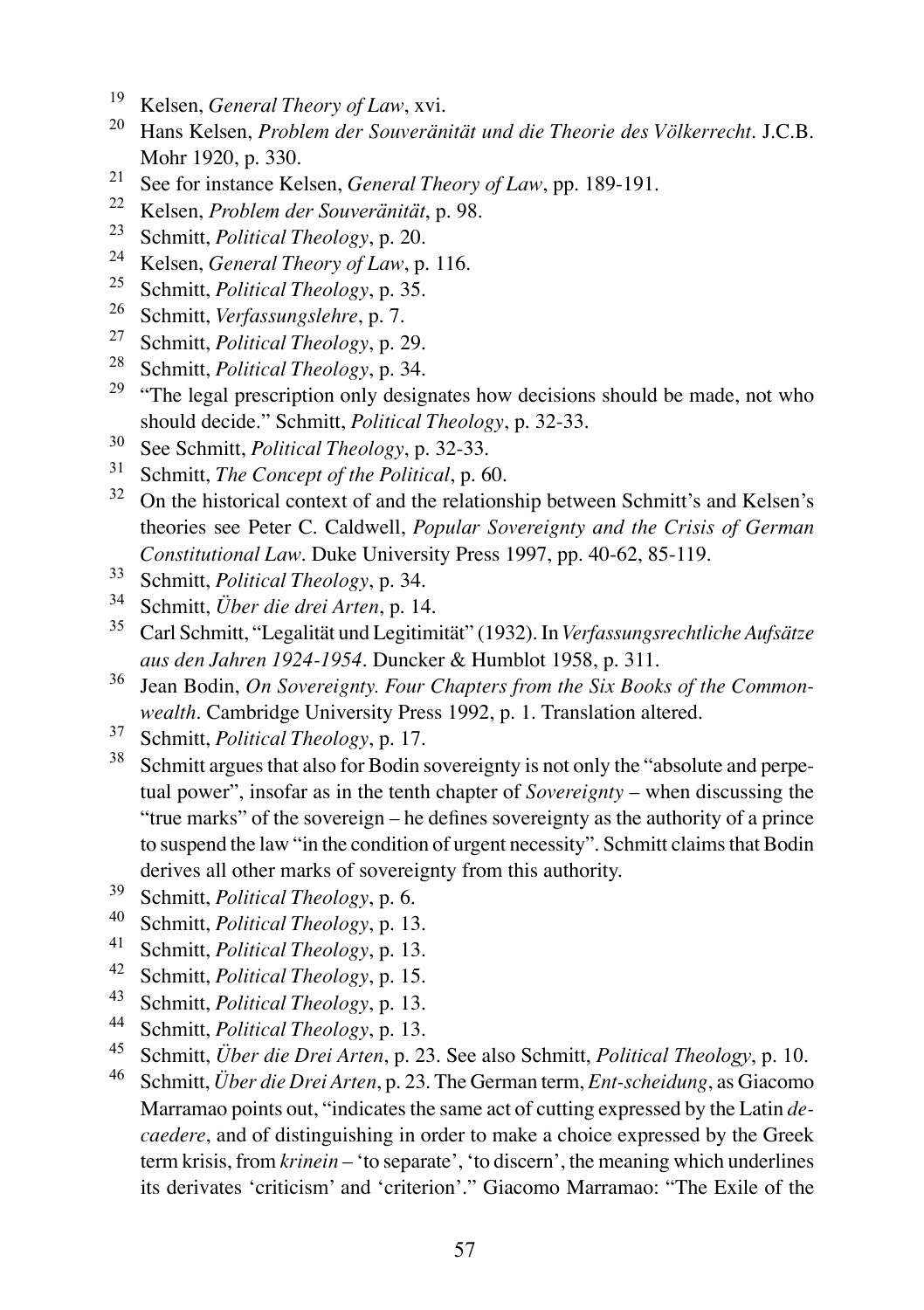Nomos: for a Critical Profile of Carl Schmitt." *Cardozo Law Review*. Vol. 21:1567, 2000, p. 1575.

- Schmitt, *Political Theology*, p. 12.
- 48 Schmitt, *Political Theology*, p. 12-13.
- Schmitt, *Political Theology*, p. 12.
- Schmitt, *Über die Drei Arten*, p. 23.
- Schmitt, *Roman Catholicism*, p. 25.
- Giorgio Agamben is right in stating that "in the decision on the state of exception, the norm is suspended, but that what is in question in this suspension is the creation of a situation which renders possible the application of the norm". Giorgio Agamben, *État d'exeption*. Seuil 2003, p. 63-64. To my mind, however, it is not only a question of rendering possible the application of the norm, but also – and more profoundly – of disclosing the original existential character of law.
- Schmitt, *Political Theology*, p. 32.
- Schmitt, *Political Theology*, p. 31-32. Emphasis added.
- Schmitt, *Political Theology*, p. 31.
- See Schmitt, *Der Nomos der Erde*, p. 37.
- Schmitt, *Political Theology*, p. 36.
- Schmitt, *Political Theology*, p. 48.
- Hannah Arendt, *The Human Condition*. The University of Chicago Press 1989, p. 45.
- 60 Arendt, *The Human Condition*, p. 180-181.
- Arendt, *The Human Condition*, p. 40, 45.
- On the administrative state see for instance Schmitt, "Legalität und Legitimität", p. 266-268.
- Arendt, *The Human Condition*, p. 40.
- Arendt, *The Human Condition*, p. 41.
- Arendt, *The Human Condition*, p. 45.
- Arendt, *The Human Condition*, p. 44.
- Arendt, *The Human Condition*, p. 177. See also Hannah Arendt, "What is Freedom." In *Between Past and Future*. Penguin Books 1993, p. 166.
- Arendt, "What is Freedom", p. 169.
- Arendt, "What is Freedom", p. 169.
- Arendt, *The Human Condition*, p. 178.
- Arendt, "What is Freedom", p. 170.
- See Hannah Arendt, *The Origins of Totalitarianism*. A Harvest Book 1968, pp. 251, 266. In regard to Schmitt's work as a whole, Arendt's attitude seems to be quite positive. She speaks about Schmitt's "very ingenious theories" on the end of democracy and legal government that still make "arresting reading". Arendt, *The Origins*, p. 339, note 65.
- Heidegger, *Being and Time*, p. 165.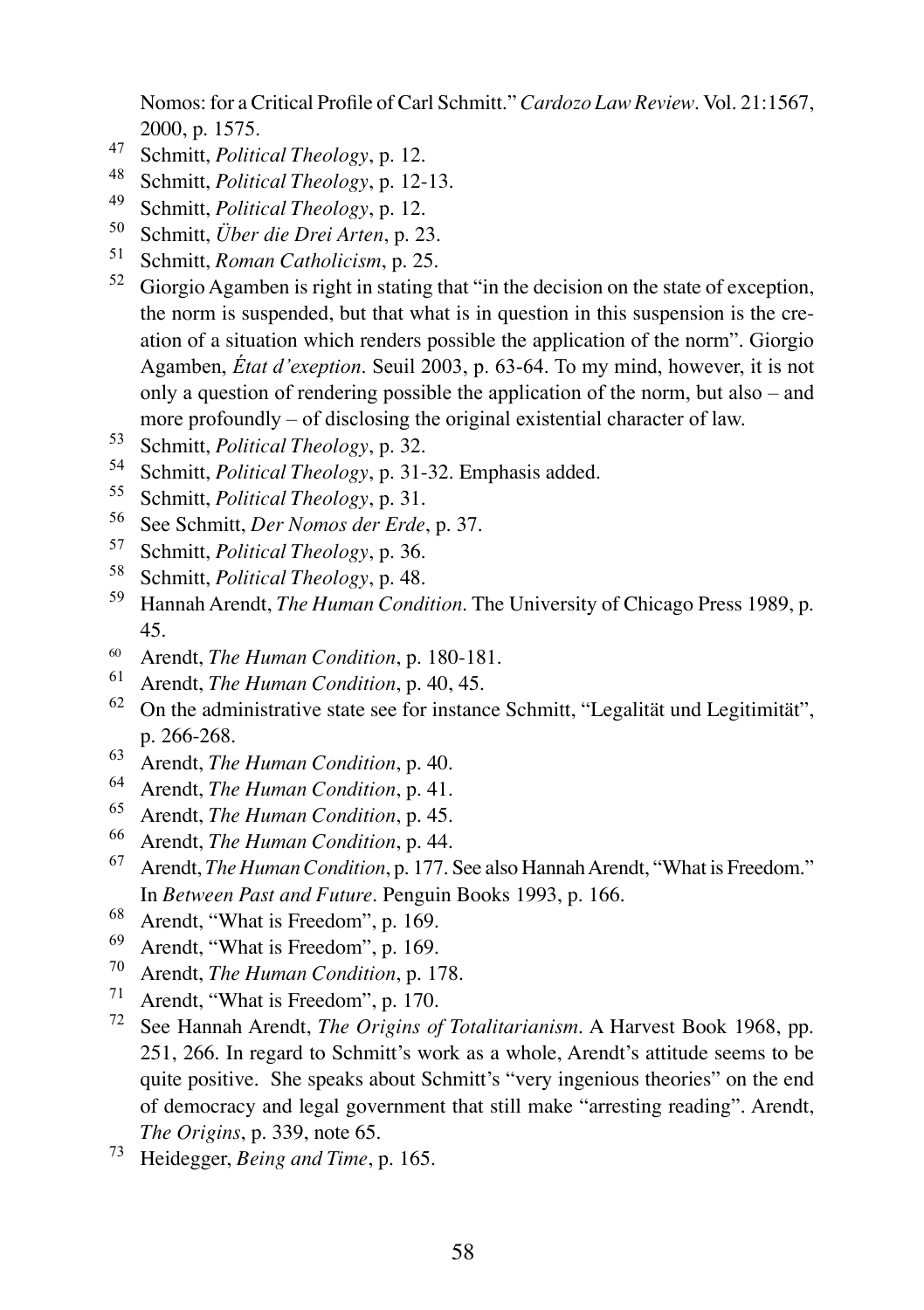- <sup>74</sup> Martin Heidegger, *Introduction to Metaphysics*. Yale University Press 2000, p. 66. Originally presented as a lecture course in 1935.
- <sup>75</sup> Heidegger, *Basic Concepts*, p. 5.
- <sup>76</sup> Heidegger, *Introduction to Metaphysics*, p. 65.
- <sup>77</sup> Heidegger, *Basic Concepts*, p. 17.
- <sup>78</sup> Heidegger, *Basic Concepts*, p. 12.
- <sup>79</sup> Heidegger, *Basic Concepts*, p. 35.
- <sup>80</sup> Heidegger, *Basic Concepts*, p. 12.
- <sup>81</sup> Arendt, *The Human Condition*, p. 9.
- 82 As far as I can see, one essential difference between Arendt and Schmitt concerns the distinction between private and public. They both recognize that the private and the public – life processes and political action, society and the state – enter into a zone of indistinction in modernity, but only Arendt replies to this confusion with an attempt to revitalize these distinctions: "The privately owned share of a common world", that is, the autonomous private sphere, "is the most elementary political condition for man's worldliness." Arendt, *The Human Condition*, p. 253. Schmitt's response, instead, is to adjust his concepts to reflect our epoch, that is to say, to create political concepts "out of immanence of a concrete legal and social order". It is due to this immanent perspective that Schmitt came to the conclusion that today the political has become the total and any decision about whether something is unpolitical is always a political and thus a non-private decision. See Schmitt, *Political Theology*, p. 2.
- 83 Arendt, *The Human Condition*, p. 180-181.<br>84 Arendt, *The Human Condition*, p. 42.43
- <sup>84</sup> Arendt, *The Human Condition*, p. 42-43.
- <sup>85</sup> Schmitt, *Roman Catholicism*, p. 14-15.
- <sup>86</sup> Schmitt, *Roman Catholicism*, p. 15.
- Schmitt refers here to a famous passage in which Aristotle makes a distinction between a democracy governed by law and a democracy which is not governed by laws but by the voted resolutions or degrees (*psephismata*) of the people. Schmitt, Verfassungslehre, p. 139. According to Aristotle, the latter kind of democracy is not a "form of government" (*politeia*) at all: "For where the laws [*nomoi*] do not govern there is no form of government [*politeia*], as the law ought to govern all things while the magistrates control particulars, and we ought to judge this to be a form of government. If then democracy really is one of the forms of government, it is manifest that an organization of this kind, in which all things are administered by resolutions of the assembly, is not even a democracy in the proper sense, for it is impossible for a voted resolution [*psephisma*] to be general [*katholou*]." Aristotle, *Politics*. Harvard University Press 1990, 1292a, 30-38. Translation modified.
- <sup>88</sup> Schmitt, *Verfassungslehre*, p. 139.
- <sup>89</sup> Schmitt, *Verfassungslehre*, p. 146.
- See for instance Schmitt, *Political Theology*, p. 33.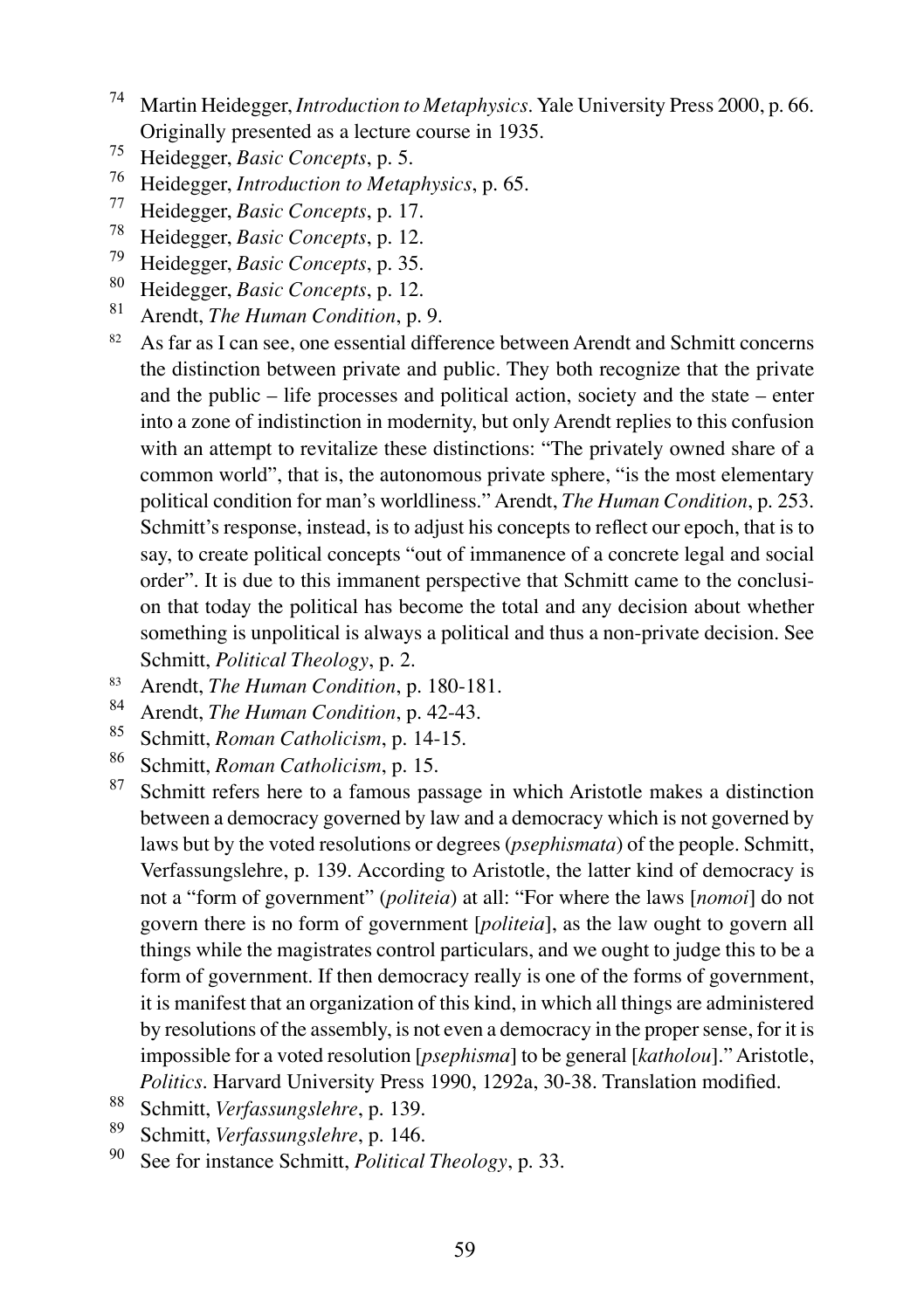- <sup>91</sup> Schmitt, *Political Theology*, p. 47. On Leviathan as a "mythical totality composed of god, man, animal and machine", see Carl Schmitt, *The Leviathan in the State Theory of Thomas Hobbes* (1938)*.* Greenwood Press 1996, p. 19.
- 92 See Schmitt, *Political Theology*, pp. 48-49.
- <sup>93</sup> Schmitt, *Verfassungslehre*, p. 238.
- <sup>94</sup> Schmitt, *Verfassungslehre*, p. 10.
- Reciprocally, in Galli's view, Schmitt's interpretation of politics can be considered as genealogical: "It is neither rationalistic nor irrationalistic, nor essentialistic, nor immediately normative, but genealogical. It does not discover the eternal essence of politics, but rather the nonrational origin of modern political reason and of the modern necessity of establishing rational order." Galli, "Carl Schmitt's Anti-liberalism", p. 1611.
- <sup>96</sup> Michel Foucault, *The History of Sexuality. Volume 1: An Introduction*. Vintage Books 1990, p. 137.
- 97 Foucault, *The History of Sexuality*, p. 141.<br>98 Michal Foucault, Discipline and Punish P
- <sup>98</sup> Michel Foucault, *Discipline and Punish*. Penguin Books 1979, p. 193.
- <sup>99</sup> Also for Schmitt, Bentham was a "fanatic of liberal rationality", not because of his invention, but because of his fanatic belief in the freedom of the press. See Schmitt, *The Crisis*, pp. 38-39.
- <sup>100</sup> Foucault, *Discipline and Punish*, p. 200.
- <sup>101</sup> Schmitt, *Political Theology*, p. 19.
- <sup>102</sup> Foucault, *Discipline and Punish*, p. 207.
- <sup>103</sup> Foucault, *Discipline and Punish*, p. 208.
- <sup>104</sup> Schmitt, *Political Theology*, p. 41.
- <sup>105</sup> Foucault, *Discipline and Punish*, p. 208.
- <sup>106</sup> Schmitt, *Political Theology*, p. 29.
- <sup>107</sup> Foucault, *Discipline and Punish*, p. 202.
- <sup>108</sup> Foucault, *Discipline and Punish*, p. 202.
- <sup>109</sup> Foucault, *Discipline and Punish*, p. 207.
- <sup>110</sup> Foucault, *Discipline and Punish*, p. 205.
- <sup>111</sup> Foucault, *Discipline and Punish*, p. 205.
- <sup>112</sup> Foucault, *Discipline and Punish*, p. 202.
- <sup>113</sup> On the simultaneous death of God, man and author see Michel Foucault, "What is an Author." In Paul Rabinow (ed.), *The Foucault Reader*. Penguin Books 1984, pp. 111-120.
- <sup>114</sup> Michel Foucault, "Truth and Power." In Colin Gordon (ed.), *Power/Knowledge. Selected Interviews and Other Writings by Michel Foucault*. Pantheon Books 1980, p. 121.
- $115$  For Foucault, the question of "how" is not only opposed to the question of "who" but to "what": "what" is power? See for example Michel Foucault, "The Subject and Power." Afterword in Hubert L. Dreyfus & Paul Rabinow, Michel Foucault.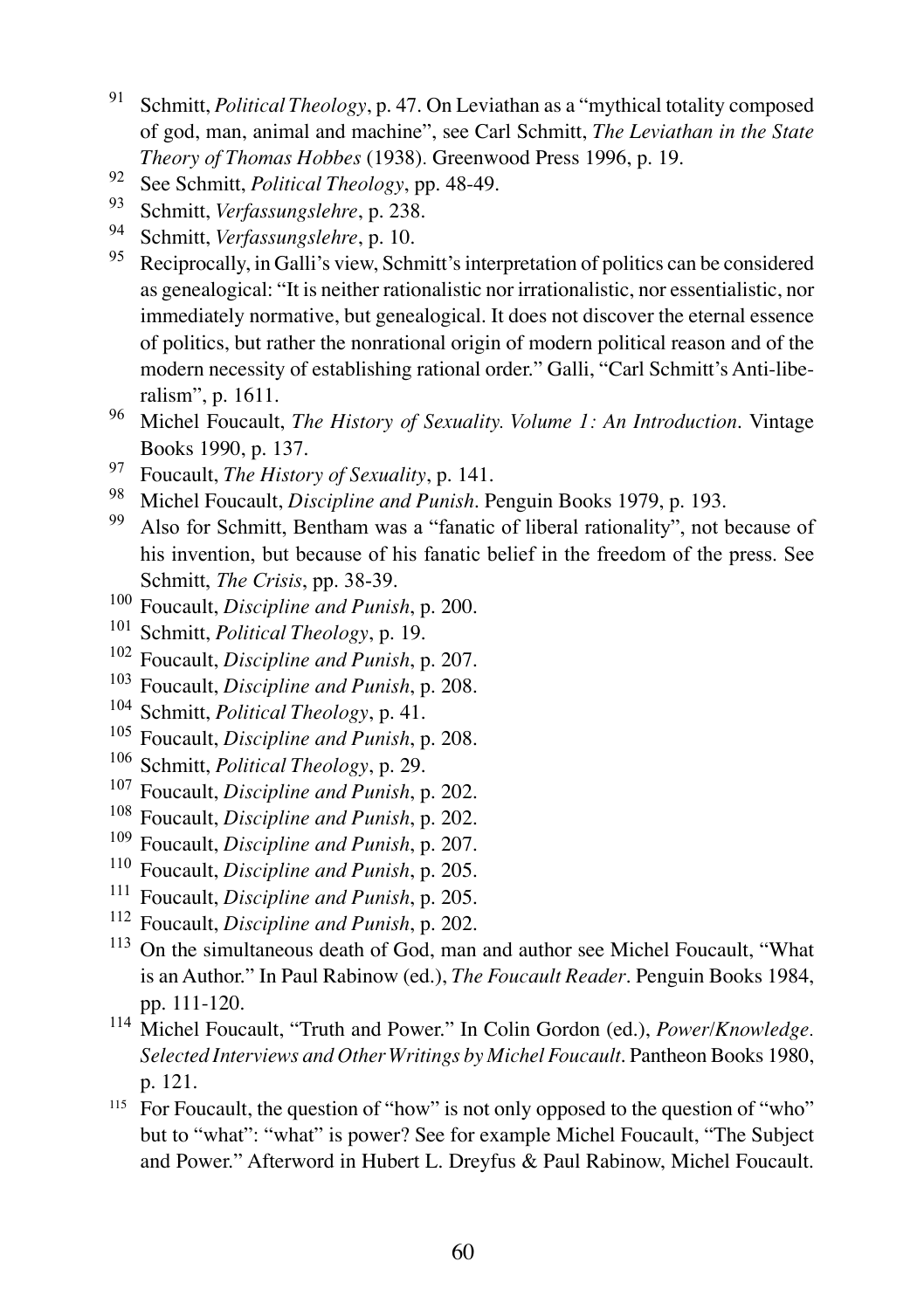*Beyond Structuralism and Hermeneutics*. The University of Chicago Press 1982, pp. 216-217.

- <sup>116</sup> Schmitt, *Political Theology*, p. 34. Even after the Second World War when the figure of the personal decision-maker was retreating more and more into the background of Schmitt's work, and the technological dream of world domination was reaching a deeper phase, he nevertheless believed that one has to pose the most significant questions in terms of a person: "Who is the great appropriator, the great divider and distributor of our planet, the manager and planner of unified world production?" Carl Schmitt, "Appropriation/Distribution/Production: Toward a Proper Formulation of Basic Questions of any Social and Economic Order" (1953). *Telos* No 95, Spring 1993, p. 64.
- <sup>117</sup> Schmitt, "Legalität und Legitimität", p. 87.
- <sup>118</sup> Michel Foucault, "Power and Strategies." In Colin Gordon (ed.), *Power/Knowledge*. *Selected Interviews and Other Writings by Michel Foucault*. Pantheon Books 1980, p. 139.
- <sup>119</sup> Foucault. "Power and Strategies", p. 138.
- <sup>120</sup> On resistance as a "chemical catalyst" of power relations see Foucault, "The Subject and Power", p. 211. Interestingly enough, in his analysis on the "obsessional subjective attitude", Slavoj Žižek develops an idea of a chemical catalyst which is equivalent to Schmitt's notion of sovereignty. In Žižek's view, the most succinct definition of the so-called "obsessional subjective attitude" is the formula "include me out", which implies in Lacanian parlance that the subject is not simply included into the signifier's network ("symbolic order"), but rather his very exclusion from it is "included" in it, marked and registered by it. In chemistry this position – "the position of a pure invisible mediator" – corresponds to that of a catalyst, that is to say, to a substance which speeds up or even sets in motion a process of chemical reactions without itself changing or being affected in any way. Žižek, *The Ticklish Subject*, p. 110.
- <sup>121</sup> Foucault, *The History of Sexuality*, p. 95.
- <sup>122</sup> Foucault, "What is an Author?" p. 107.
- <sup>123</sup> Schmitt, *Verfassungslehre*, p. 79.
- <sup>124</sup> Schmitt, *Political Romanticism*, p. 17.
- <sup>125</sup> Schmitt, *Political Romanticism*, p. 96-97.
- <sup>126</sup> Schmitt, *Political Romanticism*, p. 97.
- <sup>127</sup> Schmitt, *Political Romanticism*, p. 160.
- <sup>128</sup> Schmitt, *Political Romanticism*, p. 51.
- <sup>129</sup> Schmitt, *Political Romanticism*, 147.
- <sup>130</sup> Schmitt, *Political Theology*, p. 31.
- <sup>131</sup> Schmitt, *Political Theology*, p. 30.
- <sup>132</sup> Žižek, *The Ticklish Subject*, p. 113-115. However, Žižek emphases the formal character of the imposed order and not that of decision itself: "The decision which bridges this gap" – the gap between rule and actual life – "is not a decision for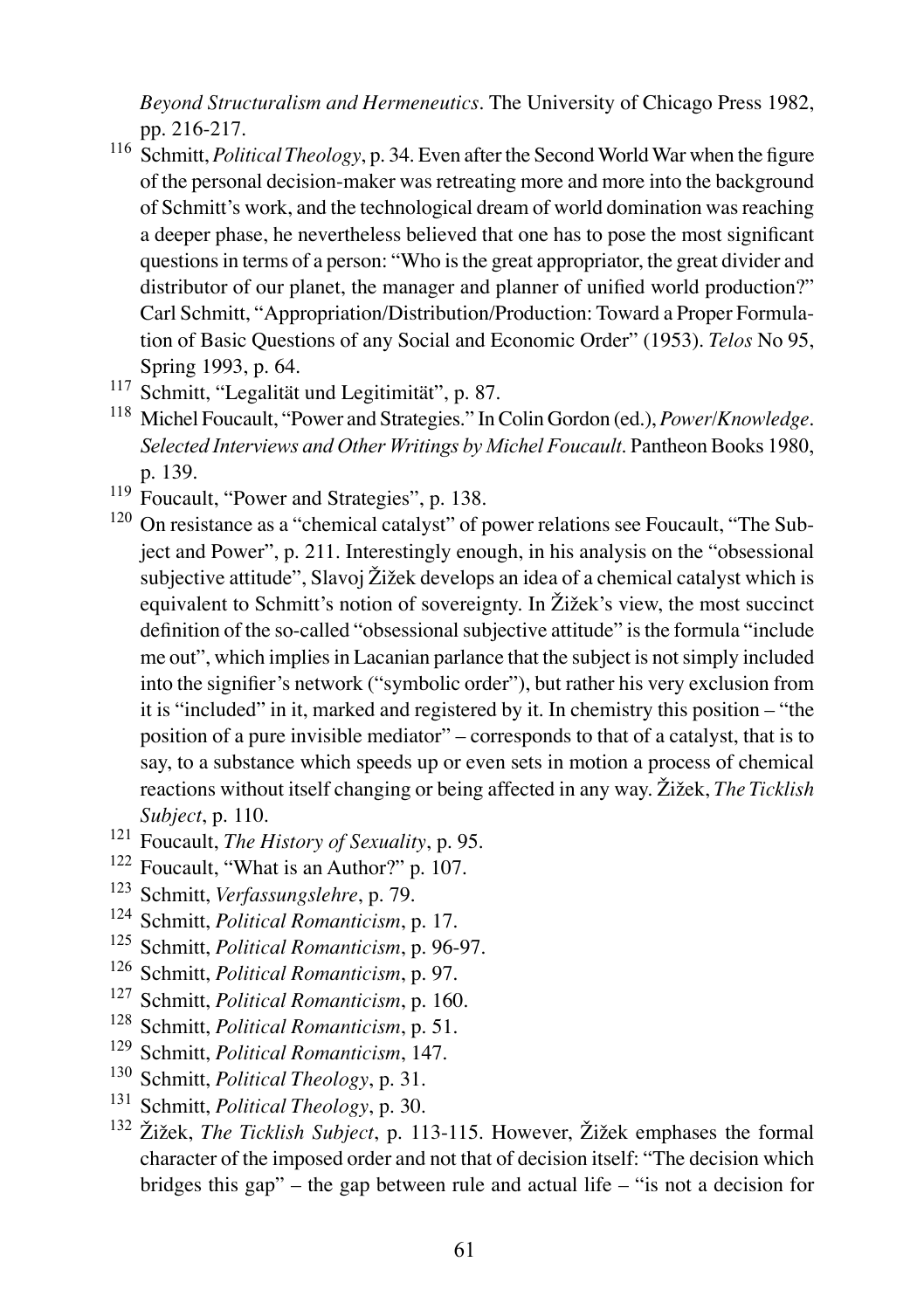some concrete order, but primarily the decision for the formal principle of order as such". See also Slavoj Žižek, "Carl Schmitt in the Age of Post-Politics." In Chantal Mouffe (ed.), *The Challenge of Carl Schmitt*. Verso 1999, p. 19.

- Žižek, "Carl Schmitt", p. 19.
- Schmitt, *Political Theology*, p. 13.
- Schmitt, *Political Theology*, p. 20.
- <sup>136</sup> "The sovereign is not a legitimate monarch or a competent instance but precisely the one who decides in a sovereign way." Schmitt, *Über die Drei Arten*, p. 23.
- Schmitt, *Über die Drei Arten*, p. 23-24.
- Schmitt, *The Crisis*, p. 43.
- Schmitt, *Über die Drei Arten*, p. 24.
- Schmitt, *State, Movement, People*, p. 46.
- Schmitt, *Über die Drei Arten*, p. 23.
- Schmitt, *State, Movement, People*, p. 48.
- Schmitt, *State, Movement, People*, p. 49.
- Schmitt, *State, Movement, People*, p. 52.
- Schmitt, *State, Movement, People*, p. 48.
- Schmitt, *State. Movement, People*, p. 51.
- Schmitt, *Über die Drei Arten*, p. 23.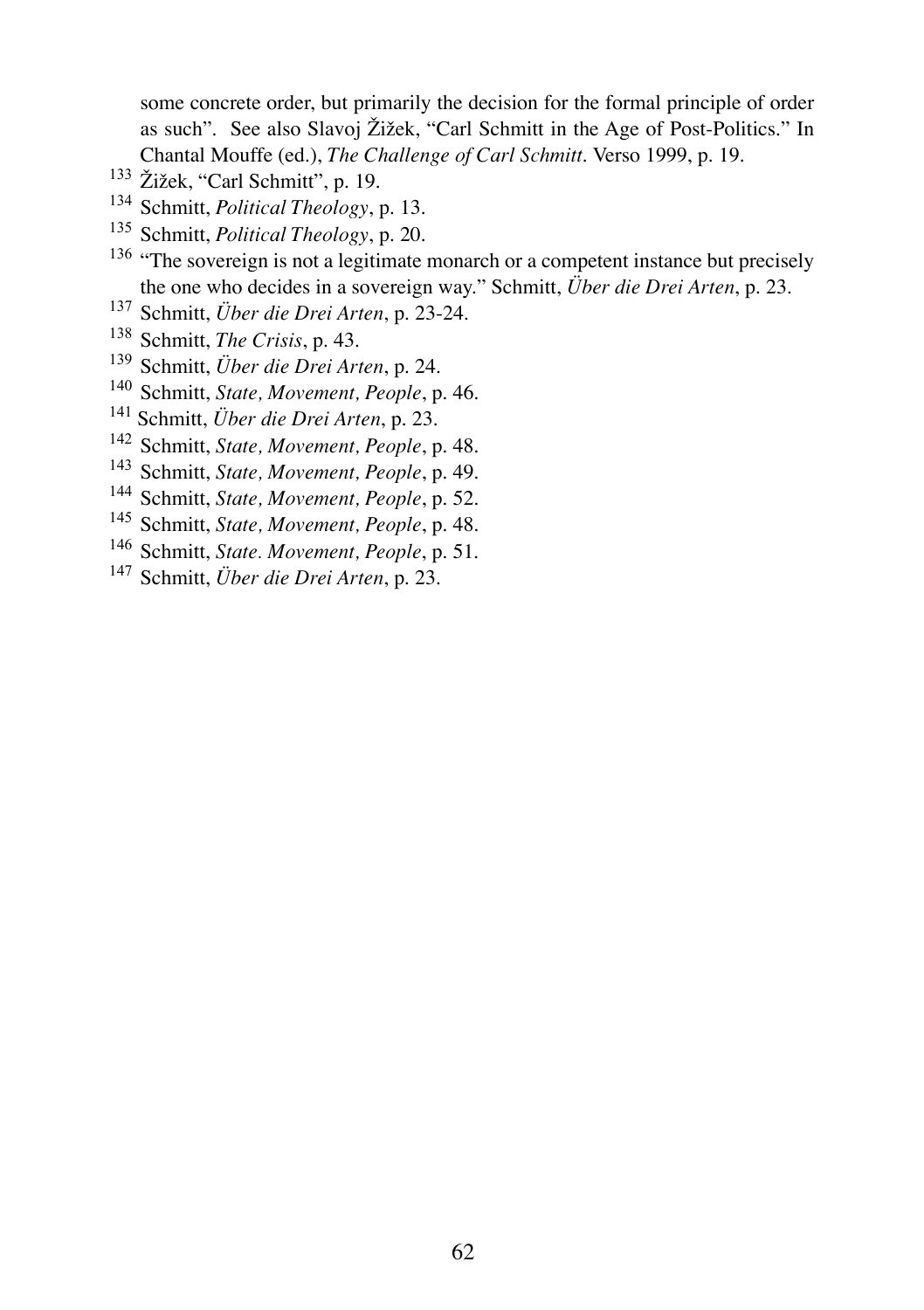# 4 THE CONCEPT OF THE POLITICAL

Adam and Eve had two sons, Cain and Abel. This is how the history of humanity begins. This is what the father of all things looks like. Here is the dialectical tension that keeps world history in motion – and world history has not yet come to its end.

Carl Schmitt, *Ex Captivitate Salus*

If Schmitt's idea of sovereign intervention is a response to the rationalist<br>schemes of legal and state theory, and if a moral decision is an answer to the **T**f Schmitt's idea of sovereign intervention is a response to the rationalist immanence-based philosophy of life in which beautiful forms emanate from the absence of decision, then the concept of the political in *The Concept of the Political* (1932) is also a response to a specific political problem, namely the problem of what Schmitt calls the "unification of the world". If the sovereign guarantees that something "new and alien" will appear in the machine become torpid by repetition – the new and alien that is ultimately the precondition of every concrete order – then Schmitt's concept of the political, that is, the real possibility of war between organized political entities, between friends and enemies, is a guarantee that globalization, the worldwide enclosure of absolute immanence, will not reach its ultimate aim, the Babylonian unity of the world  $<sup>1</sup>$ </sup>

Not unlike in his treatment of the concept of sovereignty, Schmitt begins by stating that the concept of the political is not a normative concept, that is, a conception of what should be included in the sphere of the political, but an existential one. Furthermore, he specifies that his intention is not to provide either an "exhaustive definition" or "one indicative of substantial content", but a definition in the sense of criterion.<sup>2</sup> For Schmitt, the criterion of the political, its concrete condition of possibility, is the *antithesis of friend and enemy*. It is only this antithesis which distinguishes the sphere of the political from other kinds of relatively autonomous spheres of human thought and action, such as ethics, aesthetics and economics. According to Schmitt, these relatively independent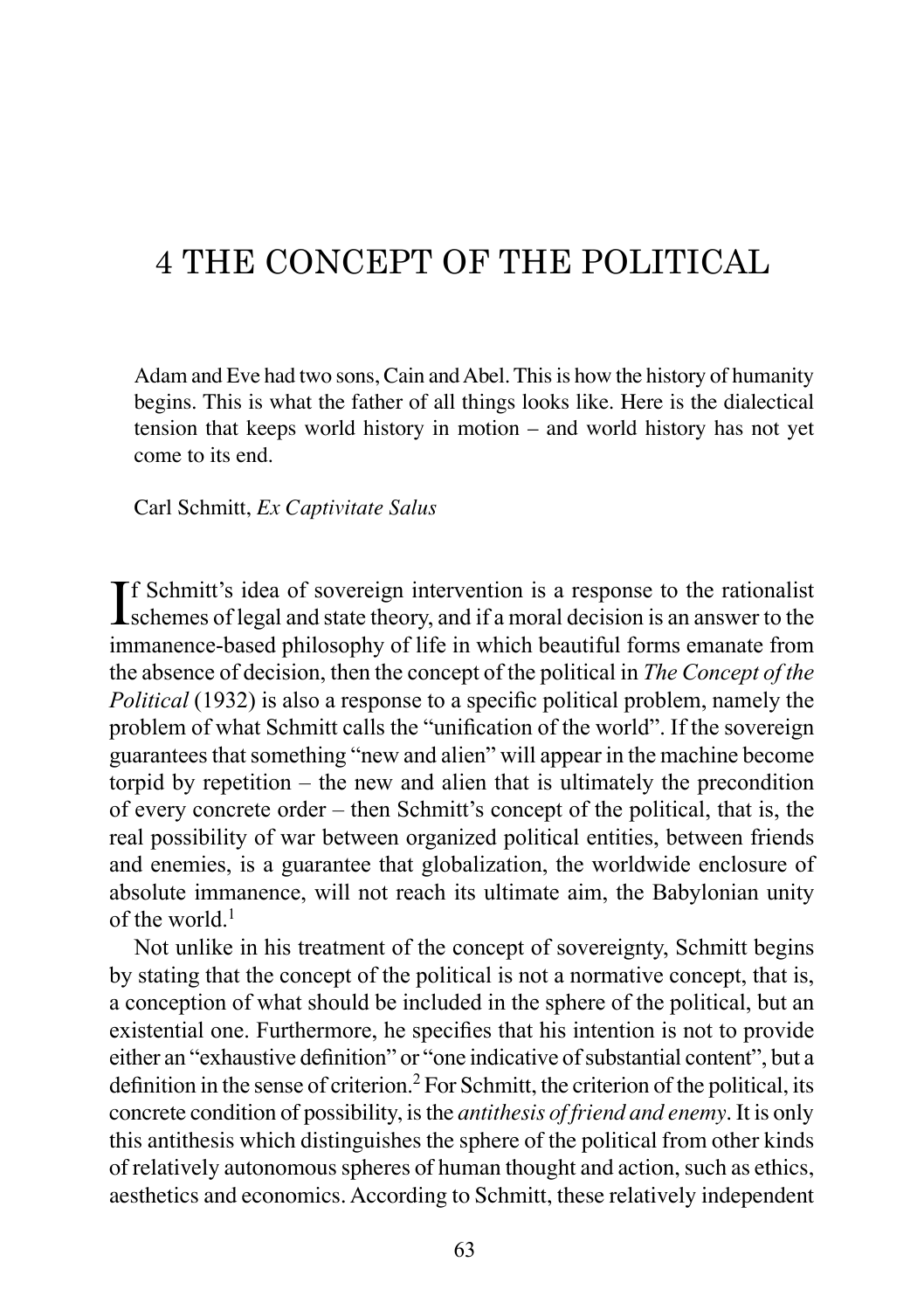spheres, like the political sphere, are also based on fundamen≠tal antitheses. The moral sphere is based on the antithesis of good and evil, the economic sphere on the antithesis of profitable and unprofit≠able and the aesthetic sphere on the antithesis of beautiful and ugly. Schmitt's point is that the distinction between friend and enemy cannot be reduced to any of these distinctions, or to any other distinction. Psychologically, Schmitt admits, the enemy is easily perceived as evil and ugly, but this fact neither abolishes the autonomy of the political distinction nor threatens the sphere determined by it. The reverse is also true. The morally evil is not necessarily the enemy, nor is the good or the beautiful necessarily the friend in the political sense of these terms.

However, we should not take the autonomous nature of the political too literally. Schmitt lays emphasis upon the impossibility of reducing the distinction between friend and enemy to other distinctions. In fact, the political is in a sense subjected to other spheres insofar as it has no substance of its own. It draws its contents and energies from these other spheres, from religion, ethics, economy, and so on. If these contents are removed, the political would amount to nothing at all.<sup>3</sup> Nevertheless, the other spheres are subjected to the political insofar as the criterion for the political forms the most extreme and intensive of the antitheses. Its ultimate manifestation is killing the opponent.<sup>4</sup> Because of this, it is also the most decisive distinction.

The real friend-enemy grouping is existentially so strong and decisive that the nonpolitical antithesis, at precisely the moment at which it becomes political, pushes aside and subordinates its hitherto purely religious, purely economic, purely cultural criteria and motives to the conditions and conclusions of the political situation at hand. In any event, that grouping is always political which orients itself toward this most extreme possibility.5

Hence, an ethical, economic or aesthetic antithesis becomes political at the moment when the real possibility of killing the adversary manifests itself. An antithesis becomes immediately political if it is intensive enough to divide a group of people into friends and enemies:

Because the political has no substance of its own, the point of the political can be reached from any terrain, and any social group, church, union, combine, nation, becomes political, and thereby of the state, as it approaches the point of highest intensity.6

For example, a class in the Marxian sense ceases to be an economic designator and becomes a political entity when it reaches this decisive point. At that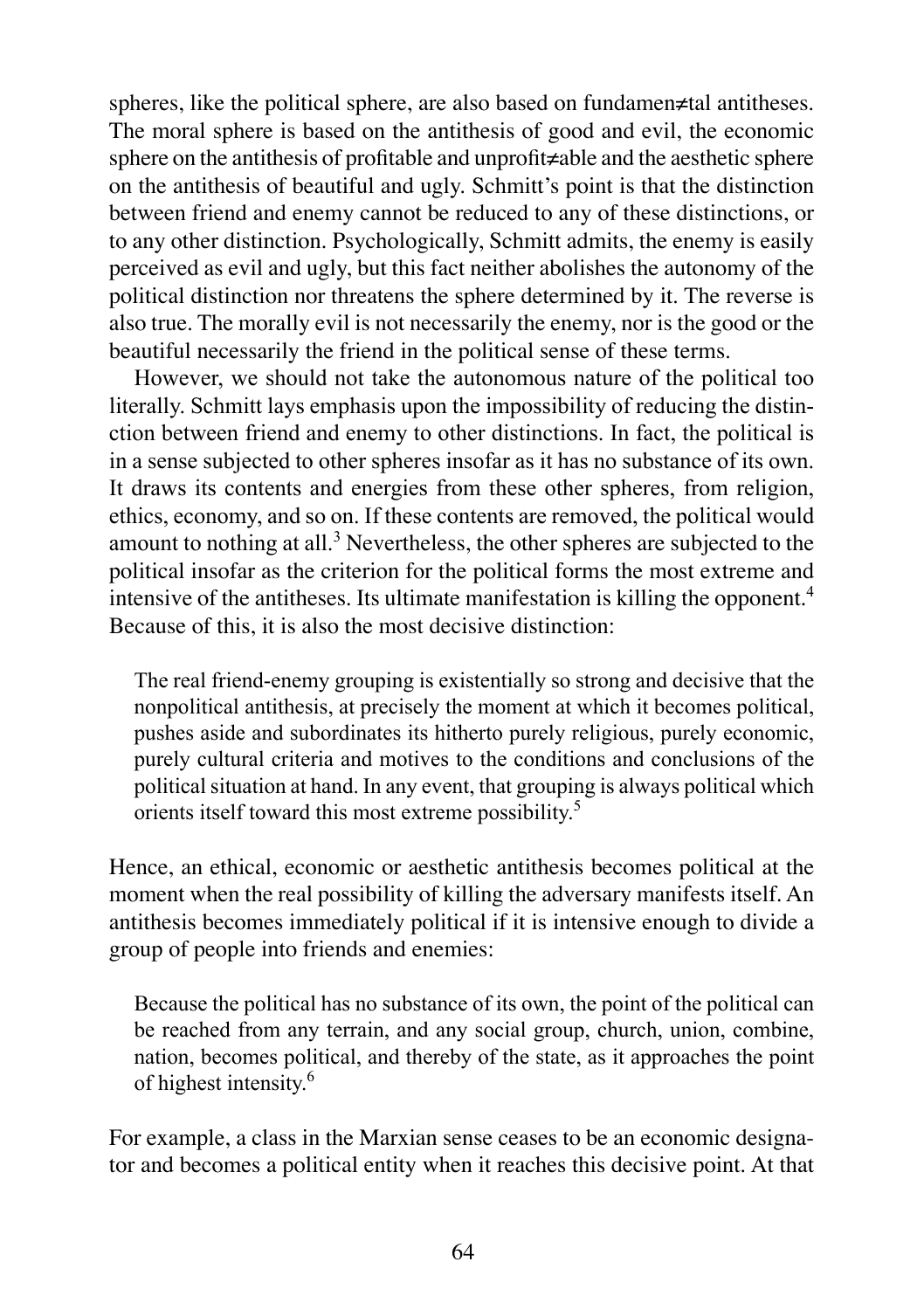moment the bourgeoisie, the antithesis of the proletariat, is transformed from an economic competitor to a real political enemy.

If Schmitt thus emphasizes the foundational nature of the political, he also stresses the concreteness of the enemy at the foundation of the political. The enemy needs to be understood in its concrete and existential sense and not as a metaphor or a symbol. And least of all should the enemy be interpreted in an individualistic sense as a psychological expression of private emotions and tendencies. The enemy as the concrete condition of possibility of the political is a real enemy. He is existentially so "other and strange" that a conflict with him becomes a real possibility.<sup>7</sup> It is this "most extreme possibility" that constitutes the political. Nevertheless, Schmitt's notion of the enemy does not apply to every antagonist, but only to a public enemy. Private individuals, associations and other such instances may have opponents but only political entities have real enemies: "For an individual as such there is no enemy."<sup>8</sup> In this sense, Schmitt subscribes to Plato's distinction between private (*ekhtros*) and public (*polemios*) enemies, corresponding to two forms of struggle, a dispute between the Hellenes (*stasis*) and a real war against barbarians (*polemos*).<sup>9</sup> However, Schmitt emphasizes that every private – religious, ethical, economic – dispute, every *stasis*, has the potential to become a struggle between friends and enemies and thus, a public war between public enemies. In other words, every private dispute leads potentially to the constitution of a separate political entity.<sup>10</sup> Tribes, cities, and Empires, for instance, have been such entities, but Schmitt emphasizes repeatedly that in the modern Europe they are above all states. Only the states – understood as "the political status of an organized people in an enclosed territorial entity"<sup>11</sup> – have enemies in modernity.

Despite this, Schmitt's concept of the political cannot be reduced to the state. On the contrary, the state presupposes the concept of the political.<sup>12</sup> The antithesis of friend and enemy is historically and ontologically prior to the state. The state – as well as any other political entity – is merely a means of organizing this fundamental antithesis. It is a means of pacifying internally and controlling externally the original struggle between various groups of individuals. However, there exists no political entity, which could abolish the real possibility of this struggle: "Nothing can escape the conclusion of the political."<sup>13</sup> For this reason, the primary concern of a political entity is to encounter this possibility, to orient itself "toward this most extreme possibility". Encountering this possibility signifies in turn encountering a possible enemy. Therefore the primary question concerning the existence of a political entity is: "Who would be an enemy?"<sup>14</sup> Contrary to claims made by some,<sup>15</sup> the enemy is not a natural given in Schmitt's theory. Admittedly, the enemy is, by definition, the "other and strange" who constitutes a threat to our way of life, to our art of existence.<sup>16</sup> However, this threatening otherness, "the most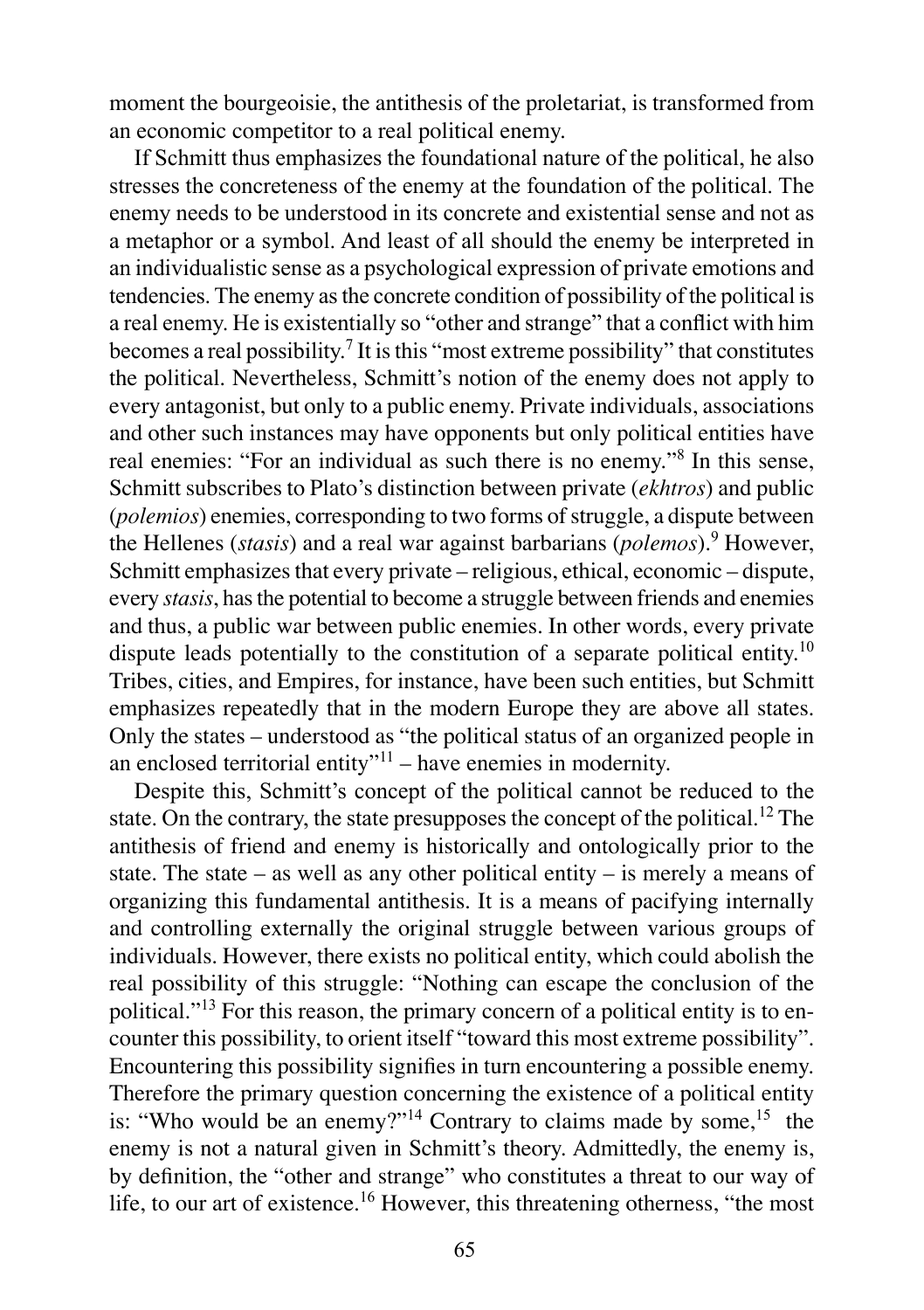extreme intensification of otherness", $17$  is thoroughly contingent in the sense that it cannot be determined beforehand. The enemy cannot be "decided by a previously determined general norm".<sup>18</sup> The enemy may be to be another race, speak another language, confess another religion or represent another culture. Nevertheless, there exists no a priori criterion either for the enemy or for the friend in Schmitt's theory. The enemy is *anyone* who is concretely disclosed, at the miraculous moment of revealing, as the other and hence, as a real threat to our existence. Respectively, friends – that is to say we – are all those who share the feeling of threat, that is to say, those who are shaken by the otherness of the other, and whose collective identity depends on its threat. In Schmitt's view, it is precisely this moment of identification, which discloses the concrete enemy and constitutes the intensive sphere of the political: "The high points of politics are the moments in which the enemy comes into view, in concrete clarity, as the enemy."<sup>19</sup>

To the extent that, according to Schmitt, what matters for the reality of legal and political life is who decides, the essential question becomes: Who identifies the enemy, who decides on the enemy? Firstly, he has to be someone who is involved in the situation. The enemy cannot be decided by the "judgment of a 'non-involved' and therefore 'neutral' third party".20 Secondly, he has to be someone who is capable of deciding, that is, of distinguishing between a friend and an enemy. Schmitt holds that this is not a question of mere authorization. He must have a real capacity to decide, he must be a subject "capable of action".<sup>21</sup>And the one who has this capacity, the one who has the real capacity for political decision *par excellence*, is the sovereign. It is precisely this capacity which defines sovereignty, not vice versa. Anyone who really is capable of deciding on the – external or internal – enemy is the sovereign.

However, only a few have been capable of making this decision. In the modern world, only the state, the European political form which appeared in the late  $16<sup>th</sup>$  century, has possessed the *jus belli*, the possibility of waging war and thus, of publicly disposing of the lives of men. Although the political precedes the state, the state – the status of the political entity of a people – has had, in this particular historical situation, the concrete power to decide: a monopoly on decision. According to Max Weber, the state can be defined in terms of its monopoly on violence, but Schmitt does not subscribe to this well-known definition. In his view, *jus vitae ac necis*, the verdict on life and death, can also belong to another instance within the state, for example, to the family or to the head of the household.<sup>22</sup> Instead, Schmitt defines the state by its monopoly on decision concerning the recognition of the enemy and the declaration of war with him. This decision suspends, at least temporarily, all other rights including the right of vendettas between families. This – and not the monopoly on violence – is the reason why the state transcends all other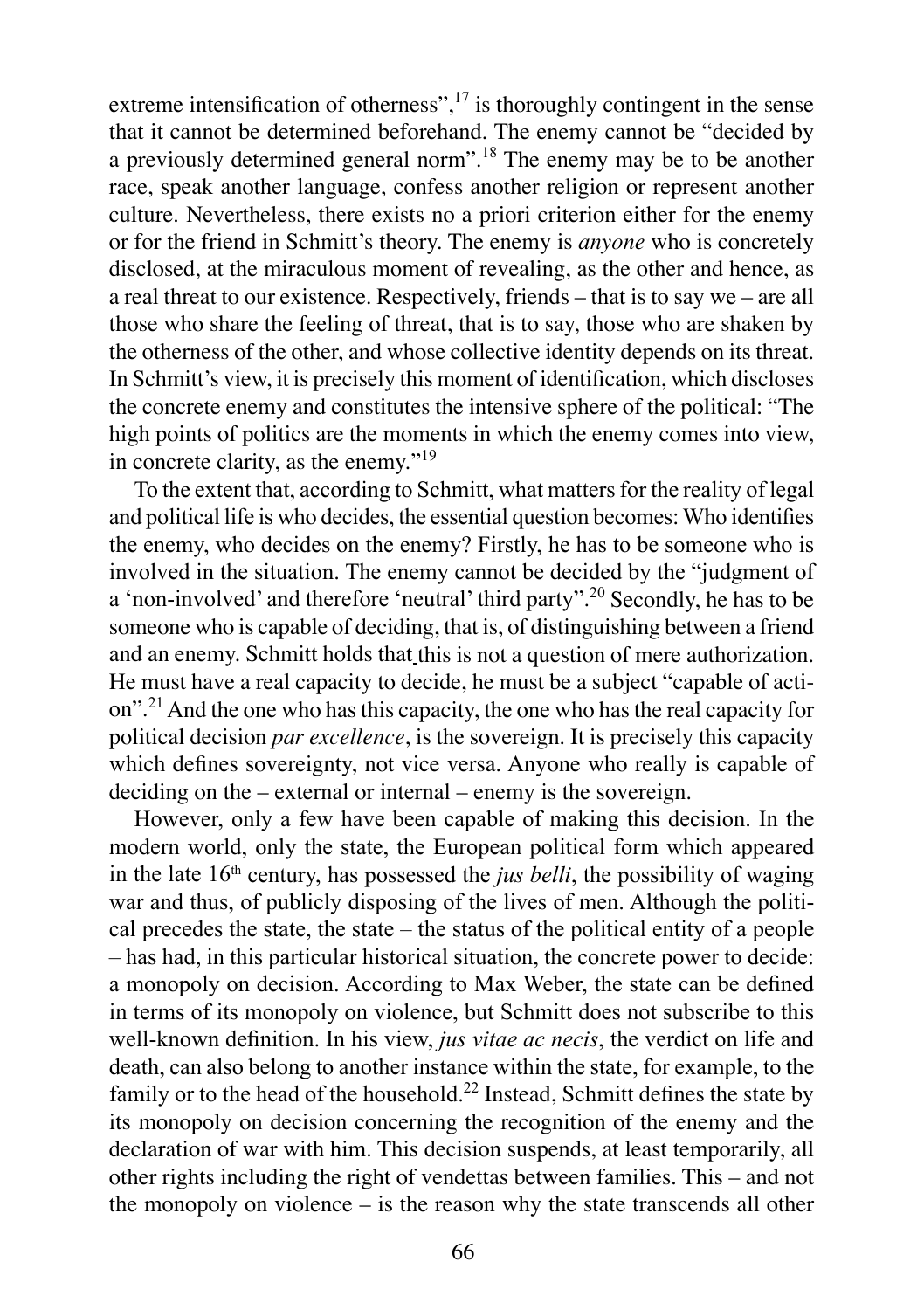associations, families and heads of households.<sup>23</sup> This decision is the "high point of politics".

#### *State-monster*

Although Schmitt considered the state to have the monopoly on decision, he was not blind to the decline of the state in the  $20<sup>th</sup>$  century. In his view, the end of the "era of the states" was indeed at hand, especially because the *jus belli* as the criterion for statehood was moving beyond the reach of many states. This being the case, it is understandable that he delineated a concept of the political that was not dependent on the state and outlined new forms of political order which preceded the state (*nomos*) or went beyond its national boundaries (*Grossraum*). Despite this, Schmitt stressed the value of the juristically rationalized and sovereign state which emerged in the  $16<sup>th</sup>$  century, throughout his career. The state commanded his respect, not because of inherent moral superiority but because it was capable of ending the European civil war – the chaotic Wars of Religion – and of establishing public order, safety and peace. It was capable of representing itself as neutral in relation to the religious sects, which made it an *imperium rationis*(Hobbes) and the realm of objective spirit (Hegel). This neutrality and above all sovereignty made possible, besides individual liberty,<sup>24</sup> a new form of international law between the states, *Ius publicum Europaeum*. From the perspective of world history, Schmitt regarded this order as unique, because it formed the precondition for what he called, following Proudhoun and Vattel, "limited war" or "war in form". As we shall see later, this resulted in Schmitt's view in a juridical rationalization and humanization of warfare, which prevented the morality-based total destruction characteristic of antiquity and the Middle Ages. The enemy was no longer a barbarian, a pagan or a criminal, but a just enemy (*justus hostis*).

Nevertheless, it is precisely because of the rationality of the state – because of the fact that the state is "the product of human reason" and legitimated solely by this reason – why Schmitt sees in it, especially after his turn towards the thinking of "concrete order" in 1933, the cause for the decline of the state. The state is a remedy for civil and international disorder, but it is also at the same time a poison, the first step towards a *general technologization*. The state is the first modern machine and the concrete precondition for all future machines. The state is the "first product of the age of technology, the first modern mechanism in a grand style", *machina machinarum*. <sup>25</sup> In Schmitt's view, the first model of this machine was outlined by Thomas Hobbes. Despite the fact that Schmitt regarded Hobbes highly – for him Hobbes was "truly a power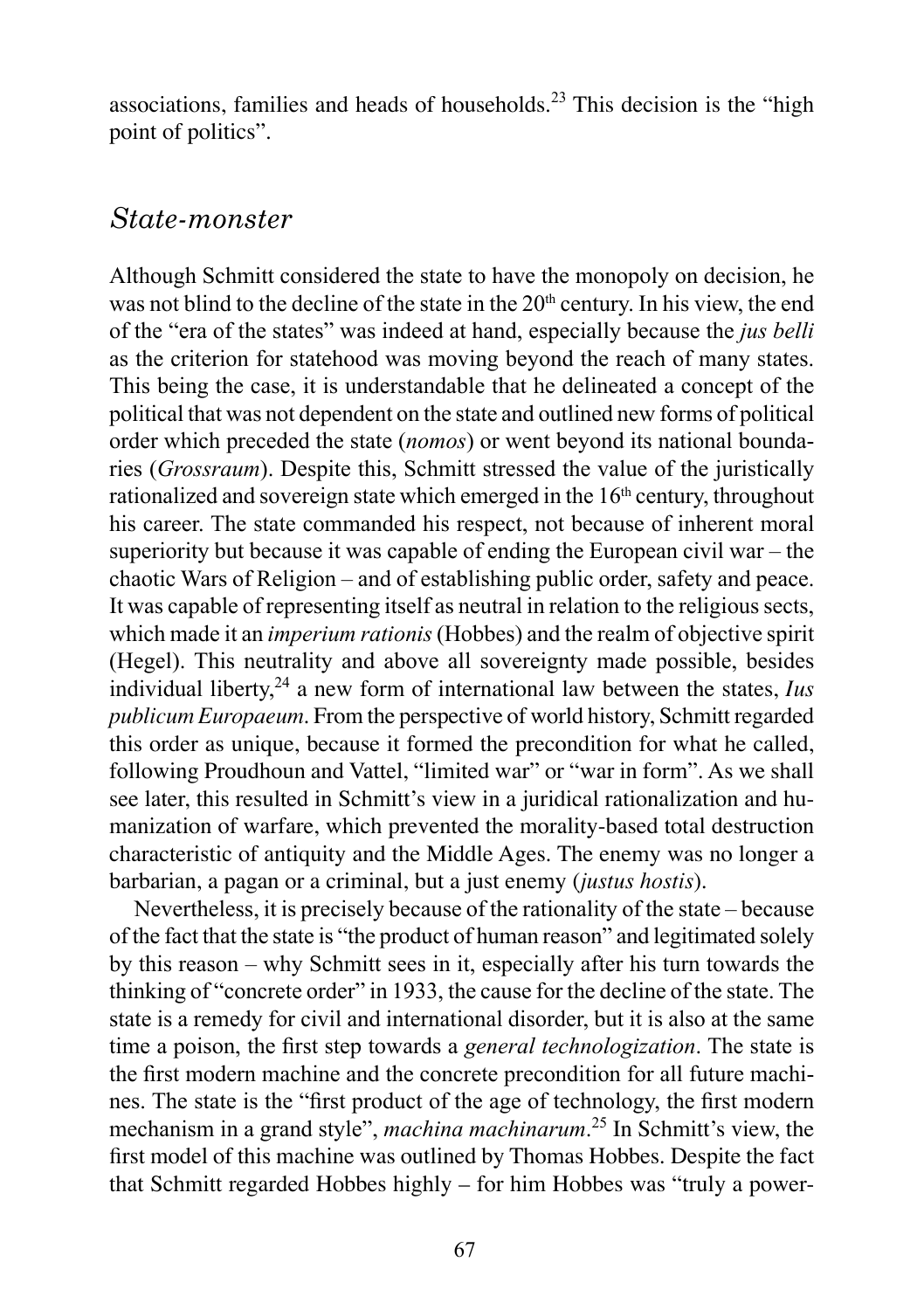ful and systematic political thinker" – and that he has been called Thomas Hobbes of the  $20<sup>th</sup>$  century, the intellectual origin of this machine was to be found precisely in Hobbes' *Leviathan*. The reason for this is that in *Leviathan* Schmitt discovers the first thoroughly manmade political organization whose power and legitimacy are not derived from a divine sphere but is a product of human work, coming about because of a covenant entered into by man. It is true that, on the one hand, Schmitt admires the result of the covenant, namely the person of the sovereign-representative who is much more than the sum total of all the participating particular wills. On the other hand, however, the intrinsic logic of this manmade product does not culminate "in a person but in a machine".<sup>26</sup> The personification does not arrest the process of mechanization; rather, it completes it. Schmitt admits that for Hobbes, mechanism and the image of a machine had, contrary to the intellectuals of the  $19<sup>th</sup>$  and  $20<sup>th</sup>$ century, thoroughly mythical meanings. However, the only meaning that this myth – mythical mechanism – has, is to guarantee the physical safety of its subjects: "Life is of interest only insofar as it concerns the here and the now, the physical existence of the individual, of actual living beings."<sup>27</sup> For this reason, leviathan turns out to be, ultimately and out of necessity, a technical and thus, a neutral instrument, independent of all religious, metaphysical, juristic, or political considerations or aims. Its values, its truth and justice, reside in its technical perfection. Schmitt also admits that historically this leviathan does not come into being until the nineteenth century, when the most "nihilist" version of the bourgeois constitutional state (*Rechtsstaat*), namely the positivist law state (*Gesetzesstaat*), appears. However, the idea of the state as a technically complete machine was first grasped by Hobbes. For this reason, Hobbes was the first to start on the path to the general neutralization of every truth, which culminates in "general technologization".<sup>28</sup>

In defense of Hobbes' machine Schmitt states that it brings about the unity of religion and politics, *autoritas* and *potestas*, thereby retaining a non-mundane legitimacy even though the line of argument is inverse to that of a theological legitimation of politics. For Hobbes, it is politics which legitimates theology: *Cujus regio, ejus religio*. The result is nevertheless the same: "The state is God's highest representative on earth."29 According to Schmitt, however, Hobbes fails in one decisive point. He differentiates inner faith from outer confession, the private from the public. Although the state decides on public confession – a miracle is what the sovereign state authorities command it to be – Hobbes nevertheless leaves it to the individual's private judgment to believe or not to believe in his heart. In other words, one has to believe what the state commands, but only in public. Privately one can think whatever one wants. Schmitt perceives in this bifurcation "the seed of death" that destroyed the "mighty leviathan from within".<sup>30</sup> It made the inroads to modern liberalism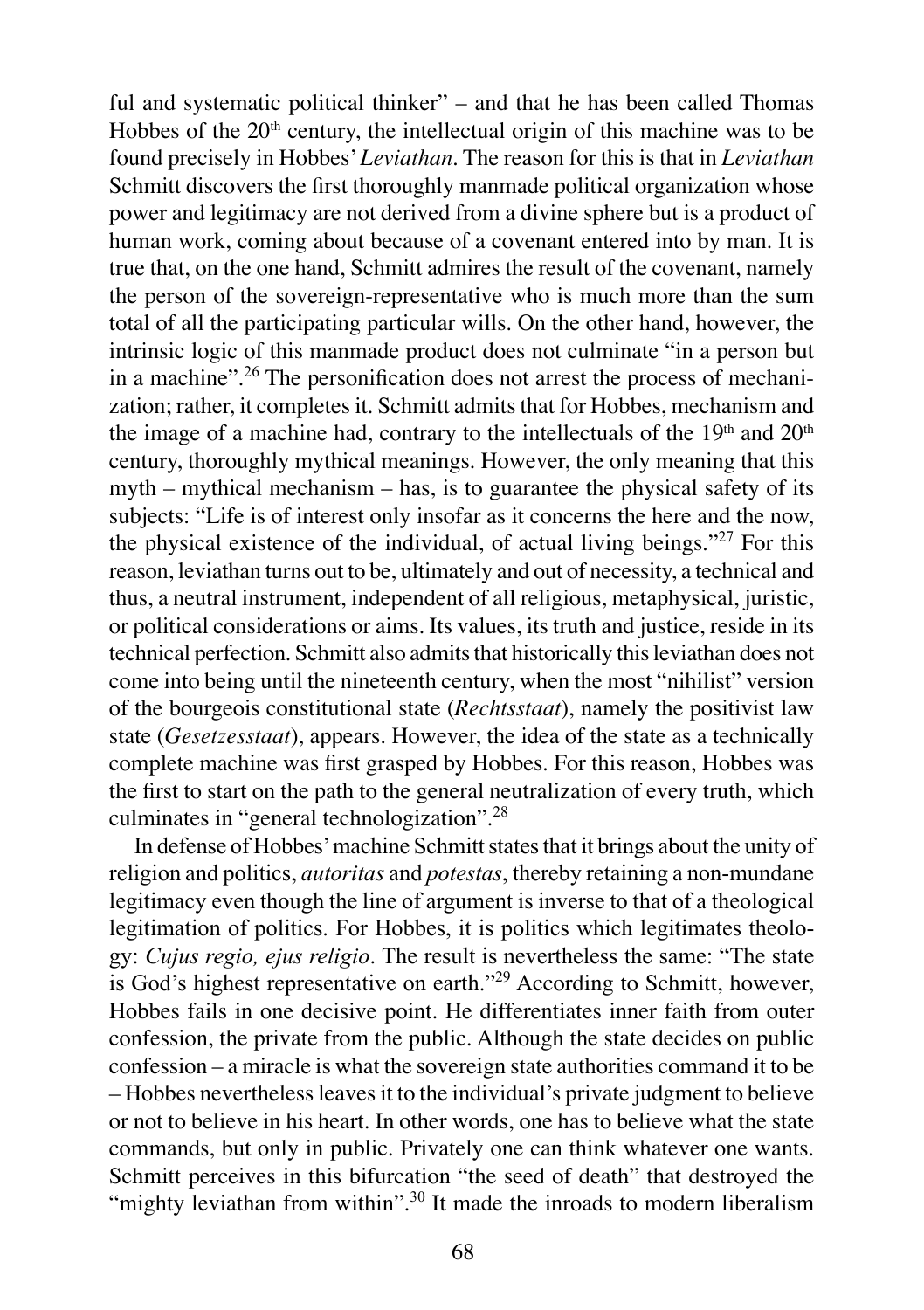and individualism. In Schmitt's assessment, however, this crack was barely visible in Hobbes' theoretical justification of the state. The appearance of one "liberal Jew" – Baruch Spinoza – was needed in order for this incipient form to emerge fully developed. Following Hobbes' argument, Spinoza affirmed that state power can regulate the external cult, but not the internal worship of God. But according to Schmitt Spinoza did not stop here. From this idea he derived a universal principle of freedom of thought, perception, and expression. For Spinoza, individual freedom of thought became thus the form-giving principle whilst the sovereign state was transformed into a mere supplement:

A small intellectual switch emanating from the nature of Jewish life accomplished, with the simplest logic and in the span of a few years, the decisive turn in the fate of the leviathan  $31$ 

Even though the state realizes the principle of *cujus regio, ejus religio*, *religio* – and thereby all issues of equal importance – is transformed into a private sphere of freedom for an absolutely free individual. Hence, the externally powerful state turns out to be absolutely powerless ("hollow and already dead") internally, as regards man's true "inner self".<sup>32</sup> Hobbes named his leviathan "mortal God", but in Schmitt's view it proves to be more mortal than God, because it has only the simulacra of divinity on its side. Therefore, the mythical forces embodied in the image of leviathan were easily demythologized already in the  $18<sup>th</sup>$  century. The only image left was that of an externally driven lifeless mechanism. This image, with all its repercussions, was materialized in the 19<sup>th</sup> century liberal law state.

Even as a machine, Schmitt considers the state to be a valuable institution, but only if it can fulfill its ethical duty. Notwithstanding his extensive critique of ethics, the state has an ethical function for Schmitt, namely that of protecting its subjects against a "'pre-political' condition of insecurity".33 According to Schmitt, *protego ergo obligo* is the *cogito ergo sum* of the state.<sup>34</sup> However, the fulfilment of this duty presupposes that the state alone remain the decisive authority, the visible *potestas directa* to whom belongs the assumption of total political responsibility. According to Schmitt, it is precisely this ethical function that the positivist law state, resting on the institutions and concepts of liberalism, fails to fulfil. The positivist law state draws a sharp distinction between the state and "state-free society", thus opening the door for the free play of the indirect – "uncontrolled and invisible" – forces of society. In Schmitt's view, this signifies a kind of return of the medieval pluralism of powers, with the reservation that nowadays these "mutually heterogeneous" powers are political parties, trade unions and other social organizations instead of churches and religious sects. However, the end result is the same.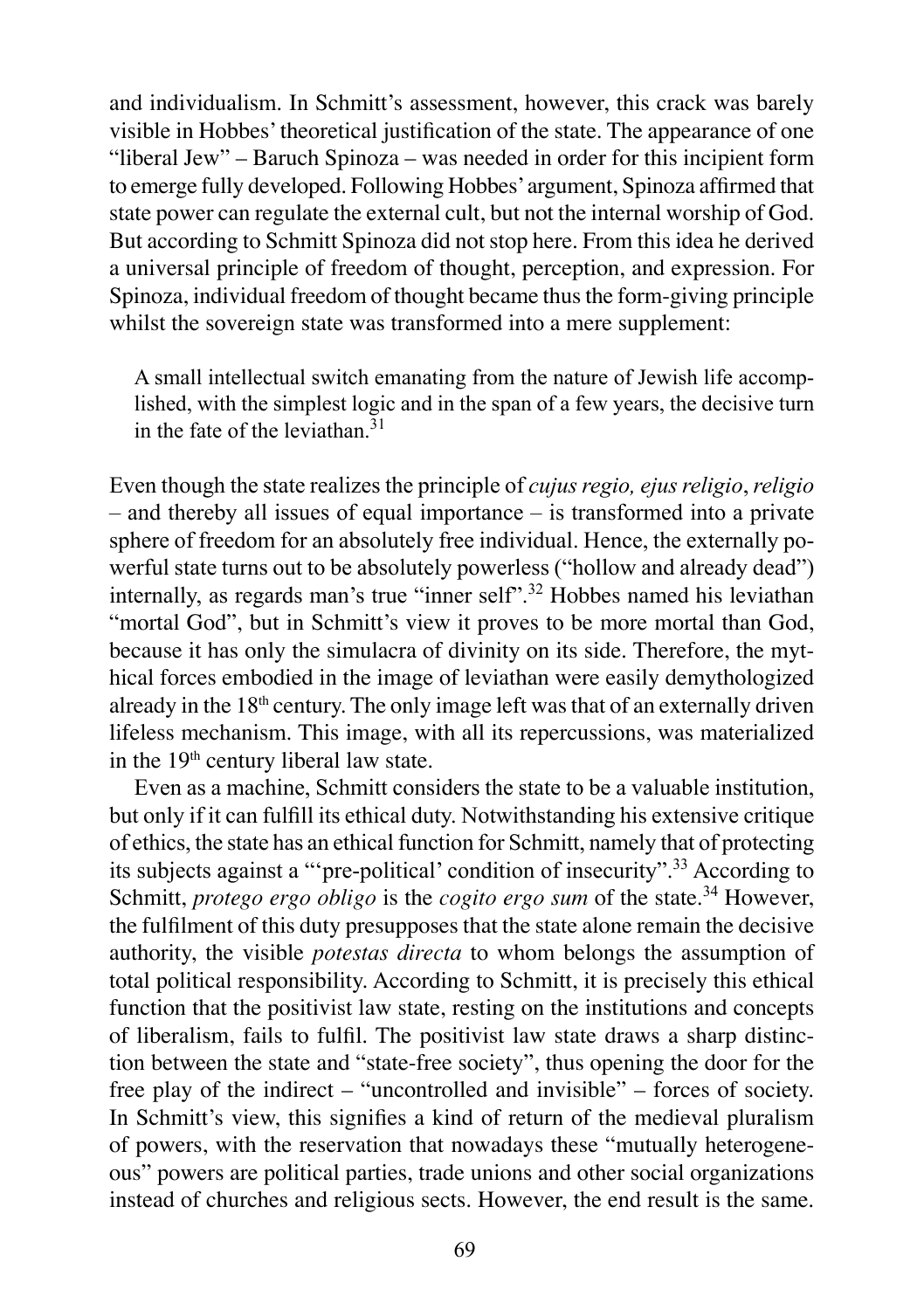The unequivocal relationship between power and responsibility, protection and obedience has ceased to exist: "The absence of responsibility associated with indirect rule allows the indirect powers to enjoy all the advantages and suffer none of the risks."<sup>35</sup> The decisive advantage is provided precisely by the liberal law state. Its institutions of individual freedom become weapons in the hands of the "most illiberal forces" which use them like knives "to cut up the leviathan and divide his flesh among themselves".  $36$ 

If we are to believe Schmitt's post-war confessions, he considered as early as in 1938 the National-Socialists to be among these "most illiberal forces" who dismembered the leviathan. However, he did not blame the forces as such for its death. He blamed the leviathan. He blamed a "barely visible" crack in Hobbes' theory. He blamed a Jew who noticed this crack. He blamed, in other words, Spinoza for being the one who opened the door to the most illiberal forces and thereby to National Socialism. Thus, even though it was not Spinoza but the "most illiberal forces" that finally killed the mortal god "for the second time,"<sup>37</sup> he nevertheless made it possible in the same way as the Jews made possible the death of a mortal god for the first time. It could be argued, of course, that the death of the first mortal god, namely Christ, was the precondition for the victorious Church which Schmitt praised. In the same vein, the death of the second mortal god, the state, can be seen as the precondition for the emergence of something new. In Schmitt's view, something new was in fact taking place. The states would be replaced by what Schmitt calls "large spaces" (*Grossraum*), by blocs of semi-independent "states" under the political tutelage of one hegemonic power.

It is sometimes argued that Schmitt is an advocate of the state, but in reality he was an advocate of any political entity which is capable of deciding on the enemy and thereby, of guaranteeing security, order and peace. Also the state has to be measured against this criterion out of which, as we have already seen, Schmitt develops his own "ethic of state", which aims to surpass the nihilistic agnosticism of the liberal law state (*stato agnostico*).38 Schmitt's ethic of the state is not, however, a Kantian ethics in which the state is subordinated to ethical norms. This would merely signify that the state is subordinated to those who create and sustain the norms. On the other hand, Schmitt's ethic of the state is not a Hegelian ethics either, insofar as in the latter the state becomes an autonomous ethical subject, which creates the ethical norms. Schmitt's ethic of the state is, instead, an ethics *for* the state defined by an individual's duty to participate in the creation of the state: "The duty towards statehood."<sup>39</sup> In Schmitt's view, this duty is the supreme duty, because the existence of the political entity – in contemporary times the state – is the supreme value: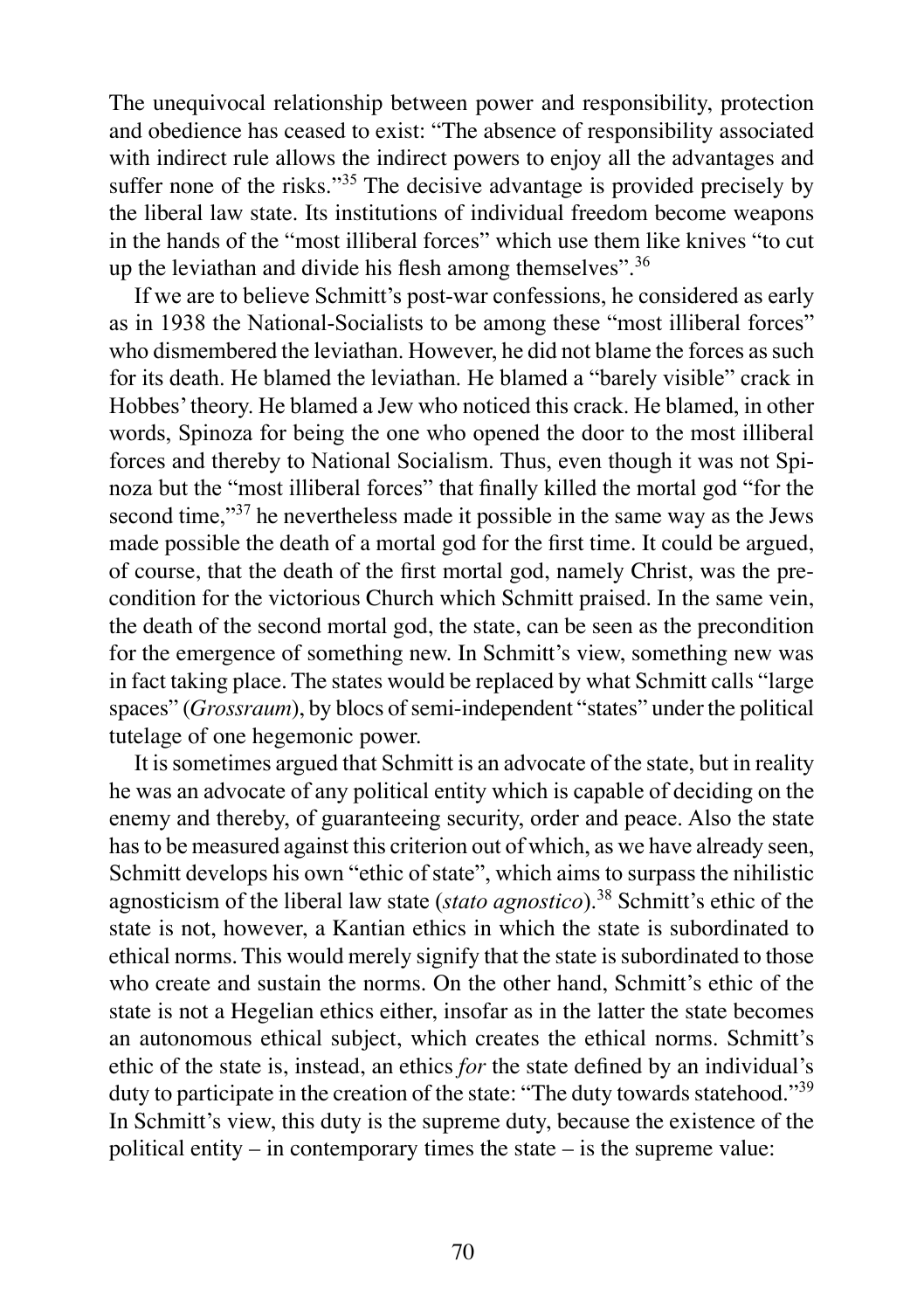Every existing political entity finds its value and its 'right to exists', not in the normative justice or the utility of its content, but in its existence. From the juridical perspective, that which exists as a political power has a value because it exists  $40$ 

Although Schmitt argues against nihilism, his own ethics seems to be as nihilistic as the agnosticism of the liberal law state. Besides, it seems to be as tautological as legal positivism in which "something is valid if it is valid and because it is valid". In positivism, however, nihilism concerns existence and tautology norms, whilst in Schmitt's existentialism nihilism concerns norms and tautology existence. In other words, something is valid – valuable – if it exists and because it exists. Moreover, if the nihilism of legal positivism leads to the idea of a state without a people, the nihilism of Schmittian existentialism paves the way for the *necessity of the statehood of every people*. In fact, this is the cardinal point in Schmitt's philosophy of the state. Only a people which has the energy to form a state will survive. It is true that he criticizes the modern state, but he criticizes it for not being state enough. It is merely a caricature of the state, because it has lost the monopoly on politics – because the people of this state have no energy to maintain itself in the sphere of politics and to face the real possibility of killing and being killed. In Schmitt's worldview, there is no room for such a people. It will necessarily disappear:

If a people no longer possesses the energy or the will to maintain itself in the sphere of politics, the latter will not thereby vanish from the world. Only a weak people will disappear.<sup>41</sup>

The reason for this is not that such a people would have no value, but the iron necessity of the logic of the political, the eternal struggle of the peoples for survival.

\* \* \*

Although Schmitt defines the political in terms of a real *possibility* of killing – the real possibility of a politically existing people to kill or to be killed by another politically existing people – the core (*Kern*) of the political lies nevertheless in *real* killing. Real killing reveals the concrete core of the political: "The core of the matter lies in warfare."<sup>42</sup> However, killing itself – the killing of a public enemy at war in contrast to killing in the private sphere, which is murder and therefore a mere crime – cannot be included in the sphere of the political. Killing at war is merely the ultimate *borderline* of politics, the extreme case. Just like the state of exception, war is a borderline concept (*Grenzbegriff*),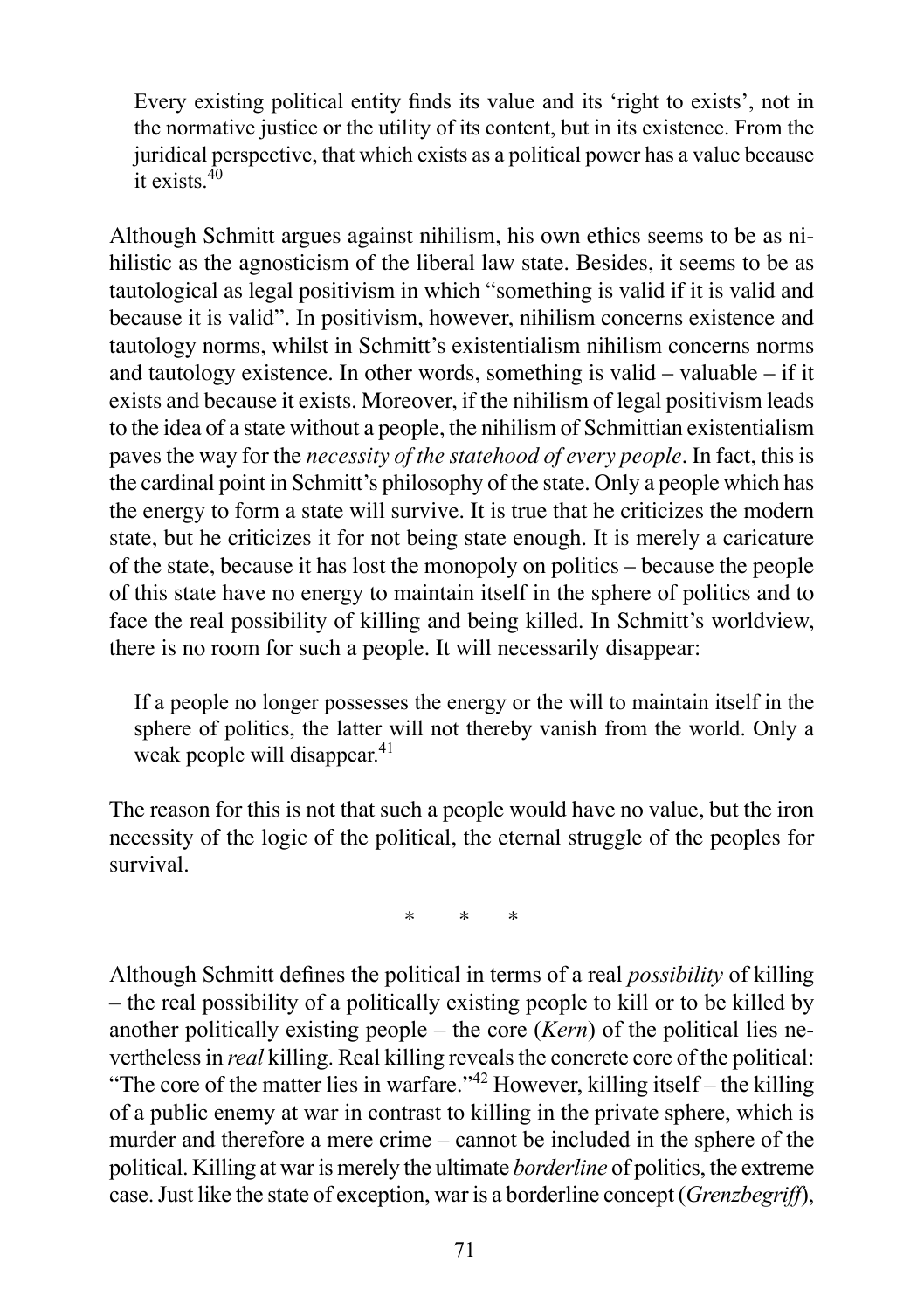which belongs to the sphere of the political, but is not included in it. It belongs to it insofar as the real possibility of war and killing constitutes the sphere of the political, but it is not included in it insofar as the "political does not reside in the battle itself".43 War has its own essence, its own "rules and points of view", which is why military action is not, for Schmitt, a "continuation of politics by other means". In fact, an absolute war in its absolute lack of form would be potentially disastrous for the political sphere to the extent that it would totally annihilate the enemy, that is, its constitutive precondition. Moreover, war can be terminated. The real solution to war, which as such can be regarded as a kind of solution, lies in a peace treaty. But for the possibility of war and killing, that is, for the question of the political there is neither termination nor solution, be it political or apolitical.<sup>44</sup> In other words, war is not the aim or the purpose or even the content of politics for Schmitt. Nevertheless, as an ever-present possibility it is the ruling presupposition (*Voraussetzung*) of politics which "determines in a characteristic way human action and thinking and thereby creates a specifically political behavior (*Verhalten*)".<sup>45</sup> It is the concrete regulative principle of politics – the constitutive extreme case, "the most extreme possibility", which determines the rule.

#### *Agon and tragedy*

For the reason given above, Schmitt does not share the agonistic view of the world of his friend Ernst Jünger, in which man becomes a warrior and war the highest value. It may be that today, as Schmitt writes, the "entire life of a human being is a 'struggle' and every human being symbolically a 'combatant'",46 but this is not the reason why man is a political animal. Contrary to Jünger for whom it is not so much a question of the ends of war, but of the intrinsic value of war as an end in itself, Schmitt believes that war is always a means for attaining tranquility, security and order. Admittedly, also Jünger refers to war as a means, but the end for him is not security and order; it is the German people's self-realization.<sup>47</sup> For Jünger, war becomes an aesthetic spectacle to be enjoyed for its own sake. From Schmitt's perspective, this would merely amount to a transposition of the romantic – and shallow – thesis of *l'art pour l'art* into the sphere of warfare, the consequences of which would be drastic.

As we have seen, this does not imply that Schmitt would consider war as an antithesis of the political. Its possibility is the ruling presupposition of politics, which creates political behavior. Instead of war, for Schmitt the real antithesis of the political is *play* (*Spiel*). According to him, the political has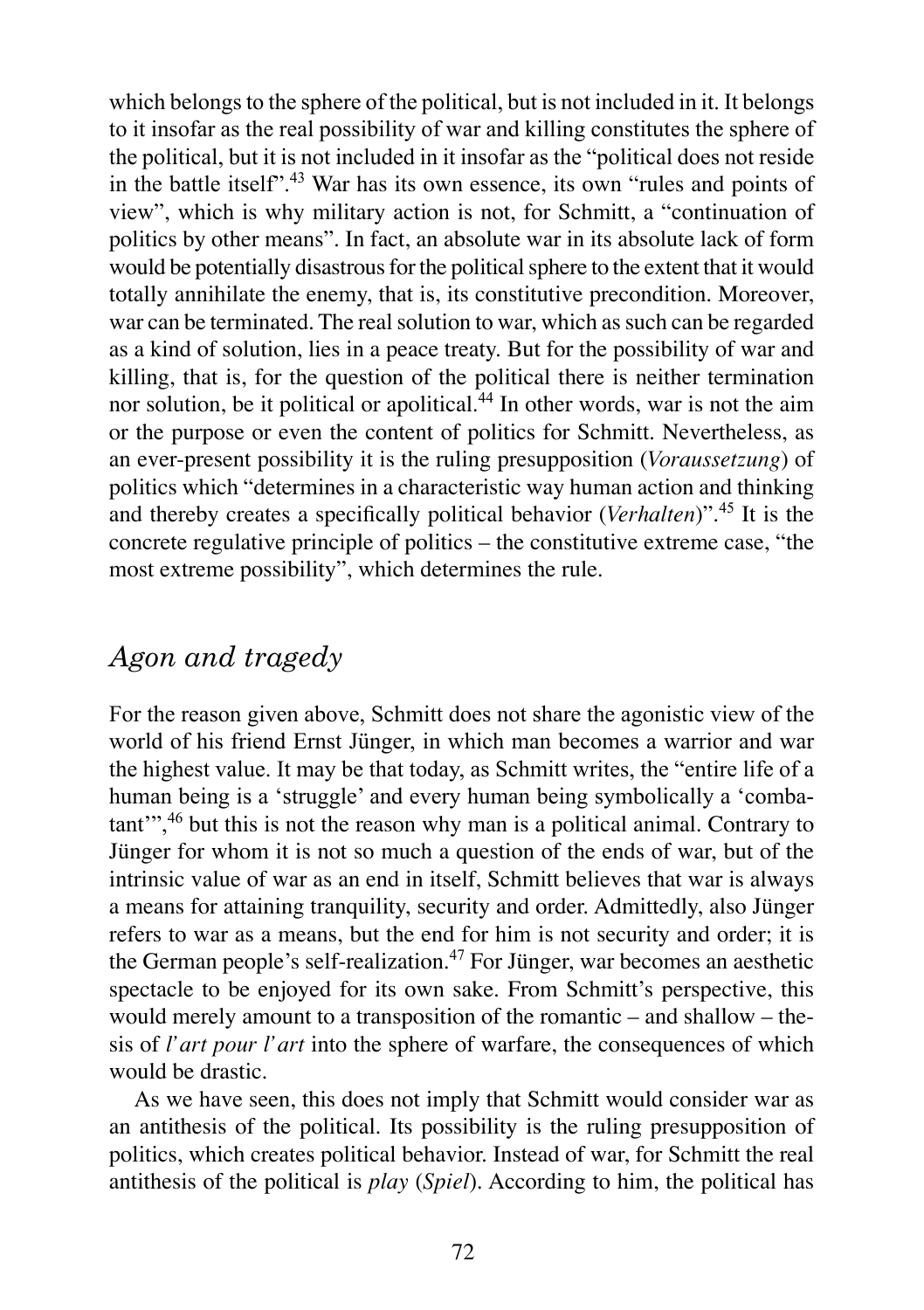nothing to do with play since it consists necessarily of a serious (*ernst*) and a tragic dimension: "In play lies the fundamental negation of the serious situation [*Ernstfall*]", he writes in his book on Shakespeare, *Hamlet oder Hekuba* (1954).<sup>48</sup> The tragic ends where play begins. The point here is not that Schmitt would not have been interested in art and drama, quite the contrary. His critical assessment was only directed at the modern conception of art and drama, at the tendency to interpret a work of art in terms of *l'art pour l'art*, that is, as the autonomous creation of an autonomous artistic genius unrelated to the historical and sociological reality. As an antithesis to this modern conception, Schmitt highlights the pre-modern – and tragic – concept of drama that, for instance, Shakespeare's plays still represent in part. The modern image of a playwright draws from the "creative freedom" of the "sovereign genius", who delivers polished manuscripts to a publisher for an honorarium. According to Schmitt, however, Shakespeare's plays originated in a completely different manner: "He wrote them not for posterity but for his concrete and immediate London public."<sup>49</sup> In Schmitt's view, this radically limits the creative freedom of the playwright. Individual creativity is replaced with sensitivity for the historical situation out of which a play is born.

However, this is not the reason why Shakespeare's plays include a tragic dimension. As such they are merely melancholic plays (*Trauerspiel*) for melancholic spectators with concrete historical and political implications. Although these implications show that "the play belonged to life itself",  $50$  they do not yet elevate *Trauerspiel* to the level of tragedy. Something more has to be at stake. According to Schmitt, this "something more" is the objectivity of tragic action itself:

In relation to every other form, including *Trauerspiel*, genuine tragedy has a special and extraordinary quality, a kind of surplus value that no play, however perfect, can attain because a play, unless it misunderstands itself, does not even want to attain it. This surplus value lies in the objective reality of tragic action itself, in the enigmatic involvement and entanglement of indisputably real people in the unpredictable course of indisputable events.<sup>51</sup>

This is the basis, Schmitt continues, for the seriousness of tragic action which, "being impossible to fictionalize or relativize", cannot be set to play. In a genuine tragedy, all participants are conscious of an ineluctable reality which "no human mind has conceived" – a reality externally given, imposed and unavoidable: "This reality is the mute rock upon which the play flounders and the foam of genuine tragedy rises to the surface."52 This is also the insurmountable limit of literary invention. A writer can invent a great deal, but he cannot invent the realistic core of tragic action: "The core of tragic action, the source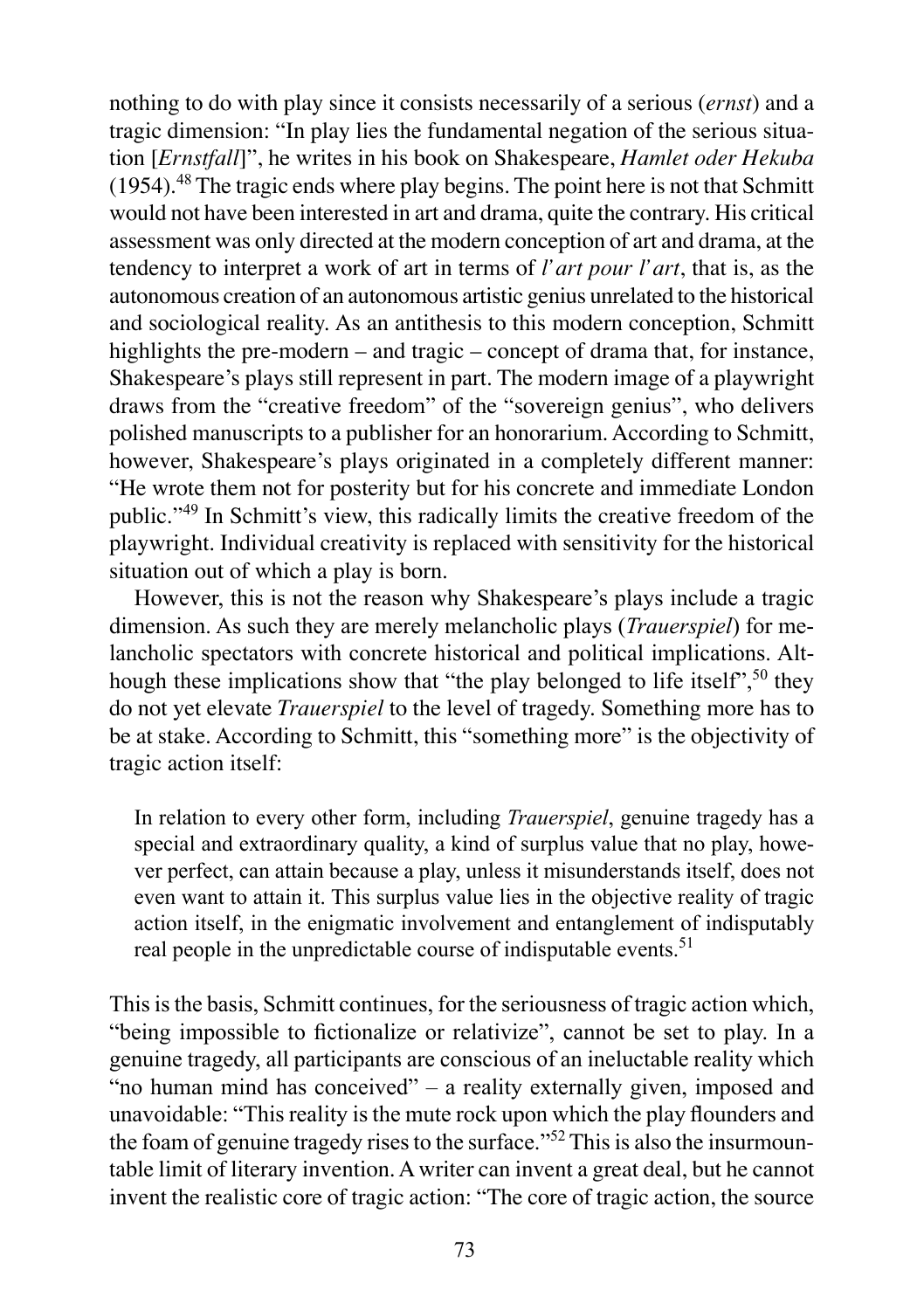of genuine tragedy, is something so irrevocable that no mortal can invent it, no genius can compose it."<sup>53</sup> Tragic action and invention are irreconcilable and mutually exclusive.

Although Schmitt regards Shakespeare's plays as *Trauerspielen*, this does not imply that they would not have a tragic dimension in his view. In *Hamlet*, for instance, there are two main openings through which tragic seriousness breaks into the sphere of the play: the taboo which surrounds the quilt of the queen (in Gertrude's ambiguous guilt Shakespeare raises the question of responsibility of Mary Queen Scots for the death of her husband) and the distortion of the avenger which leads to the hamletization of the hero (in Hamlet's indecision, Shakespeare figures James I, caught between the Catholics and the Reformation).<sup>54</sup> From the perspective of the play, both openings are "shadows, two dark areas".<sup>55</sup> They are something that intrudes, that cannot be integrated in the play itself. The tragic begins where the play ends: "We cannot ignore the unplayability of the tragic."<sup>56</sup> These intrusions introduce an element of objective reality, "externally given, imposed and unavoidable", at the heart of the play – a reality "around which the play timidly maneuvers". They disturb the rigorous construction of the play, but at the same time they make it possible for the figure of Hamlet to become a myth: "They succeeded in elevating *Trauerspiel* to tragedy."<sup>57</sup>

As a matter of fact, Schmitt distinguishes two sources of the tragic. In addition to the given historical circumstances, also myth, especially in Attic tragedy, is a source of tragedy. For Schmitt, however, it is not a question of a literary source of tragedy. A true myth is itself a part of the reality to "which all participants are bound by their historical existence".58 For this reason, the Attic tragedy is not simply play. An element of reality flows into the performance from the spectators' actual knowledge of the myth. In both cases, it is therefore a given historical reality which constitutes the core of tragic action. Nevertheless, in Schmitt's view a given historical reality becomes *effective* reality only insofar as it is elevated to the level of myth. Hence, the historical and political implications do not suffice by themselves. One has to make a myth from reality, as Shakespeare in Schmitt's view does. Therefore, the opposition of tragedy and play is not that of reality and fiction but first and foremost, the opposition of the *mythic* reality of the political and the *shallow* reality of "culture, civilization, economics, morality, law, art, entertainment…"<sup>59</sup>

It has been argued that Schmitt aestheticizes politics and war in the same vein as Jünger.<sup>60</sup> Yet it seems to me that, on the contrary, Schmitt tries – almost like Walter Benjamin – to politicize aesthetics, to dissolve the boundary between art and life. Nevertheless, Schmitt's purpose is not to disclose the potential of art for emancipation, but rather to renew the bond between art and *institutional power*. In his view, this bond is necessary, not primarily because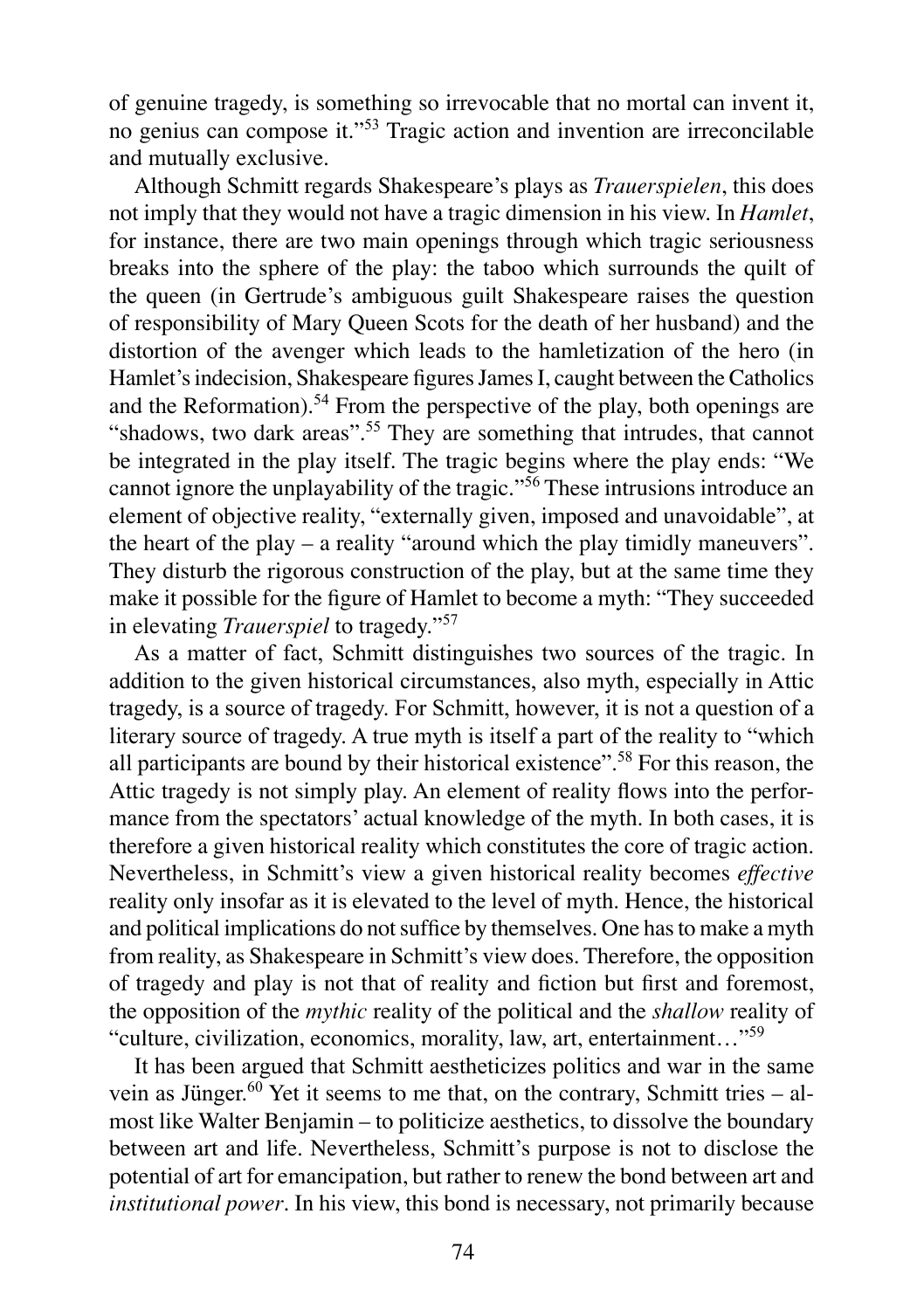the artists must be controlled, $61$  but because institutional power devoid of "aesthetic beauty of form"<sup>62</sup> would be a mere "lifeless mechanism". In this sense, the interpretation according to which Schmitt attempts to aestheticize politics would seem to be correct and therefore the equation of Schmitt with Benjamin appears to be false. However, aestheticization in Schmitt's case does not signify "revolutionary aesthetics of horror".<sup>63</sup> For Schmitt, there exists no aesthetics of horror, but an aesthetics of *form*. "The ability to create form" is the aesthetic faculty par excellence.<sup>64</sup> As we will see later, the ability to create form signifies, in his view, the power to *represent*, to render the invisible visible and conceivable through something which is present in public. This invisible, which in Schmitt's view is first and foremost an idea, must be something great, eminent, glorious and honorable, because something "dead, of little value or of no value" cannot be represented.<sup>65</sup> The problem of modern art is that it is not capable of such representation, primarily because art has become either snobbish and bohemian "art for art's sake", or a concern of "private producers of art for privately interested art consumers".<sup>66</sup> Schmitt believes that modern art is an art without works, at least without works in a grand style, "an art without publicity and without representation".<sup>67</sup> The modern artist, "if he represents anything, represents himself".<sup>68</sup> This being the case, the politicization of aesthetics would imply art regaining its grandiosity, its public and representative character – its aura as Benjamin would put it.<sup>69</sup> However, this is not possible if the public sphere, that is to say, the state has become a machine: "Once the state becomes a leviathan, it disappears from the world of representations."70 Machines cannot represent or be represented. Therefore, politics must be aestheticized. But how to aestheticize politics if art is a private concern, a matter of self-expression? How to restore the representative character of a political entity? If we take literally Schmitt's statement according to which "a myth arises only in the real war",  $7<sup>1</sup>$  we could imagine him to answer: by means of a grandiose war. For a genuine representation, that is to say, a real myth emerges only on the grounds of a serious situation. Perhaps it is exactly for this reason that Shakespeare could in Schmitt's view still capture the mythical. The 16<sup>th</sup> century England was not yet a leviathan, a machine, conditioned by a "policed existence".<sup>72</sup> It was still barbaric, in a pre-state condition in which "public peace, security and order" had not yet replaced the "heroic age" of feudal anarchy.<sup>73</sup> It was still in a state in which the *bellum omnium contra omnes* had not become totally extinct – and it is precisely this state whence genuine tragedies and living myths emerge.

\* \* \*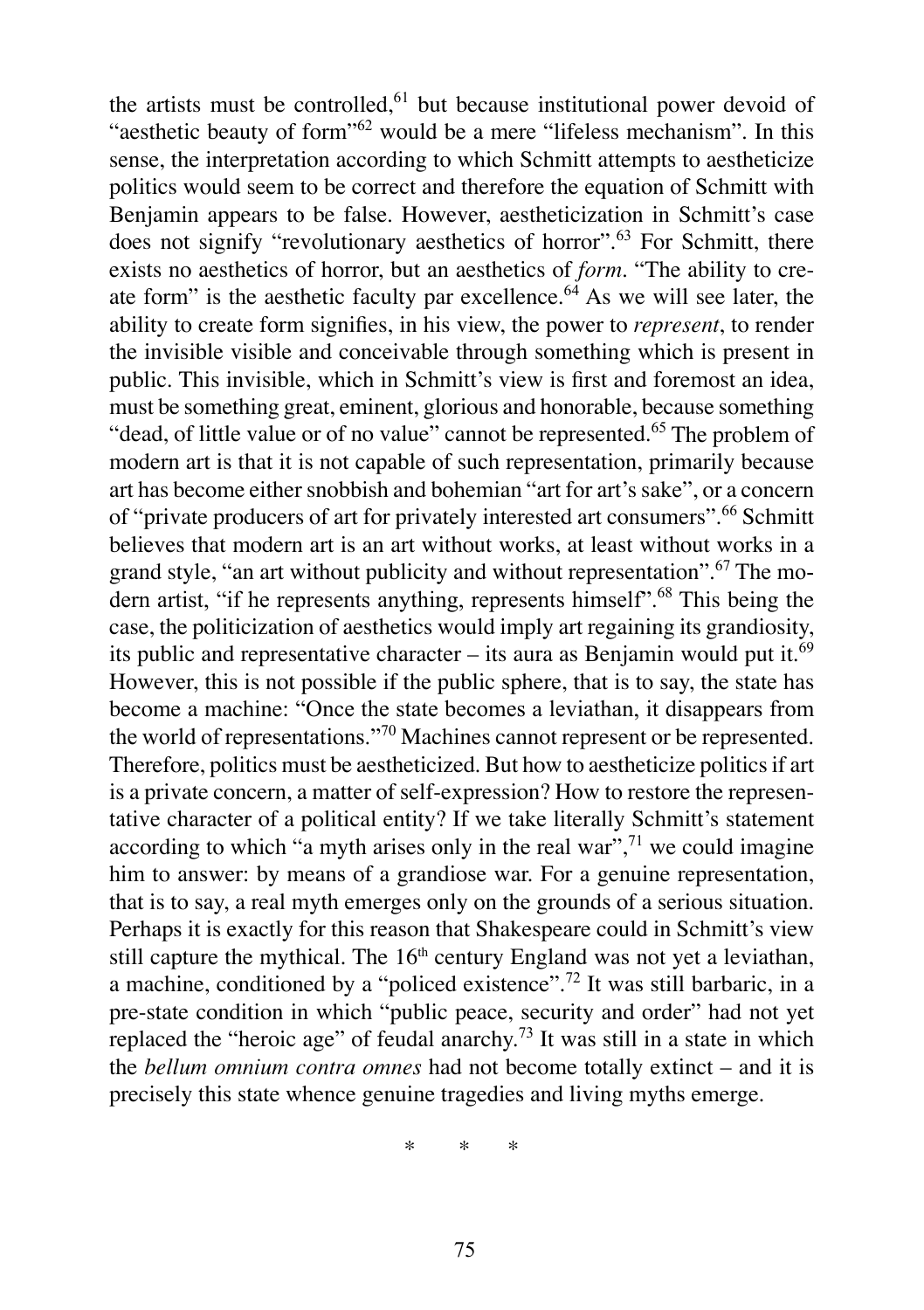According to Schmitt, there is no end in view for the political and thus, serious (*ernst*), warlike state of affairs. The wish for the eternal peace of all humanity is utopian and will remain so as long as the category of the enemy exists. In Schmitt's view, such a destruction could not be a purely conceptual operation. A pacifist rhetoric cannot abolish the possibility of war. On the contrary, it presupposes an unusually intense and inhuman war, "the absolute last war of humanity".74 It presupposes a war that terminates the very possibility of warfare – a war that destructs all the possible motives and means of warfare and transforms the existential condition of humankind into absolute passivity. In Schmitt's view, it is only in this condition that something like a universal society of unanimous humanity would emerge. However, this is not the condition of humankind at present. The decisive battle has not yet been fought and thus the present world is still a world of politics, that is to say, consisting of a plurality of political entities. It is not a universe, but a pluriverse: "As long as there is a state there is more than one state  $175$  – and as long as there is more than one state, more than one political entity, nothing can escape the logic of the political.

Schmitt admits that those who speak on behalf of humanity seem to avoid the logic of the political to the extent that the concept of humanity is a genuinely nonpolitical concept. The concept of humanity excludes the concept of enemy, because humanity has no enemies – not at least human enemies: "Humanity as such cannot wage war because it has no enemy, at least not on this planet."76 It does not follow, however, that such universal concepts as humanity could not be utilized politically. Even wars are waged in the name of humanity. However, as soon as one brings up the idea of humanity, arguing against someone, that is, in a polemical and political sense, the concept loses its universalistic character and becomes a weapon in the hands of particular peoples and social groups:

When a state fights its political enemy in the name of humanity, it is not a war for the sake of humanity but a war wherein a particular state seeks to usurp a universal concept against its military opponent.<sup>77</sup>

Universalistic concepts can be put, in other words, to intensive political use. In the case of humanity – that is "no less abused than the name of  $God^{\prime 78}$ – the consequences of political utilization of a nonpolitical term can be particularly dangerous. In Schmitt's view, the enemy is easily expropriated of his human quality. He is declared an outlaw of humanity. A war against this kind of "absolute enemy", as Schmitt calls him, is necessarily unusually intense and inhuman because, "by transcending the limits of the political framework," it reduces the enemy into moral and other value categories, turning him into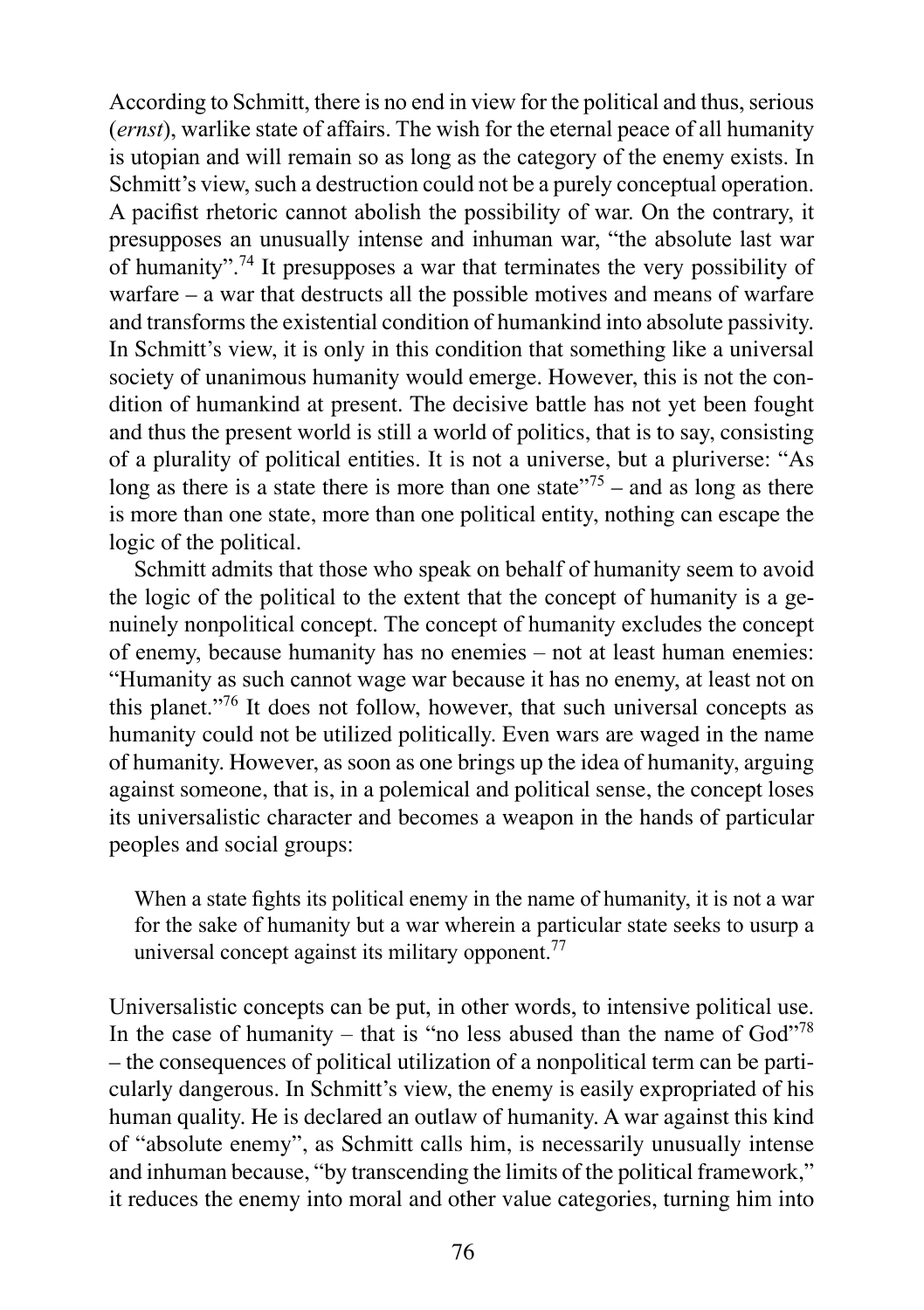a monster that must not only be defeated but also "utterly destroyed".<sup>79</sup> The absolute enemy encounters an undivided humanity that regards him as already always proscribed by God or by nature – like, for instance, the American Indians, because they supposedly ate human flesh. Yet the final extermination of the Indians was not, as Schmitt points out, the work of God or of nature but of the European peoples. As "civilization progresses and morality rises", Schmitt writes, even acts less harmful than devouring human flesh could qualify as criteria for outlawing somebody: "Maybe one day it will be enough if a people were unable to pay its debts."<sup>80</sup>

#### *The enemy within us*

What about the Jews? What kind of enemies were they for Schmitt? Or were they his enemies at all? It is said that Schmitt opposed the discriminating concept of absolute enemy, because in his opinion an enemy must be regarded as equal in standing to a friend: "The enemy stands at the same level as me."81 If the Jews were Schmitt's enemies – and as we shall see they were indeed – were they standing at the same level as him? Did Schmitt, who had warned against the dangers of reducing the enemy into moral and other non-political categories, degrade the Jews precisely in this way? Or was the issue about something else?

As far as the Nazis in general are concerned, a degradation of the Jews was certainly taking place. The basis for this degradation was not, however, moral or aesthetic but scientific, the biological theory of race. The Jews were inferior to Germans, because the biological constitution of the Jewish race was inferior. This, of course, does not explain why the Nazis considered the Jews as enemies – not at least if we take Schmitt's own perspective seriously. According to him, there exists no rational reason, no norm however true, no program however exemplary, no social ideal however beautiful, no legitimacy nor legality – and no scientific theory – which could justify the declaration of an enemy and thus men killing each other: "If such physical destruction of human life is not motivated by an existential threat to one's way of life, then it cannot be justified." $82$  For the Nazis, however, a biological theory became also a political theory, insofar as the biological antithesis of the Jew and the German accrued immediately a political meaning. The Jews as the domestic enemy were declared to present an "existential threat" to the way of life of the German people. The Jews were marked by the Nazis, not merely as biologically but as existentially different and alien. Therefore, it was justified, even from Schmitt's perspective, to declare them as the enemy.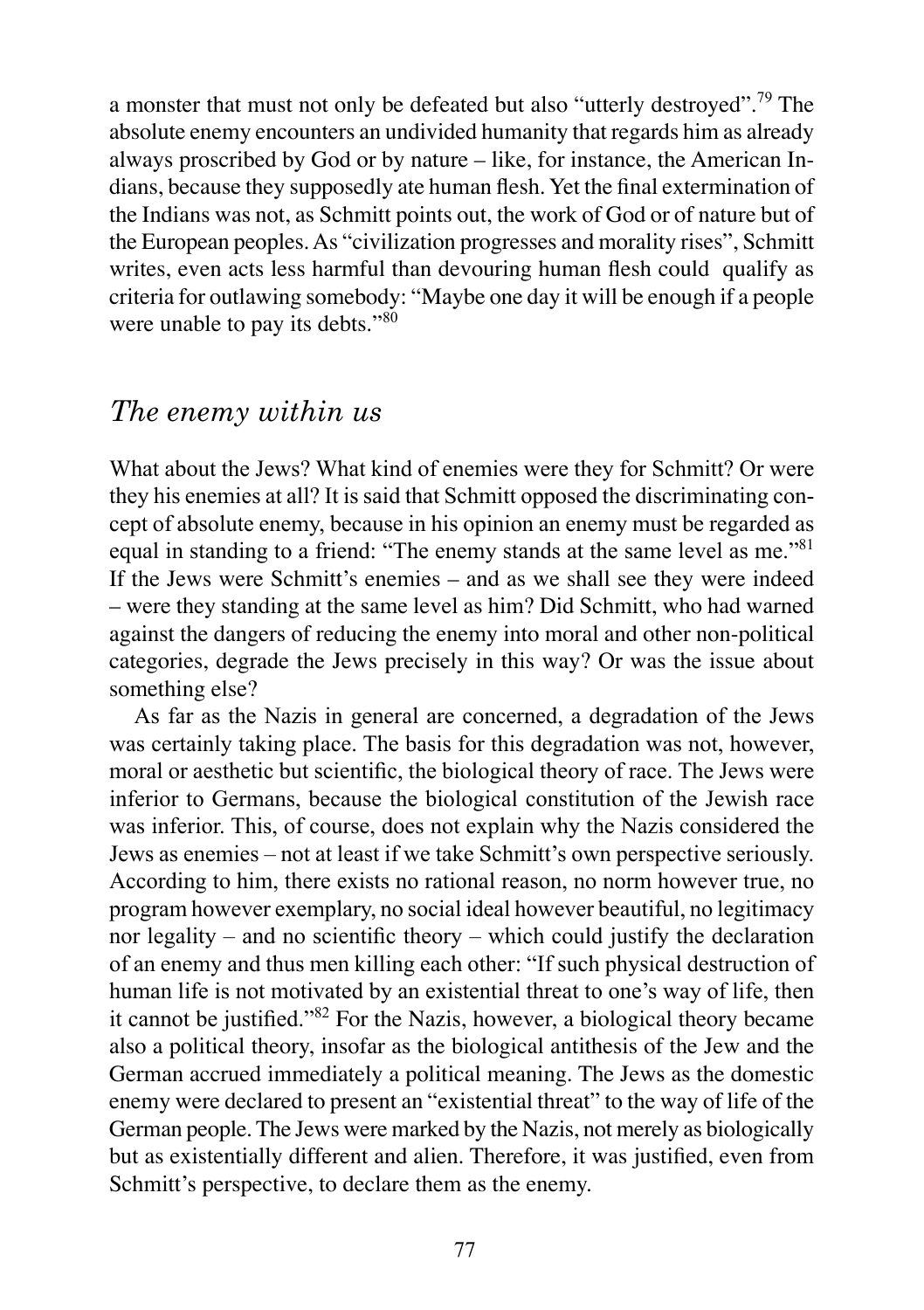Of course, the declaration of an enemy does not perforce lead to "utter destruction". At first, the enemy must be absolutized. Therefore, the Nazis were forced to interpret racial inferiority in terms of a general worthlessness. This was something that Schmitt refused to do. On the one hand, he refused to interpret the biological difference in terms of a political antithesis, because he did not recognize a mere biological difference as a sufficient condition for a political enemy. On the other hand, Schmitt refused to accept that even a total worthlessness of the enemy could justify an utter annihilation. However, this is not to say that he considered a Jew as an equal. What is known is that from 1933 onwards, he indeed saw the Jew as the absolute enemy. But Schmitt's opinion of Jews was not based on a presumption of moral baseness, racial inferiority or general worthlessness. The Jew was the absolute enemy because Schmitt saw in him *an enemy of the political*. But why is the enemy of the political the absolute enemy? In order to answer to this question, we must take a closer look at the political function of the enemy in Schmitt's theory.

For Schmitt, the enemy is not only a criterion for the political, but also the constitutive presupposition for the existence of friends, that is, for the political *identity* of a community. A community emerges in the political sense at the moment it identifies *(erkennen)* its enemies. Identification and the subsequent exclusion of the enemy constitute the community as a political community. For, at the same moment when the people identify the enemy, they also identify themselves as the enemy of the enemy. Identification of the self as the enemy of the enemy – as the other of the other – is, in turn, the precondition of "existential affinity" and independent identity.<sup>83</sup> Only through this state of independence, the community reaches "a more sublime and a more intensified mode of being" over and against the "natural existence of groups of individuals who just happen to live together",  $84$  a meaningful political existence over and against an indifferent natural existence.

It should be noted that this theory of the political is purely formal. It is possible for the enemy to be another race, to speak another language and to represent another culture, but as we have already seen, it is insignificant in the final analysis in what respects he is the "other". The enemy can be anyone who threatens my way of life: "An enemy is whoever calls me in question."<sup>85</sup> The precondition for the existence of a political community is that he is identified and excluded. On the other hand, "anyone" – not in principle but concretely – is a figure which cannot occupy the place of the enemy, since one cannot identify him and therefore, one cannot exclude him either. In fact, the real enemies of Schmitt's political community are not the enemies denoted by the friend-enemy distinction, since these latter enemies are the necessary precondition for this community and therefore they are, in a sense, its friends. The enemy grounds the political community of friends. For this reason, the real enemies – enemies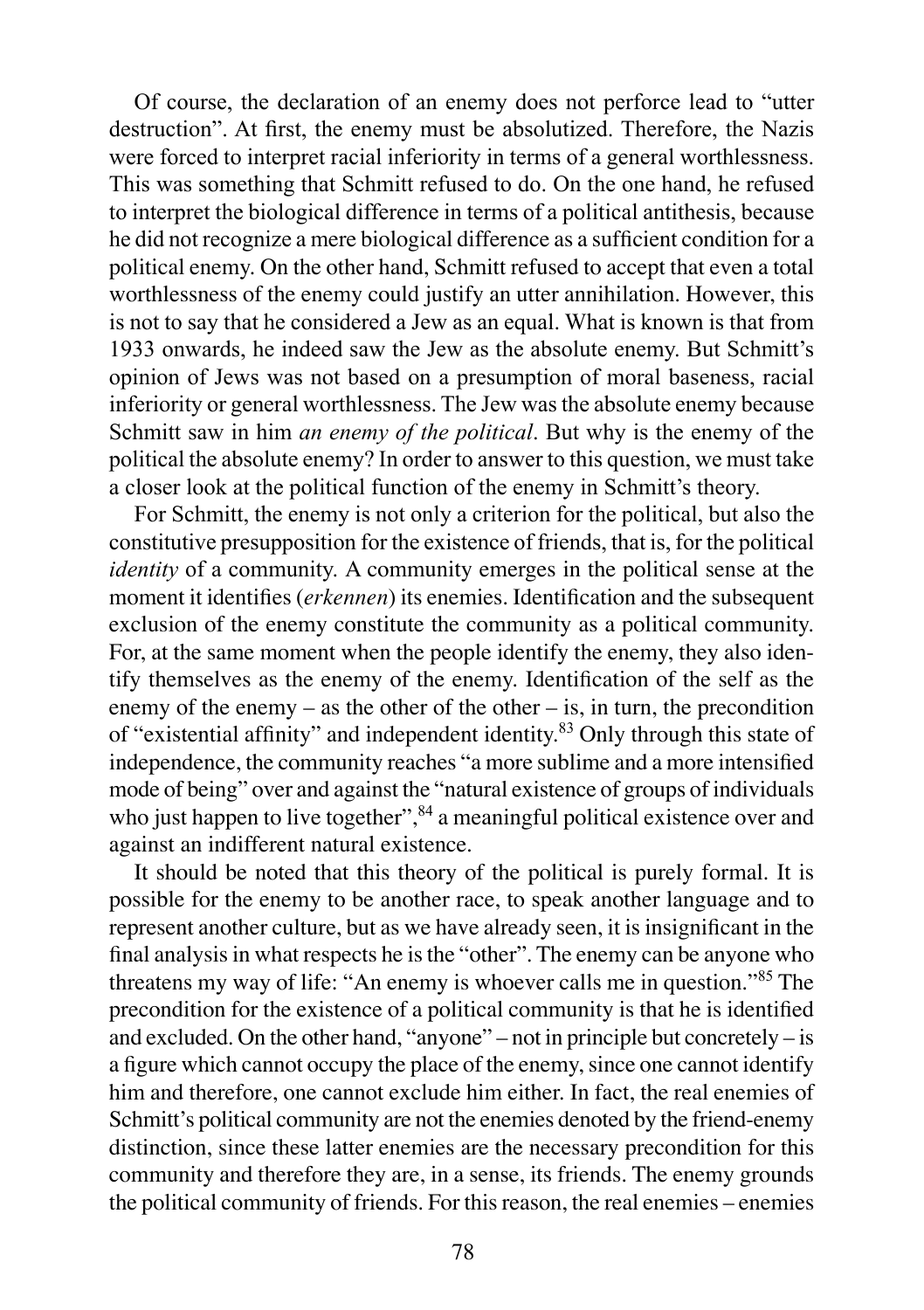in the fundamental sense of the word – of Schmitt's political community are those "groups of individuals who just happen to live together", that is, those who fail to distinguish friends from enemies and who therefore have no political existence of their own. These non-identified groups of individuals are never the constitutive enemies of Schmitt's political community. Instead, they are the enemies of the political as such and, therefore, the most dangerous enemies of all. They are the real enemies, because only the absolute enemies are, in the final analysis, a real threat to the way of life of friends.

From 1933 onwards, Schmitt conceived the Jews as the enemy of the political, that is, as an absolute enemy, as absolutely "other and strange". In his view, the *ordinary* otherness of the Jews became manifest already in the existential "condition and attitude" of the Jewish people. According to him, in contrast to the Germans and other Christian peoples, the condition and the attitude of the Jewish people are "totally abnormal".<sup>86</sup> Referring to the cabbalist interpretations of world history as a battle among heathens he writes: "The Jews stand by and watch how the people of the world kill one another."87 They refuse to exist politically, that is to say, to distinguish friends from enemies. They merely "stand by and watch". However, this ordinary otherness of the Jew is not the reason why he becomes the absolute enemy for Schmitt. In fact, the Jew with an identifiable "condition and attitude" is, in a sense, a friend insofar as the unity of the German and especially of the European Christian spiritual community is constituted by his exclusion.<sup>88</sup> The real reason why Schmitt identifies the absolute enemy in a Jew is, paradoxically, that *one cannot identify the Jew*.

For Schmitt, the unidentifiability of the Jew is based on the essence of Diaspora Judaism. In his view, this essence is *assimilation*. The Jew is the other and thereby the enemy, but because one cannot identify him as the other, he must be the absolute other, the enemy in its absolute formlessness. For this reason Schmitt writes: "The real enemy is the assimilated Jew."<sup>89</sup> In other words, Schmitt believes that the Jew is not the real enemy, that is, the absolute enemy or the "ultimate enemy", as Jacques Derrida expresses it,  $90$  on account of his moral, aesthetic or scientific degradation or because his human worth would be denied. He is the absolute enemy because it is impossible to identify him – *because the Jew has no form of life of his own in the first place*. He is like me, he lives like me, but he cannot be my friend – why? For the reason that Schmitt's identity *as a Christian* is constituted by the fact that the Jew is the enemy, that the Jew, regardless of his contemporary "virtuosity of mimicry", is the murderer of Christ. Here, political theology, which traces analogies between theological and political concepts, is transformed into a theological politics, which aims at a religious justification, if not of war and killing, then at least of personal hatred.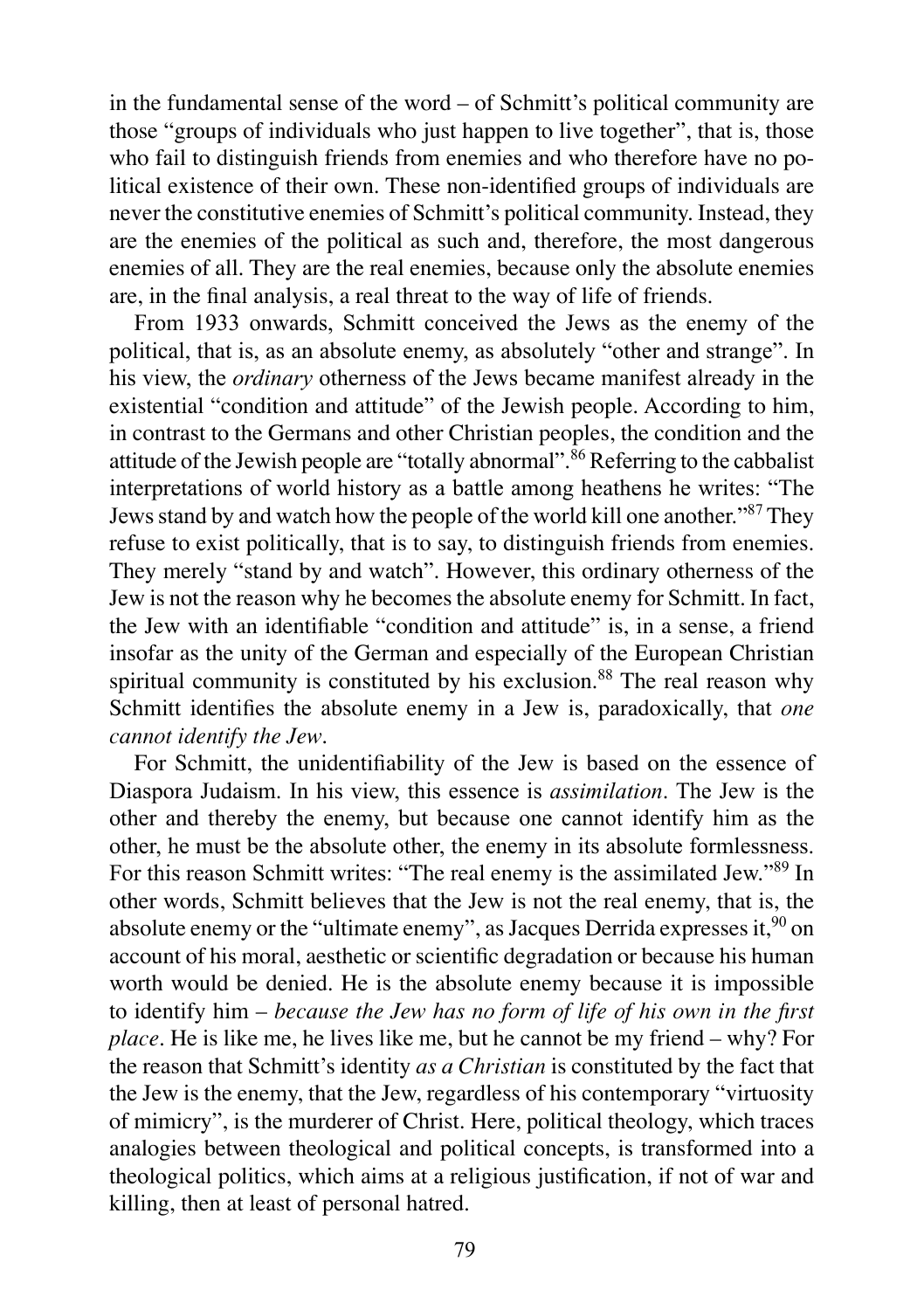\* \* \*

Although Schmitt's political concepts have quite strong religious underpinnings, as we shall see below, this does not imply that he believed theologians to make good politicians. On the contrary, his severe critique of the reappearance of the medieval theological concept of just war in modernity suggests that he opposes rather than approves the theologization of politics. The fact that he emphasized the similarity between the medieval, theologically justified wars of destruction and the ethically justified military interventions – "police bombings" – in late modernity does not mean, however, that he would have identified these epochs as the same. On the contrary, he was careful to distinguish medieval anarchism from modern nihilism.91 Even a struggle between pluralistic powers in the framework of a political unity is more desirable in Schmitt's view than a worldwide "Babylonian unity", since the precondition for the latter is either the absolute passivity of humankind or the overwhelming control by the world police. It is precisely this police and the "nihilistic centralization" presupposed by it, rather than any anarchism, which is the real focus of Schmitt's criticism in the sphere of international law and politics – but also that of theology: "Every functional, centralized organization is not perforce, simply because it is 'unitary', an ideal organization of human relations. The kingdom of Satan is also a unity."<sup>92</sup> Schmitt has been accused of being irrational, but for him it is exactly this nihilistic centralization, the technological indifference of one-dimensional world domination – and not for instance the possibility of war – that is irrational. From the perspective of Schmitt's metaphysical conviction according to which order is created out of disorder, the real possibility of war exists as the necessary precondition for every effective peace. His philosophy of concrete life, including his concept of the political, is perhaps best understood in relation to this concept of peace and to its enemy: "Anarchistic chaos is better than nihilistic centralization. *Katechon*" – the restrainer of the Antichrist – "becomes conceivable in him who does not stand for the unity of the world."<sup>93</sup>

According to Schmitt, the police controlling the centralized world order are not civil servants of the state, because an organization whose sovereignty encompasses the whole humankind cannot be called a state. The idea of a world-state contains an insuperable conceptual contradiction. The sovereignty of the state is a relational concept which expresses its essence only in relation to other sovereign states.<sup>94</sup> The world-state can be realized merely as an economic-technical organization. For Schmitt, this does not signify the end of all governing but only the end of the "responsibility and visibility" of governing. <sup>95</sup> There are still those who rule and those who are ruled but this ruling takes place without a recognized reciprocal relationship between protection and obedience.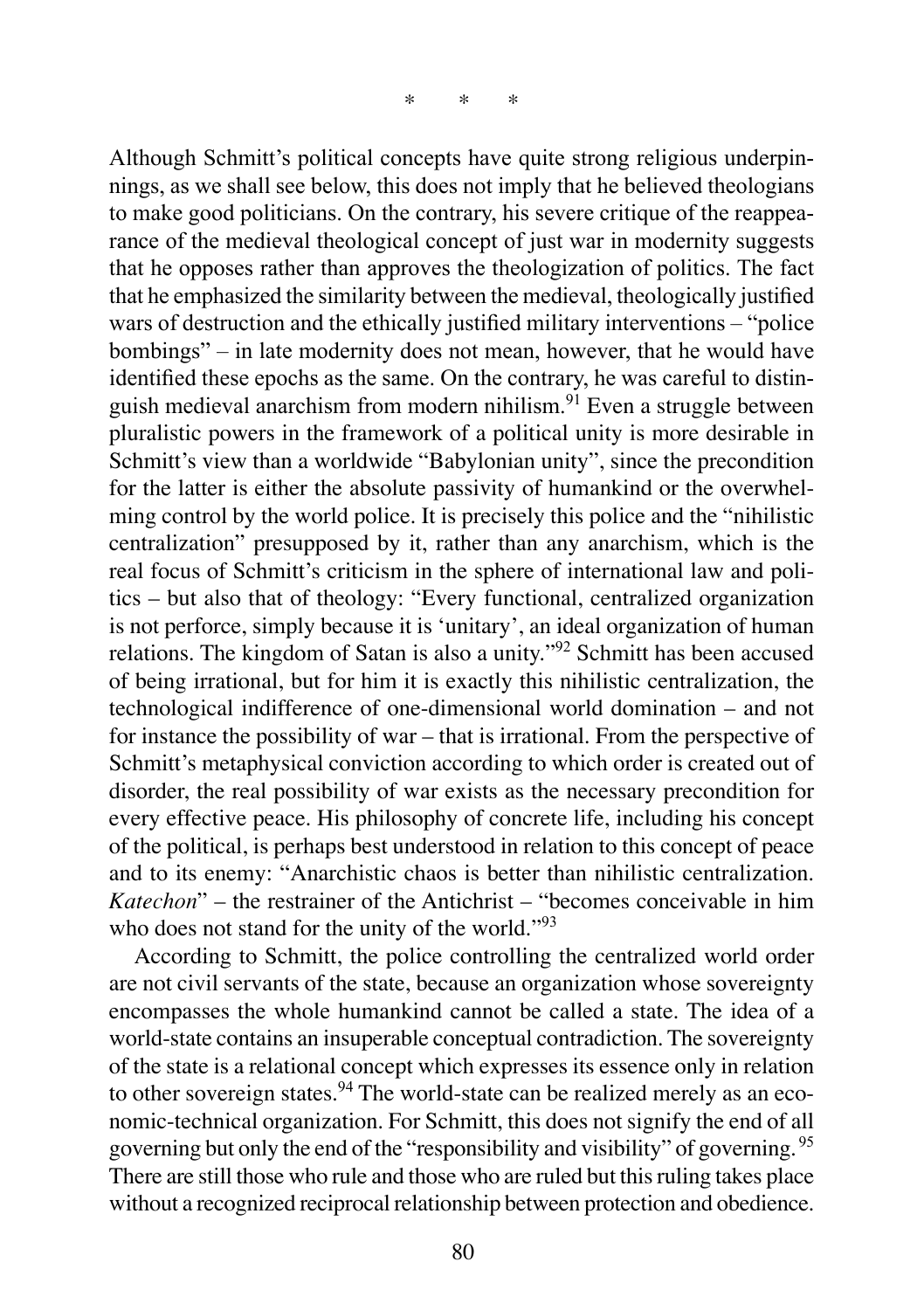For this reason, those in power in economic-technical organizations appear in public as critics of political power. They speak on behalf of a free society, in which the only power relationship is the – seemingly voluntary – relationship of exchange. Together with the political anarchists, they speak on behalf of a society in which man would be absolutely free. However, Schmitt's question is: free from what? According to him, the question can be answered either from a pessimistic or an optimistic point of view, and this will ultimately lead him to an *anthropological confession of faith*.

### Footnotes

- 1 See for instance Carl Schmitt, "Die Einheit der Welt" (1952). In *Staat, Grossraum, Nomos. Arbeiten aus den Jahren 1916-1969*. Duncker & Humblot 1995, pp. 496- 505.
- 2 Schmitt, *The Concept of the Political,* p. 26.
- 3 Schmitt, "Ethic of State", p. 203.
- 4 Schmitt, *The Concept of the Political*, p. 33.
- 5 Schmitt, *The Concept of the Political*, p. 38.
- 6 Schmitt, "Ethic of State", p. 203.
- 7 Schmitt, *The Concept of the Political*, p. 27.
- 8 Schmitt, The Concept of the Political, p. 71.
- 9 "Then when Greeks do battle with barbarians or barbarians with Greeks, we'll say that they're natural enemies and that such hostilities are to be called war [*polemos*]. But when Greeks fight with Greeks, we'll say that they are natural friends and that in such circumstances Greece is sick and divided into factions and that such hostilities are to be called civil war [*stasis*]." Plato, *Republic*. In John M. Cooper (ed.), *Complete Works*. Hackett Publishing Company 1997, 470c.
- <sup>10</sup> For this reason it is possible for Schmitt to speak of a domestic enemy (*innern Feind*) as a real political enemy. Schmitt, *The Concept of the Political*, p. 46.
- <sup>11</sup> Schmitt, *The Concept of the Political*, p. 19.
- <sup>12</sup> Schmitt, *The Concept of the Political*, p. 19.
- <sup>13</sup> Schmitt, *The Concept of the Political*, p. 36.
- <sup>14</sup> See Carl Schmitt, *Ex Captivitate Salus*. Greven Verlag 1950, p. 89.
- <sup>15</sup> See for instance Jürgen Habermas, *The Inclusion of the Other*. The MIT Press 1999, pp. 134-142. Habermas regards Schmitt's concept of the political as the basis for an ethnic theory of the state and democracy.
- <sup>16</sup> Schmitt, *The Concept of the Political*, p. 27.
- <sup>17</sup> Carl Schmitt, "The Constitutional Theory of Federation" (1928). *Telos* No 91, Spring 92, p. 38.
- <sup>18</sup> Schmitt, *The Concept of the Political*, p. 27.
- Schmitt, *The Concept of the Political*, p. 67. Translation modified.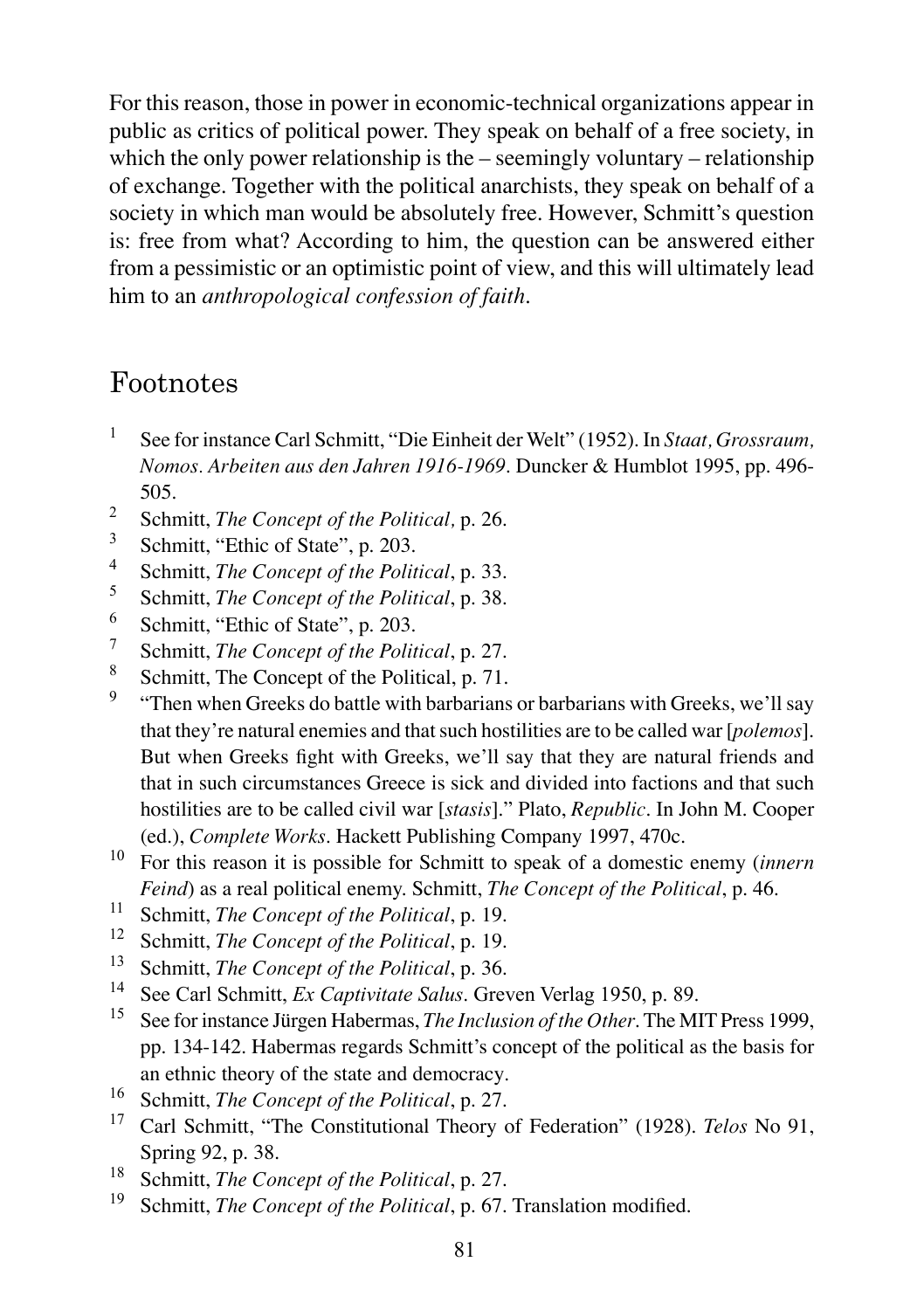- <sup>20</sup> Schmitt, *The Concept of the Political*, p. 27.
- <sup>21</sup> Schmitt, *Verfassungslehre*, p. 152. Here the point of reference is the constitution, but it also applies in the case of the enemy to the extent that a decision on the constitution signifies for Schmitt a decision on the enemy: "The people have a political consciousness, that is to say, it can distinguish friend and enemy." Schmitt, Verfassungslehre, p. 247.
- <sup>22</sup> See Schmitt, *The Concept of the Political*, p. 48.
- <sup>23</sup> On this basis Schmitt criticizes Harold Laski's and G.D.H. Cole's "pluralist theories" of the state and society. These theories deny the sovereignty of the state by stressing that the individual lives partaking in numerous different social entities and associations. All these associations control him to differing degrees and impose upon him, according to Schmitt's interpretation, "a cluster of obligations in such a way that no one of these associations can be said to be decisive and sovereign". The state is thus placed at the same level with the religious and economic associations. According to Schmitt, however, it is untenable to claim that the power of these associations equals the power of the state. It is possible for them to intervene in the lives of the people, but only the state, the political entity, can decide on the enemy. Schmitt, *The Concept of the Political*, pp. 40-45. In contrast to this false pluralism, which is after all, in Schmitt's view, monistic in nature insofar as its ultimate point of reference is a monistic concept of humanity, he posits the plurality of political unities.
- $24$  "In the case of the single individual, experience tells us that there is no space for his freedom other than what a strong state guarantees." On the mutual relationship between the strong state and individual freedom see Schmitt, "Ethic of State", pp. 200-201.
- <sup>25</sup> Schmitt, *The Leviathan*, p. 42.<br><sup>26</sup> Schmitt, *The Leviathan*, p. 34.
- <sup>26</sup> Schmitt, *The Leviathan*, p. 34.<br><sup>27</sup> Schmitt, *The Leviathan*, p. 35.
- <sup>27</sup> Schmitt, *The Leviathan*, p. 35.<br><sup>28</sup> Schmitt, *The Leviathan*, p. 42.
- <sup>28</sup> Schmitt, *The Leviathan*, p. 42.<br><sup>29</sup> Schmitt, *The Leviathan*, p. 55.
- <sup>29</sup> Schmitt, *The Leviathan*, p. 55.<br><sup>30</sup> Schwitt, *The Leviathan* n 57.
- $^{30}$  Schmitt, *The Leviathan*, p. 57.
- $\frac{31}{32}$  Schmitt, *The Leviathan*, p. 58.
- $\frac{32}{33}$  Schmitt, *The Leviathan*, p. 61.
- $^{33}$  Schmitt, *The Leviathan*, p. 45.<br> $^{34}$  Schmitt, *The Congent of the Po*
- Schmitt, *The Concept of the Political*, p. 53. According to Schmitt there is no form of order, no reasonable legitimacy or legality without the "eternal combination" of protection and obedience. In practice this means that the state first protects the physical existence of man, subsequently demanding an unconditional obedience of its laws: "All additional discussion leads to the 'prepolitical' condition of insecurity." Schmitt, *The Leviathan*, p. 45.
- <sup>35</sup> Schmitt, *The Leviathan*, p. 74.<br><sup>36</sup> Schmitt, *The Leviathan*, p. 74.
- <sup>36</sup> Schmitt, *The Leviathan*, p. 74.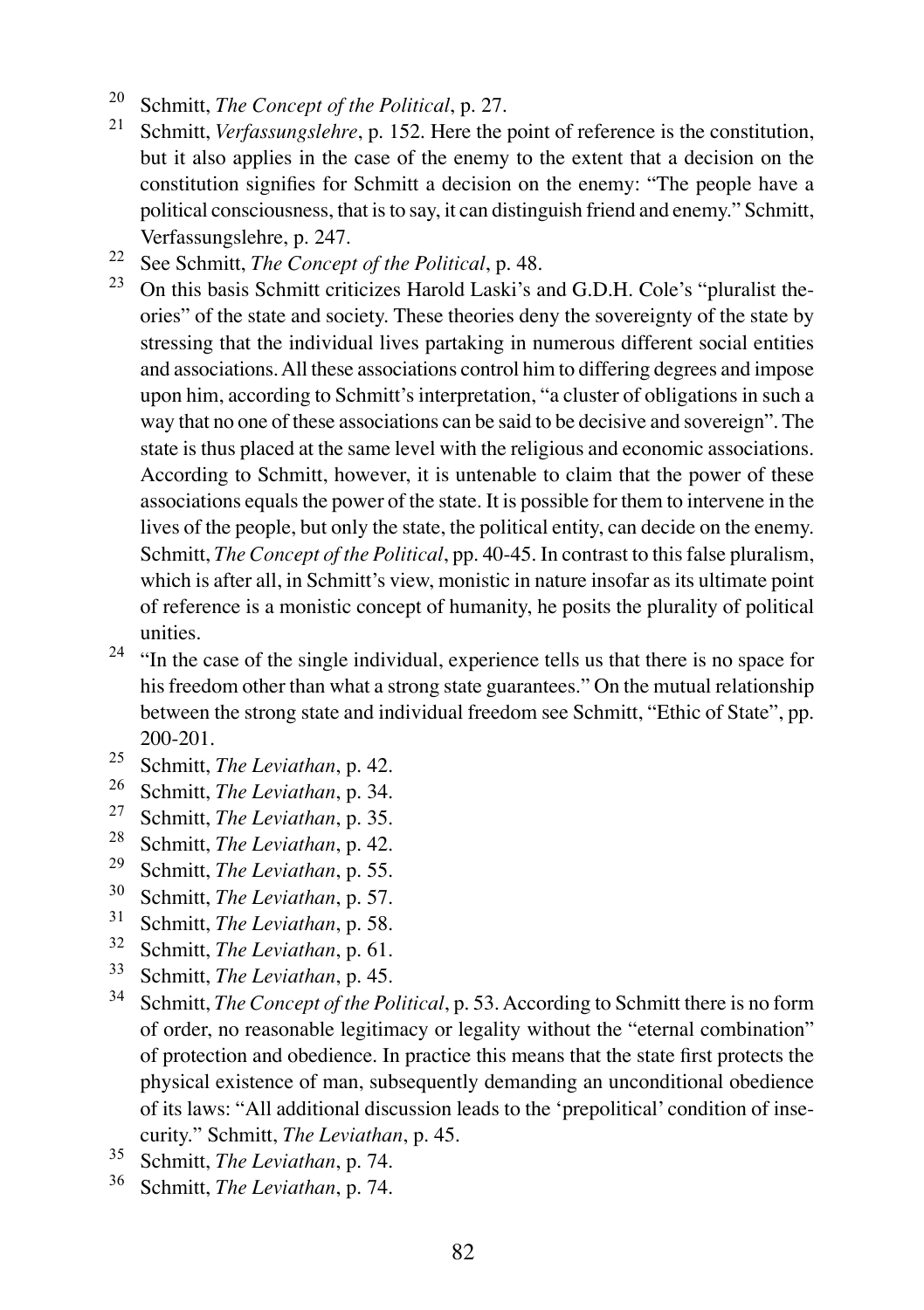- <sup>37</sup> Schmitt, *The Leviathan*, p. 74.
- <sup>38</sup> Schmitt, "Ethic of State", p. 198.
- $39$  See Schmitt, "Ethic of State", p. 206-208
- <sup>40</sup> Schmitt, *Verfassungslehre*, p. 22.
- <sup>41</sup> Schmitt, *The Concept of the Political*, p. 53.
- <sup>42</sup> Schmitt, "Total War", p. 31.
- <sup>43</sup> Schmitt, *The Concept of the Political*, p 37.
- <sup>44</sup> Besides, as Schmitt emphasizes in the preface to the second edition of *Political Theology*, "any decision about whether something is unpolitical is always a political decision, irrespective of who decides and what reasons are advanced". Schmitt, *Political Theology*, p. 2.
- 45 Schmitt, *The Concept of the Political*, p. 34.<br>46 Schmitt, *The Concept of the Political*, p. 34.
- 46 Schmitt, *The Concept of the Political*, p. 34.<br><sup>47</sup> Finance: "Total Mobilization" p. 139.
- Jünger, "Total Mobilization", p. 139.
- <sup>48</sup> Carl Schmitt, "The Source of the Tragic" (1956). *Telos* 72, Summer 1987, p. 139. Translation in *Telos* includes chapter 3 of Schmitt, *Hamlet oder Hecuba. Der Einbruch der Zeit in das Spiel* (1956). Klett-Cotta 1993.
- <sup>49</sup> Schmitt, "The Source", p. 135.
- $^{50}$  Schmitt, "The Source", p. 144.<br> $^{51}$  Schmitt, "The Source", p. 143
- Schmitt, "The Source", p. 143.
- <sup>52</sup> Schmitt, "The Source", p. 143.<br> $53$  Schmitt, "The Source", p. 143.
- Schmitt, "The Source", p. 143.
- <sup>54</sup> See also Victoria Kahn, "Hamlet or Hecuba: Carl Schmitt's Decision." *Representations* 83, Summer 2003, p. 83.
- $^{55}$  Schmitt, "The Source", p. 142.<br> $^{56}$  Schmitt, "The Source", p. 139.
- Schmitt, "The Source", p. 139.
- $^{57}$  Schmitt, "The Source", p. 142.<br> $^{58}$  Schmitt, "The Source", p. 143
- Schmitt, "The Source", p. 143.
- <sup>59</sup> Schmitt, *The Concept of the Political*, p. 53.
- <sup>60</sup> According to Richard Wolin, for instance, it is in his description of war "qua existential, ultimate instance of politics" that Schmitt exposes most clearly his intellectual affinity with Jünger's "aesthetics of horror". Richard Wolin, "Carl Schmitt: The Conservative Revolutionary Habitus and the Aesthetics of Horror." *Political Theory*. Vol. 20, Issue 3, 1992, p. 257. On this issue, I rather agree with Gary Ulmen, who states that Schmitt is "neither promoting war nor enmity but attempting to answer a very real question raised by the decline of the state". G. L. Ulmen, "Return of the Foe." *Telos* No 72, Summer 1987, p. 189.
- <sup>61</sup> See David Pan, "Political Aesthetics: Carl Schmitt on Hamlet." *Telos* 72, Summer 1987, p. 156: "Schmitt rejects the establishment of the autonomy of art in the bourgeois private sphere, because both the autonomy of art and the bourgeois private sphere provide the haven for ideas to develop independent of institutional control."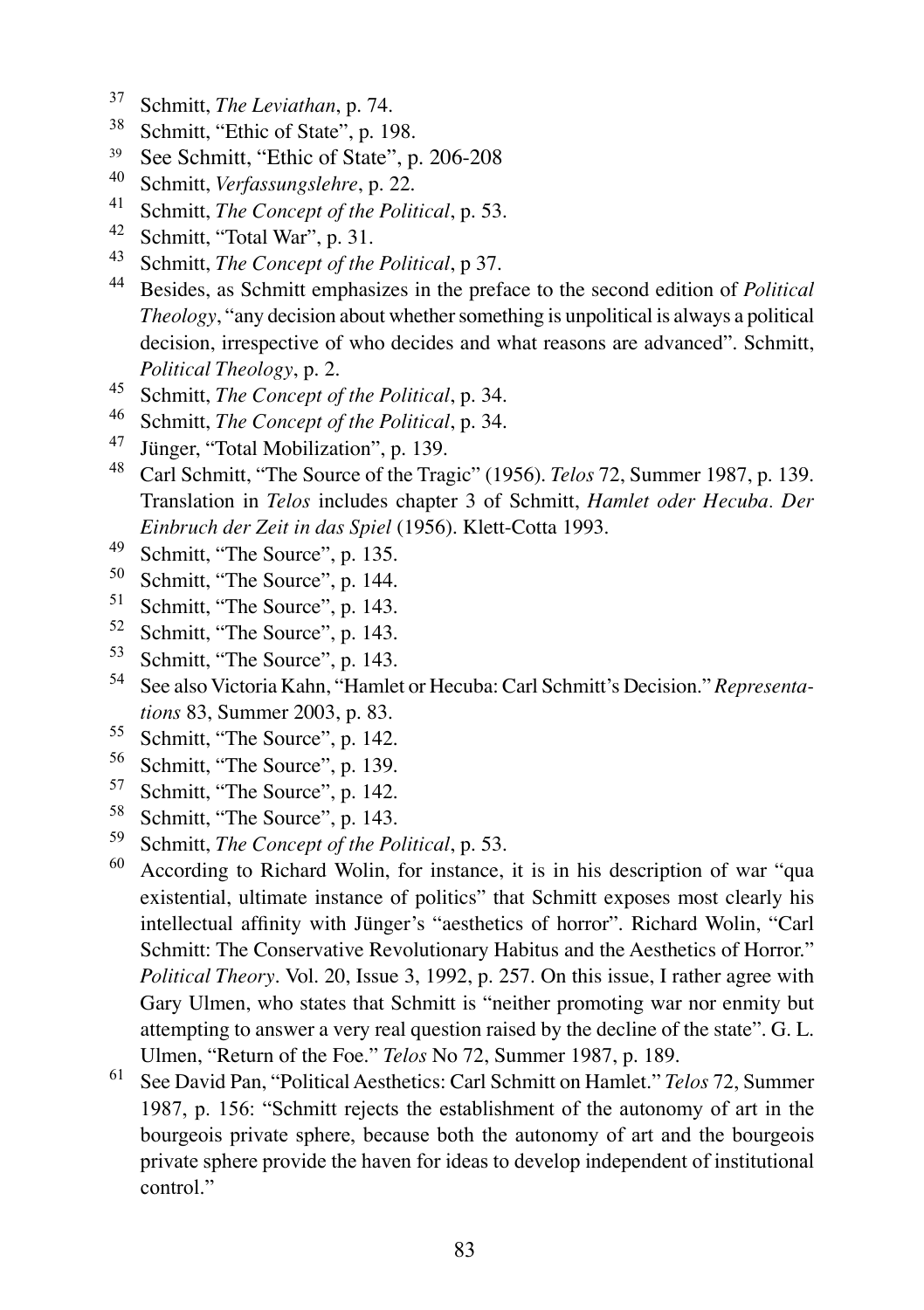- <sup>62</sup> Schmitt, *Roman Catholicism*, p. 22.
- $^{63}$  Wolin, "Carl Schmitt", p. 253.
- <sup>64</sup> Schmitt, *Roman Catholicism*, p. 22.
- <sup>65</sup> Schmitt, *Verfassungslehre*, p. 210.
- <sup>66</sup> Schmitt, *Political Romanticism*, p. 15.
- <sup>67</sup> Schmitt, *Political Romanticism*, p. 15.
- <sup>68</sup> Schmitt, *Roman Catholicism*, p. 20.
- Also for Benjamin the loss of the aura in the "age of mechanical reproduction" was a matter of fact, but contrary to Schmitt he did not long for its return. Instead, he argued that the disappearance of the aura provides a source of political emancipation. See Walter Benjamin, "The Artwork in the Age of Its Technological Reproductibility." In *Selected Writings*. Volume 4, 1938-1940. The Belknap Press of Harvard University Press 2003, pp. 251-270.
- <sup>70</sup> Schmitt, *Roman Catholicism*, p. 21.
- <sup>71</sup> Schmitt, *Political Romanticism*, p. 160.
- <sup>72</sup> Carl Schmitt, "On the Barbaric Character of Shakespearean Drama: A Response to Walter Benjamin." (1956). *Telos* 72, Summer 1987, p. 146. Translation in *Telos* includes excurse 2 of Schmitt, *Hamlet oder Hecuba.*
- <sup>73</sup> Schmitt, "On the Barbaric Character", p. 146.
- <sup>74</sup> Schmitt, *The Concept of the Political*, p. 36.
- <sup>75</sup> Schmitt, *The Concept of the Political*, p. 53. In this sense, Schmitt is a pluralist. His pluralism is not, however, pluralism of men and cultures but a pluralism of political entities. In themselves, these entities need not be plural – democracy, for instance, is based, according to Schmitt, on a total homogeneity of men and presupposes the "elimination or eradication of heterogeneity". Schmitt, *The Crisis*, p. 9. In other words, Schmitt is a pluralist, but his pluralism presupposes a "correct placing of pluralism". Schmitt, "Ethic of State", p. 204.
- <sup>76</sup> Schmitt, *The Concept of the Political*, p. 54.
- <sup>77</sup> Schmitt, *The Concept of the Political*, p. 54.<br><sup>78</sup> Schmitt, "Ethio of State", p. 205
- <sup>78</sup> Schmitt, "Ethic of State", p. 205.<br><sup>79</sup> Schmitt, The Concent of the Polit
- <sup>79</sup> Schmitt, *The Concept of the Political*, p. 36.
- <sup>80</sup> Schmitt, *The Concept of the Political*, pp. 54-55.
- <sup>81</sup> Carl Schmitt, *Theorie des Partisanen zum Begriff des politischen* (1963). Duncker & Humblot 1975, p. 87.
- <sup>82</sup> Schmitt, *The Concept of the Political*, p. 49.<br><sup>83</sup> "The anamy is the gostalt of our self-question
- <sup>83</sup> "The enemy is the gestalt of our self-questioning." Schmitt, Ex Captivitate Salus, p. 90.
- <sup>84</sup> Schmitt, *Verfassungslehre*, p. 210.<br><sup>85</sup> Schmitt, *Glossarium*, p. 217.
- <sup>85</sup> Schmitt, *Glossarium*, p. 217.
- <sup>86</sup> See Schmitt, *The Leviathan*, p. 8.<br><sup>87</sup> Schmitt, *The Leviathan*, p. 0.
- Schmitt, *The Leviathan*, p. 9.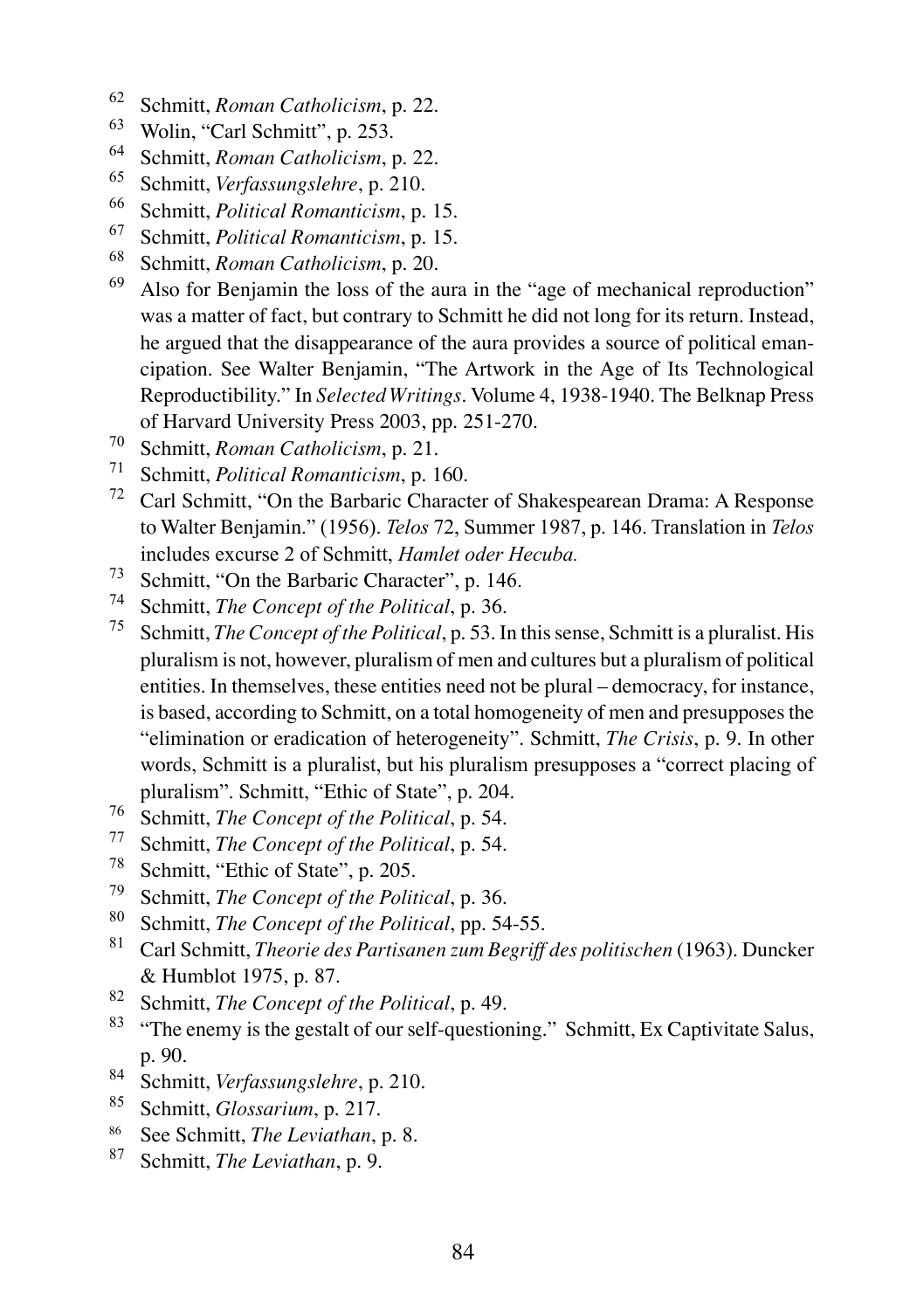- <sup>88</sup> This is also a reason why Schmitt emphasizes that "we have to determine as exactly as possible who is the Jew and who is not". Carl Schmitt, "Die deutsche Rechtswissenschaft im Kampf gegen den jüdischen Geist." *Deutsche Juristen-Zeitung*. Heft 20, 15 October 1936, p. 1194.
- <sup>89</sup> Schmitt, *Glossarium*, p. 199.
- <sup>90</sup> "It is indeed nothing more and nothing less than the political as such which would no longer exist without the figure of the enemy. Losing the enemy would simply he the loss of the political itself." Therefore, "the ultimate enemies, the worst of them all, enemies worse than enemies" are – at least "perhaps", as Derrida is forced to add because of the methodological and, perhaps, moral necessities of his approach – "the enemies of the political". Jacques Derrida, *Politics of Friendship*. Verso 1997, p. 84.
- <sup>91</sup> See for instance Schmitt, *Der Nomos der Erde*, p. 26: "The Medieval order of Europe was not nihilistic to the extent that it had not lost its fundamental unity of order and localization."
- <sup>92</sup> Schmitt, "Die Einheit der Welt", p. 496.
- <sup>93</sup> Carl Schmitt, *Glossarium*, p. 165.
- <sup>94</sup> "The Political entity presupposes the real existence of an enemy and therefore coexistence with another political entity." Schmitt, *The Concept of the Political*, p. 53.
- <sup>95</sup> Schmitt, *The Concept of the Political*, p. 77.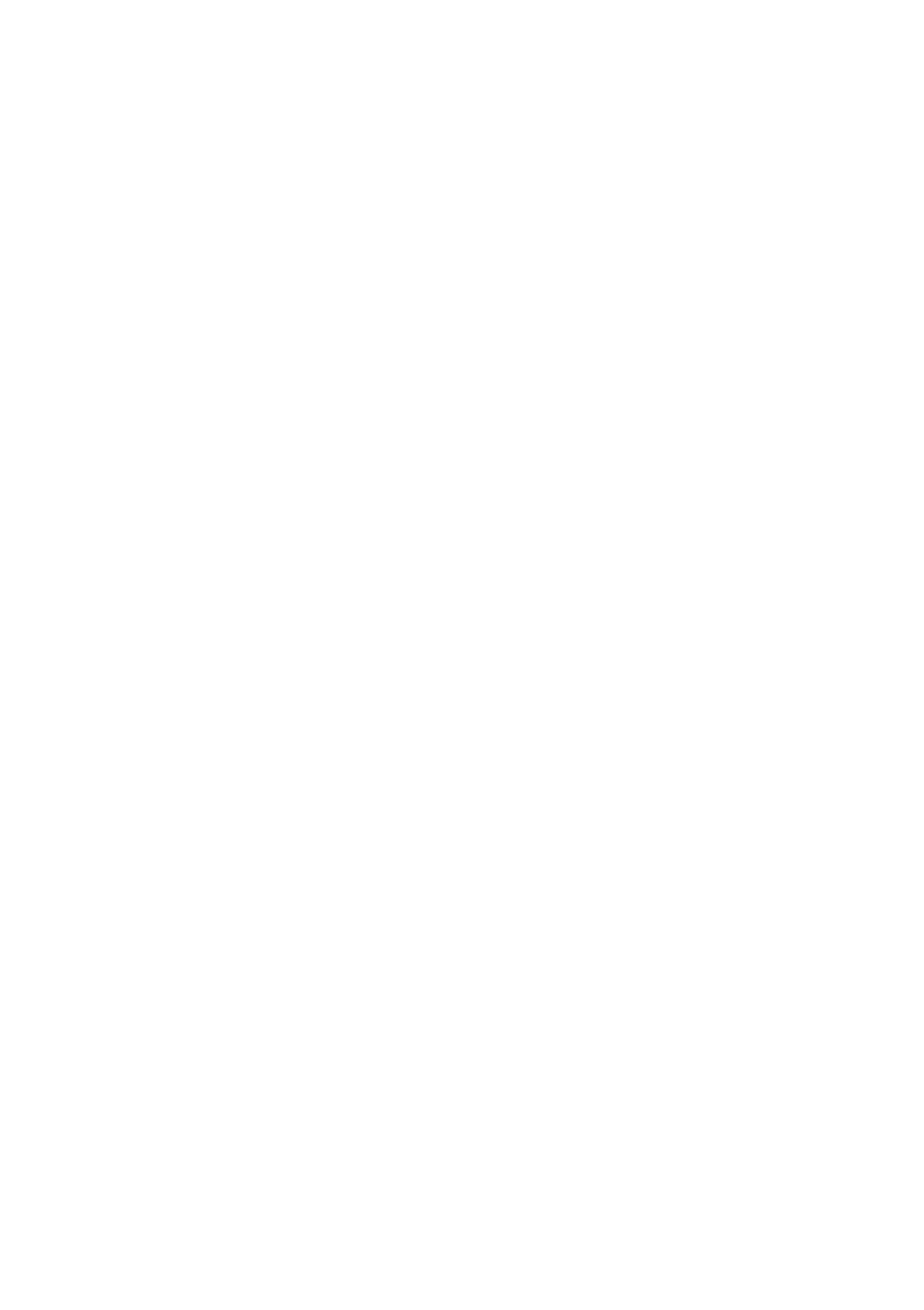# 5. LIBERAL PATHOS

We have come to recognize that the political is the total, and as a result we know that any decision about whether something is unpolitical is always a political decision, irrespective of who decides and what reasons are advanced.

Carl Schmitt, *Political Theology*

In Schmitt's view, all theories of state and political ideas can be tested on the basis of their anthropology and thereby classified according to whether n Schmitt's view, all theories of state and political ideas can be tested on they – consciously or unconsciously – presuppose man to be good or evil by nature. As for Schmitt's own view, he asserts that no theory which holds man to be good is genuinely political: "All genuine political theories presuppose man to be evil, i.e., by no means an unproblematic but a 'dangerous' and dynamic being."<sup>1</sup> This "anthropological confession of faith" discloses a second presupposition of Schmittian politics, in addition to the real possibility of the enemy: the hierarchical relation of power. The sphere of the political does not exist without power and without man's "dangerous" nature there would be no motivation for power. According to Schmitt, it is impossible to legitimize power except by means of the potential threat that man presents and the security that power provides: "From the purely human point of view, the relationship of protection and obedience remains the only explanation for the existence of power."<sup>2</sup> In other words, if man was good and docile in every respect and therefore, did not need order or protection, power would have no legitimacy. In Schmitt's view, the disappearance of power would also signal the disappearance of politics. For this reason anarchism, whose point of departure is the absolute evilness of power opposed by the goodness of man, cannot articulate its own political theory. Schmitt passes the same judgment on liberalism.

All theorists of liberalism have certainly not considered man to be good, but according to Schmitt the doctrine of liberalism, in which society determines its own order which the state is subordinated to serve, assumes an unproblematic conception of man. Schmitt acknowledges that liberalism has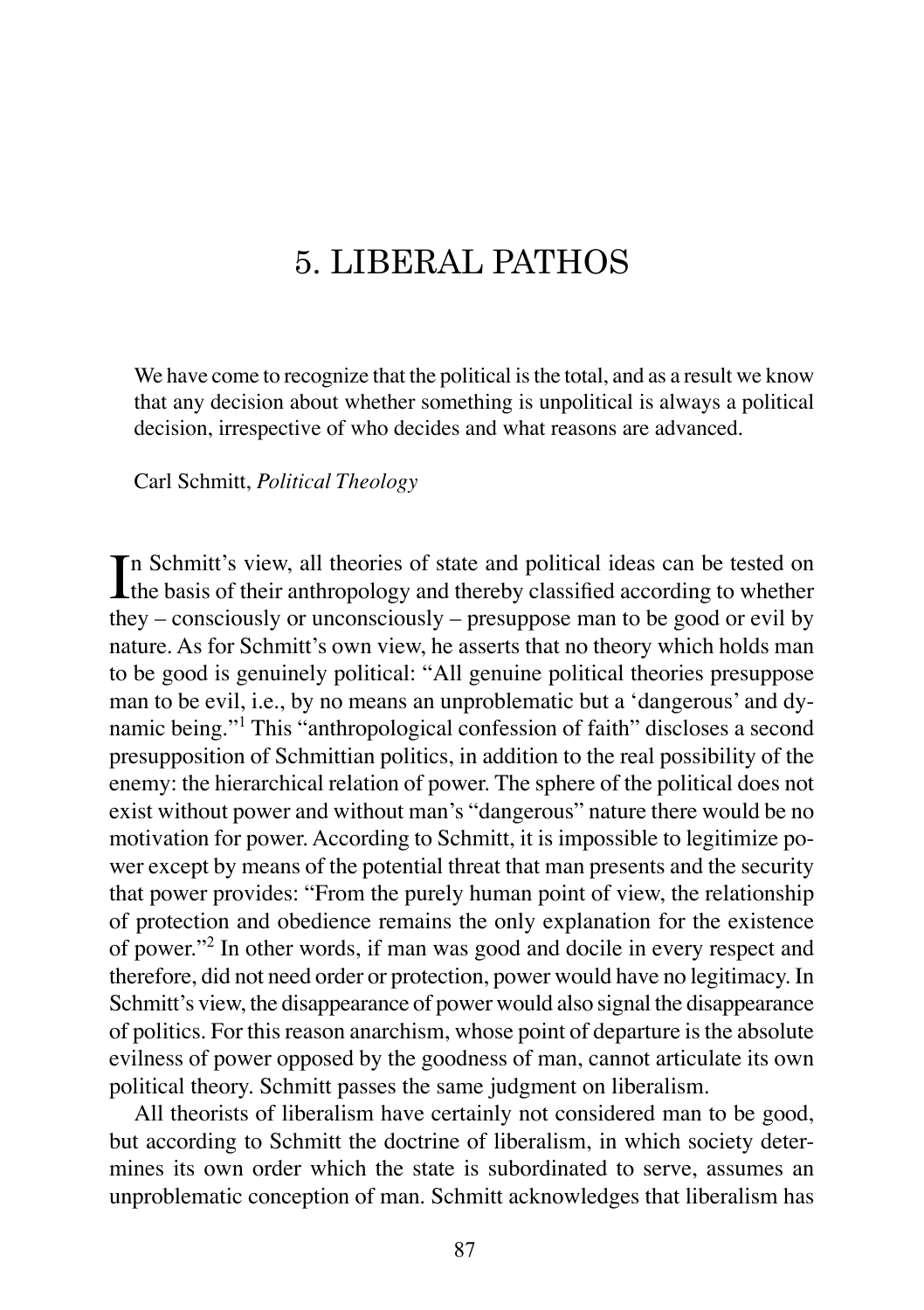never been politically radical like anarchism, but for him it is also evident that liberalism's neutralizations, depoliticizations and declarations of freedom have a certain political meaning. They are polemically directed against a specific state and its political power on behalf of individual freedom, private property and economic competition:

All liberal pathos turns against repression and lack of freedom. Every encroachment, every threat to individual freedom and private property and free competition is called repression and is *eo ipso* something evil.<sup>3</sup>

Although Schmitt admits that liberalism has not radically rejected politics or the state, he also points out that neither has it advanced a positive theory of the state nor delineated how the state should be reformed. By connecting the political with the ethical and subjugating it to economics, it has only managed to neutralize the state, to reduce it to a mere servant of society.<sup>4</sup> According to Schmitt, these operations are understandable if one believes that our destiny today is not politics but economy, which he refuses to believe. Politics is still our destiny, because economy has become entirely politicized. Besides, argues Schmitt, it is a mistake to believe that a society based on economic interaction or exchange would be "essentially unwarlike", as Joseph Schumpeter suggests. In Schmitt's view, only the terminology used in liberal ideology is unwarlike whilst concrete practice turns out to be less unwarlike. Wars have perhaps been condemned but sanctions, punitive expeditions, pacifications, protection of treaties, measures to assure peace and the international police remain. In other words, a system based on exchange does not exclude the possibility of the worst kind of repression and exploitation. When the exploited attempt to defend themselves in such a situation, it is obvious that they cannot do so by economic means. Moreover, those who possess the economic power would interpret every attempt to change power relations by extra-economic means as violence and crime.<sup>5</sup> Thus, Schmitt concludes that economic power is as repressive as political power, but unlike political power, which in Schmittian terms is based on responsibility and visibility, economic power tends to conceal itself and to avoid the question of responsibility.

# 5.1 TOTAL STATE

In Schmitt's view, the twentieth-century reaction to the liberal neutralization and depoliticization of all the spheres in the  $19<sup>th</sup>$  century is a total politicization. As a result, the nineteenth century neutral state is replaced with a *total state*. According to Schmitt, one should not confuse the total state with the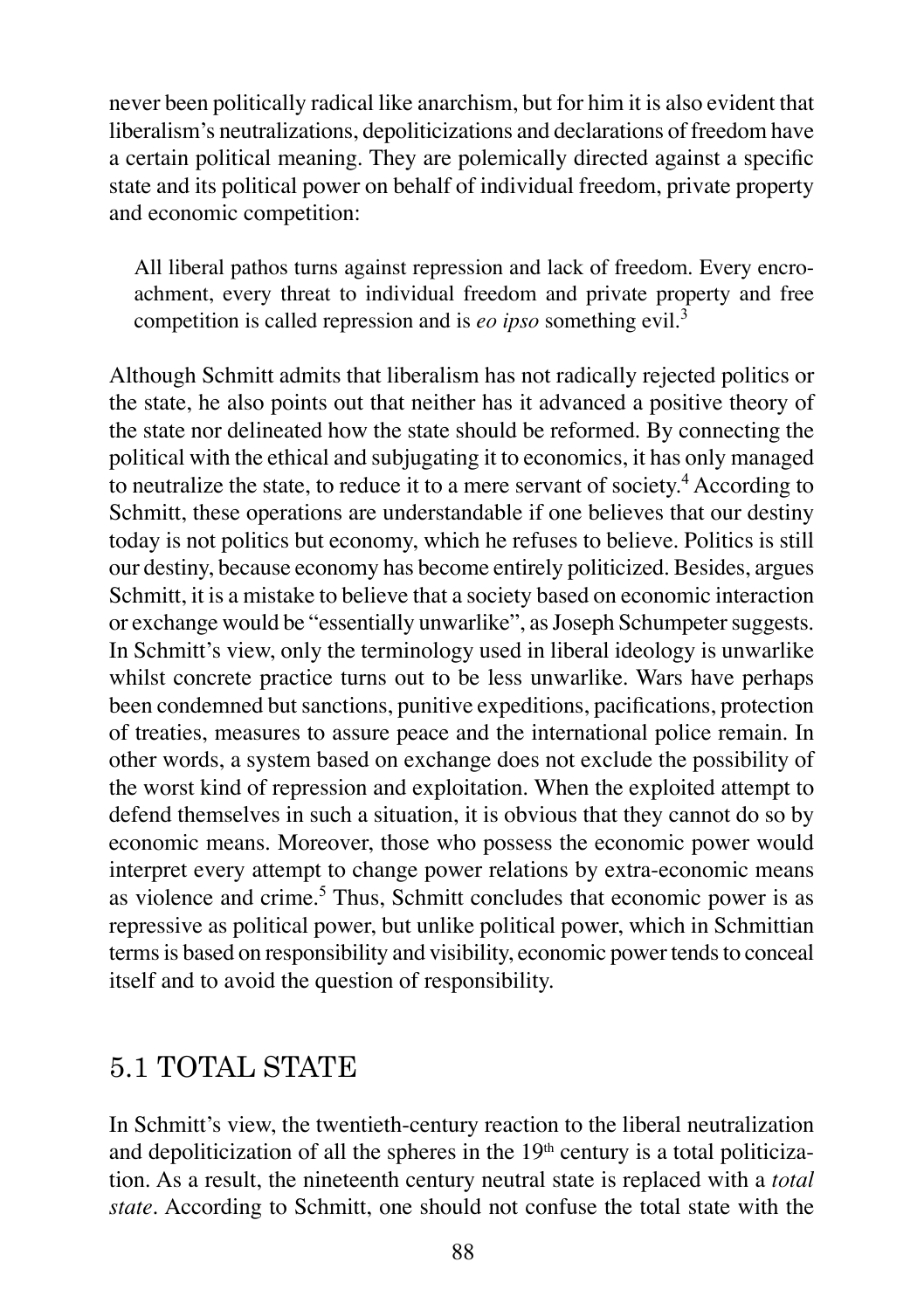absolute state of the  $18<sup>th</sup>$  century, which stood above society as a stable and a distinctive force. Moreover, it is not the universal state, outlined by Hegel and his followers, which stands above society because of its moral superiority. The total state is first and foremost a state in which state (*Staat*) and society (*Gesellschaft*) penetrate each other. In contrast to the liberal, non-interventionist state, there is no sphere in the total state "which should be considered as absolutely neutral in the sense of non-intervention by the state".<sup>6</sup> The total state intervenes "in all possible matters, in economy and in all the other spheres of human existence".<sup>7</sup>As a consequence, everything becomes at least potentially political and formerly social matters become affairs of the state but also, reciprocally, the affairs of the state themselves become social matters.

According to Schmitt, the appearance of the total state is above all a consequence of the democratic development in the West. For him, it is precisely democracy which does away with all the typical distinctions and depoliticizations characteristic of the liberal  $19<sup>th</sup>$  century. In democracy, there exists no antithesis between the state and society. The same applies to the other antitheses of the  $19<sup>th</sup>$  century – including the antitheses between religion and politics, culture and politics, economy and politics, law and politics and so on. In other words, if liberalism believes in the exclusion of the state-free society from the sphere of the political, the  $20<sup>th</sup>$  century democratic movement believes that nothing, by necessity, remains outside the political. In democracy, all those spheres of society which were previously identified with the private sphere and thus, outside the public and the political are politicized. In Schmitt's view, this politicization is a logical consequence of the fundamental principle of democracy, namely of the *identity of those who rule and those who are ruled*, of government and people. Out of this identity the total state is born.

Schmitt's notion of total state has been interpreted as an indication of his tendency towards totalitarianism, but he himself thought of it as a concept that corresponded to the concrete reality of the West. According to Schmitt, the total state is not a utopia of a state to come but a description of the twentieth century European democratic state: "One may dismiss the 'total state' with any kind of shouts of outrage and indignation as barbaric, servile, un-German or un-Christian, but the thing remains that one does not get rid of it in that way."<sup>8</sup> The total state exists. Even liberalism cannot remain faithful to its nineteenth century principles, but enters, as a consequence, into a practical alliance with the total state. In Schmitt's view, this is necessary for liberalism, insofar as to survive it has to ally itself with those powerful democratic forces, which dominate all political thinking in modernity.<sup>9</sup> According to Schmitt, however, the liberal total state represents only one of the two existing types of total states, namely the *quantitative* type. The quantitative total state penetrates all the domains of human affairs, because it bows to everybody's wishes, trying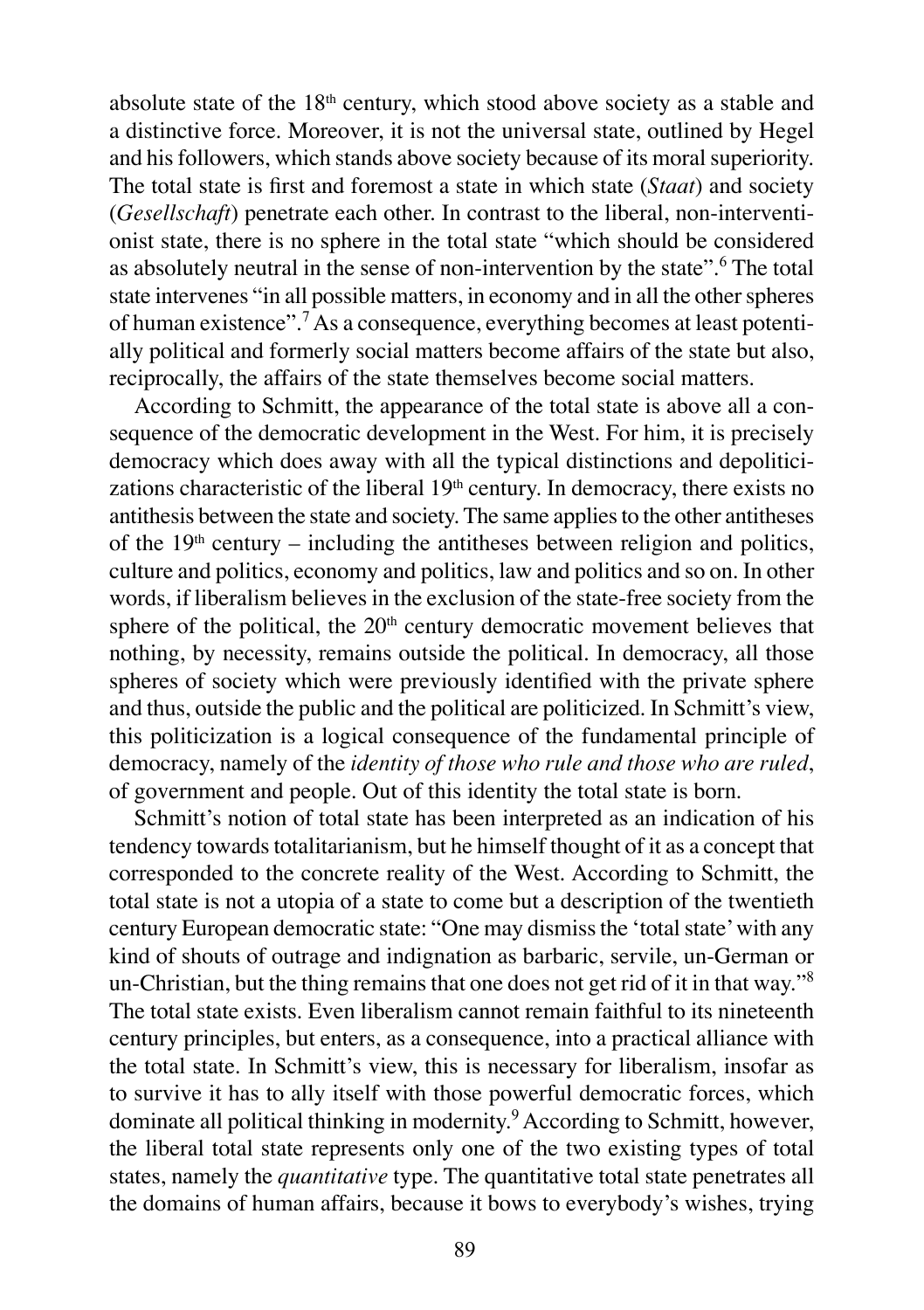to please everyone, to subsidize everyone and be at the beck and call of conflicting interests all at once: "Its expansion is the result not of its strength but of its weakness."<sup>10</sup>

The quantitative total state is total because of its weakness, but there also exists, according to Schmitt, a *qualitative* total state. This state is total because of its force.<sup>11</sup> It does not try to satisfy all the demands of society, insofar as this would pave the way to an assimilation of the state power with the interests of social organizations – parties and corporations – leading ultimately to the destruction of state authority. Rather, like the seventeenth century absolute state, it transcends society by means of a new monopoly on politics. On the one hand, this makes it possible to distinguish between friend and enemy; on the other hand, between the political issues and the non-political ones. Yet, this kind of depoliticization does not indicate a weakness of the state, insofar as "only a strong state can remove itself from non-state affairs".<sup>12</sup> In Schmitt's view, the act of depoliticization is, at least today, a particularly intense political act.<sup>13</sup> If the quantitative total state does not designate any domain as free from state intervention, this is only because it can no longer make "any distinctions".<sup>14</sup>And if the faculty of distinction and discrimination – judgment – is the political faculty par excellence, as Schmitt at times believes, then the quantitative total state, despite its totality, is not a state at all.

Schmitt sees Mussolini's Italy as a kind of qualitative total state.<sup>15</sup> The fact that the total state arises from an identity of the rulers and the ruled does not contradict this view. For Schmitt, the fact that Fascism abolishes elections and despises all *elezionismo* does not indicate an antidemocratic but only an anti-liberal attitude. In a specific sense, Schmitt considers Fascism to be even more democratic than the liberal practice, because liberalism removes a politically united people (*Volk*) from the public sphere, transforming it into a culturally interested public (*Publicum*) and reducing the political formation of will to the calculation of privately cast votes.<sup>16</sup> In his view, however, the core of democracy is not to be found in the counting of secretly cast votes in complete isolation but in the will of a people, which is expressed above all in a public acclamation: "The natural form of the direct manifestation of the people's will is the howl of approval or refusal of the assembled crowd, the *acclamation*."<sup>17</sup> This is why he concludes that dictatorial and Caesaristic methods are not necessarily antidemocratic. Not only can they evoke acclamation, but they can also be "a direct expression of democratic substance and power".<sup>18</sup> They are just anti-liberal. It may be the case that the fascist state, which as a party state resembles the quantitative total state, $19$  does not fulfill all the requirements of democracy or democratic legitimacy. However, Schmitt argues that those societies which try to combine liberal and democratic principles do not fulfill these requirements either. According to Schmitt, it is precisely this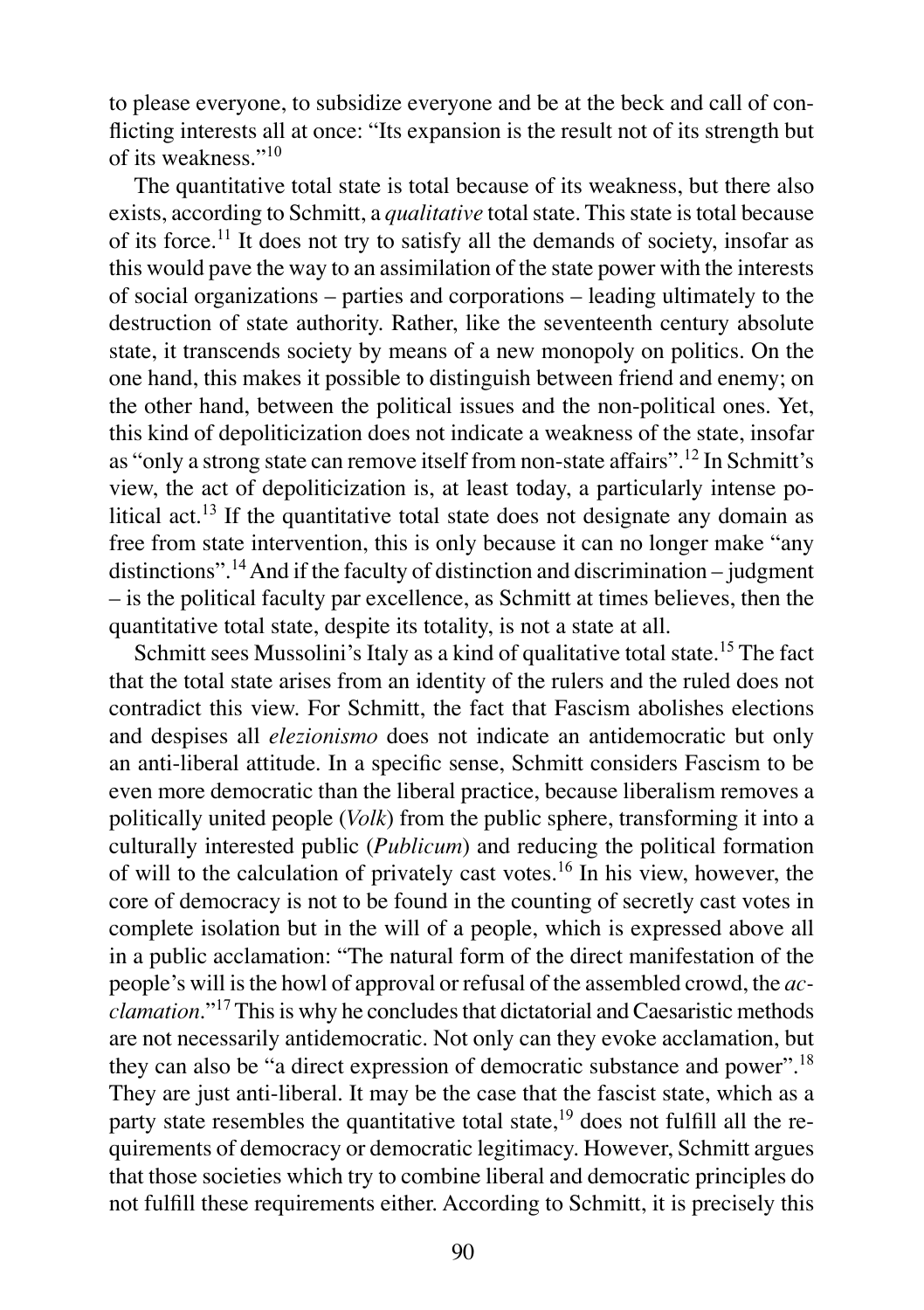failed reconciliation between the principles of liberalism and democracy in the practice of modern mass democracy that has paved the way for the crisis of parliamentary democracy.

# 5.2 PARLIAMENTARISM AND DEMOCRACY

Like every great institution, Schmitt argues in *The Crisis of Parliamentary Democracy* (1924), also parliament presupposes certain fundamental principles and ideas. However, Schmitt refuses to subscribe to the familiar conception according to which parliament is seen above all as a committee of the people. Already the fact that the members of parliament are independent of the people during the electoral period contradicts this definition. He also regards as illusory the claim that parliament should be considered a means for selecting political leaders – suggested for instance by Max Weber and Hugo Preuss: "Politics, far from being the concern of an elite, has become the despised business of a rather dubious class of persons."<sup>20</sup> If we want to discover the authentic principles of parliamentarism, Schmitt argues, we must return to Burke, Bentham, Guizot and John Stuart Mill. In their writings Schmitt discovers the essence – the "ultimate intellectual foundation" – of parliamentarism. It lies in openness and discussion, that is, in a process of confrontation of differences and opinions, from which the real political will results. According to Schmitt, open discussion as the principle of parliamentarism does not stand only for deliberation and negotiation since even tyrants negotiate. Open discussion signifies "an exchange of opinions that is governed by the purpose of persuading one's opponent by arguing the truth or justice of something, or allowing oneself to be persuaded".<sup>21</sup> In Schmitt's view, the demand for open discussion as the principle of ruling was born in the struggle against the theory of state secrets and Machiavellian power politics. The Machiavellian use of power was countered with a moral ethos, according to which might should be replaced with right. However, in contrast to the absolute rationalism and the absolute concept of right which characterizes Enlightenment, the rationality of open discussion and thereby of parliament is relative: "Neither state power nor any kind of metaphysical conviction is allowed to appear immediately within its sphere."<sup>22</sup> In Schmitt's view, the disbelief in absolute truths does not manifest itself only in the principle of open discussion but also in the principle of division of powers. It is not only opinions which must be balanced with competing opinions – also institutions must be balanced with competing institutions. According to him, all this depends on a way of thinking that "creates multiplicity everywhere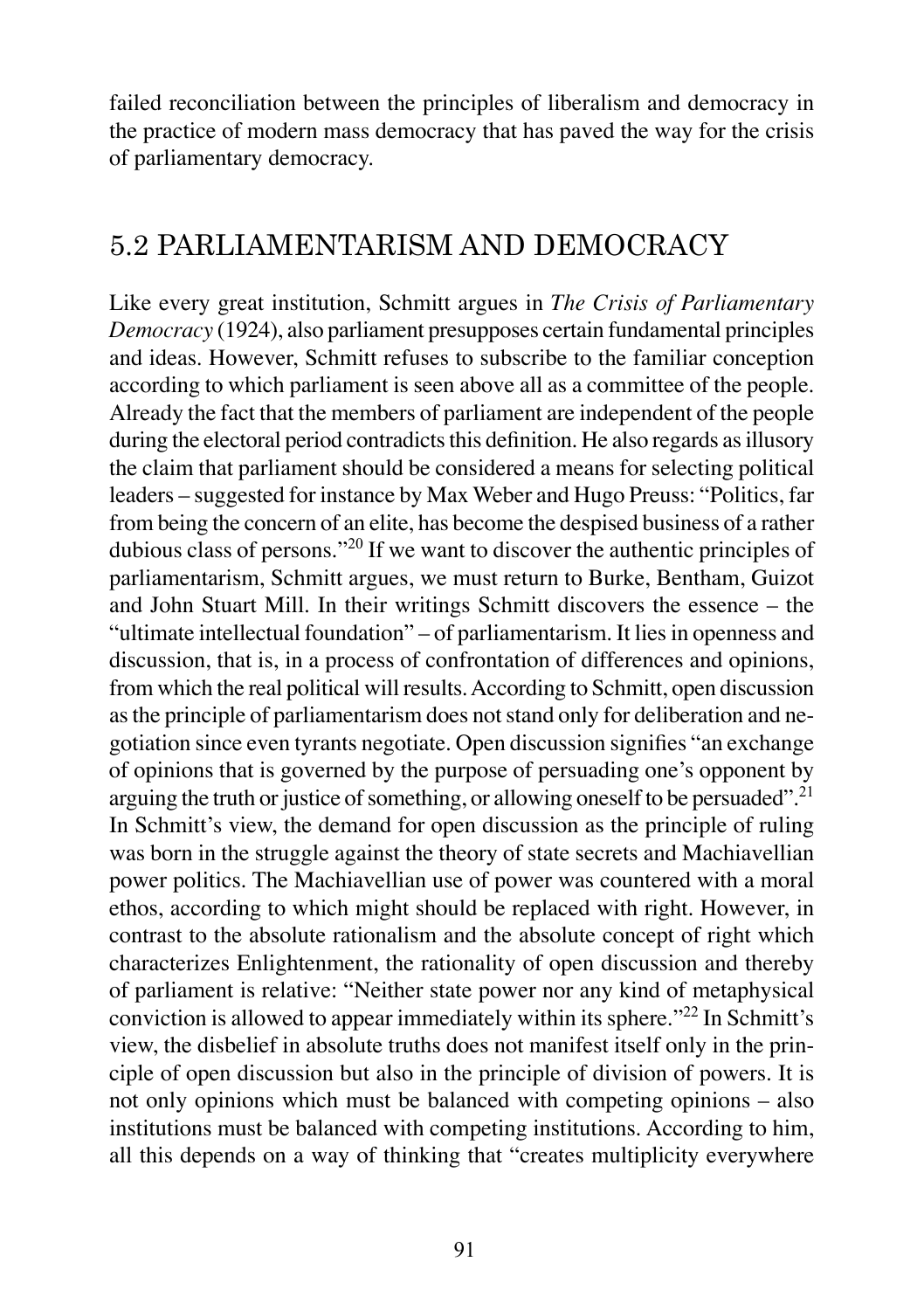so that an equilibrium created from the immanent dynamics of a system of negotiations replaces absolute unity".<sup>23</sup>

#### *Either/or or And*

A growing number of liberal thinkers have emphasized the importance of political perspective in social theory. Among these are the German sociologist Ulrich Beck and the others who have spoken of so-called "reflexive modernity".<sup>24</sup> According to Beck, in the age of reflexive modernity, the political cannot be reduced to what he describes as the binary system of Either-or proposed by Schmitt in particular ("either Christ-friend or Barabbas-enemy"), but characteristic of the so-called "simple modernity" in general. Instead of the Either-or experience, which is "becoming false",<sup>25</sup> reflexive modernity and thereby, a reflexive society can be defined in terms of a so-called *And*  experience: "The 'age of *And*' is destroying and replacing the 'age of *Eitheror*'."<sup>26</sup> Beck disagrees with Schmitt's view that the And experience, thinking "beyond Either-or", would negate the political. According to Beck, it just paves the way for a new kind of political rationality. At the core of this rationality lies the concept of ambivalence: "The striking point is the ambivalence."<sup>27</sup> The political does not originate with the recognition of an enemy, with the antithesis of friend and enemy, but with the ambivalent position of *in-between* – not only in-between Either-or but in-between "multiple perspectives" and "multiple voices". If certitude, conviction and commitment to truth constituted the political attitude of simple modernity, the attitude of political man in reflexive modernity is, argues Beck, that of *doubt*. In his view, *dubito ergo sum* is the *cogito ergo sum* of the reflexive society.<sup>28</sup> This is the case because only the "art of doubt" enables man to remain in-between and to pursue the politics of And. It could be argued that the ambivalent position of in-between presupposes also an exclusive choice between concrete alternatives. In Beck's view, however, this is not the case. The art of doubt "prevents nothing, but makes many things possible".<sup>29</sup> The reflexive artist of doubt has to doubt even himself as a doubting being. He must realize that doubts themselves are "thoroughly doubtful", $30$  because self-doubt is the precondition for all doubt. In Schmitt's view, this kind of doubtful ambiguity and ambivalence, eternal swinging between alternative choices and ironic suspicion – ultimately suspicion of suspicion – would amount to nothing but a peculiarly romantic and thus, an apolitical attitude.<sup>31</sup> In Beck's view, however, it is precisely the Either-or experience that brings politics to an end.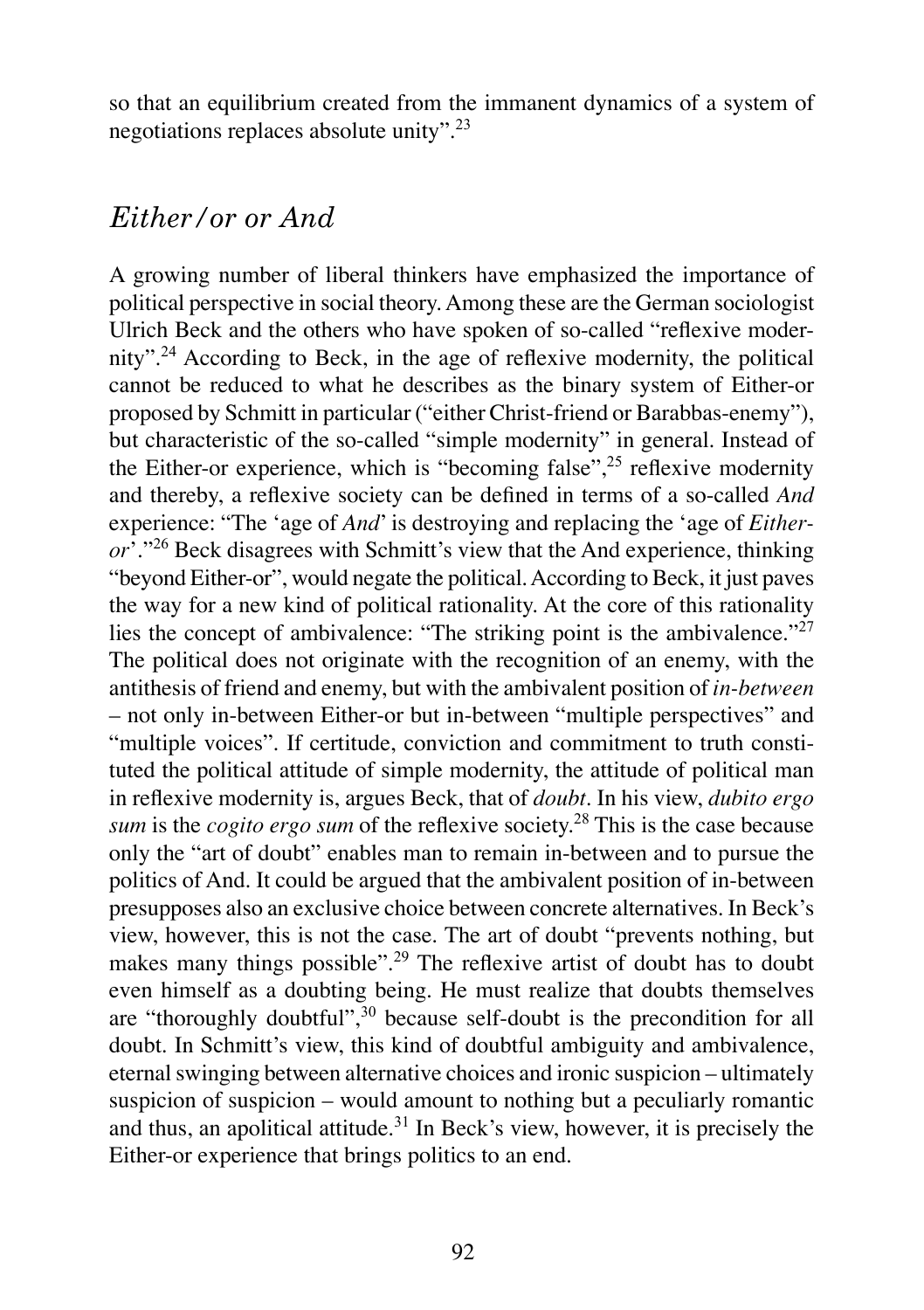Nonetheless, Beck does not claim naïvely that we would have surpassed the Either-or experience, emphasizing instead that in reflexive modernity these two ways of experience are present simultaneously. Both of them are included in the process of modernization inasmuch as modernization must be understood in Beck's view as an "unfinished and unfinishable dialectic or modernization and counter-modernization".<sup>32</sup> In other words, this simultaneity of modernity and counter-modernity is not an accident, but "caused by the system and systematically linked to it".<sup>33</sup> Besides, the And experience which permeates the Either-or experience actually facilitates a renaissance of the latter. The process of modernization itself produces counter-modernity, which in turn aims at reinforcing certitude in contrast to the ambivalences of modernity: "Counter-modernity transforms doubt into certitude."<sup>34</sup> Moreover, Beck defines the relationship between the reflexive modernity and countermodernity in terms of opposition and even of antithesis. Does this mean that the Schmittian notion of the political hence returns? Beck rejects this implication. The opposition between reflexive modernity and counter-modernity is not a binary antagonism between friend and enemy. In a thoroughly reflexive society, there exists no such antagonism:

A thoroughly doubtful society, beset by productive self-doubt, and therefore incapable of truth, strictly speaking, cannot develop or uphold any construction of an enemy.<sup>35</sup>

In other words, the representatives of counter-modernity cannot be political enemies, because Beck recognizes very well that this would entail a return to the logic of Either-or of simple modernity. Therefore, Beck locates the representatives of counter-modernity elsewhere.

According to Schmitt, it was characteristic for the theorists of the Enlightenment to seek and find universal morality as a neutral solution to the "evil" politics of the Either-or. Also Beck pursues neutralization, but he goes further than the Enlightenment moralists. Admittedly, he defines the opposition between reflexive modernity and counter-modernity in terms of different attitudes and worldviews, that is to say, in terms of ethics. In his view, there exists, on the one hand, an attitude and ethics characterizing a proponent of reflexive modernity. His attitude can be described as thoroughly liberal. He favors reasonable discussion to violence and action, tolerates different ways of life, supports human rights and the equality of the sexes, favors peace to war, and so on. It is true that he also doubts, but his doubt is "kind and deeply human", <sup>36</sup> because he first and foremost doubts all dogmatism, all "black-white thinking". On the other hand, there exists an attitude and ethics belonging to a proponent of counter-modernity. He is the one who still believes in certitudes and ab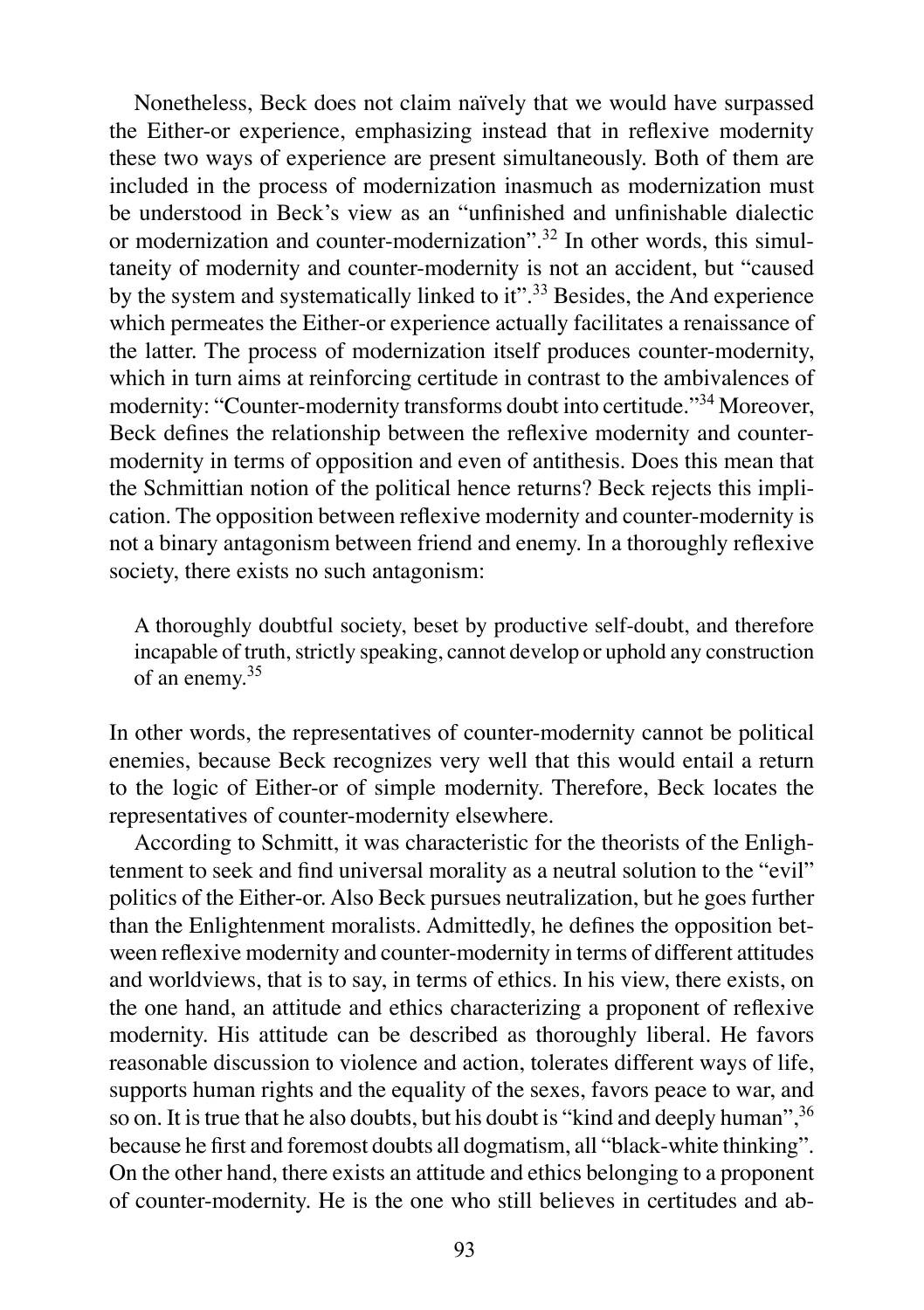solute truths. He *constructs* these certitudes and absolutes – paradoxically by means of modern technology. Inasmuch as he has been able to construct these certitudes and absolutes, he has no reason for discussion. Therefore, he favors violence and action. He "floats on action, washing away the questions in the stream of action".<sup>37</sup> His action, in turn, is not based on reason but on emotion, on "the orphaned and dried-up emotions" like hate, love, fear and mistrust.<sup>38</sup> Hence, the proponent of counter-modernity is an emotive person, who absorbs questions into violent action. But what does he act for? In Beck's view, he acts for his own emotive truth and dogma, for his sacred beliefs including tradition, nature, religion, nationhood, the distinction between ourselves and strangers, and so on. Out of this sanctification "nationalism, ethnocentrism, xenophobia and violence" are born.<sup>39</sup>

Presumably, for a liberal such a person is more or less "evil". However, Beck does not subscribe to this view. According to him, as already mentioned, counter-modernity is included in the process of modernization. It is true that counter-modernity is only capable of limiting the "autonomous course of modernity".<sup>40</sup> Nevertheless, it is also itself irrevocably modern: "Nationalism, ethnocentrism, xenophobia and violence are not the expression or eruption of suppressed atavism continuing to be a potent force behind the façades of civilization."<sup>41</sup> Counter-modernity is a *response* to the fundamental experience of uncertainty and ambivalence of And. Therefore, a proponent of countermodernity cannot be viewed as evil in himself. But if he is neither a political enemy nor an evil person, who is he? Presumably, his interests are diametrically opposed to those of the liberal reflexive individual. Therefore, he cannot be a like-minded peer. Nor can he be an "opposing doubter", as Beck calls the political opponent in a reflexive society, because believing in certainties, he does not doubt. The only alternative left, it seems to me, is to suppose that Beck's proponent of counter-modernity suffers from a kind of mental disability. He is a person who is not capable of standing the modern ambivalence of And. Beck acknowledges that the growing ambivalence can lead to "intolerable conditions" that disturb everybody. In the case of the proponent of countermodernity, however, this disturbance is especially dangerous, because his response to the intolerable conditions is emotive action and violence.

How then, in Beck's view, must the proponent of reflexive modernity relate to his counter-modern counterpart? Insofar as he does not regard him as a political enemy but as a disturbed person, his task is to outline *acceptable*  certainties and limits for him.<sup>42</sup> In other words, his task seems to be inventing therapeutic means capable of holding in check the worst psycho-pathological effects – ethnocentrism, xenophobia, fundamentalism, violence – caused by the inevitable and irrevocable process of modernization. Hence, even if Beck attempts to rethink politics beyond friend and enemy distinctions, the way in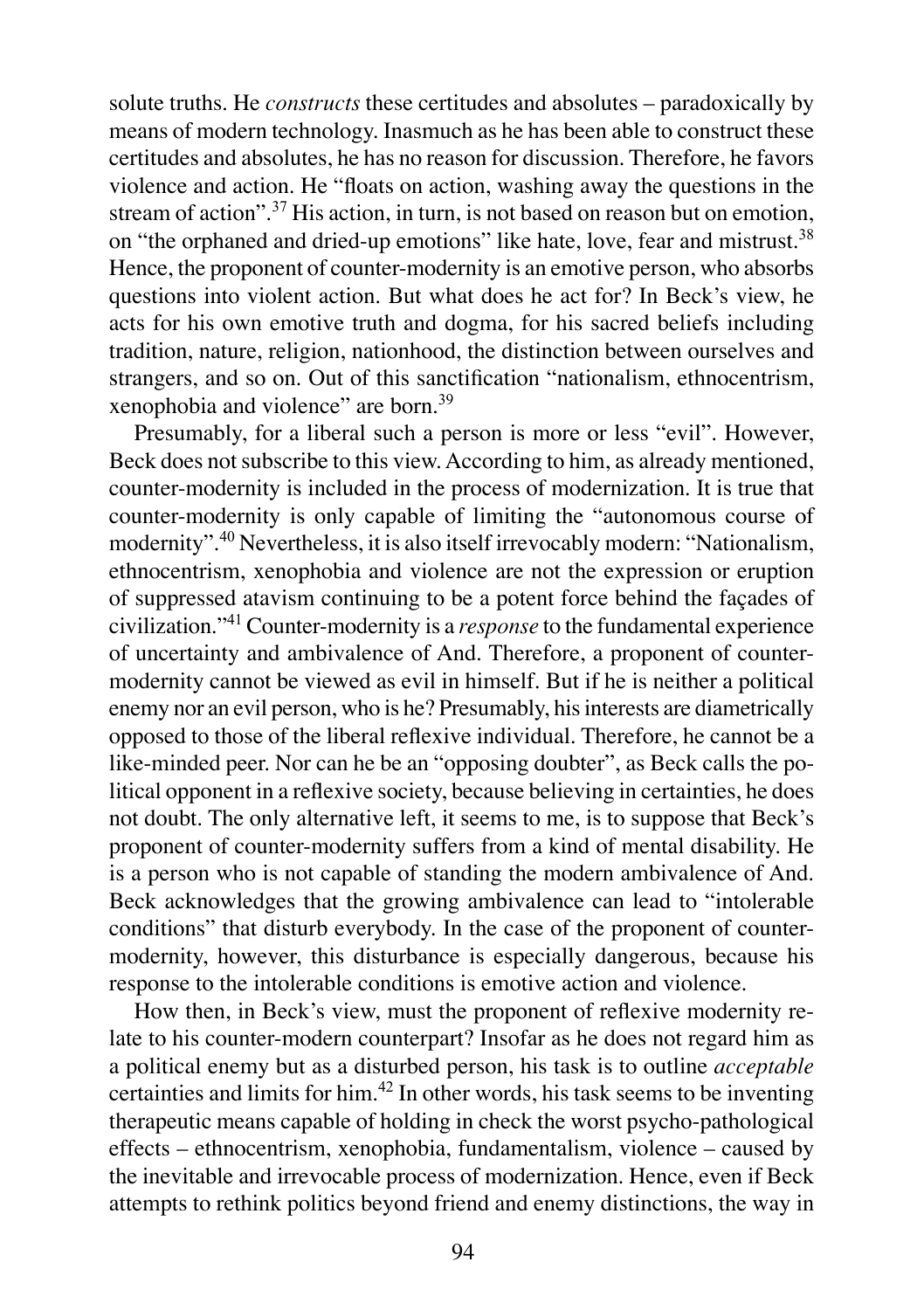which he neutralizes the opponent, treating him as if he was a psycho-pathological case, points to an apolitical way of thinking rather than to a rediscovery of politics. In the final analysis, his "And experience" seems to signify nothing more than a peculiar way of finding *Aufhebung*, and thus reducing politics to insignificance. However, Beck did not take into account the possibility that with the "And experience" a new antithesis comes into being, the antithesis between the "Either-or experience" and the "And experience" (Either-or *or*  And).

\* \* \*

For Schmitt, Ulrich Beck's "thoroughly doubtful" society of reflexive modernity would probably represent a society in which the premises of parliamentarism have been transformed into premises of the whole society. The relative rationality of doubt incapable of truth has displaced everywhere the absolute rationality of absolute truths; open discussion has displaced emotive convictions and commitments. Even the metaphysics of doubt is challenged by the ever-lasting self-doubt. In Schmitt's view, however, one should doubt the idea of the "thoroughly doubtful" society of openly discussing doubters, not because it would be malicious in principle but because the concrete practice of modern mass society and mass democracy seem to function in a completely different manner. This practice has made the premises of parliamentarism and simultaneously, the whole idea of argumentative discussion an "empty formality":

Many norms of contemporary parliamentary law, above all provisions concerning the independence of representatives and the openness of sessions, function as a result like a superfluous decoration, useless and even embarrassing, as though someone had painted the radiator of a modern central heating system with red flames in order to give it the appearance of a blazing fire.<sup>43</sup>

The important political and economic decisions on which the fate of mankind rests today, no longer result from balancing opinions in a public debate but from other instances altogether:

Small and exclusive committees of parties or of party coalitions make their decisions behind closed doors, and what representatives of the big capitalist interest groups agree to in the smallest committees is more important for the fate of millions of people, perhaps, than any political decision.<sup>44</sup>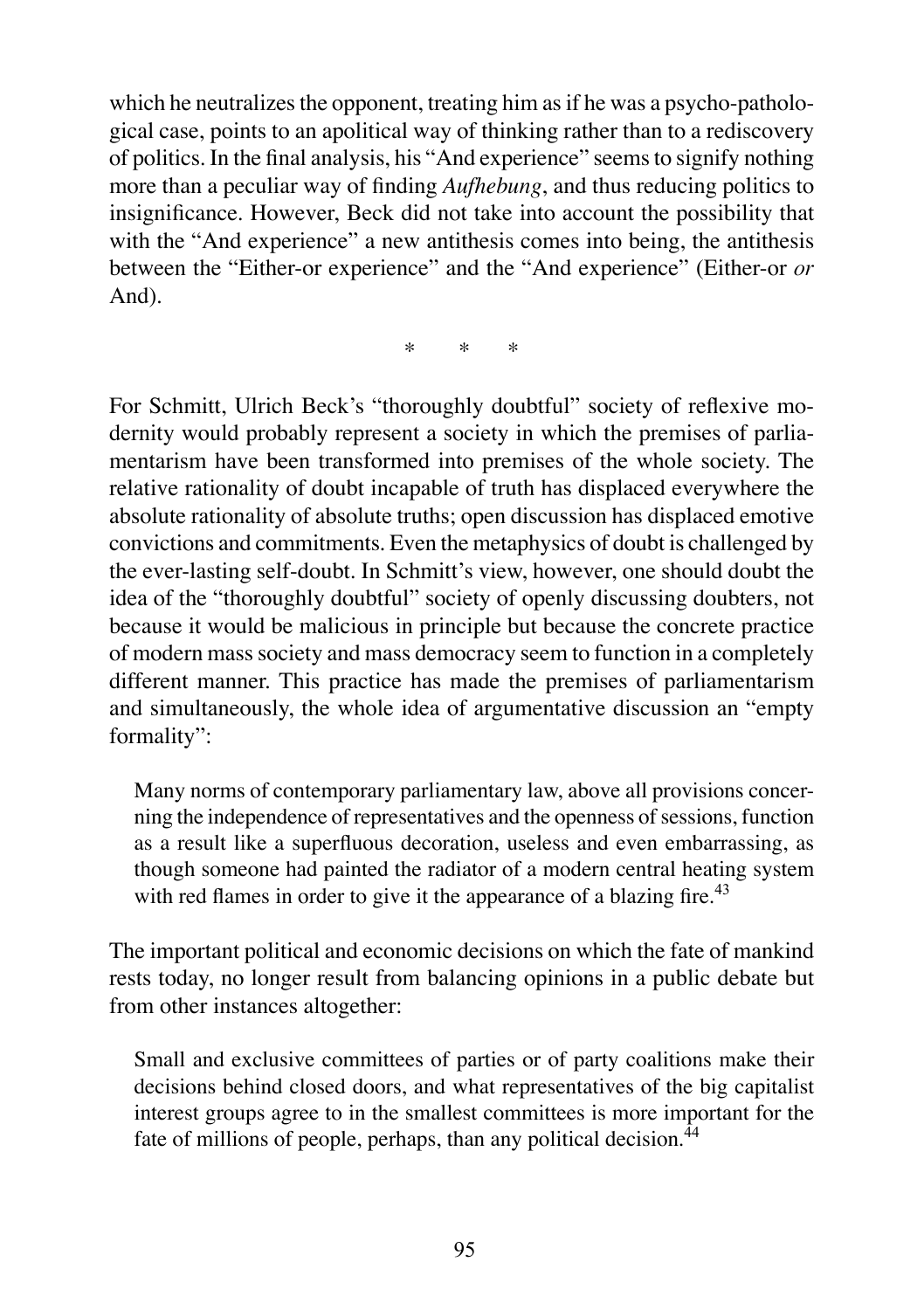Parties do not approach each other as groups exchanging opinions in the open arena, but as social and economic power-groups calculating their mutual interests and opportunities for power. It is no longer a question of persuading one's opponent of the truth or justice of one's opinion but rather of winning the majority in order to rule. The masses are in turn won over through a propaganda apparatus which relies on an appeal to immediate interests and passions for maximum effect. The way of argumentation characteristic of real discussion ceases and becomes replaced by a conscious reckoning of interests and chances for power in party negotiations, while the non-argumentative slogan is addressed to the masses. $45$  In Schmitt's view, all this contradicts the principles of parliamentarism but it does not necessarily contradict the principles of democracy. The crisis of parliamentary democracy is therefore a crisis of parliamentarism, not a crisis of democracy.

Schmitt holds that parliamentarism – ruling by discussion – belongs to the world of liberal ideas. Yet, it does not necessarily belong to democracy. In a democracy, an "institution based on discussion by independent representatives has no autonomous justification for its existence".<sup>46</sup> He admits that at first democracy appeared in an obvious alliance, even identity, with liberalism. However, it has been allied with almost all political movements in the  $20<sup>th</sup>$  century – for instance, in social democracy it was merged with socialism. In Schmitt's view, democracy can in fact be absolutist as well as liberal, centralized as well as decentralized, progressive as well as reactionary. Nevertheless, it is not a form without substance since the essence of democracy lies, as mentioned above, in the identity of governing and the governed. Schmitt's point of reference here is, as almost always when he attempts to define democracy, Jean Jacques Rousseau. It was precisely Rousseau who established that in a democracy, the sovereign and the subject are "identical correlatives".<sup>47</sup> According to Schmitt, it is possible to distinguish a whole series of identities:

All democratic arguments rest logically on a series of identities. In this series belong the identity of governing and governed or sovereign and subject, the identity of the subject and the object of state authority, the identity of the people with their representatives in parliament, the identity of the state and the current voting population, the identity of the state and law, and finally the identity of the quantitative (the numerical majority or unanimity) and the qualitative (the justice of the laws).  $48$ 

In Schmitt's view, the democratic identity of those who rule and those who are ruled arises from the democratic principle of homogeneity. In contrast to the liberal idea of multiplicity, democracy presupposes unity: "Democracy requires first homogeneity and second – if the need arises – elimination or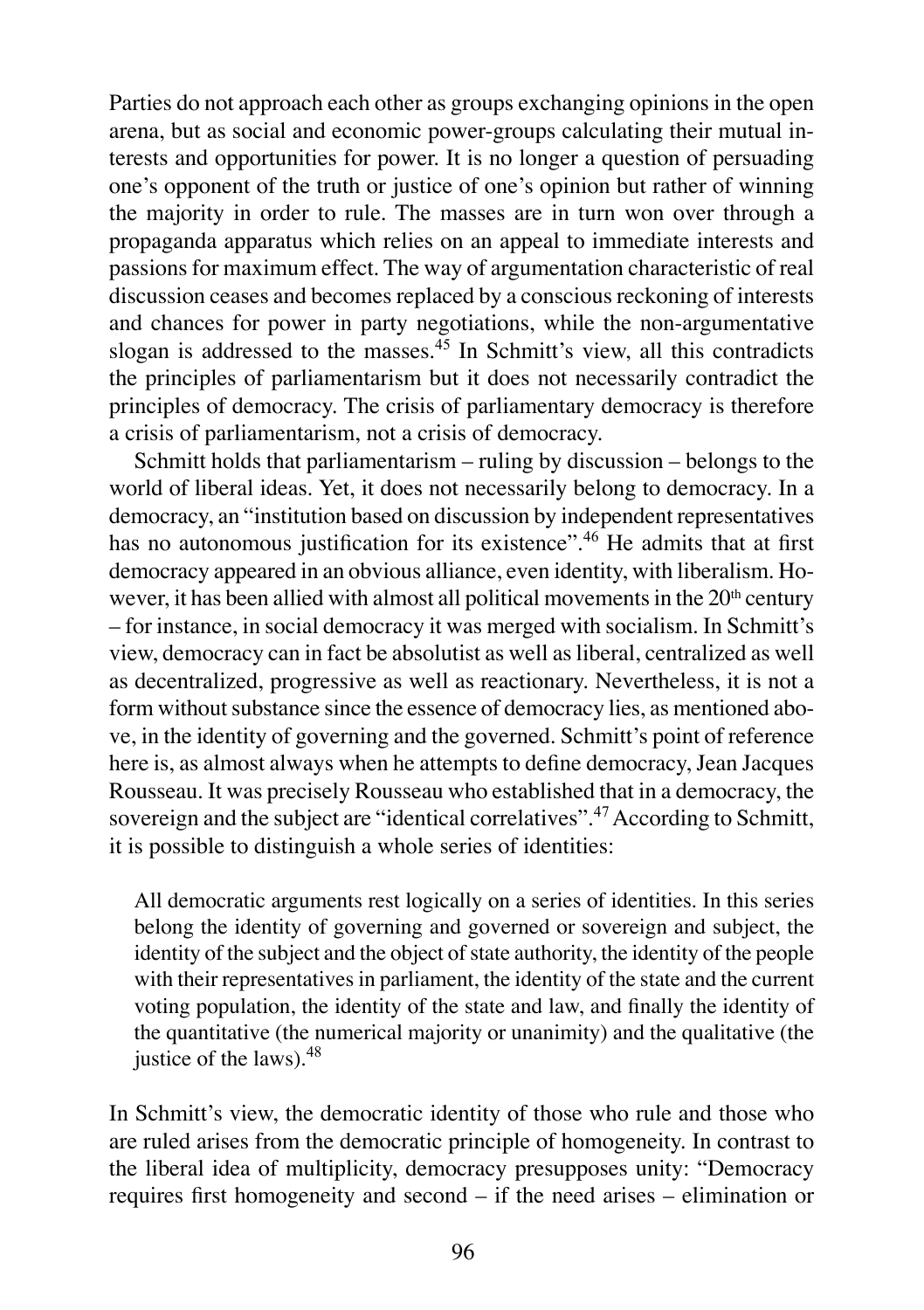eradication of heterogeneity."<sup>49</sup> The homogeneity of the people corresponds in turn to the democratic concept of equality, that is to say, to the equality of equals. Therefore, the question of equality is not one of abstract, "logicalarithmetical games" for Schmitt. Rather, it concerns the substance of equality. It can be found in certain physical and moral qualities, for example, in civic virtue, in *arête*, the classical democracy of *vertus*, and so on. What matters, however, is that such a substantial foundation of equality exists – equality which contains a possibility of inequality:

One has to say that a democracy – because inequality always belongs to equality – can exclude on part of those governed without ceasing to be a democracy, that until now people who in some way were completely or partially without rights and who were restricted from the exercise of political power, let them be called barbarians, uncivilized, atheists, aristocrats, counterrevolutionaries, or even slaves, have belonged to a democracy.<sup>50</sup>

This equality can be racial or ethical, religious or national but above all it is restricted and restrictive for Schmitt: "Equality without the possibility of inequality, equality which it is impossible to lose, is worthless and inconsequential."<sup>51</sup> In his view, absolute human equality is conceptually and practically meaningless, an indifferent equality without substance. Besides, in the condition of a superficial political equality of man, another sphere – the economic for instance – in which substantial inequalities prevail will dominate politics, transforming the economic inequalities into political inequalities. According to Schmitt, the equality of all persons as persons is therefore an empty formality – and the demand for this equality belongs to the world-view of liberalism, not that of democracy.

Schmitt acknowledges, as mentioned above, that democracy first allied itself with liberalism and that even Rousseau, whose *Social Contract* is one of the most coherent presentations of democratic principles, starts with a concept of contract characteristic of liberalism. According to Schmitt, however, it is liberal only on the surface to the extent that the state's legitimacy is justified by a free contract but the essential content refers to the democratic principle of identity and thus of equality as homogeneity. The central concept of general will does not tolerate different opinions, and those opinions and votes which differ from the general will, in other words from the "voice of majority", are simply wrong.<sup>52</sup> Thus, a citizen who disobeys the majority decision cannot be a citizen and an equal in this sense. He remains, as Rousseau writes, a "foreigner among the citizens".<sup>53</sup> In Schmitt's view, however, Rousseau did not realize that his point of departure, namely the contract, contradicted the concept of homogenous general will: "Where it exists a contract is meaningless. Where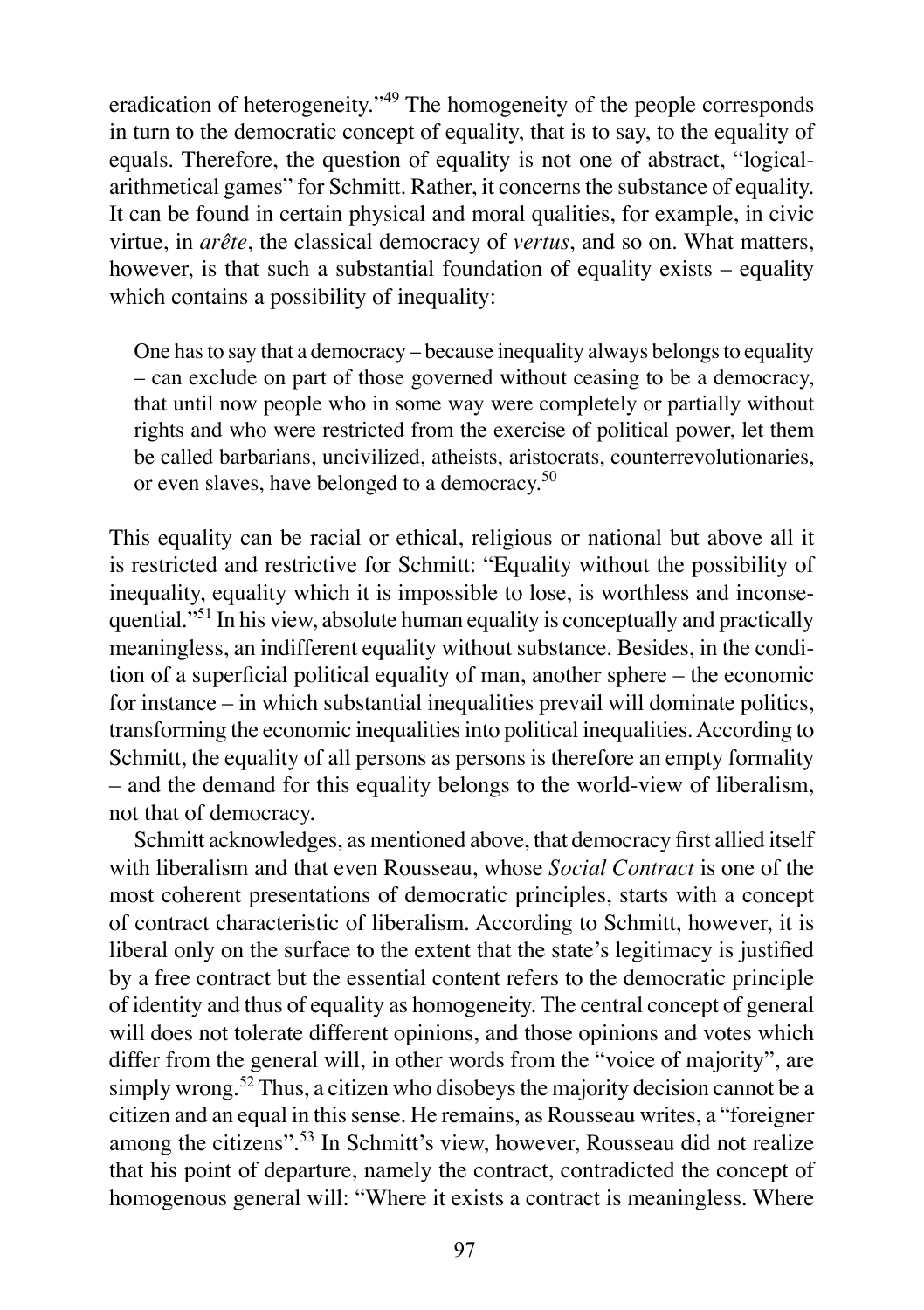it does not exist, a contract does not help."<sup>54</sup> In this issue Schmitt sides with Pufendorf according to whom a mutual contract is an impossibility in a democracy, because not only would such a contract presuppose a difference between those who command and those who obey, but it would also imply a limitation of state power. In a democracy, there is no such difference, which also implies that the state power is unlimited.<sup>55</sup> The sovereign's will becomes immediately the law in a democracy, and insofar as the people are the sovereign, their power is without limits: *lex est quod populus jussit*. <sup>56</sup> Schmitt understands this to entail that all efforts to limit the expressions of this will, such as the division of power, are undemocratic.<sup>57</sup> In a democracy, people's will is simultaneously the "supreme judge" and the "supreme legislator".<sup>58</sup>

Yet, according to Schmitt, as already mentioned, a people does not express its will necessarily by means of an individual and secret ballot. For him, the idea that the people can express its will only when each citizen votes in deepest secrecy and complete isolation is not a democratic but, again, a liberal idea. It transforms a uniquely "democratic and political" citizen into a private man.

The individual and secret ballot transforms a citizen – this uniquely democratic and political figure – into a private man of the private sphere, who by voting expresses only his individual opinion.<sup>59</sup>

According to Schmitt, the individual and secret ballot which relieves a person from all responsibility contradicts the whole concept of the people: "The people exists only in the sphere of publicity."<sup>60</sup> The counting of votes does not express a public or general opinion (*volonté générale*),<sup>61</sup> but only the opinion of millions of private individuals.<sup>62</sup> Besides, Schmitt adds that one person can express the people's will as well as a group of secretly elected parliamentary representatives. In his view, this is the case because the democratic principle of identity can and must be defined in terms of *identifi cation*, insofar as the absolute identity and homogeneity of a people are impossible. In other words, democratic equality rests on a *recognition* of identity, not on actual reality: "A distance always remains between real equality and the result of identification."<sup>63</sup> This being the case, the decisive question in a democracy concerns the formation of the people's will, that is, how can those who rule represent their will as the will of those who are ruled? For Schmitt, "everything depends on how the will of the people is formed".<sup>64</sup> In the concrete life of a democracy, the most crucial question is therefore to establish who governs the propaganda machinery, that is to say, the "methods of psycho-technical manipulation of the great masses" with which the will of the people is to be constructed.<sup>65</sup> According to Schmitt, those who have control over this machinery – the military, the police force, the press, the party organizations, the schools and so on – form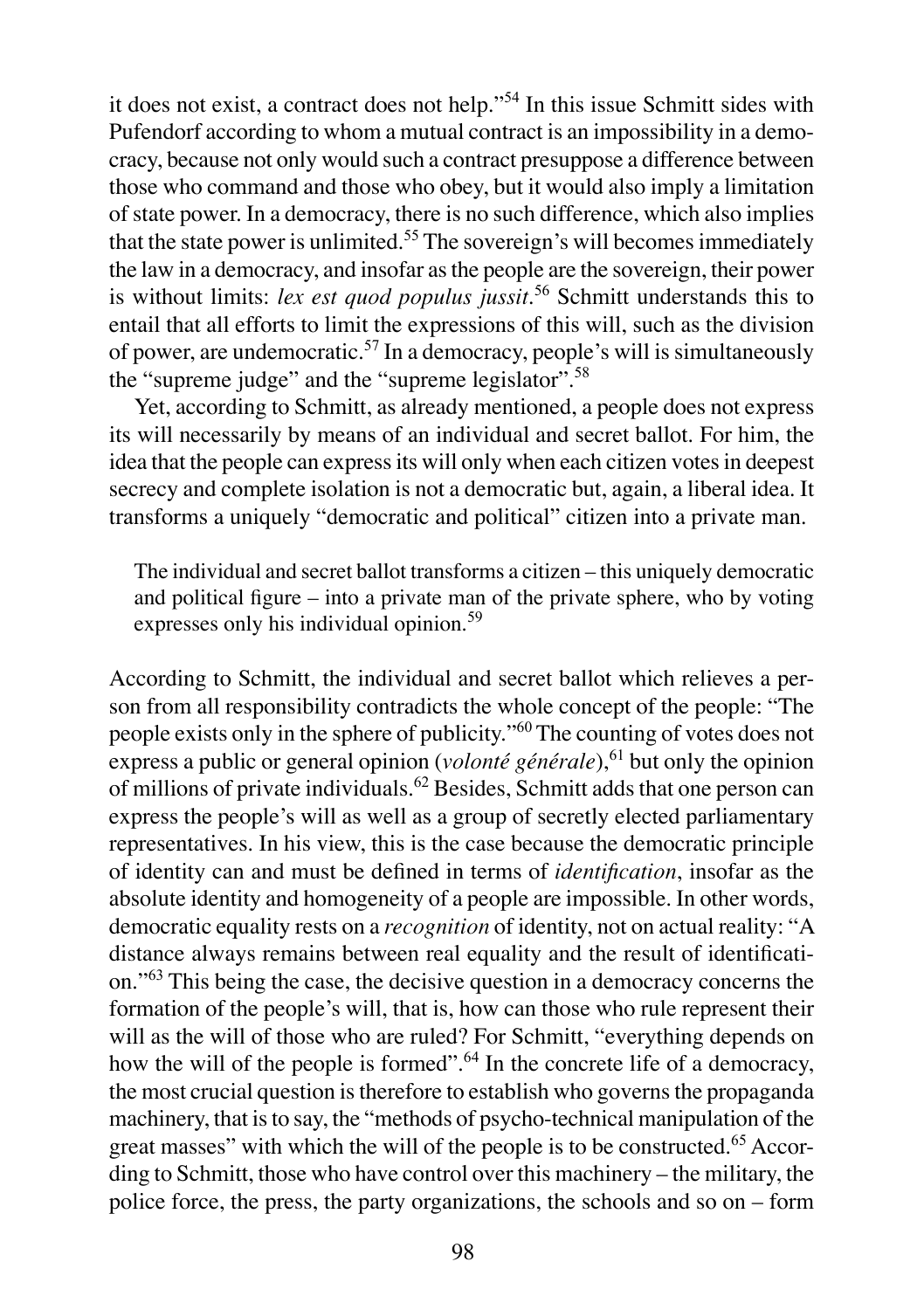a new aristocracy. Democracy, however, is not necessarily destroyed. Rather, this phenomenon simply demonstrates that even dictatorship is not antithetical to democracy. Instead, Schmitt believes that democracy can well dispense of parliamentarism and its principles of openness and discussion.

## *Between identity and representation*

For Schmitt, the crisis of parliamentary democracy is not only a crisis of parliamentary principles. It is also a crisis of the modern state. The reason for this is that Schmitt holds every political entity – at the moment the state – to be based on *representation*: "There is no state without representation", writes Schmitt in his magnum opus of the Weimar period, *Vefassungslehre* (1928).<sup>66</sup> The modern democratic state, however, is losing its power to represent. This is partly due to the democratic principles of identity and homogeneity. They contradict the idea of representation, because representation implies an element of transcendence which Schmitt always interprets to mean "authority from above".<sup>67</sup> In the final analysis this is not dangerous to the existence of the state, insofar as one realizes that concrete masses are always heterogeneous and that "nowhere at any point of history has there existed a total and perfect identity of a people present to itself as a political unity".<sup>68</sup> According to Schmitt, every effort to realize immediate democracy has to take this limitation into consideration, which is also the reason why he claims that in the concrete life of the state the principle of identity must be replaced with that of identification. The democratic principle of identity is realized when the masses identify themselves with a certain representation. Regarding the principle of representation the representative practice of the modern parliamentary system is in fact more fateful than the democratic principle of identity.

Why, then, are the modern parliamentary system and the representative democracy practiced by it, not representative according to Schmitt? Firstly, he argues that representation belongs to the public sphere and has nothing to do with secret ballots, mandates, or other equivalent concepts, which originally belonged to the sphere of private law: "To represent signifies rendering the invisible visible and conceivable through something which is present in public."<sup>69</sup> Secondly, representation is "something existential" in contrast to the normative processes and procedures of contemporary parliamentary practice and thought.<sup>70</sup> And thirdly, everything that a modern representative represents is linked with party programs, material interests and a quantitative notion of the electorate. Schmitt, on the contrary, holds that instead of something partial, material and quantitative, real representation presupposes something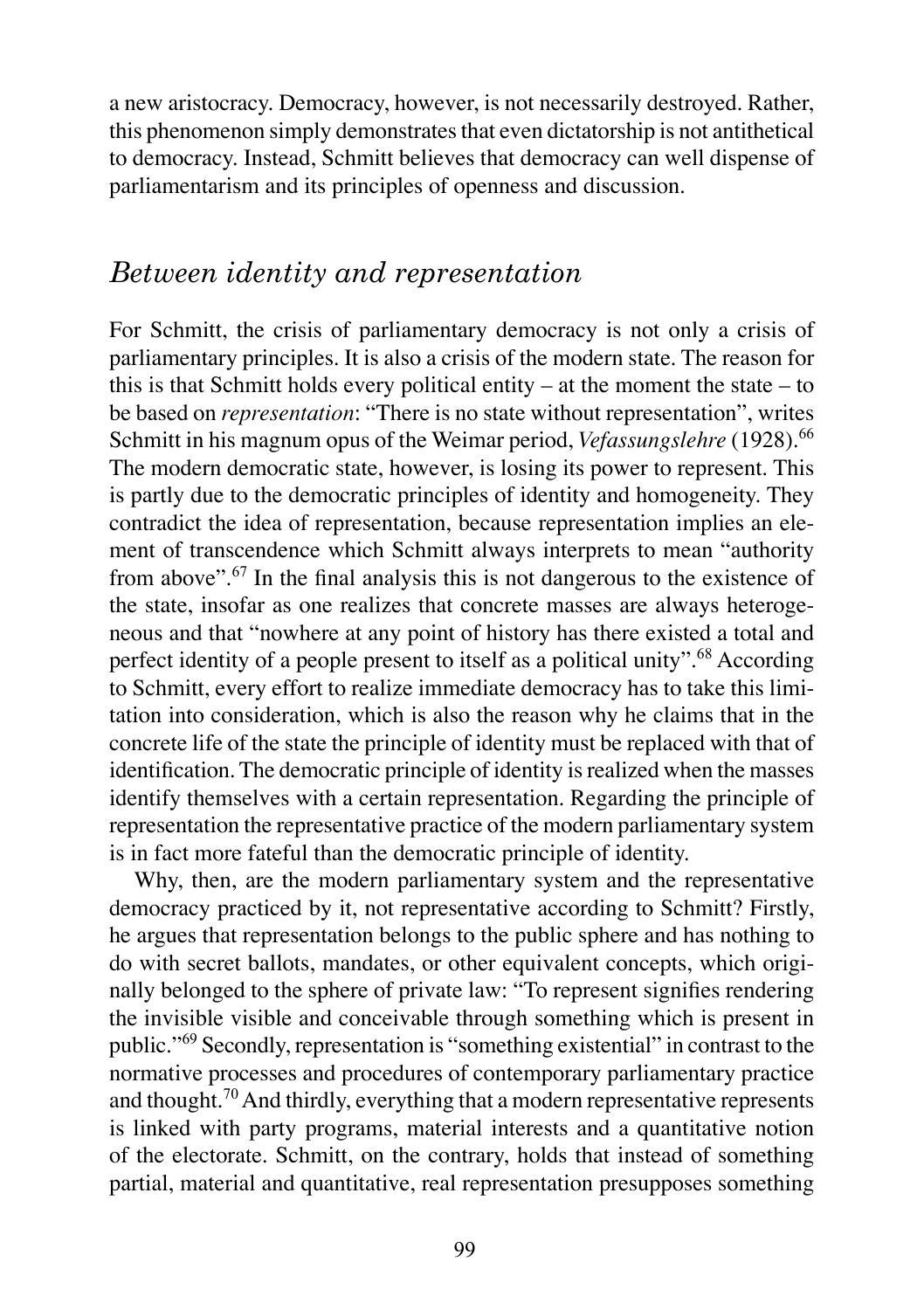comprehensive, ideal and qualitative: "The political entity is represented as a whole."<sup>71</sup> In fact, he does not call the representation of interests representation – *Repräsentation* – at all, but prefers to use the term *Vertretung*. However, Schmitt does not claim that this "inauthentic representation" would necessarily destroy democracy. A democracy can dispense with representation, but it would lose its status as a democratic state, because there is no state without representation.

In Schmitt's view, it is possible to classify every political entity by determining the extent to which it is dominated by the idea of identity on the one hand and its opposite, the idea of representation, on the other. The form of government (*Staatsformen*) based on absolute identity is democracy – "all democratic thinking is erected on the idea of immanence"<sup>72</sup> – whilst the form of government based on absolute representation is monarchy. Yet Schmitt holds that these absolute forms exist only in principle, since every concrete form of government, and thereby of state, presupposes aspects from both of them. It could be argued that Schmitt thus returns to the Platonic idea according to which there are two basic forms of government, kingship and democracy, from which all other forms are derived. In Plato's view, in every well-ruled state in which "freedom, accordance and prudence" prevail, there are elements from both of them.<sup>73</sup> Schmitt, however, goes even further, for according to him, there does not exist a single state without elements from both of these basic forms. For him, pure democracy without any monarchical elements – without representation – is as impossible as pure monarchy without any democratic elements, in other words, without identity.

It has been claimed that Schmitt introduced the radical democratic concept of the people into the debate about the state and the constitution of the Weimar republic.<sup>74</sup> In a sense, this is true. For him, the people is the "supreme judge" and the "supreme legislator" in a democracy. In a democracy, only the people may decide on the type and the form of its political organization and this organization is legitimate only if based on the immediate will of the people. In itself, however, the people has no form or organization. It is the unformed and unorganized origin of all forms and organizations, the unrepresented foundation of all representations. In a word, the people is the *constituent power* (*verfassunggebende Gewalt*) of the nation. The idea of the people as the constituent power of the nation and the anarchistic *arkhe* of the state is not new. It can be traced back to the conceptual distinction between *pouvoir constituant* and *pouvoir constitué* first made by a French theorist of the Revolution, Emmanuel Sieyès. Like Schmitt, Sieyès attributes constituent power to the people and more explicitly, to the nation, whose will is "the origin of all legality". According to him, constituent power is power which is not defined by a constitution but which is presupposed by it. We must notice, however, that Schmitt uses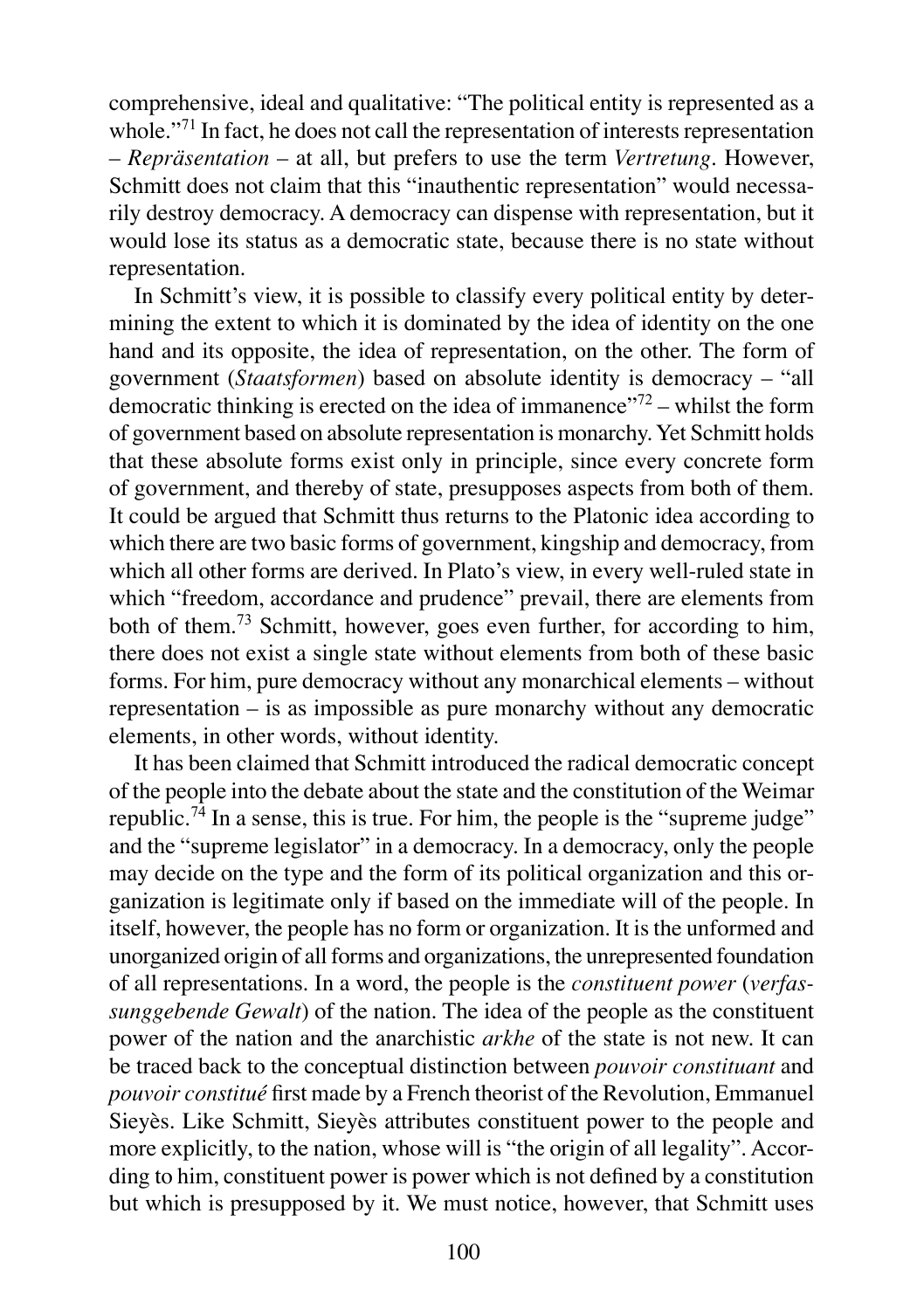Sieyès' distinction for his own purposes, specifically abolishing limits that Sieyès sets to constituent power. According to the latter, constituent power is not limitless but limited by natural law, which stands "prior to and above the nation".<sup>75</sup> For Schmitt, nothing stands prior to and above the constituent power of the people. It precedes natural law and transcends it as it "precedes the constitution and is above it".<sup>76</sup> As a matter of fact, Schmitt defines the concept of the constituent power of the people in *Verfassungslehre* in the same way as he defined sovereignty in *Political Theology*. From the point of view of constitution, it emanates from nothingness. In *Political Theology* Schmitt had refused to recognize the people as sovereign because the decisionist and personalistic elements of the concept of sovereignty were thus lost. In *Verfassungslehre*, however, he assigns all the properties of sovereignty precisely to the people. Like the sovereign, the people belongs to a constitution as its constituent instance, but cannot be included in it. The people is the founding rupture of the constitution. Its will founds the constitution of the state, but the constitution does not exhaust the people. The people remains "outside and above" it. In Schmitt's view, the ground of the Weimar Constitution, for instance, cannot be found in any article of the constitutional law. It is found in the political existence and will of the German people. The Weimar constitution and thereby the form of government of the German democratic state is an "existential total-decision" of the German people.

Schmitt argues, however, that there is no state without representation and that the people itself does not have the power of representation. The radicalism of Schmitt's radical theory of democracy ends here: The people is merely the instance of the creation (*Herstellung*) of the state, not the instance of its exposition (*Darstellung*). It creates but does not sustain the political form, the state: "The procedures and methods of the creation of the political entity are not sufficient to establish a form of government."<sup>77</sup> The existence of the state presupposes a power, which shapes the political decision of the people. According to Schmitt, this power belongs to the political authority. Inasmuch as the form contains above all the "exposition of the political entity", $^{78}$  to shape signifies representation. The political authority is therefore the instance of representation. It brings a fragment of transcendence into the immanence of identity: "No democratic state can renounce absolutely all representation."<sup>79</sup> But what does this authority represent? It represents an idea, that is, an ethical foundation of the state. $80$  Being present in public, it renders the invisible visible and conceivable through its own existence. The political authority is in turn possessed by those who govern. Only they can expose the ethical foundation of the state through representation: "In every state there must be those who can say: *L'Etat c'est nous*."<sup>81</sup> In principle, the people is identical with the state in a democracy, but in Schmitt's view this is not the case in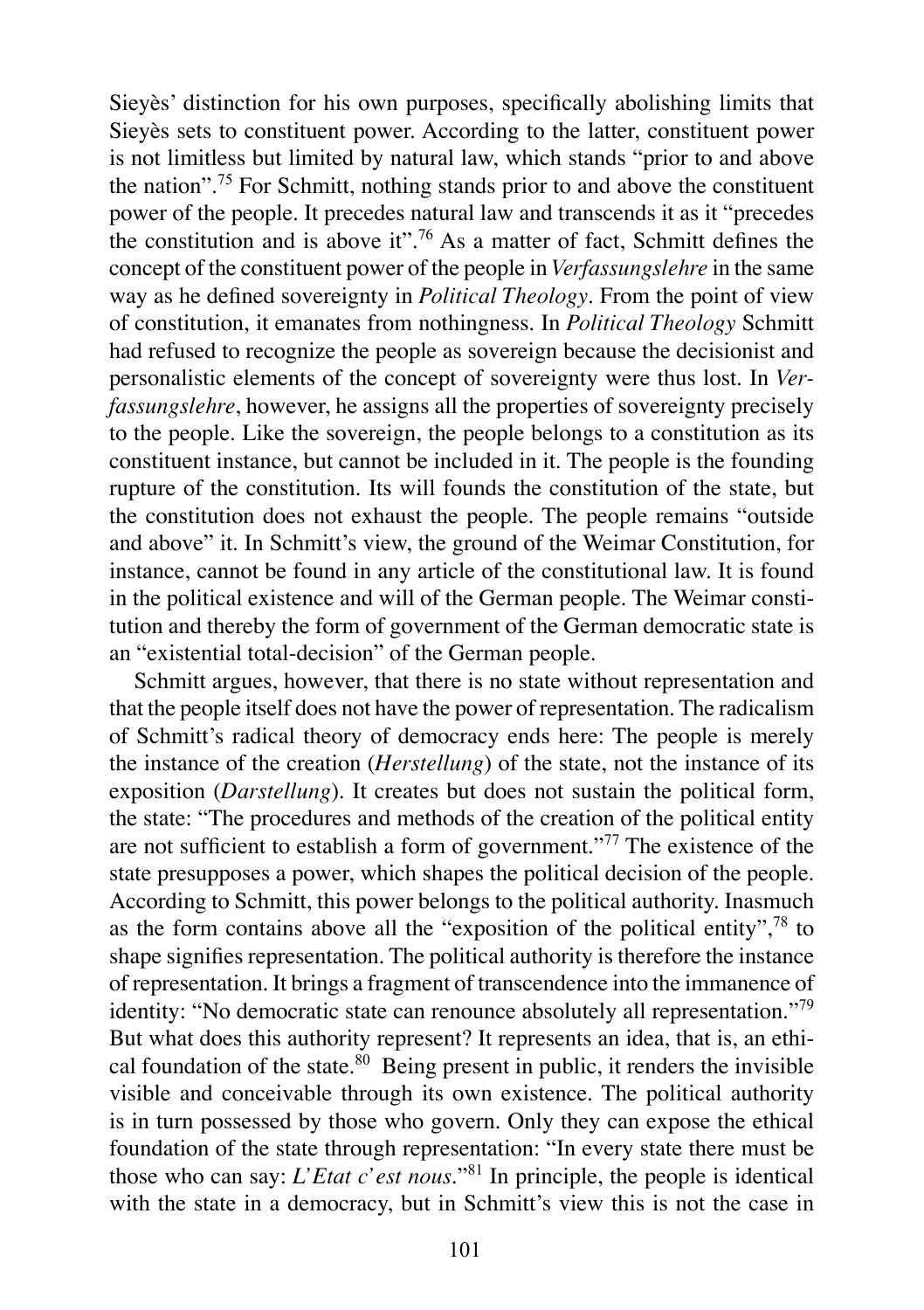practice. The people in its totality is not the state because it cannot govern, or even administrate. After the people has decided on the type and form of constitution, it can only say yes or no to a question posed to it by those who have political authority. Schmitt believes that, in normal political conditions, the only mode of expression for the immediate will of the people is the acclamation.<sup>82</sup> In acclamation the people expresses its accord or discord through a simple exclamation: crying "viva!" or "down with it", applauding a chief or a proposal, shouting long live the King or somebody else – or refusing to acclaim, murmuring or staying quiet. $83$ 

Yet it seems to me that in Schmitt's theory, paradoxically, even the people as the constituent power would disappear without the act of representation. Although Schmitt repeatedly emphasizes that the people is the form-giving, but in itself unformed, form of all forms, and that its will is always a direct will and therefore impossible to represent, his theory of the state in *Verfassungslehre* nevertheless seems to contradict this definition. This is the case since in Schmitt's view "the natural presence of groups of individuals who just happen to live together" does not constitute a people. The existence of a people presupposes a "more sublime and more intensive mode of being".<sup>84</sup> It presupposes a political mode of being, which means that a people must become conscious of its political identity. As already said, the people becomes conscious of this identity at the moment it identifies its enemy.<sup>85</sup> However, concrete masses – "individuals who just happen to live together" – are always heterogeneous: "*In concreto* the masses are sociologically and psychologically heterogeneous."<sup>86</sup> For this reason, they are not, *as such*, capable of identifying a common enemy. Therefore, Schmitt replaces the principle of identity with that of identification. The people becomes conscious of a common enemy by identifying itself with a representation that is given to it from above. For Schmitt, it is precisely the representation, which "produces a concrete manifestation of a sublime mode of being."<sup>87</sup> Only at that instance does the will of the people become the constituent will of the nation. Otherwise, the people remains in its natural and non-political condition.

In other words, the revolutionary force of an unorganized and unrepresented people seems to me only virtual. In a democracy, the people is the supreme judge and the supreme legislator, but in order to become a people, natural groups of individuals must be elevated to a political existence. This presupposes representation, that is to say, authority from above. It is precisely for this reason that ultimately Schmitt's sovereignty of the people in *Verfassungslehre*  does not coincide with the concept of the sovereign in *Political Theology*. Although the sovereign, who decides on the state of exception, occupies in *Political Theology* the same metaphysical place ("outside and above") as the people in *Verfassungslehre*, only the people needs to be represented. Only the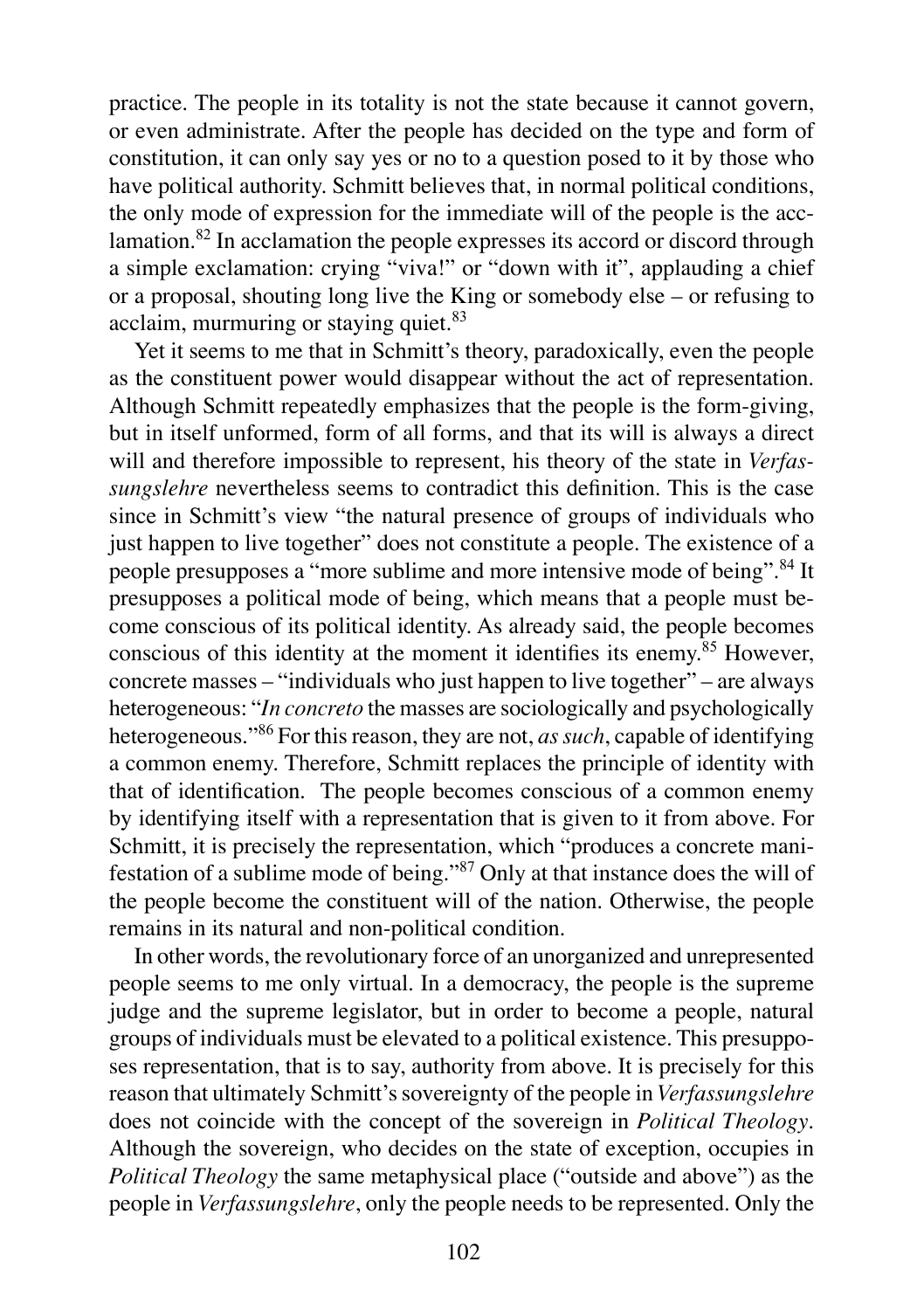act of representation brings about the political will of the people. In the political reality of Weimar Germany, the one who in Schmitt's view represented the people was in fact the one who also decided on the state of exception, the *Reichspräsident*. Only the *Reichspräsident* had the possibility to represent "the political total will of the German nation".<sup>88</sup> Only the *Reichspräsident*  had the capacity for *myth*.

# 5.3 DICTATORSHIP AND MYTH

In Schmitt's view, the  $19<sup>th</sup>$  century experienced the emergence of two mediating ideas from the rift between the principles of parliamentarism and the real fate of the people: democracy and dictatorship. Both democracy and dictatorship opposed bourgeois liberalism and parliamentarism. Discussing, balancing, and engaging in public life – all this stood in the way of these two adversaries, who opposed them with such force that the very idea of a mediating discussion appeared to be only an interim between bloody battles: "Both opponents answered with a destruction of balance, with an immediacy and absolute certainty – with dictatorship."<sup>89</sup> The counterrevolutionaries, such as Donoso Cortés, had defined this dictatorship in traditional terms as the diametrical opposite of democracy. The socialist revolutionaries sought instead to combine these principles. Out of this combination emerged the Marxist idea of the revolutionary dictatorship of the proletariat. Schmitt considers this to be also one of the secrets of Marxism's political success. According to him, however, the Marxist revolutionary dictatorship of the proletariat cannot be conceived as a genuine revolution and dictatorship, because Marxism upholds the Enlightenment tyranny of science and reason, whilst a genuine revolution and dictatorship presuppose a more or less irrational foundation:

Only when it was scientifically formulated did socialism believe itself in possession of an essentially infallible truth, and just at that moment it claimed the right to use force.<sup>90</sup>

Although Marxism thus relies on the primacy of science, science in this case should not be confused with the concept of science in the abstract Enlightenment rationalism and which culminates in the concept of natural science. The philosophy of natural science, Schmitt argues, cannot provide a foundation either for a dictatorship or for any other political institution or authority. It can only provide a foundation for a technocracy. On the one hand, Schmitt admits that also Marxism, at least vulgar Marxism, claims a natural-scientific exact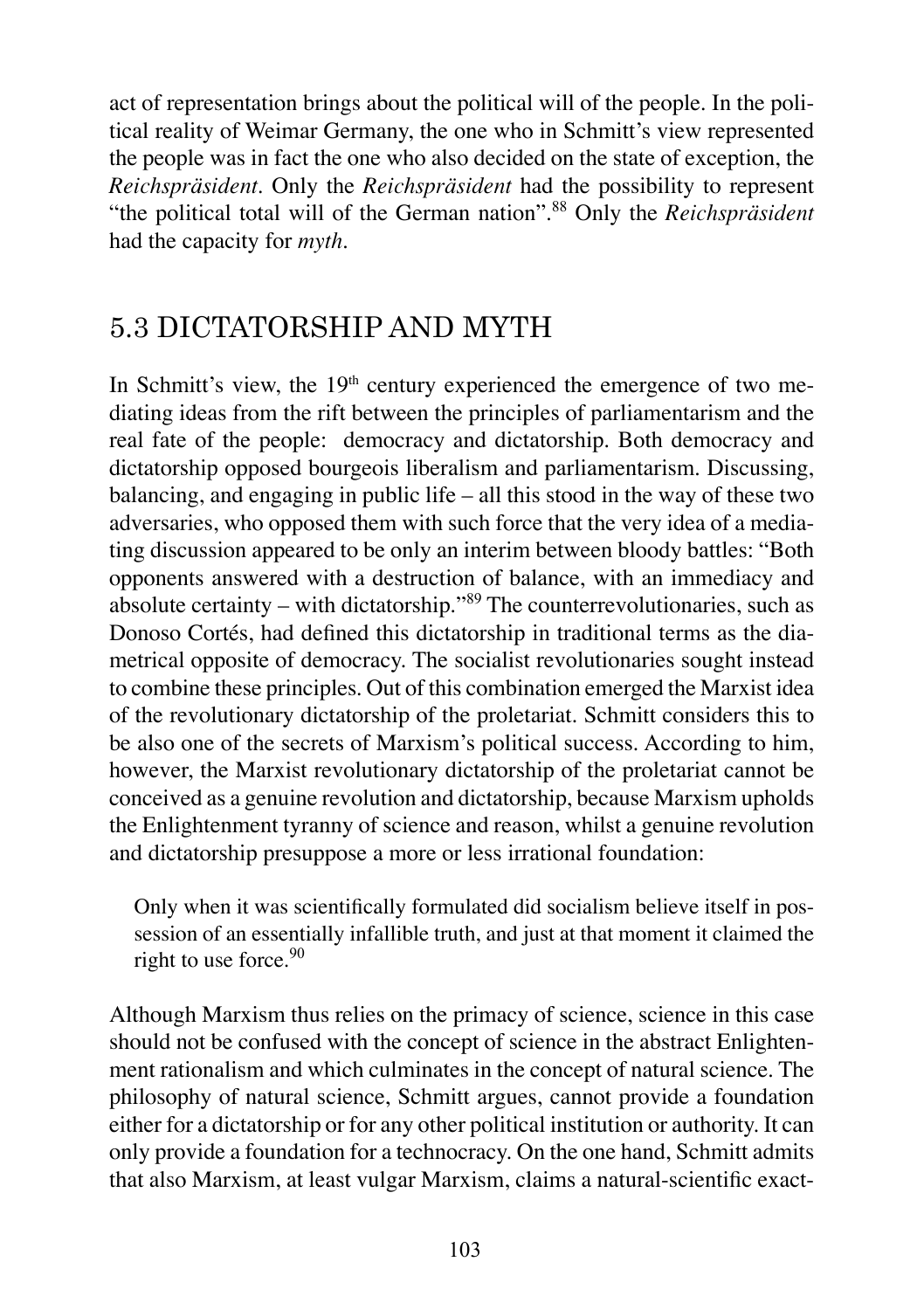ness for its theory, believing in the "iron necessity" of the laws of historical materialism. On the other hand, the Marxist theory has another side:

The philosophically and metaphysically fascinating aspect of Marxist historical philosophy and sociology is not its similarity to natural science, but the way that Marx retains the concept of a dialectical development of human history and observes this development as a concrete, unique antithetical process, producing itself through an immanent, organic power. $91$ 

Without the consciousness of this development, without the true knowledge of social and historical reality, Marxist revolution would amount to inventing new machines instead of political action. In Schmitt's interpretation, the strength of Marxist thought lies in this idea of consciousness. Its weakness lies, instead, in the fact that the Marxist consciousness is dependent upon an intellectual construction, in other words, upon the Hegelian philosophy of history. To the extent that it only recognizes "evolution", Schmitt perceives an antithesis of revolution and dictatorship in this philosophy. From the perspective of "evolution", from the perspective of "the continual series of development", revolution and dictatorship are inconceivable. In his view, the essence of a true dictatorship – as well as of revolution – lies in *immediate interruption*, in a "decisive and deciding disjunction", whilst the unending process of the Hegelian world spirit absorbs all interruptions and disjunctions into itself as immanent negations: "The essential point is that an exception never comes from outside into the immanence of development."<sup>92</sup> The only possible dictatorship which this logic can comprehend is the old Enlightenment idea of educational tyranny.

In Schmitt's view, this interpretation also holds true for Marx. Nevertheless, Marx introduces a new element into the picture. He radically simplifies and thereby intensifies the process of dialectical development.

What was new and fascinating in *The Communist Manifesto* was the systematic concentration of class struggle into a single, final struggle of human history, into the dialectical peak of tension between bourgeoisie and proletariat.<sup>93</sup>

Herein lies the originality of Marx as a political thinker, as Schmitt reads him, and not in his program of "scientific socialism". Humanity is reduced to the friend and the enemy, to the proletariat and the bourgeoisie. This is the critical moment in the dialectical process. Yet, one problem remains. On what basis Marx claim that the moment has arrived and that this is the last hour of the bourgeoisie? According to Schmitt, Marx himself is unable to answer this question because of the reasons inherent in his theory. In this theory,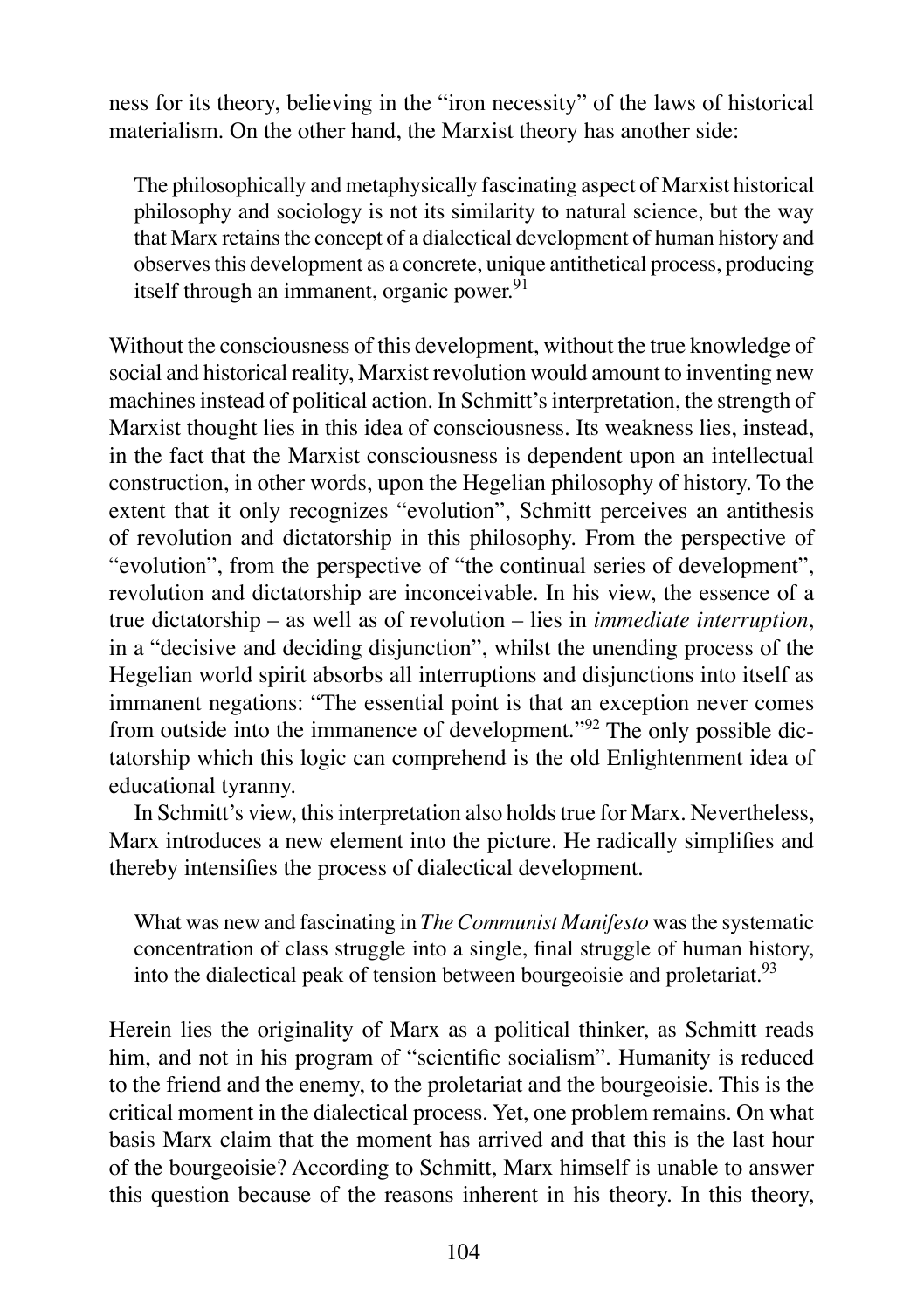the bourgeois epoch comes to its historical end at the moment in which it is disclosed in human consciousness.<sup>94</sup> However, to the extent that it is grasped fully in human consciousness, the epoch must already have ended because a historical dialectic knows only the past positively, but the future merely in the negative.<sup>95</sup> In other words, had Marx succeeded in fully comprehending the bourgeoisie, it would have proved that the era of bourgeoisie was over. But Marx could not become fully conscious of the bourgeoisie, because a full consciousness of the last hour of the bourgeoisie would have presupposed that its epoch had already come to its end: "The tautology of Hegelian as well as of Marxist certainty moves in such circles."<sup>96</sup>

The above notwithstanding, Schmitt notes that contemporary Marxism includes forces, which emphatically dismiss these rationalist arguments and affirm the antithesis of the proletariat and the bourgeoisie as the fundamental point of departure: "The bourgeois is not to be educated, but eliminated."<sup>97</sup> Here it is no longer a question of evolving consciousness, but of a "real and bloody struggle" between concrete groups of people. Schmitt recognizes that Marx's rationalist philosophy offered an intellectual instrument for this "real and bloody struggle", but the path to action was not opened until the intellectual complexities inherent in the dialectical development had been pushed aside in favor of the immediate necessities of political reality. In Schmitt's view, the concrete action of the Bolshevist regime is a proof of this. The anarchists, for instance, were destroyed although they hardly represented the Marxian bourgeoisie. In fact, Schmitt argues that Marxism advanced on the Russian soil almost without restraint, because the proletarian thought there was free of all the constructions of the Western European tradition and from all "the moral and educational notions with which Marx and Engels themselves still quite obviously lived".<sup>98</sup> But what, then, was the essence of the proletarian thought in Russia? According to Schmitt, it was a "theory of the direct use of force".<sup>99</sup> This theory is no longer a rationalist construction because it is based more or less consciously on an irrational foundation. Instinct and intuition replace rational development. The unconscious displaces consciousness.

Schmitt points out that already Bakunin had opposed Marx and Engels because of the "abstract method" by through which they approached revolution – or as Bakunin himself writes:

In conformity to their [German] nature, they proceeded not from life to thought but from thought to life. But anyone who takes abstract thought as his starting point will never make it to life, for there is no road leading from metaphysics to life. $100$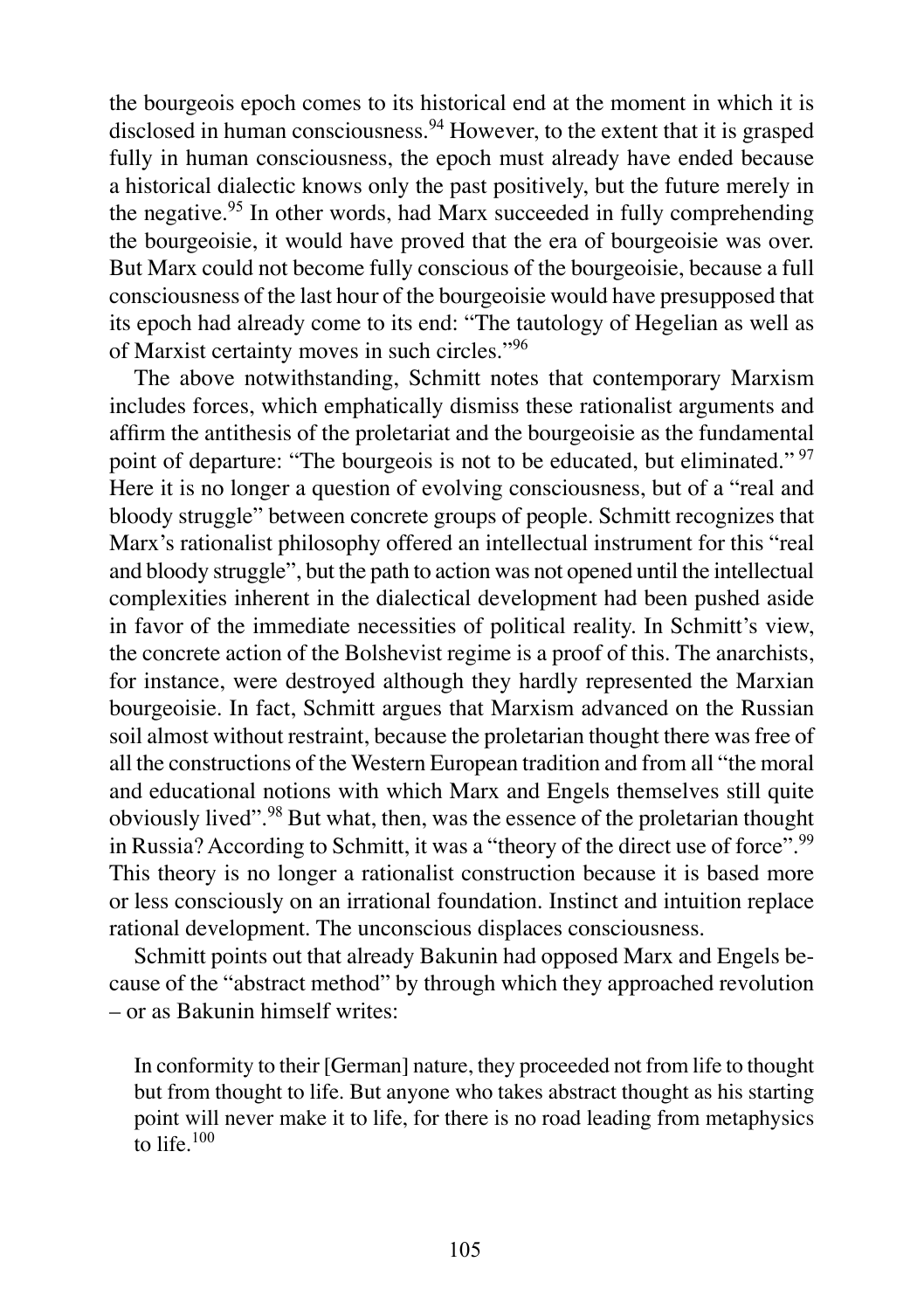Anyone who relies on abstraction, Bakunin continues, will die of it. The force of his criticism, however, is not directed only at Marx and Engels but at all those "knights of science and thought", metaphysicians as well as positivists, who attempt to prescribe the laws of life with these means. Science has no right to rule since it is not life, it does not create anything and it can only conceive the general and the abstract, thereby sacrificing the singular fullness of life at the altar of abstractions. Life engenders abstract reflections, but these reflections can never engender life: "Woe to mankind if thought ever became the source and sole guide of life."<sup>101</sup> Furthermore, science is for the privileged few, whilst the people remain indifferent to it. In addition to the primacy of the abstract and the general, the rule of science entails the rule of a small minority of scientists: "If science is to prescribe the laws of life, then the great majority of mankind, millions of people, must be governed by one or two hundred scholars."<sup>102</sup> For these reasons, the Marxist dictatorship of the proletariat is, in Bakunin's view, nothing but a highly despotic domination of the masses by a new and small aristocracy of scholars. Although Bakunin admits that the Marxists envision a people's state in which the proletariat will be raised to the level of a ruling class, he asks whom it will rule, answering the question himself: "There must be yet another proletariat which will be subjected to this new rule, this new state."<sup>103</sup> For Bakunin, every state, even a people's state, implies slavery. If there is a state, there will also be those who are ruled, there will be slaves. He acknowledges that according to Marxists the dictatorship of the proletariat will be temporary and brief, only an interim on the way towards the authentic liberation of the people. However, he does not underwrite this idea either. If the ultimate aim is liberty, why must people be enslaved in the first place?<sup>104</sup> Therefore, instead of a dictatorship of the proletariat or any other form of government and state, Bakunin speaks of behalf of masses and their instincts, their "everyday needs and their conscious and unconscious desires":

We believe that the people can be happy and free only when they create their own life, organizing themselves from below upward by means of independent and completely free associations, subject to no official tutelage but open to the free and diverse influence of individuals and parties.<sup>105</sup>

In Schmitt's view, however, it was not until Georges Sorel's syndicalism that the theory of direct action was crystallized, because only then was it raised to the level of *myth*. According to Sorel, men who participate in great social movements always imagine the approaching action as a battle in which their cause is certain to triumph. Sorel calls these imaginative constructions myths. According to him, all great world-historical acts rely on the power of myth. Examples of such myths are the Greeks' conceptions of fame and of the great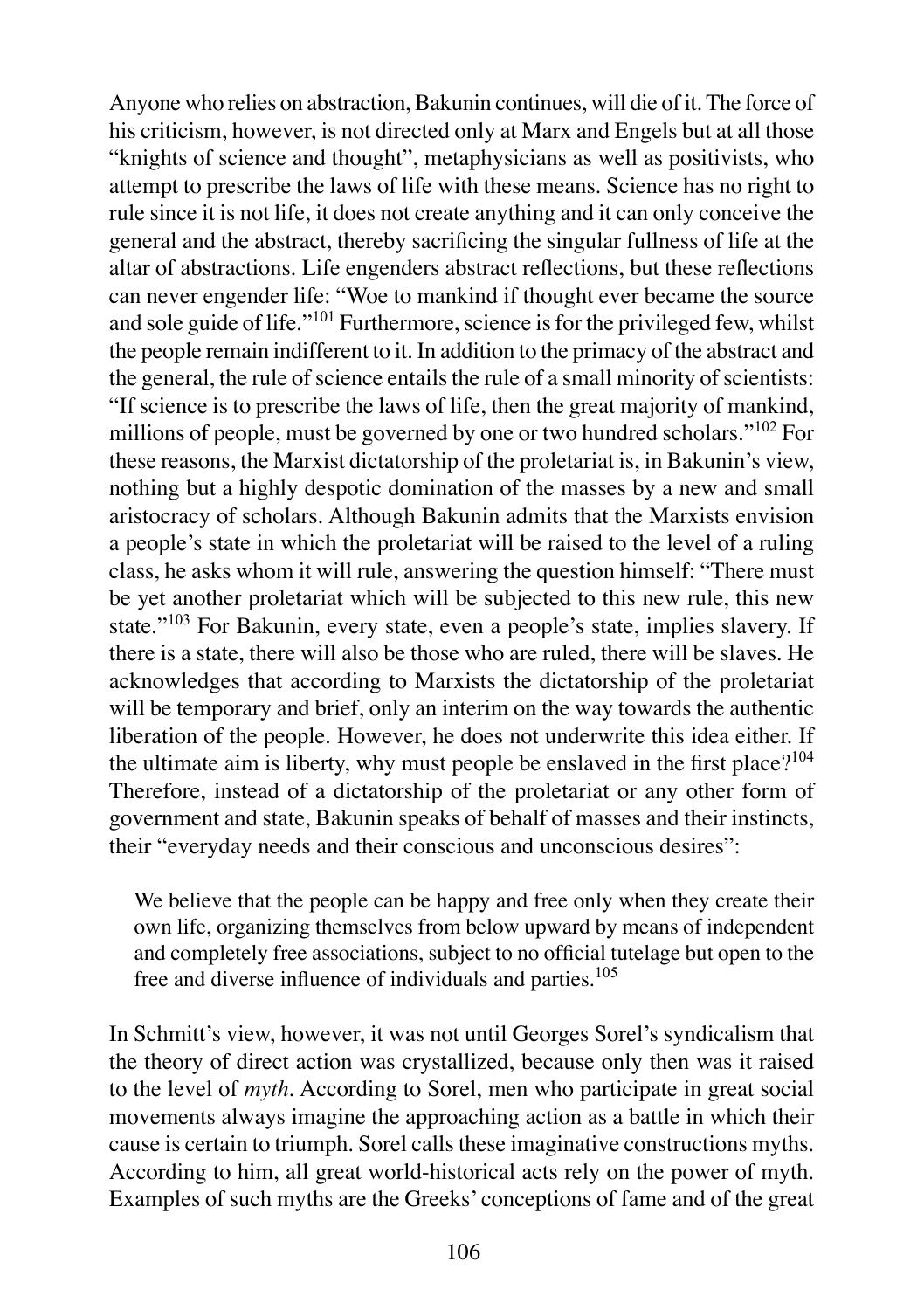name, the anticipation of the Last Judgment in ancient Christianity, the belief in *vertu* and revolutionary freedom during the French Revolution and the national enthusiasm of the German war of liberation in 1813. For Sorel, a mere instinct is thus not enough. As long as there are no myths, genuinely revolutionary action is unimaginable. Admittedly, it is only from the depths of a genuine life instinct and not from reason or from pragmatic calculations that a myth can emanate. However, the myth itself is, simultaneously, a force which evokes instincts and motivates action. Moreover, it is a force which organizes action, representing it in a "coordinated picture" and giving it "maximum intensity".<sup>106</sup> In Sorel's view, asking who has the power to create myths today becomes the decisive political question. According to him, only the socialist masses, the industrial proletariat, have a myth in which they believe. This myth is the general strike. It is through the mythical general strike – which does not signify a temporary rupture of commercial relations but is itself a "phenomenon of  $\text{war}^{\cdot 107}$  – that the proletariat asserts its existence.

Although a myth is a means of "framing the future",  $108$  it should not be confused with utopia. Sorel holds that myth is indeed the complete opposite of utopia, because utopia is always an intellectual achievement, a rationalistic illusion, whilst myth refers to the instinctual immediacy of life. The effect of utopias has always been, argues Sorel, merely to direct men's mind towards reforms, whilst myths have the power to lead men to prepare themselves for revolutionary action. As a product of the intellect, a utopia can be discussed, it can be accepted or refuted on intellectual grounds, but a myth is an indivisible totality of profound convictions. It is not accepted or refuted in a judgment of the intellect, but instinctually lived.<sup>109</sup> Moreover, a myth should not be judged by the future it portrays but as a "means of acting on the present".<sup>110</sup> The only effective myths are only those which beget action immediately, encouraging great and heroic deeds.

In Sorel's view, the outcome of this action is very different from a Marxist dictatorship. In the dictatorship of the proletariat Sorel sees merely a "harking back to the *ancien régime*".<sup>111</sup> Although he begins almost always with Marx, as Schmitt observes, he does not follow the Marxists in this matter. Like Bakunin, he opposes hierarchies and centralization. The task of the revolution is not to change the state functionaries but to abolish the state and to diffuse authority throughout the workers' own organizations. Contrary to Bakunin, however, Sorel does little to provide a post-revolutionary vision of society. For him, present action evoked by the revolutionary myths is more important than future visions. What matters is the revolution itself, not the state of affairs after it. The proletariat has, Sorel writes, "no need to make plans for utilizing its victories". 112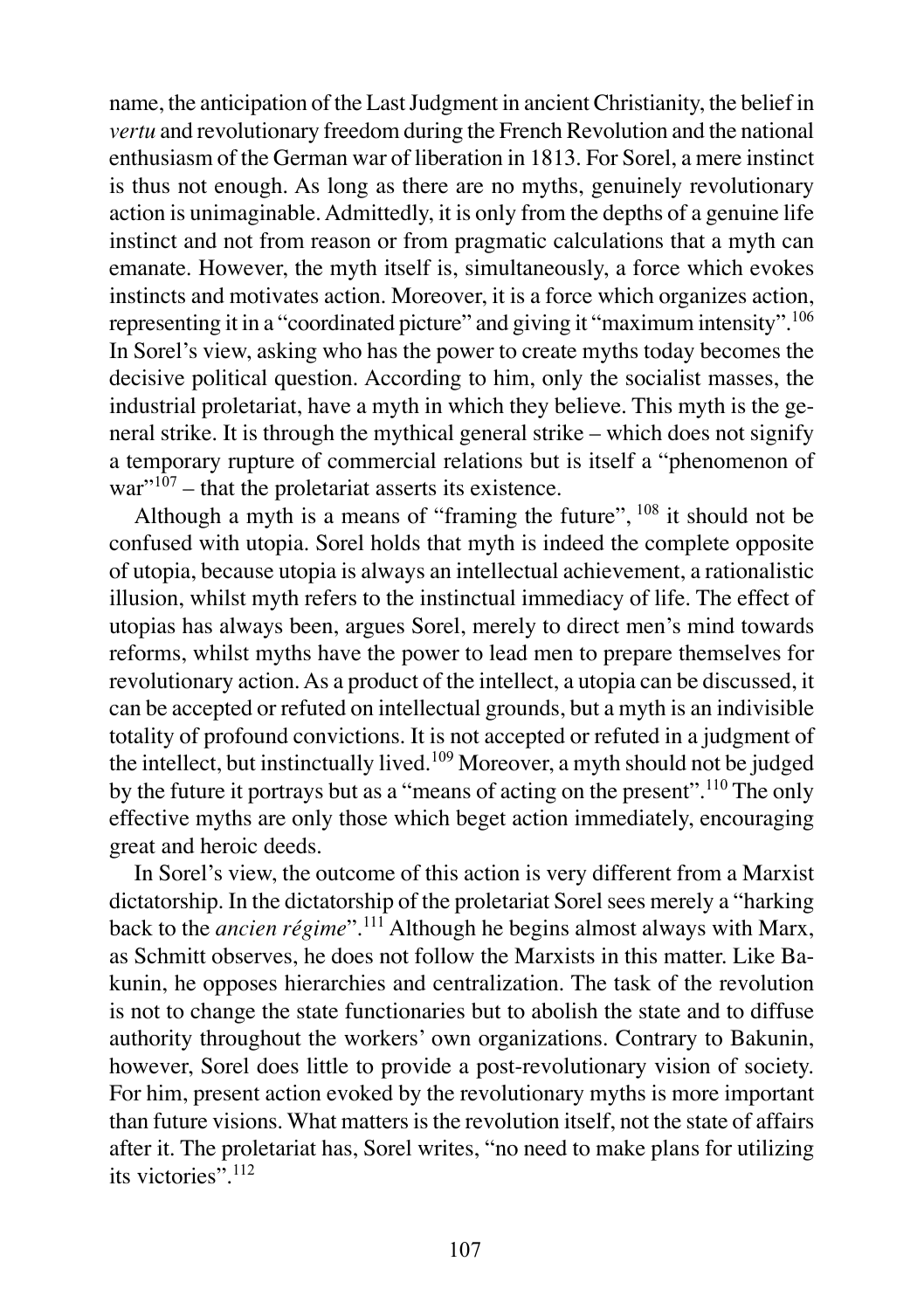As already mentioned, Schmitt discovers in the Russian Revolution a concrete expression of the theory of the direct use of force based on myth. In his view, however, the mythical element in the Revolution is not only the class struggle, but also the nation. Socialism triumphed in Russia because it managed to combine the class struggle with the sentiments of national enthusiasm and resentment, directed not so much at the propertied classes as at Western intellectualism. After the Revolution, Schmitt remarks, Russia became Muscovite again. In his estimation, Lenin's greatest achievement was the interruption of the Europeanization of Russia started by Peter the Great. According to him, this shows that nationalism is a greater myth than the class struggle:

The more naturalistic conceptions of race and descent, the apparently more typical *terrisme* of the Celtic and Romance peoples, the speech, tradition, and consciousness of a shared culture and education, the awareness of belonging to a community with a common fate or destiny, a sensibility of being different from other nations – all of that tends toward national rather than a class consciousness today.<sup>113</sup>

For this reason Schmitt sees that Mussolini is stronger than Lenin. He does not need to combine the international class struggle with a nationalistic sentiment. He can appeal straight to the myth of the nation. For as much as the foundation of syndicalism outlined by Sorel is grounded in myth, so too is Fascism. In his speech of October 1922 in Naples before the March to Rome, Mussolini declared: "We have created a myth. This myth is a belief, a noble enthusiasm. Our myth is the nation, the great nation which we want to make into a concrete reality for ourselves."<sup>114</sup> In this myth, the anarchistic myth which resists all authority and unity is opposed by a new desire for order, discipline and hierarchy. For Schmitt, the winner of this battle was not without significance – he definitely preferred the desire for order, discipline and hierarchy. Nevertheless, he recognized in both of these myths a most powerful symptom of decline, not only of the absolute rationalism and the educational tyranny of the Enlightenment, but also of the relative rationalism of parliamentary thought. This is not to say that he would have perceived no danger in the irrationality inherent in mythical thought: "The last remnants of solidarity and a feeling of belonging together will be destroyed in the pluralism of an unforeseeable number of myths."<sup>115</sup> However, given that it was in Schmitt's view the "strongest political tendency today", one could not simply ignore it. And Schmitt doubtlessly belonged to those who did not.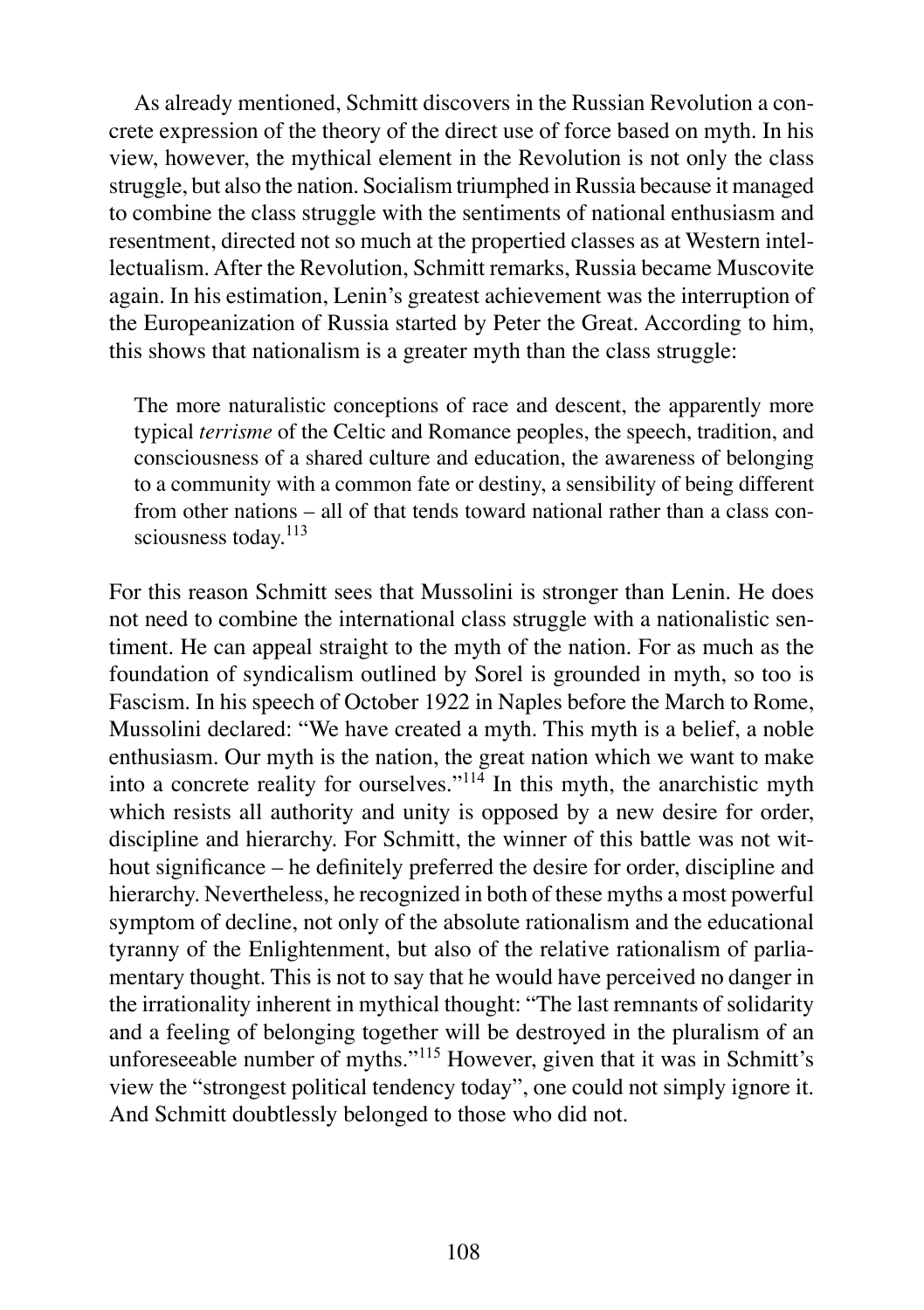## Footnotes

- 1 Schmitt, *The Concept of the Political*, p. 61. In holding this view, Schmitt agrees not only with Hobbes, de Maistre and Donoso Cortés, but of course also with Machiavelli according to whom, whoever desires to found a state (*republica*) and give it laws, must start with assuming "that all men are bad and ever ready to display their vicious nature, whenever they may find occasion for it". Niccolo Machiavelli, *The Discourses*. In *The Prince and The Discourses*. The Modern Library 1950, p. 117.
- 2 Carl Schmitt, *Gespräch über die Macht und den Zugang zum Machthaber* (1954). Akademie Verlag 1994, p. 14.
- 3 Schmitt, *The Concept of the Political*, p. 71.
- 4 Schmitt, *The Concept of the Political*, p. 61.
- 5 Schmitt, *The Concept of the Political*, p. 77.
- 6 Carl Schmitt, *Der Hüter der Verfassung* (1931). J. C. B. Mohr 1931, p. 79.
- 7 Carl Schmitt, "Further Development of the Total State in Germany." In Simona Draghici (ed.), *Four Articles* 1931-1938. Plutarch Press 1999, p. 22.
- 8 Schmitt, "Further Development", p. 20.
- 9 According to Schmitt, every epoch of political thought has conceptions which almost self-evident, and in our epoch this evident conception is the superiority of democracy in comparison to other forms of state: "The history of political and state theory in the nineteenth century could be summarized with a single phrase: the triumphal march of democracy." Schmitt, *The Crisis*, p. 22. For Schmitt, it is democracy rather than communism, as suggested by Sartre, which defines the insuperable horizon of our time.
- <sup>10</sup> Schmitt, "Further Development", p. 23. Schmitt considered the German state a quantitative total state at the beginning of the 1930s: "The present German state is total due to weakness and lack of resistance, due to its incapacity to resist the onslaught of parties and organized interests." Schmitt, "Further Development", p. 23.
- <sup>11</sup> Schmitt, "Further Development", p. 21.
- <sup>12</sup> Carl Schmitt. "Strong State and Sound Economy" (1932). Appendix in Renato Cristi, *Carl Schmitt and Authoritarian Liberalism*. University of Wales Press 1998, p. 213.
- $\frac{13}{14}$  Schmitt, "Strong State", p. 227.
- Schmitt, "Further Development", p. 22.
- <sup>15</sup> "The fascist state will again be a state of ancient probity, with visible leaders and representatives, and not the façade and antechamber of invisible and irresponsible rulers and financiers." Carl Schmitt, "Wesen und Werden des faschistischen Staates" (1929). In *Positionen und Begriffe im Kampf mit Weimar, Genf, Versailles 1923- 1939*. Duncker & Humblot 1985, p. 114.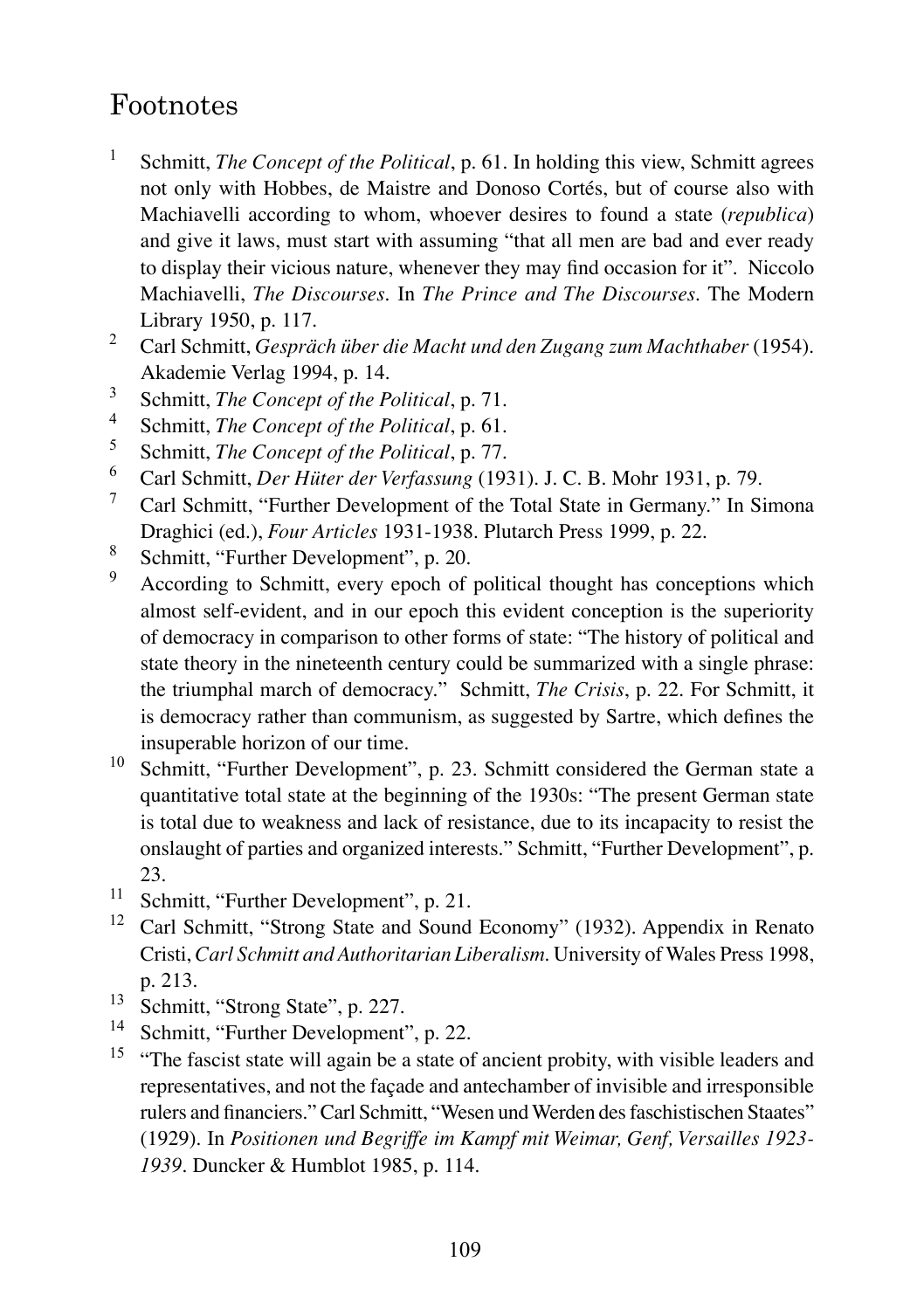- <sup>16</sup> Schmitt, "Wesen und Werden", p. 111. Whilst admitting that universal suffrage is a part of democracy, Schmitt does not consider it the content of democratic equality but its consequence. Schmitt, *Verfassungslehre*, p. 227.
- 17 Schmitt, *Verfassungslehre*, pp. 83-84.
- <sup>18</sup> Schmitt, *The Crisis*, p. 17.
- <sup>19</sup> On Schmitt's critique of the party state ("we do not have a total state but a plurality of total parties") see Schmitt, "Further Development", pp. 23-24. See also Carl Schmitt, "Das Problem der innerpolitischen Neutralität der Staates" (1930). In *Verfasungsrechtliche Aufsätze aus den Jahren 1924-1954. Materialen zu einer Verfassungslehre*. Duncker & Humblot 1958. In contrast to the party state, Schmitt defends the neutrality of the state. However, the neutrality of Schmitt's state – or its matter-of-factness (*Sachlichkeit*) – is not, as he writes in the article mentioned second, an apolitical indifference in relation to the social groups nor a neutrality which mediates conflicts between them, but a specific political attitude. Its aim is the "interest of the whole". Schmitt, "Das Problem", p. 57.
- <sup>20</sup> Schmitt, *The Crisis*, p. 4.
- <sup>21</sup> Schmitt, *The Crisis*, p. 5.
- <sup>22</sup> Schmitt, *The Crisis*, p. 46.<br><sup>23</sup> Schmitt, *The Crisis*, p. 40.
- <sup>23</sup> Schmitt, *The Crisis*, p. 40.
- <sup>24</sup> See Ulrich Beck, *The Reinvention of Politics*. Polity Press 1997.
- <sup>25</sup> Beck, *The Reinvention*, p. 2.<br><sup>26</sup> Beck, *The Beimantian*, p. <sup>2</sup>.
- <sup>26</sup> Beck, *The Reinvention*, p. 3.<br><sup>27</sup> Beck, *The Beimantion*, p. 11
- <sup>27</sup> Beck, *The Reinvention*, p. 11.<br><sup>28</sup> Pook, *The Reinvention*, p. 162
- <sup>28</sup> Beck, *The Reinvention*, p. 162.<br><sup>29</sup> Peck, *The Reinvention*, p. 173.
- <sup>29</sup> Beck, *The Reinvention*, p. 173.<br><sup>30</sup> Beck, *The Beimantion*, p. 165.
- <sup>30</sup> Beck, *The Reinvention*, p. 165.<br><sup>31</sup> In romanticism "every event is
- In romanticism, "every event is transformed into a fantastic and dreamlike ambiguity" in which "blending of every imaginable 'antitheses' is justified" and "everything can be substituted for everything else". To the romantic, "there are no limits to the possibility of interpretation". He "ironically avoids the constraints of objectivity and guards himself against becoming committed to anything". And so on. Schmitt, *Political Romanticism*, pp. 72, 76, 77, 105, 138.
- <sup>32</sup> Beck, *The Reinvention*, p. 35.<br><sup>33</sup> Book, *The Beimantion*, p. 35.
- $33$  Beck, *The Reinvention*, p. 35.<br> $34$  Beck, *The Beimention*, p. 63.
- <sup>34</sup> Beck, *The Reinvention*, p. 63.
- <sup>35</sup> Beck, *The Reinvention*, p. 169.<br><sup>36</sup> Beck, *The Beimantion*, p. 171.
- <sup>36</sup> Beck, *The Reinvention*, p. 171.
- <sup>37</sup> Beck, *The Reinvention*, p. 65.<br><sup>38</sup> Beck, *The Beimantion*, p. 65.
- <sup>38</sup> Beck, *The Reinvention*, p. 65.<br><sup>39</sup> Book, *The Brimantion*, p. 6.
- <sup>39</sup> Beck, *The Reinvention*, pp. 6, 66.<br><sup>40</sup> Beck, *The Beimantion* p. 67.
- <sup>40</sup> Beck, *The Reinvention*, p. 67.
- <sup>41</sup> Beck, *The Reinvention*, p. 6.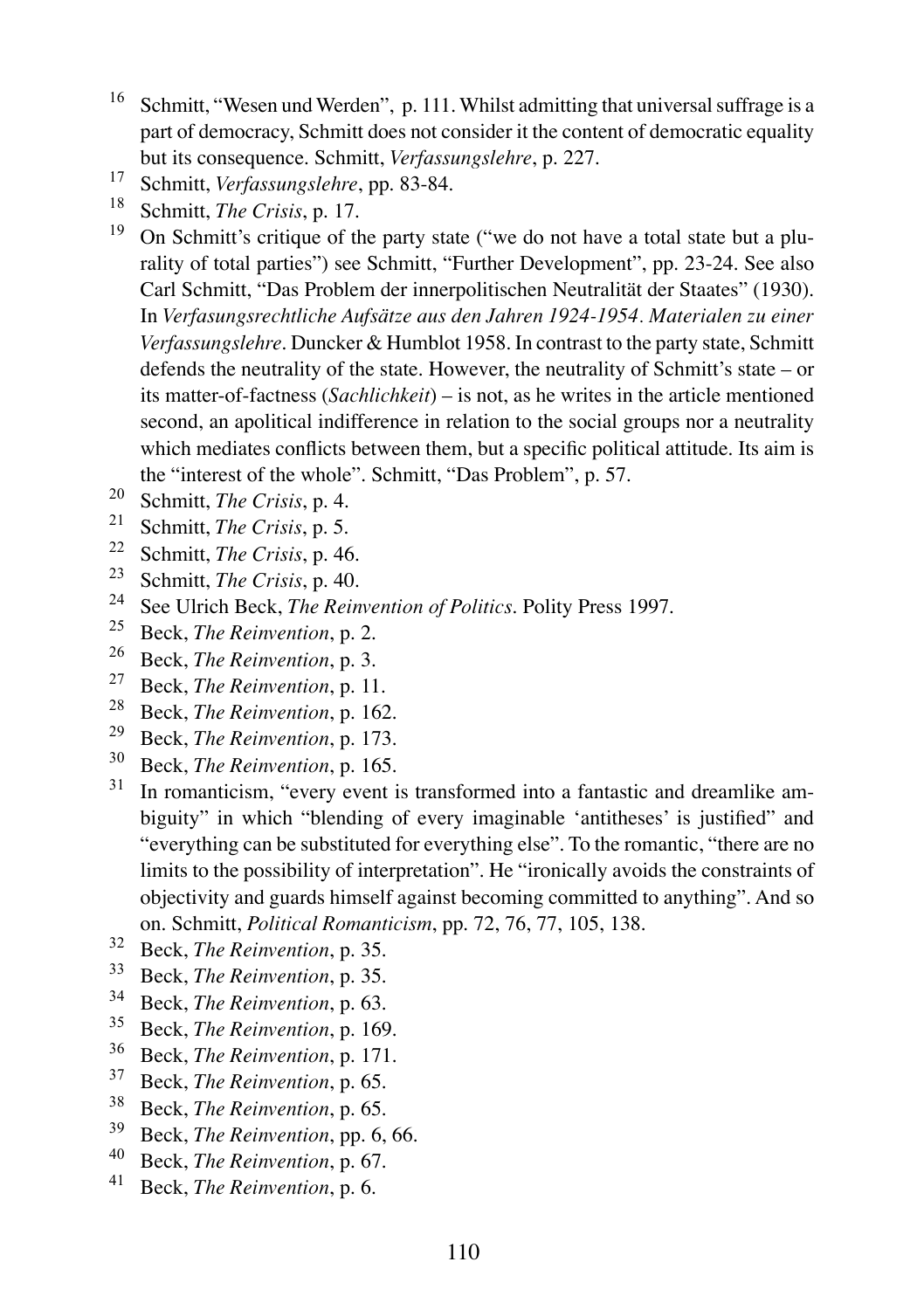- <sup>42</sup> Beck, *The Reinvention*, p. 6.
- <sup>43</sup> Schmitt, *The Crisis*, p. 6.
- <sup>44</sup> Schmitt, *The Crisis*, p. 49-50.
- <sup>45</sup> Schmitt, *The Crisis*, p. 6.
- <sup>46</sup> Schmitt, *The Crisis*, p. 15.
- <sup>47</sup> Rousseau, *The Social Contract*, p. 138.
- <sup>48</sup> Schmitt, *The Crisis*, p. 26.
- <sup>49</sup> Schmitt, *The Crisis*, p. 9.
- <sup>50</sup> Schmitt, *The Crisis*, p. 10.
- <sup>51</sup> Schmitt, *Verfassungslehre*, p. 227.
- <sup>52</sup> "When the opinion contrary to my own prevails, this proves only that I have made a mistake, and that what I believed to be the general will was not so." Rousseau, *The Social Contract*, p. 153.
- <sup>53</sup> Rousseau, *The Social Contract*, p. 153.
- <sup>54</sup> Schmitt, *The Crisis*, p. 14.
- <sup>55</sup> See Samuel Pufendorf, *Le Droit de la nature et des Gens*. E & J.R. Hourneisen 1793, book VII, chap. VI, § 8. Pufendorf thought that the same person cannot both command and obey at the same time but Rousseau, as is known, posits a divided person at the foundation of his state. The contract is still possible but this time it takes place within the person himself: the citizen as a subject obeys the citizen as sovereign, who protects him as a person (human being). Commanding and obeying do not disappear, but each commands and "obeys no one but himself". See Rousseau, *The Social Contract*, pp. 59-62
- 56 Schmitt, *Verfassungslehre*, p. 258.<br>57 Schmitt, *The Crisis* n. 14-15
- <sup>57</sup> Schmitt, *The Crisis*, p. 14-15.
- <sup>58</sup> Schmitt, *Verfassungslehre*, p. 274.
- <sup>59</sup> Schmitt, *Verfassungslehre*, p. 245.
- <sup>60</sup> Schmitt, *Verfassungslehre*, p. 243. Even Montesquieu, whose division of power was incomprehensible to Schmitt, considered the principle of publicity and democracy inseparable from each other: "When the people cast votes, their votes should no doubt be public; and this should be regarded as a fundamental law of democracy." Montesquieu, *The Spirit of the Laws*. Cambridge University Press 1989, p. 14.
- <sup>61</sup> Schmitt defines democracy as a "domination of public opinion" and emphasizes that the political nature of democracy is based on the primacy of the public over the private sphere. Schmitt, *Verfassungslehre*, p. 246-255.
- <sup>62</sup> Schmitt, *Verfassungslehre*, p. 245-246. According to Schmitt, the origin of this privatization has to be sought in religion, since the rise of Protestantism paved the way for the decline of the political (representative) function of the Church and for the rise of a private – immediate – relationship with God: "If religion is a private matter, it also follows that privacy is revered." Schmitt, *Roman Catholicism*, p. 28.
- <sup>63</sup> Schmitt, *The Crisis*, p. 27.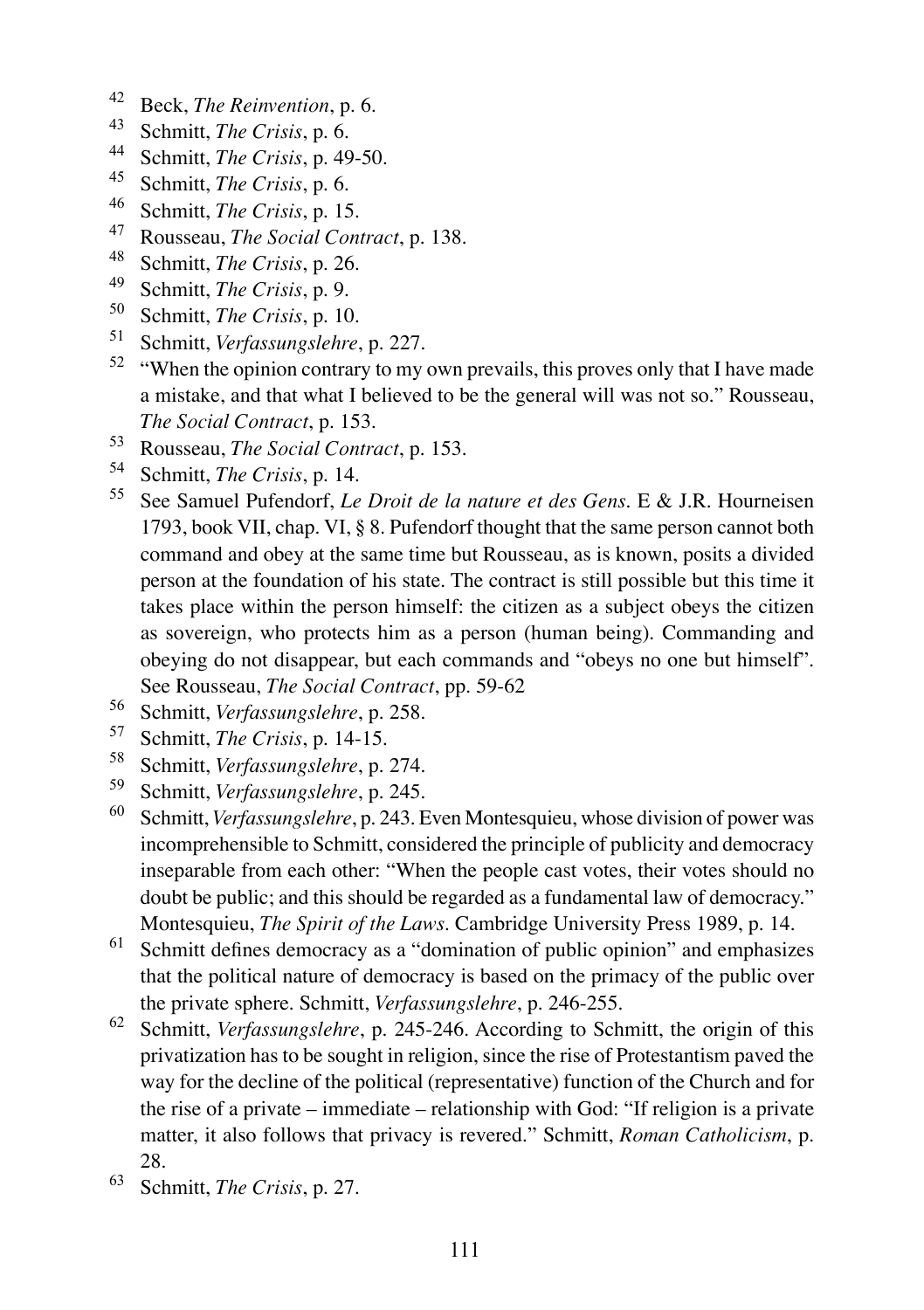- <sup>64</sup> Schmitt, *The Crisis*, p. 27
- <sup>65</sup> Schmitt, *The Crisis*, p. 28-29.
- <sup>66</sup> Schmitt, *Verfassunglehre*, pp. 206-207, 214.
- <sup>67</sup> Schmitt, *Roman Catholicism*, p. 27.
- <sup>68</sup> Schmitt, *Verfassungslehre*, p. 207.
- <sup>69</sup> Schmitt, *Verfassungslehre*, p. 209.
- <sup>70</sup> Schmitt, *Verfassungslehre*, p. 210.
- <sup>71</sup> Schmitt, *Verfassungslehre*, pp. 208-216. In *The Roman Catholicism and Political Form* Schmitt had argued that today the only truly representative institution left is not the state but the Roman Church. That which is represented by the Church is, of course, Jesus Christ, whose "revolutionary" idea is thus given a visible and stable form and institution. See Schmitt, *Roman Catholicism*, pp. 18-26.
- <sup>72</sup> Schmitt, *Verfassungslehre*, p. 237.
- <sup>73</sup> Plato, *Laws*. In John M. Cooper (ed.), *Complete Works*. Hackett Publishing Company 1997, 693d-e.
- <sup>74</sup> See for instance Andreas Kalyvas, "Carl Schmitt and the Three Moments of Democracy." *Cardozo Law Review*. Vol. 21:1597, 2000, pp. 1525-1565. The problem in Kalyvas' analysis is that he identifies Schmitt's concept of *Volk* with that of multitude. In reality, *Volk* and multitude are, as we will see below, opposites in Schmitt's theory. Where *Volk* appears, multitude disappears.
- <sup>75</sup> Emmanuel Sieyès, *Qu'est-ce que le tiers-état*. Flammarion 1988, chap. 5. In Schmitt's view an analogical distinction can be found in metaphysics in the work of Baruch Spinoza, whose thought is based on the distinction between creative nature (*natura naturans*), consisting of the attributes of substance expressing God, and created nature (*natura naturata*), consisting of the modi of God's attributes. See Spinoza, *Ethics*, pp. 25-26. However, the analogy is only apparent, because Schmitt's constituent power is transcendent in relation to constituted power, whilst the relationship between *natura naturans* and *natura naturata* is absolutely immanent.
- <sup>76</sup> Schmitt, *Verfassungslehre*, p. 238.
- <sup>77</sup> Schmitt, *Verfassungslehre*, p. 207.
- <sup>78</sup> Schmitt, *Verfassungslehre*, p. 207.
- <sup>79</sup> Schmitt, *Verfassungslehre*, p. 276-277.
- <sup>80</sup> In *Roman Catholicism and Political Form* Schmitt writes: "To the political belongs the idea, because there is no politics without authority and no authority without an ethos of belief." Schmitt, *Roman Catholicism*, p. 17.
- <sup>81</sup> Schmitt, *Verfassungslehre*, p. 207.
- <sup>82</sup> Schmitt, *Verfassungslehre*, p. 83.
- <sup>83</sup> Schmitt, *Verfassungslehre*, p. 243-244.
- <sup>84</sup> Schmitt, *Verfassungslehre*, p. 210.<br><sup>85</sup> Schmitt, *Verfassungslehre*, p. 247.
- <sup>85</sup> Schmitt, *Verfassungslehre*, p. 247.<br><sup>86</sup> Schmitt, *The Crisis* p. 25.
- <sup>86</sup> Schmitt, *The Crisis*, p. 25.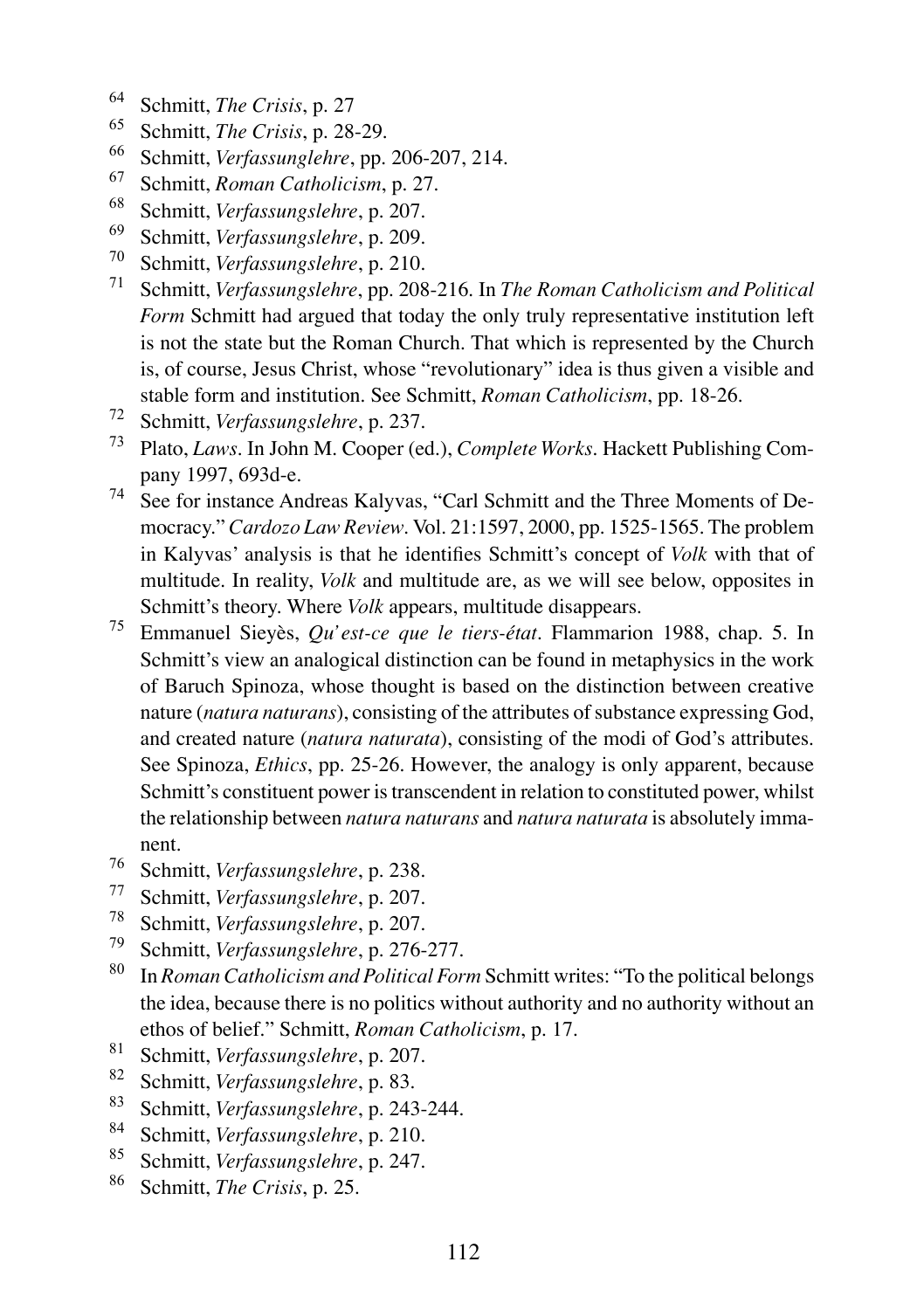- <sup>87</sup> Schmitt, *Verfassungslehre*, p. 210.
- <sup>88</sup> Schmitt, *Der Hüter der Verfassung*, p. 159.
- <sup>89</sup> Schmitt, *The Crisis*, p. 52.
- <sup>90</sup> Schmitt, *The Crisis*, p. 53.
- <sup>91</sup> Schmitt, *The Crisis*, p. 54.
- <sup>92</sup> Schmitt, *The Crisis*, p. 56.
- <sup>93</sup> Schmitt, *The Crisis*, p. 59.
- <sup>94</sup> For this reason, argues Schmitt, Marx continued to look for positive determinations of the bourgeoisie. The bourgeoisie must be properly known, because a full consciousness is the criterion for the beginning of a new stage of development. It is also for this reason, and not because he would have been trapped in a classical and therefore bourgeois political economy, that Marx had to concentrate his analysis on economy. Because the essence of the bourgeoisie lies in the economic, "Marx has to follow it into the economic realm in order to understand it fully and in its essence". Schmitt, *The Crisis*, p. 62.
- <sup>95</sup> Schmitt, *The Crisis*, p. 61.
- <sup>96</sup> Schmitt, *The Crisis*, p. 63.
- Schmitt, *The Crisis*, p. 63.
- 98 Schmitt, *The Crisis*, p. 66.<br>99 Schmitt, *The Crisis* p. 64.
- Schmitt, *The Crisis*, p. 64.
- <sup>100</sup> Mikhail Bakunin, *Statism and Anarchy*. Cambridge University Press 1990, p. 133.
- <sup>101</sup> Bakunin, *Statism and Anarchy*, p. 135.
- <sup>102</sup> Bakunin, *Statism and Anarchy*, p. 134.
- <sup>103</sup> Bakunin, *Statism and Anarchy*, p. 177.
- <sup>104</sup> Bakunin, *Statism and Anarchy*, p. 179.
- <sup>105</sup> Bakunin, *Statism and Anarchy*, p. 136.
- <sup>106</sup> Georges Sorel, *Reflections on Violence*. Cambridge University Press 1999, p. 118.
- <sup>107</sup> Sorel, *Reflections*, p. 279.
- <sup>108</sup> Sorel, *Reflections*, p. 116.
- <sup>109</sup> Sorel, *Reflections*, p. 28-29.
- <sup>110</sup> Sorel, *Reflections*, p. 116.
- <sup>111</sup> Sorel, *Reflections*, p. 162.
- <sup>112</sup> Sorel, *Reflections*, p. 161.
- <sup>113</sup> Schmitt, *The Crisis*, p. 75.
- <sup>114</sup> Schmitt, *The Crisis*, p 76.
- <sup>115</sup> Schmitt, *The Crisis*, p. 76.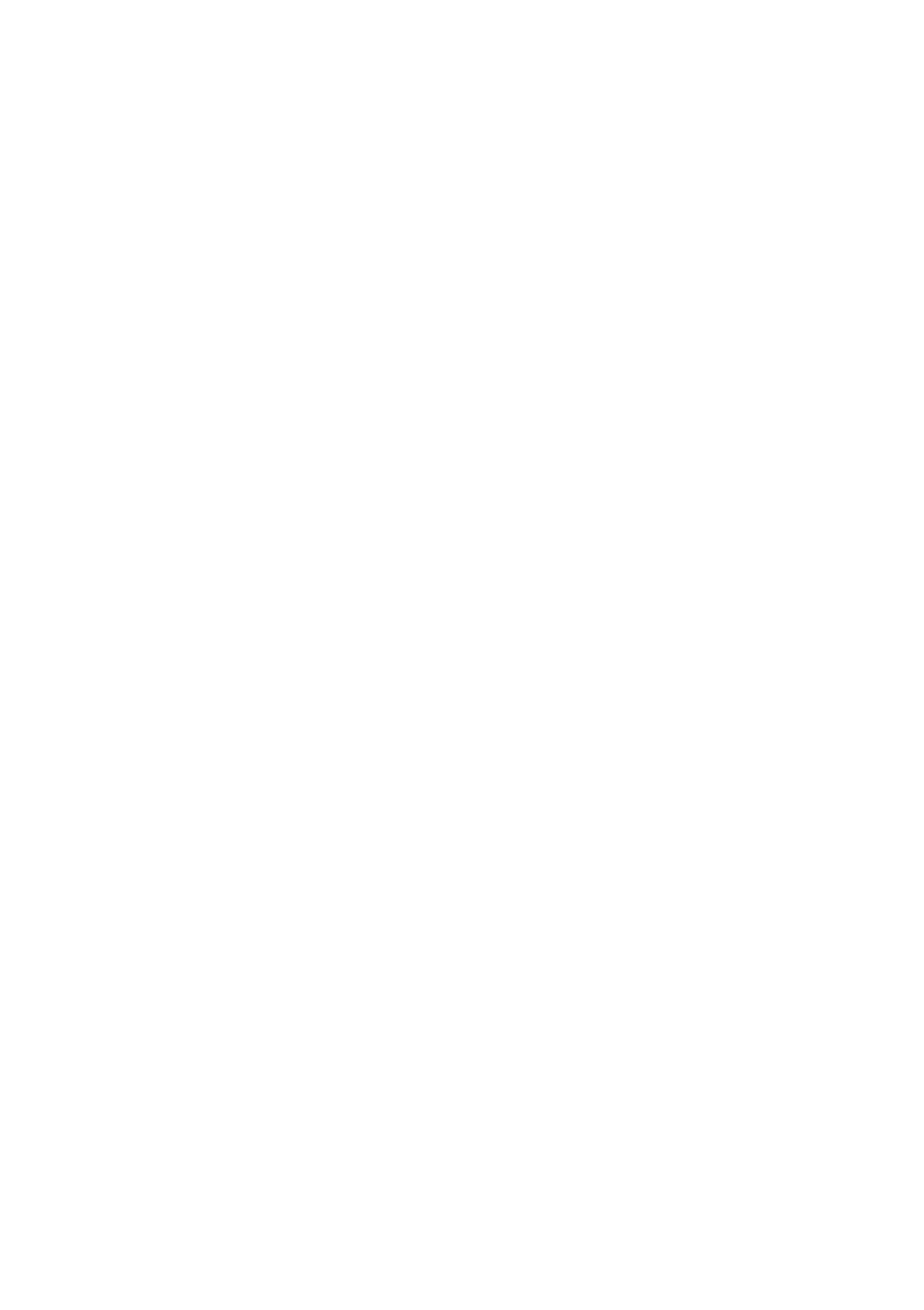# 6. THE *NOMOS* OF THE EARTH

Once again men have to orient thinking towards the elementary order of their terrestrial being. We are seeking for the meaning (*Sinnreich*) of the earth.

Carl Schmitt, *Der Nomos der Erde*

 $\prod_{n=1}^{\infty}$  J sually Schmitt's thought is divided into two phases, the decisionist phase and the phase which begins approximately in 1933, called "thinking of the concrete order". However, we must remember that Schmitt had attempted to think about concrete order from the very beginning of his career. Already in *Political Theology*, he has called his decisionist approach a philosophy of concrete life. In 1934 he merely reached the conclusion that reflection which overemphasizes the act of decision does not fulfill the precondition of concreteness in the philosophy of concrete life but, on the contrary, floats like the normativist norm, "freely in the air".<sup>1</sup> Therefore, he replaces both of these approaches with a supra-personal perspective. Its point of departure is neither the personal decision nor the impersonal and objective norm, but the concrete institutional order and its historical development.<sup>2</sup> For Schmitt, institutionalism now becomes the third and the superior form of juridical thought, and Maurice Hauriou, instead of Kelsen and Hobbes, its most typical representative.

Schmitt's institutionalism is not only a counter-concept to decisionism and normativism. It also implies a form of juridical and political thinking whose point of departure is no longer the state and its monopoly on politics. Right from the start in the 1930's, Schmitt saw that the "epoch of the states" was coming to an end. On the one hand, this decline was linked with the democratic principle of identity that led to the blurring of the state and society and to the appearance of the quantitative total state.<sup>3</sup> On the other hand, its root could be found in the rising National-Socialist movement. It was, as we have already seen, the triumph of National-Socialism, which alienated Schmitt from decisionism. For him, the type of juridical thought which is dominated by the opposition between norm and command, between *Lex* and *Rex*, cannot comprehend the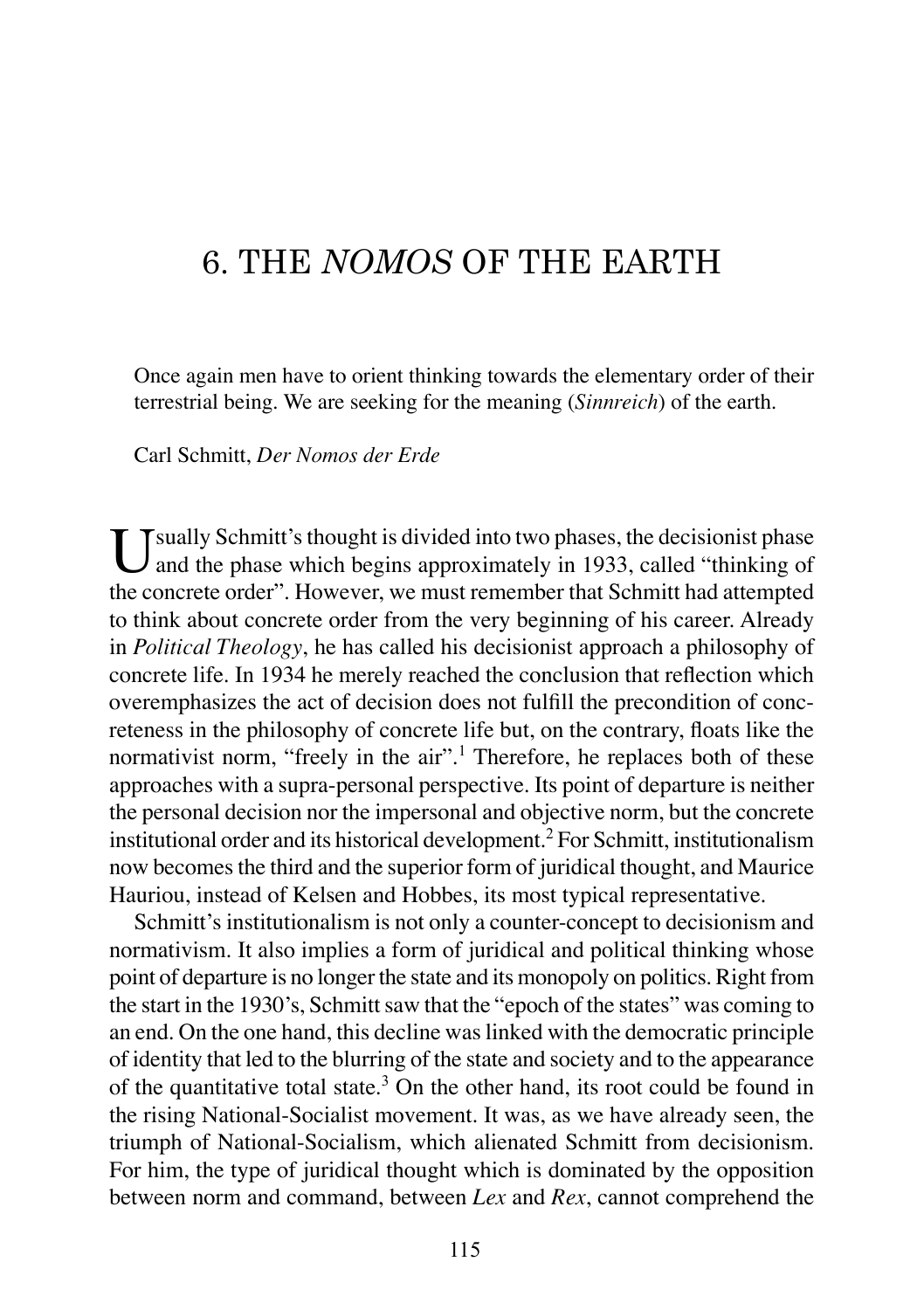idea of Führer.<sup>4</sup> Schmitt sometimes perceived a possibility for the revival of the traditional state in Italian fascism. For the fascistic qualitative total state was still, in Schmitt's view, the constitutive instance of the political insofar as it was capable of genuine representation. Nevertheless, the triumph of the national-socialist idea of the Leader and the Movement was a strong indication that the state was becoming a receding form: "The state  $-$  as a specific order within the political unity – no longer has a monopoly on politics. It is nothing but an organ in the service of the Leader of the Movement."<sup>5</sup> When Hitler became chancellor Schmitt wrote: "One can say that on that day 'Hegel died'."<sup>6</sup> Hitler's death, however, did not entail a rebirth of the state. In the preface to the fourth edition of *The Concept of the Political* written in 1963 Schmitt still emphasizes that the state, "the paradigm of political unity, the possessor of an unbelievable monopoly, namely the monopoly on the political decision, this masterpiece of European form and Western rationalism", has been dethroned.<sup>7</sup> As a result, Schmitt sought to outline an approach which would have no connection with the modern state. According to him, this could not signify the exclusion of the concept of the state only, but also of all the secularized political concepts linked with it, and created by the European tradition of thought and international law during the last four centuries.<sup>8</sup>

It is not clear whether Schmitt regarded the concept of institution as a concept which does not belong to this tradition. In any case, it was in the idea of supra-personal institution that he rediscovered the concreteness lacking in normativism and decisionism. If decisionism emphasized the momentary strike of the concrete, the absolute moment of the concrete decision, which bestowed the necessary materiality upon the abstract and pure norm, the emphasis in the institutional reflection is on the historical continuity of the concrete. A dead, abstract norm does not require the life and concreteness provided by decision, since they can both be replaced by the concept of institution, and more precisely, by the total concept of *nomos*, which consists of the concrete order and the concrete organization of a community.<sup>9</sup> *Nomos* is not imposed by decisions and norms. In fact, it is not imposed at all but "arises from unintentional developments".<sup>10</sup> *Nomos* is a product of a long historical development and hence it "must not be separated from its history".<sup>11</sup> In contrast to normativist interpretation of law, *nomos* does not denote something that should be (*Sollen*), but something that is (*Sein*). In Schmitt's view, *nomos*  is the totality of the conditions prevailing in a political, social and religious order. *Nomos* is, as Aristotle says when he reflects on it, the entire order (*taxis*) of polis. <sup>12</sup> It is an immediate (*unmittelbar*) expression of the existing state of things. Admittedly, also decisionism emphasizes the world of *Sein*. However, in the decisionist approach the world of *Sein* is defined by the real possibility of *bellum omnium contra omnes* and by the sovereign decision, which creates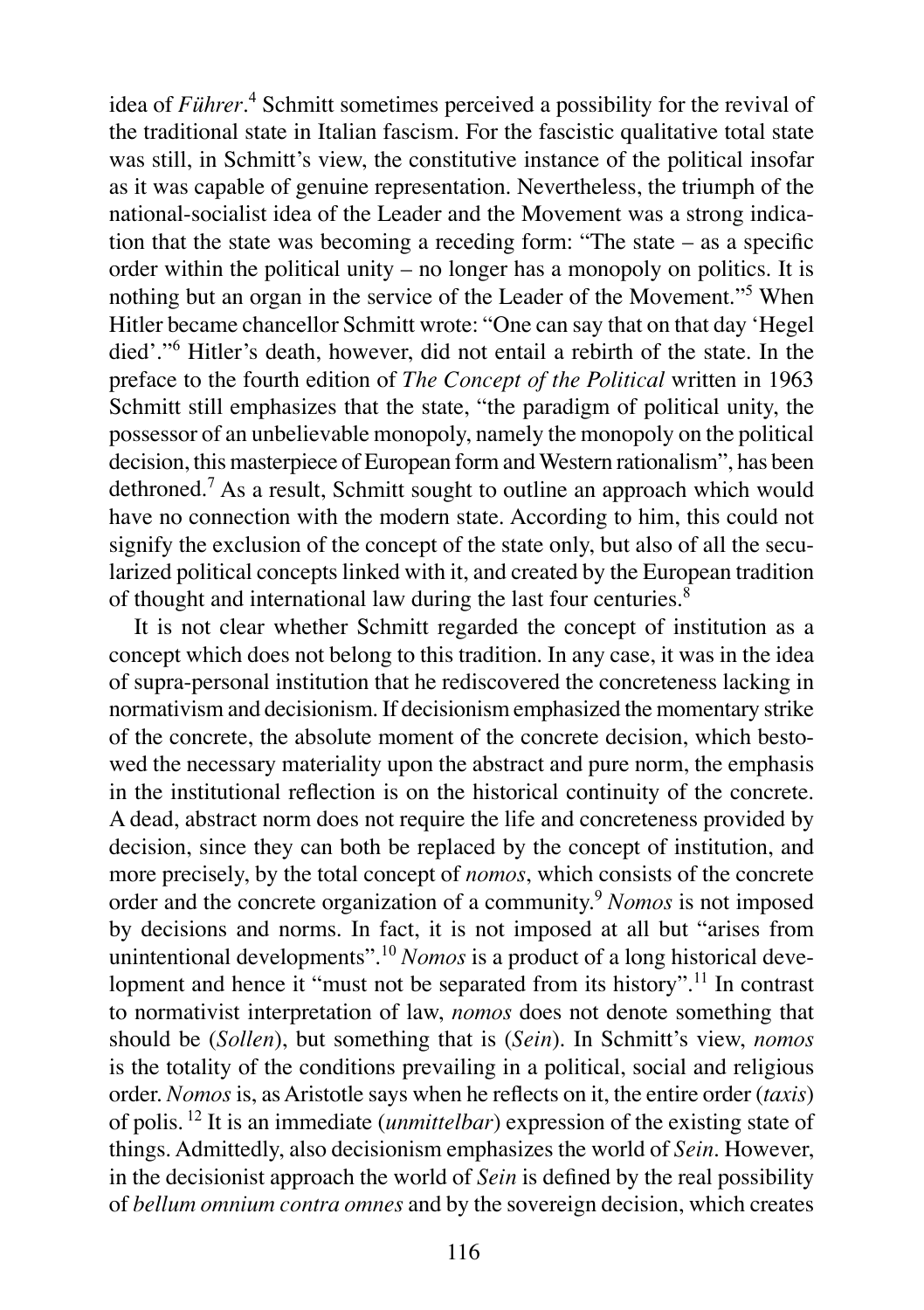order out of this chaos. In the concrete order thinking of *nomos* the world of *Sein* is defined, instead, by the unity of the spatial order (*Ordnung*) and the localization (*Ortung*) of a particular community: "*Nomos* is the immediate figure [*die unmittelbare Gestalt*] in which the political and social order of a people becomes spatially visible."<sup>13</sup>

Every fundamental order [*Grundordnung*] is a spatial order [*Raumordnung*]. To talk of the constitution of a country or continent is to talk of its fundamental order, of its nomos.<sup>14</sup>

At the first sight, this turn towards *nomos* would seem to signify that Schmitt is abandoning the idea of the openness of order towards transcendence and moving instead in the direction of a more or even completely immanent approach. On the other hand, it should be remembered that although institutionalism based on a philosophy of *nomos* does not emphasize a constitutive act or a founding instance of a system of norms, but the historical continuity of the concrete, Schmitt does not abandon the search for the origins. All continuity presupposes an origin, and in the case of *nomos* this origin is the original act (*Ur-akt*) of land-appropriation (*Landnahme*). In other words, the order closing upon itself finds a new opening in appropriation, in this new "state of exception" which interrupts the absolutization of immanence. Hence, land-appropriation becomes a new decisionist moment and simultaneously the *constitutive* act of a concrete spatial order (*Raumordnungsakt*): "The grand original acts of law [*Recht*] are the settlements [*Ortungen*] tied to the land. These are: landappropriations, the founding of cities and colonies."<sup>15</sup>

For Schmitt, land-appropriation is the "original constitutive act which organizes a space".<sup>16</sup> It is *ordo ordinans*, the first measure which includes all the subsequent measures. The very possibility of juridical relations is dependent upon this original act and determined by this original measure (*Ur-Mass*): "Every ontonomical judgment arises from the land."<sup>17</sup> Land-appropriation is the most radical legal title there is, the radical title in all possible senses of the term. It is the original legal type (*Ur-typus*), which founds all subsequent law.<sup>18</sup> Hence, it is also the constitutive historical act of *legitimacy*, without which the legality of law would be senseless. It precedes all the fundamental distinctions of law, such as the distinction between public and private law, even the distinction between public power (*imperium*) and private property (*dominium*). In fact, it is the first historical condition of possibility of property as such to the extent that all property presupposes that land has been appropriated, which establishes a kind of supreme property of the community: "Every appropriation establishes on the inside a kind of supreme property (*Obereigentum*) of the community as a whole."<sup>19</sup> However, land-appropria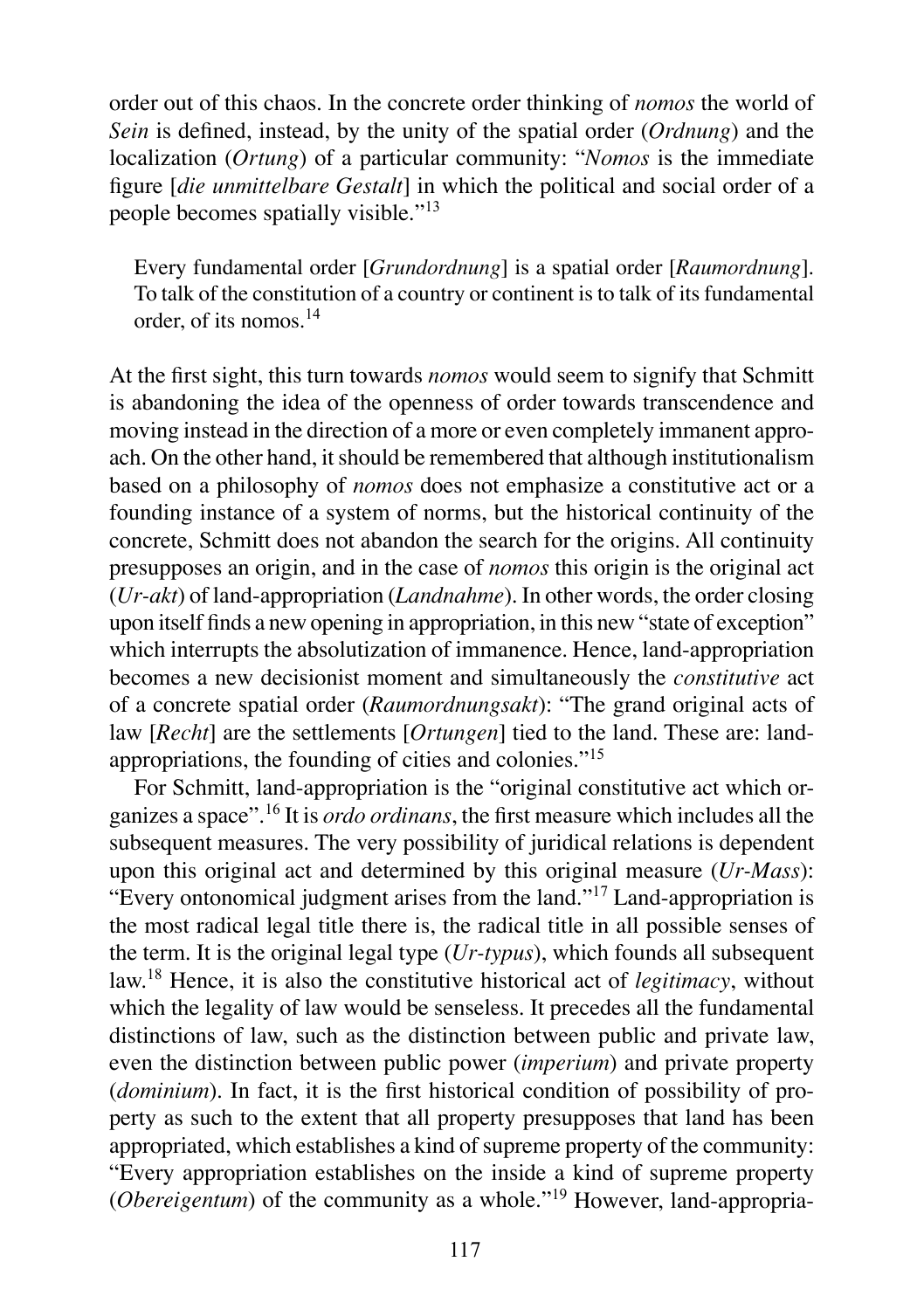tion is not the historical condition of possibility of law only with respect to the inside of the community. It establishes the law beyond its borders as well, that is, with respect to other peoples. It establishes the historical condition of possibility of the law of nations.

Schmitt does not claim to be alone in referring to land in his search for the foundation of law. For instance Locke, who is usually regarded as a modern rationalist, also saw the law as land-bound: "The Government has a direct Jurisdiction only over the land."<sup>20</sup> Similarly Kant, who is considered one of the intellectual fathers of legal positivism, holds land to be the concrete origin of law.<sup>21</sup> According to Schmitt, the historical destiny of law nevertheless shows that in being transformed into mere rules (*Gesetz*), it has gradually become detached from this original and legitimating element. In addition to its meaning as a concrete order, it has lost the power that makes human *orientation*  possible – since, for Schmitt, *Ortung* does not mean only localization, but also the possibility of orientation in the world. Consequently, the state whose legitimacy is based on the validity of these rules, on abstract legality, has become a centralized and nihilistic apparatus of power. According to Schmitt, not even *Lebensgesetz*, that is, the norm of life, which appeared as a critique of the formal law at the beginning of the  $20<sup>th</sup>$  century, can capture the original meaning.<sup>22</sup> It is based on a combination of life and law in which the biological process of life expresses the real content of law. Instead of life, the point of reference of Schmitt's *nomos* is land ("*Das Recht* is land-bound and refers to land<sup>"23</sup>). More precisely, it refers to the appropriation of land, to the measure that this land appropriation makes possible, to the order created by this measure, and to the form of this "political, social and religious order".<sup>24</sup> "Land, measure, order and form", for Schmitt these are the four founding elements of any concrete spatial entity.

In Schmitt's view, the greatest historical-intellectual mistake of Western civilization is that it substituted law as concrete order (*nomos*) with law as a mere rule (*Gesetz*).<sup>25</sup> Although this substitution becomes explicitly manifest in modern legal positivism and normativism, the decline of law is tied to a long historical continuum. Already the Sophists, Schmitt observes, invited the confusion in opposing *physis* to *nomos*. They interpreted *nomos* to as something external and opposed to nature and life. It thus lost the character of a concrete order, becoming a kind of unnatural rule; not a fact of life (*Sein*) but a prescription of how things should be (*Sollen*). And although Plato, for one, criticized the Sophists, he nevertheless shared their concept of *nomos* as a mere rule (*schedon*). It did not designate the concrete order of men but an artificial rule above them. For Plato, *nomos* is like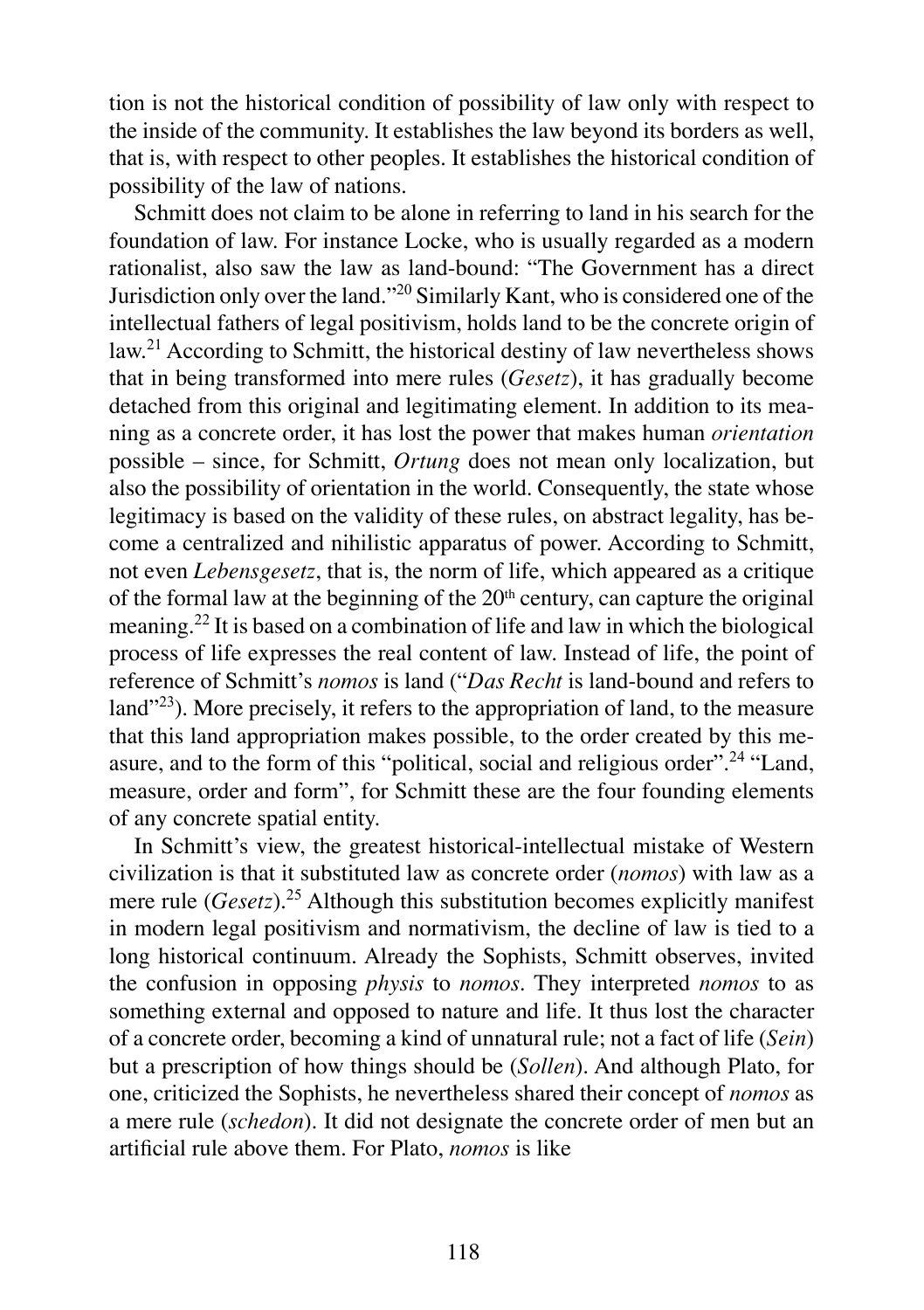a self-willed and ignorant person, who allows no one to do anything contrary to what he orders, not to ask any questions about it, not even if, after all, something new turns out for someone which is better, contrary to the prescription which he himself has laid down.<sup>26</sup>

Only a person is capable of deciding wisely, whilst *nomos* is "torpid by repetition", as Schmitt might have remarked in the 1920's. However, since his turn towards the thinking of concrete order means that *nomos* is no longer a rule but an order, he turns from Plato to Aristotle. In Aristotle's political thought Schmitt finds a more original definition of *nomos*, according to which *nomos*  is the concrete spatial order (*taxis*) of a community. Given that Schmitt also approves of Aristotle's juxtaposition of *nomos* with the voted resolution  $(psephisma)$ ,<sup>27</sup> it is obvious that he has abandoned the people's will as the foundation of constitution. As explained above, Schmitt had thought in *Verfassungslehre* that acclamation produces the law (*lex est quod populus jussit*) in democracy. However, in *Der Nomos der Erde* he seems to have retracted this view, arguing now that acclamation is the very opposite of law. True law, that is to say *nomos*, is not the result of acclamation, but of the concrete order of a community, and more originally, of the appropriation of land.

In fact, Schmitt claims that the principal literal meaning of the Greek *nomos* is appropriation. He correctly notes that the noun *nomos* derives from the verb *nemein*, proposing that *nomos* is a *nomen actionis* of nemein in the same sense as *logos* is a *nomen actionis* of the verb *legein*. However, this does not explain why appropriation is the principal meaning of *nomos* given that usually *nemein* is translated as division or distribution. In his explanation, Schmitt detects a linguistic relationship between the Greek verb *nemein*  and the German verb *nehmen*: "'Nemein' is the equivalent of the German 'nehmen', to take."<sup>28</sup> As the Greek "legein-logos", that is, "to speak-speech". corresponds to the German "sprechen-Sprache", so too, argues Schmitt, the German "nehmen-Nahme" corresponds to the Greek "nemein-nomos".<sup>29</sup> On the other hand, although Schmitt considers appropriation to be the principle meaning of *nomos*, it retains in his view as its secondary meaning that which is usually understood by *nemein*, namely to distribute. In other words, *nomos*  signifies to divide (*teilen*) – to distribute that which has been appropriated. After the land has been appropriated, it is divided and distributed. Its concrete result is the *Ur-teil*, the original part and share: "Hence also the second sense of 'nomos', the basic division and repartition of the soil and the resulting ownership order."<sup>30</sup> *Nomos* is a decision or a judgment (*Urteil*) in which every member of a community gets his share. Or, as for instance Hobbes was still able to assert in the  $17<sup>th</sup>$  century: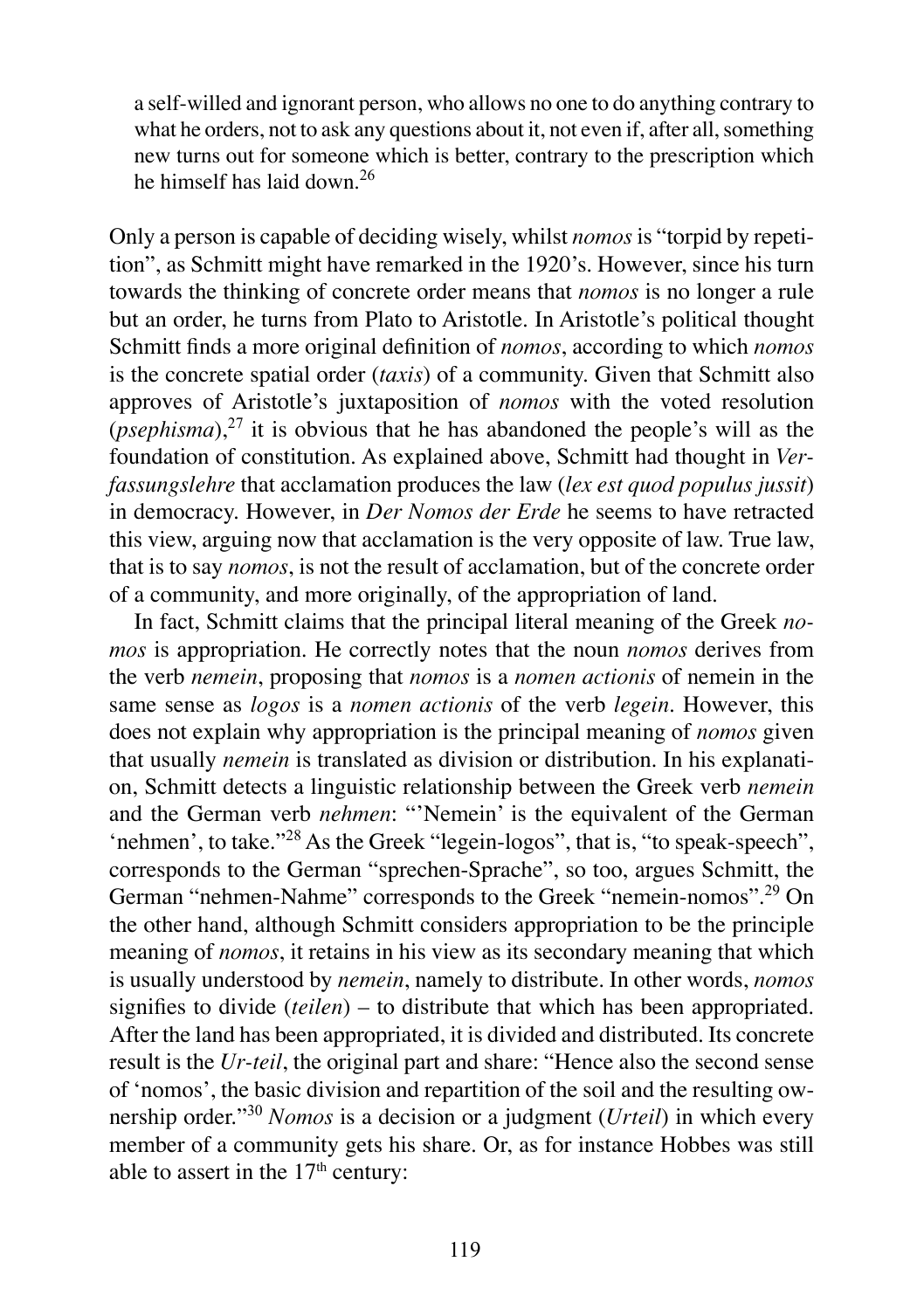Seeing therefore the Introduction of Propriety is an effect of Common-wealth; which can do nothing but by the Person that Represents it, it is the act only of the Soveraign; and consisteth in the Lawes, which none can make that have not the Soveraign Power. And this they well knew of old, who called that *Nomos*, (that is to say, *Distribution*), which we call Law; and defined Justice, by *distributing* to every man *his own*. 31

Schmitt does not stop here. In addition to appropriation and distribution, *nemein* contains a third meaning, to pasture (*weiden*). After the land has been appropriated and divided, it has to be cultivated and made to bear fruit. In this case *nomos* receives its content from the manner of production of goods:

The search for pasture and the tending of animals, which nomads like Abraham and Lot pursued; Cincinnatus ploughing his field; the shoemaker Hans Sachs at work in his shop; the industrial work of Friederich von Krupp in his factory – all this is *nemein* in the third sense of our word: to pasture, to run a household, to use, to produce,  $32$ 

In other words, even though land-appropriation is the original act of *nomos*, one should not consider the way of production – or even the consumption of the produced goods – as insignificant in relation to the concrete order. In every stage of social life, in every economic order, in every period of legal and political history until now, things have somehow been appropriated, distributed and produced. Therefore, Schmitt states that in order to grasp the meaning of a certain historical *nomos*, of a certain social, political and legal order, we only need to ask a simple question: "Where and how was it appropriated? Where and how was it divided? Where and how was it produced?"<sup>33</sup>

Yet in the sequence of events of *nomos*, production is merely the final one. It follows the more primary acts of appropriation and distribution. Prior to production and consumption, there has to be an act by means of which land – or whichever of the other classical elements, insofar as in modernity land is first replaced by the appropriation of the sea, then of the air space and finally of "fire" ("appropriation of industry") – is appropriated, and subsequently, the division of that which has been seized. After that comes production. According to Schmitt, precisely the sequence of these processes is crucial. He criticizes specifically the socialist theorists for having forgotten this order of priority inasmuch as they focus merely on distribution and production. Yet Schmitt sees in socialism still a doctrine of distribution, whilst many non-socialist "doctrinaire thinkers" have abandoned even the problem of distribution altogether, regarding it as "too difficult" to solve.<sup>34</sup> For the latter, there remains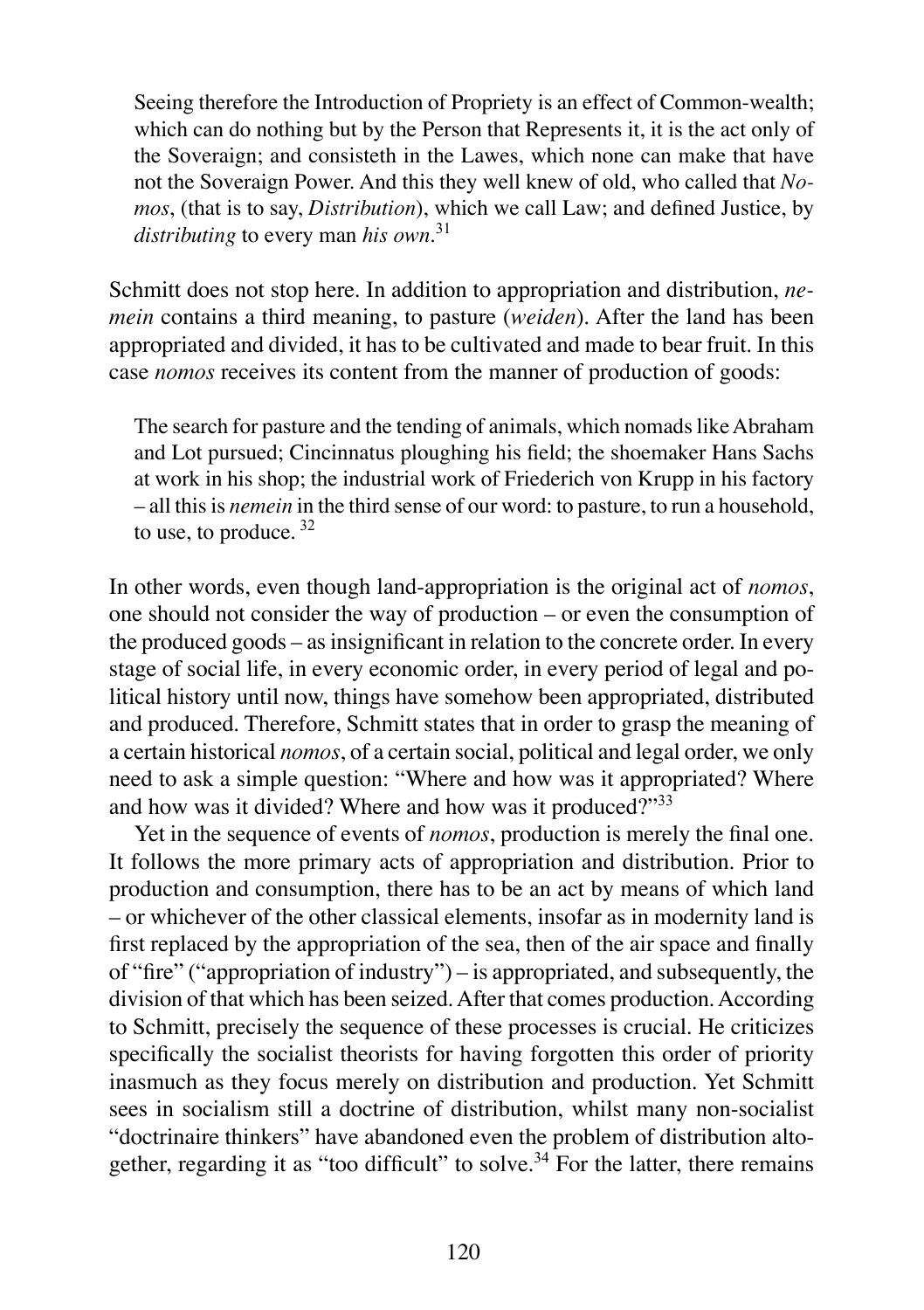only production. In Schmitt's view, however, it would be utopian to construe social and economic systems solely in terms of production:

If there were only problems of production and if mere production created such wealth and unlimited possibilities of consumption that appropriation as well as distribution were no longer problematic, then economic systems would cease to exist because they always presuppose a certain scarcity.<sup>35</sup>

The French Hegelian Alexander Kojève, who believed that we are witnessing the end of history, considered modern enlightened capitalism a "bestowing capitalism". Schmitt's critical response to Kojève was that only God can genuinely bestow, that is to say, "to give without appropriating".<sup>36</sup> For Schmitt, like for Marx, capitalism is necessarily exploitative, but this exploitation is not a contingent element that we can rid ourselves of in an earthly paradise to come. All economic systems are based on "exploitation", in other words, on the original act of appropriation – although in the late modern capitalism the target of appropriation is not primarily land but, as already said, industry (*Industrienahme*).

### *Smooth and striated*

For Schmitt, *nomos* signifies above all delimitation, setting of boundaries. There is no *nomos* in the sense of a meaningful concrete order without boundaries, without a ring drawn in the soil. A spatial enclosure, a sort of fence, is in the foundation of every *nomos*: "The enclosing ring, the fence formed by men, the men-ring, is the original meaning of the cultic, juridical and political living together." $37$  Without the enclosure there would be no order, since there would be no distinction between inside and outside, between private and public, *imperium* and *dominium* – no guideline, which would make meaning and orientation possible, but only *nomos*-inimical nothingness. Schmitt quotes Nietzsche: "With strong shoulders space [*Raum*] opposes the *nothingness*  [*Nichts*]. Where there is space [*Raum*], there is being [*Sein*]."<sup>38</sup> If *nomos* means the dividing of space, the space itself is already always a divided space: "True and authentic fundamental order", that is to say *nomos*, "is based, at its essential core, on certain spatial limits and delimitations, on certain measures and a certain partitioning up of the earth."<sup>39</sup> From this perspective it is conceivable that, for Schmitt, a limitless domination by a Superpower would be as dangerous as total chaos and limitless anarchy. In both cases the delimitation as a precondition of order and consequently, of orientation, disappears. Then all peoples would live like the Jews, who "without land, without the state and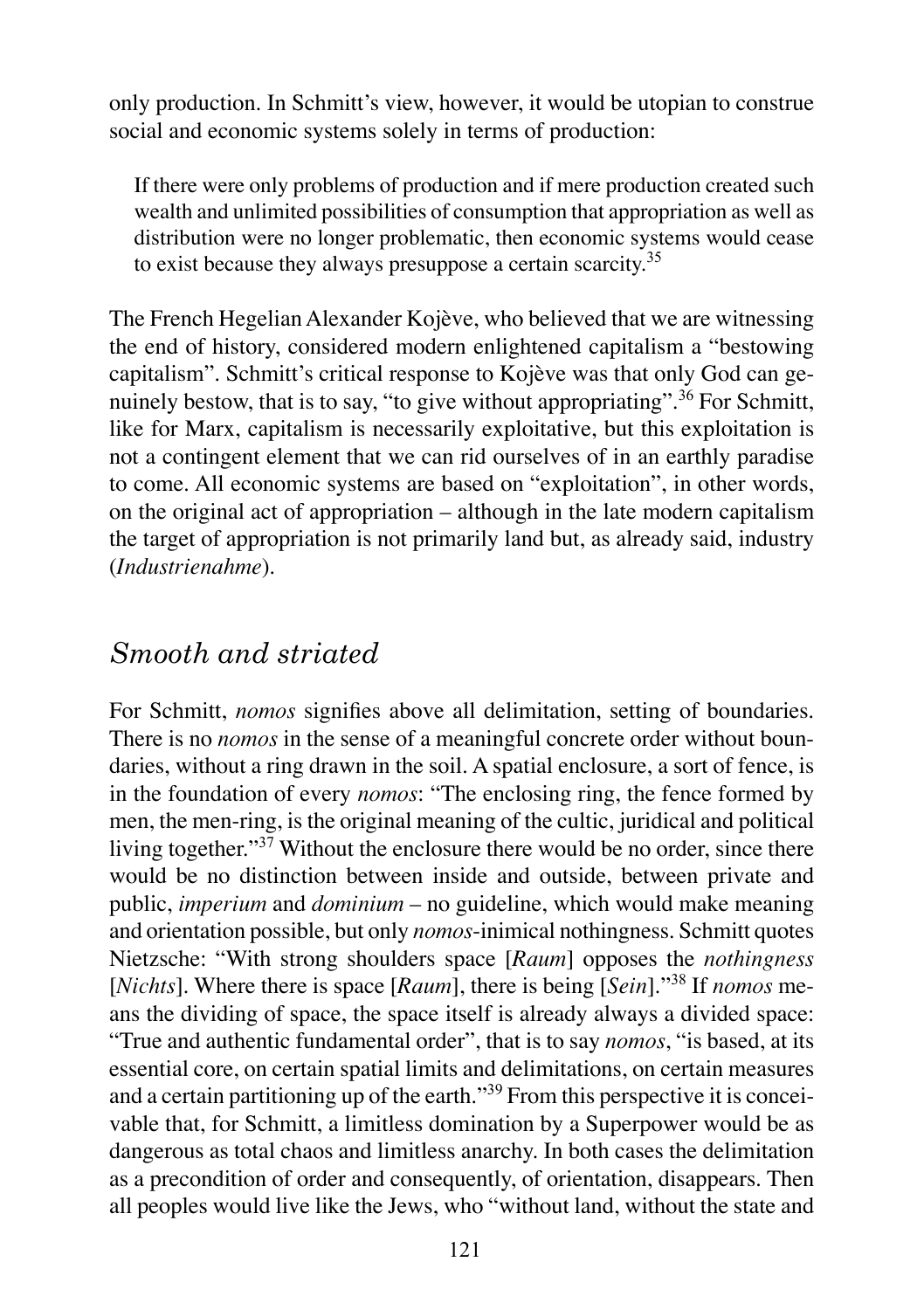without the church exist only through 'law' [*Gesetz*]".<sup>40</sup> The decision of the Jewish people to believe in its existence also in the framework of soil and the state of Israel, whose constitution was apparently planned on the basis of Schmitt's *Verfassungslehre*,<sup>41</sup> does not, however, change the fact that there are and always have been communities whose way of life has not depended on spatial delineations and limits and whose principles of localization and orientation have been different.

From the perspective of the philosophy of concrete life, the originality of Gilles Deleuze's political thought is obvious in this respect. According to him, a measured and delimited space within enclosed borders – a striated space (*l'espace strié*) – is merely one way of being possible for collective human existence. He considers this way of being typical of the Western political tradition in particular, of the tradition dominated by the idea and practice of the "State": "One of the fundamental tasks of the State is to striate the space over which it reigns."<sup>42</sup> For him, the notion of the State does not designate merely the historical form of the state, which emerged in the  $16<sup>th</sup>$  century, but first and foremost a specific principle of order, materialized in the ancient *polis* and the Oriental despotic regimes, as well as in the modern states. In Deleuze's view, in addition to the tradition of the State, however, there exists also another tradition. His focus here is not the Jewish tradition, which represents the paradigmatic case of stateless existence for Schmitt,<sup>43</sup> but the tradition of the *nomadic* way of life. For Deleuze, a nomad is not someone who has not yet assumed the State-form but, on the contrary, someone who ceaselessly resists it.<sup>44</sup> Instead of the striated space, a nomad inhabits a smooth space (*l'espace lissé*), where orientation takes place according to *events*, *intensities* and *relations* instead of measures and delimitations. For Deleuze, the smooth space is in fact the original space of *nomos*. It is only in relation to this space that the enclosed State space and the State law can develop.

In other words, Deleuze distinguishes, like Schmitt, *nomos* from the modern law. *Nomos* is neither a rule nor a command – it is an immediate spatial order. In fact, Schmitt's formulation according to which *nomos* is an "immediate plenitude, which does not pass through the mediation of the law [*Gesetz*]",<sup>45</sup> sounds perfectly Deleuzean.<sup>46</sup> However, Deleuze would not agree with Schmitt that *nomos* as an immediate plenitude is the original juridical force, which legitimates the legality of law in the enclosed space of a political entity. His *nomos* eschews enclosed spaces. Admittedly, also Schmitt emphasizes every now and then that his concept of space must not be understood as an enclosed ring. According to him, space signifies neither an enclosed ring nor a district but a *world* – and this world is not an empty space or in an empty space. It is a world "fulfilled by the tension between different elements", that is, between land, sea, air, and fire.<sup>47</sup> Nevertheless, for him, there exists no *nomos* without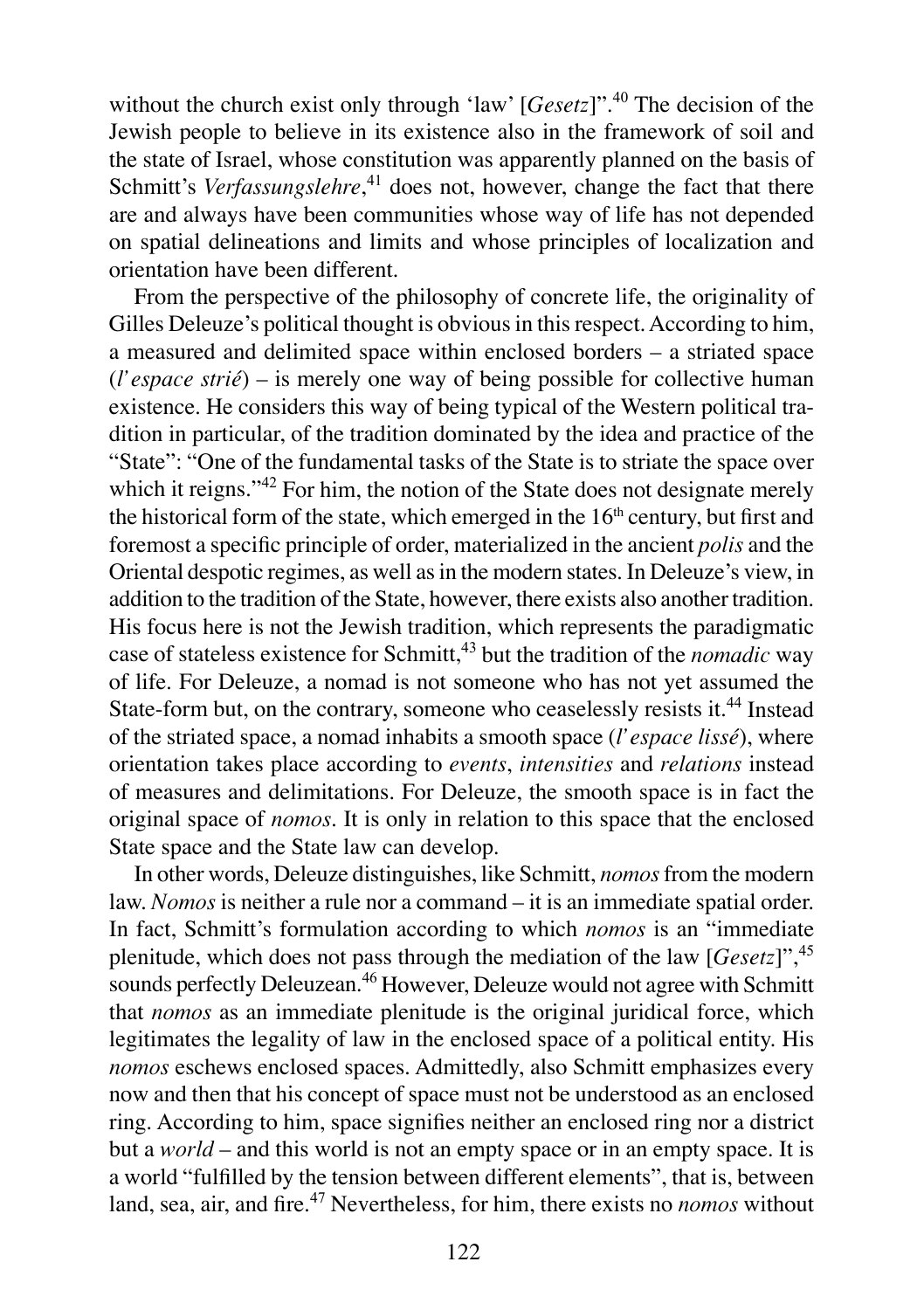a delimitation of this worldly space, without a distinction between inside (order and localization) and outside (disorder and delocalization). *Nomos* is precisely the result of this distinction, the result of the act of demarcation. It does not undo the tension between the elements but on the contrary, it is the precondition for the latter, and therefore, for the existence of a world.

In Deleuze's view, the Schmittian order of *nomos* would perhaps correspond to what he calls "an archaic imperial State apparatus" to the extent that this State is based on an act of appropriation – or of capture, as Deleuze has it. Moreover, like Schmitt, who considers the original order of *nomos* to be almost diametrically opposed to the modern law state, also Deleuze contrasts the "archaic imperial State" with another, historically more recent State-form. In this case, political sovereignty is not exercised by means of capture, but by means of treaties, pacts and contracts. Contrary to Schmitt, however, Deleuze does not consider these two types of States antithetical but emphasizes that every concrete State has always been a combination of both, that is, of the "fearsome magician-emperor" operating by capture and of the "jurist-king" proceeding by treaties and contracts.<sup>48</sup> Deleuze acknowledges that historically the magician-emperor is an earlier figure and consequently, the archaic imperial State apparatus of capture becomes a certain kind of an *Urstaat*. In Schmittian terms, it is a State which precedes all the fundamental distinctions of law, such as the distinction between public and private law and even the distinction between public power (*imperium*) and private property (*dominium*): "For private property cannot arise on the side of the emperor-despot."<sup>49</sup> In an imperial regime, everything is public. But this does not imply that the archaic imperial State would exhaust the original meaning of *nomos*, whilst the subsequent contract-and-law State of the jurist-king would be alienated from it. For Deleuze, *nomos* is not the order (*taxis*) of the *Urstaat* or that of the ancient polis or finally, the order of the modern *Rechtsstaat*. It is an order outside the *polis* and all the other State-forms. If Schmitt shared the Aristotelian view, according to which man outside an enclosed political community  $(polis)$  is either a beast or a God,<sup>50</sup> Deleuze outlines another kind of political form of being together starting from the outside.

Although the archaic imperial State apparatus of capture represents a certain kind of *Urstaat* for Deleuze, in his view there exists no State which would not require appropriation. But unlike for Schmitt, for Deleuze appropriation does signify the original historical event founding the State, because he argues that there have been States always and everywhere. Appropriation is not the original *Ur-akt*, but a functional necessity in order for the State apparatus to operate.<sup>51</sup> However, the State is not only an apparatus of appropriation but, just like Schmitt's nomos, one of distribution as well. Moreover, the State distributes in the same way as Schmitt's distributing *nomos*, that is, by means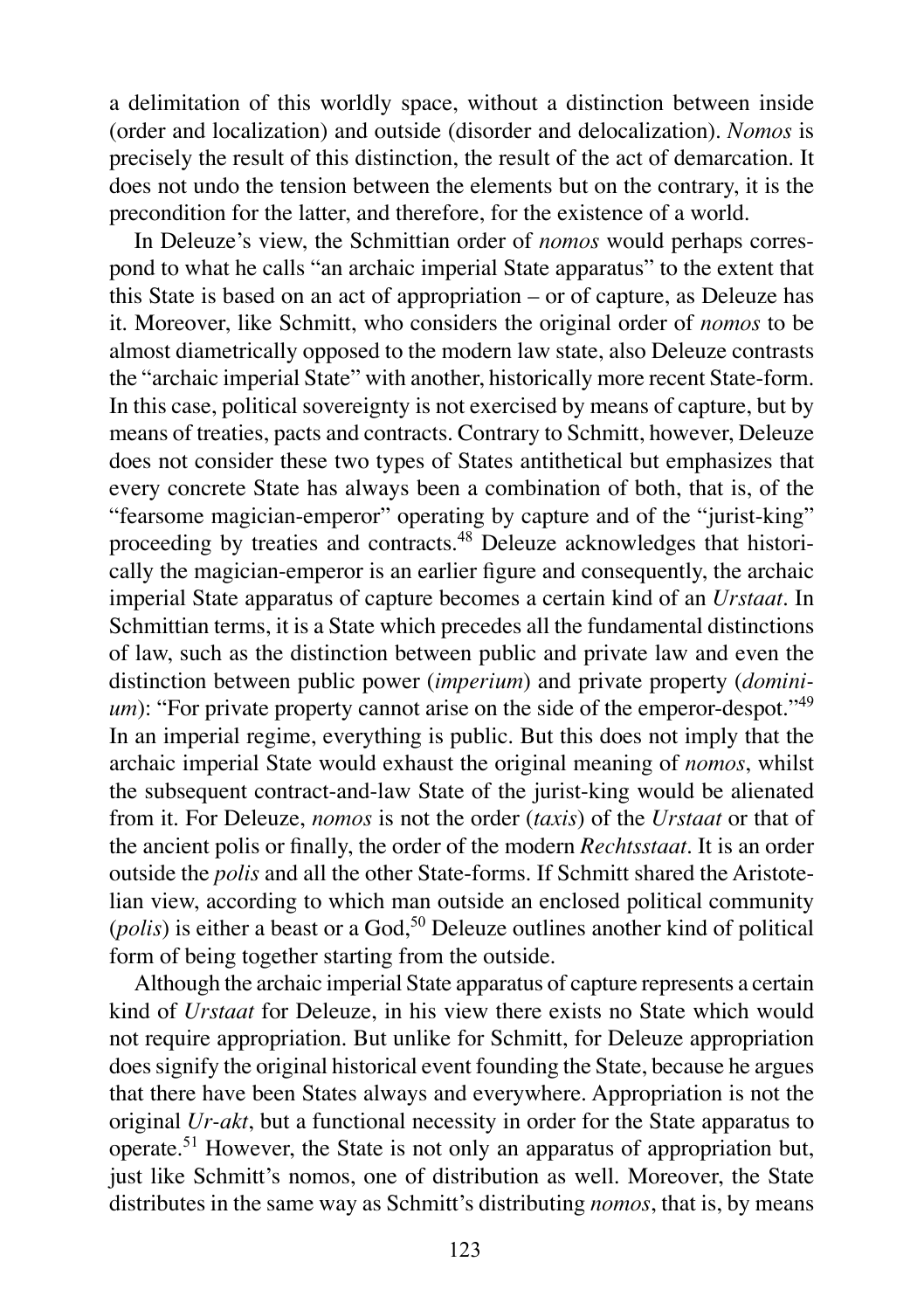of measure: "A distribution of this type proceeds by fixed and proportional determinations which may be assimilated to 'properties' or limited territories within representation."<sup>52</sup> The State measures land – or sea, or outer space – and divides it according to measure. In Schmitt's view, measure is the means by which that which is appropriated can be distributed, and therefore it is indispensable for the coming into being of *nomos*. As for Deleuze, measure – and distribution according to measure – is again a principle of order of the *nomos*-opposed State.

This is not to say that the Deleuzean order of *nomos* would abolish dwelling. Also a nomad dwells and inhabits, but he does not inhabit by measuring out a closed space. He "fills a space", that is, he inhabits it by distributing and disseminating *himself* over an open space just like a herd distributes itself over a pasture without borders: "It is a very special kind of distribution, one without division into shares, in a space without borders or enclosure."<sup>53</sup> As mentioned, Deleuze calls this space smooth. For Schmitt, such a space would not be a space at all, but a meaningless nothingness without the possibility of orientation. Deleuze agrees that there are no visible and disjunctive borderlines in such a space. But in his view this does not signify that orientation would be impossible. In a smooth space, orientation is based on a totality of visually limited non-disjunctive relations:

There is no line separating earth and sky; there is no intermediate distance, no perspective or contour; visibility is limited; and yet there is an extraordinarily fine topology that relies not on points or objects but rather on *haecceities*, on sets of relations – winds, undulations of snow or sand, the song of the sand or the creaking of ice.<sup>54</sup>

Smooth space is directional rather than dimensional, an intensive rather than an extensive space, a space of distances, not of measures and properties. It is a tactile and sonorous rather than a visual space. Naturally, this does not mean that visual perception would become impossible, only that it is not based on measures and properties but on "symptoms and evaluations". Whilst striated space is canopied by the sky as measure and by the measurable visual qualities deriving from it, smooth space, on the contrary, is inhabited by measureless events and intensities, perceived to the extent that one affects them, is in "touch" with them <sup>55</sup>

Schmitt's attitude towards the non-delimited space can be illuminated through the example of the high seas. Schmitt perceives the high seas as a meaningless chaos of non-spatial emptiness, because "in the high seas there are no barriers, no frontiers, no sacred places, no sacral localization [*sakrale Ortung*], neither law nor property".<sup>56</sup> The sea has no character in the original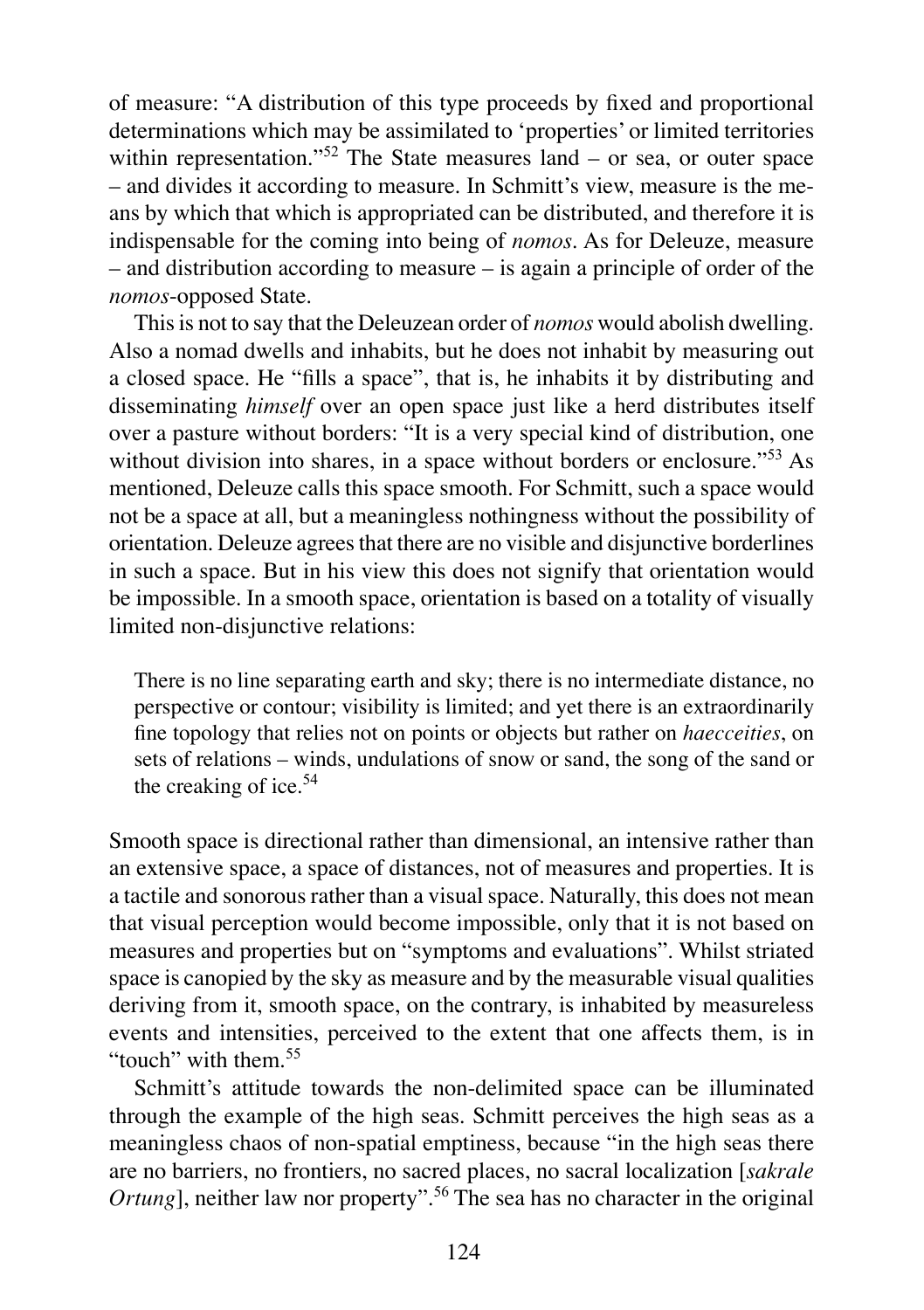sense of the word, which derives from the Greek *charassein*: to engrave, to inscribe: "The sea is free."<sup>57</sup> It does not follow from this that Schmitt would consider the high seas impossible to appropriate. On the contrary, he emphasizes that they were appropriated in the Age of Discovery – although in his view the result of this act was a system of commerce, not the birth of a new political order. According to Deleuze, however, the sea was not "free" even before its appropriation. It was inhabited, but not by means of striation. In the same vein as Schmitt, Deleuze locates the origin of the maritime striation in the Age of Discovery, emphasizing in particular the role of the modern techniques of navigation:

Maritime space was striated as a function of two astronomical and geographical gains: bearings, obtained by a set of calculations based on exact observations of the stars and the sun; and the map, which intertwines meridians and parallels, longitudes and latitudes, plotting regions known and unknown onto a grid.<sup>58</sup>

Before its striation, however, the sea was already inhabited by means of a nomadic system of navigation based on the immanent determinations of the sea itself, that is to say, by means of evaluations concerning the intensities of the sea: "The wind and noise, the colors and sounds of the seas."<sup>59</sup> It was occupied in the nomadic way and not in that of the State. The world history is not, therefore, a history of land – sea, outer space – appropriations for Deleuze. Rather, it is the history of a battle between two forms of life, between State-existence and nomad-existence, between appropriation and distribution by measure and a very special kind of distribution: "One without division into shares, in a space without borders or enclosure."<sup>60</sup>

Of course, the whole picture is much more complex insofar as also Schmitt distinguishes between two types of powers, the terrestrial powers and the maritime powers. Terrestrial powers – corresponding to the Deleuzean States – striate the seas, but only in order to appropriate overseas lands. Maritime powers, instead, appropriate overseas lands in order to control the seas. For Schmitt, the imperial England is a paradigmatic case of a maritime power, because it turned its whole collective existence seawards and centered it on the element of sea.<sup>61</sup> It did not striate the sea like a State but inhabited it smoothly like a nomad. It did not work like a net ("apparatus of capture") for catching fish, but it became a fish itself: "Like a fish, it was able to swim to another point of the globe."<sup>62</sup> It was not, however, the endpoint which mattered but the route between the points, not the lands which were appropriated but the smooth spaces between the lands. England began to think, as Schmitt writes, in terms of "lines of communication".<sup>63</sup> According to Deleuze, it is precisely in the relation between the point and the line where the difference between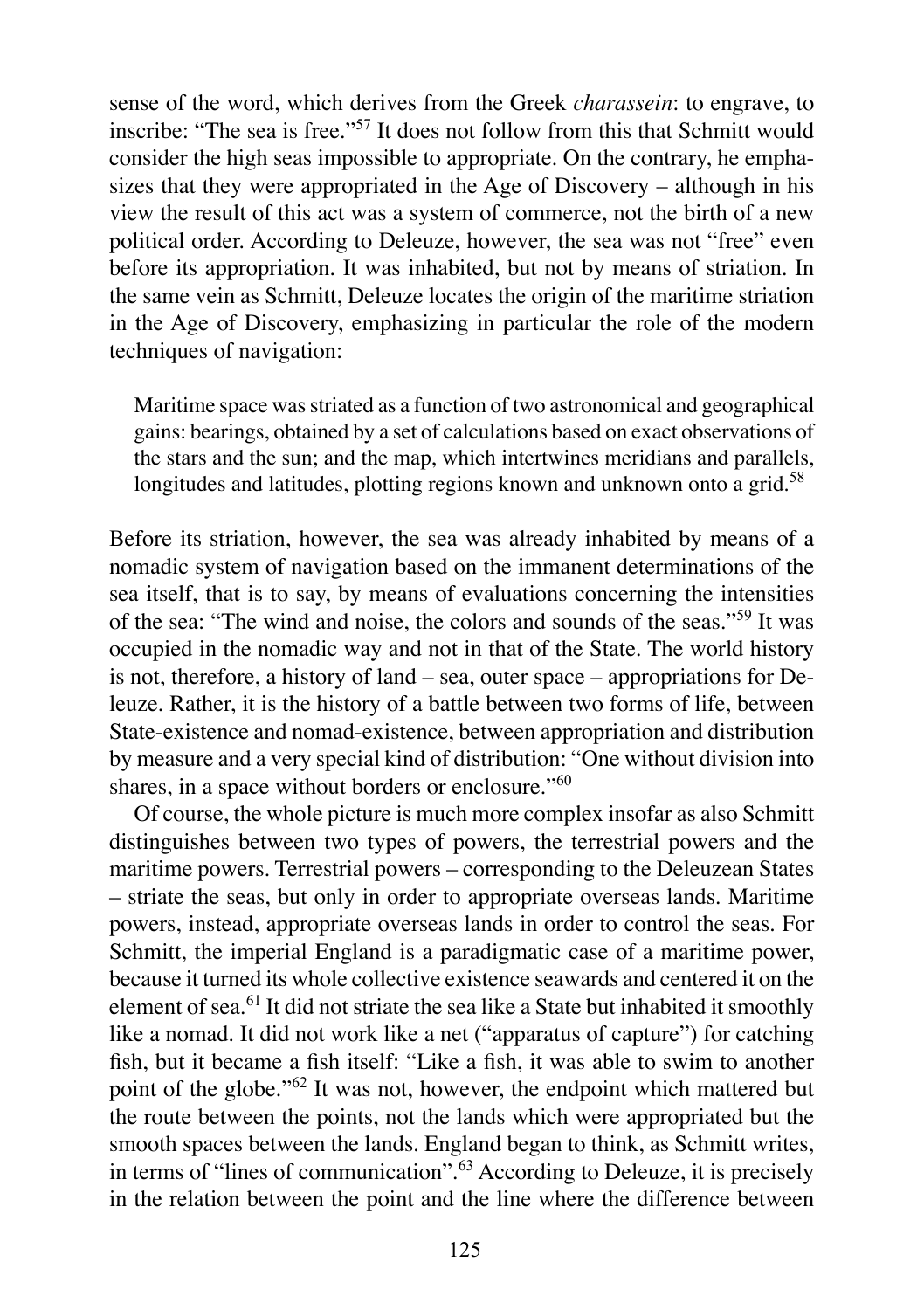the smooth and the striated can be seen: "In the case of the striated, the line is between two points, while in the smooth the point is between two lines."<sup>64</sup> Hence England became, from Schmitt's perspective, a perfect nomadic tribe, a nomadic "war machine", and the more nomadic it became, the less it remained an enclosed political entity, becoming finally a global nomadic Empire.

Moreover, also Deleuze emphasizes that in addition to the tendency to striate smooth space, for instance "as a means of communication in the service of striated space",<sup>65</sup> the State has a tendency to occupy and even to *produce*  the smooth space. Instead of striating space, the State, especially the contemporary technological state, occupies it – like Schmitt's imperial England – in perpetual motion: "One no longer goes from one point to another, but rather holds space beginning from any point."<sup>66</sup> However, Deleuze refuses to see this as a victory for the nomadic way of life, insisting that the State produces the smooth space "for the purpose of controlling striated space more completely".<sup>67</sup> The State cannot be nomadic. It can only use the nomadic tactics as a means of striation in the same way as it uses the nomadic "war machines" as a means of land appropriation. It does not matter whether the State is a global Empire, because Empires are also States even though their form of striating space is different, for instance, from that of the modern states. In other words, the difference between Schmitt and Deleuze remains, and it remains primarily because in Schmitt's view human existence presupposes a delimited state, the space of a walled *polis*. Where there is spatial enclosure, there is being. In the absence of enclosure there is nothingness. Of course Schmitt holds that there are many methods of building a "wall" and many different forms of organizing political and even commercial communities. From Deleuze's perspective, however, Schmitt's reasoning is flawed. Also Deleuze distinguishes Empires from the ancient *poleis*, the modern states, the archaic imperial states and the law states, but there exists also a form of life that is not destined to become included in the series of State-forms, namely the nomadic form of life. It may be a violent one, as his allusions to war machines suggest, and it may be without delimitations, but it is not merely a chaotic precondition for the formation of the State. The nomadic form of life is not an "extreme case", confirming the rule, that is, the State-form. Neither is the nomadic space an empty space, which legitimates spatial delimitation. The nomadic form of life is a rule, but another rule. Its space is furnished, but with other elements. From Schmitt's perspective – from the perspective of the State – it might seem that orientation would be impossible here, but it is impossible only for someone who identifies the possibility of orientation with spatial limits and delimitations, with certain measures and a certain partitioning of the earth.

\* \* \*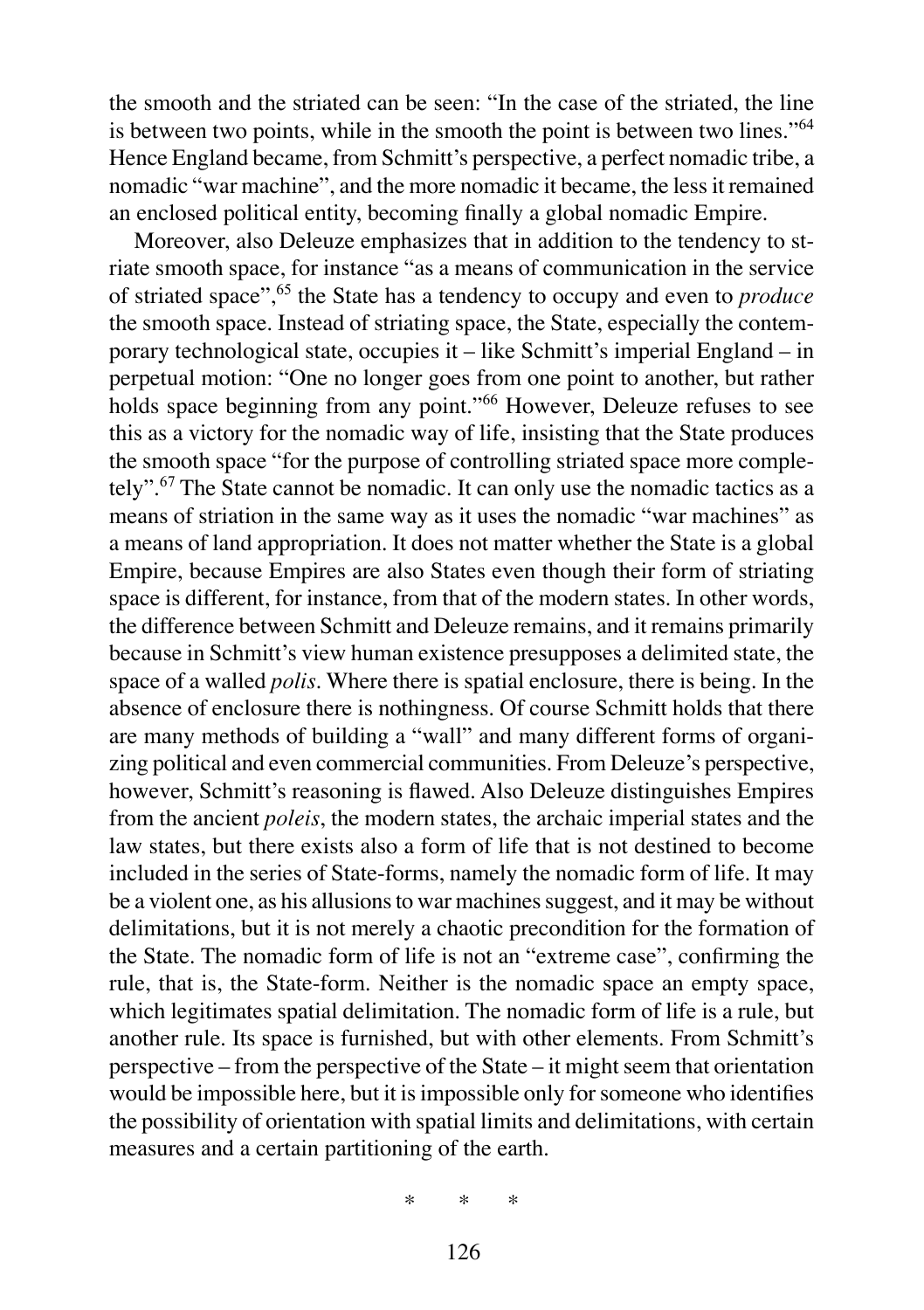# 6.1 JUS PUBLICUM EUROPAEUM

For Schmitt, the world history is a history of land appropriations. The first stage of this history lasted until the  $16<sup>th</sup>$  century when the concrete, purely terrestrial and land-bound *nomos* began to decline. Before that, every great empire conceived of itself as the center of the world, as the *kosmos*, and perceived its own space as a room of peace while the outside world was either considered a "strange curiosity" or identified with war and chaos. According to Schmitt, this was the case in Classical and Hellenistic Greece, the Roman republic and Empire, and the Medieval Christian world. The first *nomos* was therefore not genuinely global but rather what the Greeks called *oikoumene* (the Greek world as opposed to barbarian lands).<sup>68</sup> The decline of this land-bound *nomos* was linked to the Age of Discovery and the appropriation of the seas. Until the end of the Middle Ages the world ended where the sea began. Now the sea became an essential element in the *nomos* of the earth. However, the new *nomos* was not based on the sea. Rather, it was based on a new kind of equilibrium between the closed land and the open sea – an equilibrium that became a fundamental characteristic of *Ius publicum Europaeum*, the international law of the European states from the end of the  $16<sup>th</sup>$  until the beginning of the 20<sup>th</sup> century.

According to Schmitt, *Ius publicum Europaeum* was essentially linked with the emergence of the juristically rationalized and sovereign territorial state. First, it created coherent international jurisdictions by placing feudal, territorial, estate and church rights under the centralized legislation, administration and judiciary of a territorial ruler. Second, it put an end to the European civil war between churches and religious parties, thereby neutralizing confessional conflicts within the state through a centralized political unity. Third, on the basis of the internal political unity, the state constituted within and of itself a closed area with fixed borders, allowing a specific type of foreign relations with other similarly organized territorial orders to emerge.<sup>69</sup> Thus arose, writes Schmitt, "the spatially self-contained – unburdened with the problems of estates, church and religious civil wars – impermeable territorial order of the 'state'."<sup>70</sup>

The state became the agency of a new order in international law, whose spatial structure was determined by and referred to the state. International law became the law between states. The law between states created new frameworks for peace and war. The Medieval limitless war of annihilation based on the principle of *justa causa* – justified cause to wage war – was replaced with what Schmitt describes as a rationalized and humanized, juristically limited warfare.<sup>71</sup> According to him, the first presupposition of the rationalized and regularized warfare was that the right to warfare was restricted to the sovereign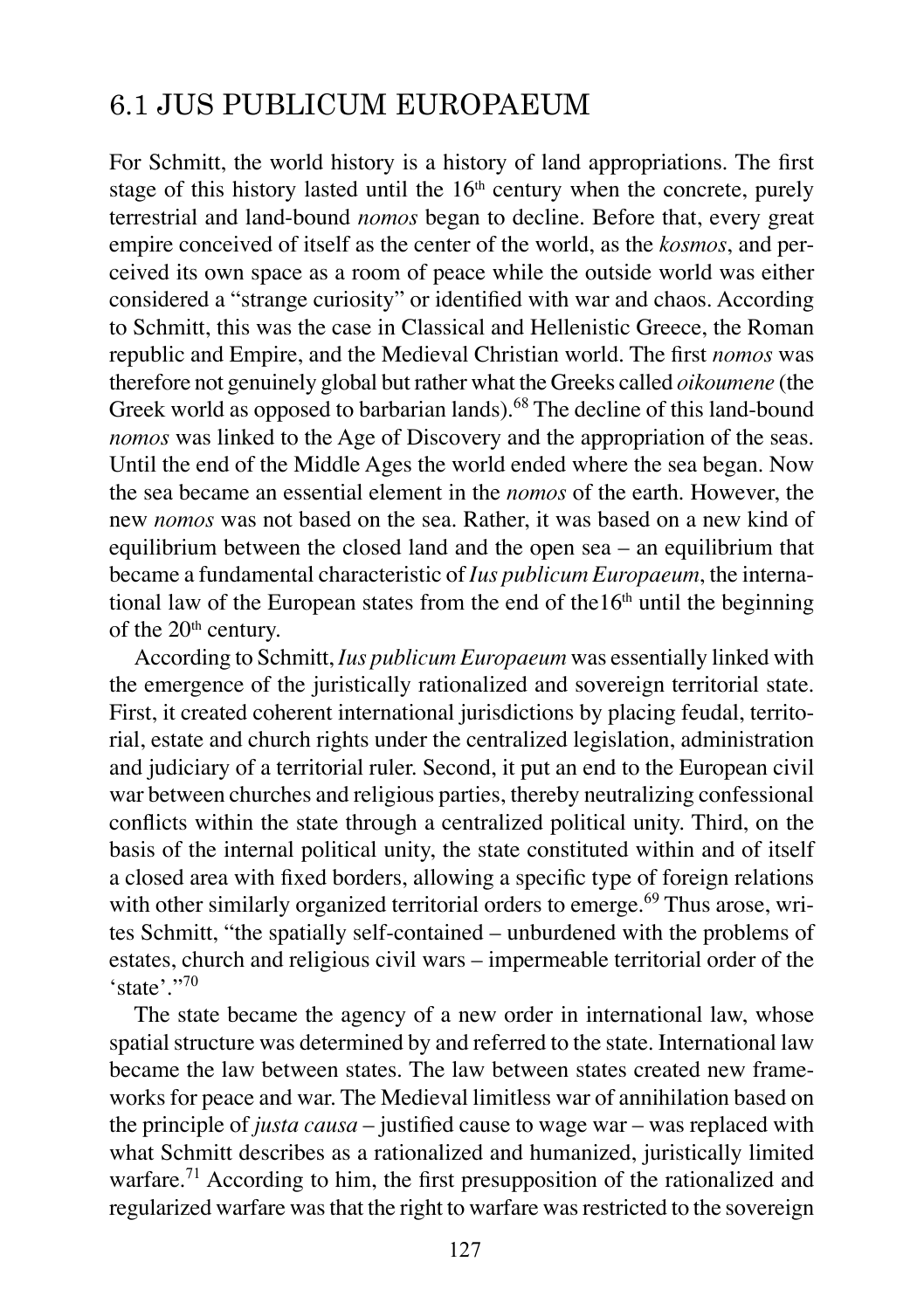states: "Only states as self-contained units face one another as enemies."<sup>72</sup> The second was that this right could be applied upon without any restrictions – without a demand that a war be just: "Regular war, as to its effects, is to be accounted just on both sides", as Emmerich de Vattel, a prominent theorist of *Ius publicum* wrote in *The Law of Nations* (1758).<sup>73</sup> In a regular war, whatever is permitted to one party is permitted to the other: "Wars between states cannot be measured with the yardstick of truth and justice."<sup>74</sup> With the mutual recognition of this right (*jus ad bellum*), the emphasis shifted from the issue of the justness of war to law in war (*jus in bello*). In the framework of *Ius publicum Europeaum*, law in war signified, on the one hand, that the in-between situation of neither war nor peace was excluded and the state of war was distinguished from the state of peace by the declaration of war and the peace treaty. On the other hand, it signified that only the armed soldiers of sovereign states – understood as public persons (*personae publicae*) – waged war, whereas civilians remained outside of it. The uniform distinguished the soldiers from the civilians, and the enemy soldier was no longer considered as a heathen whose killing was a moral duty. In other words, like the Medieval idea of a just cause to wage war, which was replaced with the right of a sovereign state to warfare – and with the right not to wage war to the extent that the "war in form" made it possible for a third party to remain neutral – the discriminatory concept of the enemy without rights (*hostis criminalis*) was replaced with the indiscriminating concept of the just enemy (*justus hostis*). Or, as Schmitt himself writes:

Post-medieval European international law from the  $16<sup>th</sup>$  to the  $20<sup>th</sup>$  century sought to repress the justa causa. The formal reference point for the determination of a just was no longer the authority of the Church in international law but rather the equal sovereignty of states. Instead of justa causa, the order of international law between states was based on justus hostis. Any war between states, between equal sovereigns, was legitimate. On the basis of this juridical formalization, a rationalization and humanization – a bracketing – of war was achieved for 200 years.<sup>75</sup>

The concept of war in form characteristic of *Ius publicum* included, however, only the land and the wars which were waged on land. The sea, which was nevertheless a part of the global *nomos*, was considered to be a sphere outside the law: no-one's space (*res nullius*) or everyone's space (*res omnius*). Hence the international law of the European states had two spatial orders, a land-bound and a maritime order. These orders corresponded to the two types of warfare and enemy. Only land war was a war in form, that is to say, a controlled conflict between equally sovereign states, between *justi hostes*.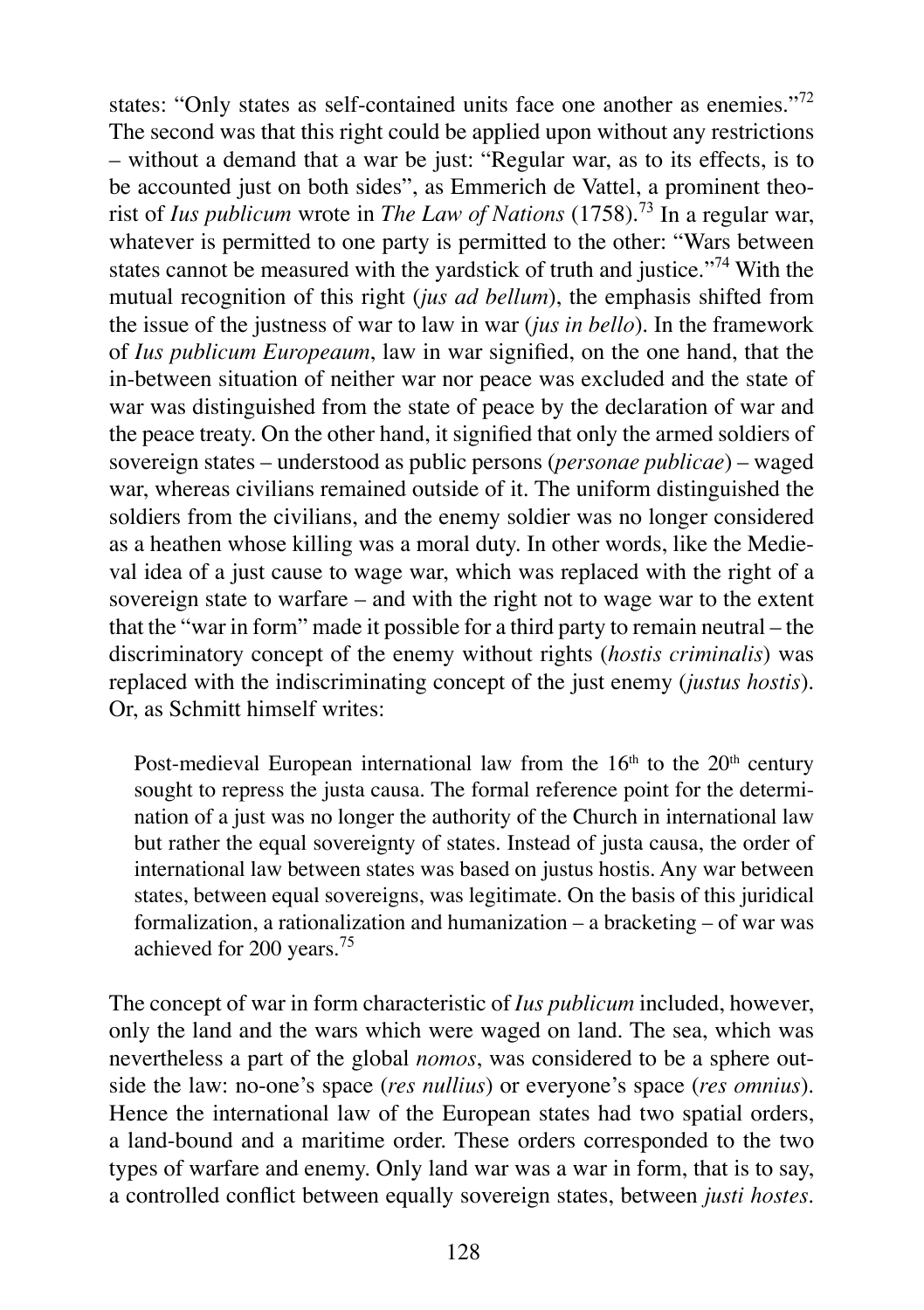The naval war was instead a war without such rules, and it was based on the concept of *hostis generis humani*, the enemy of humankind.

#### *Pirates and partisans*

For Schmitt, man is above all a "terrestrial, a groundling".<sup>76</sup> Even though the majority of our planet is covered by water, we call it earth. The thought of a maritime globe sounds strange to our ears. Despite this, there has been a tendency, if not at the level of terminology, at least in practice, towards the formation of a maritime globe. According to Schmitt, already the appearance of the first maritime power, Venice, implied a long journey from land and terrestrial existence to the sea. For the people of Venice, the sea no longer signified a dangerous route; it became the foundation of their politics and wealth. However, Venice is only the first step in the history of the appropriation of the seas. In fact, the first worldwide maritime power was England: "England became the heiress, the universal heiress of the great change in the existence of the European nations."<sup>77</sup> In Schmitt's view, the spiritual strength of England was based on the most revolutionary form of Protestantism, namely on Calvinism, which became the religion of the English puritans. For him, Calvinism was a militant religion, perfectly adapted to inspire the elemental thrust seawards. Schmitt goes as far as to intention a "historical brotherhood" between politicized Calvinism and the maritime energies which were released in Europe.<sup>78</sup>

There have, of course, been maritime powers throughout the ages: besides Venice, Athens and Carthage can be considered as such. Spain and Portugal also conquered lands overseas. According to Schmitt, however, the English domination of the seas was a totally different phenomenon. Its merit was not only the conquest of the lands across the seas, but first and foremost the conquest of the seas themselves, the worldwide domination of connections: "She truly turned her collective existence seawards and centered it on the sea element."<sup>79</sup> In this purely maritime existence it found the means of establishing a world power extending over the entire globe. Schmitt considers all criteria of English politics, its entire logic, to be incommensurable with the politics of the other European nations. What to other nations is soil (*Boden*) and homeland (*Heimat*) signifies for England a mere Hinterland. The English world power – which culminated in the period of total and uncontested supremacy after Waterloo – was the result of its power to embark, its capability for absolute deterritorialisation. Like a fish, as already said, "it was able to swim from one spot of the globe to another."<sup>80</sup> It was no more and no less than the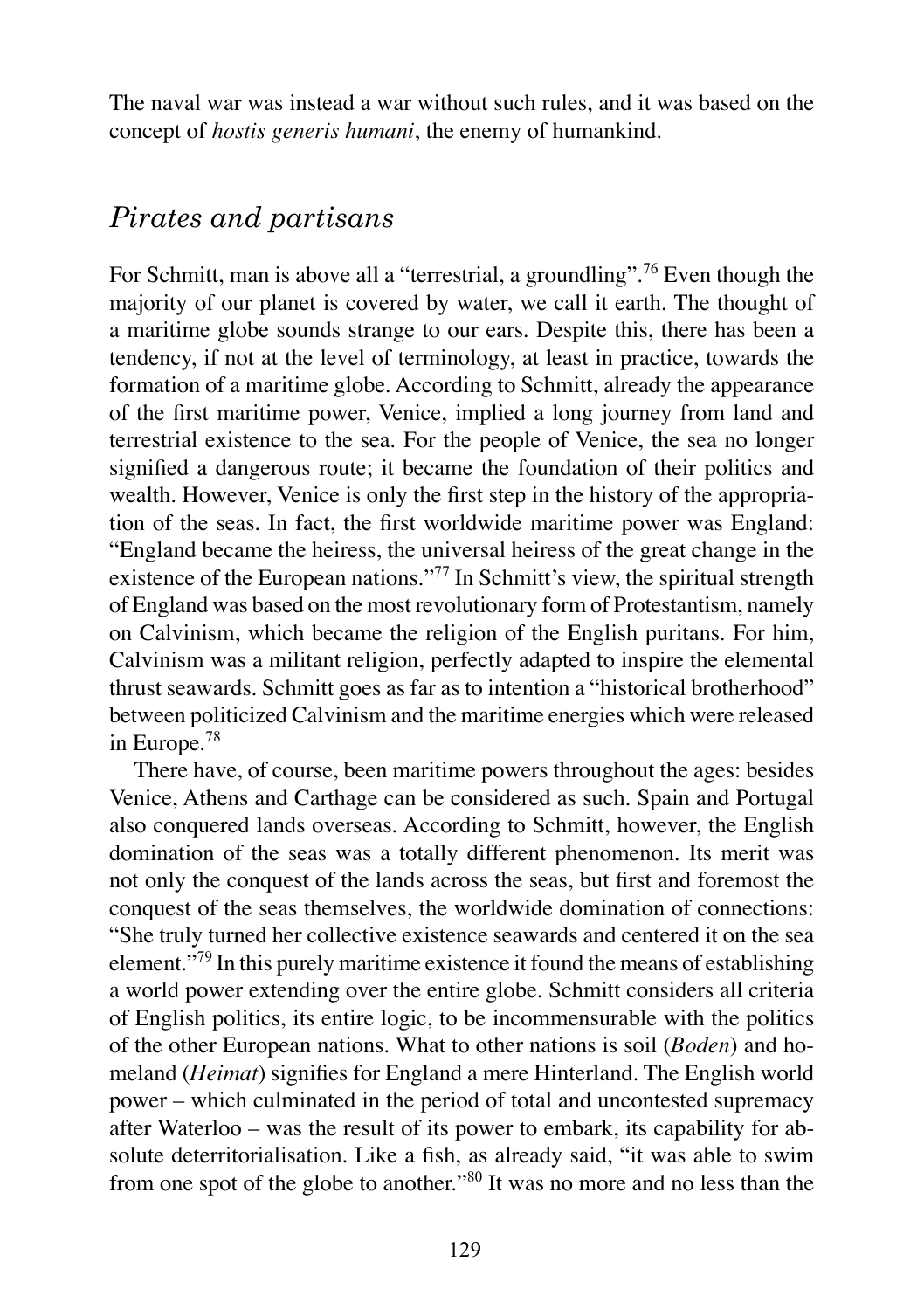mobile center of a world empire. The English way of thought, Schmitt says, is not land-bound and it is not rooted in a place. It is based on the connections between places, on the channels of communication.

In Schmitt's view, the appropriation of land refers to the founding of a political order, whereas the conquest of the seas has always entailed governance through trade.<sup>81</sup> He quotes Sir Walter Raleigh, this "typical English pirate": "Whoever controls the seas controls the world trade; whoever controls world trade holds all the treasures of the world in his possession, and in fact, the whole world."<sup>82</sup> Schmitt stresses Raleigh's role as a pirate, because he believes that the origin of the English world power lies precisely in piratism. In his opinion, the fact that the question did not concern private piratism but privateers who held a legal title, a commission from the government, does not change anything, because the distinction between a pirate and a privateer, so clear in theory, was quickly blurred in practice. Schmitt also adds that all naval warfare follows the rules of piratism in one way or another. Firstly, its purpose is not to defend the borders of one's country but to pursue commercial and economic interests. Secondly, whilst the paradigmatic combat of land warfare is an open and public confrontation – a kind of duel – of the armies of two states understood as "public persons",  $83$  the tactics of maritime war are, instead, more or less concealed attacks from afar: bombardments, blockades of enemy shores, captures of merchant marines. This being the case, the enemy is not only a public soldier in uniform, but all the resources and among them all the private individuals of the hostile nation. A blockade, for instance, indiscriminately affects the entire population of the involved territory: soldiers, civilians, men and women, children and old people.<sup>84</sup> Ultimately, even neutral states trading with the enemy are counted as enemies.

In Schmitt's view, the means and aims of naval warfare were not only the reason of success of the British world power, but signified also the beginning of the end of *Ius publicum Europaeum*, the international order of the European states. However, in the end of the 19<sup>th</sup> century, when the United States overtook the British world dominion, a fish was turning into a machine. "The industrial revolution transformed the children of the sea into machine-builders and servants of the machine."<sup>85</sup> As a result, the distinction between land and sea, on which the dominion of the oceans and the world supremacy rested, became redundant, because the machine was capable of lifting man high above the plains and the waves. Then a fierce battle about the domination of a third element – the air space – began. In war, the infantry and the ship were replaced with the plane and respectively, the duel and the blockade with the rocket darting through the air. In addition to the methods, also the aims and the interests changed. The means and methods of land warfare had served primarily the aim of occupying the enemy territory, which also implied an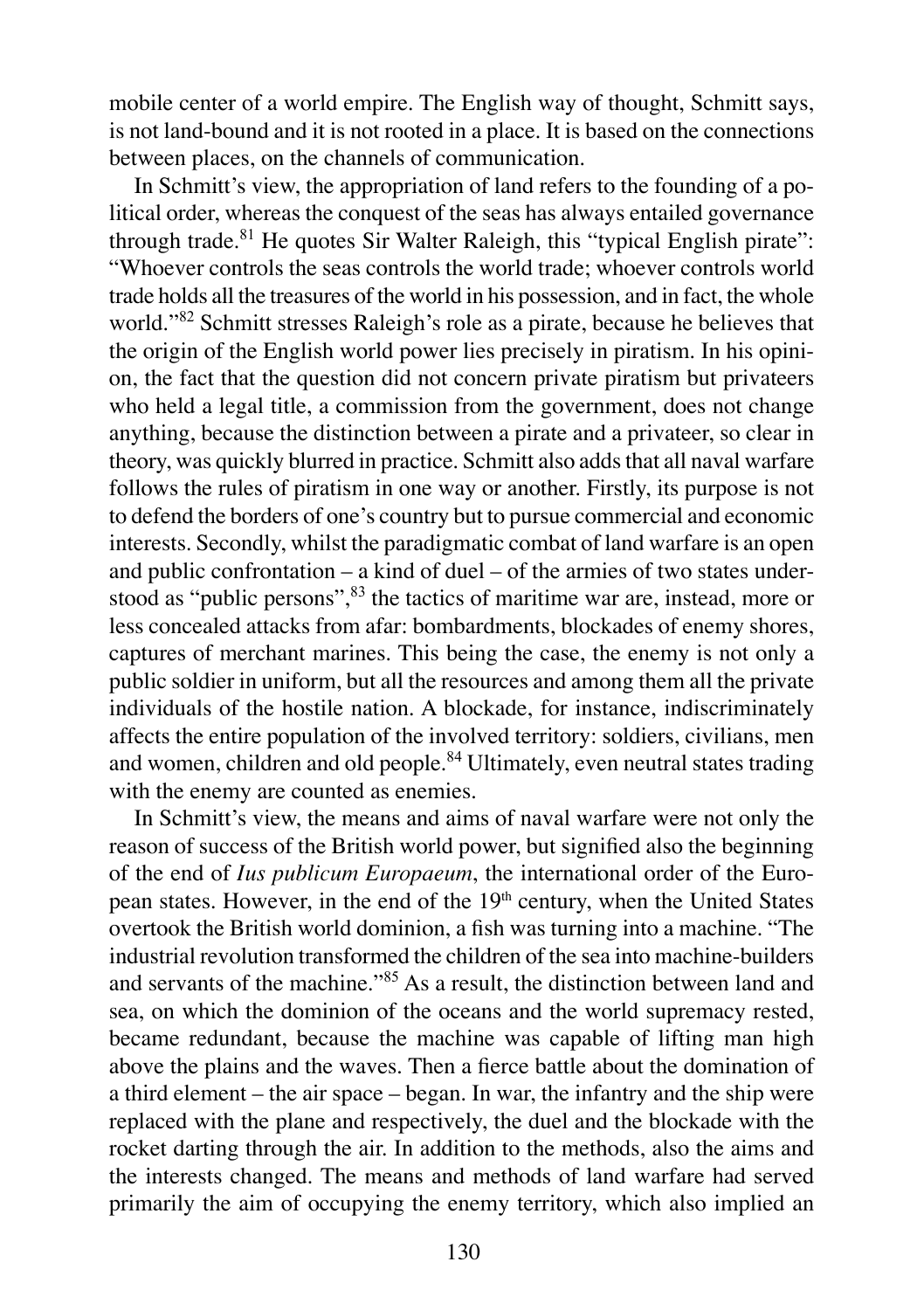interest in maintaining peace and order in that territory. In the case of maritime war, the aim of occupation and the interest in the maintenance of peace and order were replaced with an interest in the spoils of war. However, the means and methods of aerial warfare, argues Schmitt, could only serve the interest of annihilation. As a result of this development, every corner of the world was submitted, not to the real possibility of being occupied by the enemy troops or to the real possibility of being plundered, but to the real possibility of immediate and total annihilation.<sup>86</sup> For this reason, the most total war not only erases the distinction between civilians and soldiers but also deprives the enemy, whoever it is, of the slightest possibility of resistance. Yet according to Schmitt, it was precisely the appearance of a new kind of resistance and specifically, the appearance of the resistance movement as such in the beginning of the 19th century that, besides the spatial revolutions, heralded the end of the international order between the European sovereign states.

The secret weapon and simultaneously, the foundation of all resistance movements is the "unorganized combatant", the *partisan*. Like the pirate, the partisan – the "privateer of firm land" – is not an enemy who fights in the open but a secret enemy. According to Schmitt, this figure appeared for the first time when the Spanish nationalists fought against Napoleon's forces during 1808-1813 in the name of national self-determination. Schmitt describes this partisan as land-bound and above all as homeland-bound, *autochthon*, because his aim is to defend the traditional form of life of his people.<sup>87</sup> The aim of the land-bound partisan is, in other words, the same as that of an adversary in war during *Ius publicum* in general: to compel the enemy to retreat beyond the borders of one's own country. However, there exists another kind of partisan as well. His aim is to bring about a world revolution. His point of departure is not the traditional form of life of his people, but a universal philosophical idea, which legitimates his commitment to "world-wide aggression". For him, like for V. I. Lenin, whom Schmitt appoints as the paradigmatic figure of the "absolute partisan",<sup>88</sup> the liberation of one's own country is not enough. A total operation of purification is required. His aim is to destroy the enemy completely, including all the supporters of the wrong ideology. If the land-bound partisan does not follow the traditional rules of war, including the decisive distinctions between the state and its army and the society and its members, between the state of war and the state of peace, this cosmopolitan partisan, the "Jesuit of war", in the words of Che Guevara, abandons all the limitations of war: "The modern partisan does not expect from his enemy either law or mercy."<sup>89</sup> Despite this, the absolute partisan is not a criminal for Schmitt. The absolute partisan is a political figure in a particularly intense way. The object of his commitment is not, however, the state but the party. Even though the state became total in the 20<sup>th</sup> century, it has never demanded of its people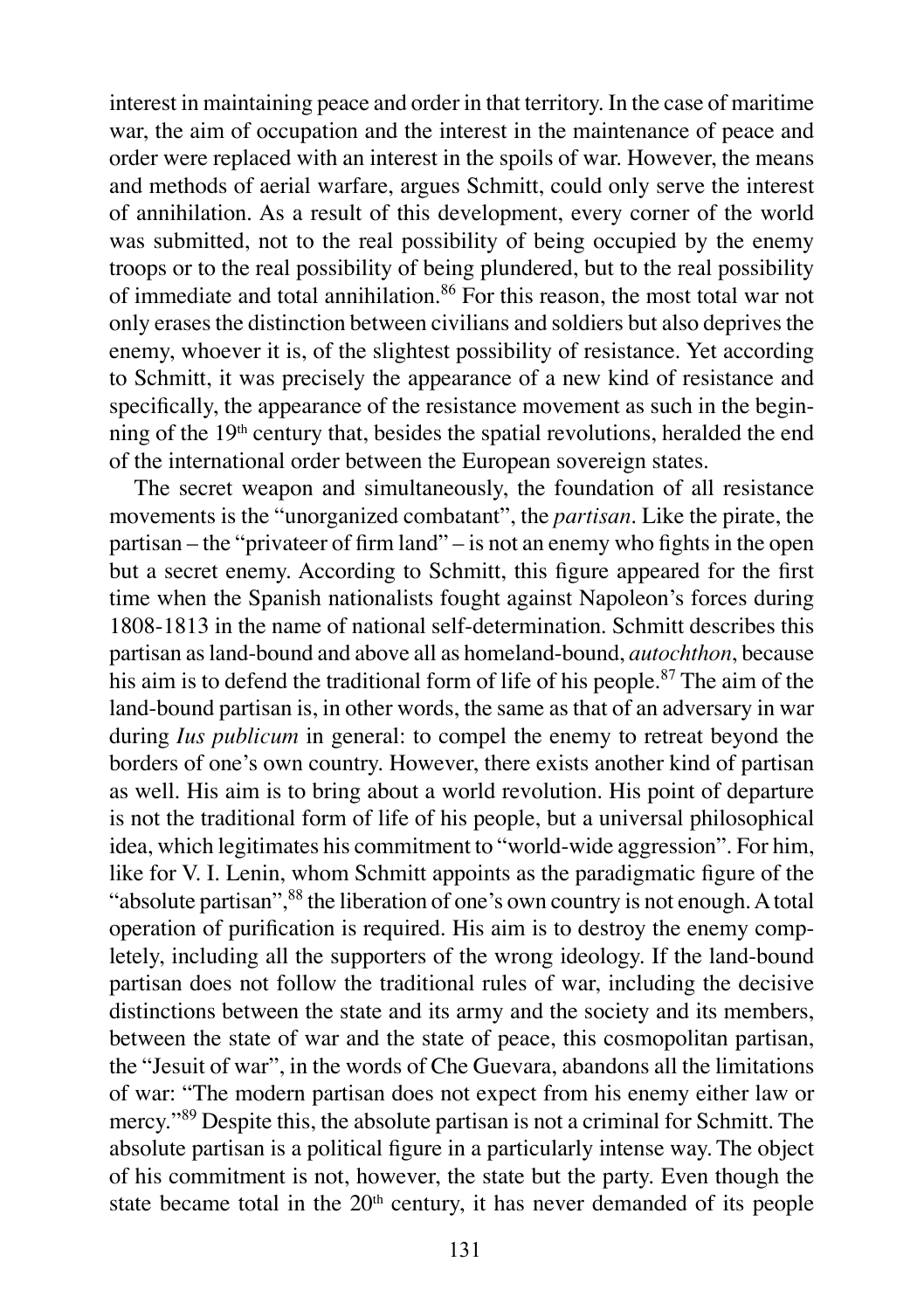such commitment as the modern revolutionary party does. For a total state to become totalitarian presupposes precisely the domination of the party and not that of the state. In totalitarianism the state becomes, as Schmitt emphasizes, an instrument of the party.<sup>90</sup> This happened in Russia in 1917 and similarly in Germany in 1933, after which Schmitt, previously a citizen of a quantitative total state, became a member of a totalitarian party.

\* \* \*

The Second World War proved that it does not matter whether the state is total in the qualitative or the quantitative sense, whether it is ruled by a totalitarian party acting in the name of the people or governed by a liberal elite elected democratically. *Total war* resulted in both cases. If *Ius publicum* set visible boundaries on war, total war did not recognize any limits. It was directed against both civilians and soldiers and a state of war was became indistinguishable from state of peace. In the framework of *Ius publicum* the states recognized the sovereignty of the opponent regardless of the state of war. According to Hegel, the bond of mutual recognition was a sign of the possibility of peace.<sup>91</sup> Now this bond had vanished. The recognized just enemy (*justus hostis*) had become once again a non-recognizable criminal (*hostis criminalis*). This is not considered at all strange in the case of a totalitarian state. Nevertheless, the total war can also be seen as a logical conclusion of the democratic development of Western countries. In a democracy, every citizen is a soldier or at least a military resource and thus nobody can be considered to remain outside the military operations. Immanuel Kant had said that the peoples do not wage war, the states do.<sup>92</sup> From Schmitt's perspective, such a formulation which corresponds to *Ius publicum*, belongs to the epoch of monarchs, of the conventional wars and "war plays" (*Kriegsspiel*) between princes. In these wars, the confrontation takes place as a duel between representative states understood as public persons (*magni homines*), whereas the non-political private individuals remain outside the battle. In democracies, in which the duel becomes *hubris* and the idea of personal honor and defamation peculiar to monarchs is replaced with the virtue of modesty and the idea of equality – when the state and the public sphere are identified with society and the private sphere – the antagonists are instead the depersonalized peoples consisting of every individual. As Ernst Jünger points out, only monarchs resort to partial mobilization, a democracy demands a total mobilization.<sup>93</sup> Rousseau still thought that the state, even a democratic one, can be destroyed "without killing a single one of its members",<sup>94</sup> but the epoch of democratic nation-states has proved that to destroy a state presupposes that all of its citizens are killed.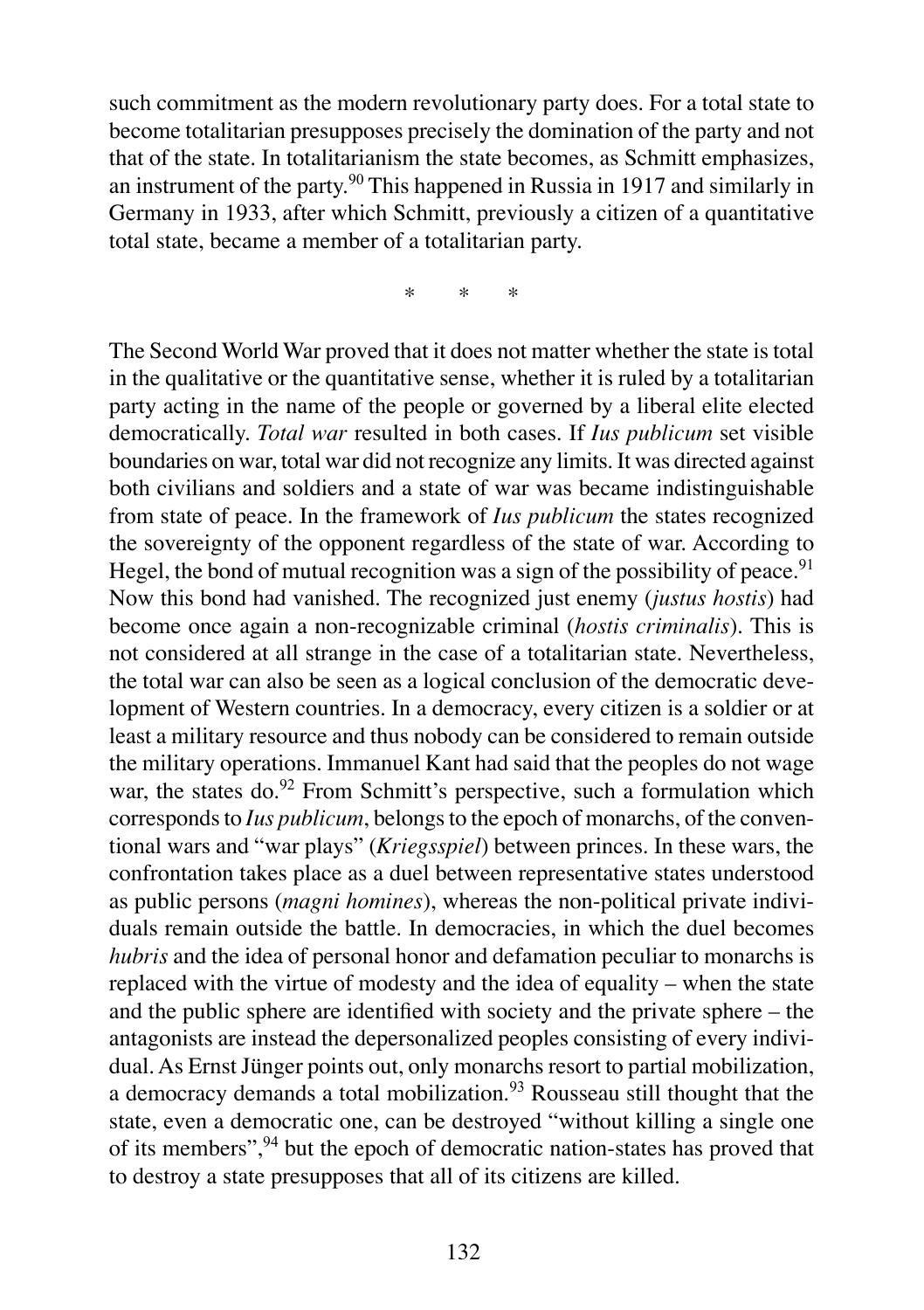According to Schmitt, however, the criminalization of the enemy and the ensuing total war are not due only to democracy, but also and primarily to the criminalization of a certain kind of warfare, namely the so-called "unjust war", in the international law since the Treaty of Versailles. Schmitt's genealogy of total war recognizes admittedly several origins, for instance, the Anglo-Saxon conception of international law derived from the war at sea ("it is the English sea warfare that generated the kernel of a total world view"<sup>95</sup>) and the ideological justification of war in the case of a partisan. In both of these cases, the principles defined by the juridical founders of modern international law – Ayala, Gentili and Zouche – who divorced the question of *bellum justum* proper from the problem of *justa causa belli*, thus turning war into a mutual relation between sovereign states in which *justi et aequales hostes* confronted each other indiscriminately, are called in question.<sup>96</sup> In Schmitt view, however, it was above all the attitude of the victors, especially of the United States, in 1918 and the subsequent evolution of international law under the auspices of the League of Nations that brought about the demise of these aspects in international law. Firstly, the Treaty of Versailles broke with the tradition of direct negotiations between the victors and the vanquished. The result of war was no longer a peace treaty but a mere suspension of military operations. Secondly, the League of Nations renewed the distinction between just and unjust wars, condemning especially the declaration of war as an unjust act of "aggression". Thereby, and especially as a consequence of the Kellog-Briand Pact (1928), wars became either criminal acts against the international law and morality or police measures implementing them. As a result, war as such became criminalized and dehumanized and thus abolished as a legitimate means of politics. This did not signify, of course, that killing, plundering and annihilation came to an end. Because killing now took place under the auspices of justice it even intensified.<sup>97</sup> The symmetrical confrontation between "just and equal enemies" was replaced with an asymmetrical relationship between the international police and the international criminals, between "police bombing" and "illegal and immoral resistance of a few delinquents, troublemakers, pirates, and gangsters".<sup>98</sup> This being the case, war was deprived, in Schmitt's view, of its dignity and honor. Respectively, the enemy lost its status as legitimate and respected. He became a felon in the most extreme criminal sense, the enemy of humanity – humanity as defined by those states which were authorized to enforce their notions of the human and the inhuman.

However, even if the introduction of a distinction between just and unjust wars, between criminal acts of "international troublemakers" and "police measures" taken by "defenders of peace", signified a reintroduction of the medieval concept of *justa causa belli*, the justness of the cause was no longer backed by Christian theological doctrine or defended by medieval means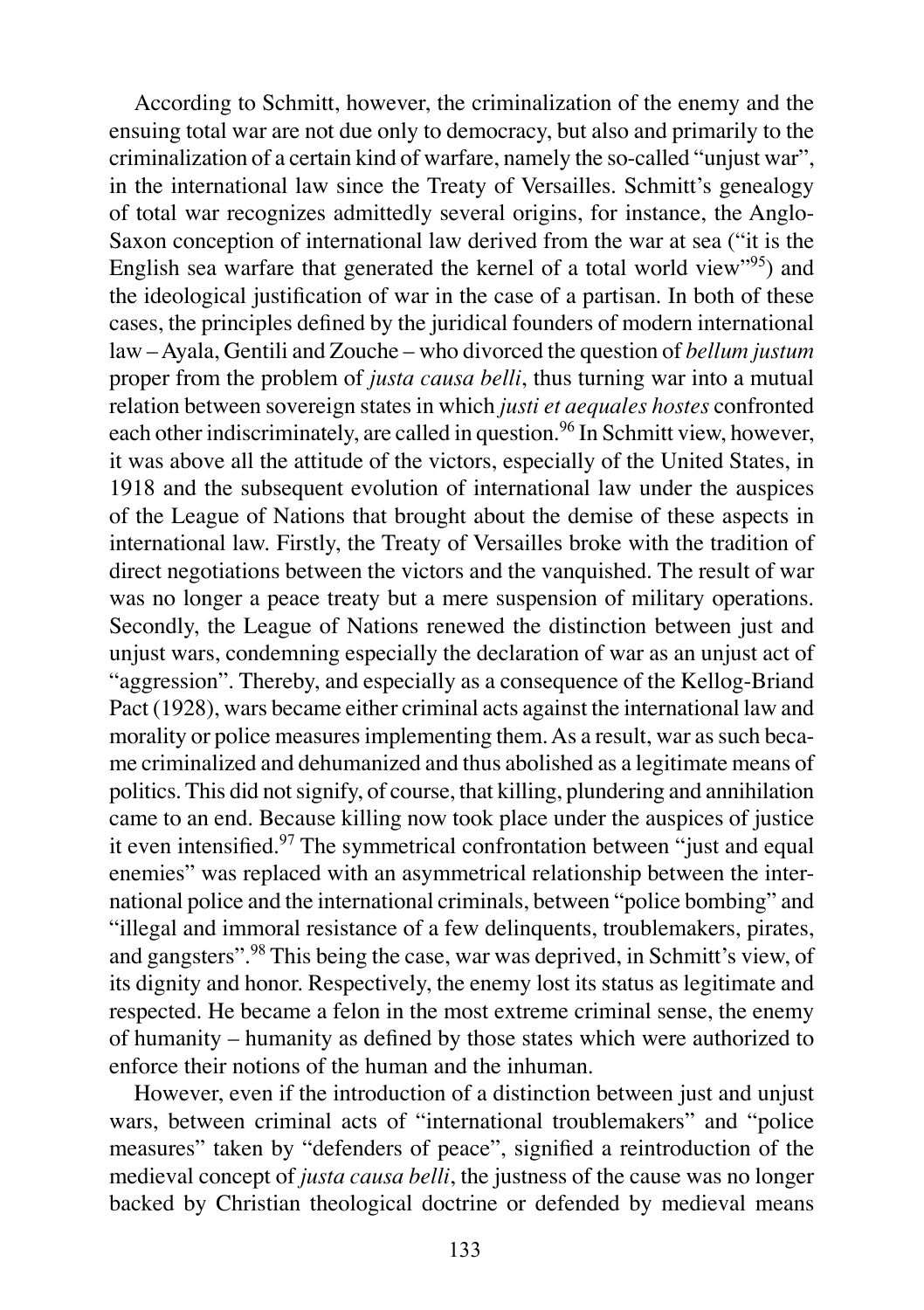– even though modern bombers use their arms against a hostile population vertically "as did St George when using his lance against the dragon".<sup>99</sup> Theological arguments were replaced with "humanitarian-ideological" ones, with the consequence that the perception of the enemy changed from a heathen to be converted to a subhuman to be destroyed by the modern means of total annihilation.<sup>100</sup> According to Schmitt, however, universalism is not merely a dangerous weapon in the hands of those who rule, equipped with modern means of mass destruction. It is also a source of a widespread human delocalization and disorientation (*Entortnung*). It evades positive determination and orientation to the extent that these presuppose concrete topoi, that is to say, concrete land-locked spaces with internal borders and boundaries. Perhaps it is possible to think in universal terms, but it is impossible to act in those terms because "action is inevitably inscribed in a determinate time and space", as Julien Freund writes in his interpretation on Schmitt.<sup>101</sup> From the perspective of action, universal concepts are mere abstractions located in a void. The appropriation of air space had already displaced the idea of horizon, but only abstract universalism paves the way for the total disorientation which pushes humanity towards "international civil war", that is, towards a *continuous state of exception at the zone of indiscrimination between war and peace*. Since disorientation, however, contains a possibility of orientation, Schmitt believed in the possibility of a new order instead of total disorder. This did not signify the return of *Ius publicum* and the recovery of the state, but a new *nomos* of the earth:

Undoubtedly the old nomos disappears and with it is left behind the whole system of measures, norms and relations. Yet the consequence of this is not the non-measure or nomos-inimical nothingness. Righteous measures are born and meaningful relations are formed even on the grounds of the fiercest battle of the new and the old forces. $102$ 

According to Schmitt, the foundation of this measure, of the new *nomos* of the earth, can be provided either by the worldwide domination of one great power, presumably the United States, or by a plurality of so-called large spaces (*Grossräume*). Schmitt approved only the latter alternative, which had the Monroe doctrine as its model. In this order resembling *Ius publicum*, the earth is still divided into autonomous political entities but these entities, including their central areas and spheres of interests, are larger than the individual states.<sup>103</sup> Moreover, this order is no longer Eurocentric but a genuine global plurality.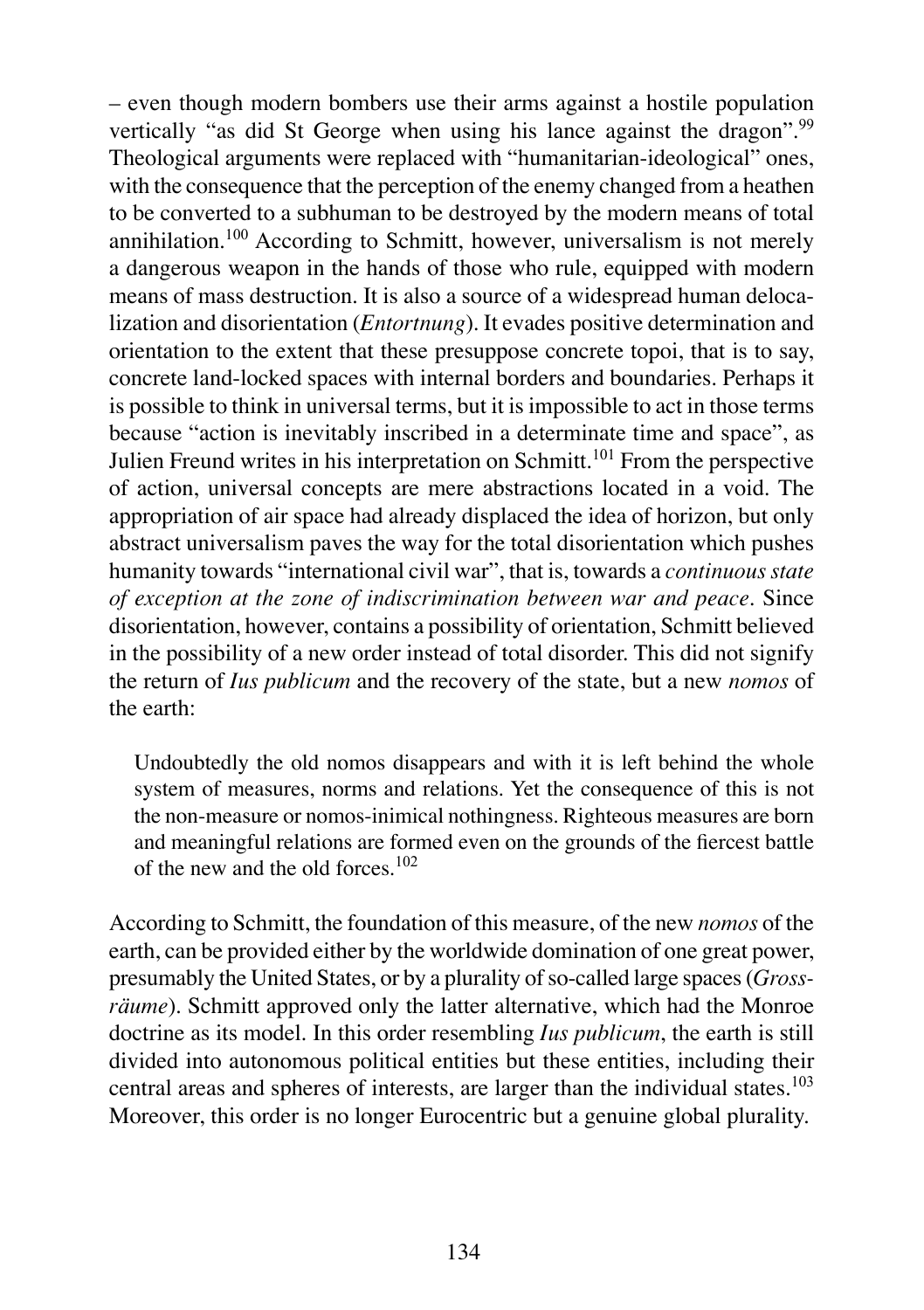## Footnotes

- 1 Schmitt, *Über die Drei Arten*, p. 23.
- 2 Schmitt, *Über die Drei Arten*, p. 12.
- 3 In *The Concept of the Political* Schmitt writes: "The equation state = politics becomes erroneous and deceptive at exactly the moment when state and society penetrate each other." Schmitt, *The Concept of the Political*, p. 22.
- 4 Schmitt, *Über die Drei Arten*, p. 42.
- 5 Schmitt, *Über die Drei Arten*, p. 44.
- 6 Schmitt, *State, Movement, People*, p. 35.
- 7 Schmitt, *Der Begriff des Politischen*, p. 10.
- 8 Schmitt, *Der Begriff des Politischen*, p. 10.
- 9 <sup>9</sup> Schmitt, *Über die Drei Arten*, p. 55.<br><sup>10</sup> Sehmitt, "The Plickt", p. 56. In Palit
- <sup>10</sup> Schmitt, "The Plight", p. 56. In *Political Romanticism* Schmitt's attitude towards conservatism was still ironic, insofar as it revered tradition and durability as its "household god". Now the essence and the value of the law lie precisely in its "stability and durability". Schmitt, "The Plight", p. 57.
- <sup>11</sup> Schmitt, "The Plight", p. 56. Schmitt refers here, approvingly, to Savigny's theory of the sources of law.
- <sup>12</sup> According to Aristotle, the law (*nomos*) is the order (*taxis*) of the city-state (*polis*). Aristoteles, *Politics*, 1253a39.
- <sup>13</sup> Schmitt, *Der Nomos der Erde*, p. 39-40.
- <sup>14</sup> Carl Schmitt, *Land and Sea* (1942). Plutarch Press 1997, p. 37. Translation altered.
- <sup>15</sup> Schmitt, *Der Nomos der Erde*, p. 15.
- <sup>16</sup> Schmitt, *Der Nomos der Erde*, p. 47.
- <sup>17</sup> Schmitt, *Der Nomos der Erde*, p. 18.<br><sup>18</sup> Schmitt, *Der Nomos der Erde*, p. 16.
- <sup>18</sup> Schmitt, *Der Nomos der Erde*, p. 16.
- <sup>19</sup> Schmitt, *Der Nomos der Erde*, p. 16.
- <sup>20</sup> John Locke, *Two Treatises of Government. An Essay Concerning The True Original, Extent, and End of Civil-Government*. Cambridge University Press 1960, p. 393.
- <sup>21</sup> "The first object of appropriation cannot be anything but land." It is the substance of *Recht*. Immanuel Kant, *Rechtslehre. Schriften zur Rechtsphilosophie*. Academie-Verlag 1988, p. 71.
- <sup>22</sup> Schmitt, *Der Nomos der Erde*, p. 39.
- <sup>23</sup> Schmitt, *Der Nomos der Erde*, p. 13.
- <sup>24</sup> Schmitt, *Der Nomos der Erde*, p. 40. "Before what has been appropriated through conquest, discovery, expropriation or some other way can be distributed, it must be numbered and weighted, as in the ancient sequence: numbered/weighted/divided." Schmitt, "Appropriation", p. 57.
- <sup>25</sup> See Schmitt, *Der Nomos der Erde*, p. 44-45.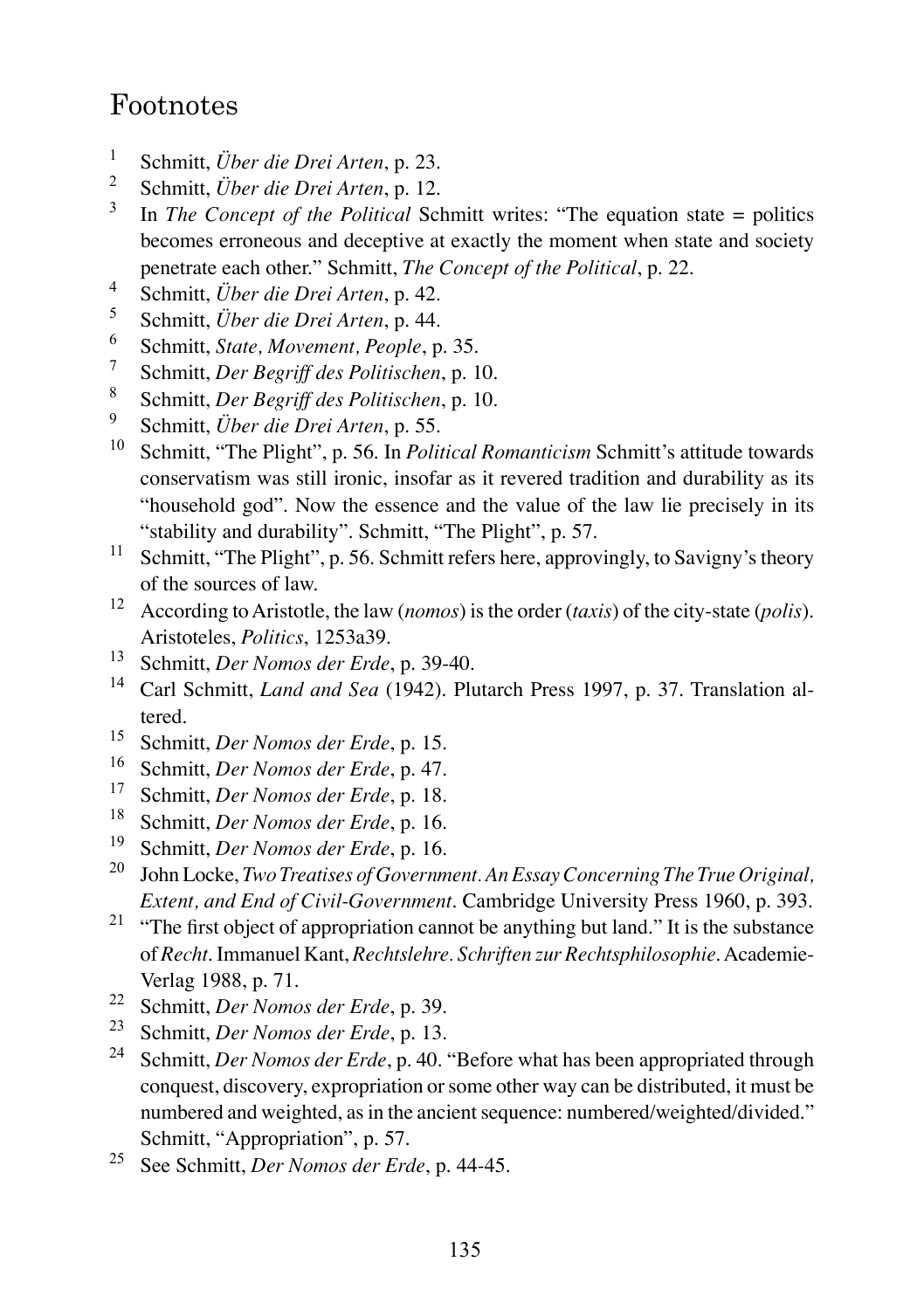- <sup>26</sup> Plato, *Statesman*. In John M. Cooper (ed.), *Complete Works*. Hackett Publishing Company 1997, 294c.
- <sup>27</sup> See Schmitt, *Der Nomos der Erde*, p. 37-38. Thus, diametrically opposed to Rousseau, who thought that an outcome voted by the people is always general, Aristotle states that it is impossible for a "voted resolution to be general". Only nomos, understood as a concrete order, is general (katholou). See Aristotle, *Politics*, 1292a, 36-37.
- <sup>28</sup> Schmitt, *Land and Sea*, p. 37.<br><sup>29</sup> See Schmitt, "Appropriation"
- <sup>29</sup> See Schmitt, "Appropriation", p. 55.<br><sup>30</sup> Schmitt, *Land and Sea*, p. 37.
- Schmitt, *Land and Sea*, p. 37.
- <sup>31</sup> Thomas Hobbes, *Leviathan*. Cambridge University Press 1991, p. 171. Even though Schmitt does not, after shifting to "concrete order thinking", agree with Hobbes' idea of the sovereign's monopoly concerning laws, he nevertheless, like Hobbes, emphasizes that in addition to land appropriation nomos is linked with property, with a share of the land and its products. Concretely speaking, nomos is, for instance, the chicken every peasant "living under a good king has in his pot every Sunday, or the car every worker in the US has parked in front of his house". Schmitt, "Appropriation", p. 55.
- $rac{32}{33}$  Schmitt, "Appropriation", p. 55.<br> $rac{33}{32}$  Schmitt, "Appropriation", p. 56.
- $^{33}$  Schmitt, "Appropriation", p. 56.<br> $^{34}$  Schmitt, "Appropriation", p. 6
- <sup>34</sup> Schmitt, "Appropriation", p. 63.<br> $S_{\text{chmidt}}$  "Appropriation", p. 63.
- Schmitt, "Appropriation", p. 63.
- $36$  Schmitt, "Appropriation", p. 63.<br> $37$  Schmitt, Der Nomes der Erde, p.
- <sup>37</sup> Schmitt, *Der Nomos der Erde*, p. 44.
- <sup>38</sup> Carl Schmitt, "Raum und Rom. Zur Phonetik des Wortes Raum" (1951). In *Staat, Grossraum, Nomos. Arbeiten aus den Jahren 1916-1969*. Duncker & Humblot 1995, p. 494.
- <sup>39</sup> Schmitt, *Land and Sea*, p. 37-38. Translation altered.
- <sup>40</sup> Schmitt, *Über die Drei Arten*, p. 9.
- See Jacob Taubes, *Ad Carl Schmitt*. Merve Verlag 1987.
- <sup>42</sup> Gilles Deleuze & Felix Guattari, *A Thousand Plateaus*. *Capitalism and Schizophrenia*. Athlone Press 1987, p. 385.
- <sup>43</sup> In fact, Deleuze sees the monotheistic religion as the *origin* of the universal Stateform. See Deleuze & Guattari, *Thousand Plateaus*, 383.
- <sup>44</sup> Deleuze calls nomadic societies "counter-State societies". Deleuze & Guattari, *Thousand Plateaus*, p. 429.
- <sup>45</sup> Schmitt, *Der Nomos der Erde*, p. 42.<br><sup>46</sup> The proximity of Schmitt's and Dele
- The proximity of Schmitt's and Deleuze's nomoi probably derives from the fact that they both rely more or less on Emmanuel Laroche's classical study on the linguistic history of nomos, *Histoire de la racine "Nem" en grec ancien*. Klincksieck 1949. However, whilst Deleuze emphazes Laroche's view according to which "the occupation of shepherd [to take to pasture, i.e., *nemô*], in the Homeric age, had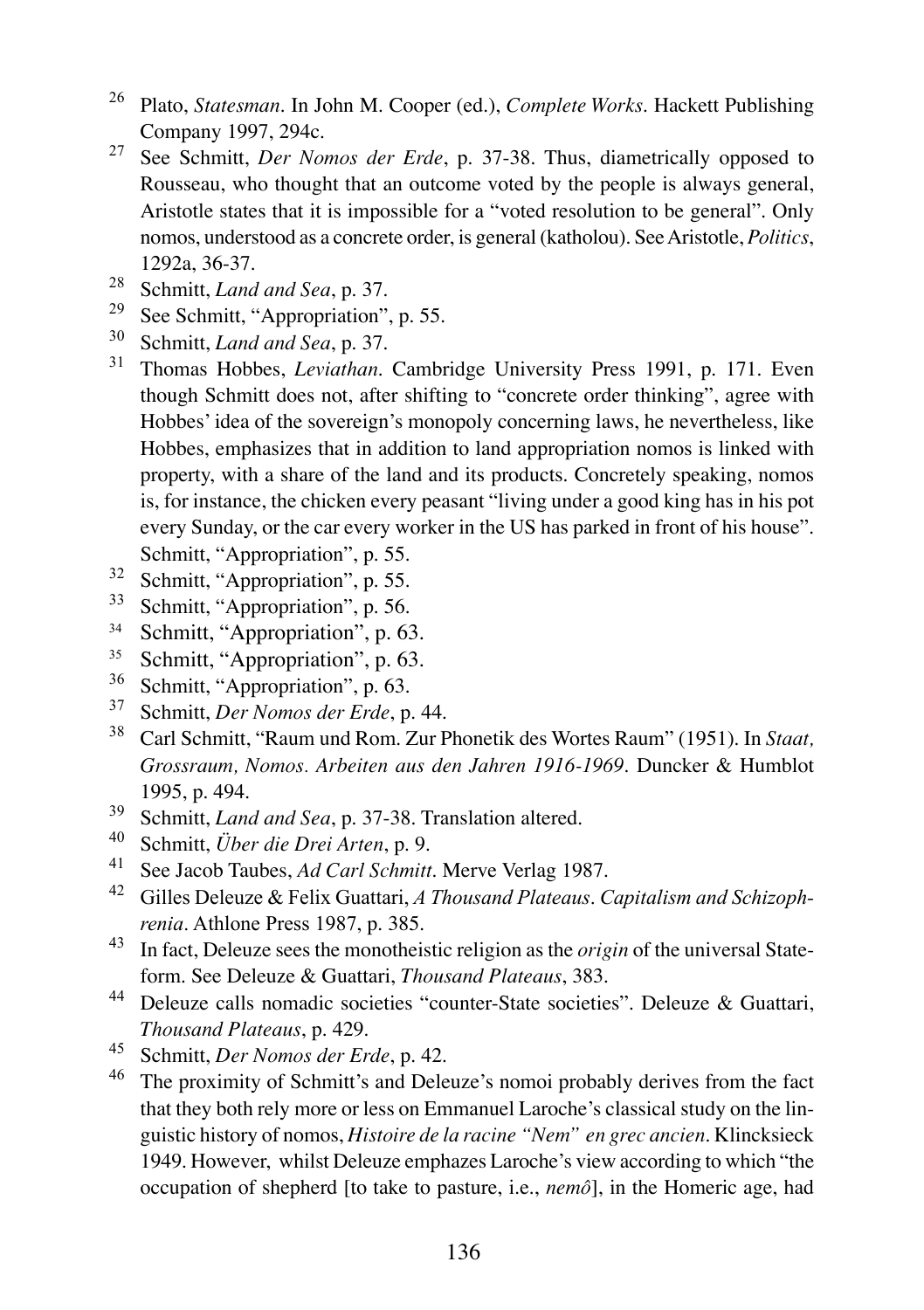nothing to do with the parceling of land", Schmitt stresses Laroche's observation concerning the gesture of the Sophists by which they distinguished *nomos* from *physis*: "The reality (*physis*) was opposed to the habitual (*nomos*) in the same way as subject and object are opposed in the modern ways of speaking" – as if people's actions in relation to nature were always and in every case contingent, changing and antagonistic. See Laroche, *Histoire*, p. 192-195.

- 47 Schmitt, "Raum und Rom", p. 492-493.
- <sup>48</sup> Deleuze & Guattari, *Thousand Plateaus*, p. 424-427.
- <sup>49</sup> Deleuze & Guattari, *Thousand Plateaus*, p. 449.
- <sup>50</sup> In a famous passage in *Politics*Aristotle writes: "A man who is incapable of entering into partnership, or who is so self-sufficing that he has no need to do so, is no part of a state, so that he must be either a lower animal or a god." Aristotle, *Politics*, 1253a, 27-29.
- <sup>51</sup> Deleuze & Guattari, *Thousand Plateaus*, p. 447.
- <sup>52</sup> Gilles Deleuze, *Difference and Repetition*. The Athlone Press 1994, p. 36.<br><sup>53</sup> Deleuze, *& Custteri, Thouand Plateaus*, p. 280.
- <sup>53</sup> Deleuze & Guattari, *Thousand Plateaus*, p. 380.
- <sup>54</sup> Deleuze & Guattari, *Thousand Plateaus*, p. 382.
- <sup>55</sup> Deleuze & Guattari, *Thousand Plateaus*, p. 479. Unlike Schmitt, who tried to resist tecnologization by means of a more sublime juridical and political rationality, Deleuze discovers the point of resistance to the State technology – to the "art of the State" – in technology itself. The issue here is not the original meaning of *tekhne*, but the technology of the nomads. The paradigm of this technology is felting. It was precisely felting that Plato had disqualified in *Statesman* as a technological paradigm for the art of *polis*. Instead of felting, the proper skill of a statesman could be compared to the weaving of woolen robes, that is, to the interlacing of weft and warp, or in less concrete terms, to the interspersing of horizontal and vertical threads: to the striation of a closed space. See Plato, *Statesman*, 279a-. According to Deleuze, however, the disqualification of felting as a paradigm does not signify that there would exist no political space corresponding to the metaphor of felt. Felt is like the stateless space of the nomadic peoples. The nomadic space is not striated like a woven fabric but open and smooth like felt. This does not mean, however, that it would be homogenous and therefore without means of orientation. Like felt, the nomadic space is just amorphous, "non-formal space prefiguring op art". Deleuze & Guattari, *Thousand Plateaus*, p. 477.
- <sup>56</sup> Schmitt, *Der Nomos der Erde*, p. 14.
- <sup>57</sup> Schmitt, *Der Nomos der Erd*e, p. 14.
- <sup>58</sup> Deleuze & Guattari, *Thousand Plateaus*, p. 479.
- <sup>59</sup> Deleuze & Guattari, *Thousand Plateaus*, p. 479.
- <sup>60</sup> Deleuze & Guattari, *Thousand Plateaus*, p. 380.
- <sup>61</sup> Schmitt, *Land and Sea*, p. 28.
- <sup>62</sup> Schmitt, *Land and Sea*, p. 51.
- <sup>63</sup> Schmitt, *Land and Sea*, p. 51.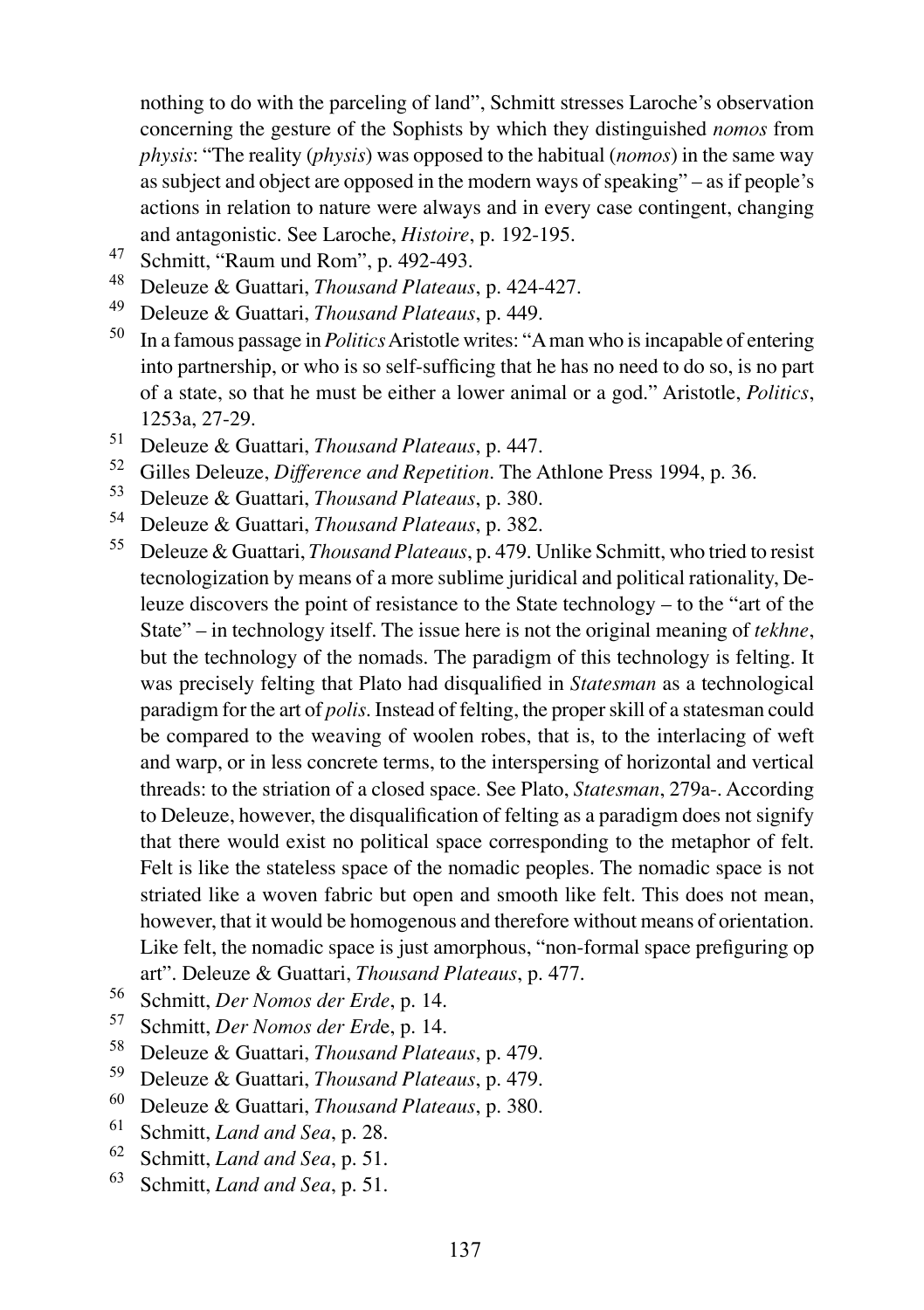- <sup>64</sup> Deleuze & Guattari, *Thousand Plateaus*, p. 480.
- <sup>65</sup> Deleuze & Guattari, *Thousand Plateaus*, p. 385.
- <sup>66</sup> Deleuze & Guattari, *Thousand Plateaus*, p. 387.
- <sup>67</sup> Deleuze & Guattari, *Thousand Plateaus*, p. 480.
- <sup>68</sup> Schmitt, *Der Nomos der Erde*, p. 21. See also G. L. Ulmen, "The Concept of Nomos: Introduction to Schmitt's 'Appropriation/Distribution/Production'." *Telos* No 95, Spring 1993, p. 41.
- 69 See Schmitt, *Der Nomos der Erde*, p. 112-115.<br><sup>70</sup> Schmitt, *Der Nomos der Erde*, p. 99 J have
- Schmitt, *Der Nomos der Erde*, p. 99. I have used here and below the English translation of the pages 54-109 of *Der Nomos der Erde* ("The Land Appropriation of a New World") published in *Telos* No 109, Fall 1996.
- <sup>71</sup> Schmitt, *Der Nomos der Erde*, p. 113.<br><sup>72</sup> Schmitt, *The Levisther*, p. 47
- <sup>72</sup> Schmitt, *The Leviathan*, p. 47.<br><sup>73</sup> Oueted in Schmitt, *Der Nomos*
- <sup>73</sup> Quoted in Schmitt, *Der Nomos der Erde*, p. 138.
- <sup>74</sup> Schmitt, *The Leviathan*, p. 47.<br><sup>75</sup> Schmitt, *Der Nomos der Erde*
- <sup>75</sup> Schmitt, *Der Nomos der Erde*, p. 91.
- <sup>76</sup> Schmitt, *Land and Sea*, p. 1.<br><sup>77</sup> Schmitt, *Land and Sea*, p. 27
- <sup>77</sup> Schmitt, *Land and Sea*, p. 27.
- <sup>78</sup> Schmitt, *Land and Sea*, p. 45.<br><sup>79</sup> Schmitt, *Land and Sea*, p. 28.
- Schmitt, *Land and Sea*, p. 28.
- <sup>80</sup> Schmitt, *Land and Sea*, p. 51.
- In this context, it can be pointed out that Schmitt sees more than an etymological connection (Latin tradere) between trade and betrayal. See Schmitt, *The Concept of the Political*, p. 77.
- <sup>82</sup> Schmitt, *Land and Sea*, p. 47.
- <sup>83</sup> "As in a legal order that recognizes the duel as a legal right, such a duel has its intrinsic legal guarantees to the extent that certain qualities are possessed by each duelist. In other words, only men who are capable of engaging in duels can do so, and every duel, as such, can be considered neither just nor unjust. In the same vein, it is equally impossible to speak in the international law of just or unjust wars between states as long as the law is essentially that which is 'valid between states'." Schmitt, *The Leviathan*, p. 48.
- 84 Schmitt, *Land and Sea*, p. 48.<br>85 Schmitt, *Land and Sea*, p. 54.
- <sup>85</sup> Schmitt, *Land and Sea*, p. 54.
- <sup>86</sup> "One pole of humanity is taken hostage by those who rule the other pole due to atomic weapons." Schmitt, *Theorie des Partisanen*, p. 94. On the "purely annihilating nature" of aerial warfare see also Schmitt, *Der Nomos der Erde*, p. 293-298.
- <sup>87</sup> Schmitt's "hero" in this respect was General Raoul Salan, "a courageous and intelligent man". As a commander of the French army in Algeria 1957-1959, Salan fought terrorism with terrorism. For instance, he ruthlessly applied the principle of collective responsibility to villages suspected of sheltering, supplying, or in any way cooperating with the guerrillas. Villages that could not be reached by mobile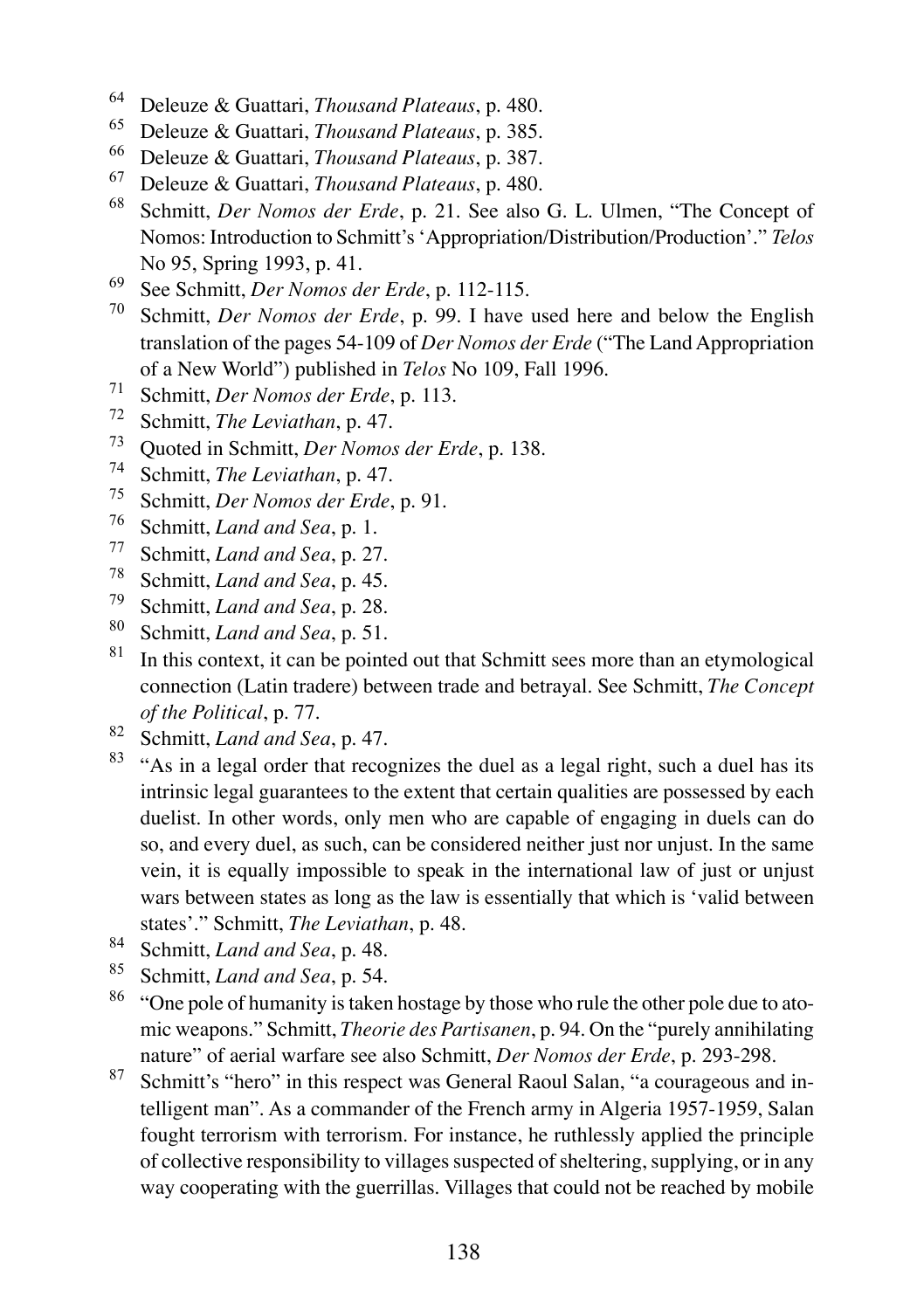units were subjected to aerial bombardment. He also initiated a program for concentrating large segments of the rural population, including whole villages, into camps under military supervision to prevent them from aiding the rebels. When de Gaulle gradually reversed his stand on the war and on Alger's self-determination at the end of the 50's, Salan started to fight on two fronts, against both the African-Algerians and the pro-government Europeans. In 1961 he led a failed army revolt in Algeria and then fled abroad, continuing to direct the terrorist attacks of the Secret Army Organization (OAS) at both the French and the Algerian governments and civilians. In 1962 he was arrested and transported to France. On Salan, see Schmitt, *Theorie des Partisanen*, p. 65-70.

- <sup>88</sup> In Lenin's background, Schmitt perceives a Hegelian philosophy of history, which he considers even more dangerous as an ideological weapon in the hands of such a "professional revolutionary" like Lenin than Rousseau's philosophy in the hands of the Jacobins: "This is precisely the weapon forged by the philosophy of history that dropped into the hands of Karl Marx and Friedrich Engels. However, these two revolutionary Germans were thinkers rather than activists of the revolutionary war. It is not until Lenin, this Russian professional revolutionary that Marxism as a doctrine gains the world historical force which it nowadays represents." Schmitt, *Theorie des Partisanen*, p. 52.
- <sup>89</sup> Schmitt, *Theorie des Partisanen*, p. 17. In *The Concept of the Political* (1932), Schmitt had distinguished between two enemies, a political and an absolute. In *Theorie des Partisanen* (1963), he makes a distinction between as many as three kinds of enemies. Firstly, there exists a conventional enemy. He belongs to the epoch of cabinet wars between princes and their mercenaries. Of these wars Schmitt uses the term of war play (*Kriegsspiel*). In contrast to war play, there appears the real enemy of a serious war ("the Spanish partisan restored the seriousness of war"), which signifies warfare between peoples and their citizen-armies: "The enemy becomes a real enemy and the war a real war." Schmitt, *Theorie des Partisanen*, pp. 90-91. The absolute enemy – a world revolutionary – surpasses even this framework but at the cost of becoming abstract beyond recognition.
- 90 Schmitt, *Theorie des Partisanen*, p. 21.<br>91 Or es Horal wrote: "States reciprocally
- Or as Hegel wrote: "States reciprocally recognize each other as states also in war, i.e., in the state of affairs when rights disappear and force and chance hold sway, and this recognition remains a bond wherein they esteem each other in and for itself, so that in war, war itself is determined as passing away. It implies therefore the provisio of the international law according to which the possibility of peace must be retained during it (and so, for example, that envoys must be respected), and, in general, that war should be not waged against domestic institutions or against the peaceful private and family life, i.e., against private persons." G. W. F. Hegel, *Elements of the Philosophy of Right*. Cambridge University Press 1991, § 338.
- <sup>92</sup> See Kant, *Rechtslehre*, p. 164-165.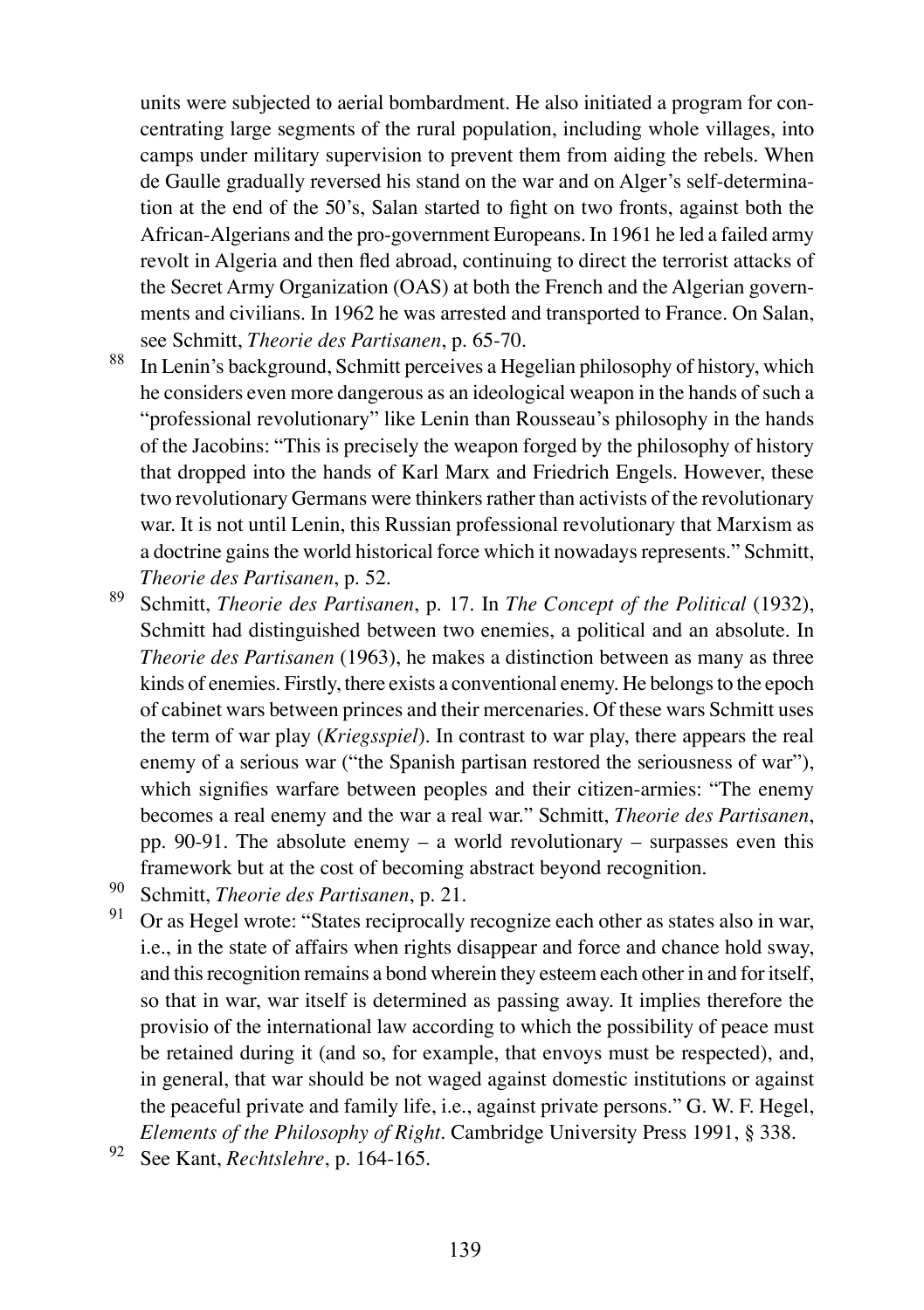- $93$  It is precisely this involvement that according to Ernst Jünger distinguished the partial mobilization peculiar to monarchies from the modern total mobilization: "There is no longer any movement whatsoever – be it that of the homework at her sewing machine – without at least indirect use for the battlefield." Jünger, "Total Mobilization", p. 126.
- <sup>94</sup> This was possible for the reason that Rousseau, despite his democratic mind, made a clear distinction between the citizens of the state who carry weapons – those who kill and can be killed – and the mere human beings whose life "no one has any longer the right to take". For the war "is not a relation between men, but between states". Rousseau, *The Social Contract*, p. 56-57.
- <sup>95</sup> Schmitt, "Total Enemy", p. 33.<br><sup>96</sup> Schmitt, Der Nomas der Erde
- <sup>96</sup> Schmitt, *Der Nomos der Erde*, p. 94.
- <sup>97</sup> See Schmitt, *Der Nomos der Erde*, p. 232-255.
- <sup>98</sup> Carl Schmitt, *Die Wendung zum diskriminierenden Kriegsbegriff* (1938). Duncker & Humblot 1988, p. 40.
- <sup>99</sup> Schmitt, *Der Nomos der Erde*, p. 299.
- <sup>100</sup> See Schmitt, *Der Nomos der Erde*, p. 298-299.<br><sup>101</sup> Freund "Schmitt's Political Thought" p. 34
- <sup>101</sup> Freund, "Schmitt's Political Thought", p. 34<br><sup>102</sup> Schmitt, *Land and Sea* n. 59. Translation alt
- <sup>102</sup> Schmitt, *Land and Sea*, p. 59. Translation altered.<br><sup>103</sup> On the large spaces see for instance Carl Schmit.
- <sup>103</sup> On the large spaces see for instance Carl Schmitt, "Völkerrechtliche Grossraumordnung mit Interventionsverbot für raumfremde Mächte" (1941). In *Staat, Grossraum, Nomos. Arbeiten aus den Jahren 1916-1969*. Duncker & Humblot 1995, pp. 269-371. Schmitt admits that the Monroe doctrine includes universalistic claims, especially after Wilson's and Roosevelt's reinterpretation that justifies "paninterventionist world ideology" and "capitalist imperialism". But Schmitt rejects these claims, affirming instead the original principle of non-interference by the European states in the affairs of the American continent – but merely inasmuch as the United States likewise refrains from interference in the affairs of the European continent.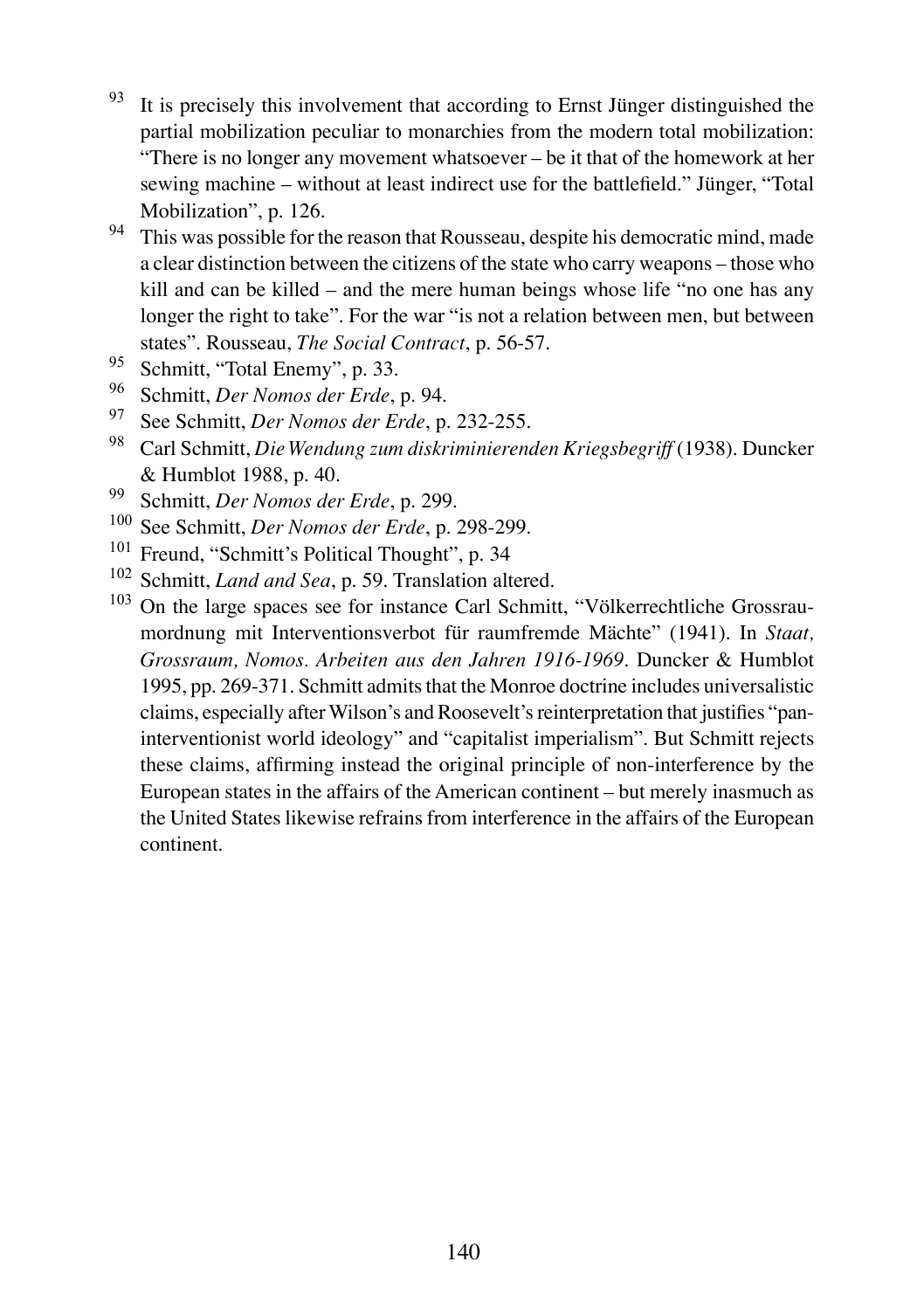# 7. POLITICAL THEOLOGY

All significant concepts of the modern theory of the state are secularized theological concepts

Carl Schmitt, *Political Theology*

All of Schmitt's central political concepts designate the constitutive out-<br>side, the founding other. His concept of the political explicates it, but also his other political concepts indicate it, including decision, people's will and appropriation. This fact, together with Schmitt's thesis of secularization according to which all significant concepts of the modern theory of the state are secularized theological concepts, $<sup>1</sup>$  has apparently caused a great deal of</sup> confusion. According to Heinrich Meier, for instance, understanding Schmitt presupposes that his political thought has to be reduced to the theological dogma of divine Revelation. Meier sees divine Revelation as constituting the "ultimate authority" and "absolute foundation" of Schmitt's thought: "There can be no doubt of the fundamental precedence of the theological for Schmitt."<sup>2</sup> If Schmitt is an anti-immanent thinker, as Meier believes, it is because of his ultimate belief in divine Revelation. All metaphysics of immanence – like Hegel's, for whom the other never enters from the outside into the immanence of development – would entail the denial of God's sovereignty. In the same manner, the denial of the figure of the enemy, says Meier, assumes that one must forget the fundamental theological dogma of the sinfulness of the world and of man. $3$  Evil and enmity enter the world along with original sin – and the belief that a human being could independently destroy all evil and create a paradise-like world by means of his natural reason and his own judgment is nothing but antichristian *hubris*. For this reason, the existence of the enemy is not in Meier's view primarily the precondition of the so-called pluriversum.<sup>4</sup> Rather, it is the state of things in the world as ordained by God in the beginning. To deny this fact would mean that one sets himself against Him and on the side of the Antichrist.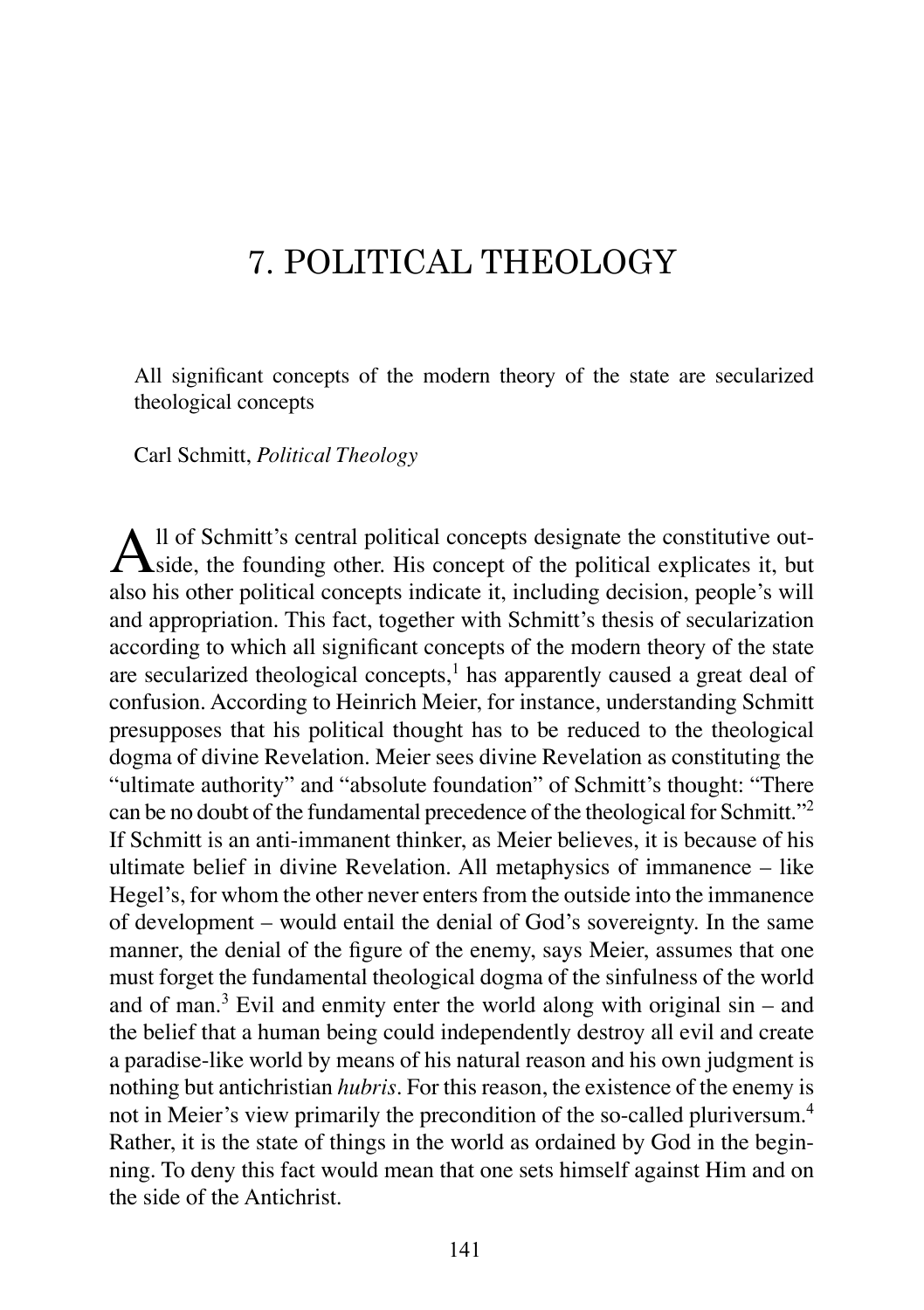Meier is right perhaps concerning Schmitt's innermost intentions – at least in part. Schmitt does not understand Hegel's metaphysical immanentism, which is not capable of definite "disjunctive judgment" but always returns, after some dialectical tricks, to the endless logic of conjunction. I must also admit that Schmitt's insistence concerning the necessity of the enemy seems to be somewhat incomprehensible without reference to the Revelation, in which history is identified with the deferral of Satan's rule until the Judgment Day. If the enemy is absent, then the world has either already ended – which is an absurdity – or it is totally dominated by Satan. Moreover, the fact that Schmitt questions all neutralizations can be nicely understood precisely from this perspective, since they presumably refer only to the Devil's tricks. By means of neutralization, evil masks its evilness and poses as the good, whereas the real good – the political figure of Jesus Christ – loses its strength in this historical battle. Besides, also Schmitt himself frequently identifies in man's belief in his limitless capacity to dominate and master nature and himself the work of the Antichrist. As early as in his book *Nordlicht* (1916) on the poet Theodor Däubler Schmitt writes:

The uncanny [*unheimlich*] magician creates the world anew, he changes the appearance of the earth and dominates nature. Nature serves him for whatever reason – for the reason of the satisfaction of any artificial needs, for the reason of ease and comfort. Those who let him deceive them see only the magnificent effects; nature seems to be vanquished, the age of security brought in; everything has been taken care of; cunning prediction and planning replace Providence; the Antichrist 'makes' Providence as he makes any other institution.<sup>5</sup>

The Antichrist wins if he is able to convince the people that the moral distinction between good and evil and finally, the political distinction of friend and enemy have been surpassed. After that, there will be no more real differences – and because of total neutralization, a complete value-freedom will prevail. Everything will have the same measure of non-measure. For Schmitt, the slogan of the Antichrist is precisely commensurability. In commensurability all meaningful existence ends and indifference begins. Ultimately, even reality as real is called in question and the confusion becomes insurmountable.<sup>6</sup>

### *Christ, antichrist and history*

In the context of modern secularized thought, Friedrich Nietzsche was perhaps the first to create the Antichrist as a real philosophical concept. But contrary to Schmitt, for Nietzsche this figure represents the very counter-force of com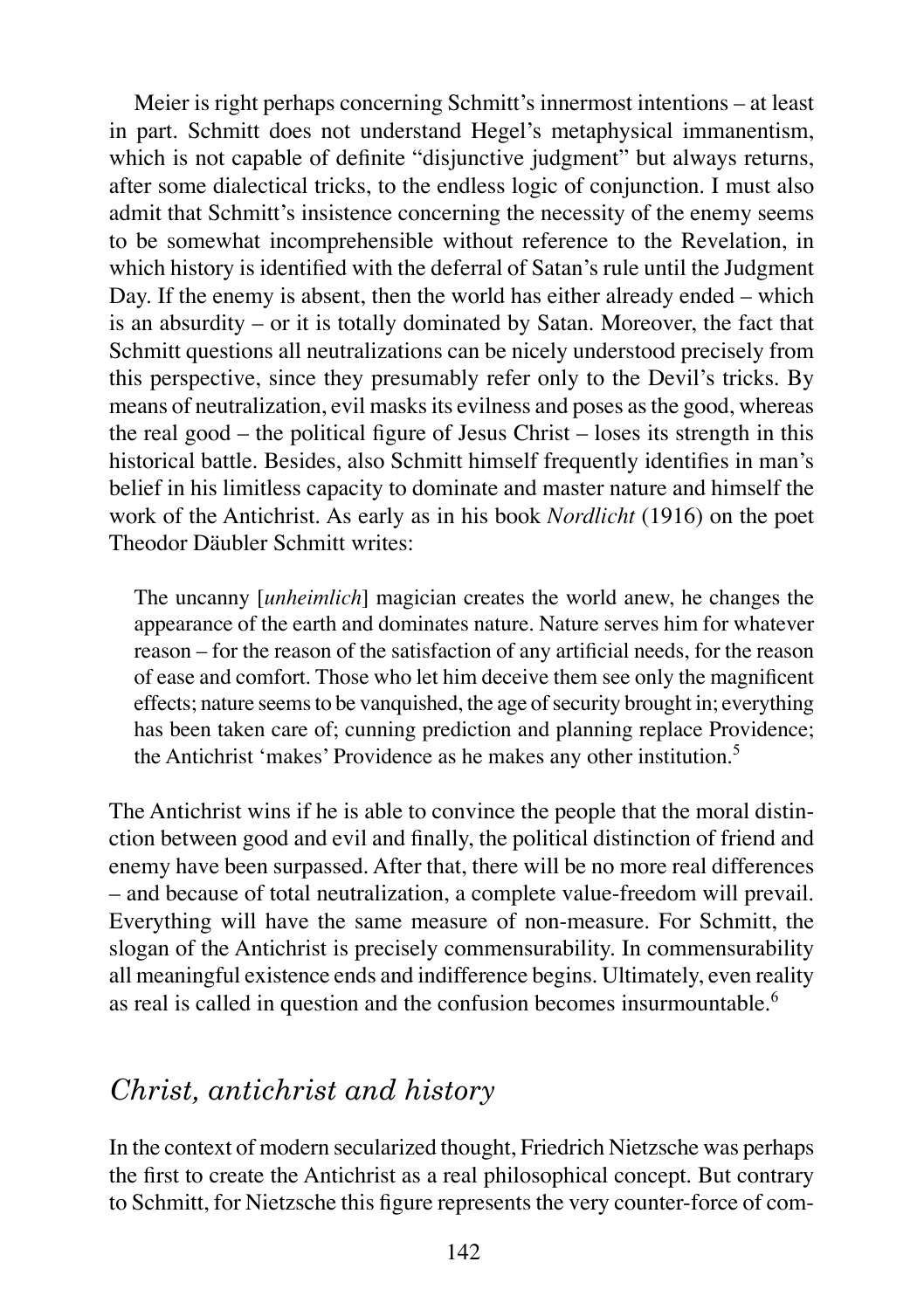mensurability and indifference. Nietzsche sees in Christianity itself the force that paves the way for the death of God and for the birth of the last man, who levels all differences and destroys all meaningful existence. For Nietzsche, it is precisely Christianity, and not the Antichrist, that is to be conceived as instinctive hatred of every reality,

as flight into the 'ungraspable', into the 'inconceivable', as antipathy towards every form, every special and temporal concept, towards everything firm, all that is custom, institution, Church, as being at home in a world undisturbed by reality of any kind.<sup>7</sup>

Of course, it must be acknowledged that unlike Schmitt, Nietzsche does not identify Christianity with the Church. On the contrary, he considers them, at least to a certain degree, antithetical: "Precisely that which is Christian in the ecclesiastical sense is anti-Christian in essence."<sup>8</sup> In Nietzsche's view, true Christianity is that of the Gospel and the whole doctrine of the Church is denied in it.<sup>9</sup> True Christianity does not erect institutions or form hierarchies. Instead, it believes in the redemptive power of evangelical practice. Ultimately, it is not even faith that is at stake, $10$  since the "glad tidings" can be reduced to one formula: *eine neue Praktik*, a new practice in which the Kingdom of God is realized on earth.<sup>11</sup> However, the secret of the power of this "new practice", as Nietzsche understood it, does not lie in its power but rather in its *powerlessness*: "Not to defend one's self, not to show anger, not to lay blames… On the contrary, to submit even to the Evil One – to love him..."<sup>12</sup> It is precisely this powerlessness (*die Unfähigkeit*), understood as the most extreme form of nihilism, and not the power of the Church, which forced him to re-evaluate the Christian values.

However, in the last analysis it is quite obvious that Nietzsche does not wage war against Christ and the primitive Christianity in the name of priests and the Church. Although the Church is not powerless, its power is purely negative – it is based on resentment. It cannot but judge existence. Instead of the negative power of the Church and the powerless practice of Christ, Nietzsche speaks on behalf of another martyr, Dionysus. Dionysus does not judge existence but redeems it like Christ. But contrary to Christ whose redemption comprises only the decadent and powerless forms of life, Dionysus redeems life in its totality. Dionysus does not deny any dimension of life, not even its thoroughly violent nature. In Dionysus, Nietzsche sees the redeemer of existence *in toto*:

Dionysus versus the "Crucified": there you have the antithesis. It is not a difference in regard to their martyrdom – it is a difference in the meaning of it. Life itself, its eternal fruitfulness and recurrence, creates torment, destruction, the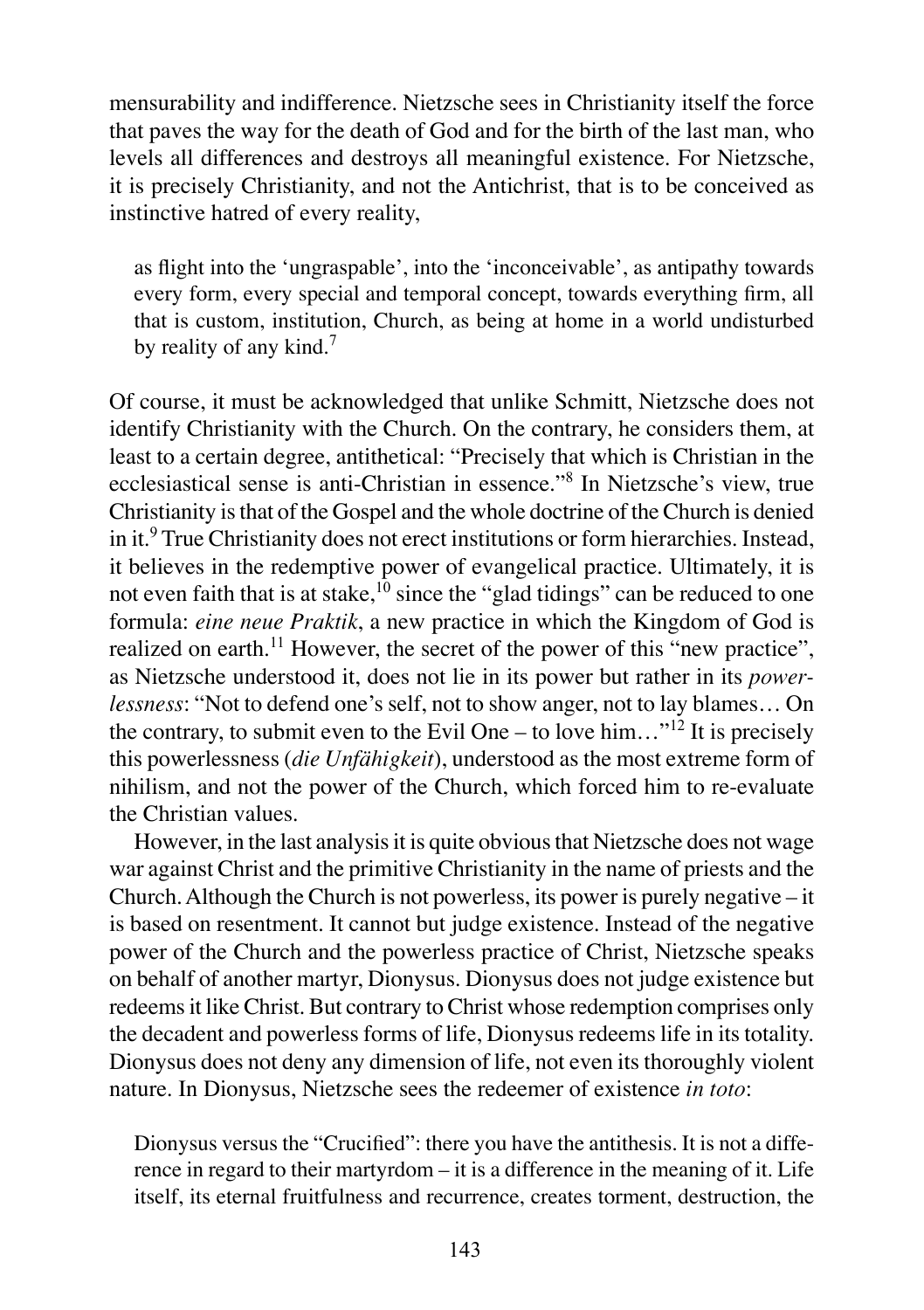will to annihilation. In the other case, suffering – the "Crucified as the innocent one" – counts as an objection to this life, as a formula for its condemnation. – One will see that the problem is that of the meaning of suffering: whether a Christian meaning or a tragic meaning. In the former case, it is supposed to be a path to a holy existence; in the latter case, being is counted as *holy enough* to justify even a monstrous amount of suffering. $^{13}$ 

Neither the crucified Jesus ("God on the cross is a curse to life"), nor the Church, the antithesis of Christ, but the dismembered Dionysus is the promise of life: "It will be eternally reborn and return again from destruction."<sup>14</sup> Only this return, *the eternal recurrence of the same*, can provide life with meaning again – the meaning destroyed by Christianity.

Although Schmitt was a Christian, he nevertheless seems to share some of Nietzsche's views. Firstly, he juxtaposes Church and Christ, praising the former and maintaining that we should make Christ's "influence harmless in the social and political spheres".<sup>15</sup> Secondly, he speaks about the repetitive nature of violence and emphasizes the violent origin of all human order.<sup>16</sup> However, for him the violent origin of order does not signify an eternal recurrence of the same but the recurrence of *difference* and thereby of history:

Adam and Eve had two sons, Cain and Abel. This is how the history of humanity begins. This is what the father of all things looks like. Here is the dialectical tension that keeps world history in motion – and world history is not yet come to its end  $17$ 

In fact, all of Schmitt's conceptual configurations from sovereign and enemy to appropriation can be conceived as representatives of this dialectical tension, as engines of historical motion. This also explains why the influence of Christ should be made harmless in the social and political spheres. Schmitt understands that Christ's message is pacifist and universalistic in nature. However, both pacifism and universalism lead towards the end of all battles, that is to say, towards the disappearance of dialectical tension and thereby towards the end of history. Are we thus forced to conclude that Schmitt himself is antichristian? This does not follow, because for him Christianity is not a religion which would imitate a powerless Christ but a religion of the victorious Church, which transforms the powerlessness of Christ into a form of power representing Him as "reigning, ruling and conquering".<sup>18</sup>

This being the case, Schmitt's Christianity resembles in Nietzsche's interpretation that of the Church and especially that of St Paul. For Nietzsche, it was precisely Paul who transformed the powerlessness of the "glad tidings" into a form of power and doctrine of judgment – into the form of the Church.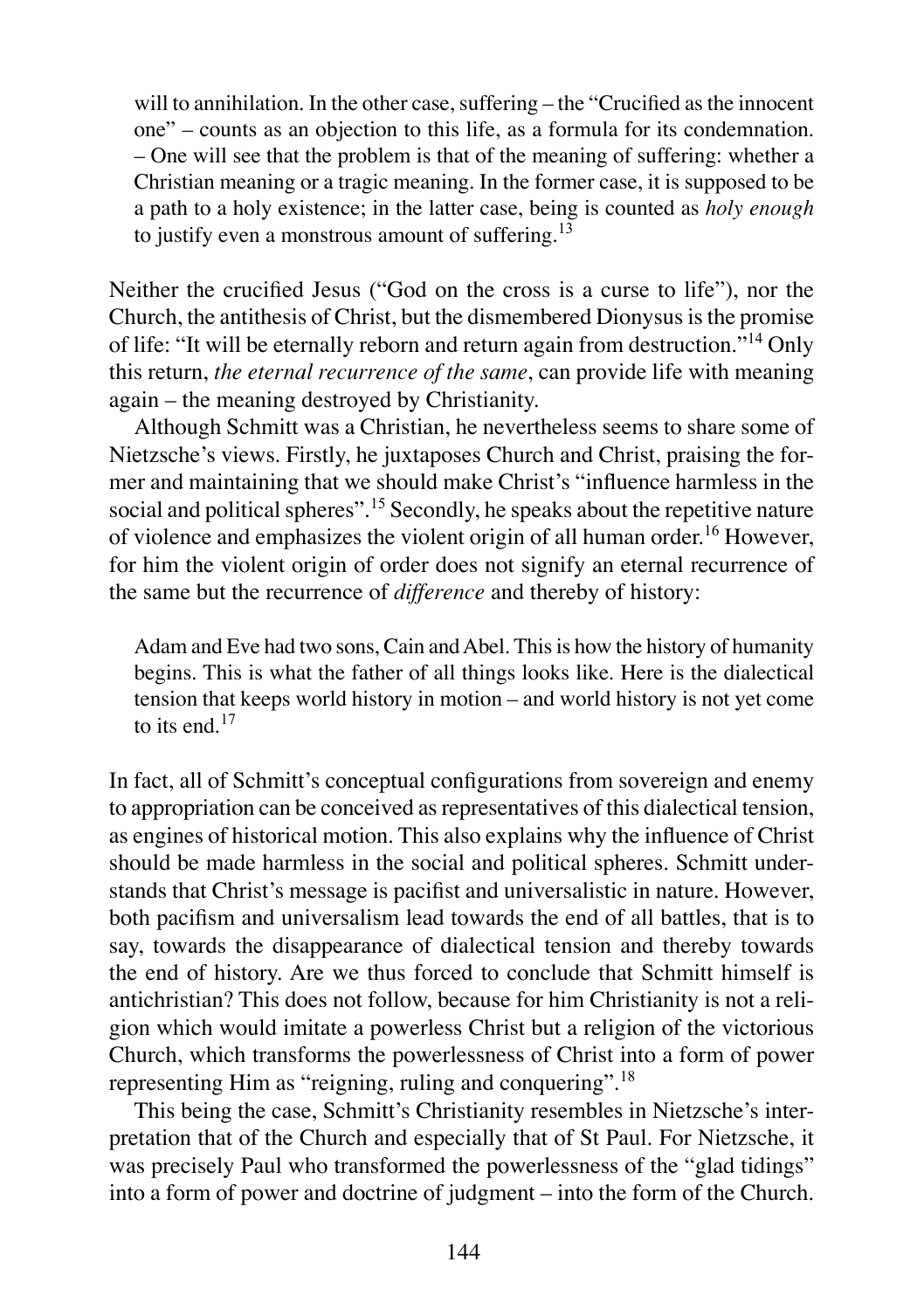In his view, Paul re-erected on a grand scale that which Christ had annulled through his way of living: "The attempt to destroy priests and theologians culminated, thanks to Paul, in a new priesthood and theology – in a new ruling order and a church."<sup>19</sup> Admittedly, Schmitt reads even the Gospel as if it were a testimony of the necessity of violence and of history. For instance, Schmitt claims that the word enemy (*ekhtros*) in the famous phrase from the Sermon on the Mount "love your enemies, and pray for them that persecute you" refers only to a private foe and not to a real enemy:

The often quoted 'Love your enemies' (Matt. 5:44; Luke 6:27) reads "diligite inimico vestros", *agapate tous ekhtros umon*, and not "diligite hostes vestros". No mention is made of the political enemy. Never in the thousand-year struggle between Christians and Moslems did it occur to a Christian to surrender rather than defend Europe out of love toward the Saracens or Turks.<sup>20</sup>

In the seventh *nomos*-corollary to *Der Nomos der Erde*, Schmitt again refers to the Sermon on the Mount, in order to disclose the violent origin of the Christian world: "Blessed are the meek: for they shall inherit the earth" (Matt. 5:5). For Schmitt, important here is not that the meek and humble are those who inherit the earth but that they inherit (*kleronomesousin*) it, which in Schmitt's view is a mode of appropriation. $21$ 

The above notwithstanding, it is Paul to whom Schmitt repeatedly returns, in particular to his Second Letter to Thessalonians. In Meier's view, Schmitt's entire spiritual existence can be understood in the light of this Letter. It explains his insistence on the motion of history and the fear of its end. In Nietzsche's view, the end of history – the death of God – signifies the end of meaning and the triumph of the "most despicable man", a man "who has invented happiness", the last man.<sup>22</sup> As we have seen, also Schmitt warns us about the false belief in mundane happiness. According to Meier, however, Schmitt's battle against the end of history has to be examined, not in light of the meaningfulness of human existence as such, but in light of the eschatological struggle against the *anomos* – "the lawless one" – of the Second Letter to Thessalonians. In Meier's view, in order to understand this struggle, three suppositions concerning history have to be taken into consideration: Resurrection, historical interim, and the Day of Judgment. Because the Day of Judgment, that is to say, the final triumph of *anomos* – Schmitt's Antichrist – and the second *parousia*  of Christ are not yet at hand, mankind lives in the era of the interim, and more precisely, in the era of a battle between so-called *katechon* and *anomos*.<sup>23</sup> Also *katechon* is a figure of the Second Thessalonians (2:3-11) and its function is to restrain (*katheon*) the "lawless one" before the second coming of Christ. At that time *anomos* will appear in its final form and the Lord will extinguish it by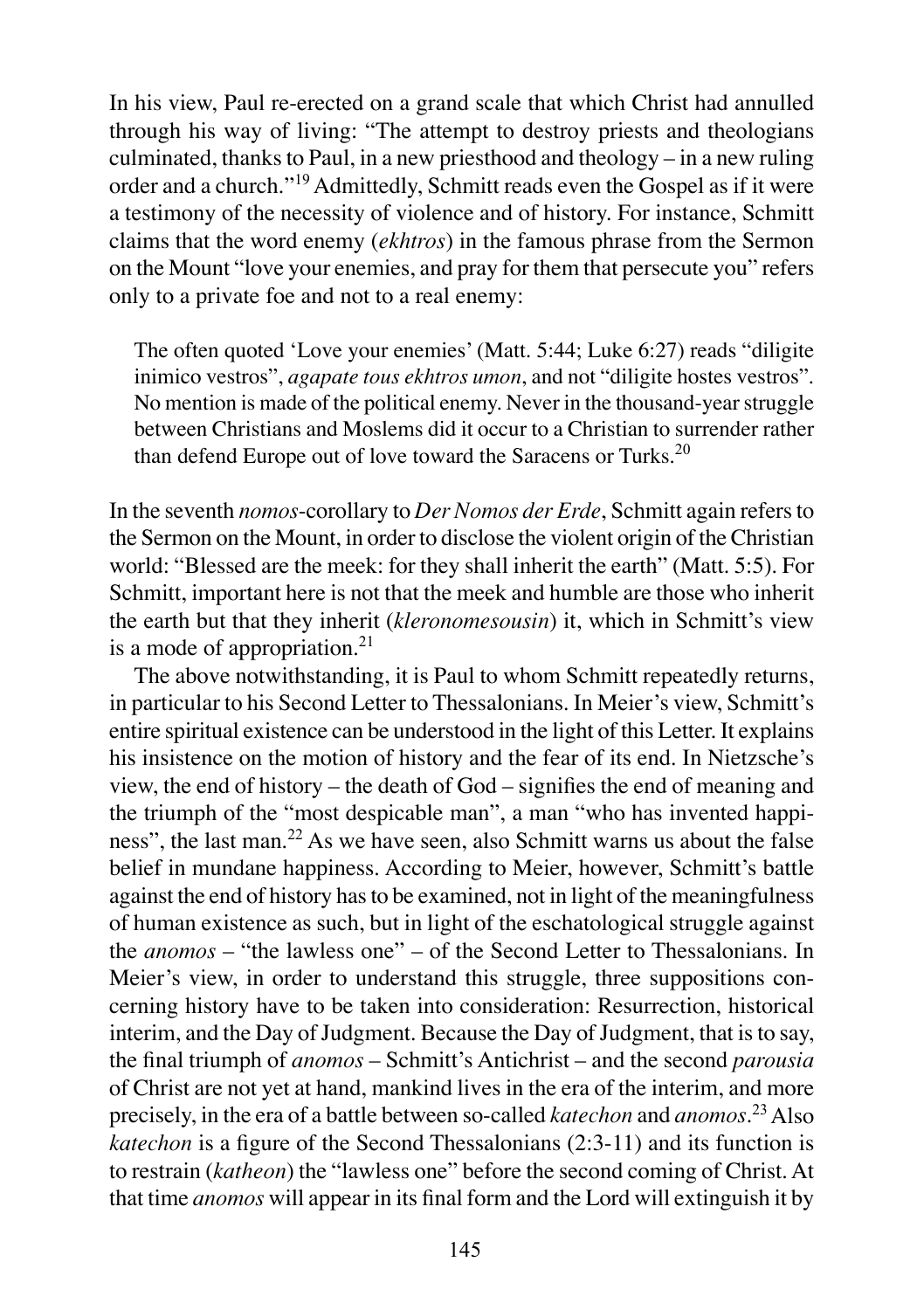the manifestation of his coming. Until that happens, however, *anomos*, "whose coming is according to the working of Satan", performs deceitful wonders that mislead people from the truth. Nevertheless, all this is part of God's great plan: "God sendeth them a working of error." Its purpose is to try people's belief and to separate the wheat from the chaff in order to judge the latter.

For Schmitt, argues Meier, the greatest swindle of *anomos* and thereby also the greatest test of God, is that history would have already ended – and that from now on all battles against *anomos* would be useless and superfluous. This cannot be true, however, because the second coming of Christ would also mean the end of the world, but the end of the world is not yet at hand. *Katechon* must exist. In his diary Schmitt in fact notes: "One must be able to name katechon for every epoch of the past 1932 years. The position has never gone unoccupied otherwise we would no longer exist."<sup>24</sup> It is the faith in katechon, says Meier, which helps Schmitt to preserve his faith in the truth of the Revelation and to remain in harmony with himself.<sup>25</sup> It does not offer only an answer to the question as to why there is still history – a delay of *parousia* – but it also protects the meaningfulness of historical action inasmuch as the interim is simultaneously the era of a great test. In it the real believer is distinguished from those who have chosen unrighteousness – and doubtlessly Schmitt wanted to be counted amidst the righteous. From this perspective, Schmitt's skepticism of Christ's pacifism and universalism become even more understandable. Both pacifism and universalism imply a destruction of the difference between *katechon* and *anomos* in history. However, it is not possible for Christ to have won given that *parousia* takes place only in the end of history. Therefore both pacifism and universalism must be, in the final analysis, clever tricks of the Antichrist by means of which he pursues a total domination of the historical world. For this reason, everything that opposes the coming of this worldly Messianic kingdom, this "new practice", in which the Kingdom of God is realized on earth, represents *katechon* for Schmitt. In his view, for instance the Holy Roman Empire, as well as Emperor Rudolph II and Emperor Franz Joseph have been such restrainers. The greatest *katechon* in the history of Christianity, however, has been the Catholic Church, the "Bride of Christ". It has not only restrained the impact of *anomos* and thereby of the Antichrist, but also neutralized Christ's influence in the social and political spheres. It has done it by *representing* Christ – by giving His idea form and visibility.<sup>26</sup>

Are we thus forced to conclude that Schmitt is a Christian through and through – a Catholic in the ecclesiastical sense – and Nietzsche antichristian in pagan sense? Are we forced to conclude that Schmitt affirms history, because he believes in the Revelation according to which the end of history without the end of the world can be nothing but a clever trick of the Antichrist – whilst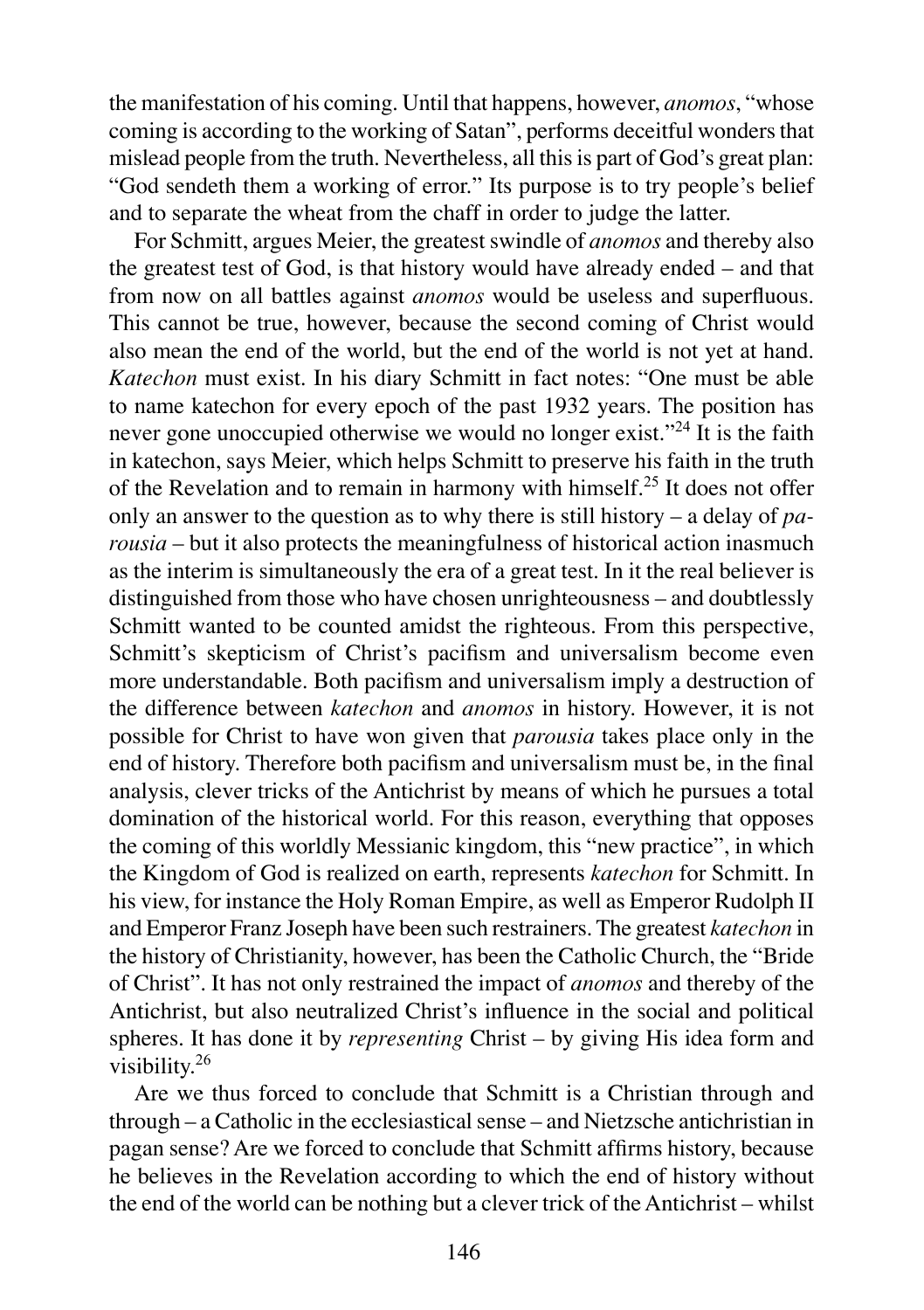Nietzsche affirms eternal recurrence, because he sees the seed of the end of history and thereby, the death of God and the birth of the meaningless existence of the last man in the Christian concept of history? Not necessarily. As far as I can see, Nietzsche's return to the pagan conception of eternal recurrence is not entirely faithful to its pagan sources. For the Greeks, the eternal recurrence denoted the supreme and objective order of things, in nature as well as in history, but for Nietzsche, as already Karl Löwith pointed out, it must be willed and its task is to impose on man the ethical principle of absolute responsibility. The whole concept of will is rather un-Greek, but it becomes even more so if it is interpreted, like Nietzsche does, in terms of creative willing. Creative willing derives from the Judeo-Christian tradition, from the belief that the world and man are created by God's creative will.<sup>27</sup> Moreover, Nietzsche's continuous emphasis on the distant future was alien to the Greeks – but not at all to the Christians who have been waiting for *parousia* since the end of the first century. In addition, for Nietzsche, Dionysus represents above all a figure of redemption, which reveals that he is pagan only in appearance, whilst the core is purely Judeo-Christian. Nietzsche's Dionysus is even more Christian than Christ Himself insofar as Dionysus redeems the whole of existence, not only its decadent manifestations.

What about Schmitt, then? Is he as traditional a Catholic as Meier claims? As far as I can see, at least his late work alludes to another direction. Throughout his career, Schmitt had criticized the modern law (*Gesetz*) for being a mere artefact without substance. In the twenties he had criticized the Enlightenment and in the thirties, Judaic thought for providing the intellectual origins of this modern and nihilistic conception of law. However, in *Der Nomos der Erde* (1950) Schmitt extended his criticism to the Judeo-Christian tradition as a whole. He discovers in this tradition the true origin of the law without substance inasmuch as he conceives it as the result of a "theological tension between Judaic law and Christian grace".<sup>28</sup> Actually, this attitude becomes manifest already in *The Leviathan* (1938). It is not only Judaism but the Judeo-Christian tradition as a whole, which has paved the way for the law without substance and consequently, for the decline of Western political rationality, because this tradition has destroyed the "original and natural unity" of the secular and the spiritual.<sup>29</sup> Therefore, instead of the Judeo-Christian tradition, he turns in his late work to Greek and Roman sources in which the original natural unity – the total concept of *nomos* – has not yet been obliterated. This does not signify, however, that Schmitt had lost his faith in the Revelation and that Meier's interpretation is thoroughly incorrect. Rather, it could mean that Schmitt wanted to direct Christianity towards paganism, towards the total concept of *nomos* – the *nomos* that already St Paul had inactivated (*katargeo*),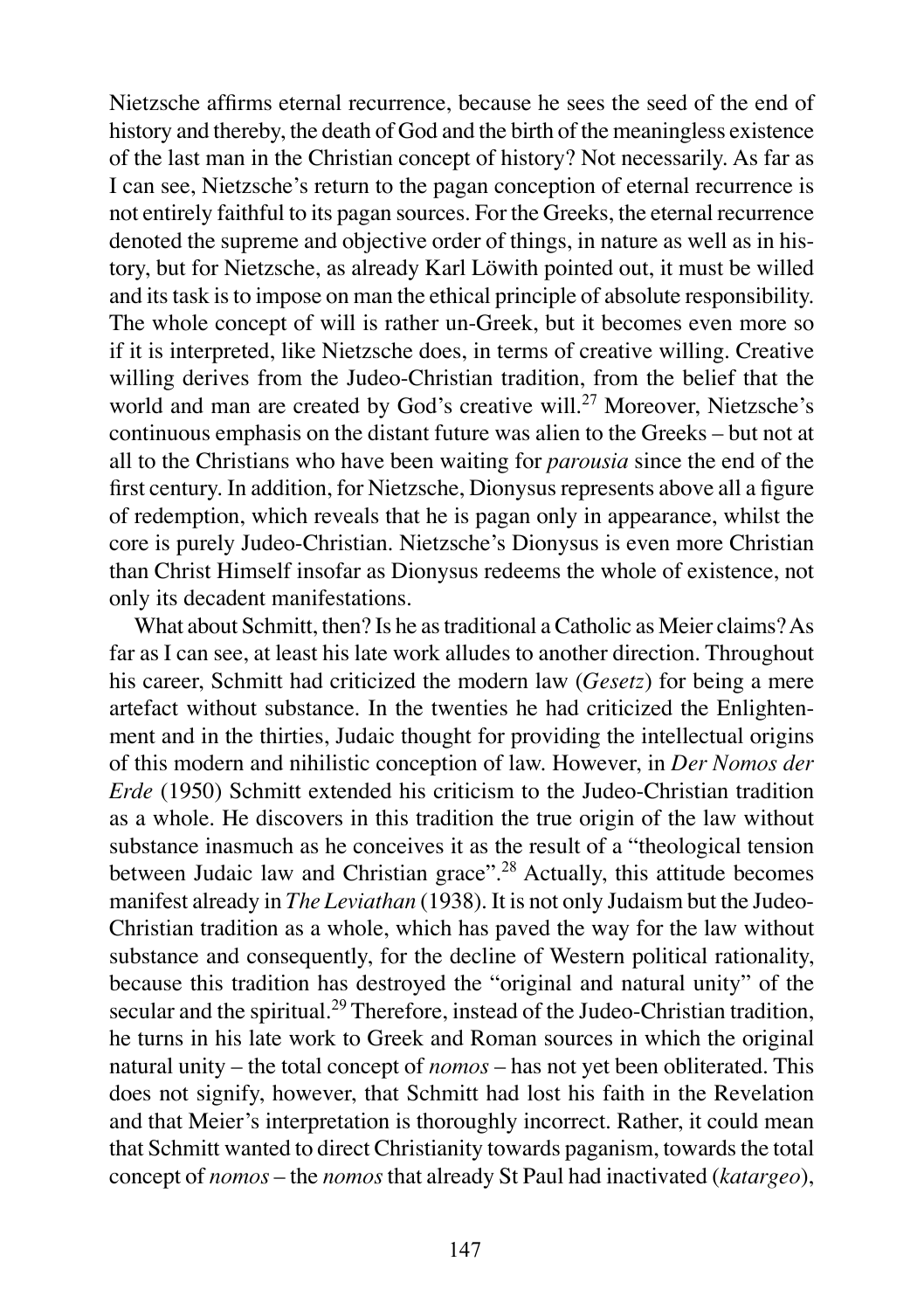thus opening the door to the neutralization of every law: "We have been inactivated [*katargethemen*] in relation to *nomos*" (Romans 7:6).<sup>30</sup>

\* \* \*

From the perspective of the sociology of concepts it is insignificant whether Schmitt uses biblical symbolism or thinks in terms of a real believer – whether he was a genuine Christian or a Roman Catholic who wanted to introduce pagan elements into Christianity. Perhaps a completely non-antagonistic, technological world characterized by a "Babylonian unity", where things govern themselves without visible authorities, is not only metaphorically but also *de facto* dominated by the Antichrist. Be it as it may, all of Schmitt's central concepts – the sovereign decision, the constituent will of the people, the friend-enemy distinction and the real possibility of war as the criterion of the political, land-appropriation as the concrete condition of possibility of the spatial social, political and theological order (*nomos*) – can be understood, in my opinion, without any reference to a transcendent command of God coming from the absolute outside. Meier states repeatedly that only the "one thing is important" for Schmitt, but it was precisely Schmitt who, like Gentile, frequently asserted: *Silete theologi in munere alieno!* In Meier's view, Schmitt's political thought has a theological foundation, but he does not take into account that Schmitt's theology is profoundly *political*.

## Footnotes

- 1 In Schmitt's view, all significant concepts of the modern theory of the state are secularized theological concepts "not only because of their historical development – in which they were transferred from theology to the theory of the state, whereby, for example, the omnipotent God became the omnipotent lawgiver – but also because of their systematic structure". Schmitt, *Political Theology*, p. 36.
- 2 Heinrich Meier, *The Lesson of Carl Schmitt: Four Chapters on the Distinction between Political Theology and Political Philosophy*. The University of Chicago Press 1988, p. 77.
- 3 Meier, *The Lesson*, p. 78.
- 4 For Meier, Schmitt is certainly not the "last conscious representative of Ius publicum Europaeum" as Schmitt said of himself. See Schmitt, *Ex Captivitate Salus*, p. 79.
- 5 Carl Schmitt, *Theodor Däublers 'Nordlicht'. Drei Studien über die Elemente, den Geist und die Aktualität des Werkes* (1914). Duncker & Humblot 1991, p. 62.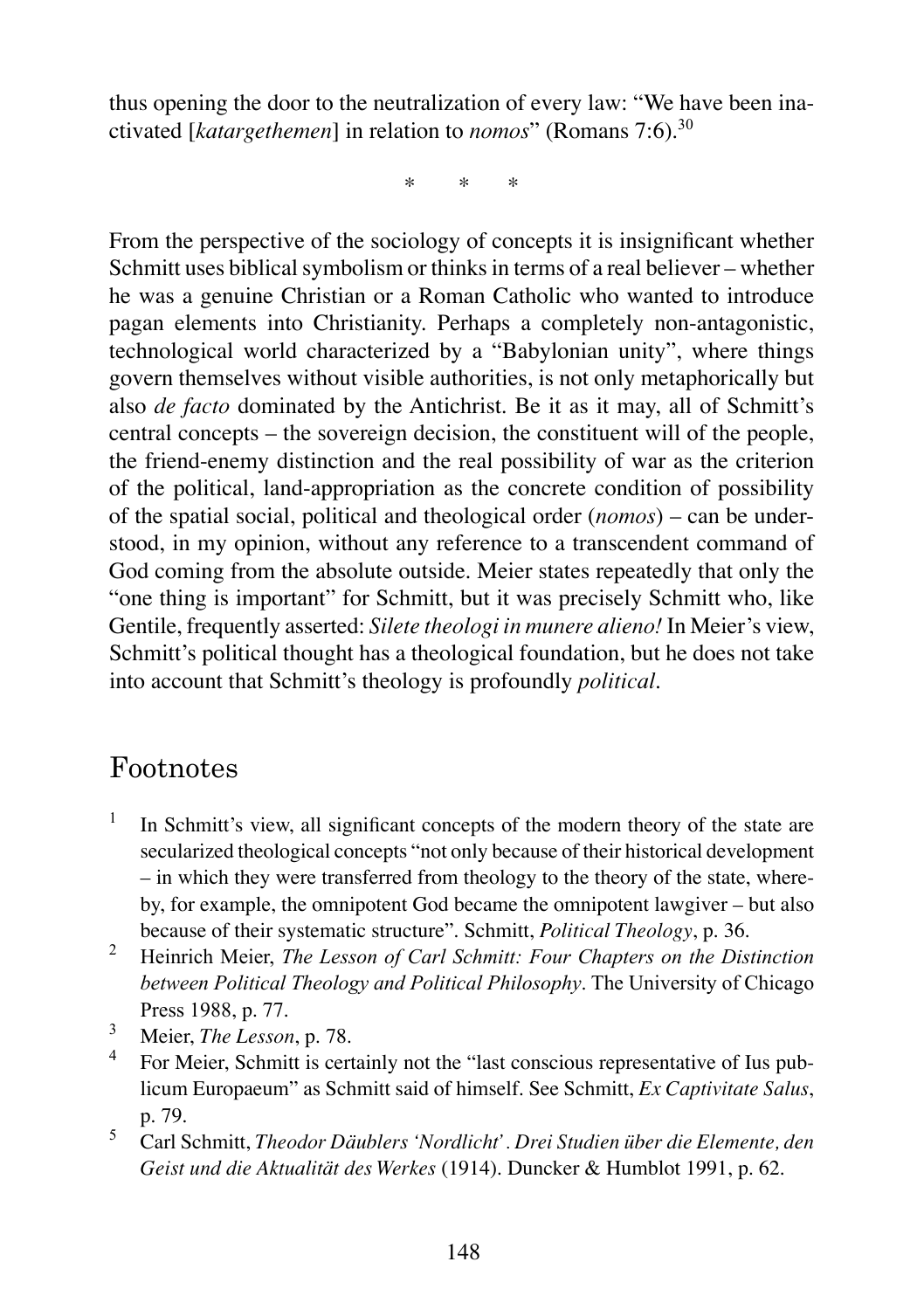- 6 On the relationship between the domination of nature, meaninglessness and the Antichrist, see McCormick, *Carl Schmitt's Critique*, p. 85-89.
- 7 Friedrich Nietzsche, *The Anti-Christ*. In *Twilight of the Idols and The Anti-Christ*. Penguin Books 1972, § 29.
- 8 Friedrich Nietzsche, *The Will to Power*. Vintage Books 1968, § 159.
- 9 Nietzsche, *The Anti-Christ* § 33.
- $10$  Christianity requires "neither the doctrine of a personal God, nor that of sin, nor that of immorality, nor that of redemption, nor that of faith…" Nietzsche, *The Will to Power* § 211.
- <sup>11</sup> "The Gospels had been, in fact, the incarnation, the fulfilment, the realization of this 'kingdom of God'." Nietzsche, *The Anti-Christ* § 40.
- <sup>12</sup> Nietzsche, *The Anti-Christ* § 35.
- <sup>13</sup> Nietzsche, *The Will to Power* § 1052.
- <sup>14</sup> Nietzsche, *The Will to Power* § 1052.
- <sup>15</sup> Schmitt, *Glossarium*, p. 243
- <sup>16</sup> "Heracles is the mythical foundation of order. 'By taking' [nehmen] the oxen from the three-bodied giant he creates the law; taking away [Nahme] (nomos) transforms violence into the law." Carl Schmitt, "Nomos-Nahme-Name" (1959). In *Staat, Grossraum, Nomos: Arbeiten aus den Jahren 1916-1969*. Duncker & Humblot 1995, p. 578. See also Schmitt, *Der Nomos der Erde*, p. 42.
- <sup>17</sup> Schmitt, *Ex Captivitate Salus*, p. 89-90.
- <sup>18</sup> Schmitt, *Roman Catholicism*, p. 31.
- <sup>19</sup> Nietzsche, *The Will to Power* § 167.
- <sup>20</sup> Schmitt, *The Concept of the Political*, p. 29.<br><sup>21</sup> See Schmitt, "Appropriation", p. 56, note 9.<br><sup>22</sup> Friedrich Nietzsche *Thus Spake Zarathustra*.
- 
- <sup>22</sup> Friedrich Nietzsche, *Thus Spoke Zarathustra*. Modern Library 1995, I § 5.<br><sup>23</sup> See Maier *The Lesson* n 161 163
- <sup>23</sup> See Meier, *The Lesson*, p. 161-163.<br><sup>24</sup> Oughed in Meier, *The Lesson* p. 16
- <sup>24</sup> Quoted in Meier, *The Lesson*, p. 161.<br><sup>25</sup> Maier, *The Lesson*, p. 162
- <sup>25</sup> Meier, *The Lesson*, p. 162.<br><sup>26</sup> See Schmitt, *Roman Catho*
- <sup>26</sup> See Schmitt, *Roman Catholicism*, p. 18-19.<br><sup>27</sup> Karl Löwith *Meaning in History*, The Univ
- <sup>27</sup> Karl Löwith, *Meaning in History*. The University of Chicago Press 1949, p. 221- 222.
- <sup>28</sup> See Schmitt, *Der Nomos der Erde*, p. 39.<br><sup>29</sup> Schmitt, *The Levisthan*, p. 10, 11.
- Schmitt, *The Leviathan*, p. 10-11.
- <sup>30</sup> On the messianic suspension and inactivation (katargesis) of the law in Paul, see Giorgio Agamben, *Le temps qui reste. Un commentaire de l'Épitre aux Romains*. Payot & Rivages 2000. pp. 152-155. In Agamben's view, the messianic suspension of the law is the complete opposite of Schmitt's sovereign suspension. In both cases the law is suspended, but in the sovereign state of exception the suspended law is still active (although without significance, without content), whereas in the messianic state of exception the suspension of the law signifies its fulfilment at the moment the inactivation (*katargesis*) of the law. (According to Agamben, the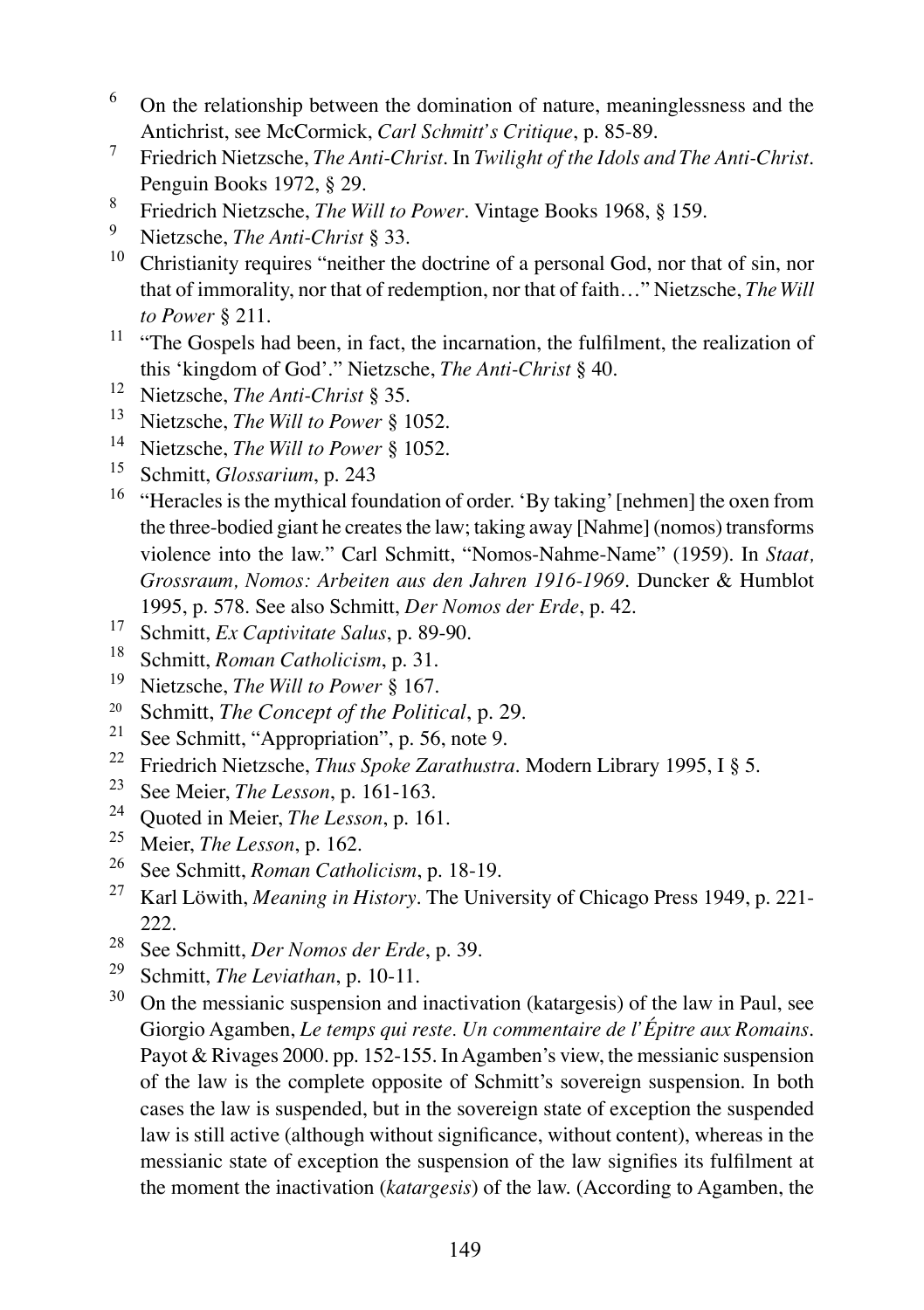law is fulfilled in *katargesis* in the same manner as potency, *dunamis*, for Paul, is perfected in weakness, *astheneia*). All in all, this means that Paul radicalizes the condition of the state of exception: "The messianic fulfilment of the law is an Aufhebung of the [*sovereign*] state of exception, an absolutization of the katargesis." Agamben, *Le temps*, p. 169. On Schmitt's position between Christianity and paganism see Wolfgang Palaver, "Carl Schmitt on Nomos and Space." *Telos*  No 106, Winter 1996, p. 124: "Schmitt's thinking represents a kind of sacrificial Christianity, between paganism and the true biblical spirit."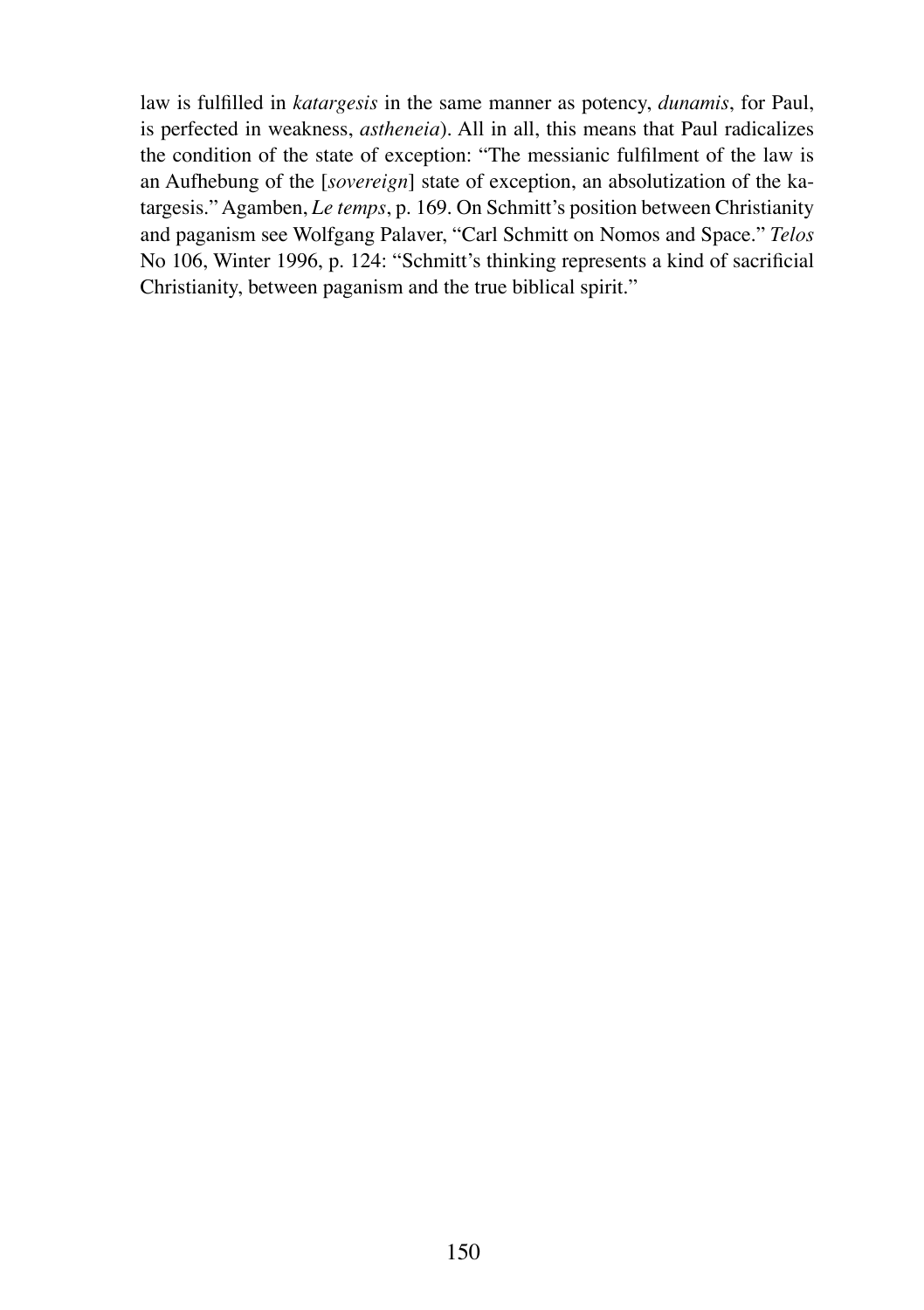## 8. A PHILOSOPHY OF CONCRETE LIFE

The exceptional case has an especially decisive meaning which exposes the core of the matter.

Carl Schmitt, *The Concept of the Political*

It is time to return to our initial question concerning the metaphysical character of Schmitt's thought. As we saw in the beginning of the book, Schmitt's  $\mathbf T$ t is time to return to our initial question concerning the metaphysical characmetaphysics is based on a conviction that the modern *Weltanschauung* entails the absolutization of immanence. Given that this tendency is, for Schmitt, *eo ipso* evil – inasmuch as it dissolves all moral and political dualisms – it is at least conceivable that his central concepts can be described as counter-concepts to this tendency. Against it, Schmitt poses transcendence, not in the sense of a substantial foundation of order but in the sense of *openness* of every order. For Schmitt, concrete political acts and events are the instances of this openness. As long as they exist – and Schmitt believes that they exist as long as human being exists – they ceaselessly resist the closure of immanence. However, these acts and events are not only events of resistance but also *constitutive*  events, that is to say, founding moments of order. This is why Schmitt's central political concepts are not only counter-concepts, signifying the entry of the outside, but simultaneously ground concepts. For Schmitt, it is the moment of the opening up of order which constitutes order. From the perspective of the closure of immanence, as Schmitt perceives it, these moments appear as impossible exceptions and unreal miracles but for him it is precisely these – by no means impossible and unreal – exceptions and miracles which constitute the order of human things.

In *Political Theology* this real miracle – the miracle of the real – is the sovereign decision. Through it, the "new and alien" interrupts the gapless unity of the positivist legal system as well as the endless parliamentary discussion based on the "metaphysics of indecision". The sovereign decision comes from the outside, but so does the constituent act of the people and the enemy, this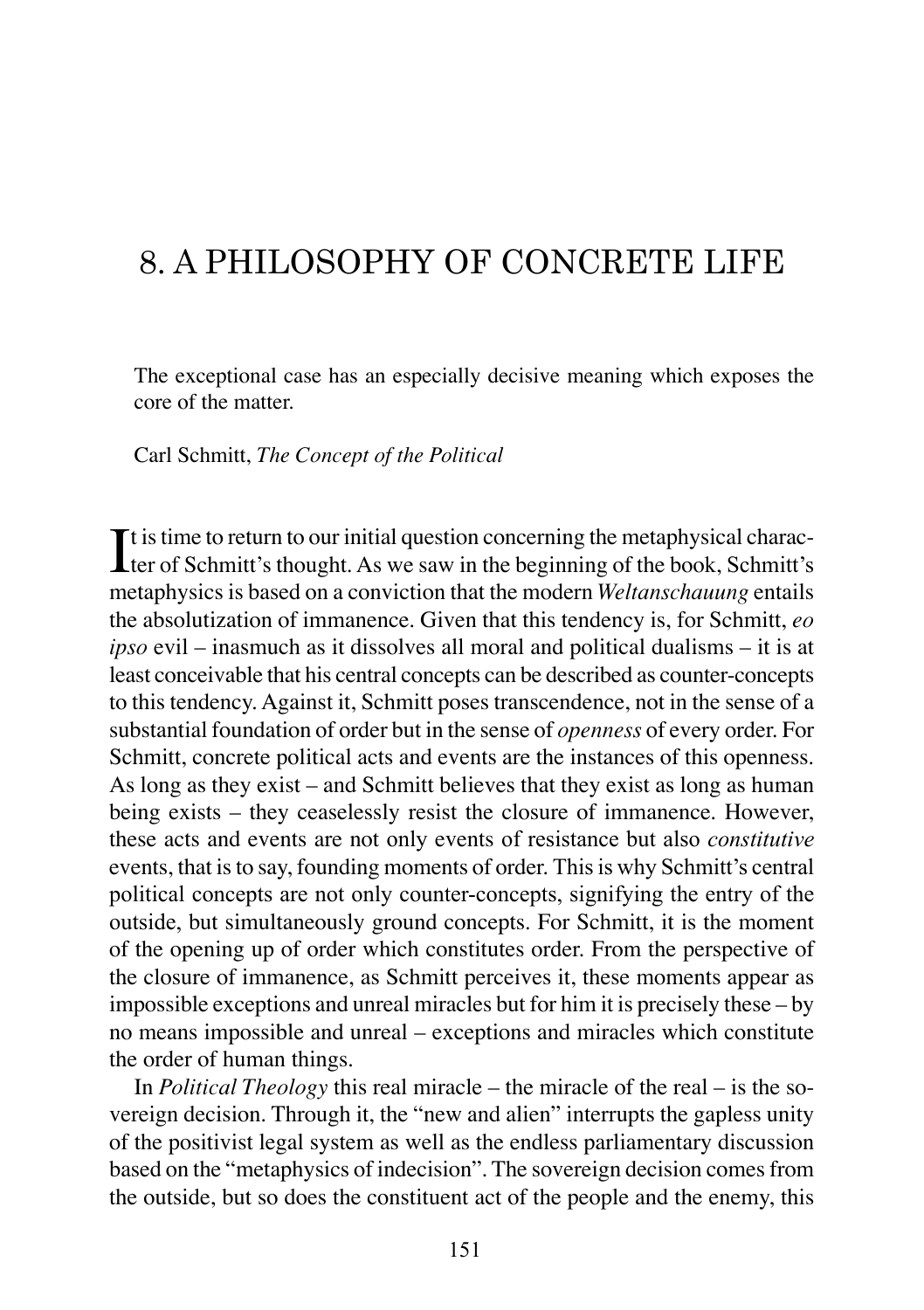"other and strange" of the self-enclosed humanity in a completely uniform world. The enemy brings back the dynamic tension to where history seems to end and where the banal factuality of being alive (a "mere dynamic" of life) has replaced all meaningful existence. Moreover, although it was published after Schmitt's turn towards the thinking of "concrete order" and, as I would like to say, towards a more immanent orientation, we can also find a concept which can be defined in terms of the outside in *Der Nomos der Erde*. This time the event – the constitutive exteriority – is land-appropriation, the *Ur-akt* of every social and political order. It is not solely a reminder of the fact that only God can give without appropriating. It is also a reminder of the fact that "the universal history is not concluded", as Kojève had proposed, but remains "open and in movement". It is a remainder that things are not yet set in stone, that men and peoples still have a future and not only a past, and that, as long as man exists, new forms of *nomos* will be born in the course of history.<sup>1</sup>

It is this event of the outside, this constitutive other that is Schmitt's concrete. Perhaps it is "always exceeded and overtaken by the abstraction of its specter", as Jacques Derrida points out. Perhaps every appeal to the concrete event of the outside is in vain. Inasmuch as one *conceptualizes* the concrete, one always speculates on it – thus losing the concreteness of the concrete.<sup>2</sup> As Hegelian as Derrida's critique of Schmitt's philosophy of concrete life is, it at least forces to pay attention to the relationship between the concrete and the concept in Schmitt's thinking. One way to elucidate this problem is, of course, to return to Schmitt's rejection of Hegel's philosophy. In Meier's view, as we have seen, Schmitt rejects Hegel's philosophy, because it does not recognize the "commandment that is given him from outside", that is to say, by  $God.^3$  In my view, however, Schmitt rejects Hegel's philosophy because for the latter that which remains outside the concept – outside objective knowledge – is identical to nothing. For Hegel, whatever does not make a difference in terms of objective knowledge makes no difference at all.<sup>4</sup> In Schmitt's view, however, that which is outside objective knowledge is identical to nothing only from the perspective of "rationalist schemes". From the perspective of the philosophy of concrete life, that which comes from the outside constitutes the foundation of the collective existence of human beings. Therefore, Schmitt's notion of the concrete is not, in a Hegelian sense, a concept at all. Rather, it is a name, perhaps an "impossible" one, for *pure actuality* outside all conceptualizations.<sup>5</sup> It is a concrete rupture in and a foundation of a universe of abstract ideas and general concepts. Life produces abstract reflections, but abstract reflections can never produce life, as Schmitt would state it in the vein of Bakunin.

Perhaps, all concepts and reflections are powerless in the face of the concrete. No abstraction can comprehend the concrete. It can only be *experienced*. This is not to say that Schmitt would prefer "lived experience" to concepts and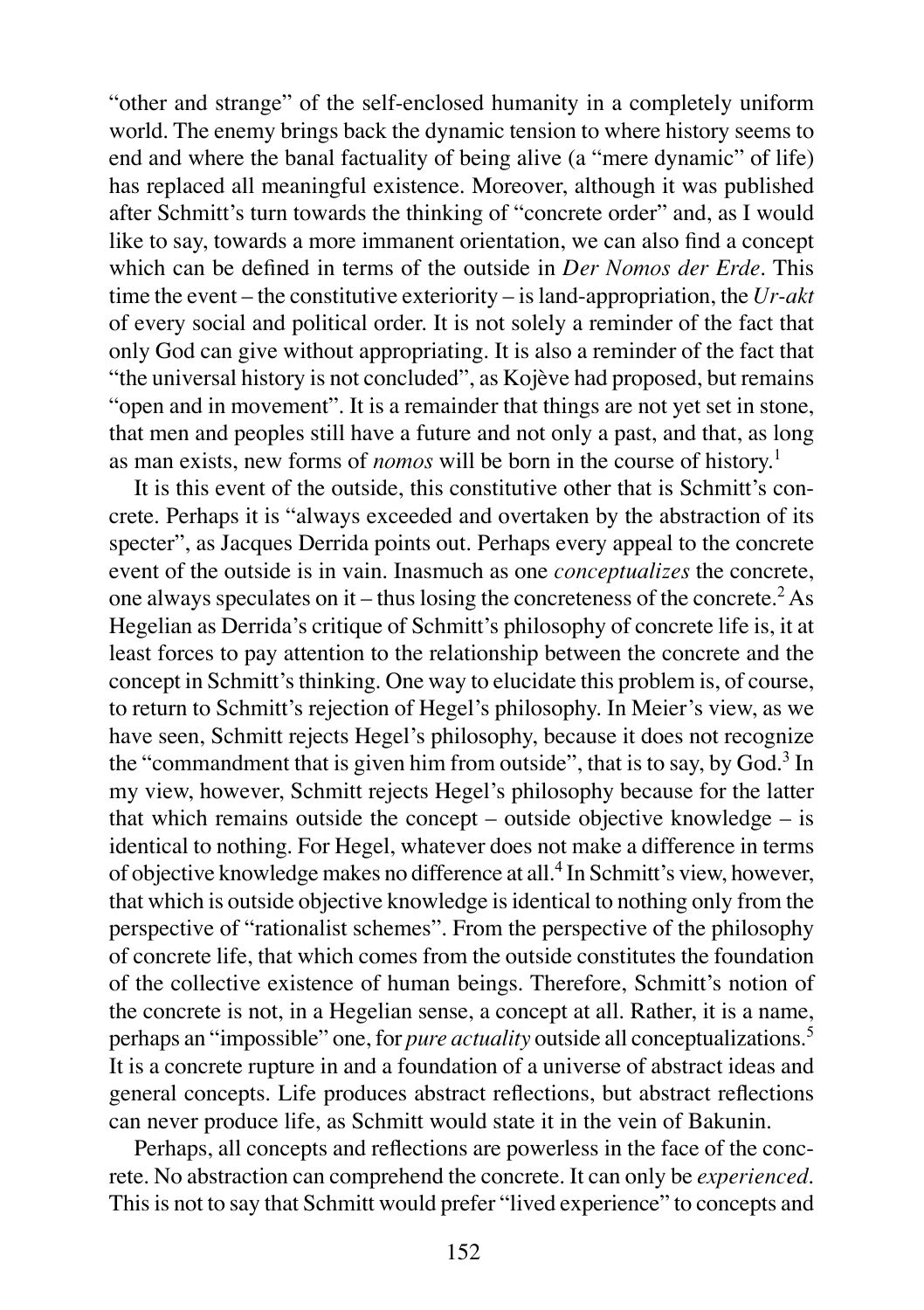conceptual thinking. On the contrary, for him lived experience is as empty as it is for Hegel. In Schmitt's view, lived experience is the subjectivist response of a romantic to the tyranny of objective reason. Schmitt's response consists instead of a *concrete event* outside both "lived experience" and objective reason. This event can and presumably must be experienced, but it cannot be reduced to subjective experience. It has an objective existence outside the subject. Admittedly, especially in the case of the enemy, Schmitt appears to have an inclination to nullify this non-conceptual objective existence. For instance, in the end of *Ex Captivitate Salus* he seems to affirm the Hegelian characterization of the concept absolutely: "In the reciprocity of recognition of recognition lies the greatness of the concept."<sup>6</sup> Had this been Schmitt's last word, the enemy would be nothing but a reflected image of the real enemy, a mere simulacrum. However, Schmitt immediately adds that the objectivity of the enemy is not objectivity of a concept but that of *force*: "The enemy is an objective force [*objective Macht*]".<sup>7</sup> The enemy is a force, a concrete and a miraculous force, not a "metaphor or symbol".<sup>8</sup> As a concrete force, the enemy precedes reflection. It perturbs the world of the reflecting self – its otherness and strangeness calls the self into question.<sup>9</sup> The force of the enemy disrupts my identity and no amount of reflection can reduce its difference into an immanence of the same.<sup>10</sup> Certainly, this force – as every political force – can and must become an object of reflection, but this can occur only after the event of the political has taken place. Even then the intellect is not capable of exhausting it completely, because the event is not prior to reflection merely in a temporal sense but also and above all ontologically. The event precedes and is above reflection in the same way as the people's constituent will precedes and is above constitution. The event of the concrete is the objective but "unreflective" and "irrational" foundation of all reflections and rationalizations. According to Schmitt, the only means of "taming" the "irrationality" of the foundation is representation understood in terms of *myth*. Nevertheless, insofar as myth itself is "irrational", it does not rationalize the concrete but merely exposes it in a "meaningful" form – in the same vein as the "rational" Roman Church exposes in a "meaningful" form the "irrationality" of Christ.<sup>11</sup>

We should not, however, confuse that which Schmitt calls the concrete with the empirical reality of classical empiricism in which reality is understood to be a discrete given revealed in sensation. Schmitt's event of the concrete – a "constitutive historical event [*Ereignis*]"<sup>12</sup> – is not something given in ordinary circumstances but something which disrupts the ordinary. The event is a concrete event only if it is an exception, an extreme case. Moreover, the event of the concrete is not something given but something to be *produced*. Inasmuch as reason is not capable of producing but only of reflecting, it is not reason which produces the event. Rather, it is will, the sovereign's pure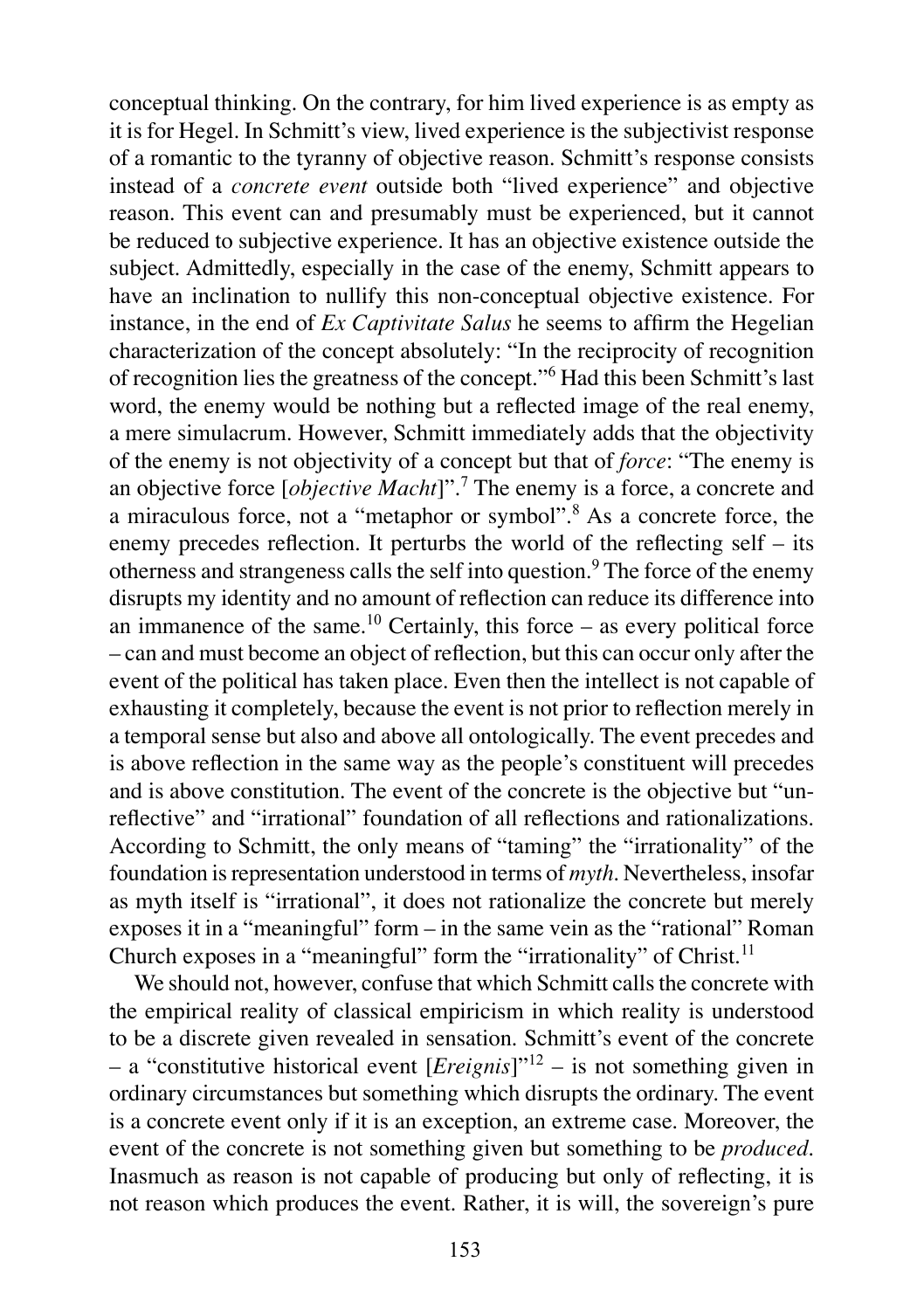and "irrational" will to decide. It is presumably for this reason that Schmitt's philosophy of concrete life has been described as voluntarist and irrationalist. Nonetheless, its voluntarism is only apparent insofar as for him the "will" is not a subjective faculty, but merely a conceptual substitute for the *void* at the foundation of the event. It is the event which reveals the subject of the event, and not the other way round: "The sovereign is whoever decides what constitutes an exception."<sup>13</sup> Moreover, although the event of the concrete negates and exceeds reason, Schmitt's philosophy of concrete life is not without certain rationality. As argued in the beginning of the book, it contains a specific rationality, namely that of the extreme: "Everything must be forced to the extreme." This is not only because the extreme case, the event of the concrete, is more interesting than the rule, but also because it is the concrete condition of possibility of every rule and order and thereby the ultimate foundation of all rationality. It is the "event that founds an order", not the other way round. Besides, as all rationality, also the rationality of the extreme is based on the exclusion of certain irrationality. In Schmitt's view, all thought, which does not recognize that order is created out of disorder and that rationality is based on an "irrational" foundation, is itself irrational. Only thought which does not eschew the exception and the extreme case is genuinely rational. For this reason, it can be argued that Schmitt's philosophy of concrete life aims at an even more subtle form of rationality than that represented by abstract rationalism. In Schmitt's view, it is more subtle because its rationality is "human in the deepest sense".<sup>14</sup> The event of the outside, for instance a "definitive, disjunctive decision", is not an irrational miracle but a real fact of human life. Genuine rationality consists of the recognition of this fact.

This is not to say that the event is after all included in the "rationalist schemes" as a negation resulting in a higher rationalist synthesis. The concrete event is and remains outside all "rationalist schemes". The sovereign decision, the people's constituent act, the enemy, as well as land-appropriation – all these events stay "outside and above" the immanence of reason. In other words, there exists an insurmountable gap between the "irrational" foundation of order and the established order. Nevertheless, unlike for instance in the work of Georges Bataille, negativity is not unbound in Schmitt's thinking, because in the final analysis it is subordinated to positive results, that is to say, to the service of order, tranquility, and peace. Bataille's sovereignty refuses to submit to any ends: "What is sovereign has no other end than itself."<sup>15</sup> Schmitt's sovereignty, instead, produces and guarantees a situation in its totality. Hence, in place of Bataille's free negativity there emerges Schmitt's subordinated negativity – although from Schmitt's perspective it would be precisely Bataille's negativity that is not free but tainted by romanticism and as a consequence, thoroughly servile.<sup>16</sup> The people's constituent act does not merely negate the existing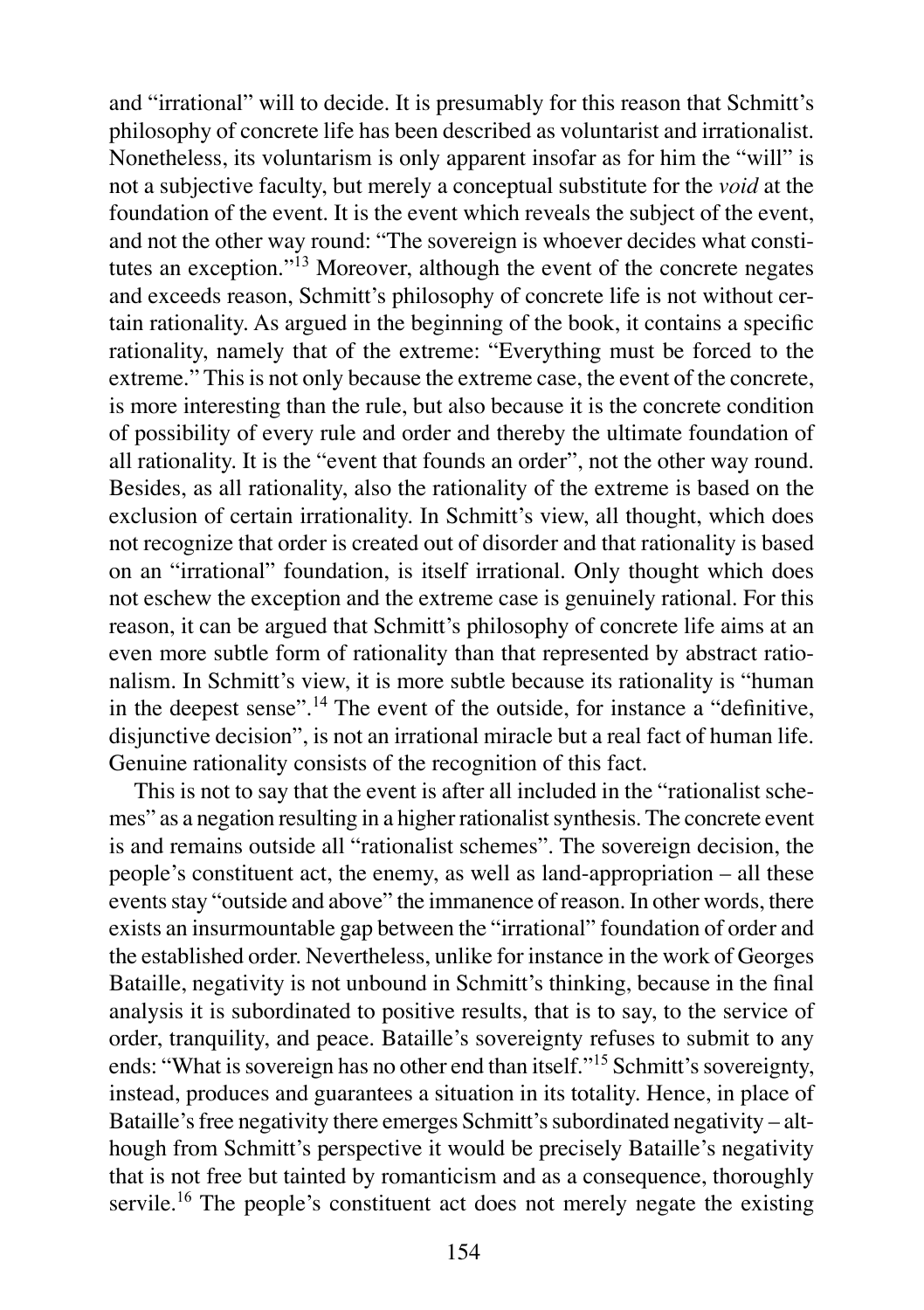constitution, it also creates a new one and furthermore, it even legitimates its existence. The enemy does not only perturb our existing collective identity, it is also the concrete precondition for the formation of a new identity. Land-appropriation does not merely negate the existing *nomos*, it also renders possible the creation of a new *nomos*. However, the subordination of negativity at the service of order, security, and peace does not signify that Schmitt's negativity could be included within order. In fact, the event of the concrete can serve order only to the extent that it *is and remains exterior to it*. The issue is not about a higher synthesis but about the *insurmountable togetherness* of the founding event and the established order, that is to say, the insurmountable togetherness of the decision and the legal order, the constituent act and the constitution, the friend and the enemy, land-appropriation and *nomos*. <sup>17</sup> The decision creates the legal order, but it does not cease to operate even after the order has been created: "That constitutive power has once been exercised does not abrogate or eliminate it."<sup>18</sup> It is always effectively present, resembling thus the psychoanalytical notion of trauma in the origin of the ego, insofar as trauma goes on marking the ego even after its formation. Besides, even though the event is put into the service of norm and order, there exists no – previous or subsequent – norm or order that could determine the nature of the event: "Righteous measures are born and meaningful relations are formed", but only on the grounds of the "unrighteous" and "meaningless" event.<sup>19</sup> There exists no measure, which could determine the nature of the event of the concrete, because the event is the measureless original measure (*Ur-Mass*) of all measures. The event is the extreme case, which determines all other cases – including itself.

All this is not to say, however, that Schmitt's thought would represent an extreme point of view in relation to the political thought of the late modernity in general. On the contrary, it is, as already noted, precisely because of this rationality that Schmitt's thinking seems to fit in perfectly with the radical political thought of late modernity, as well as with the conceptually articulated social structure of the  $20<sup>th</sup>$  century in which the state of exception (contingency) has increasingly become the rule (machine). In fact, Schmitt's thinking can be considered a crystallization of this structure, if not the finest, then certainly one of its sharpest expressions in the sphere of political theory. For this reason, if one wants to question Schmitt's political thought, then one should question the extremism of political thought of late modernity in general, and if one wants to go beyond the extremism of this thought, erected on the irreconcilable dialectics of the rule and exception, *norma* and *extremitas*, yet without returning to classical political thought, one should concentrate, perhaps, on the deconstruction of Schmitt's thought.<sup>20</sup>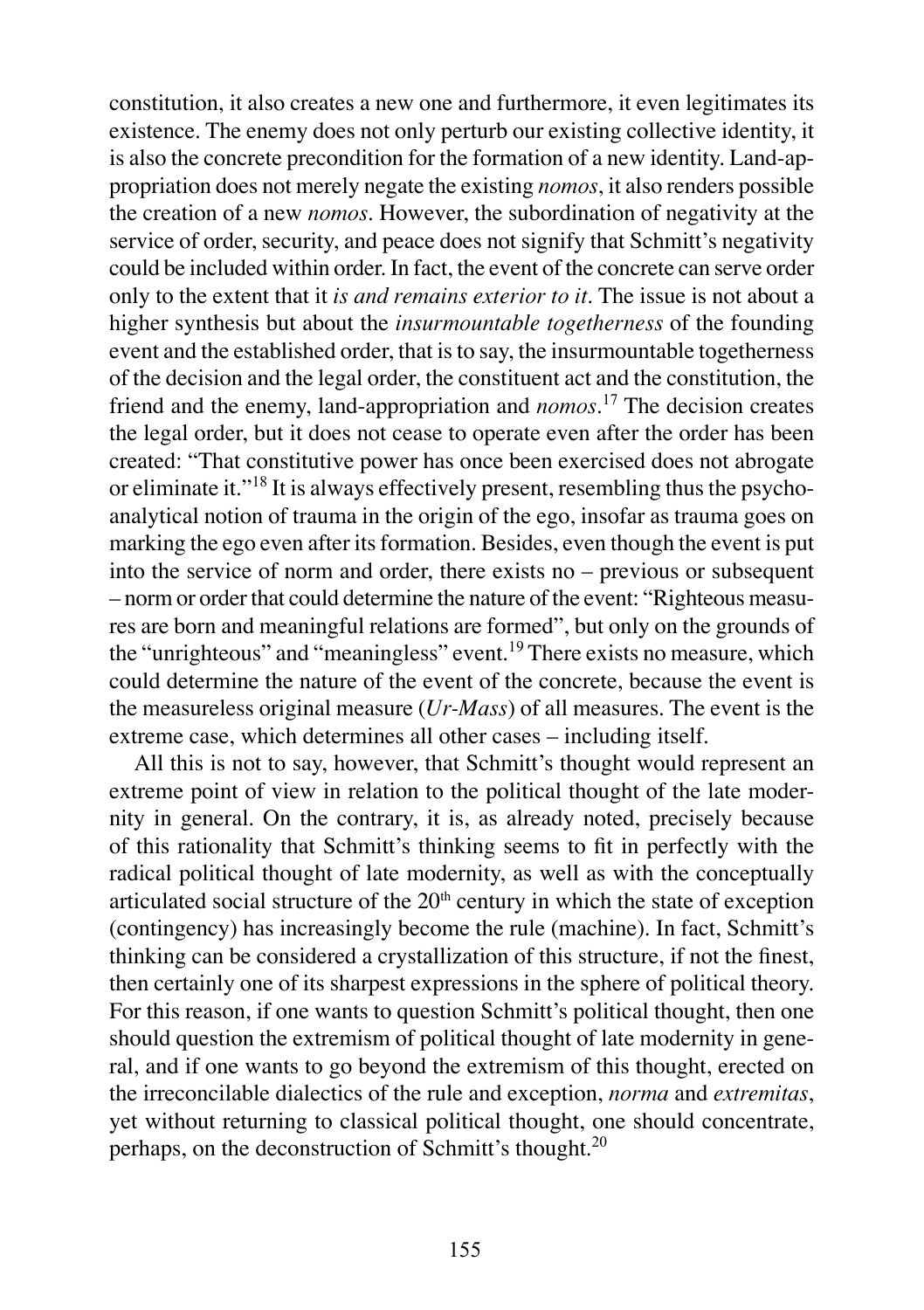## Footnotes

- 1 Schmitt, *Der Nomos der Erde*, p. 48. Admittedly, Schmitt, like Kojève, thought that the end of history is a real possibility today, but contrary to Kojève, Schmitt did not perceive this end in the satisfaction of the human desire for recognition. He perceived it in the real possibility of humanity to commit a suicide by means of the developed techniques of total annihilation: "This death would be the culmination of universal history, a collective reality analogous to the Stoic conception according to which the suicide of an individual represents the culmination of his liberty." Carl Schmitt, "L'unité du monde II" (1956). In *Du politique: "légalité et légitimité" et autres essays*. Pardès 1990, p. 246.
- 2 Derrida, *Politics of Friendship*, p. 117.
- 3 Meier, *The Lesson*, p. 16.
- 4 See especially Hegel's critique of immediacy in G. W. F. Hegel, *Phenomenology of Spirit*. Oxford University Press 1977, pp. 58-66.
- 5 In this sense, Carlo Galli's remark that Schmitt "tries to think the unthinkable" is correct. Galli, "Carl Schmitt's Anti-liberalism", p. 1611.
- 6 Schmitt, *Ex Captivitate Salus*, p. 89.
- 7 Schmitt, *Ex Captivitate Salus*, p. 89.
- 8 Schmitt, *The Concept of the Political*, p. 27.
- 9 "The enemy is a figure of our self-questioning." Schmitt, *Ex Captivitate Salus*, p. 90.
- $10$  For this reason, it could be argued that Schmitt's enemy occupies structurally the same place as the "other" in Emmanuel Levinas' ethics in which the other, the concrete face of the other, calls me in question, paving the way, not for hostility as Schmitt would maintain, but for responsibility. However, unlike Levinas, Schmitt wants to see the relationship between the self and the other as symmetrical. He wants that, firstly, because a symmetrical relationship is not something natural but something that must be wanted, something that must be produced by a political will, and, secondly, because an asymmetrical relationship, which Levinas sees as the precondition of responsibility, opens the door to absolute hostility. On Levinas' ethics of the other see for instance, Emmanuel Levinas, *Totality and Infinity*. Duquesne University Press 1969.
- <sup>11</sup> Therefore Philippe Lacoue-Labarthe's and Jean-Luc Nancy's general statement, according to which the search for myth and the desire for an event go hand in hand, applies well also to Schmitt. See Philippe Lacoue-Labarthe and Jean-Luc Nancy, *Le myth nazi*. Editions de l'Aube 2003, p. 15.
- <sup>12</sup> Schmitt, *Der Nomos der Erde*, p. 42.
- <sup>13</sup> For this reason I cannot subscribe to Renato Cristi's claim that the continuity of Schmitt's thought before and after 1933 is due to his "substantivist way of thinking" and "metaphysics of substance" in which the "metaphysical core" of his "metalegal" thought can be found. See Renato Cristi, *Carl Schmitt and Authoritarian*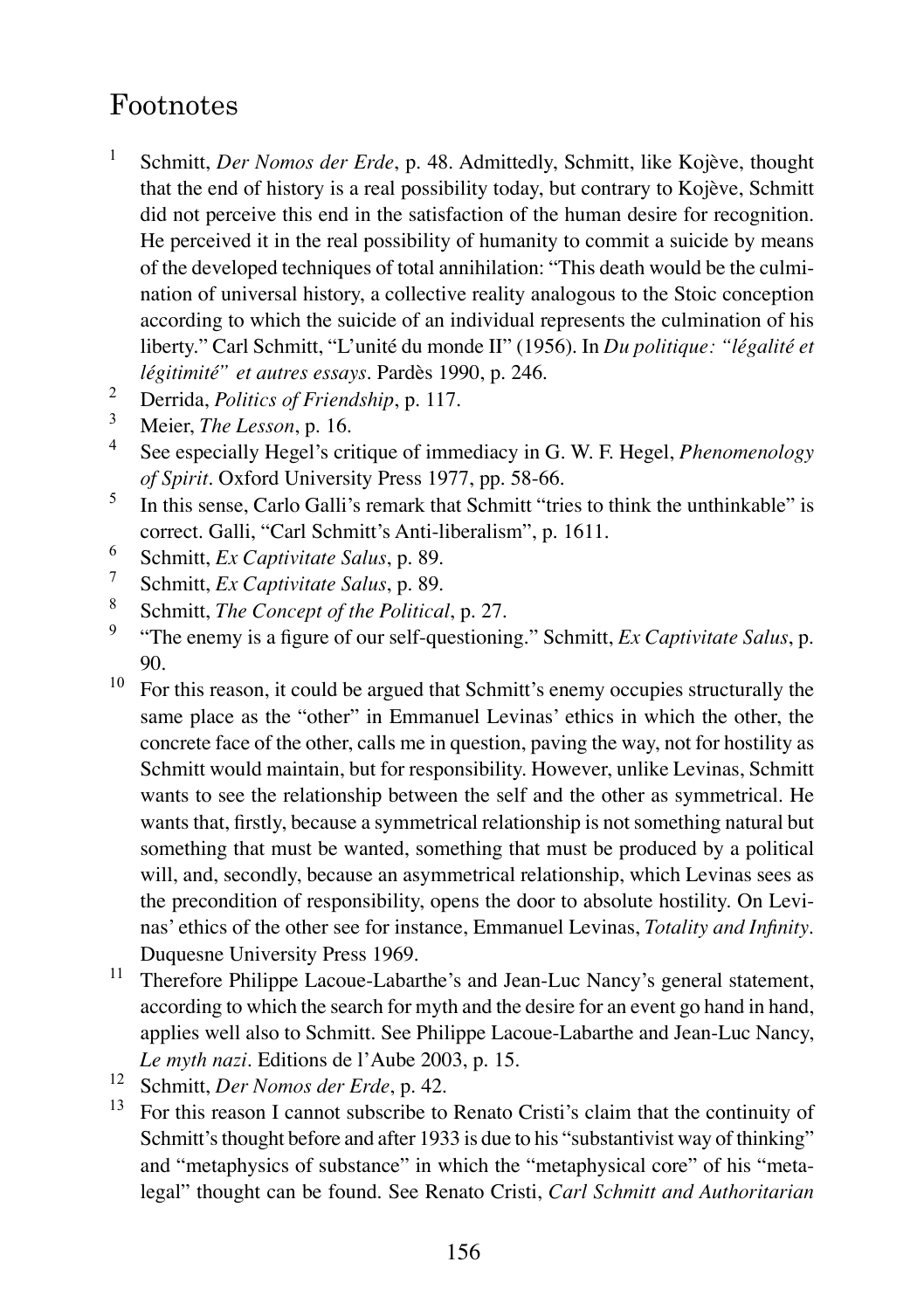*Liberalism*. University of Wales Press 1998, pp. 144-145. I admit that Schmitt might have longed for substance and substantive grounds, but he fully realized that modernity is marked by a fundamental loss of such grounds. I also admit that Schmitt's turn to "concrete order thinking" entails a turn to a more "substativist way of thinking", but even in this latter phase the metaphysical core of his "meta-legal" thought does not lie there. Instead, it lies in the founding event of the concrete without a foundation, without substance.

- <sup>14</sup> Schmitt, *Roman Catholicism*, p. 33.
- <sup>15</sup> Georges Bataille, *Sovereignty*. In *The Accursed Share. Vol. 3*. Zone Books 1993, p. 382.
- $16$  In Schmitt's view, Bataille's unbound sovereignty would be absolutely bound or rather servile – inasmuch as Bataille defines sovereignty in terms of irrational and immediate moments of consumption: "The sovereign individual consumes and does not labor." Bataille, *Sovereignty*, p. 198. Although Bataille states that such moments are nonproductive, miraculous and remain outside "all knowledge", from Schmitt's perspective there would be nothing miraculous in such a moment, because the individual who irrationally and immediately consumes – "truly enjoys the products of this life" – is not free from the system of production. On the contrary, he is an indispensable part of it, even though he can subjectively have whatever experiences he likes and even ultimately "dissolve into NOTHING", as Bataille maintains. Only a romantic, this "metaphysical narcissist", confuses his moods – whether or not they have content – with reality and transforms it into a source for his imagination and satisfaction. For Schmitt, it would not have been a surprise that Bataille identifies sovereignty and sovereign consumption with the moments of laughter, tears, death, eroticism, and war – even war becomes a mere stimulant of imagination for Bataille – in addition to celebrating chance (*occassio*) and preferring play to seriousness in general. On the other hand, it would have been a surprise for Schmitt if Bataille had not withdrawn from political action into the sphere of the mystical precisely at the moment when the times – World War II – would have required the firmest of commitments. In Schmitt's view, romanticism and political activity are mutually exclusive: "Where political activity begins, political romanticism ends." Schmitt, *Political Romanticism*, p. 160.
- <sup>17</sup> Admittedly, this last dichotomy is in a sense spurious inasmuch as Schmitt argues that *nomos* itself is a constitutive historical event (*Ereignis*). Schmitt, *Der Nomos der Erde*, p. 42.
- <sup>18</sup> Schmitt, *Verfassungslehre*, p. 77.
- <sup>19</sup> Schmitt, *Land and Sea*, p. 59. Translation altered.
- <sup>20</sup> This critique is not the task of this little book. Those who are interested in such an effort in its preliminary form, see Mika Ojakangas: "Carl Schmitt's Real Enemy: The Citizen of the Non-exclusive Democratic Community?" *European Legacy. Vol 8*, No 4, 2003.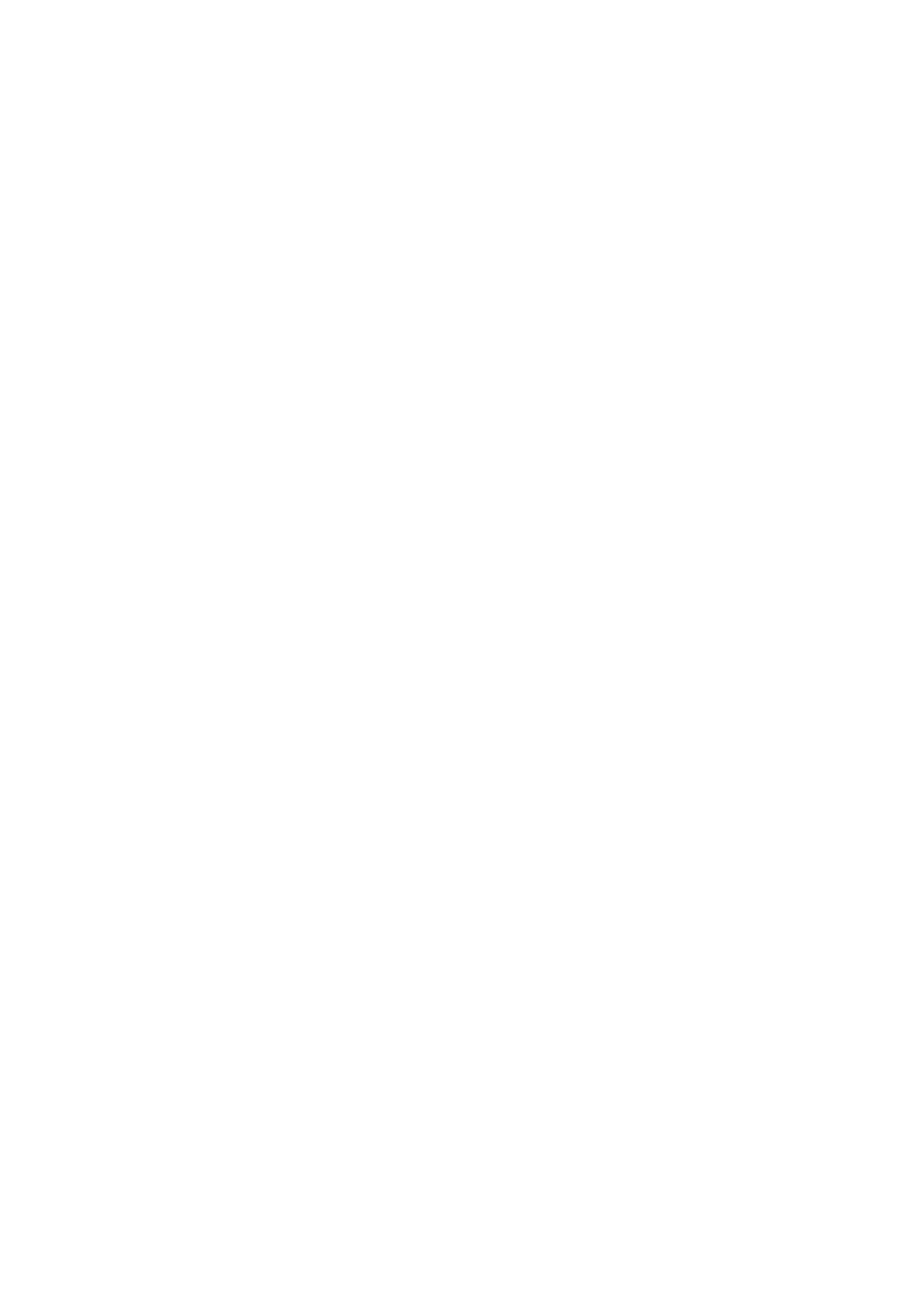## Literature

Giorgio Agamben, *État d'exeption*. Paris: Seuil 2003.

- Giorgio Agamben, *Le temps qui reste. Un commentaire de l'Épitre aux Romains*. Paris: Payot & Rivages 2000.
- Giorgio Agamben, *Homo Sacer: Sovereign Power and Bare Life*. Stanford: Stanford University Press 1998.
- Hannah Arendt, "What is Freedom". In *Between Past and Future*. London: Penguin Books 1993.
- Hannah Arendt, *The Human Condition*. Chicago: The University of Chicago Press 1989.
- Hannah Arendt, *The Origins of Totalitarianism*. London: A Harvest Book 1968.
- Aristotle, *Politics*. Cambridge: Harvard University Press 1990.
- Mikhail Bakunin, *Statism and Anarchy*. Cambridge: Cambridge University Press 1990.
- Gopal Balakrishnan, *The Enemy: An Intellectual Portrait of Carl Schmitt*. London: Verso 2000.
- Georges Bataille, *Sovereignty*. In *The Accursed Share*. Vol. 3. New York: Zone Books 1993.
- Georges Bataille, *Inner Experience*. New York: State University of New York Press 1988.
- Ulrich Beck, *The Reinvention of Politics*. Cambridge: Polity Press 1997.

Walter Benjamin, "The Artwork in the Age of Its Technological Reproductibility." In *Selected Writings*. Volume 4, 1938-1940. Cambridge: The Belknap Press of Harvard University Press 2003.

- Jean Bodin, *On Sovereignty. Four Chapters from the Six Books of the Commonwealth*. Cambridge: Cambridge University Press 1992.
- Peter C. Caldwell, *Popular Sovereignty and the Crisis of German Constitutional Law*. Durham: Duke University Press 1997.
- Renato Cristi, *Carl Schmitt and Authoritarian Liberalism*. Cardiff: University of Wales Press 1998.
- Gilles Deleuze & Felix Guattari, *A Thousand Plateaus. Capitalism and Schizophrenia*. London: Athlone Press 1987.
- Gilles Deleuze, *Difference and Repetition*. London: The Athlone Press 1994. Joseph de Maistre, *Du Pape*. Paris: Garnier Frères 1928.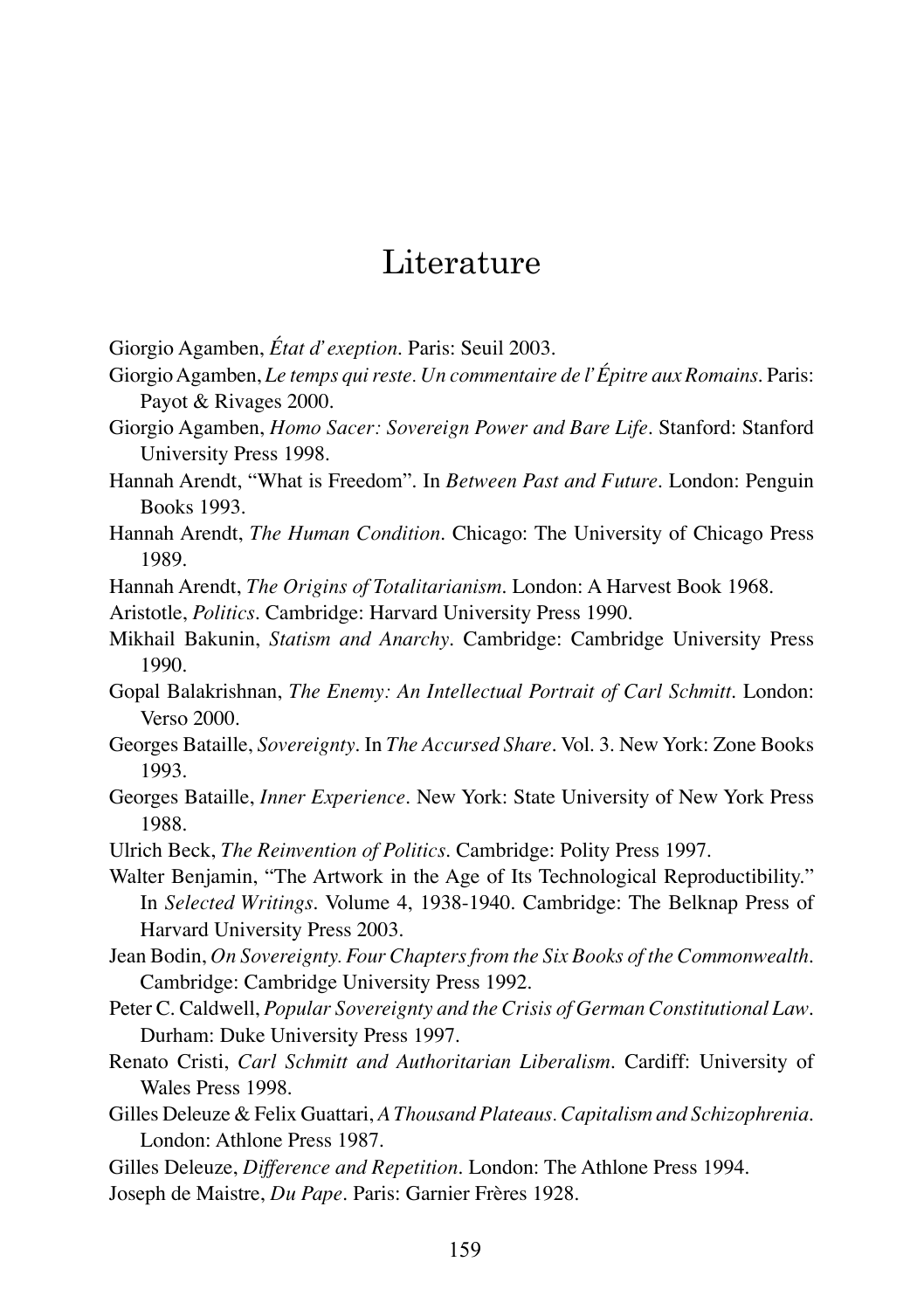- Joseph de Maistre, *Considerations on France*. Cambridge: Cambridge University Press 1994.
- Jacques Derrida, *Politics of Friendship*. London: Verso 1997.
- Juan Donoso Cortés, "Discurso sobre la dictatura". In *Obras Completas II*. Madrid: Editorial Católica 1946.
- Juan Donoso Cortés, "Ensayo sobre el catolicismo, el liberalismo y el socialismo". In *Obras Completas III*. Madrid: Editorial Católica 1946.
- Renato Cristi, *Carl Schmitt and Authoritarian Liberalism*. Cardiff: University of Wales Press 1998.
- Michel Foucault, *The History of Sexuality. Volume 1: An Introduction*. New York: Vintage Books 1990.
- Michel Foucault, "What is an Author". In Paul Rabinow (ed.), *The Foucault Reader*. London: Penguin Books 1984.
- Michel Foucault, "The Subject and Power". Afterword in Hubert L. Dreyfus & Paul Rabinow, *Michel Foucault: Beyond Structuralism and Hermeneutics*. Chicago: The University of Chicago Press 1982.
- Michel Foucault, "Truth and Power". In Colin Gordon (ed.), *Power/Knowledge. Selected Interviews and Other Writings by Michel Foucault*. New York: Pantheon Books 1980.
- Michel Foucault, "Power and Strategies". In Colin Gordon (ed.), *Power/Knowledge. Selected Interviews and Other Writings by Michel Foucault*. New York: Pantheon Books 1980.
- Michel Foucault, *Discipline and Punish*. London: Penguin Books 1979.
- Julien Freund: "Schmitt's Political Thought." *Telos* No 102, Winter 1995.
- Carlo Galli, "Carl Schmitt's Anti-liberalism: Its Theoretical and Historical Sources and Its Philosophical and Political Meaning." *Cardozo Law Review*. Vol. 21:1597, 2000.
- Raphael Gross, *Carl Schmitt und die Juden*. Frankfurt am Main: Suhrkamp 2000. Jürgen Habermas, *The Inclusion of the Other*. Cambridge: The MIT Press 1999.
- G. W. F. Hegel, *Elements of the Philosophy of Right*. Cambridge: Cambridge University Press 1991.
- G. W. F. Hegel, *Phenomenology of Spirit*. Oxford: Oxford University Press 1977.
- Martin Heidegger, *Introduction to Metaphysics*. New Haven: Yale University Press 2000.
- Martin Heidegger, "The Question Concerning Technology". In David Farrell Krell (ed.), *Basic Writings*. London: Routledge 1994.
- Martin Heidegger, *Basic Concepts*. Bloomington: Indiana University Press 1988.
- Martin Heidegger, *Being and Time*. Oxford: Basil Blackwell 1962.
- Thomas Hobbes, *Leviathan*. Cambridge: Cambridge University Press 1991.
- Ernst Jünger, "Total Mobilization". In Richard Wolin (ed.), *The Heidegger Controversy*. Cambridge: The MIT Press 1993.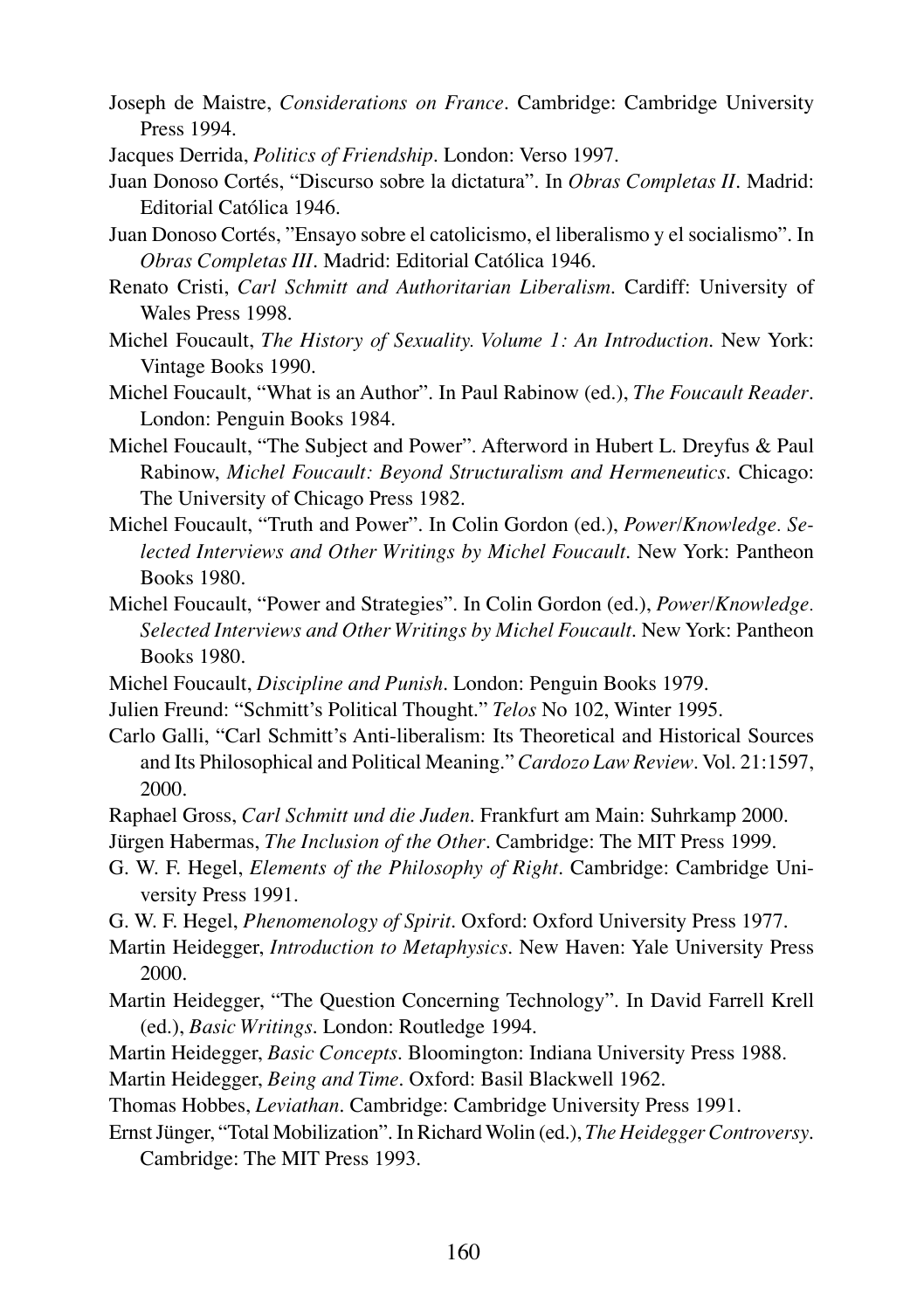- Victoria Kahn, "Hamlet or Hecuba: Carl Schmitt's Decision." *Representations 83*, Summer 2003.
- Andreas Kalyvas, "Carl Schmitt and the Three Moments of Democracy." *Cardozo Law Review*. Vol. 21:1597, 2000.
- Immanuel Kant, *Rechtslehre. Schriften zur Rechtsphilosophie*. Berlin: Academie-Verlag 1988.
- Hans Kelsen, *General Theory of Law and State*. Cambridge: Harvard University Press 1949.
- Hans Kelsen, *Problem der Souveränität und die Theorie des Völkerrecht*. Tübingen: J.C.B. Mohr 1920.
- Hans Kelsen, *Hauptprobleme der Staatsrechtslehre entwickelt aus der Lehre vom Rechtssatze*. Tübingen: J.C.B. Mohr 1911.
- Sören Kierkegaard, *Repetition*. In *Fear and Trembling Repetition*. Princeton: Princeton University Press 1983.
- Sören Kierkegaard, *Two Ages. The Age of Revolution and The Present Age*. Princeton: Princeton University Press 1978.
- Philippe Lacoue-Labarthe and Jean-Luc Nancy, *Le myth nazi*. Paris: Editions de l'Aube 2003.
- Emmanuel Laroche, *Histoire de la racine "Nem" en grec ancien*. Paris: Klincksieck 1949.
- Emmanuel Levinas, *Totality and Infinity*. Pittsburgh: Duquesne University Press 1969.
- John Locke, *Two Treatises of Government. An Essay Concerning The True Original, Extent, and End of Civil-Government*. Cambridge: Cambridge University Press 1960.
- Karl Löwith, *Meaning in History*. Chicago: The University of Chicago Press 1949.
- Niccolo Machiavelli, *The Discourses*. In *The Prince and The Discourses*. New York: The Modern Library 1950.
- Giacomo Marramao: "The Exile of the Nomos: for a Critical Profile of Carl Schmitt." *Cardozo Law Review*. Vol. 21:1567, 2000.
- John P. McCormick, *Carl Schmitt's Critique of Liberalism*. Cambridge: Cambridge University Press 1997.
- Heinrich Meier, *The Lesson of Carl Schmitt: Four Chapters on the Distinction between Political Theology and Political Philosophy*. Chicago: The University of Chicago Press 1988.
- Montesquieu, *The Spirit of the Laws*. Cambridge: Cambridge University Press 1989.
- Friedrich Nietzsche, *Thus Spoke Zarathustra*. New York: The Modern Library 1995.
- Friedrich Nietzsche, *On the Genealogy of Morals*. In *On the Genelogy of Morals and Ecce Homo*. London: Vintage Books 1989.
- Friedrich Nietzsche, *The Anti-Christ*. In *Twilight of the Idols and The Anti-Christ*. London: Penguin Books 1972.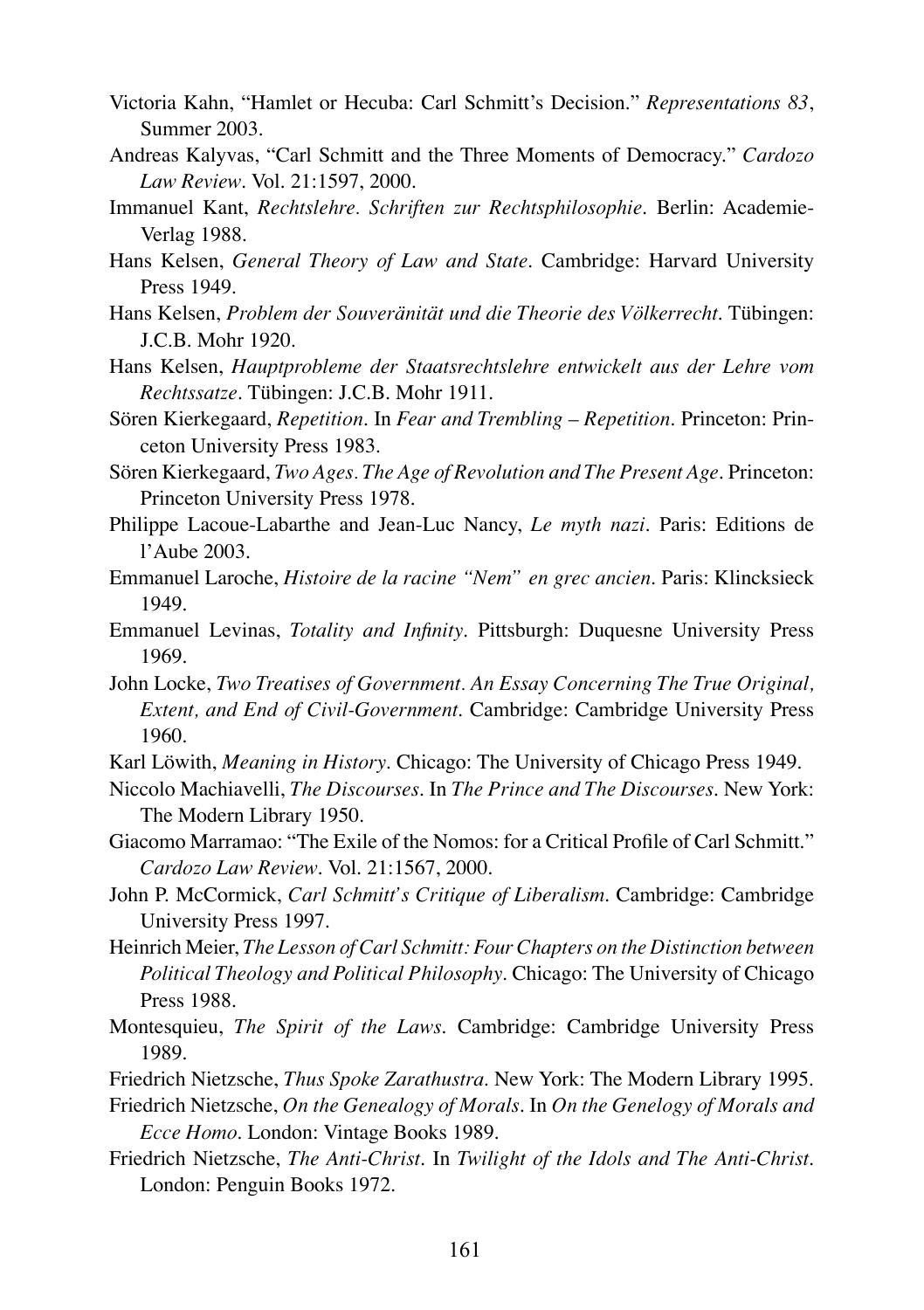Friedrich Nietzsche, *The Will to Power*. London: Vintage Books 1968.

- Mika Ojakangas: "Carl Schmitt's Real Enemy: The Citizen of the Non-exclusive Democratic Community?" *European Legacy*. Vol 8, No 4, 2003.
- Wolfgang Palaver, "Carl Schmitt on Nomos and Space." *Telos* No 106, Winter 1996.
- David Pan, "Political Aesthetics: Carl Schmitt on Hamlet." *Telos* 72, Summer 1987.
- Plato, Statesman. In John M. Cooper (ed.), *Complete Works*. Indianapolis: Hackett Publishing Company 1997.
- Plato, Republic. In John M. Cooper (ed.), *Complete Works*. Indianapolis: Hackett Publishing Company 1997.
- Plato, Laws. In John M. Cooper (ed.), *Complete Works*. Indianapolis: Hackett Publishing Company 1997.
- Samuel Pufendorf, *Le Droit de la nature et des Gens*. Paris: E & J.R. Hourneisen 1793.
- John Rawls, *Theory of Justice*. Cambridge: The Belknap Press of Harvard University Press 1972.
- Jean-Jacques Rousseau, *The Social Contract*. London: Penguin Books 1980.
- Carl Schmitt, *Der Wert des Staates und die Bedeutung des Einzelnen*. Munich: C. H. Beck 1914.
- Carl Schmitt, *Theodor Däublers 'Nordlicht'. Drei Studien über die Elemente, den Geist und die Aktualität des Werkes* (1916). Berlin: Duncker & Humblot 1991.
- Carl Schmitt, *Political Romanticism* (1919). Cambridge: The MIT Press 1986.
- Carl Schmitt, *Die Diktatur. Von den Anfängen des modernen Souveränitätsgedankens bis zum proletarischen Klassenkampf* (1921). Berlin: Duncker & Humblot 1928.
- Carl Schmitt, *Political Theology* (1922). Cambridge: The MIT Press 1985.
- Carl Schmitt, *Roman Catholicism and Political Form* (1923). Westport: Greenwood Press 1996.
- Carl Schmitt, *The Crisis of Parliamentary Democracy* (1924). Cambridge: The MIT Press 1994.
- Carl Schmitt, *Verfassungslehre* (1928). Berlin: Duncker & Humblot 1993.
- Carl Schmitt, "The Constitutional Theory of Federation" (1928). *Telos* No 91, Spring 92.
- Carl Schmitt, "Wesen und Werden des faschistischen Staates" (1929). In *Positionen und Begriffe im Kampf mit Weimar, Genf, Versailles 1923-1939*. Berlin: Duncker & Humblot 1985.
- Carl Schmitt: "The Age of Neutralizations and Depoliticizations" (1929). *Telos* No 96, Summer 1993.
- Carl Schmitt, "Das Problem der innerpolitischen Neutralität der Staates" (1930). In *Verfasungsrechtliche Aufsätze aus den Jahren 1924-1954. Materialen zu einer Verfassungslehre*. Berlin: Duncker & Humblot 1958.
- Carl Schmitt, "Ethic of State and Pluralistic State" (1930). In Chantal Mouffe (ed.), *The Challenge of Carl Schmitt*. London: Verso 1999.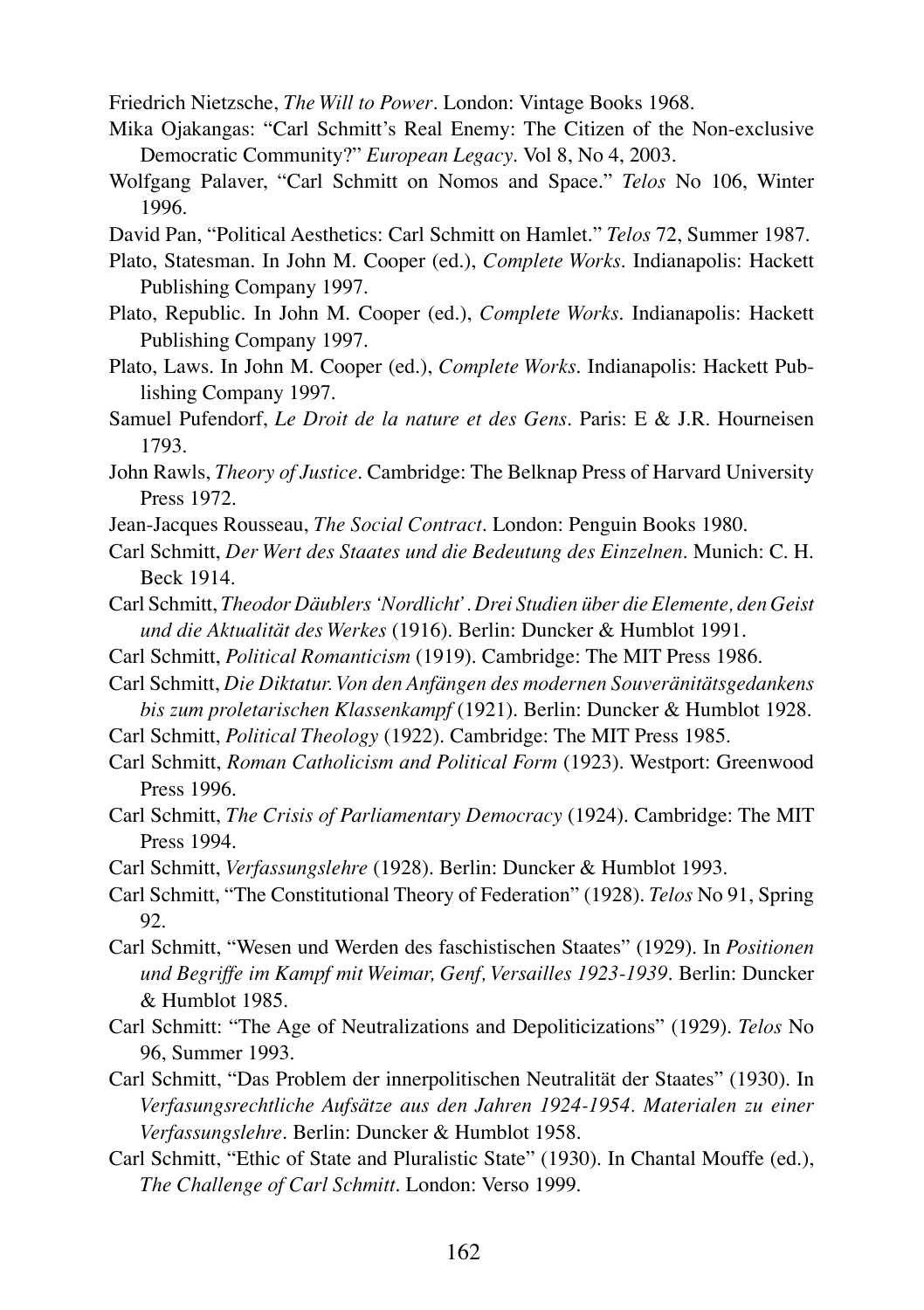Carl Schmitt, *Der Hüter der Verfassung* (1931). Tübingen: J. C. B. Mohr 1931.

- Carl Schmitt, *The Concept of the Political* (1932). Chicago: The University of Chicago Press 1996.
- Carl Schmitt, "Legalität und Legitimität" (1932). In *Verfassungsrechtliche Aufsätze aus den Jahren 1924-1954*. Berlin: Duncker & Humblot 1958.
- Carl Schmitt, "Strong State and Sound Economy" (1932). Appendix in Renato Cristi, *Carl Schmitt and Authoritarian Liberalism*. Cardiff: University of Wales Press 1998.
- Carl Schmitt, "Further Development of the Total State in Germany" (1933). In Simona Draghici (ed.), *Four Articles 1931-1938*. Washington: Plutarch Press 1999.
- Carl Schmitt, *State, Movement, People* (1933). Corvallis: Plutarch Press 2001.
- Carl Schmitt, *Über die Drei Arten des rechtswissenschaftlichen Denkens*(1934). Berlin: Duncker & Humblot 1993.
- Carl Schmitt, "Die deutsche Rechtswissenschaft im Kampf gegen den jüdischen Geist" (1936). *Deutsche Juristen-Zeitung*. Heft 20, 15 October 1936.
- Carl Schmitt, "Total war, Total Enemy and Total State" (1937). In Simona Draghici (ed.), *Four Articles*. Washington: Plutarch Press 1999.
- Car Schmitt, *The Leviathan in the State Theory of Thomas Hobbes* (1938). Westport: Greenwood Press 1996.
- Carl Schmitt, *Die Wendung zum diskriminierenden Kriegsbegriff* (1938). Berlin: Duncker & Humblot 1988.
- Carl Schmitt, "Völkerrechtliche Grossraumordnung mit Interventionsverbot für raumfremde Mächte" (1941). In *Staat, Grossraum, Nomos. Arbeiten aus den Jahren 1916-1969*. Berlin: Duncker & Humblot 1995.
- Carl Schmitt, *Land and Sea* (1942). Washington: Plutarch Press 1997.
- Carl Schmitt, "The Plight of European Jurisprudence" (1944). *Telos* No 83, Spring  $90^{\circ}$
- Carl Schmitt, "Die Lage der europäischen Rechtswissenschaft" (1944). In *Verfassungsrechtliche Aufsätze aus den Jahren 1924-1954*. Berlin: Duncker & Humblot 1958.
- Carl Schmitt, *Der Nomos der Erde Völkerrecht des Jus Publicum Europaeum* (1950). Berlin: Duncker & Humblot 1988.
- Carl Schmitt, *Ex Captivitate Salus*. Köln: Greven Verlag 1950.
- Carl Schmitt, "Die Einheit der Welt" (1952). In *Staat, Grossraum, Nomos. Arbeiten aus den Jahren 1916-1969*. Berlin: Duncker & Humblot 1995.
- Carl Schmitt, "Appropriation/Distribution/Production: Toward a Proper Formulation of Basic Questions of any Social and Economic Order" (1953). *Telos* No 95, Spring 1993.
- Carl Schmitt, *Gespräch über die Macht und den Zugang zum Machthaber* (1954). Berlin: Akademie Verlag 1994.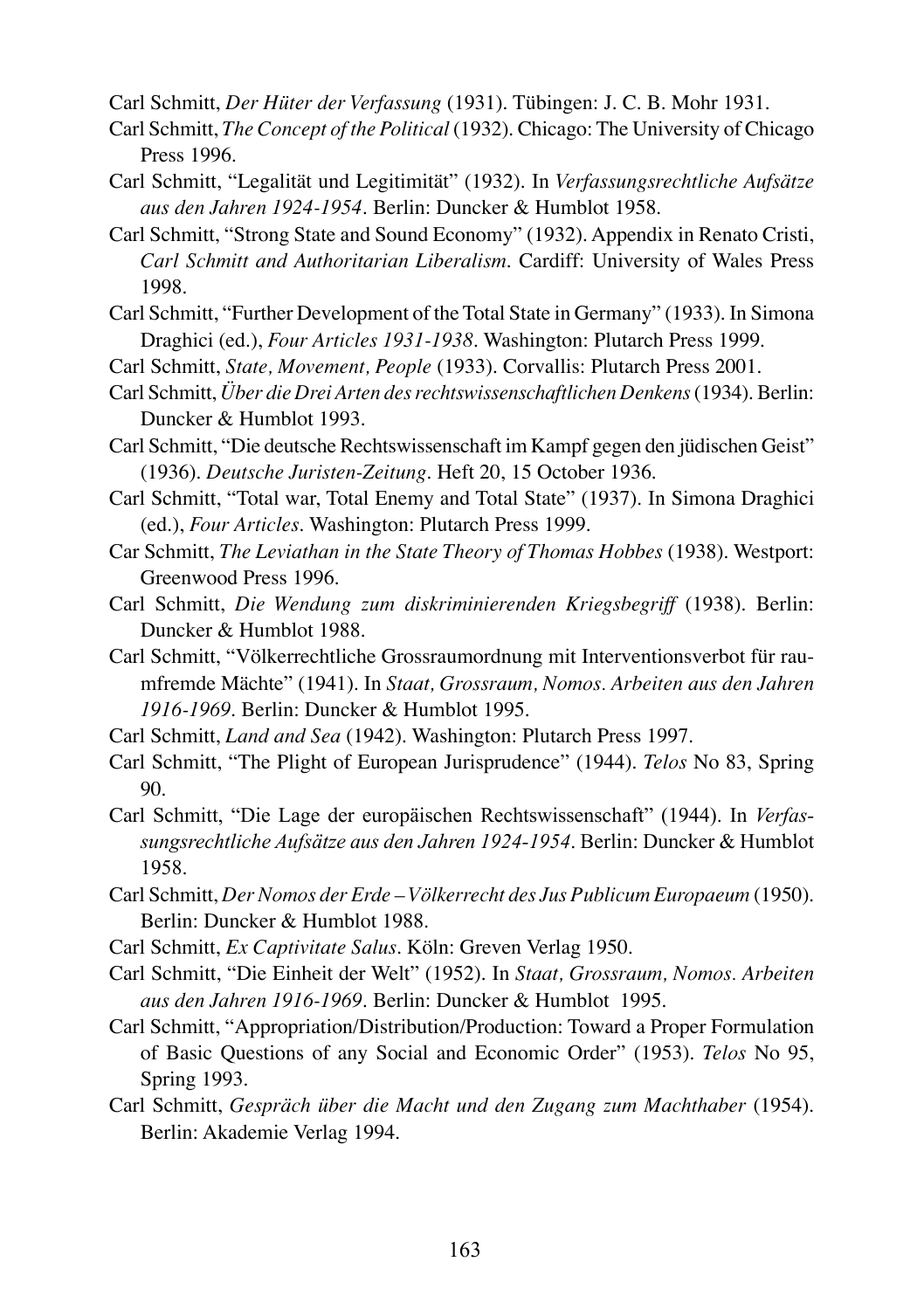- Carl Schmitt, "Raum und Rom. Zur Phonetik des Wortes Raum" (1951). In *Staat, Grossraum, Nomos. Arbeiten aus den Jahren 1916-1969*. Berlin: Duncker & Humblot 1995.
- Carl Schmitt: "L'unité du monde II" (1956). In *Du politique: "légalité et légitimité" et autres essays*. Paris: Pardès 1990.
- Carl Schmitt, *Hamlet oder Hecuba. Der Einbruch der Zeit in das Spiel* (1956). Stuttgart: Klett-Cotta 1993.
- Carl Schmitt, "The Source of the Tragic" (1956). *Telos* 72, Summer 1987.
- Carl Schmitt, "On the Barbaric Character of Shakespearean Drama: A Response to Walter Benjamin." (1956). *Telos* 72, Summer 1987.
- Carl Schmitt, "Nomos-Nahme-Name" (1959). In *Staat, Grossraum, Nomos: Abeiten aus den Jahren 1916-1969*. Berlin: Duncker & Humblot 1995.
- Carl Schmitt, *Der Begriff des Politischen* (fourth edition). Berlin: Duncker & Humblot 1963.
- Carl Schmitt, *Theorie des Partisanen zum Begriff des politischen* (1963). Berlin: Duncker & Humblot 1975.
- Carl Schmitt, "Interrogation of Carl Schmitt by Robert Kempner." *Telos* No 72, Summer 1987.
- Carl Schmitt, *Glossarium Aufzeichnungen der Jahre 1947-1951*. Berlin: Duncker & Humblot 1988.
- Emmanuel Sieyès, *Qu'est-ce que le tiers-état*. Paris: Flammarion 1988.
- Georges Sorel, *Reflections on Violence*. Cambridge: Cambridge University Press 1999.
- Baruch Spinoza, *Ethics*. London: Everyman 1989.
- Jacob Taubes, *Ad Carl Schmitt*. Berlin: Merve Verlag 1987.
- G. L. Ulmen, "The Concept of Nomos: Introduction to Schmitt's 'Appropriation/ Distribution/Production'." *Telos* No 95, Spring 1993.
- G. L. Ulmen, "Return of the Foe." *Telos* No 72, Summer 1987.
- Max Weber, *Economy and Society*. Berkeley: University of California Press 1978.
- Max Weber, *The Protestant Ethic and the Spirit of Capitalism*. London: Unvin University Press 1970.
- Richard Wolin, "Carl Schmitt: The Conservative Revolutionary Habitus and the Aesthetics of Horror." *Political Theory*. Vol. 20, Issue 3, 1992.
- Slavoj Žižek, "Carl Schmitt in the Age of Post-Politics." In Chantal Mouffe (ed.), *The Challenge of Carl Schmitt*. London: Verso 1999.
- Slavoj Žižek, *The Ticklish Subject: The Absent Centre of Political Ontology*. London: Verso 1999.